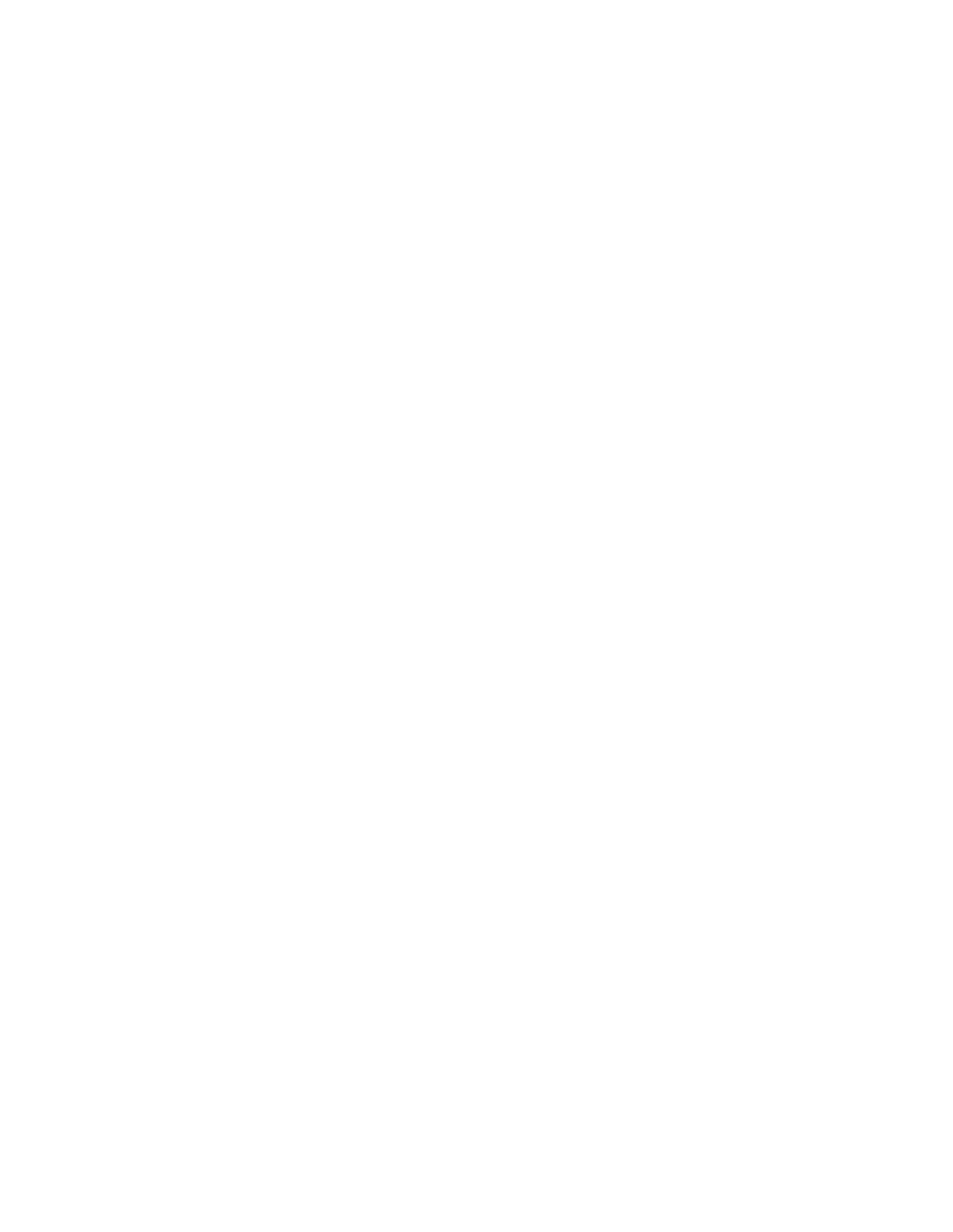## A uniform syntax for phrasal movement: A case study of Dinka Bor

by

Coppe van Urk

Submitted to the Department of Linguistics and Philosophy on August 14, 2015, in partial fulfillment of the requirements for the degree of Doctor of Philosophy

### *Abstract*

This dissertation examines the question of why there should be different types of phrasal movement, with different syntactic and semantic properties. I develop the hypothesis that all instances of phrasal movement are the result of Agree and Merge (Chomsky 1995, 2001), and that the existence of different types of movement derives solely from variation in the properties of the feature involved in the Agree relation.

I first apply this view to the  $A/\bar{A}$ -distinction (Chapter 2). I argue that all of the differences between A- and  $\bar{A}$ -movement come from the features that drive them, and that the notion of distinct  $A/\overline{A}$ -positions should be eliminated. I then provide an argument for this approach based on the absence of a clear  $A/\bar{A}$ -distinction in the Nilotic language Dinka Bor (Chapter 3 & 4). I show that, in Dinka, long-distance movement must be accompanied by  $\varphi$ -agreement. In accordance with the idea that it is the Agree relations involved that matter, the resulting movements combine properties of  $A$ - and  $\bar{A}$ -movement.

I also discuss the difference between intermediate and terminal movement steps of successivecyclic dependencies (Chapter 5). I offer several arguments from Dinka and other languages that intermediate movement, like all other movement, is always triggered by an Agree relation (Chomsky 1995; McCloskey 2002; Abels 2012b). Along the way, we will see evidence that clauses universally decompose into a CP and *v*P phase (Chomsky 1986 et seq.). Finally, Chapter 6 looks at patterns of pronoun copying in Dinka and other languages, and presents a novel argument for the Copy Theory of Movement (Chomsky 1995 et seq.).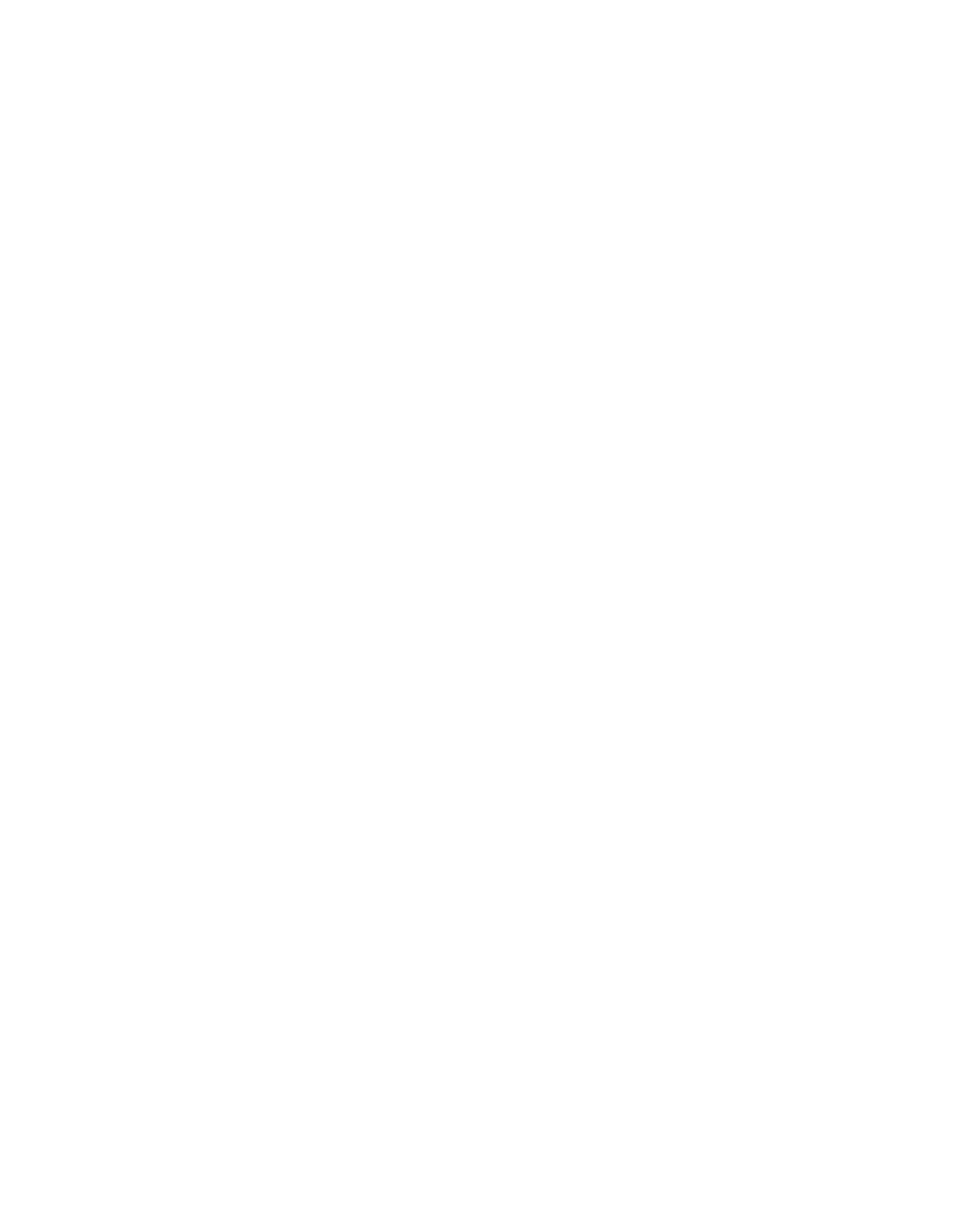### Acknowledgements

I'm not sure I would have ended up in grad school if I hadn't been so lucky to cross paths with Ken Safir and Sharon Unsworth. Sharon was very kind to let me work on a few projects as an undergrad and I owe a lot to her ability to be simultaneously demanding and encouraging (my apologies that there is no acquisition in this dissertation!). Ken taught me a great deal in a short period of time about how to think about syntax and most of what I've done since has been an attempt to imitate him. Eric Reuland made a lot of things possible for me and was a great teacher and supervisor. I am indebted also to Bill Philip and Eddy Ruys, my first syntax teachers, and the first to make me aware of how exciting drawing lines on paper and labeling them is. Finally, I suspect I learned a lot more than I realize from Simon Cook and Syreetha Domen.

I had no real idea what I was doing when I applied to MIT, but in retrospect it was one of the best decisions I have ever made. I owe a great deal to David Pesetsky, whose approachability and warmth to a clueless visitor (for whom he bore no real responsibility) made clear that MIT was where I wanted to be. David was my advisor throughout my time at MIT and went above and beyond in this role in so many different ways it is hard to capture in a single paragraph. David has an unerring ability to sense when his advising is needed and I learned most of the worthwhile things I know from him, not only about syntax, but also about writing handouts, abstracts, and papers, teaching, advising, and life.

It has been a joy to have been able to work with Norvin Richards. I am not sure I would have gotten anywhere in my work on Dinka if it had not been for Norvin's encouragement and enthusiasm. Most of my ideas about Dinka have their genesis in discussions with Norvin, and he has an amazing capacity to see the connections between data and theory.

I learned a lot about how to be a linguist from Sabine Iatridou throughout grad school. Sabine never failed to push me towards the right questions and taught me how to be productively critical of my own work. I am also indebted to Sabine for her extensive care and advice on all the different parts of academic life.

I am very glad that Claire Halpert agreed to join my committee. Claire is someone I looked up to already as a fellow student and her work has been a model for me in many respects. Claire's optimism and generosity really helped me through the difficult task of writing a dissertation and her intuitions about data helped me out of several frustrating dead-ends.

I also feel fortunate to have been able to study Dinka and I am grateful for all the help I received to make it possible from the community in the Boston area, particularly from Mangok Bol, Moses Ajou, Mabiar Akoor Guot, the South Sudanese Education Fund, and everyone at the Grace Episcopal Church in Everett. Mangok Bol especially is one of the most insightful and inspiring people I know and I deeply admire his courage and resilience in the face of tremendous adversity.

MIT has been an incredibly stimulating and fun environment and I am grateful to everyone who was part of the MIT linguistics community in the past five years. I especially enjoyed classes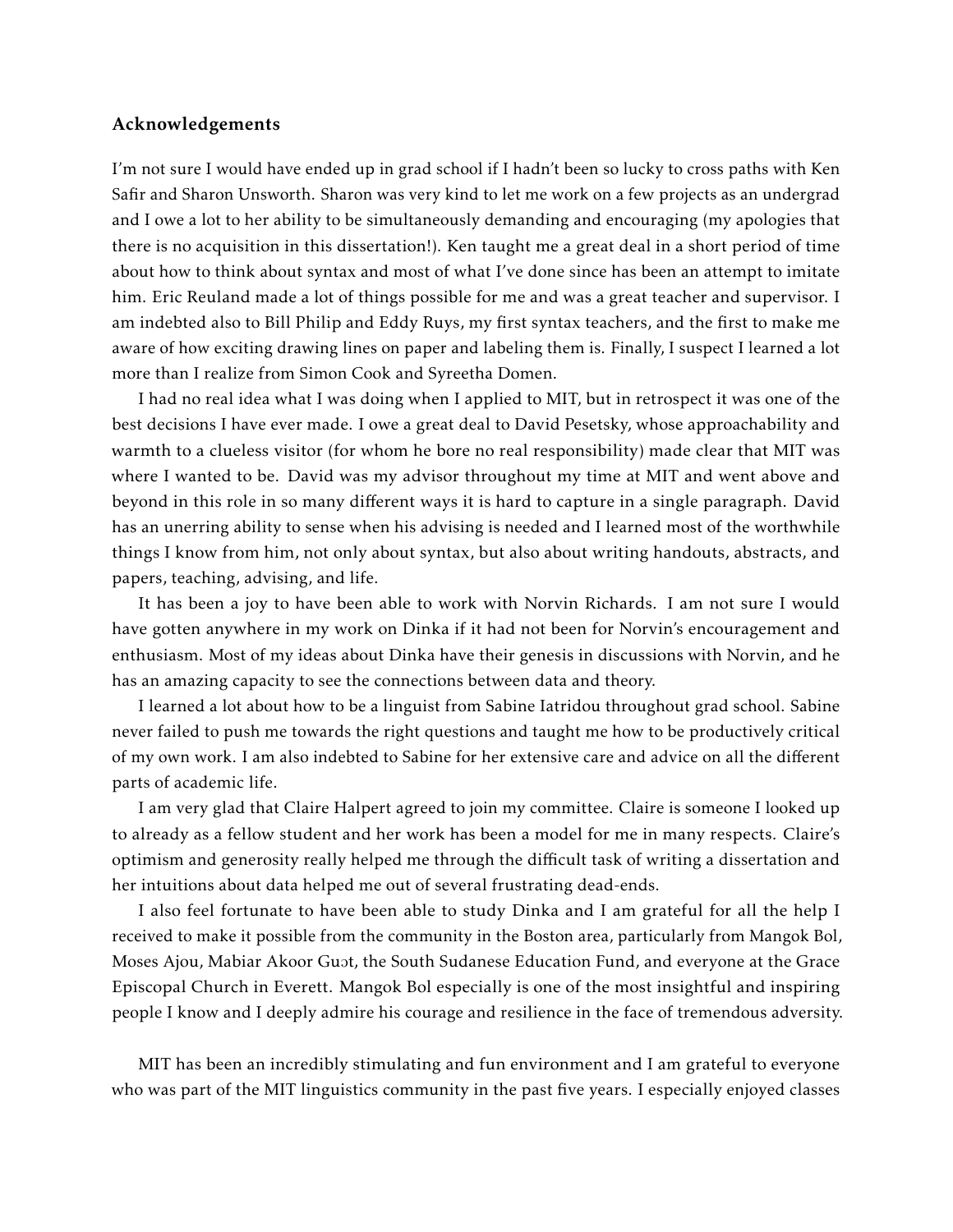and conversations with Adam Albright, Edward Flemming, Danny Fox, Shigeru Miyagawa, Roger Schwarzschild, and Donca Steriade. Much of what makes MIT such a supportive and creative place to be is the students. I am thankful for all of ling-10, who had to put up with me the longest. I also got a lot out of conversations, whether linguistic or otherwise, with Sam Al-Khatib, Isa Kerem Bayırlı, Bronwyn Bjorkman, Kenyon Branan, Anthony Brohan, Jessica Coon, Iain Giblin, Jeremy Hartman, Yusuke Imanishi, Snejana Iovtcheva, Rafael Nonato, Despina Oikonomou, Erin Olson, Omer Preminger, Ezer Rasin, Kirill Shklovsky, Milena Sisovics, Benjamin Storme, and Yasu Sudo.

The last years of grad school are the toughest in many respects and there are a number of people who were there for me in significant ways. I wrote a lot of this dissertation in the company of Ted Levin, who had to listen to many of the worst iterations of the ideas found here. I am grateful for his insight and friendship, stonefruit pourovers, occasional boozy lunches, being bold, and doctoral boots. I thank Sam Zukoff for games of FIFA, spontaneous trips to Montreal, and cheesestrings. Paul Marty and Sam Steddy, my fellow eurotrash, were great roommates and even better Mario Kart opponents. Michelle Yuan has been a terrific officemate and friend, despite her love of cats, flexing, and rejecting high-fives. My thanks to Juliet Stanton for being a great 8th floor buddy, for work parties, defense cakes, and board games. I thank Athulya Aravind for never looking after her phone and for excellent life advice and podcast recommendations. Laura Kalin is the best person to face the job market with, and my favorite conference companion. I am also grateful to Aron Hirsch, Hadas Kotek, Chris O'Brien, and Michael Y. Erlewine for many good conversations and nights out.

Outside of linguistics, I thank my bio friends, particularly Boris, Jason, Joan, Lori, and the Shinglerickses. I feel incredibly fortunate for MK, my hiking, drinking, running, backpacking, snowboarding, PhDing partner, and my favorite two letters, for always encouraging the right things in me and for driving me everywhere. Finally, I am grateful for my family, to whom this thesis is dedicated, for their love and support throughout my academic life, even when it took me far away and I often had no idea where it was going to take me.

*This work is made possible by an NSF Dissertation Improvement Grant, BCS-1440427. Any opinions, findings, and conclusions or recommendations expressed in this material are those of the author(s) and do not necessarily reflect the views of the National Science Foundation. I also benefited from support from the MIT Ken Hale Fund in earlier stages of the project.*

\*\*\*\*\*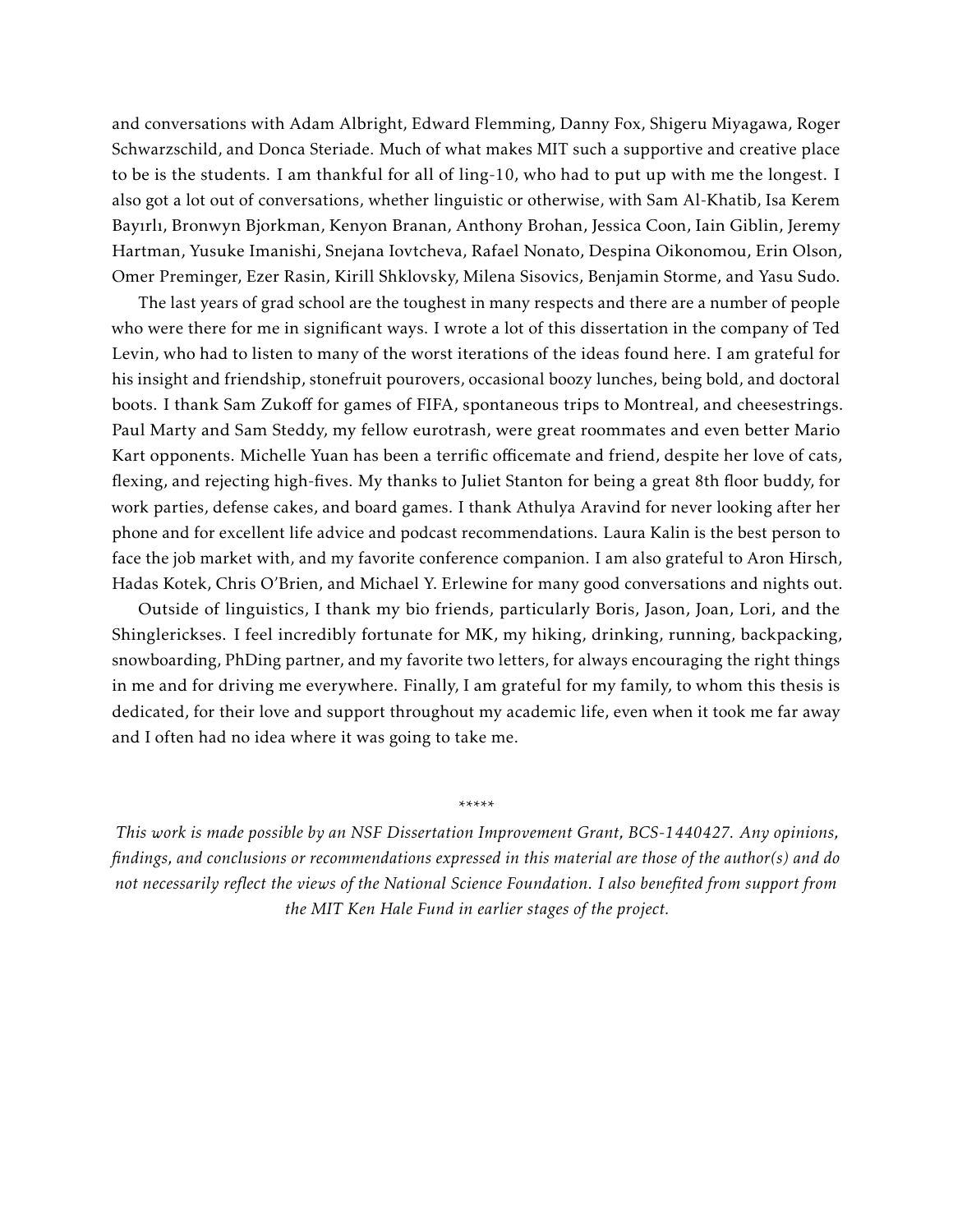*Voor Chris, Klaas, en Wes*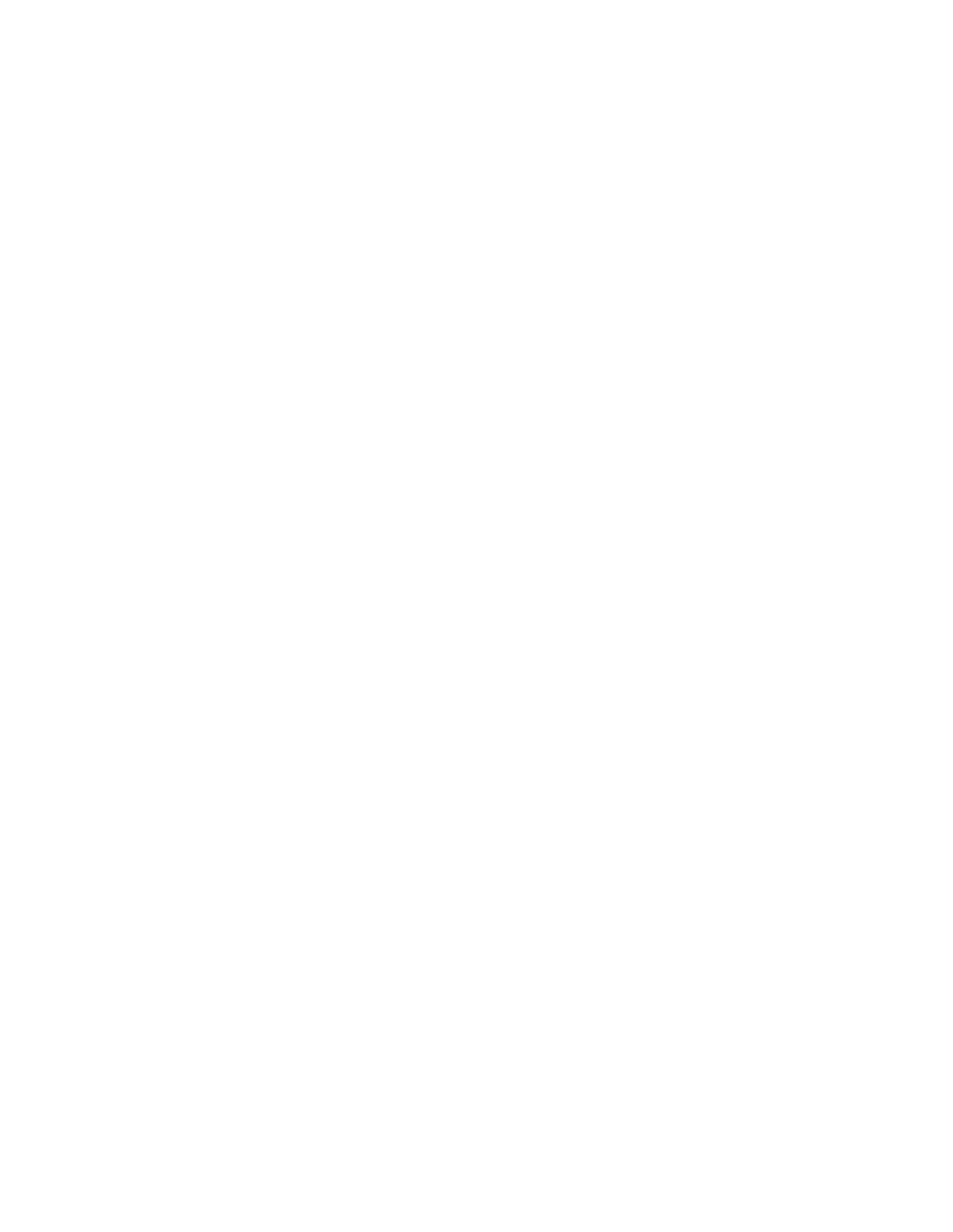# Table of contents

|                | <b>Chapter 1: Introduction</b><br>15                                               |    |  |
|----------------|------------------------------------------------------------------------------------|----|--|
| 1              | Main claim                                                                         | 15 |  |
| 2              | Overview of dissertation                                                           | 18 |  |
|                | 2.1                                                                                | 18 |  |
|                | Chapter 3–4: Dinka clause structure & The $A/\bar{A}$ -distinction in Dinka<br>2.2 | 19 |  |
|                | 2.3                                                                                | 19 |  |
|                | 2.4                                                                                | 20 |  |
|                | Chapter 2: Eliminating A/A-positions                                               | 23 |  |
| 1              | Introduction                                                                       | 23 |  |
| 2              | Two types of features                                                              | 27 |  |
|                | 2.1                                                                                | 27 |  |
|                | 2.2                                                                                | 30 |  |
| 3              | Reconstruction for Principle C and case assignment                                 | 32 |  |
| 4              | Weak Crossover, parasitic gaps, and the interpretation of chains                   | 37 |  |
|                | 4.1                                                                                | 38 |  |
|                | 4.2                                                                                | 46 |  |
| 5              | Some consequences of a featural approach                                           | 51 |  |
|                | 5.1                                                                                | 52 |  |
|                | 5.2                                                                                | 53 |  |
|                | 6 Summary                                                                          |    |  |
|                | Chapter 3: Dinka clause structure                                                  | 59 |  |
| $\mathbf{1}$   | <b>Background on Dinka</b>                                                         | 59 |  |
| $\overline{2}$ | The Dinka left periphery                                                           |    |  |
|                | 2.1                                                                                | 61 |  |
|                | 2.2                                                                                | 64 |  |
|                | 2.3                                                                                | 68 |  |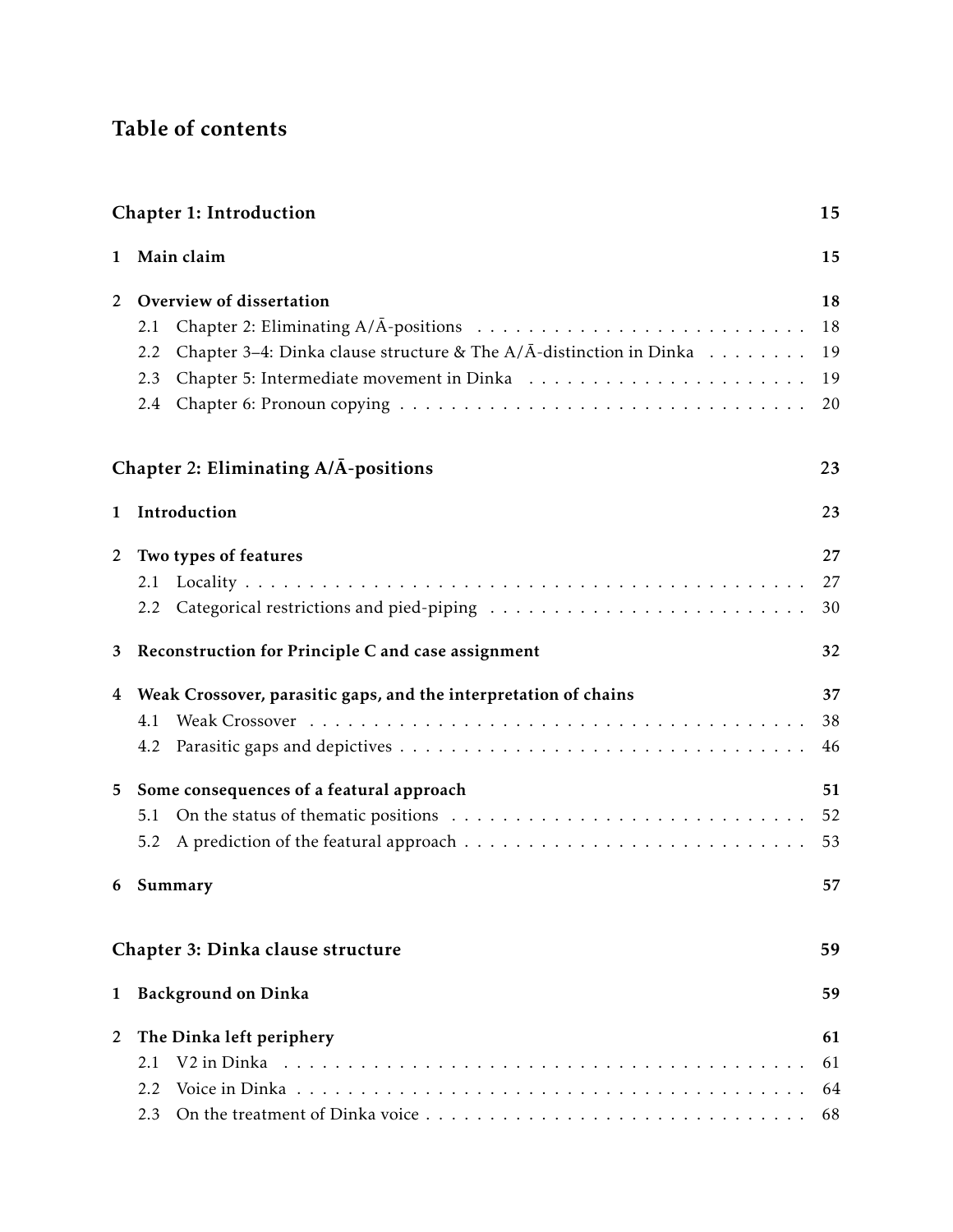|                | 2.4                                                                                                   | 71  |
|----------------|-------------------------------------------------------------------------------------------------------|-----|
|                | 2.5                                                                                                   | 74  |
| 3              | The Dinka middle field and right periphery                                                            | 78  |
|                | 3.1                                                                                                   | 79  |
|                | 3.2                                                                                                   | 86  |
| 4              | Summary                                                                                               | 92  |
|                | Chapter 4: The A/A-distinction in Dinka                                                               | 93  |
| 1              | Introduction                                                                                          | 93  |
| $\overline{c}$ | Long-distance movement in Dinka                                                                       | 94  |
|                | 2.1                                                                                                   | 94  |
|                | Topicalization and relativization involve movement $\ldots \ldots \ldots \ldots \ldots \ldots$<br>2.2 | 98  |
| 3              | Agreement, case, and long-distance movement                                                           | 102 |
|                | 3.1                                                                                                   |     |
|                | 3.2                                                                                                   |     |
| 4              | Movement in Dinka and binding                                                                         | 109 |
|                | 4.1                                                                                                   |     |
|                | 4.2                                                                                                   |     |
| 5              | A-movement with A-properties in other languages                                                       | 116 |
|                | 5.1                                                                                                   |     |
|                | 5.2                                                                                                   |     |
| 6              | Summary                                                                                               | 125 |
|                | Chapter 5: Intermediate movement in Dinka                                                             | 127 |
| 1              | Introduction                                                                                          | 127 |
| 2              | Successive cyclicity and embedded V2 in Dinka                                                         | 129 |
|                | 2.1                                                                                                   | 129 |
|                | 2.2                                                                                                   |     |
| 3              | Intermediate movement involves Agree                                                                  | 137 |
|                | Intermediate movement and probing by multiple features 137<br>3.1                                     |     |
|                | 3.2                                                                                                   |     |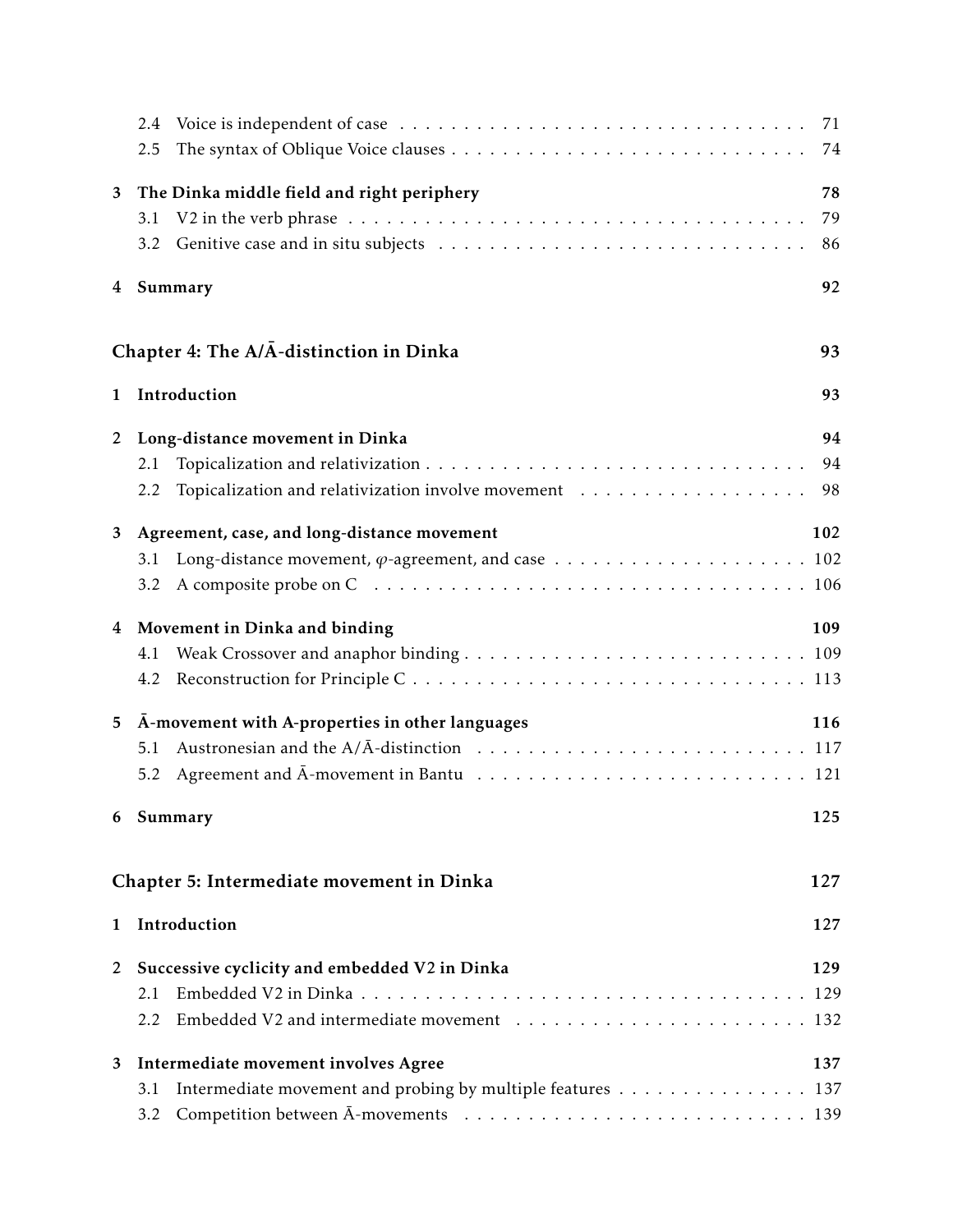|   |     | 4 V2 in the verb phrase                                                                     | 148 |  |
|---|-----|---------------------------------------------------------------------------------------------|-----|--|
|   | 4.1 |                                                                                             |     |  |
|   | 4.2 |                                                                                             |     |  |
| 5 |     | Intermediate movement in the verb phrase                                                    |     |  |
|   | 5.1 |                                                                                             |     |  |
|   | 5.2 | Multiple probes on $v_1, \ldots, v_n, v_1, \ldots, v_n, v_1, \ldots, v_n, v_1, \ldots, v_n$ |     |  |
|   | 5.3 |                                                                                             |     |  |
| 6 |     | On the parallelism of CP and $vP$                                                           |     |  |
|   | 6.1 |                                                                                             |     |  |
|   | 6.2 |                                                                                             |     |  |
|   | 6.3 |                                                                                             |     |  |
|   | 6.4 |                                                                                             |     |  |
|   | 6.5 |                                                                                             |     |  |
|   | 6.6 |                                                                                             |     |  |
| 7 |     | Summary                                                                                     | 192 |  |
|   |     | <b>Chapter 6: Pronoun copying</b>                                                           | 193 |  |
| 1 |     | Introduction                                                                                | 193 |  |
| 2 |     | Resumption and argument doubling as pronoun copying                                         | 198 |  |
|   | 2.1 |                                                                                             |     |  |
|   | 2.2 |                                                                                             |     |  |
| 3 |     | Pronoun copying in Dinka                                                                    | 213 |  |
|   | 3.1 |                                                                                             |     |  |
|   | 3.2 |                                                                                             |     |  |
|   | 3.3 |                                                                                             |     |  |
|   | 3.4 |                                                                                             |     |  |
|   |     |                                                                                             |     |  |
|   | 3.5 |                                                                                             |     |  |
|   |     | 4 Asymmetries and gaps in pronoun copying                                                   | 224 |  |
|   | 4.1 |                                                                                             |     |  |
|   | 4.2 |                                                                                             |     |  |
| 5 |     | Pronoun copying as partial spell-out                                                        | 237 |  |
|   | 5.1 |                                                                                             | 238 |  |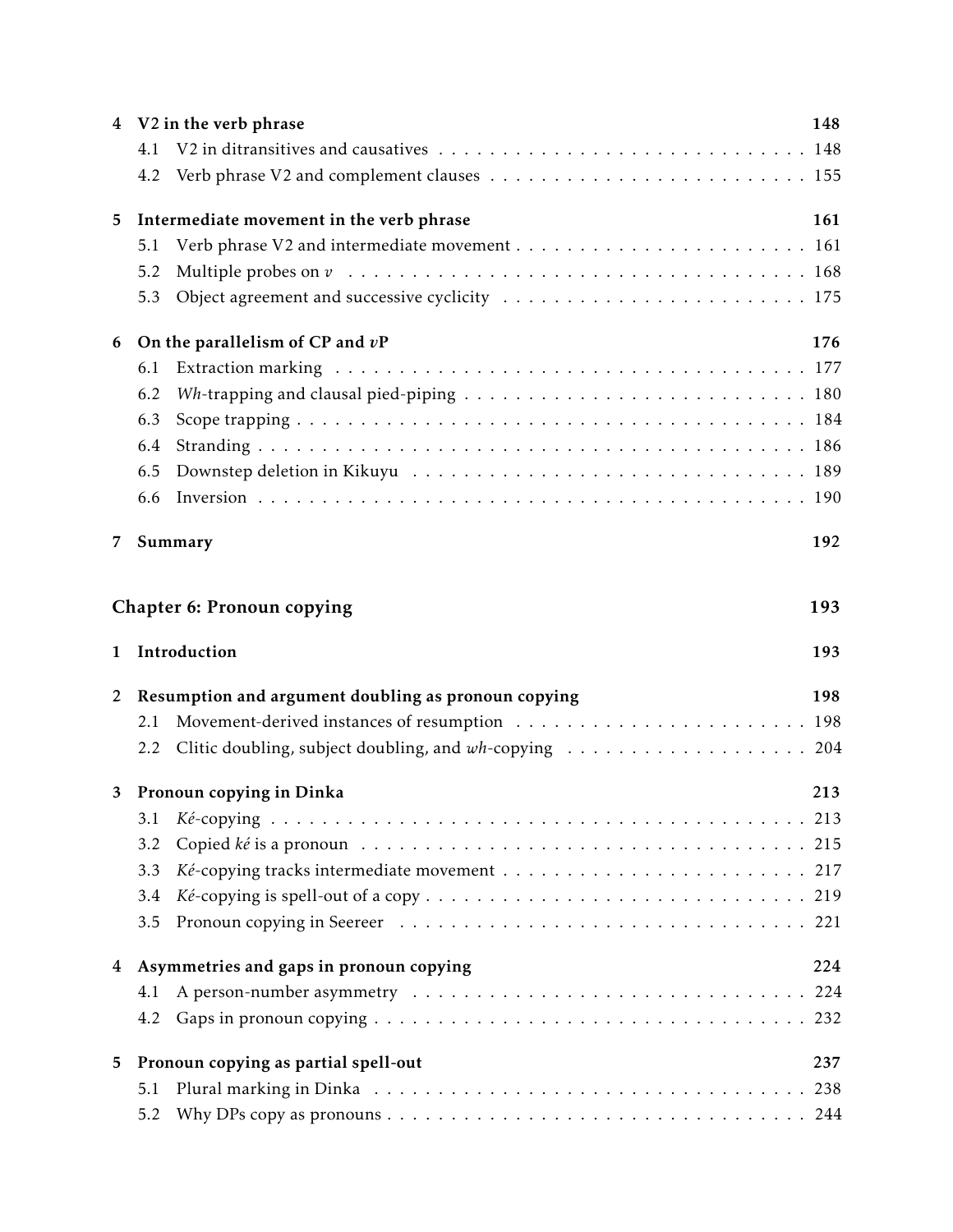|                         | 256<br>6 Summary |                              |     |  |
|-------------------------|------------------|------------------------------|-----|--|
|                         |                  | <b>Chapter 7: Conclusion</b> | 259 |  |
| 1 Recap of dissertation |                  | 259                          |     |  |
| 2 Some remaining issues |                  | 262                          |     |  |
|                         | 2.1              |                              |     |  |
|                         |                  |                              |     |  |
|                         |                  | References                   | 267 |  |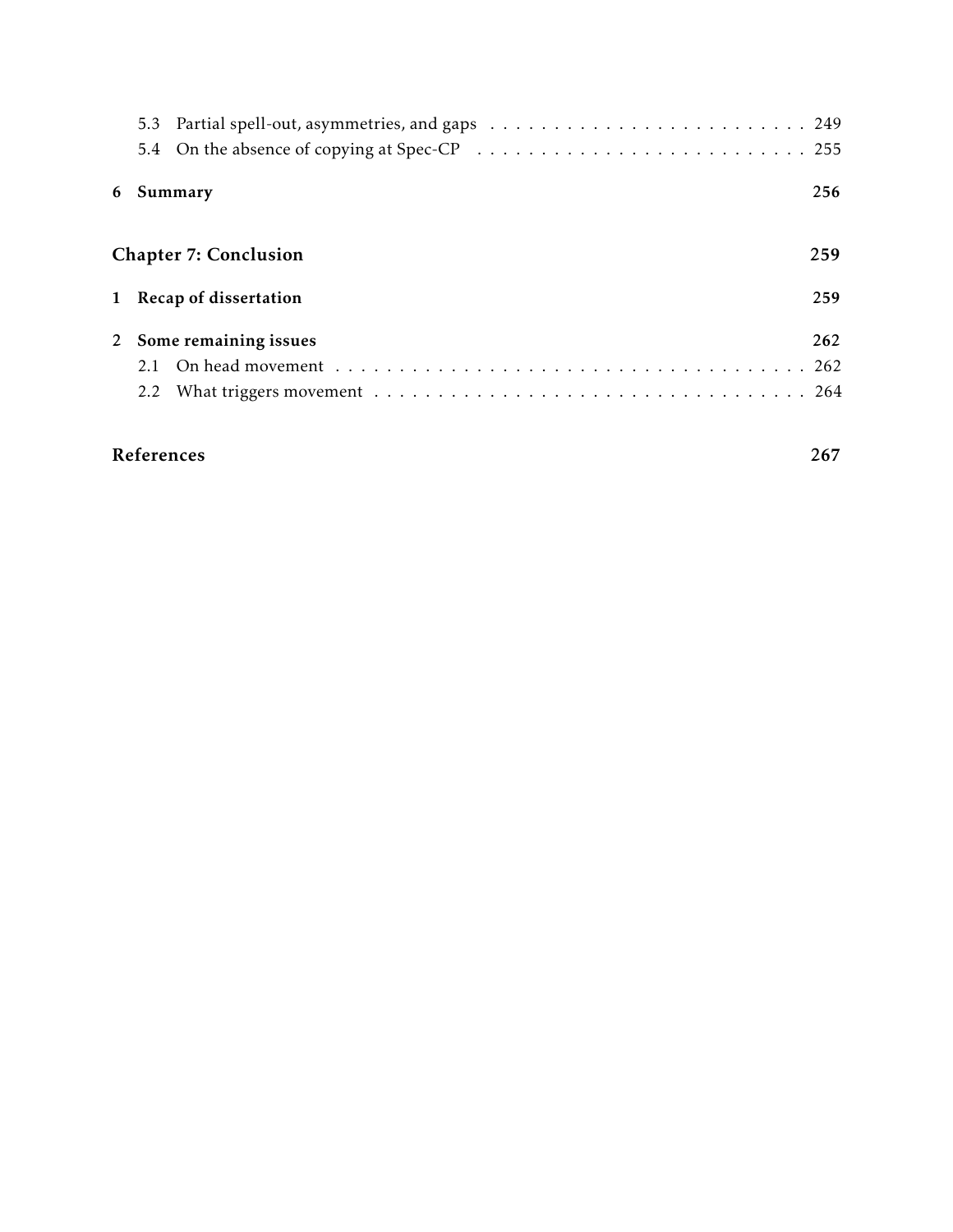# Abbreviations for Dinka

| 1                      | $=$ | 1st person         |
|------------------------|-----|--------------------|
| $\overline{c}$         |     | 2nd person         |
| 3                      | $=$ | 3rd person         |
| <b>ALL</b>             | $=$ | allative           |
| AP                     | $=$ | antipassive        |
| ASSOC                  | $=$ | associative plural |
| C                      | $=$ | complementizer     |
| $\overline{\text{cs}}$ | $=$ | construct state    |
| D                      | $=$ | declarative        |
| <b>DTR</b>             | $=$ | ditransitive       |
| <b>ESS</b>             | $=$ | essive             |
| <b>FUT</b>             | $=$ | future             |
| <b>GEN</b>             | $=$ | genitive           |
| HAB                    | $=$ | habitual           |
| <b>INCH</b>            | $=$ | inchoative         |
| <b>INT</b>             | $=$ | interrogative      |
| <b>INTR</b>            | $=$ | intransitive       |
| <b>NEG</b>             | $=$ | negation           |
| NF                     | $=$ | non-finite         |
| <b>OBLV</b>            | $=$ | Oblique Voice      |
| $\overline{\text{ov}}$ | $=$ | Object Voice       |
| P                      | $=$ | preposition        |
| P/PL                   | $=$ | plural             |
| <b>PASS</b>            | $=$ | passive            |
| POSS                   | $=$ | possessive         |
| PRF                    | $=$ | perfect            |
| PST                    | $=$ | past               |
| s/sG                   | $=$ | singular           |
| <b>SV</b>              | $=$ | Subject Voice      |
|                        |     |                    |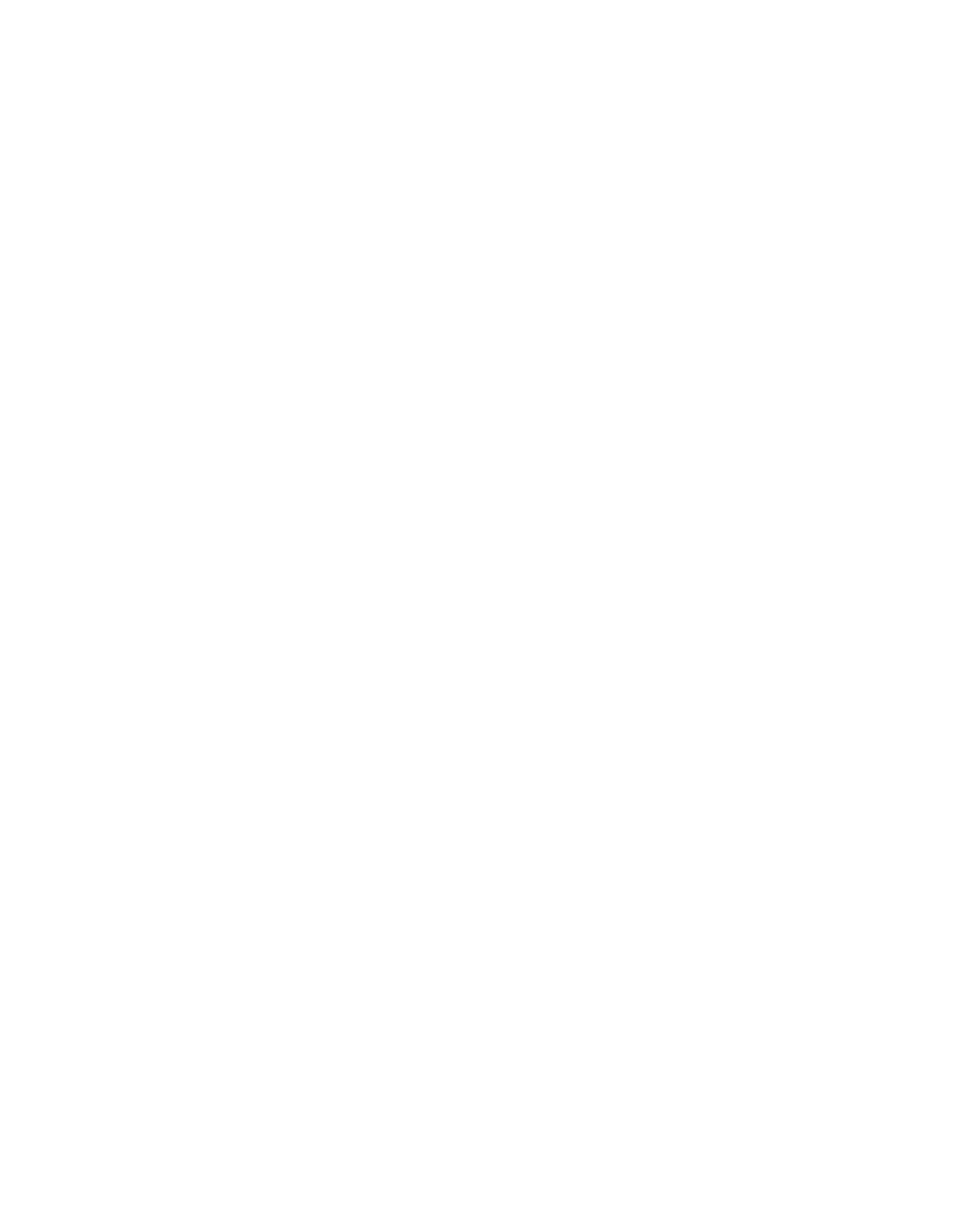# **CHAPTER ONE INTRODUCTION**

This dissertation examines the syntax of phrasal movement and the question of why there should be distinct types of phrasal movement, such as A-movement,  $\bar{A}$ -movement, and intermediate steps of successive-cyclic movement.<sup>1</sup> The main proposal that I will argue for is that all instances of phrasal movement involve Agree and Merge (Chomsky 1995, 2001) and that differences between movement types arise because the identity of the feature involved in Agree may vary. In this view, for example, differences in what phrases can participate in a particular type of movement or in what position can be targeted reflect only where the relevant feature may appear. In other words, all variation resides in the Agree relation. This approach provides an answer to why should there be various types of movement without needing to posit diverging syntactic mechanisms or distinct kinds of syntactic positions. Support for this view comes from the system of phrasal movement in the Nilotic language Dinka (South Sudan), in which no clear distinction is found between A- and  $\bar{A}$ -movement or between intermediate and final movement steps of successive-cyclic dependencies, a pattern that demonstrates that there cannot be radical differences between movement types.

## 1 Main claim

There are many types of phrasal movement across languages, with a variety of effects and functions. The pairs in (1–4) illustrate some of the ways in which noun phrases can be displaced in English.

## (1) *Raising:*

- a. It seems that the world is round.
- b. The world seems  $\equiv$  to be round.

## (2) *Passivization:*

- a. Someone broke the lamp.
- b. The lamp was broken  $\_\_\$ .

<sup>1.</sup> I set aside head movement for the most part, though see Chapter 7 (sec. 2.1) for some discussion.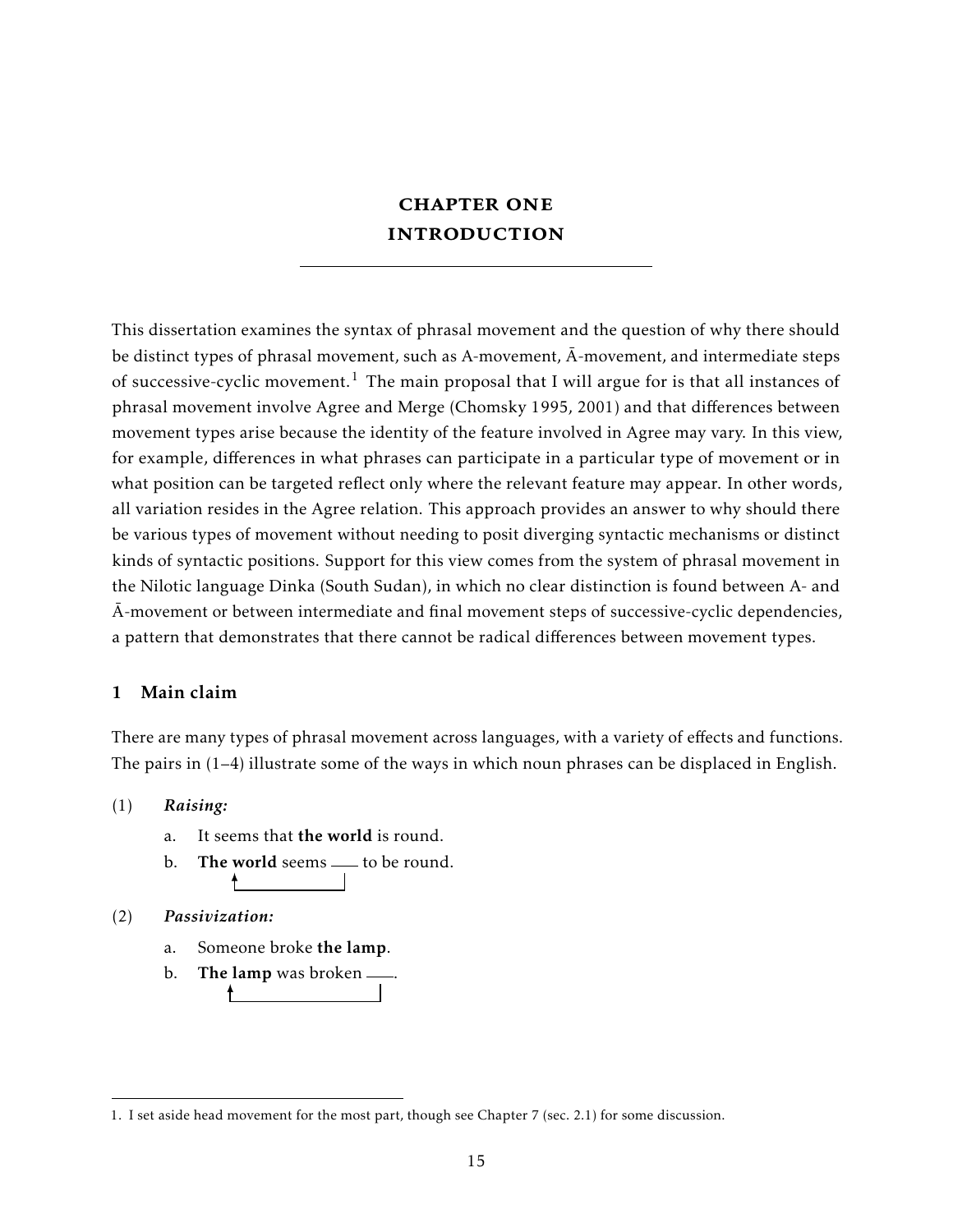### (3) *Wh-movement:*

- a. I thought that you had read those books.
- b. Which books did I think that you had read  $\frac{1}{2}$ ?

### (4) *Topicalization:*

- a. I have never seen these people before.
- b. These people, I have never seen  $\rule{1em}{0.15mm}$  before.

As these examples make clear, different types of phrasal movement vary a great deal in how they affect the structure of the surrounding sentence and in their effects on interpretation. In English, passivization requires a participle and auxiliary (2b), and *wh*-movement triggers subjectauxiliary inversion (3b), while topicalization does not obviously alter the surrounding material at all (4b). Passivization demotes the thematic subject, while *wh*-movement changes a statement into a question. In the face of this morphosyntactic and semantic diversity, the question arises whether the examples in (1–4) are established by the same syntactic mechanisms and, in addition, why there should be distinct kinds of phrasal movement.

A major claim in minimalist syntax as well as in the Government & Binding framework is that the same mechanisms are at work in all of (1–4) (e.g. Chomsky 1981, 1995). Chomsky (1995, 2001) proposes that all instances of movement are the output of Merge, accompanied by a relation of feature checking/valuation. I adopt this idea here, specifically that all phrasal movement results from the successive application of Agree and Merge, as in  $(5)$ .<sup>2</sup>



### *Phrasal movement:*

When a head is merged with a triggering feature F... *1. Agree:* The trigger F finds the (closest) phrase bearing the same feature F. (dotted line) *2. Merge:* The trigger attracts the phrase. (solid line)

In the view represented by (5), phrasal movement occurs in two steps: a search relation initiated by a probe carrying a feature F resulting in an Agree relation, followed by Merge of the goal XP with the probing head.

<sup>2.</sup> An alternative view that is in principle compatible with the arguments developed in this thesis is to have Merge precede Agree (e.g. Bošković 2007). A possible advantage of such an approach is that may shed light on why Agree should trigger Merge. See Chapter 7 (sec. 2.2) for discussion.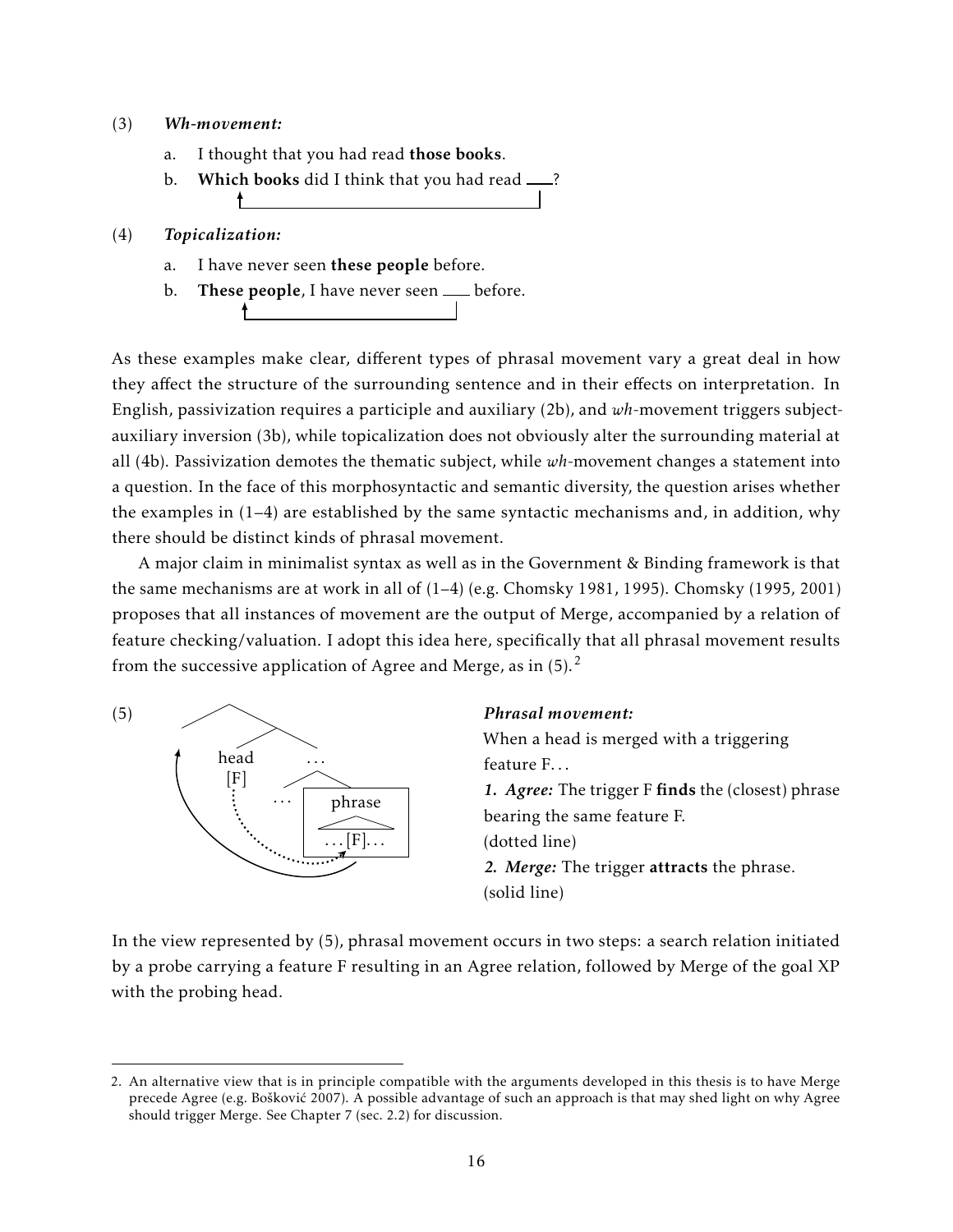If (5) indeed underlies all instances of movement in  $(1-4)$ , there is one property that we might naturally expect to give rise to different movement types: the identity of the feature [F]. All things being equal, the positions created by Merge, regardless of what phrase and head are involved, should have the same properties, but we might expect the identity of [F] to differ and to find associated differences in the Agree relation. The main hypothesis of this dissertation is that this is the source of the variety found in phrasal movement, so that different types of movement, such as A- and  $\bar{A}$ -movement, correspond essentially to different types of features. I call this the *featural view of phrasal movement* (6).

#### (6) *Featural view of phrasal movement:*

Differences between movement types derive from independent properties of the feature(s) involved in Agree.

An important consequence of (6) is that there can be no intrinsic differences across movement types in positions, mechanisms, or timing. Instead, differences between movement come about only because of independent properties of particular features (such as differences in their distribution, which carve out divergent sets of possible goals for Agree), for instance in how these interact with syntactic restrictions on Agree (such as Relativized Minimality).

The main objective of this dissertation is to justify the view in (6) for two major distinctions drawn between types of phrasal movement: the  $A/\bar{A}$ -distinction and the difference between final and intermediate movement steps of successive-cyclic dependencies. Applied to the  $A/\bar{A}$ distinction, the hypothesis in  $(6)$  requires abandoning the idea that A- and  $\overline{A}$ -movement are distinguished by the position they target (e.g. Chomsky 1981, 1995; Mahajan 1990; Déprez 1990; Miyagawa 2010). In the first part of this dissertation (Chapter 2–4), I argue for this conclusion and show how the various properties of A- and  $\overline{A}$ -movement can be derived from the idea that they involve different *features*, without needing to posit the existence of A- and  $\overline{A}$ -positions with distinct properties. This approach also has ramifications for the treatment of intermediate movement steps of successive-cyclic dependencies. If all movement involves Agree and Merge, then such movement too must involve an Agree relation (e.g. Chomsky 1995; McCloskey 2002; Abels 2012). I will argue that this conclusion is correct also in Chapter 5, by showing that, in many instances, terminal and intermediate movement have the same syntactic effects. Finally, in Chapter 6, I present a new argument from patterns of pronoun copying that all instances of phrasal movement involve the same operation of Merge.

In arguing for the view of phrasal movement that emerges from (6), I draw primarily from an investigation of phrasal movement in the Nilotic language Dinka Bor (South Sudan), which will be the focus of much of this work. We will see that Dinka provides particular insight into the syntax of phrasal movement in a number of ways. Dinka fails to draw a clear distinction between varieties of movement traditionally thought to be different, including A- and  $\bar{A}$ -movement and intermediate movement steps of successive-cyclic dependencies and movement to the final landing site. This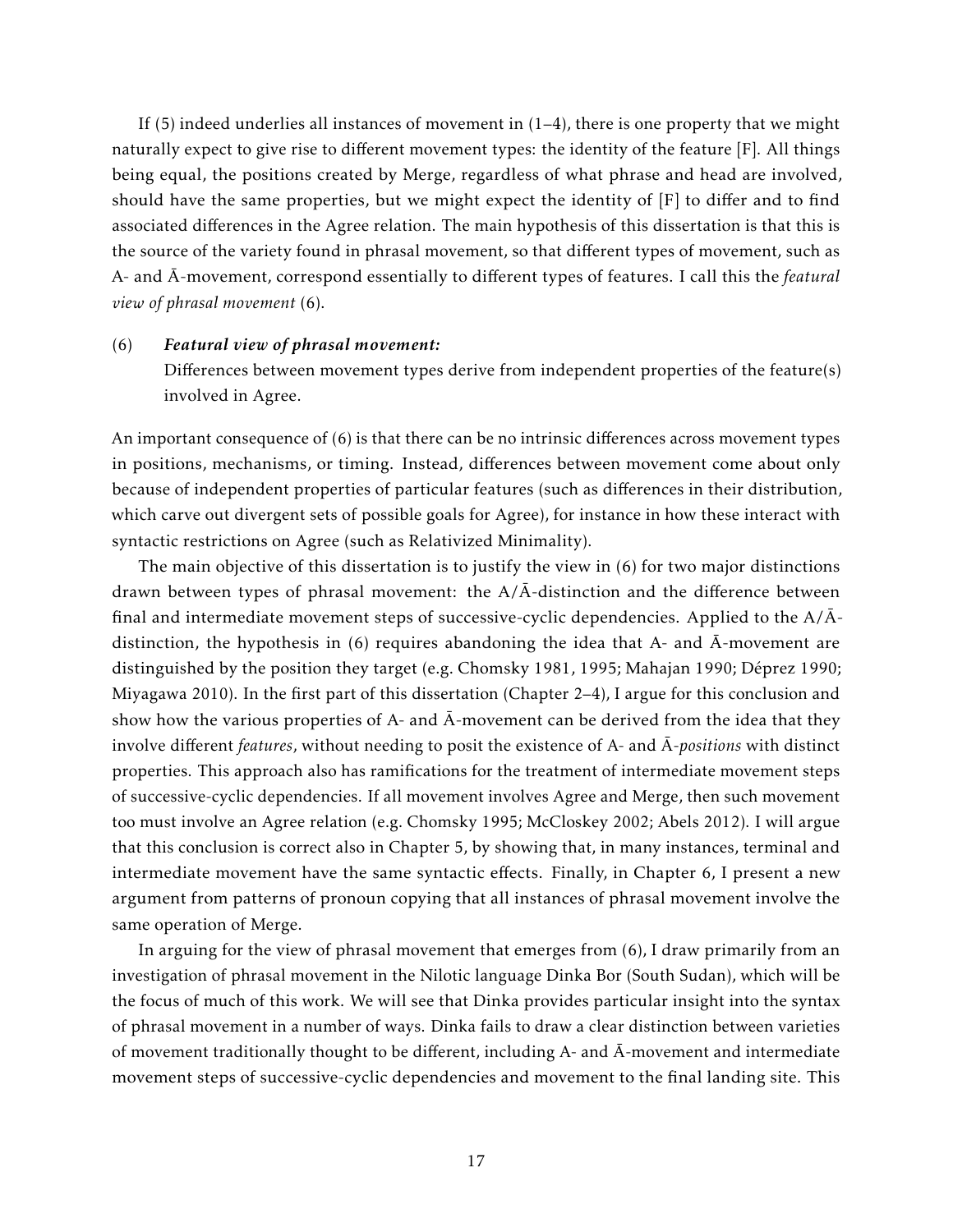will provide crucial evidence for the idea that different types of phrasal movement should be given a uniform treatment across languages and in the theory of grammar.

## 2 Overview of dissertation

This section summarizes the main claims of each chapter of the dissertation. The dissertation is organized into three parts: the first and most substantial part (Chapters 2–4) is concerned with the  $A/\overline{A}$ -distinction, the second part (Chapter 5) examines successive-cyclic movement, and the third part (Chapter 6) looks at pronoun copying and the Copy Theory of Movement.

## *2.1 Chapter 2: Eliminating A/A-positions*

The first major topic of this dissertation is the  $A/\bar{A}$ -distinction. In Chapter 2, I develop a featural approach to the  $A/\overline{A}$ -distinction, in which all differences between A- and  $\overline{A}$ -movement derive from properties of the attracting feature. I argue against the view that the  $A/\overline{A}$ -distinction is about properties of syntactic *positions* and so for eliminating the notions of A-positions and A-positions. ¯

I start the chapter by showing that we can capture the locality differences between A- and  $\bar{A}$ -movement by means of Relativized Minimality, if we assume that what distinguishes features triggering  $\bar{A}$ -movement is that they are *optional* features of XPs. As a result, these features may be absent on intervening phrases, so that the Agree relation that triggers movement can skip over them. This difference also makes sense of the restriction to nominals evident in A-movement, if the ability to trigger pied-piping requires a variable merge site, as in Cable's (2007, 2010) approach to pied-piping, something that is arguably only possible with optional features.

I extend the featural approach to the difference between A- and  $\bar{A}$ -movement in their interaction with reconstruction for Principle C. In particular, I adopt Takahashi and Hulsey's (2009) notion of Wholesale Late Merger, according to which NPs may undergo Late Merge in case positions. In this view, the diverging behavior of A- and  $\bar{A}$ -movement with regard to reconstruction for Principle C ultimately derives from the fact that the features involved in A-movement also independently play a role in case assignment.

Finally, I argue that Agree relations may have different interpretive effects. In particular, following Sauerland (1998) and Ruys (2000), I propose that Agree for  $\bar{A}$ -movement triggers abstraction over choice functions, while Agree for A-movement is accompanied by abstraction over individuals. As Sauerland and Ruys point, this provides an account of Weak Crossover. In addition, I point out that this idea provides an explanation for the difference between  $A$ - and  $\bar{A}$ -movement in their ability to license parasitic gaps. I show that the view that Agree relations may trigger different kinds of abstraction makes sense of Pylkkänen's (2008) observation that A-movement can license depictives in the same configurations in which  $\overline{A}$ -movement licenses parasitic gaps. We will see that, even when A- and  $\bar{A}$ -movement target the same position, we find this difference, so that we cannot account for this in positional terms.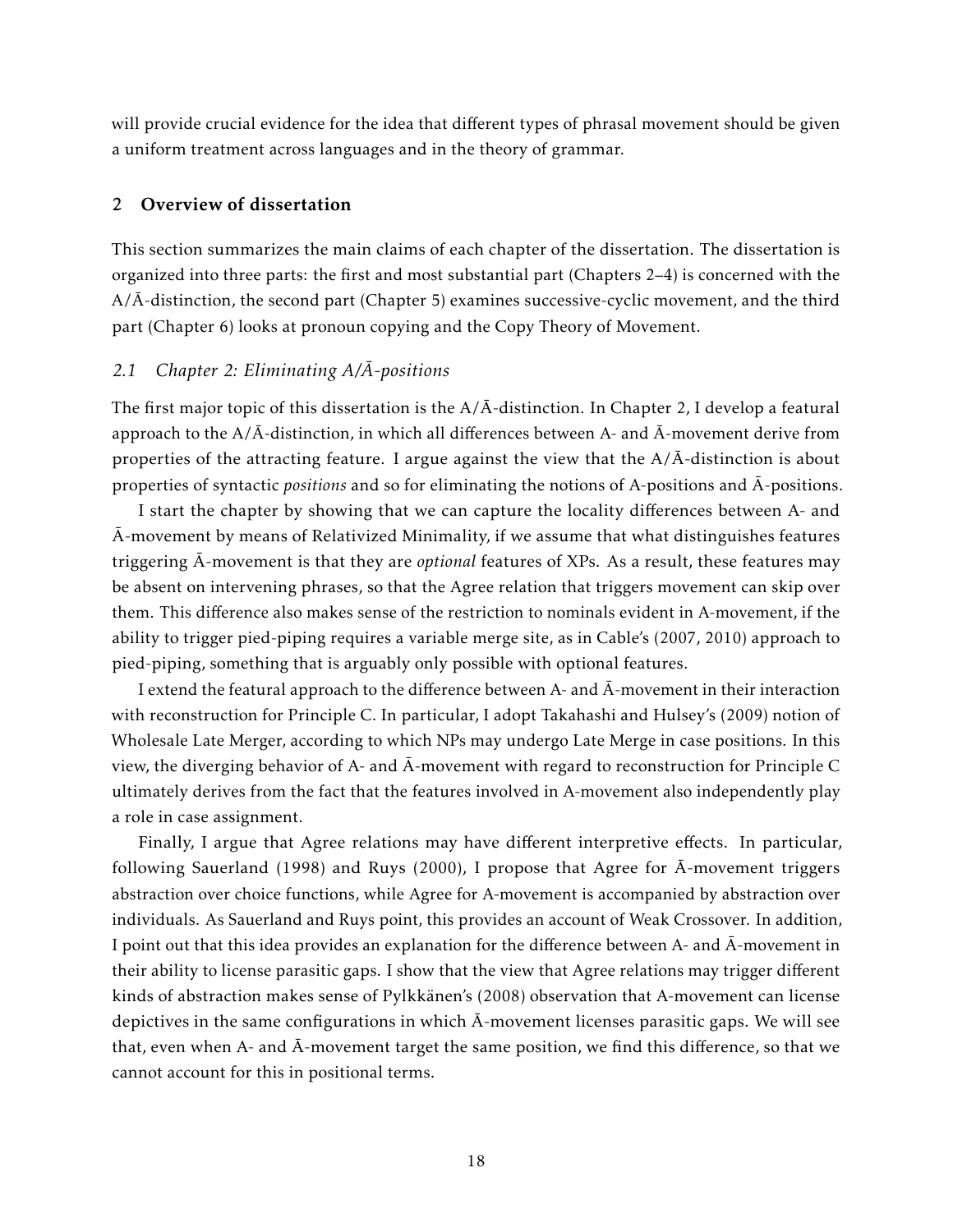## *2.2 Chapter 3–4: Dinka clause structure & The A/A-distinction in Dinka*

In Chapters 3 and 4, I turn to a prediction that emerges from this featural approach to the  $A/\overline{A}$ distinction. If the  $A/\overline{A}$ -distinction derives from properties of the Agree relation implicated in Aand  $\bar{A}$ -movement, and if, in addition to this, heads can carry multiple probing features, we expect languages in which movement can be driven both types of features at the same time. In Chapter 3, I first provide some necessary background on Dinka clause structure. In Chapter 4, I then show that movement in Dinka has exactly this profile. All instances of movement are accompanied by *ϕ*-agreement (and changes in case), as in the examples of local and long-distance topicalization and relativization in (7a–d).

## (7) *Movement in Dinka is accompanied by case and ϕ-agreement:*

- a. Mìir à-càa giraffe 3s-PRF.1sG t<u>î</u>iŋ. ∵. '<br>see.nf 'A giraffe, I have seen.'
- b. Kôoc-kè people-these 3p-prf.ov Bol.gen 3pl find.out.nf áa-cí i Bôl ké y<u>ộo</u>k  $[\rm_{CP}$  kè nhiàr ¨ c love.sv Àyén]. Ayen 'These people, Bol has found out love Ayen.'
- c. Yè <mark>kôoc-kó</mark> be people-which [CP *Op* é -kè-cí i est-3p-prf.ov Ayen.gen 3pl give.nf pen Áyèn ké gàam gàlàm]? 'Which people had Ayen given a pen to?'
- d. Ye **kôoc-kó** be people-which [CP *Op* é -kè-yá ..<br>**pst-3p**-hab.2sg 3pl think.nf ké tàak [<sub>CP</sub> é-kè-c<u>í</u>i ¨ ¨ pst-3p-prf.ov Ayen.gen 3pl Áyèn ké gàam gàlàm]]? give.<mark>NF</mark> pen 'Which people did (s)he think that Ayen had given a pen to?'

In addition, I demonstrate that long-distance movement in Dinka patterns with A-movement in terms of its effect on binding: it does not trigger Weak Crossover or require reconstruction for Principle C. On the basis of this, I propose that this type of movement in Dinka is established by features associated with A- and  $\bar{A}$ -movement at the same time, adopting the notion of a *composite probe* from Coon and Bale (2014). If the properties of A- and  $\overline{A}$ -movement derive only from properties of the triggering features, we can capture the observation that movement in Dinka is associated with both the benefits of A-movement and those of  $\bar{A}$ -movement. In this way, the lack of an  $A$ - and  $\bar{A}$ -distinction in Dinka provides an independent argument for a featural approach.

## *2.3 Chapter 5: Intermediate movement in Dinka*

In Chapter 5, I turn to the topic of successive-cyclic movement. A distinction is often drawn between intermediate movement steps of a successive-cyclic dependency and movement to the final landing site (e.g. Chomsky 1973, 1977). Much work on the syntax of long-distance movement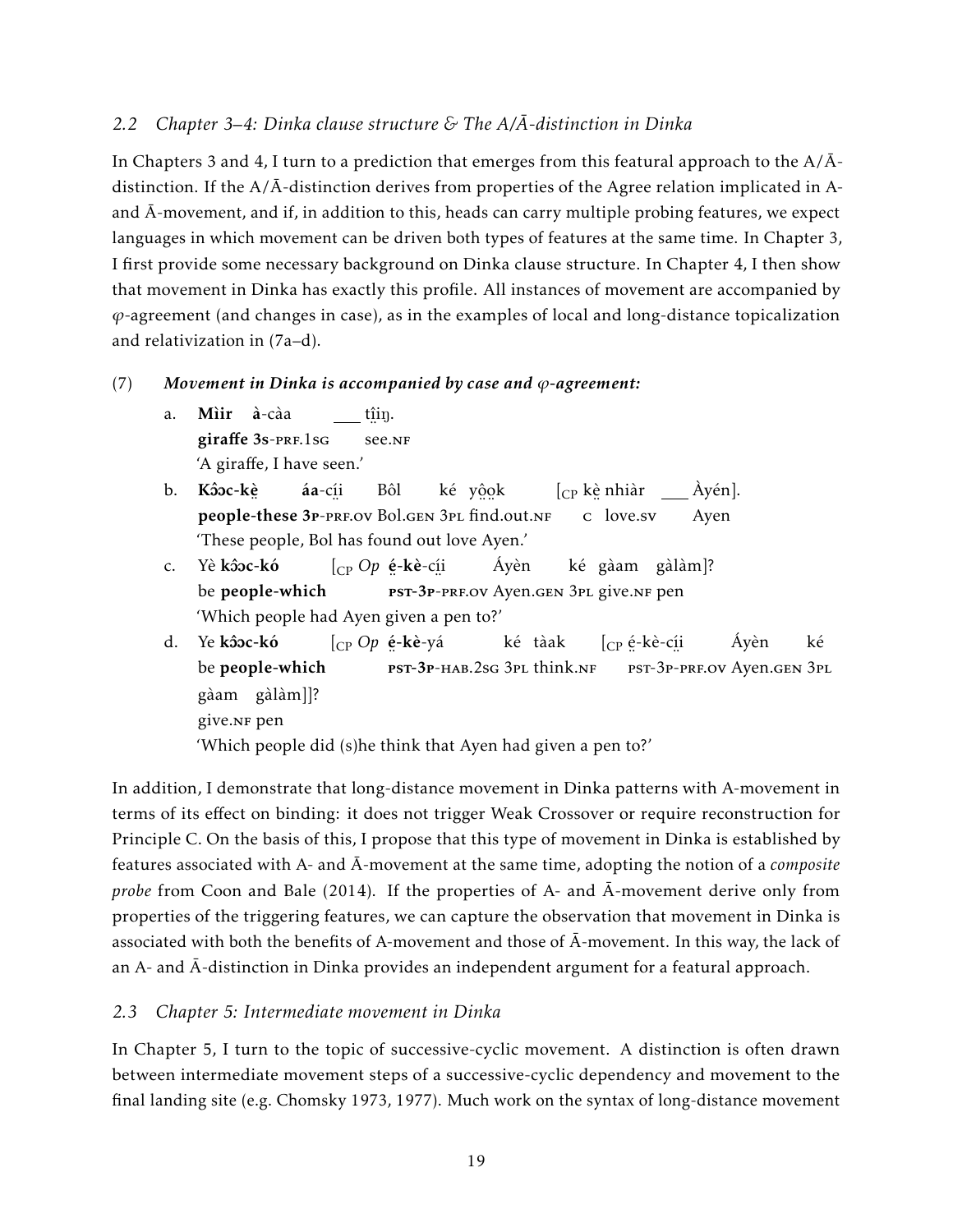has suggested fundamental differences in the way these two kinds of phrasal movement are triggered (e.g. Heck and Müller 2000, 2003; Chomsky 2001, 2013, *a.o*.), primarily to capture the fact that intermediate movement often has few visible morphosyntactic repercussions. Dinka provides clear evidence for the idea that all long-distance movement involves successive-cyclic movement through the edge of the clause and the edge of the verb phrase (Chomsky 1986 et seq.). Crucially, the Dinka facts also show that intermediate movement has the same morphosyntax as terminal movement and is established in the same way, so via Merge and Agree. In (8a–b), for instance, we see that intermediate movement to the edge of an embedded CP is accompanied by *ϕ*-agreement.

### (8) *Intermediate movement affects V2 and ϕ-agreement:*

a. Yè <mark>kôoc-kó</mark> be people.cs-which [CP *Op* é -kè-yá ..<br>pst-pl-hab.2sg 3pl think.nf ké tàak [<sub>CP</sub> è \_\_\_ é-**kè**-c<u>í</u>i ¨ c ¨ ¨ pst-pl-prf.ov Áyèn Ayen.gen 3pl give.nf pen ké gâam gàlàm]]? 'Which people did (s)he think that Ayen had given a pen to?' b. Wôok yíi we , ..<br>hab.ov Bol.gen 3pl say.nf Bôl ké) luêeel [<sub>CP</sub> è \_\_\_ é-**kè**-léet ¨ c est-pl-insult.ov Ayen.gen 3pl Áyèn ké]. 'Us, Bol says Ayen was insulting.'

In addition, I will demonstrate that intermediate movement has the same consequences as the final movement step for embedded V2, voice, and case. The syntax of intermediate movement then cannot be radically distinct from movement to the final landing site. In particular, I show that the right analysis of Dinka requires that intermediate movement is established by the same mechanisms as movement to the landing site: Merge triggered by an Agree relationship with a probe (Chomsky 1995; McCloskey 2002; Abels 2012).

## *2.4 Chapter 6: Pronoun copying*

Chapter 6 examines the third and last major topic of this dissertation, the realization of copies left by phrasal movement. Many languages have a process of verb copying associated with movement of verbs to the left periphery. I will argue that the counterpart to this with movement of DPs is *pronoun copying*. Crosslinguistically, there are many movement constructions in which a pronoun appears to mark the position of a full DP copy, including in resumption, *wh*-copying, clitic doubling, and subject doubling (e.g. Zaenen et al. 1981; Koopman 1982, 1984; Felser 2004; Harizanov 2014). On the basis of this, I propose that DP copies obligatorily undergo partial spell-out as pronouns when multiple copy spell-out occurs, under the view that pronouns represent the functional layer of a DP (Postal 1969; Elbourne 2001, 2005). Evidence for this view comes from asymmetries and gaps that arise in pronoun copying. My main example of this is *ké*-copying in Dinka: plural DPs are doubled by a 3rd person plural pronoun at every *v*P edge on the path of movement (9a–b).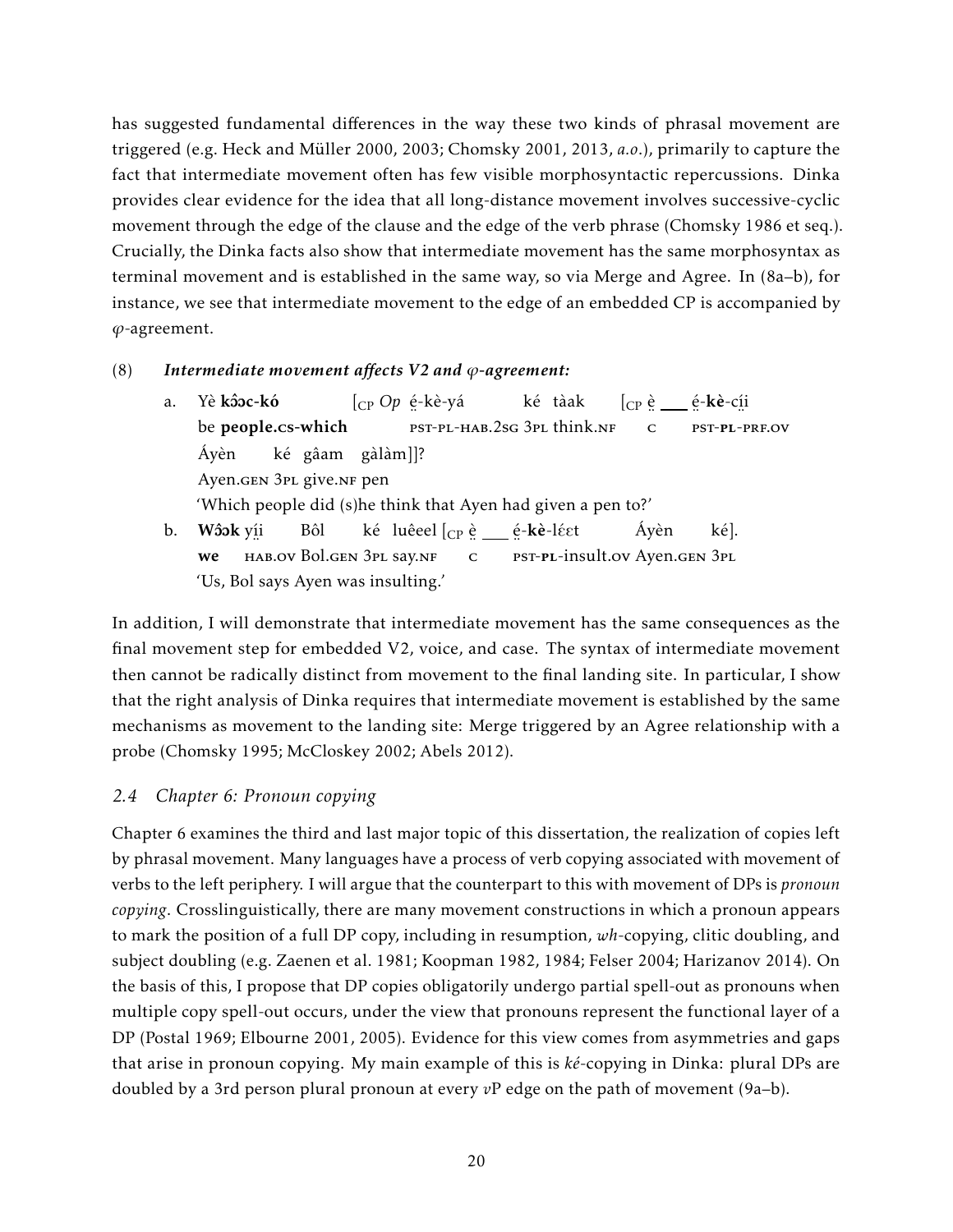- (9) *Plural pronoun copying at Dinka verb phrase:*
	- a. **Kêek** áa-c<u>í</u>i 3pl ¨ 3p-prf.ov Ayen.gen Áyèn  $\left[\begin{smallmatrix} v_P & \mathbf{k}\dot{\mathbf{e}} & \textbf{t}\hat{\mathbf{u}}\textbf{in} \end{smallmatrix}\right].$ 3pl ¨ see.nf 'Them, Ayen has seen.'
	- b. Yè <mark>kôoc-kó</mark> be people-which [CP yí i , ..<br>be.ov Bol.gen Bôl  $\left[\begin{smallmatrix} v\end{smallmatrix}\right]$ ké luêeel  $\left[\begin{smallmatrix} C\end{smallmatrix}\right]$ e c<u>í</u>i 3pl say.nf .∙ .∙ .<br>c prf.ov Ayen.gen Áyèn  $\int_{v}$ <sub>*v*P</sub> ké 3pl t<u>î</u>iŋ]]]]? ¨ see.nf 'Which people does Bol say Ayen has seen?'

I will show that *ké*-copying reflects the spell-out of a copy left by intermediate movement, so that this process provides evidence for successive-cyclic movement to the *v*P edge. One of the results of this is that for all types of movement, including terminal A- and  $\bar{A}$ -movement and intermediate movement, we can find cases where the copy in the landing site of movement is spelled out as a pronoun. This provides an additional argument for the idea that all types of phrasal movement involve the same mechanisms.

More specifically, I argue that pronoun copying provides evidence that all instances of phrasal movement involve full copies created by Merge, as in the Copy Theory of Movement (Chomsky 1995 et seq.), because partial spell-out requires that movement leaves copies with an articulated structure. I provide evidence for this view from asymmetries and gaps in *ké*-copying and pronoun copying constructions across languages. Pronoun copying in Dinka is restricted to plurals and always spells out as third person plural *ké(ek)*, even when the antecedent is a 1st or 2nd person pronoun. I show that similar asymmetries and gaps in distribution are found across different types of pronoun copying configurations and argue that they can all be traced to the effects of partial spell-out. In some cases, the structure left by deletion of NP in a DP copy does not leave a structure that can be spelled out as a pronoun, creating gaps. Asymmetries in pronoun copying (where a copied pronoun partially matches its antecedent) arise when partial spell-out deletes some of the *ϕ*-features of the DP copy. In Dinka *ké*-copying, for instance, I propose that deletion targets the part of a pronoun that encodes person, leaving behind a structure that is always third person. In this way, pronoun copying offers evidence for a uniform syntax of phrasal movement and for the Copy Theory of Movement, as well as the view that person and number are introduced in separate projections in the DP.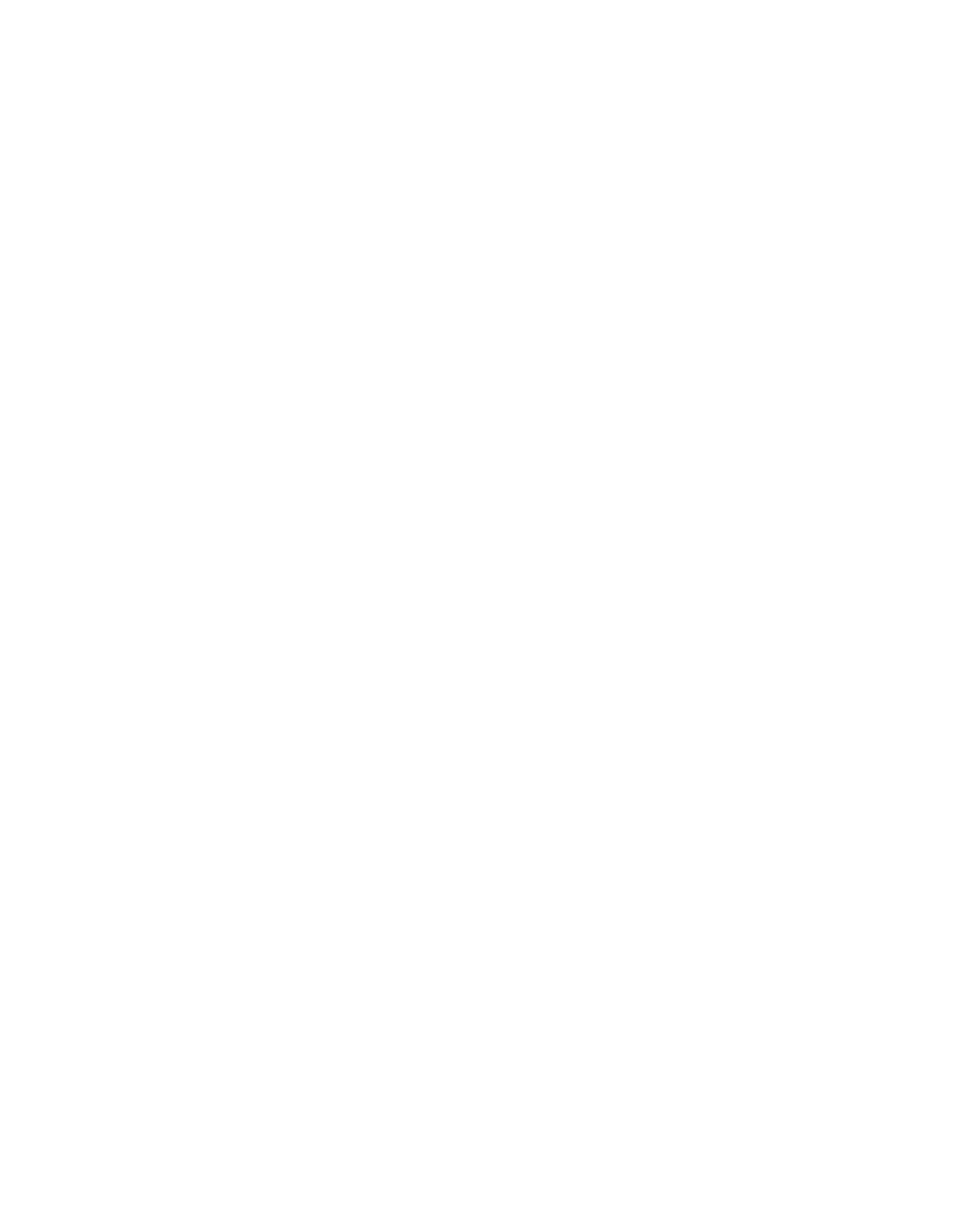# **CHAPTER TWO** ELIMINATING  $A/\bar{A}$ -POSITIONS

All approaches to phrasal displacement recognize a distinction between A- and  $\bar{A}$ -dependencies. In this chapter, I argue that the two types of displacement are distinguished solely by the features that drive them, and not by the position they target (e.g. Chomsky 1981, 1995; Mahajan 1990; Déprez 1990; Miyagawa 2010). This approach eliminates the notion of A- and  $\overline{A}$ -positions and maintains a uniform view of phrasal movement, in which all movement is established by Agree and Merge. In this view, differences between movement types derive only from properties of the Agree relation.

## 1 Introduction

It has long been acknowledged that there is a distinction between long-distance dependencies such as *wh*-movement and topicalization and more local dependencies such as passivization and raising (e.g. Postal 1971; Chomsky 1977, 1981). Postal referred to these movement types as Amovements and B-movements, respectively, but, in current work, this is often referred to as the  $A/\overline{A}$ -distinction, with dependencies like  $wh$ -movement, relativization, and topicalization called  $\overline{A}$ -movement instead. An overview of commonly recognized differences between these two kinds of movement, taken from a recent review by Richards (2014:167–169), is given in (1). I will refer to the characteristics of A-movement as *A-properties*, and those of  $\overline{A}$ -movement as  $\overline{A}$ -properties.

| (1) | A-properties:                                      | A-properties:                                                                                                  |  |
|-----|----------------------------------------------------|----------------------------------------------------------------------------------------------------------------|--|
|     | $\triangleright$ Local                             | $\triangleright$ Long-distance                                                                                 |  |
|     | $\triangleright$ Restricted to nominals            | $\triangleright$ Not restricted to nominals                                                                    |  |
|     | $\triangleright$ No reconstruction for Principle C | $\triangleright$ Reconstruction for Principle C                                                                |  |
|     | ▶ No Weak Crossover                                | $\triangleright$ Weak Crossover                                                                                |  |
|     | $\triangleright$ New antecedents for anaphors      | $\triangleright$ No new antecedents for anaphors                                                               |  |
|     | $\triangleright$ No parasitic gap licensing        | $\triangleright$ Parasitic gap licensing                                                                       |  |
|     |                                                    | $C$ iver the contracts listed in (1), a major question in syntactic theory is whather $\Lambda$ properties are |  |

Given the contrasts listed in (1), a major question in syntactic theory is whether A-properties and  $\bar{A}$ -properties arise from slight variations in an essentially uniform syntax, or whether they provide evidence for a more radical distinction among displacement processes. One answer of the latter sort posits a fundamental difference in the level of representation at which these dependencies are formed. In approaches like HPSG and LFG, for example, A-movement is modeled as a lexical alternation, while  $\bar{A}$ -movement involves a syntactic mechanism of feature percolation.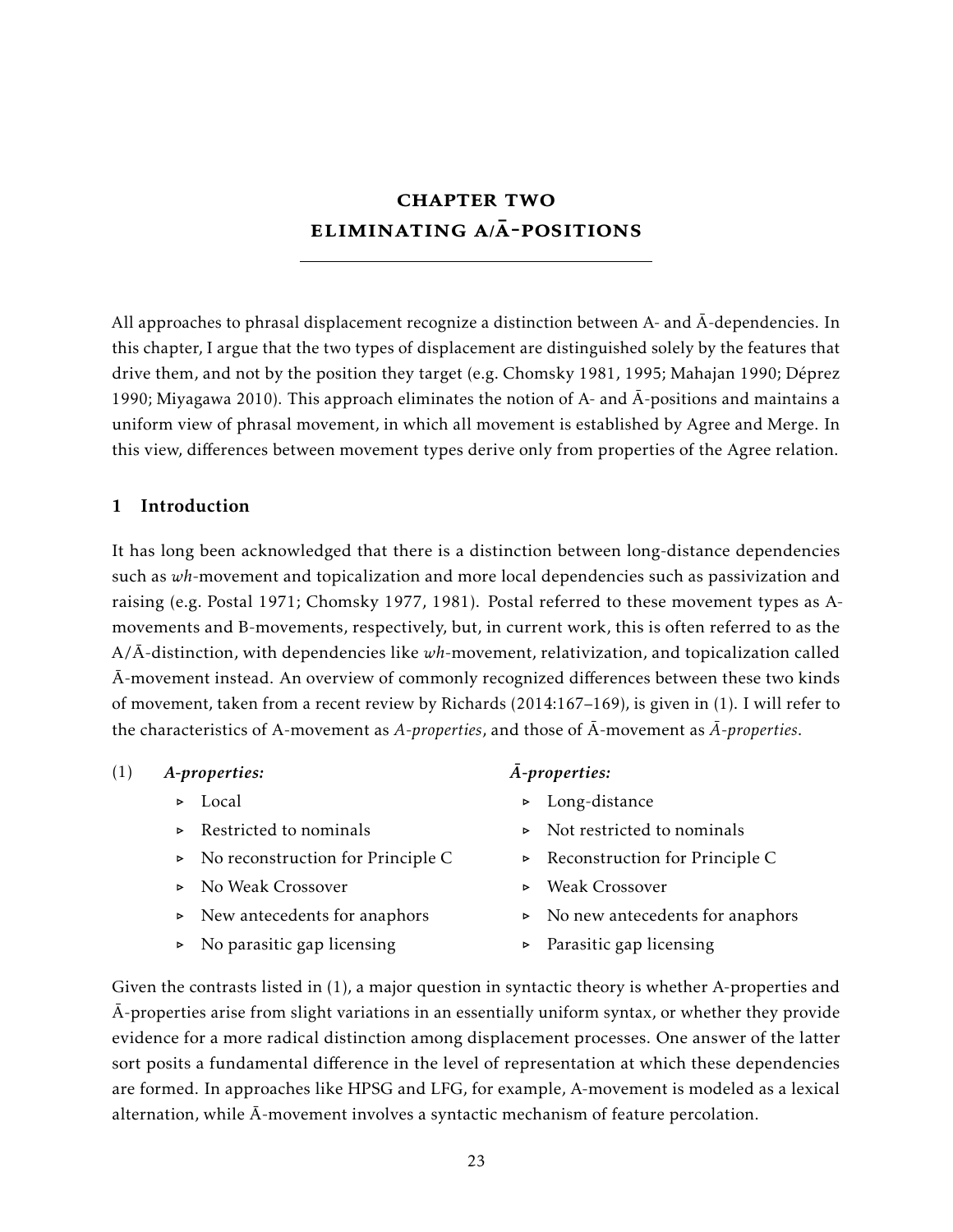In this dissertation, I argue for the former view, that all types of phrasal movement are syntactic and established by the same operation (e.g. Merge or Move  $\alpha$ ), as in Chomsky (1981) and much subsequent work. More specifically, I adopt the idea that all instances of movement involve the procedure in (2) (Chomsky 1995, 2000, 2001): an Agree relation between a head and a phrase selects an appropriate target, and is followed by an operation of (internal) Merge.



#### *Feature-driven Merge:*

When a head H is merged with a triggering feature F...

*1. Agree:* The trigger F finds the (closest) XP bearing the same feature F. (dotted line) *2. Merge:* The trigger attracts XP. (solid line)

Internal to theories that view the  $A/\bar{A}$ -distinctions as products of a uniform syntax like (2), we can draw a distinction between two possible approaches.<sup>1</sup> One of the most common approaches to the A/ $\bar{A}$ -distinction is what I will refer to as the *positional approach*. In a positional approach, syntactic positions are classified into A-positions and  $\overline{A}$ -positions based on general properties of the *head* H in (2) that hosts the moved phrase. We can contrast the positional theory of the A/Ā-distinction with what I call the *featural approach*. In a featural view, all differences between types of phrasal movement reflect properties only of the *attracting feature*, or the feature [F] in (2). These two approaches are summarized in (3).

## $(Tw)$  *Two approaches to the A/* $\overline{A}$ *-distinction:*

1. Positional approach: A- and  $\overline{A}$ -properties derive from general properties of the *head* that hosts the moved phrase (the head H in 2).

2. Featural approach: A- and  $\bar{A}$ -properties derive from properties of the *attracting feature* (the feature [F] in 2).

In this chapter and the following two, I argue for the featural view of the  $A/\overline{A}$ -distinction. The task of this chapter is to show that a featural approach can make sense of the various  $A/\overline{A}$ -properties without a need for a separate notion of A- and  $\bar{A}$ -positions. In the following chapters, Chapter 3 and 4, I show that an important prediction of the featural approach is borne out in the Nilotic language Dinka. In particular, if the  $A/\overline{A}$ -distinction derives from the attracting feature, movement simultaneously driven by both types of features should exhibit properties of A-movement and of  $\bar{A}$ -movement at the same time. This characterizes phrasal movement in Dinka: all movement, whether local or long-distance, affects agreement, case, and binding in the same fashion. These facts then provide an independent argument for a featural view of the  $A/\overline{A}$ -distinction.

<sup>1.</sup> A third approach we might logically conceive of is one in which the  $A/\bar{A}$ -distinction reflects properties of the moving phrase, or the XP in (2). This is probably a non-starter, since the same XP can undergo A-movement and  $\bar{A}$ -movement in one derivation, but I will not explore this idea in detail here.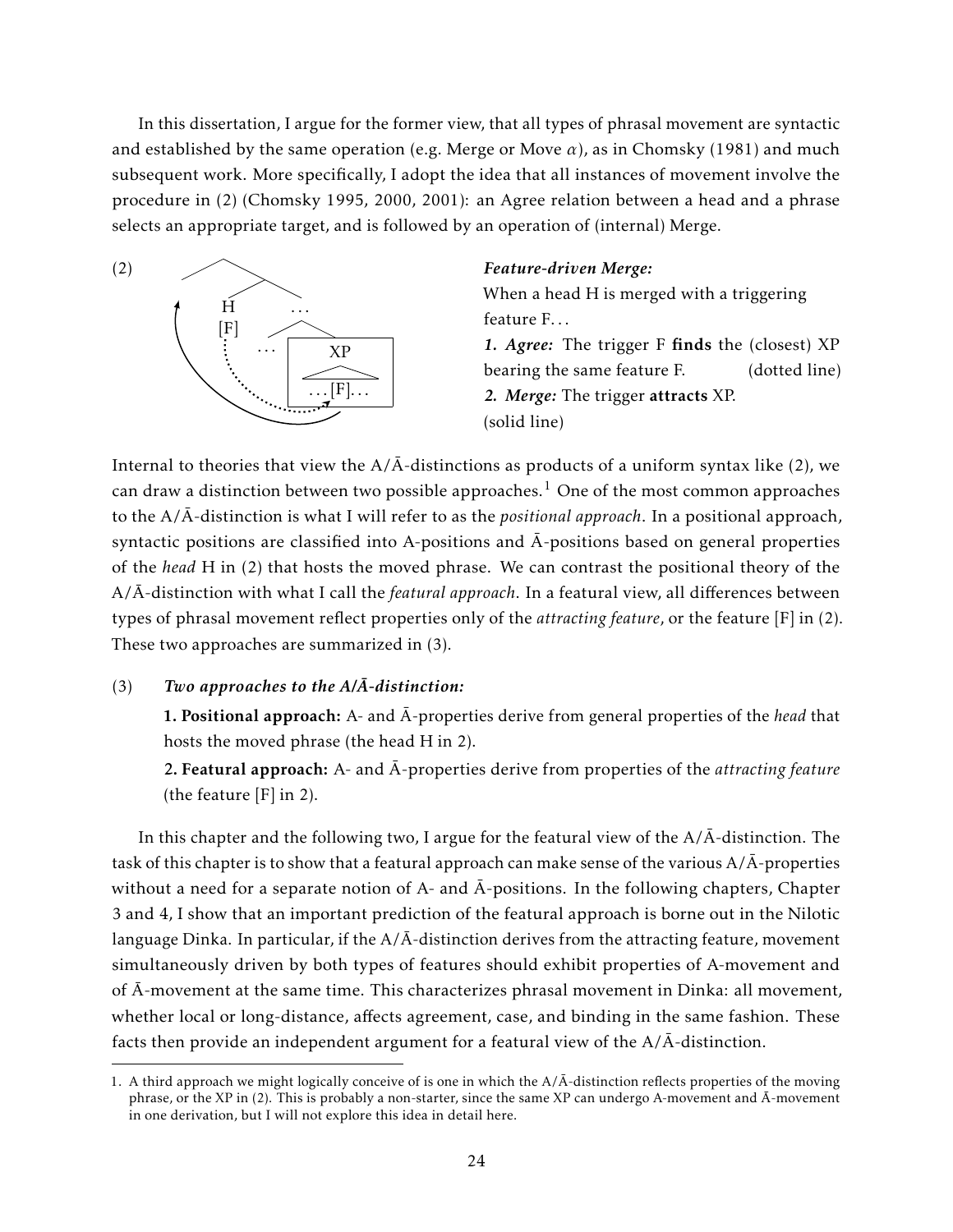The positional approach has its origins in Chomsky's (1981) approach to the distinction between the two types of movement noted by Postal. Chomsky proposed that all instances of movement involve the same mechanism but are distinguished by what position is targeted. Chomsky therefore posited the existence of distinct sets of A- and  $\bar{A}$ -positions (1981:47), defining A-positions as those positions in which the head is capable of assiging a thematic role, or "potential thematic positions". At the time, Spec-IP was taken to be the thematic position for subjects in unergatives and transitives. The notion of "potential" thematic position thus rendered Spec-IP an A-position even when it is non-thematic, in passives, raising, and unaccusatives. $2$ 

However, since the adoption of the VP-internal subject hypothesis (e.g. Fukui and Speas 1986; Koopman and Sportiche 1991), it is widely assumed that the thematic position of subjects of unergatives and transitives is inside of the verb phrase. In this view, all thematic roles are assigned inside the verbal domain and Spec-IP never functions as a thematic position, removing the basis for the idea of a "potential" thematic position (though see Neeleman and Van der Koot 2010 for a recent version of this view). This problem also became a concern for objects in work on languages in which objects appear to require case-driven movement as well (e.g. Vanden Wyngaerd 1989; Mahajan 1990; Chomsky 1991, 1993). This gave rise to various attempts to find the grammatical property that unifies heads that host thematic positions and case positions, particularly in the literature on scrambling (e.g. Saito 1989; Webelhuth 1989; Déprez 1990; Mahajan 1990). One approach along these lines is found in Chomsky (1993) and Chomsky and Lasnik (1993), who propose the notion of *L-relatedness*. L-relatedness reflects whether a head carries an *L-feature*, defined as an lexical feature of the verb. In this view, heads like Tense and Agr are taken to host L-features, but not C (see also Roberts 1994 and Haegeman 1996). In recent work, this division has been tied to phases instead. Chomsky (2007, 2008) suggests that A- and  $\bar{A}$ -positions are defined by whether the head hosting the moved phrase is a phase head or not. Specifically, Chomsky proposes that all  $\bar{A}$ -movement is movement to the specifier of a phase head, such as C or  $v$ . A-movement, in contrast, is movement to a specifier of a non-phase head (T or V), driven by the need to value an (inherited) inflectional feature.  $3$  Another of view of the A/ $\bar{A}$ -distinction based on the interaction of movement and phases is found in Miyagawa 2010.

What all of these approaches have in common is the claim that positions in a clause can be classified (perhaps exhaustively) into A-positions and  $\bar{A}$ -positions, and that there is a grammatical property of heads, independent of the feature [F] that initiates movement, that can be used to identify these positions.

<sup>2.</sup> Much of the work in accounting for the distribution of  $A/\bar{A}$ -properties was actually done by the idea that A- and A-movement leave different kinds of traces. In particular, Chomsky proposed that A-movement leaves traces that act in essence like anaphors (i.e. they must be bound locally from an A-position), and  $\bar{A}$ -movement leaves traces that act like variables.

<sup>3.</sup> As pointed out and developed by Obata (2010) and Obata and Epstein (2011), this can be seen as a version of a featural view, since A- and  $\bar{A}$ -movement differ in the features that triggers movement. If we allow inflectional features that drive A-movement to stay on C in some languages, this approach ends up making some of the same predictions as the featural view I will defend, most prominently with regard to the Dinka data discussed in Chapter 4.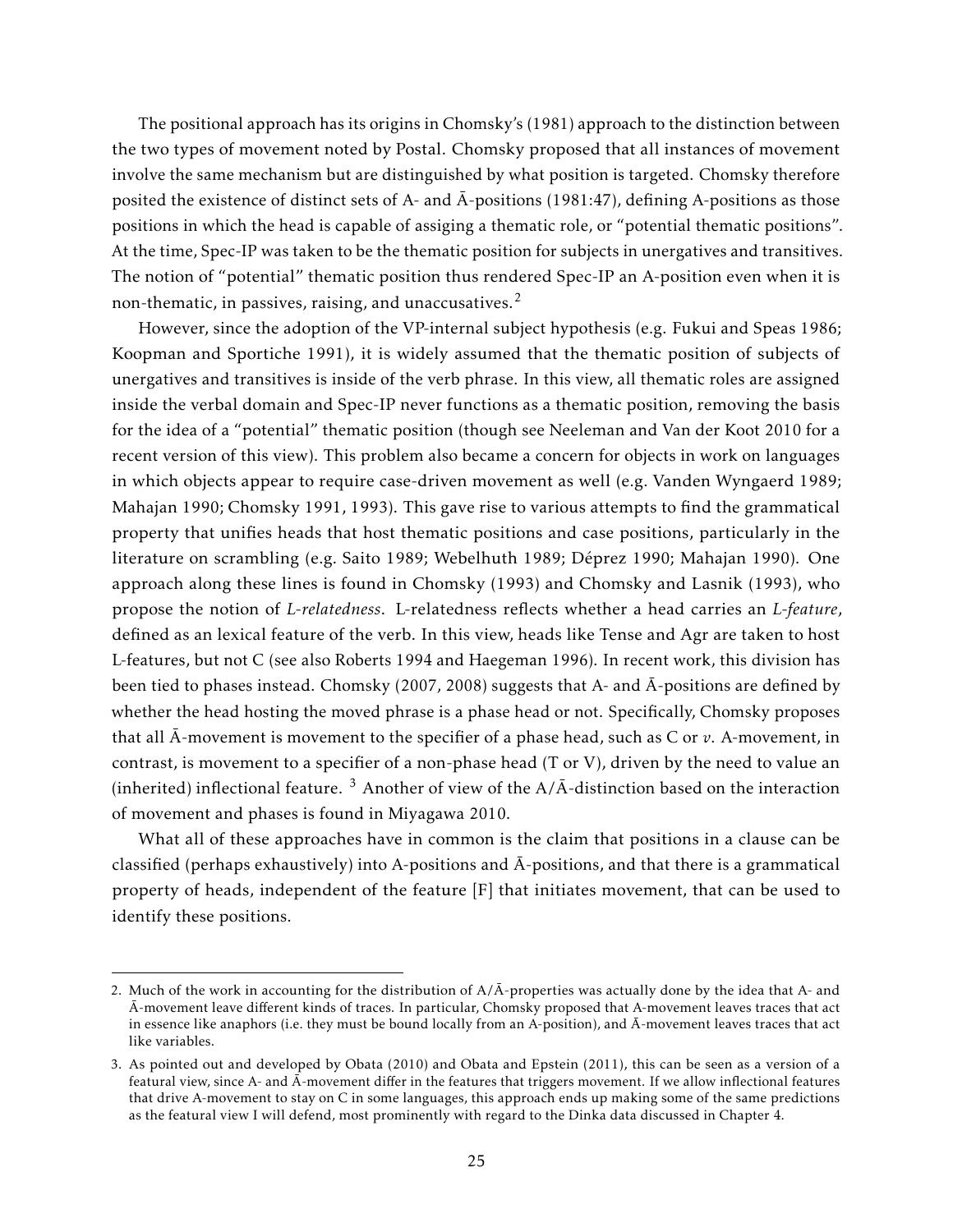In this chapter, I argue against the central claim of the positional approach, that there is a need for a separate notion of A- and  $\overline{A}$ -positions, and develop the view that all differences between movement types derive only from properties of the *attracting feature*. In this view, no other properties of the head that hosts movement, such as its categorial features or ability to assign a thematic role, are relevant. Versions of this idea can be found in approaches that defined A-positions as positions in which case is assigned (e.g. Rizzi 1990; Müller 1995; see also Déprez 1990). The specific hypothesis that I will argue for is the idea that all variation resides in the operation of Agree. In this view, all movement is triggered by Agree and all differences between kinds of phrasal movement derive from the identity of the feature [F] that is the target of the Agree relation. I summarize this view in (4).

## $(4)$  *Featural view of the A/* $\overline{A}$ *-distinction:*

All differences between A- and  $\bar{A}$ -movement derive from the features involved in Agree.

In other words, I will claim that Agree relations may affect the syntax of movement in different ways, either because of syntactic constraints on Agree relations that may affect features differently or because of differences in the interpretive effects of Agree relations. The major advantage of this approach is that it allows for the notion of A-positions and  $\bar{A}$ -positions to be eliminated, so that all positions created by Merge are the same. Instead, the tree in (2) suffices to represent all movement.

The chapter is organized as follows. I develop the view in (4) by first showing how it can make sense of the locality differences between A- and  $\bar{A}$ -movement. In section 2, I propose that what distinguishes the features involved in A-movement, which I take to be *ϕ*-features in the general case, is that they are obligatory features of nominals, while the features that drive  $\bar{A}$ -movement are optional. This difference captures the locality profile of A- and  $\overline{A}$ -movement, assuming Rizzi's (1990 et seq.) Relativized Minimality. I then argue that Cable's (2007, 2010) approach to pied-piping can link the optionality of  $\bar{A}$ -features to their ability to trigger pied-piping, if both involve a variable merge site. In section 3, I show that another source of the  $A/\overline{A}$ -distinctions is that  $\varphi$ -probing interacts with other syntactic processes. I adopt the idea that the role of  $\varphi$ -agreement in case assignment is responsible for the distribution of reconstruction of Principle C, under Takahashi and Hulsey's (2009) Wholesale Late Merger account. In section 4, I propose that Agree relations may differ in their interpretive effects. Building on proposals by Sauerland (1998) and Ruys (2000), I suggests that differences in binding arise because  $\bar{A}$ -movement involves abstraction over choice functions, not individuals. This idea also accounts for the distribution of parasitic gaps if parasitic gaps reflect the creation of a conjoined predicate, as in Nissenbaum (2000). If A- and  $\bar{A}$ -movement involve distinct types of abstraction, then they create different predicates. This approach makes sense of Pylkkänen's (2008) observation that depictives are licensed by intermediate A-movement in analogous configurations. A close examination of these patterns reveals that differences between A- and  $\bar{A}$ -movement persist even when they target specifiers of the same head, thus requiring an approach that cares only about the attracting feature and not about other features of the head.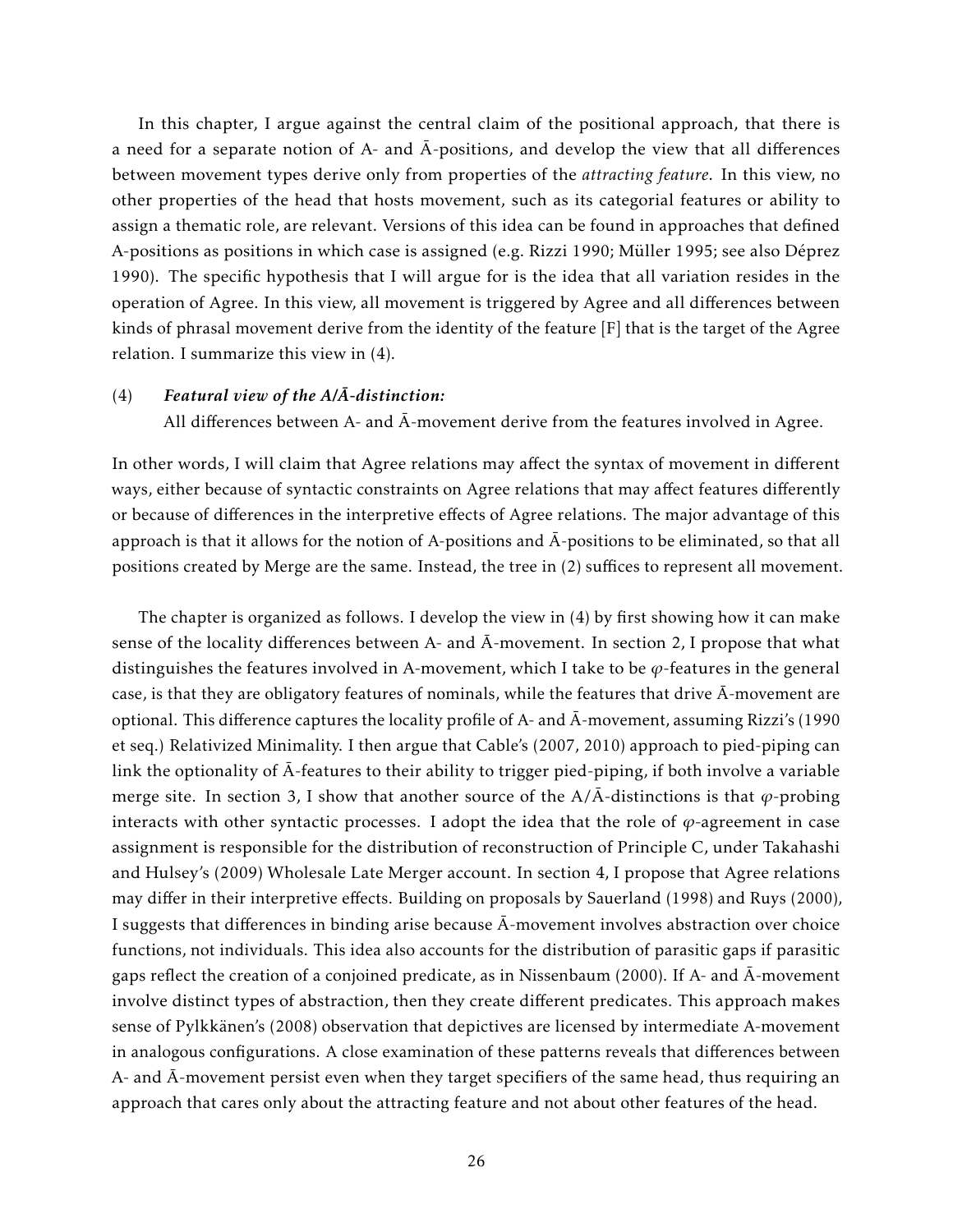In addition to this, I show in Chapters 3 and 4 that a featural approach makes a prediction about the  $A/\overline{A}$ -distinction that is borne out in the Nilotic language Dinka. In particular, if we can find movement types that are driven both by features usually involved in A-movement and features usually involved in  $\overline{A}$ -movement (for example, Wh and  $\varphi$ ), the resulting movements should be associated both with the properties of A-movement and those of  $\bar{A}$ -movement. I will show that is systematically true in Dinka, so that all phrasal movement displays a mix of  $A/\overline{A}$ -properties: movement can be long-distance, but, at the same time, is always visible for case assignment and binding. This system constitutes additional evidence that A- and  $\bar{A}$ -properties are not necessarily associated with different positions, but derive solely from the features involved in movement.

## 2 Two types of features

I will start this chapter by discussing what distinguishes the features involved in A-movement from those involved in  $\bar{A}$ -movement. I propose that the long-distance nature of  $\bar{A}$ -movement reflects the fact that the features driving it, like *Wh* and Top(ic), are *optional*, so that they may be absent on phrases that could act as interveners. In contrast, the features that drive A-movement, like person, number, or case, are *obligatory* features, and so A-movement must be more bounded. In addition, I show that this difference makes sense of the restriction of A-movement to nominals. In Cable's (2007, 2010) approach to pied-piping, the ability to trigger pied-piping requires a variable merge site, something that is arguably only possible with an optional feature.

### *2.1 Locality*

A prominent difference between A- and  $\bar{A}$ -movement is how they interact with locality. A key characteristic of  $\bar{A}$ -dependencies is their ability to in principle skip over an unbounded number of intervening nominals and intervening clauses, as in (5a), for example. In contrast, A-movements like passivization or raising are more restricted and usually cannot skip over such phrases  $(5b)$ .<sup>4</sup>

\n- (5) a. **Who** did 
$$
[_{DP} \text{ Kim}]
$$
 say  $[_{CP} \text{ that } [_{DP} \text{ Alex}]$  thinks  $[_{CP} \text{ that } [_{DP} \text{ Sam}]$  likes  $-]$ ?
\n- b. \*Those people were said  $[_{CP} \text{ that } [_{DP} \text{ Alex}]$  thinks  $[_{CP} \text{ that } [_{DP} \text{ Sam}]$  likes  $-]$ ].
\n

In this section, I propose that this difference follows from the idea that all dependencies are subject to Relativized Minimality (Rizzi 1990), or, translated into probe-goal terms, the idea that Agree must target the closest suitable goal.

The notion of Relativized Minimality comes from Rizzi (1990), who argues that syntactic relations must always involve the closest eligible phrase. We can state Relativized Minimality roughly as in (6).

<sup>4.</sup> Though there is a rich literature on apparent exceptions to this, such as raising over experiencers or passivization over an intervening object (see McGinnis 1998, Anagnostopoulou 2003 and many others).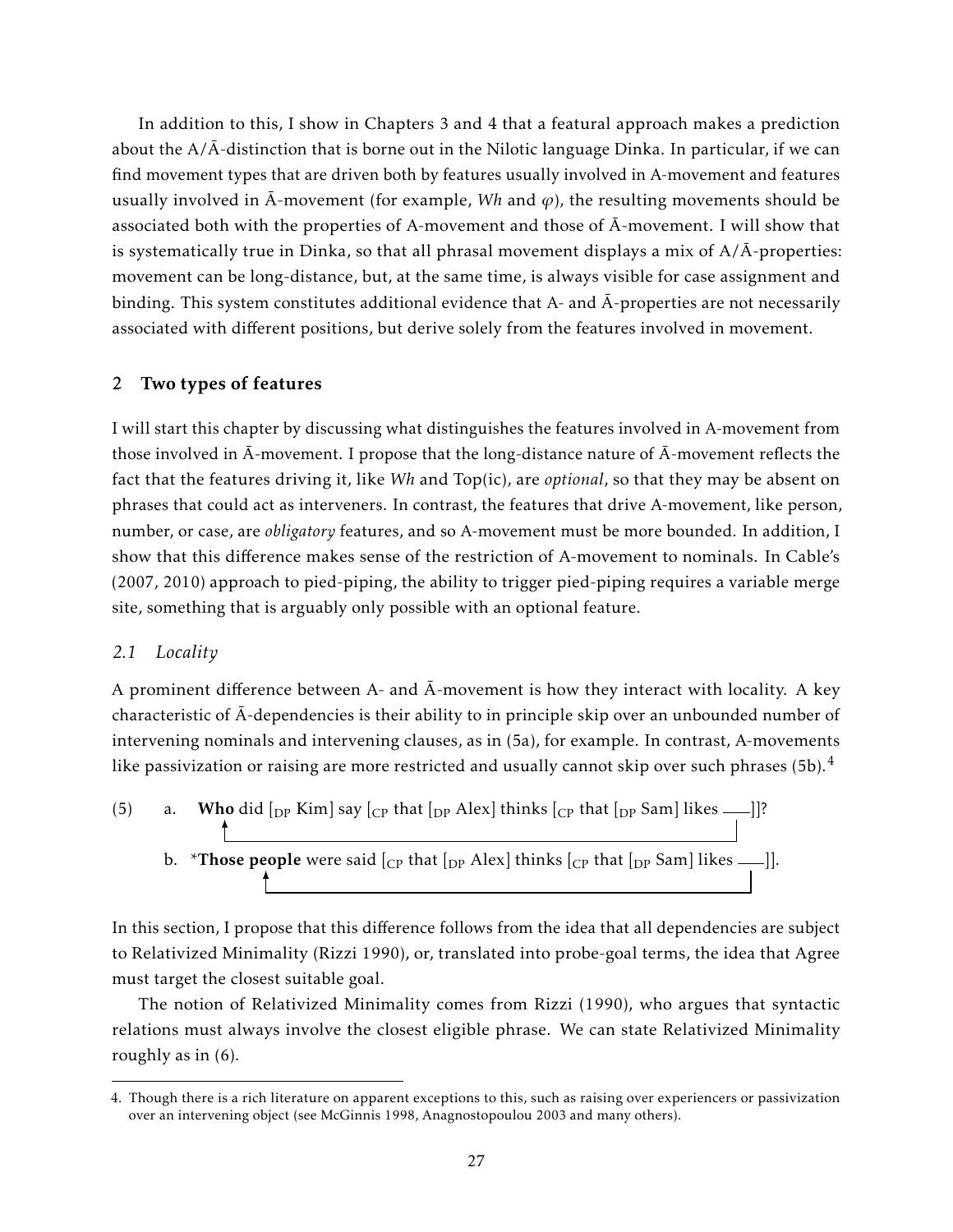### (6) *Relativized Minimality:*

A syntactic relation R must involve the closest XP capable of entering into R. (Rizzi 1990 et seq; see also Starke 2001)

Within a probe-goal framework, Relativized Minimality can be understood as a constraint on Agree, to the effect that Agree ignores XPs that do not carry an instance of the probing feature (Chomsky 2001). I call this *Agree with Closest* (7).

## (7) *Agree with Closest:*

A probing feature F must Agree with the closest XP that bears F.

If all movement is triggered by Agree, then (7) will also act as a constraint on possible movement relations. As Rizzi points out, relativizing minimality constraints in this way provides an explanation of the long-distance nature of  $\bar{A}$ -movement. Consider, for example, an instance of *wh*-movement, which I take to be established by Agree for a feature *Wh*. *Wh*-features are optional features of phrases. Since (7) requires that a *Wh*-probe target the closest XP bearing a *Wh*-feature, a *Wh*-probe will skip DPs without *Wh* (8).



In accordance with the Relativized Minimality view, we see that *wh*-movement can no longer cross over an intervening noun phrase if it is also a *wh*-phrase (9), an observation that goes back to Kuno and Robinson  $(1972).$ <sup>5</sup>

(9) \*Who did who say  $\begin{bmatrix} C_P \end{bmatrix}$  that  $\begin{bmatrix} D_P \end{bmatrix}$  and  $\begin{bmatrix} D_P \end{bmatrix}$  and  $\begin{bmatrix} N_P \end{bmatrix}$  is  $\begin{bmatrix} N_P \end{bmatrix}$ 

In this view, the ability of *wh*-movement to cross intervening noun phrases is really a fact about the distribution of *Wh*, namely that DPs may lack a *Wh*-feature. I suggest that this is true of features that drive  $\overline{A}$ -movement, like *Wh*, Rel, or Top, more generally. To be precise, I propose that all features that trigger  $\bar{A}$ -movement are optional. This idea links the unbounded nature of  $\bar{A}$ -movement to independently observable properties of the distribution of the features that are involved. Because features driving  $\bar{A}$ -movement are optional, movement triggered by such a feature can be long-distance without violating minimality constraints on Agree.

<sup>5.</sup> Again, there is an extensive literature on apparent exceptions (e.g. Bolinger 1978, Kayne 1983, Pesetsky 1987).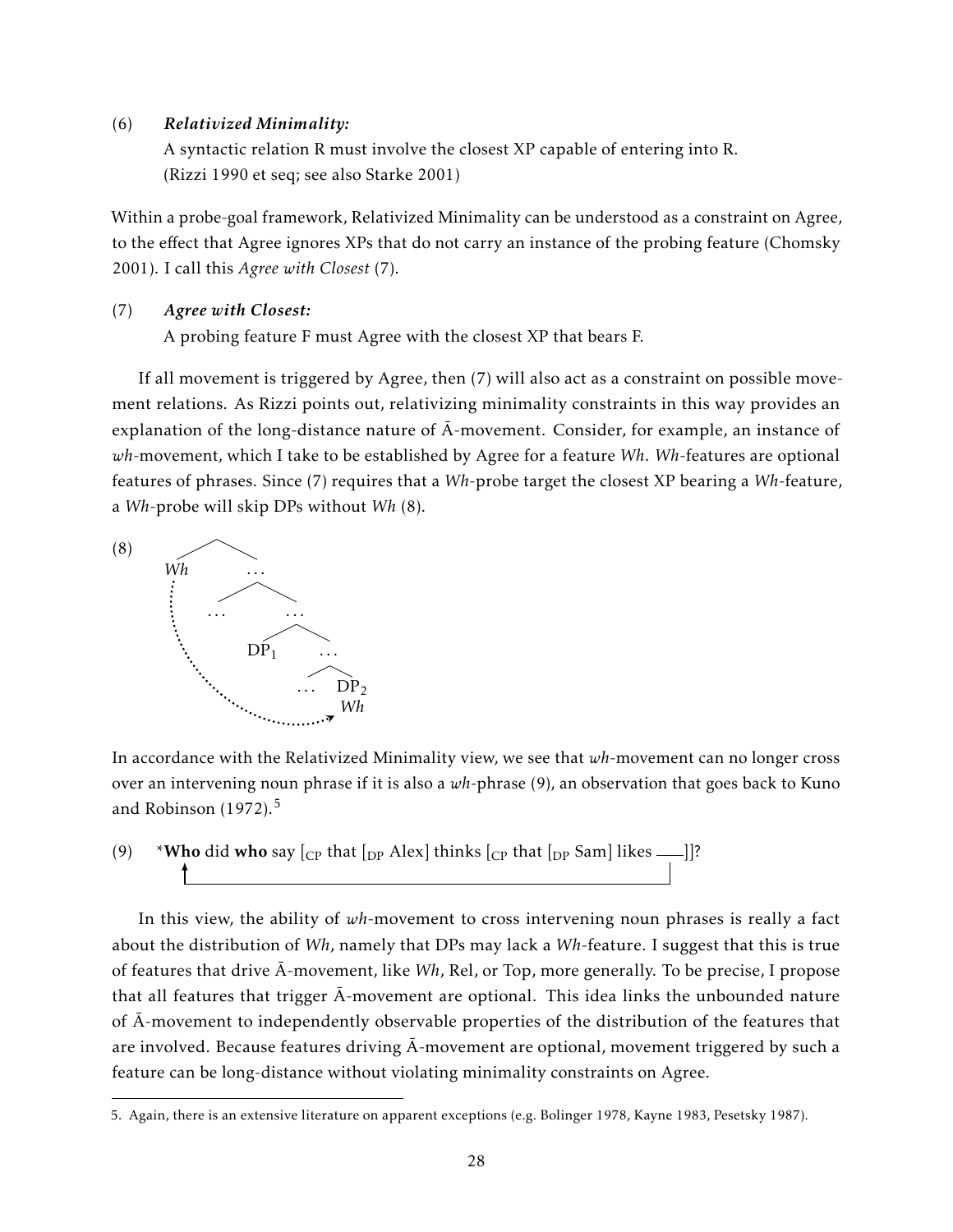A Relativized Minimality approach also allows us to make sense of the more bounded nature of A-movement. A-movement is commonly restricted to nominals. As a result, it is usually assumed that the features involved in A-movement are features that are an intrinsic part of nominal structure, like person, number, or case. Suppose that A-movement is driven by  $\varphi$ -features in the general case. *ϕ*-features are *obligatory* features of nominals, which must be merged within the extended nominal projection.<sup>6</sup> If this is correct, we can leverage the obligatory nature of *ϕ*-features to explain why A-movement has a more bounded character. For example, movement triggered by a *ϕ*-probe should never be able to skip over the closest DP, because  $\varphi$ -features are necessarily present on all DPs (10).



As a result, A-movement cannot skip an intervening noun phrase, just as *wh*-movement does not skip intervening  $wh$ -phrases. The apparent difference in locality between A- and  $\bar{A}$ -movement derives from constraints on the Agree relation involved. In both cases, phrasal movement targets the closest phrase matching the probing feature. The different locality profile that results can be traced back to the nature of the probing feature: features that trigger A-movement are obligatory, while features that establish  $\bar{A}$ -movement are only optionally present.

We can extend this view to the ability of  $\bar{A}$ -movement to cross intervening CP boundaries also. As alluded to above, A-movement cannot cross finite CPs in many languages, even in the absence of intervening DPs (11a), unlike  $\bar{A}$ -movement (11b).

### (11) *A-movement cannot cross finite CP in English:*

- a. \*She seems  $\left[\begin{smallmatrix}C_P \end{smallmatrix}\right]$  is certain to be smart].
- b. Who does it seem  $\begin{bmatrix} C_P \end{bmatrix}$  is certain to be smart]?

Following Rackowski and Richards (2005) and Halpert (2012, 2015), I propose that the contrast in (11a–b) is also due to Relativized Minimality. In particular, Rackowski and Richards and Halpert argue that the ungrammaticality of (11a) is an instance of the A-over-A Principle. In other words, they posit that closeness for the purposes of Relativized Minimality or Agree with Closest is calculated not just on c-command but also on *domination*. If this is correct, the CP in (11a–b) is a closer goal for Agree relations triggered by a higher head than any DP contained within it.

<sup>6.</sup> Though it is worth noting that there might be ways of merging a structurally reduced NP that lacks these features, as in pseudo-noun incorporation (e.g. Massam 2001; Levin 2015). Such processes are generally restricted across languages, but should in principle be able to allow A-movement to skip over an intervening nominal.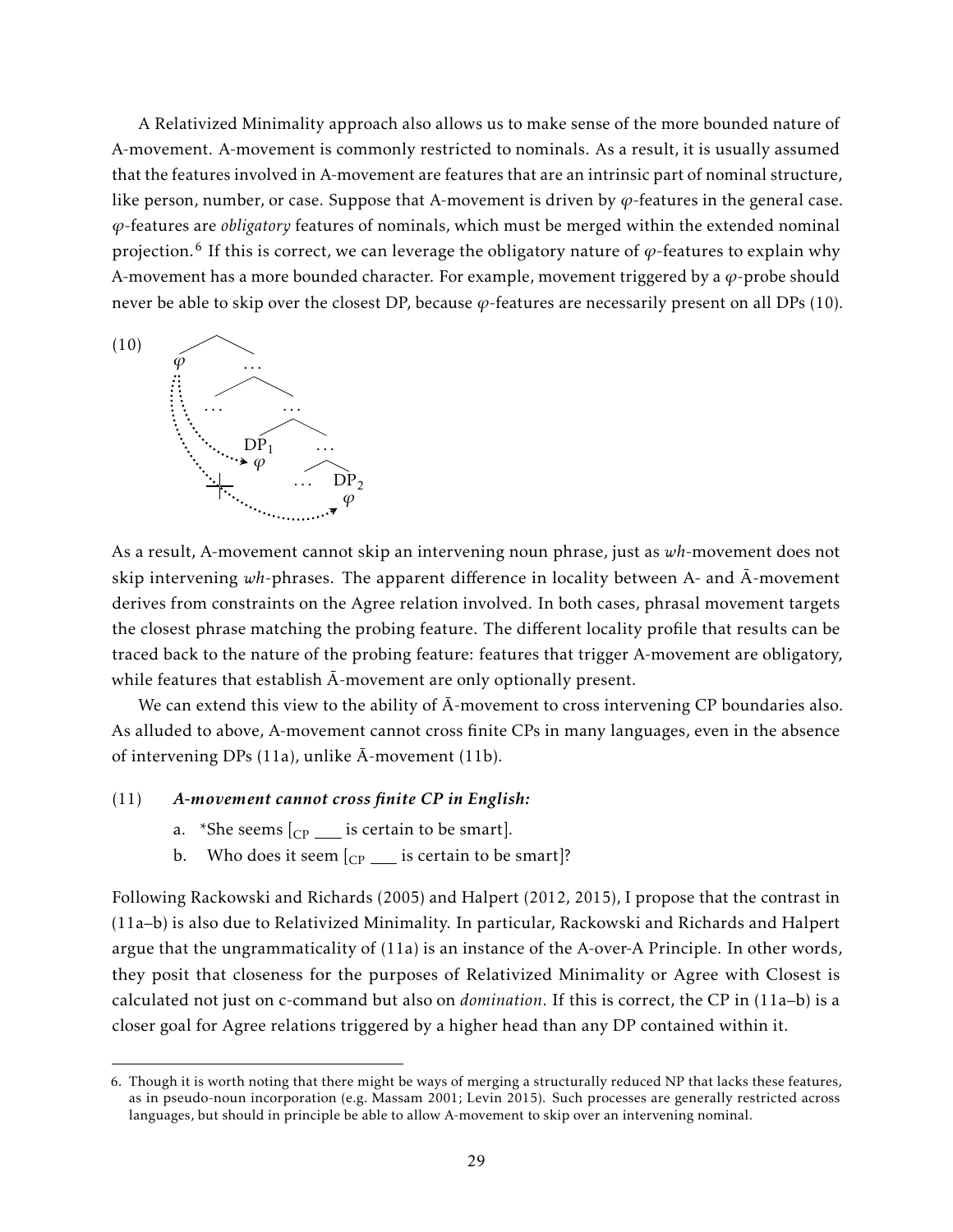We can then understand the contrast in  $(11a-b)$ , if CPs carry  $\varphi$ -features also, so that they must always be eligible goals for *ϕ*-probes. In contrast, *Wh*-features are optional on CPs just as they are on DPs, allowing *wh*-movement to safely cross a CP boundary. In accordance with this, *wh*-movement is blocked when the CP is interrogative (12).

(12) \*Who did Sam wonder  $\left[$  c<sub>P</sub> whether Kim likes  $\frac{1}{\sqrt{2}}$ ?

See Halpert (2012, 2015) for a detailed proposal along these lines, with a particular focus on the distribution of so-called "hyperraising" constructions, or raising out of a finite CP (e.g. Harford Perez 1985; Ura 1994; Rodrigues 2004; Halpert 2012).<sup>7</sup>

If this kind of approach is on the right track, then all differences in locality can be attributed to restrictions on the Agree relation involved in A- and  $\bar{A}$ -movement. Note that the idea that A- and  $\bar{A}$ -movement are distinguished by the position they target does not obviously yield this result. In the next section, I show how this view can be extended to deal with pied-piping.

## *2.2 Categorical restrictions and pied-piping*

Another prominent difference between A- and  $\bar{A}$ -movement is that A-movement is commonly restricted to nominals, as illustrated in  $(13a-b).$ <sup>8</sup>

### (13) *A-movement restricted to nominals:*

- a.  $*$ [<sub>PP</sub> To Kim] seemed  $\qquad$  [<sub>CP</sub> that it was raining].
- b.  $[pP]$  To whom] did it seem  $[CP]$  that it was raining]?
- c.  $\left[_{\text{AdvP}}$  How clearly] did it seem  $\frac{C}{\text{C}}$  that it was raining]?

This difference manifests itself in two, arguably related, ways. A-movement generally cannot piedpipe other elements, where  $\bar{A}$ -movement can pied-pipe a range of items, such as the preposition in (13b). In addition to this, the phrase that triggers  $\bar{A}$ -movement need not be nominal in nature, such as the adverbial phrase in (13c), whereas A-movement is for the most part categorically restricted to DPs (and possibly CPs).

One half of this picture, that the phrase that triggers A-movement has to contain a nominal, can already be derived from the notion that A-movements are triggered by features intrinsic to nominals (and possibly CPs). If the relevant features only come from nominals, then such instances of phrasal movement can apply only to phrases with a nominal somewhere inside of them. That adverbs, adjectives, and PPs do not participate in A-movement, in this view, is because they are not merged with nominal features like *ϕ*.

<sup>7.</sup> Halpert argues that Multiple Agree enables hyperraising in Zulu, following Rackowski and Richards (2005). Others have suggested that hyperraising is possible when a CP is structurally reduced (e.g. Rodrigues 2004). Both proposals makes sense under a Relativized Minimality approach, if a reduced CP means an absence of *ϕ*-features. See also fn. 6.

<sup>8.</sup> A possible exception to this, though, is Locative Inversion, if at least some types of Locative Inversion involve movement of the PP to Spec-TP (e.g. Culicover and Levine 2001).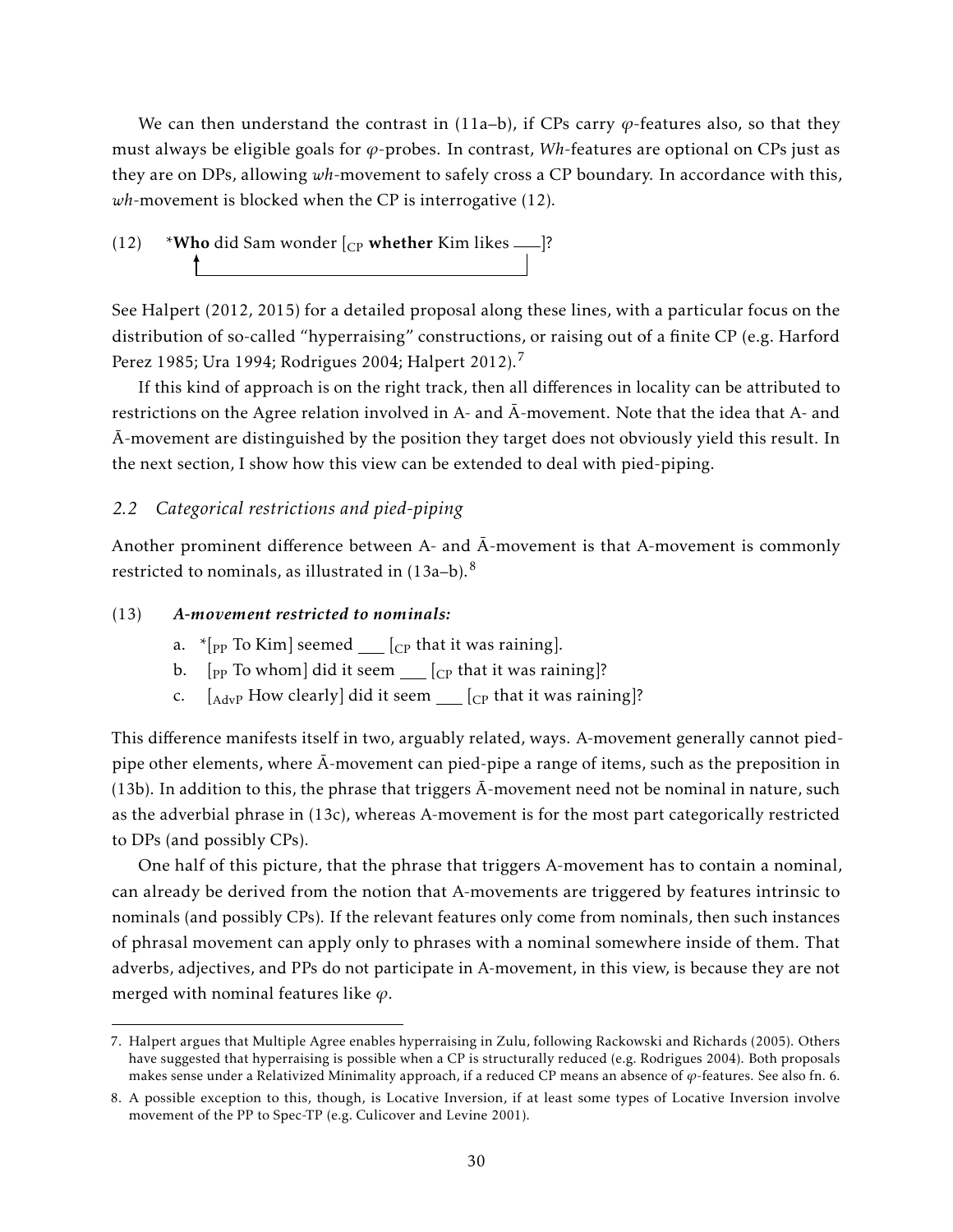But how does this view extend to the difference in pied-piping? I will pursue the idea that the difference evident in (13a–b) reflects the same difference in the distribution of features that is responsible for the locality difference between A- and  $\overline{A}$ -movement. As above, I suggest that the factor that distinguishes A-movement from other movements is that it is driven by obligatory features of nominals, such as *ϕ*-features. In contrast, dependencies like *wh*-movement and relativization are triggered by optional properties of lexical items, such as *Wh* or Top(ic). I propose that it is the optional nature of features like *Wh* that enables pied-piping, by allowing for these features to be merged in multiple places.

To be precise, I adopt the approach to pied-piping in Cable (2007, 2010). Cable argues that pied-piping behavior reflects the fact that  $\bar{A}$ -movements are actually driven by heads with a variable merge site, so that they may attach at various points in the tree. For *wh*-movement, Cable posits a Q particle that enters into a semantic relation with the wh-phrase,<sup>9</sup> but may be merged in several places. The structure of the resulting QP is represented in (14).





Cable's proposal is that this QP is actually the phrase that is targeted for movement, and not the *wh*-phrase. If Q is covert, any material merged in between Q and *Wh* will appear to undergo pied-piping. In this view then, the existence of pied-piping is really illusory.

In a QP approach, the difference between an example like (15a) and (15b) reflects the position of Q. If Q merges between the preposition and the DP, the preposition is stranded (15a). But, if Q merges above P, the preposition is contained within the QP undergoing movement, and so will appear to be pied-piped (15b).

### (15) *Pied-piping reflects variable merge of Q:*

- a.  $\left[$  [OP Q  $\left[$  [DP which person]] did you give the ball  $\left[$  [PP to  $\right]$ ]?
- b.  $\left[$   $_{OP}$  Q  $\left[$   $_{PP}$  to which person]] did you give the ball  $\frac{1}{2}$ ?

If this approach generalizes to other features involved in  $\bar{A}$ -movement, we can draw a link between the idea that Ā-features are optional features and the pied-piping effect, in the following way. For pied-piping to happen in Cable's approach, the relevant head must be able to merge with a variety of categories in a variety of syntactic positions. If features implicated in A-movement are features that obligatory merge within a DP structure, it follows that A-movement should not display pied-piping: nominal features, such as *ϕ* or case, do not have a variable merge site, but are

<sup>9.</sup> As well as an Agree relation in some languages. This is responsible for the difference between languages like English, in which there are locality restrictions on pied-piping, and languages like Tlingit, in which there are not.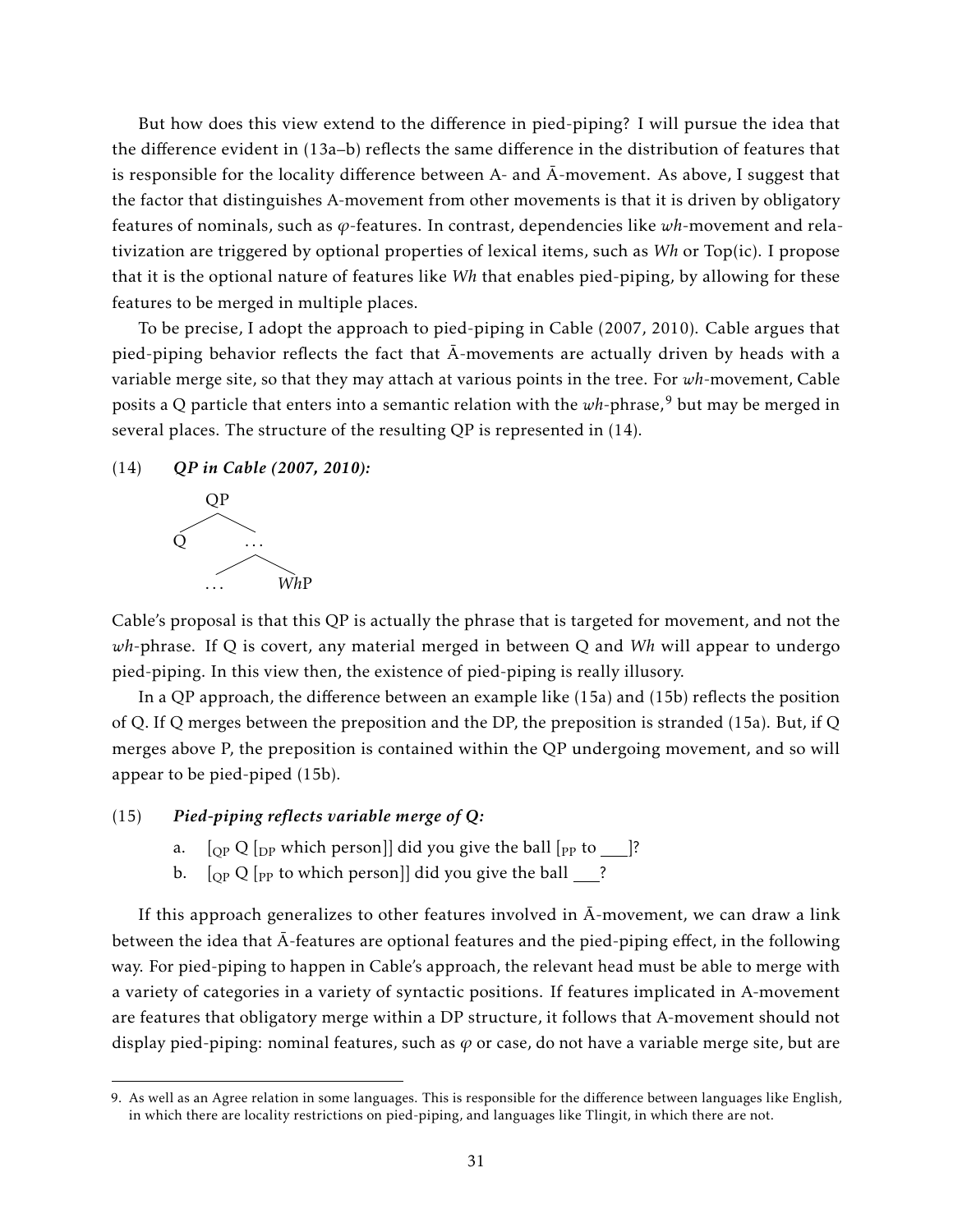selected for and merged in specific positions in the extended nominal projection. I suggest that a feature can only trigger the pied-piping effect if it is not required to merge in any particular place but is able to merge with a variety of categories. As a consequence, any feature with a variable merge site must necessarily be an optional feature, exactly like Cable's Q particle. We can then link the unbounded nature of  $\bar{A}$ -dependencies to its ability to trigger pied-piping: both reflect optionality in whether the triggering feature is merged and where.<sup>10</sup>

We have seen now how some of the fundamental aspects of the  $A/\bar{A}$ -distinction, what phrases are targeted, the presence or absence of pied-piping, and differences in locality, can be made to follow from the idea that there are at least two classes of features that trigger movement, obligatory features of nominals, and optional features with a variable merge site. In addition, we saw that none of these differences obviously engage or require a separate notion of  $A$ - and  $\bar{A}$ -positions. In the remainder of this chapter, I show that the featural view outlined above can deal with the distribution of other A- and  $\bar{A}$ -properties also, without needing to appeal to the existence of A- and  $\bar{A}$ -positions.

## 3 Reconstruction for Principle C and case assignment

The previous section showed that that differences in locality and pied-piping derive from distributional facts about the features that drive A- and  $\bar{A}$ -movement, and their interaction with Agree. In this section, I propose that another source of differences between A- and  $\bar{A}$ -movement is the fact that *ϕ*-agreement plays a role in other syntactic processes. In particular, *ϕ*-agreement is often held to play an important role in case assignment (e.g. George and Kornfilt 1981; Chomsky 2001). Following Takahashi and Hulsey (2009), I propose that the role of *ϕ*-probing in case licensing is responsible for differences in reconstruction for Principle C because it restricts the application of Wholesale Late Merger (WLM).

It is well-known that A- and  $\bar{A}$ -movement differ with regard to reconstruction for Principle C (e.g. Van Riemsdijk and Williams 1981; Freidin 1986; Lebeaux 1988; Chomsky 1995). A-movement ¯ must reconstruct for Principle C (16a), but this is not required with A-movement (16b).

### (16) Only  $\bar{A}$ -movement must reconstruct for Principle C:

- a. \*Which side of Alex<sub>i</sub> does he<sub>i</sub> dislike ?
- b. That side of Alex<sub>i</sub> seemed to him<sub>i</sub> [<u>\_\_\_</u> to be well-hidden].

I adopt the account of the contrast in (16a–b) developed by Takahashi and Hulsey (2009). Takahashi and Hulsey propose that NPs may undergo Late Merge, an option they call Wholesale Late Merger

<sup>10.</sup> It is important for this approach that Q and heads like it extend the projection they attach to. For example, if Q merges with a DP, it must count as part of the extended projection of the nominal. This is necessary to ensure that Q is not stranded if the DP undergoes A-movement before it is targeted for *wh*-movement. The assumption that the entire extended projection of a goal XP moves if the feature targeted is not on the highest head is independently necessary if features like person and number are introduced in separate functional projections (see Chapter 6), and needs to be distinguished from the pied-piping effect.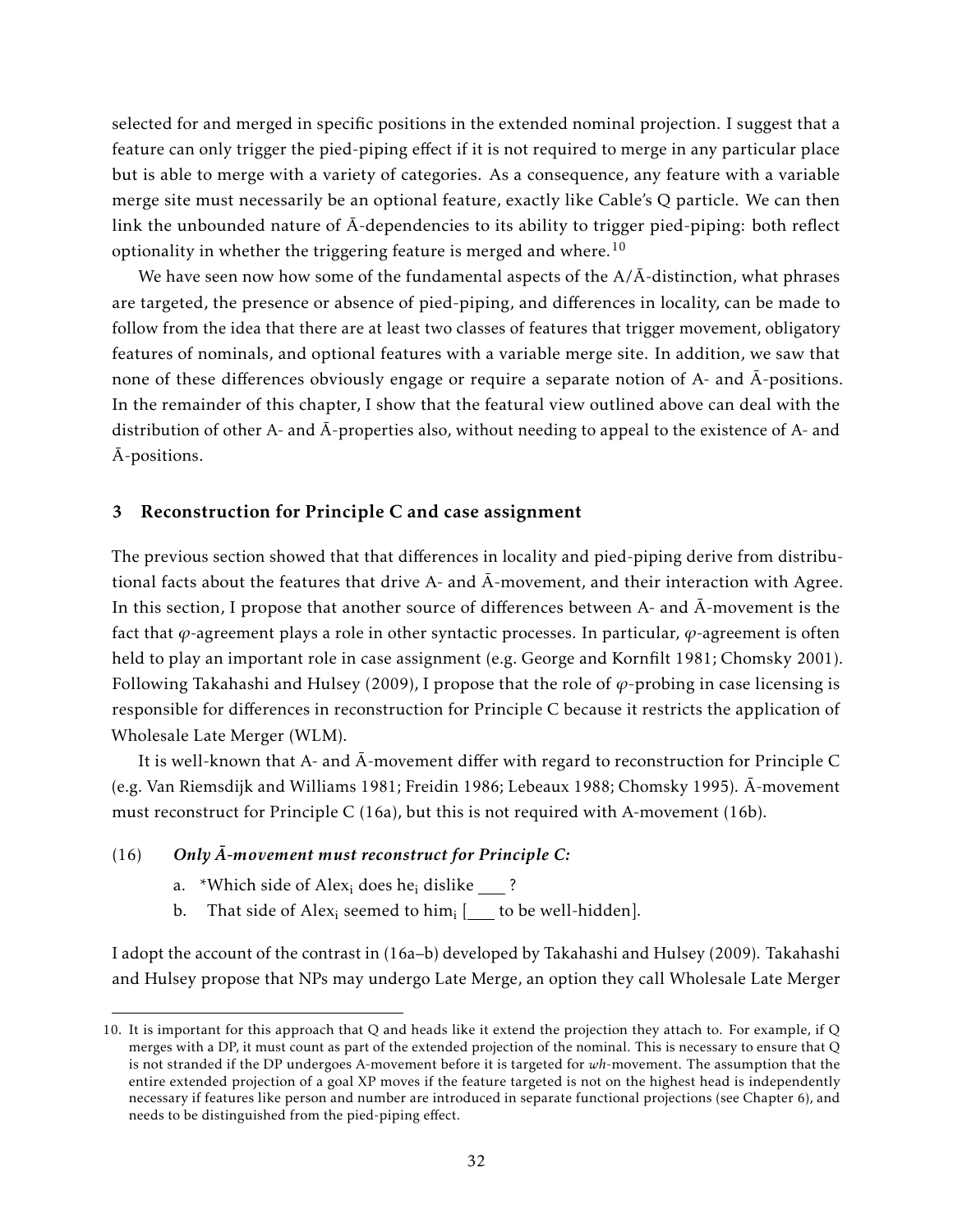(WLM). In principle, this is available for any movement chain. However, they suggest that, when WLM applies in  $\bar{A}$ -movement, the derivation crashes, because the NP part of a DP always carries an unvalued Case feature that must be checked. In this view, the difference between Aand  $\bar{A}$ -movement derives from an independent property of the features involved, the idea that *ϕ*-agreement mediates case licensing (e.g. George and Kornfilt 1981; Chomsky 2000, 2001).

The operation of Wholesale Late Merger is a version of Late Merge, an operation proposed by Lebeaux (1988, 1998). Lebeaux suggests that some syntactic material can be merged countercyclically, based on the observation that some Principle C effects that would be observed in the base position of a moved phrase are absent if the offending proper name is contained in an adjunct to the moving element, as in (17a–b), but not if it is present in a complement (17c–d).

## (17) *Absence of Principle C effects in adjuncts:*

- a. Which argument [that  $Kim<sub>i</sub>$  made] did she<sub>i</sub> believe ?
- b. Which person [next to Kim<sub>i</sub>] does she<sub>i</sub> dislike <u>\_\_\_</u>?
- c. \*Which argument [that Kim<sub>i</sub> is a genius] did she<sub>i</sub> believe \_\_\_?
- d. \*Which side [of  $\mathrm{Kim}_{\mathrm{i}}$ ] does she<sub>i</sub> dislike \_\_\_?

To explain such contrasts, Lebeaux proposes that adjuncts may be merged to a phrase after *wh*movement has taken place, countercyclically. As a result, in an example like (18a), *wh*-movement can precede merge of the adjunct (18b), allowing the adjunct to attach inside the copy left by movement only, as schematized in (18c).

### (18) *Late Merge of adjunct:*

a. Which argument [that Kim<sub>i</sub> made] did she<sub>i</sub> believe ?

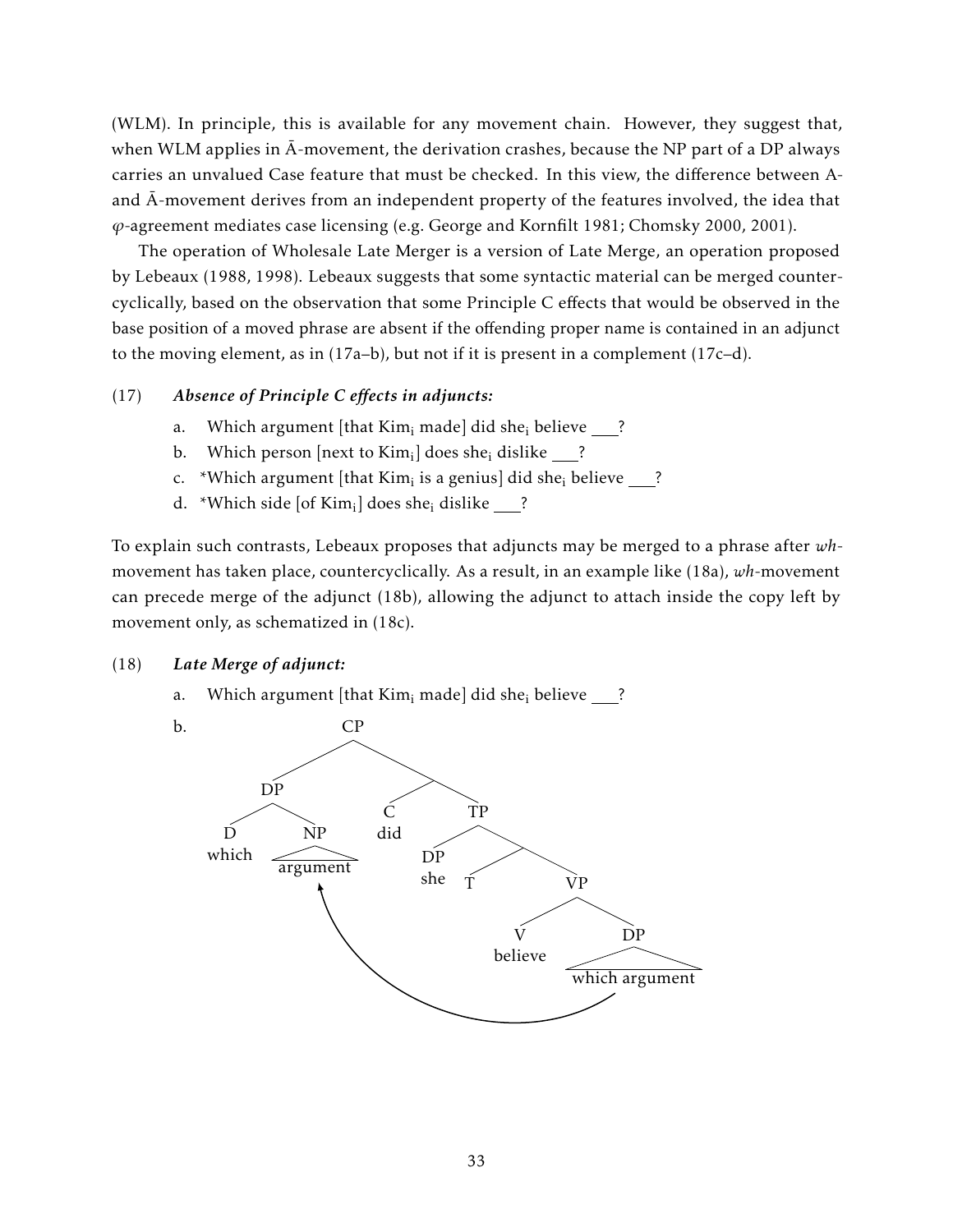

This operation is *Late Merge*. It ensures that material inside the adjunct need not matter for Principle C reconstruction, because this material may simply be absent in lower copies. In (18c), for instance, the proper name *Kim* is not present in the lower DP copy, and is never c-commanded by the pronoun *she*. Lebeaux accounts for the difference between adjuncts and complements by positing that Late Merge is not available for complements because these are selected for (and so must be merged early).

One problem for a Late Merge view is that it does not explain the absence of reconstruction for Principle C with A-movement, which does affect complements. To extend Lebeaux's account to A-movement, Takahashi (2006) and Takahashi and Hulsey (2009) propose that, instead of being restricted to adjuncts, there is nothing wrong in principle with Late Merge of complements, but that Late Merge is constrained instead by the condition that the resulting structure be interpretable at LF, following Fox (2002) and Bhatt and Pancheva (2004, 2007). This has the same consequences as a selection-based account for adjunct and complement CPs, but when combined with Fox's (1999) Trace Conversion approach to the semantics of movement chains, the idea that only interpretability at LF matters rules in Late Merge of an NP complement to a D head.

To see how Late Merge of a NP can still create an interpretable structure at LF, it is important to introduce the mechanism of Trace Conversion. Trace Conversion allows for the interpretation of movement chains under the Copy Theory of Movement, by converting the lower copy of a movement chain into a definite description bound by the higher copy. Trace Conversion is the combination of two operations: Variable Insertion and Determiner Replacement (19).

(19) *Trace Conversion:*

Variable Insertion: (Det) Pred → (Det) [Pred *λ*y(y=x)] Determiner Replacement: (Det) [Pred *λ*y(y=x) → the [Pred *λ*y(y=x)] (Fox 2002:67)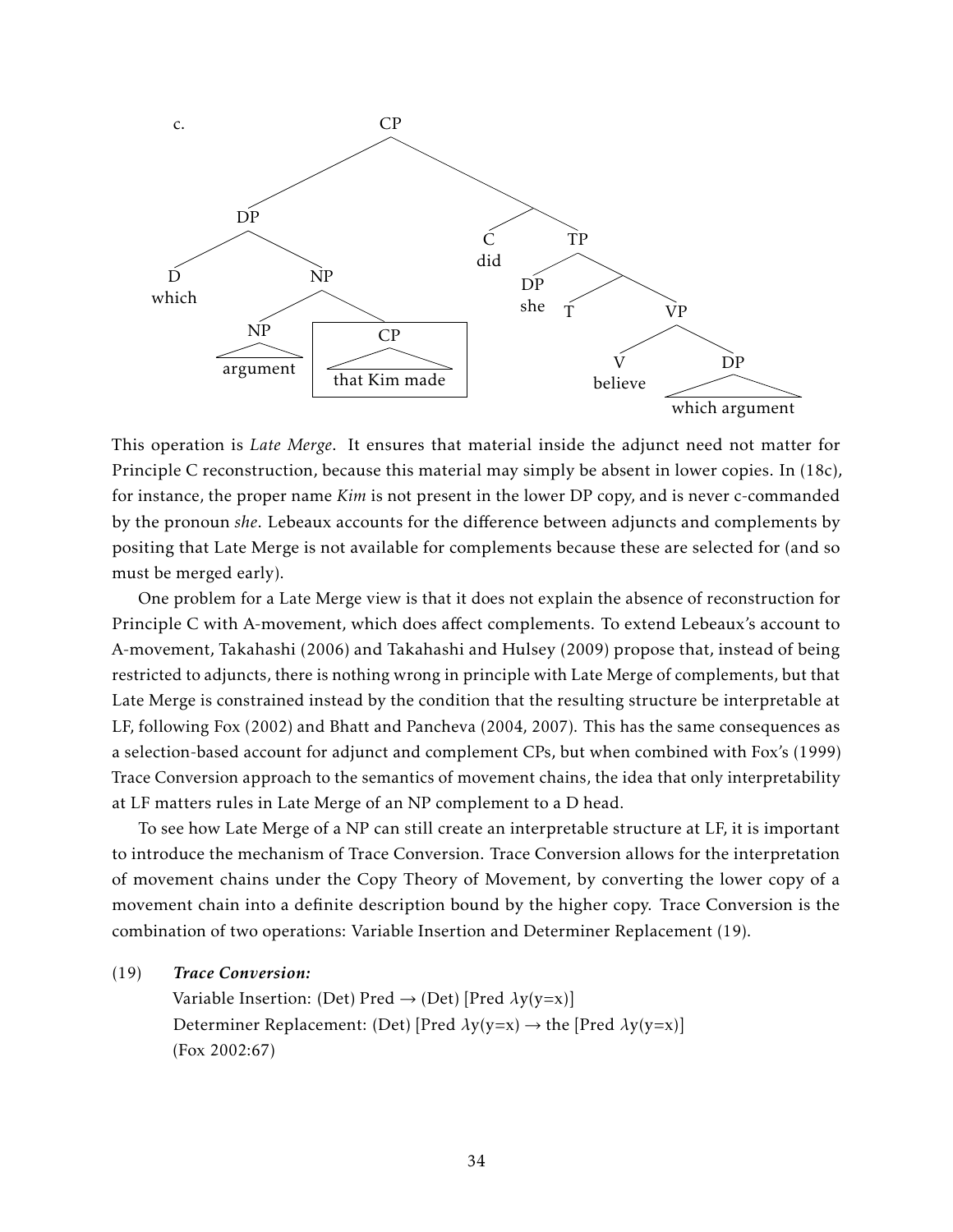Determiner Replacement converts the lower copy into a definite description, while Variable Insertion adds a *<*e,t*>* predicate to be bound by the higher copy. This predicate combines with the NP restrictor by means of Predicate Modification to arrive at an interpretable LF. Takahashi and Hulsey point out that Trace Conversion has one important consequence for Late Merge under the LF interpretability view. If the NP restrictor of a DP copy is not merged, Variable Insertion will ensure that the resulting copy is nonetheless interpretable, because it supplies a suitable restrictor. The *<*e,t*>* predicate inserted by Determiner Replacement can compose with the definite determiner in place of the NP. Takahashi and Hulsey call this option of applying Late Merge to the NP restrictor of a D head *Wholesale Late Merger*, or WLM. Wholesale Late Merger derives the absence of reconstruction for Principle C in A-movement chains because it allows for an NP to be merged only in a higher copy.

To see how this works, consider an A-movement example like (20a). In the lower copy, the NP restrictor need not be merged, because it will be rendered interpretable at LF by Variable Insertion. As a result, the DP may undergo A-movement without the NP, as in (20b).

#### (20) *Derivation of A-movement with WLM:*



a. That side of  $Alex_i$  seemed to  $him_i$  [\_\_\_ to be well-hidden].

Wholesale Late Merge subsequently applies in the higher copy (21c). Trace Conversion converts the lower D to *the* and inserts an *<*e,t*>* predicate, by the application of Variable Insertion. This renders the lower copy interpretable, because this predicate can compose with the inserted definite determiner. A Principle C effect is absent here for the same reason it is absent in (19): the offending material is not present in the lower copy. The pronoun *him* never c-commands the proper name *Alex* and so does not trigger a Principle C effect.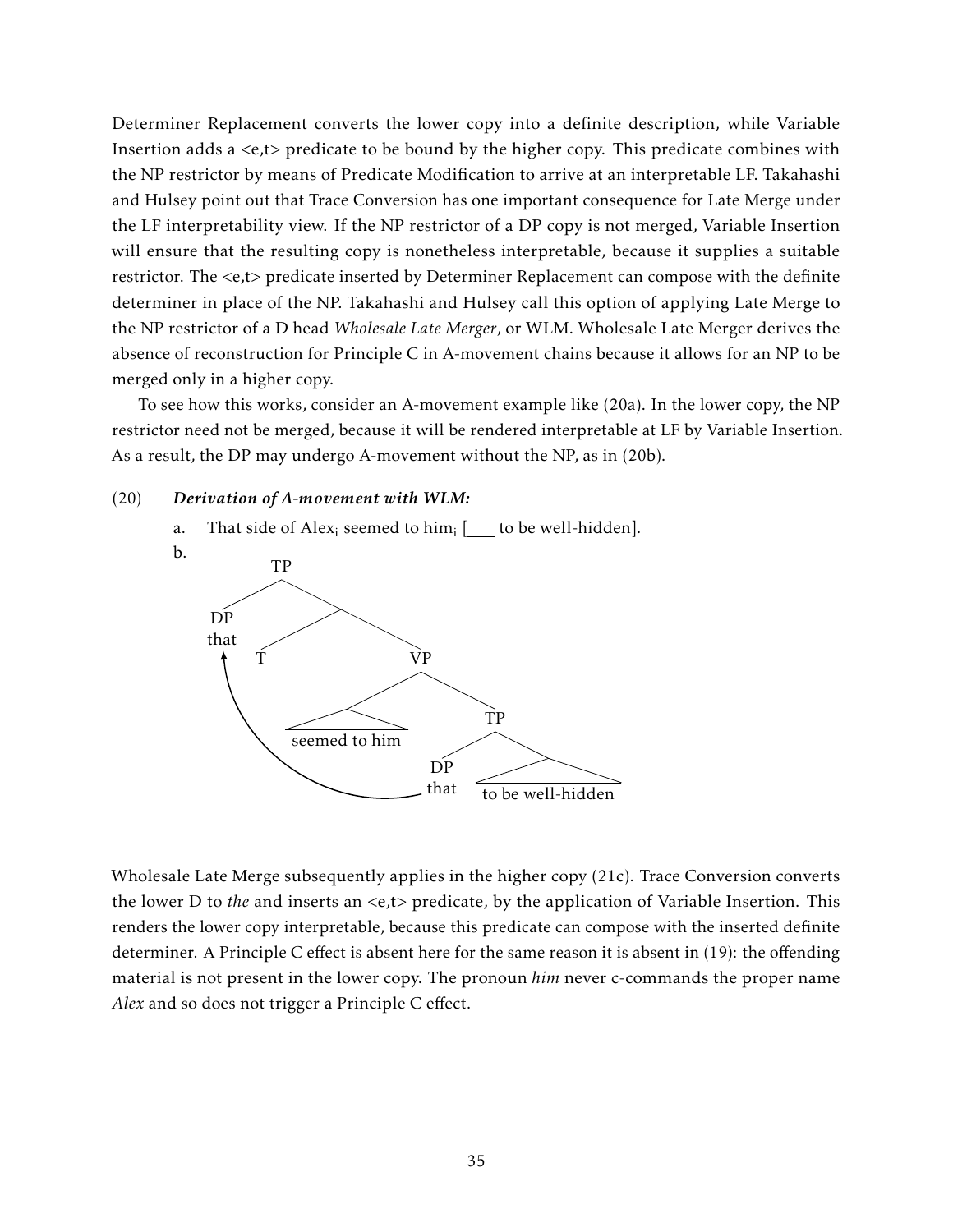(21) *Trace Conversion in WLM chain:*



Within this model, a new explanation is needed for why complements cannot undergo Wholesale Late Merger in  $\bar{A}$ -movement. Takahashi and Hulsey (2009) suggest that this is the role of the Case Filter. Specifically, they propose that NPs carry an unvalued Case feature that must be checked, so that the NP has to be present before case assignment takes place. This rules out Wholesale Late Merger in  $\bar{A}$ -chains like (22a).

### $(22)$  *Derivation of*  $\overline{A}$ *-movement with WLM:*



In (22b), the NP *side of Alex* cannot undergo WLM in Spec-CP, because it cannot be assigned case in this position. Its Case feature would then not be checked at any point in the derivation. As a result, the NP has to be merged before movement, in a lower copy. This has the effect that the NP has to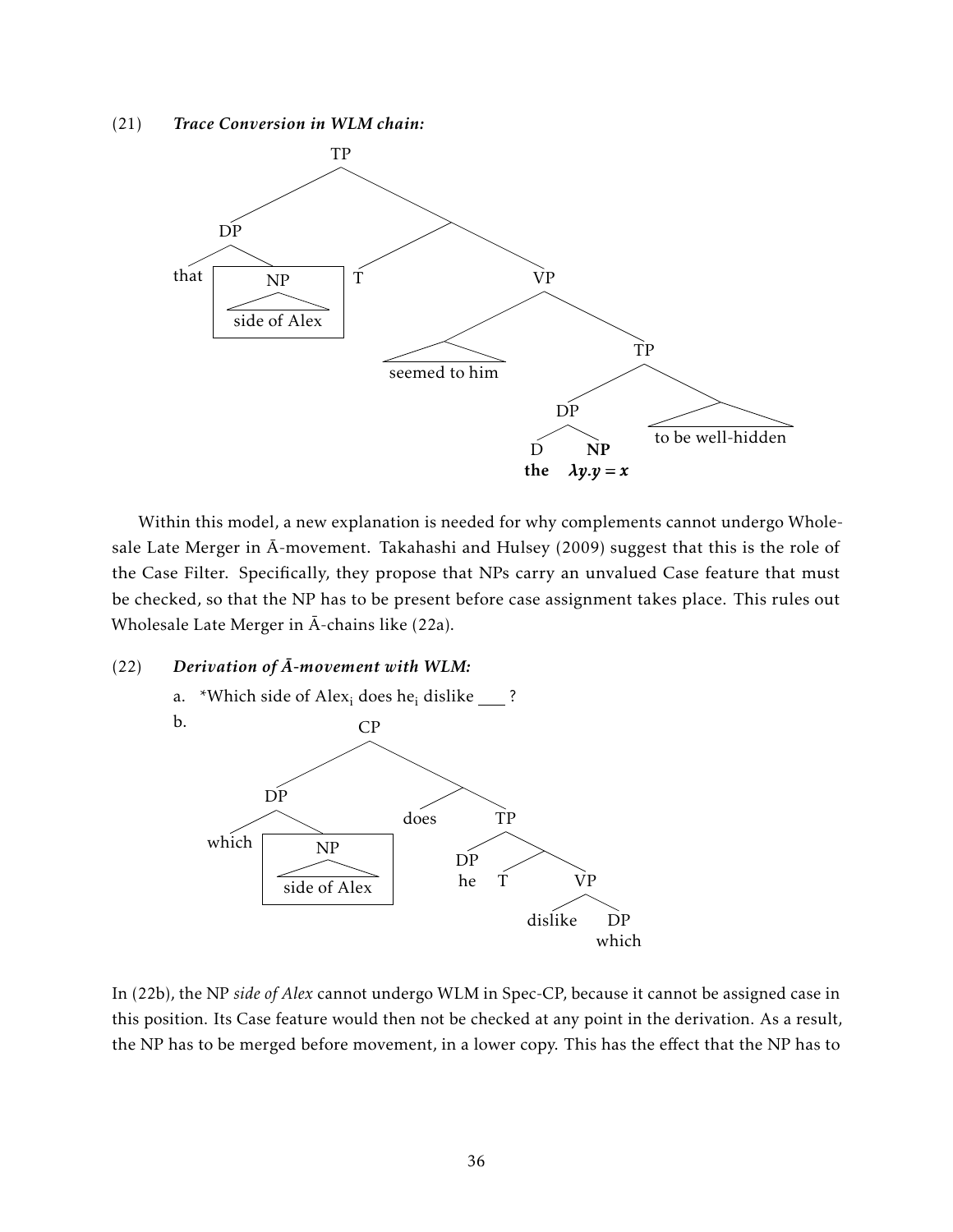be c-commanded by the pronoun *he*, leading to a Principle C effect. In A-chains, this problem does not arise, because the Case feature may be valued in a higher copy.<sup>11</sup>

As Takahashi and Hulsey (2009) observe, one of the advantages of this account is that explains the distribution of reconstruction for Principle C without stipulating any properties specific to A- or  $\bar{A}$ -movement. The difference between the two falls out from how they interact with case, something which is motivated on independent grounds (though it requires a stipulation about where Case features are merged). As a result, this type of approach fits well within the featural approach to the  $A/\bar{A}$ -distinction that I am defending here, because the difference between A- and  $\overline{A}$ -movement ultimately derives from a property of the Agree relation involved in A-movement. Specifically, A-movement allows Wholesale Late Merger because *ϕ*-probing is also responsible for case assignment (e.g. George and Kornfilt 1981; Chomsky 2001).

## 4 Weak Crossover, parasitic gaps, and the interpretation of chains<sup>12</sup>

One area in which the notion of distinct A- and  $\bar{A}$ -positions has often been invoked is in the study of binding effects. In this section, I turn to the interaction with A- and  $\bar{A}$ -movement with variable binding and anaphor binding, as well as the distribution of parasitic gaps. I argue that these effects have the same source and that all of these differences are due to interpretive effects associated with the Agree relation, and not because of the existence of A- and  $\bar{A}$ -positions. In particular, I propose that the Agree relations involved in A- and  $\bar{A}$ -movement differ in the type of abstraction they trigger. Following Sauerland (1998) and Ruys (2000), I adopt the idea that quantifiers quantify over choice functions, and that  $\bar{A}$ -movement always involves abstraction over choice functions. In contrast, I propose that A-movement always involves abstraction over individuals. As proposed by Sauerland (1998) and Ruys (2000), this provides an account of Weak Crossover: if pronouns denote variable over individuals, they cannot be bound by abstraction over choice functions. Following Ruys (2004), I suggest that the Weakest Crossover effects noted by Lasnik and Stowell (1991) are the result of coreference. This view also makes sense of the difference between A- and  $\bar{A}$ -movement in their ability to bind anaphors, if Condition A anaphors must be locally bound.

Support for this approach to crossover effects comes from the fact that it provides an account of the inability of A-movement to license parasitic gaps. If parasitic gaps reflect the formation of a conjoined predicate, as in Nissenbaum's (2000) approach, both gaps must be formed by the same type of abstraction. I show that this makes sense of Pylkkänen's observation that depictives are formed in the same way as parasitic gaps, but are licensed only by A-movement. This follows from the idea that A- and  $\bar{A}$ -movement form different types of predicates, with only A-movement involving abstraction over individuals.

<sup>11.</sup> Specifically, Takahashi and Hulsey propose that, in a raising derivation, the NP is merged in the higher Spec-*v*P, below the *ϕ*-probe on T, but above the experiencer. Another option would be to allow for a probe to access its specifier, so that the NP can be merged in the highest copy left by A-movement, Spec-TP.

<sup>12.</sup> My thanks to Aron Hirsch and Roger Schwarzschild for valuable discussion of this section.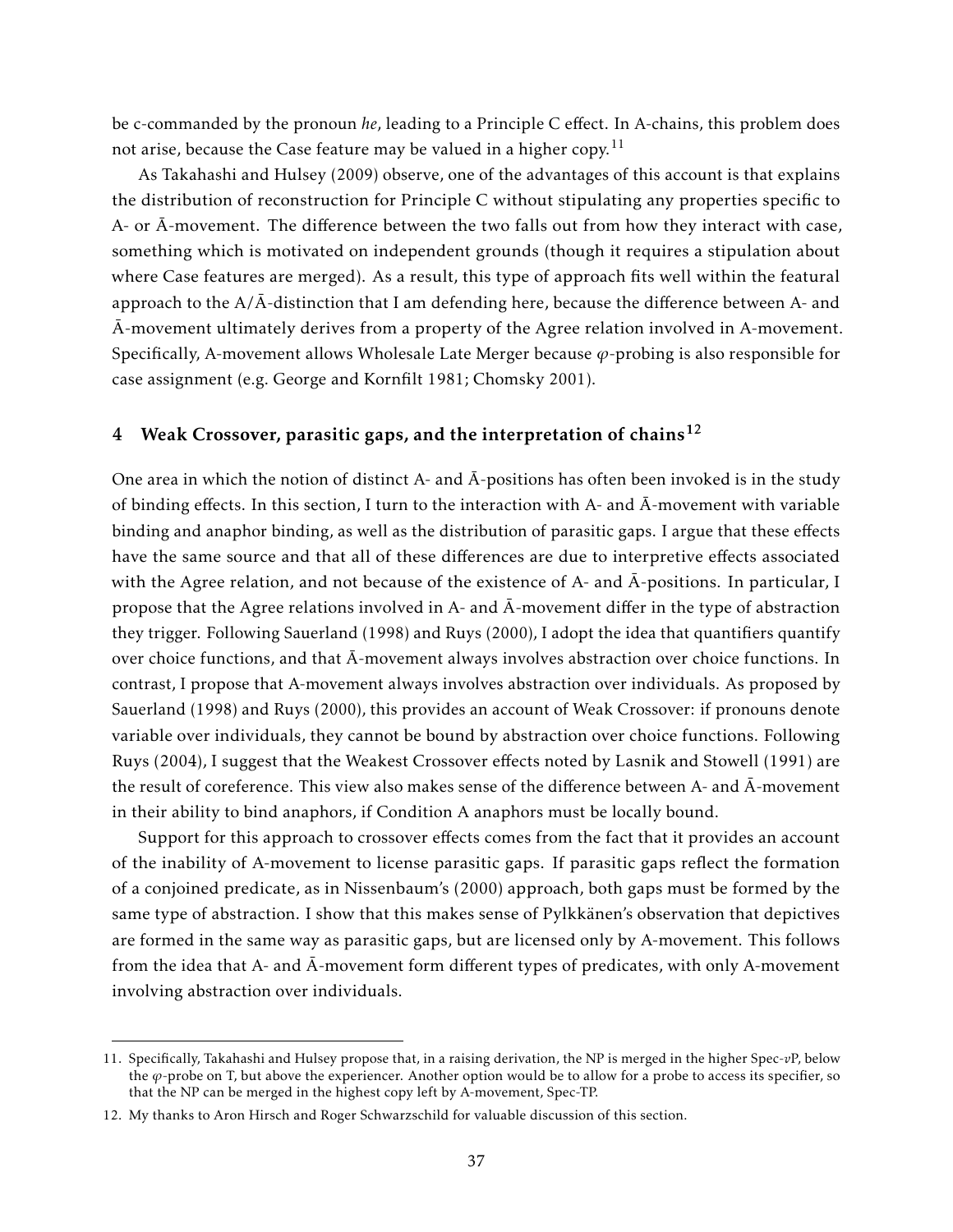### *4.1 Weak Crossover*

Another  $A/\bar{A}$ -property for which properties of A- and  $\bar{A}$ -positions have often been invoked is the distribution of Weak Crossover. It is well-known that A-movement of a quantified phrase differs from  $\bar{A}$ -movement with regard to whether a Weak Crossover effect is triggered (e.g. Postal 1971; Wasow 1972; Lasnik and Stowell 1991; Postal 1993) (23a–b).

### (23) *A-movement does not obviate WCO:* ¯

- a. \*Her<sub>i</sub> friend saw every girl<sub>i</sub>.
- b.  $\sqrt[*]{\text{Who}}_i$  did her<sub>i</sub> friend see <u>\_\_\_</u>?
- c. Every girl<sub>i</sub> seemed to her<sub>i</sub> friend [<u>\_\_\_</u> to be the smartest].

I will pursue the idea that it is something about the semantics of quantificational  $\overline{A}$ -movement that gives rise to Weak Crossover (e.g. Lasnik and Stowell 1991; Safir 1996; Sauerland 1998; Ruys 2000). Specifically, I adopt a proposal by Sauerland (1998, 2004) and Ruys (2000), who both trace the Weak Crossover effect to the idea that quantifiers quantify over choice functions and not over individuals. I will claim that Agree with a movement-driving feature *Wh* is interpreted at LF as abstraction over choice functions, when the same configuration with  $\varphi$ -features gives rise to abstraction over individuals. In this view, the Weak Crossover effect is caused by the interpretation given to the Agree relations involved.

I will start by outlining the approach to Weak Crossover in Sauerland (1998) and Ruys (2000). To understand how it works, we first have to discuss how it treats *wh*-words. Both Sauerland (1998) and Ruys (2000) use as a point of departure Reinhart's (1992, 1998) treatment of in situ *wh*-phrases as wide scope indefinites. In Reinhart's framework, the wide scope of in situ *wh*-words is related to the ability of indefinites to take exceptional wide scope. To be precise, an in situ *wh*-word is taken to denote a choice function variable, which is bound by means of an operation of existential closure at the scopal position, analogous to Heim's (1982) treatment of wide scope indefinites. A syntactic configuration like (24a), with an in situ *wh*-word, then has an LF like (24b).

### (24) *In situ wh-word in Reinhart (1992):*

- a.  $C_0 \dots$  which book  $\dots$
- b.  $\lambda p \cdot \exists f(p = \lambda w \dots f(\text{book}) \dots \text{ in } w)$

Ruys and Sauerland generalize this semantics to instances of *wh*-movement also. They propose that *wh*-words that undergo movement should be viewed as existential quantifiers over choice functions. The LF of a question like (25a) is then something like (25b), established by movement of the *wh*-word *which* (25c), acting as an existential quantifier.

### (25) *Semantics of wh-movement in Sauerland (1998, 2004) and Ruys (2000):*

- a. Which book did you read?
- b.  $\lambda p \cdot \exists f(p = \lambda w$ .you read  $f(\text{book})$  in *w*)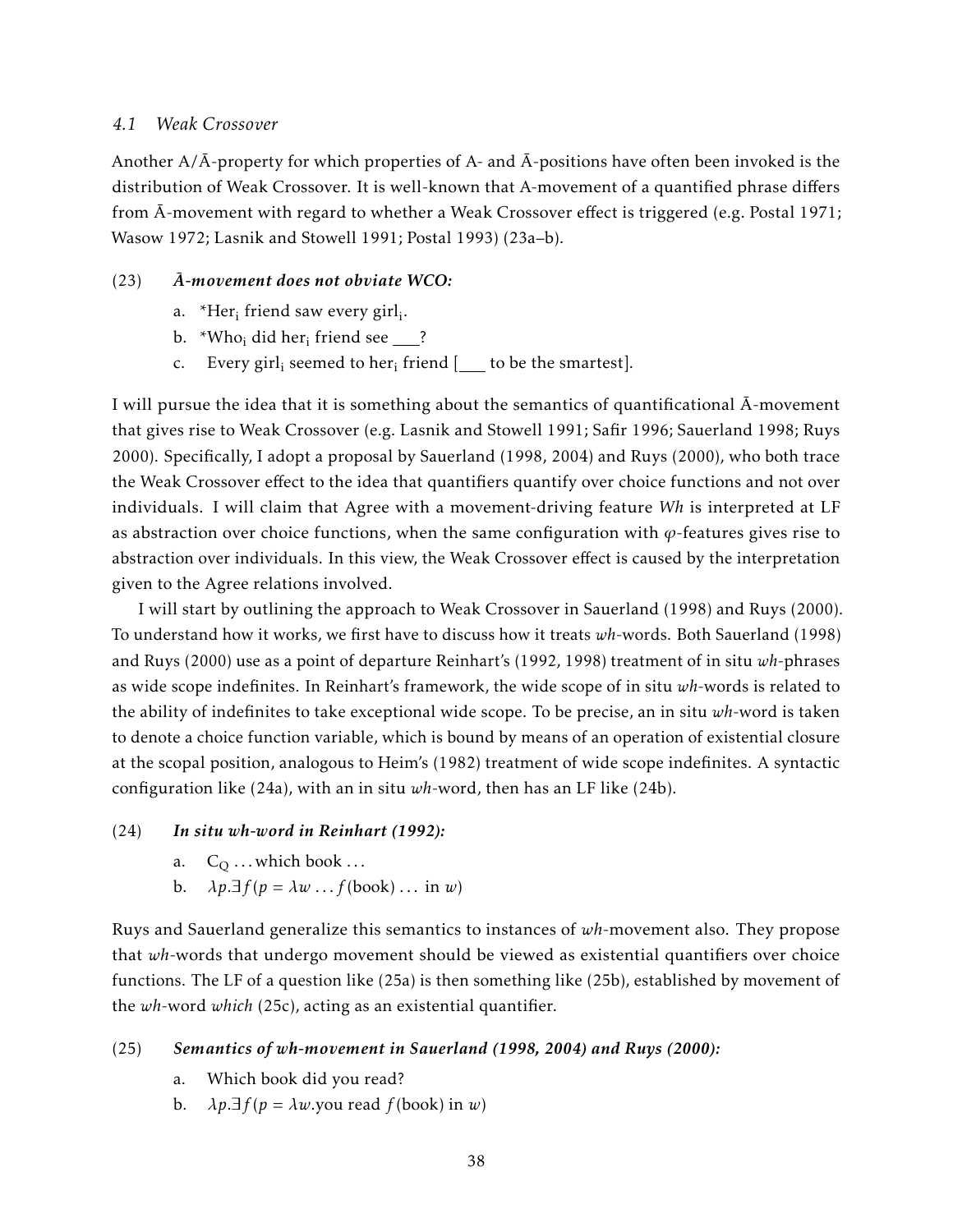

In *wh*- in situ configurations, this LF can be achieved by the operation of existential closure. In order for *wh*-movement to be associated with the same LF as *wh*- in situ, a number of operations have to apply, however. Distributed deletion at LF deletes the NP complement of *which* in the higher copy.<sup>13</sup> In addition to this, the occurrence of *which* in the lower copy is converted a choice function variable, abstracted over by *wh*-movement. I propose that this alteration to the lower copy is achieved by an operation I call Quantificational Copy Conversion (in analogy with Fox's (2002) Trace Conversion). It consists of an operation of Quantifier Replacement, which inserts a choice function variable in the place of the occurrence of the quantifier (26).

# (26) *Quantificational Copy Conversion:* Quantifier Replacement: Quant Pred → *f* Pred

Quantificational Copy Conversion plus scattered deletion allows for an LF for *wh*-movement in which *wh*-words quantify over choice functions.

As Ruys and Sauerland both point out, the advantage of a semantics like this is that it derives the presence of Weak Crossover with *wh*-movement. If *wh*-movement triggers abstraction over choice functions and pronouns denote variables over individuals, then *wh*-movement does not provide a way of binding the pronoun to the *wh*-phrase: it simply involves abstraction of the wrong type. I suggest that this is the source of the Weak Crossover effect. Following Sauerland and Ruys, I take non-*wh*-quantifiers to quantify over choice functions also, so that this problem arises in all Weak Crossover configurations. In this approach, all movement structures created by  $\bar{A}$ -movement must be interpreted by abstraction over choice functions. In other words, I suggest that the interpretation of  $\bar{A}$ -movement involves a rule along the lines of (27).

<sup>13.</sup> I take deletion at LF to be possible up to interpretability, at long as at least one occurrence of each head with lexical content is interpreted. Compare Landau's (2006) principle of P-Recoverability, discussed in Chapter 6.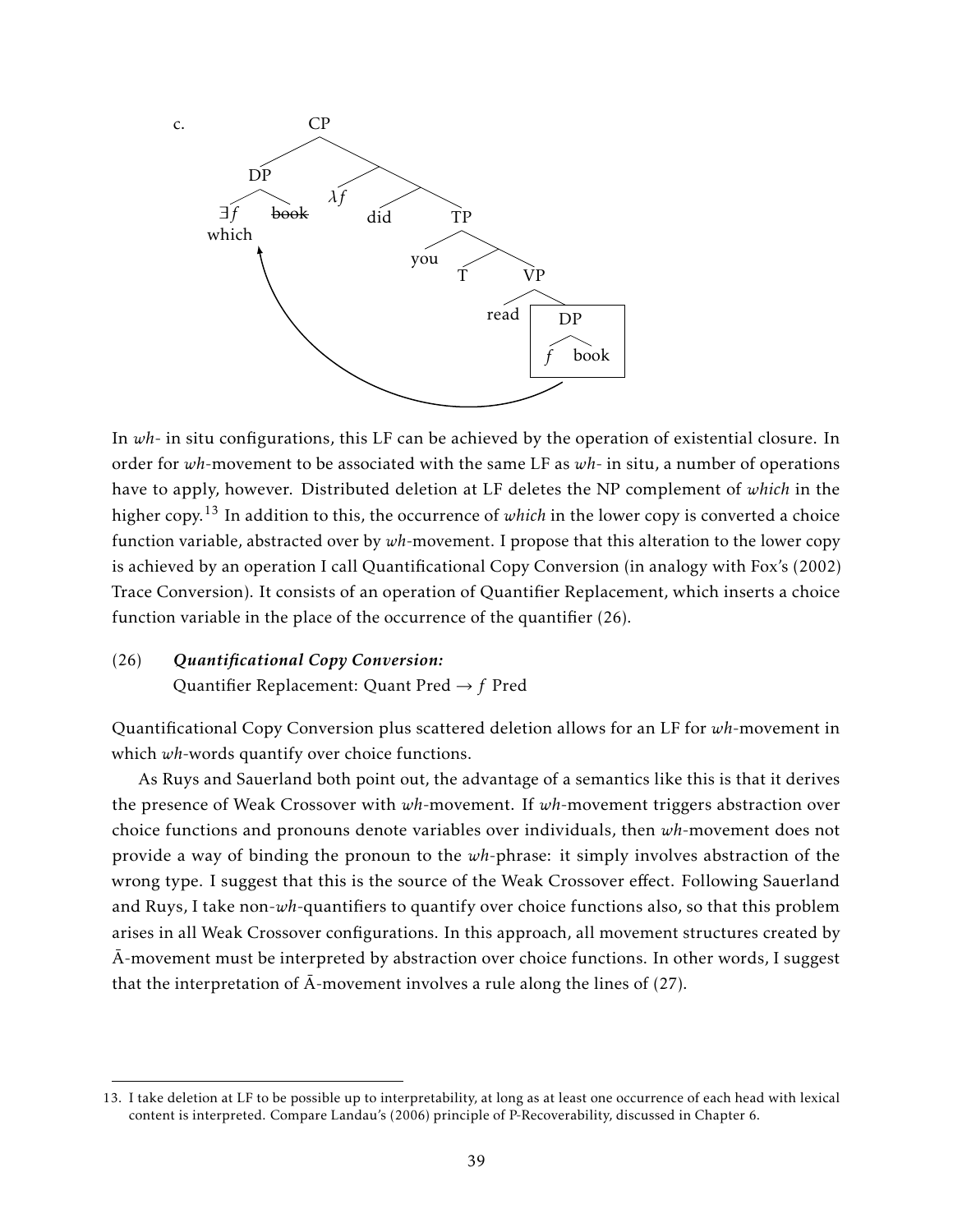### $(27)$  Interpretation rule for  $\overline{A}$ -chains:

In a movement structure formed by Agree for an  $\overline{A}$ -feature, adjoin a node  $\lambda f$  to the probing head.

The use of the term  $\bar{A}$ -feature assumes that there is a family of information-structural features that includes *Wh*, Top, Rel, and others, arranged in a hierarchy (see Rizzi 1990, Abels 2012a, and Chapters 4 and 5 for more detail). Given this, in movement configurations created by such features, the constraint in (27) forces the application of Quantificational Copy Conversion as well as deletion of the NP restrictor in all  $\bar{A}$ -movement constructions, in order to allow the structure to compose. It lies beyond the scope of this chapter to delve into the issue of how to apply a choice function analysis to all quantifiers, but for extensive discussion of the issues that arise and some possible solutions, see Sauerland (1998:ch. 5, 2004) and also Abels and Martí (2010), who argue for a choice function analysis of quantifiers based on split scope readings across intensional verbs.

As noted above, (27) ensures that each step of  $\bar{A}$ -movement is accompanied by abstraction over choice functions, In cases of successive-cyclic movement, each movement step will involve abstraction over choice functions. This is forced by (27), on the assumption that every intermediate movement step is also triggered by an Agree relation, as I argue in Chapter 5. If we posit an intermediate movement step to Spec-*v*P in an example like *which book did you read?*, for instance, we would have a derivation such as (28).

### (28) Interpretation of intermediate  $\bar{A}$ -movement:

a. Which book did you read?

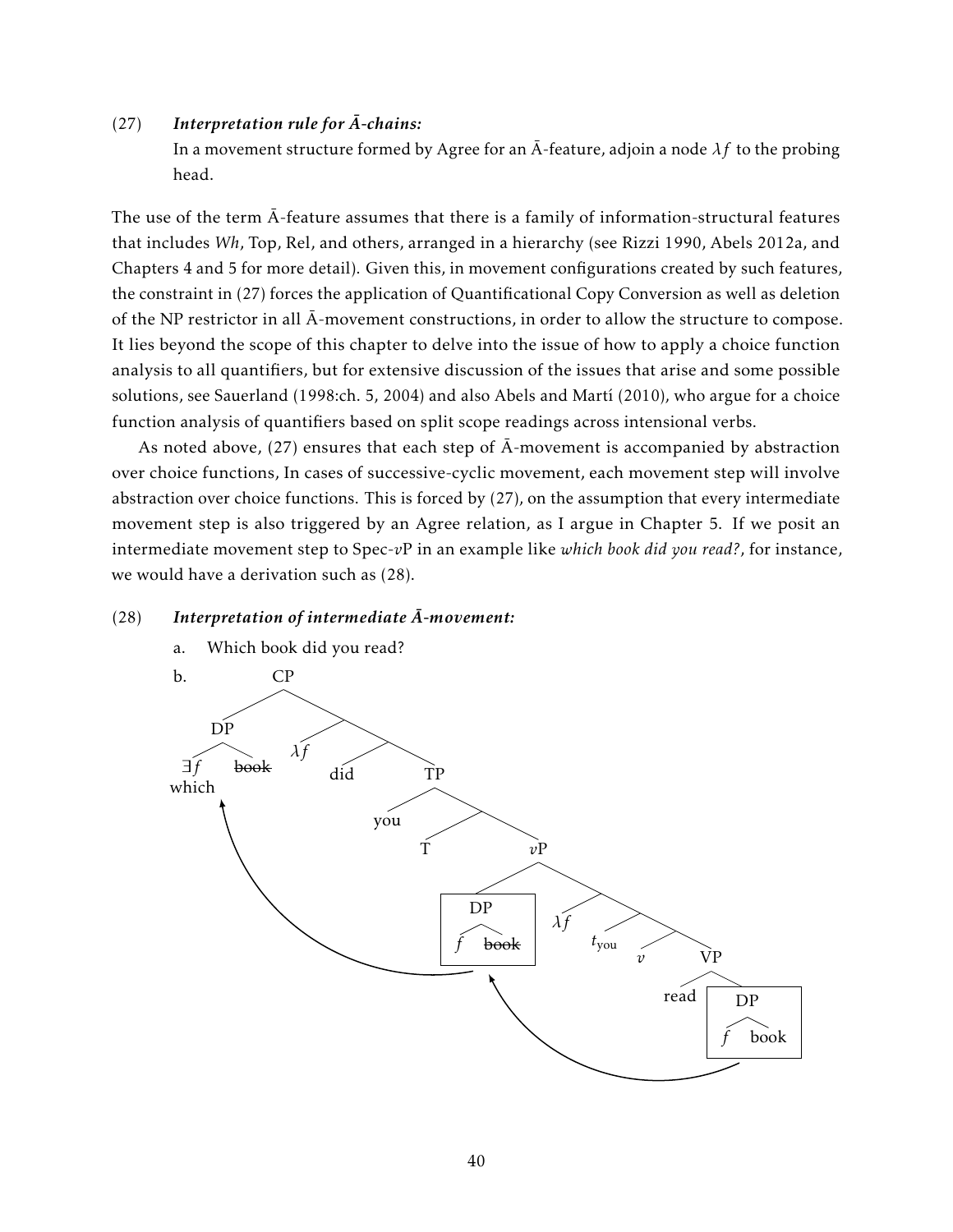In this derivation, both movements trigger abstraction over choice functions, as a result of the Agree relation involved. Quantificational Copy Conversion applies to both lower copies and distributed deletion deletes the NP restrictor in all but the lowest copy. As a result, we end up with the same LF as we did without intermediate movement, namely (25b). Both movement steps involve abstraction over choice functions and so do not allow for novel binding relations to be established.

In contrast to  $\bar{A}$ -movement, I propose that all A-movement involves abstraction over individuals. This means that there has to be an interpretive rule for A-movement along the lines of (29), the counterpart to (27).

### (29) *Interpretation rule for A-chains:*

In a movement structure formed by Agree for  $\varphi$ -features, adjoin a node  $\lambda x$  to the probing head.

As in the discussion of reconstruction for Principle C, I assume that copies can be converted to definite descriptions using Trace Conversion. Trace Conversion is necessary to render interpretable movement that triggers abstraction over individuals.

## (30) *Trace Conversion:*

Variable Insertion: (Det) Pred → (Det) [Pred *λ*y(y=x)] Determiner Replacement: (Det) [Pred *λ*y(y=x) → the [Pred *λ*y(y=x)] (Fox 2002:67)

This approach provides a way of viewing the ability of A-movement to license novel binding relations. To see how this works, consider the derivation of an example like (31a), given in (31b).

## (31) **A-movement followed by**  $\bar{A}$ **-movement:**

a. Which  $\text{girl}_i$  seemed to her $_i$  friend [\_\_\_ to be smart]?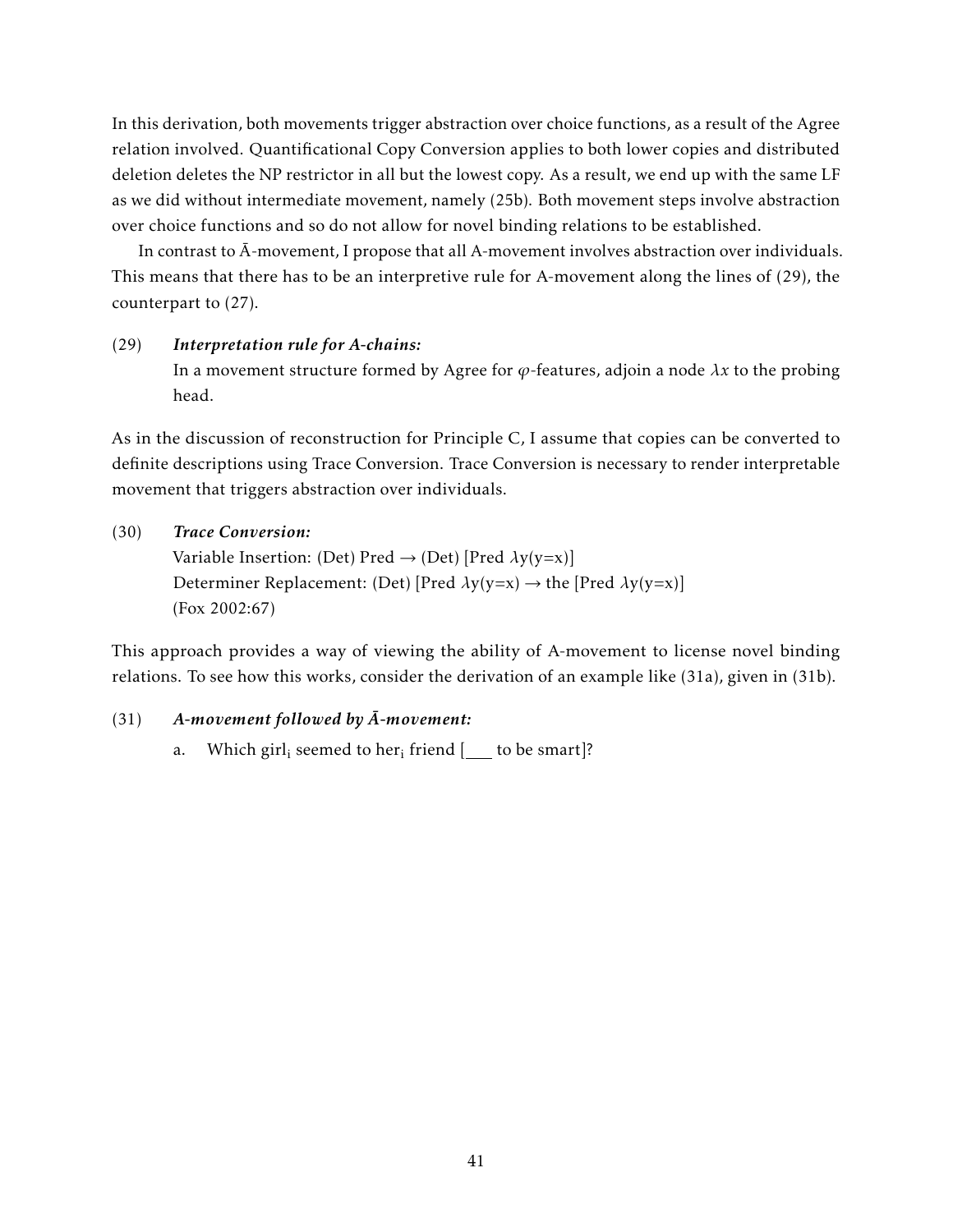

In this derivation, the first movement step to Spec-TP requires abstraction over individuals, because it is driven by *ϕ*-features on T. Trace Conversion applies to the lower copy. Determiner Replacement converts the occurrence of *which* in the lower copy to a definite determiner and Variable Insertion inserts an *<*e,t*>* in the lower copy that introduces the individual variable to be bound by *λ*-abstraction. Because this movement involves abstraction over individuals, pronouns above the lowest copy can be bound to the copy residing in Spec-TP. *Wh*-movement to Spec-CP is interpreted using abstraction over choice functions. Quantificational Copy Conversion applies to the copy in Spec-TP. Because this converts the copy in Spec-TP into a phrase of type e, the resulting copy can still saturate the open predicate created by abstraction over individuals. Deletion of the NP restrictor in the highest copy then allows for *which* to take scope, deriving the correct LF.

In this proposal, the Weak Crossover difference between A- and  $\bar{A}$ -movement reflects the fact that they create different predicates. It is important then that all all  $\bar{A}$ -movement involves abstraction over choice functions, including movement of referential DPs, as in topicalization examples like (32a–b).

## (32) *Topicalization of referential DP:*

- a. This book, Alex never read.
- b. Sam, Alex likes .

I propose that such cases still involve abstraction over choice functions, but that the determiner ends up semantically reconstructing. Assuming that all referential phrases are headed by a definite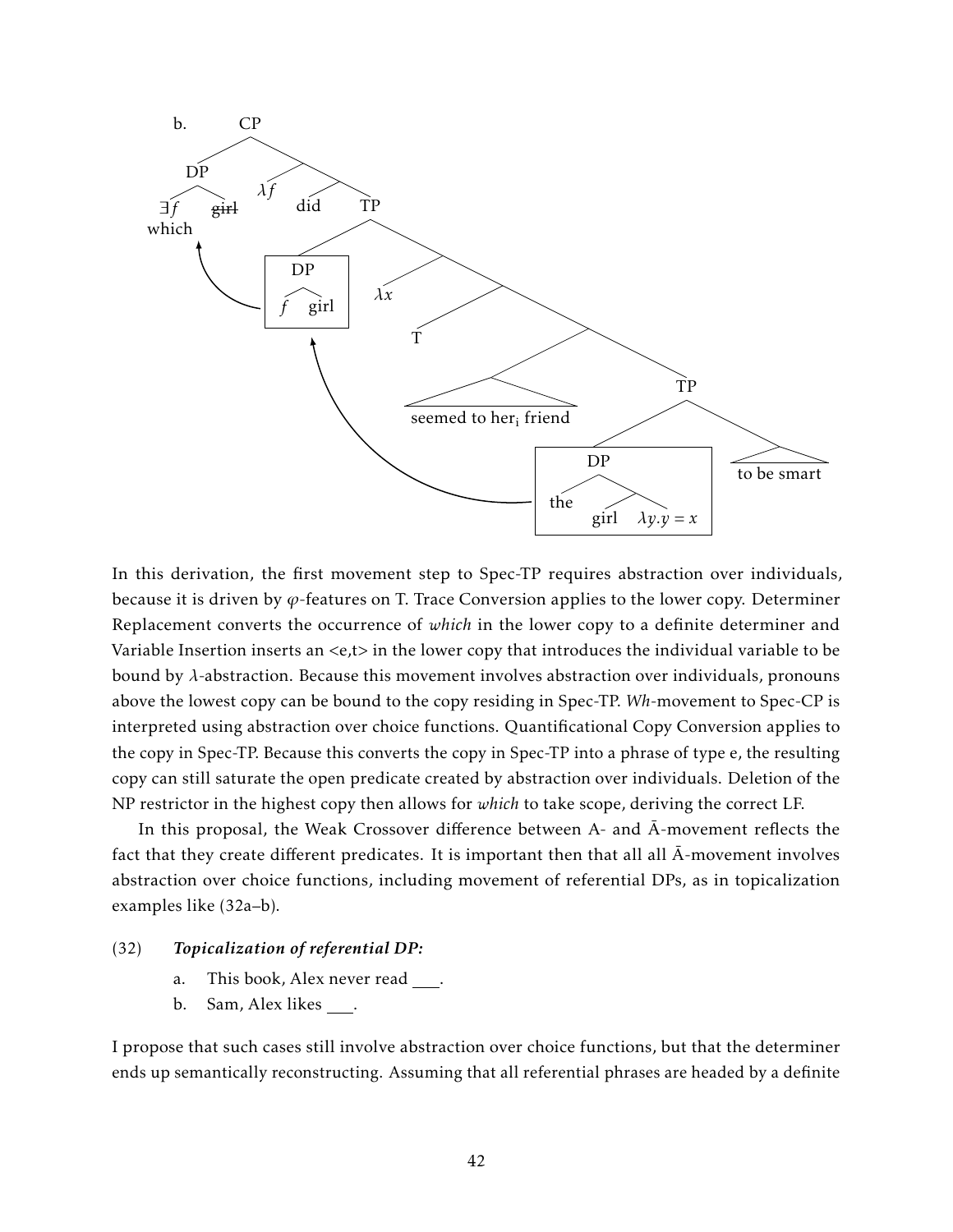D (Elbourne 2005, 2013), such examples can have a derivation like (33b), on the assumption that a definite D has the same type as a choice function (*<*et,e*>*).

## (33) *Topicalization of referential DP:*

a. This book, Alex never read.



An alternative that is also compatible with what I say here is to treat definite determiners as existential quantifiers with a uniqueness presupposition, in which case they compose in the same way as other existential expressions, like *wh*-words or indefinites.

One possible challenge to the idea that all  $\bar{A}$ -movement involves abstraction over choice functions comes from Lasnik and Stowell's (1991) observation that not all  $\bar{A}$ -movements appear to display Weak Crossover effects. As pointed out by Lasnik and Stowell (1991), topicalization, non-restrictive relative clauses, parasitic gap constructions, and *tough*-movement do not appear to the trigger the Weak Crossover effect (34a-d).<sup>14</sup>

# (34) *No Weak Crossover with topicalization, tough-movement, or parasitic gaps:*

- a. This book<sub>i</sub>, I expect its<sub>i</sub> author to buy <u>\_\_\_</u>.
- b. Gerald, who his<sub>i</sub> mother loves , is a nice guy.
- c. Who<sub>i</sub> will be easy [for us to get his<sub>i</sub> mother to talk to ]?
- d. Who<sub>i</sub> did you stay with [before his<sub>i</sub> wife had spoken to ]? (Lasnik and Stowell 1991:691,698)

As noted by Ruys (2004), the absence of Weak Crossover with *tough*-movement is not surprising. *Tough*-movement involves a step of A-movement in the higher clause under any analysis, which

<sup>14.</sup> Variable binding differs in this regard from anaphor binding, which is why it is important to distinguish Weak Crossover effects with  $\bar{A}$ -movement from the inability to license anaphors.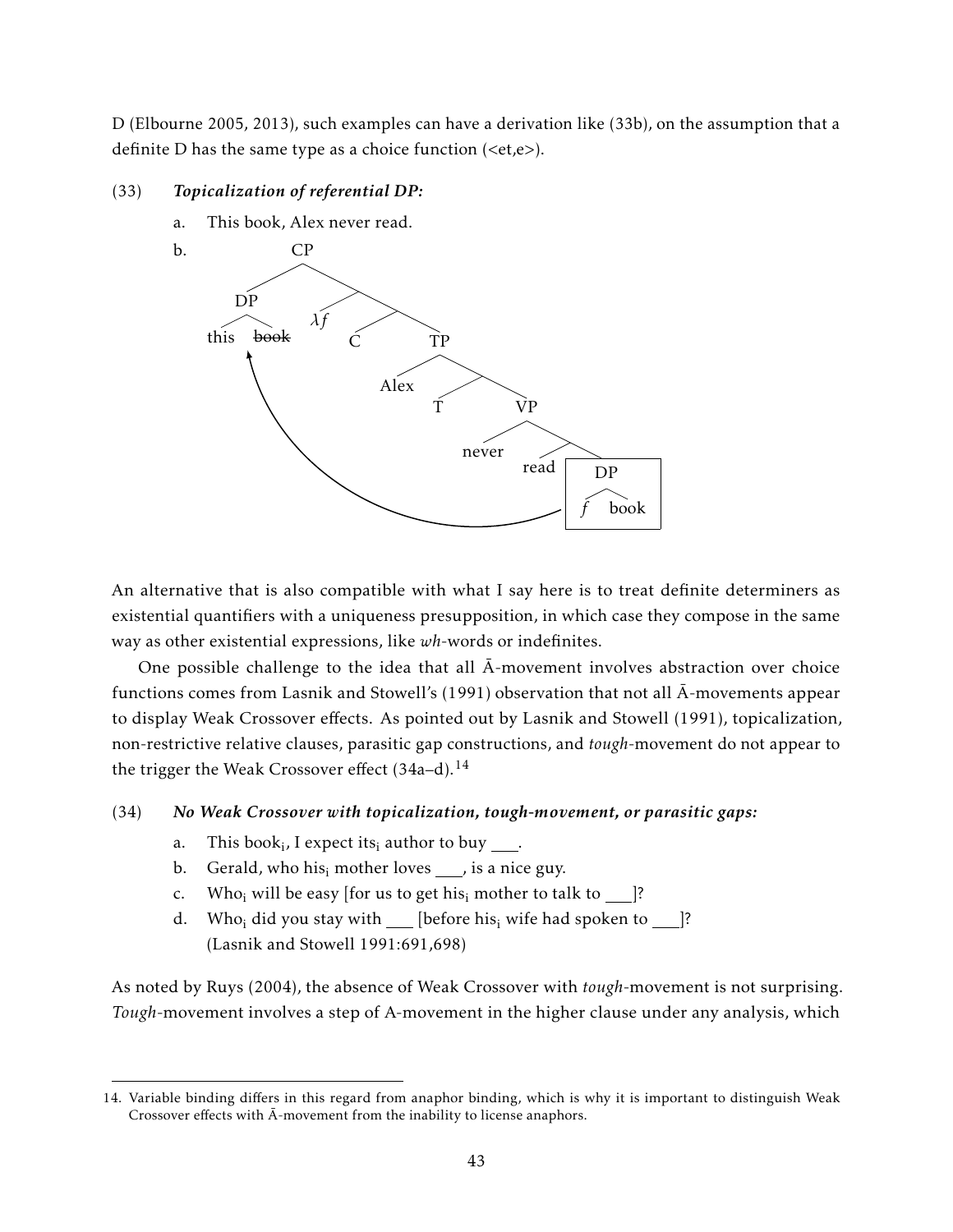allows a pronoun to be bound.<sup>15</sup> In addition, Ruys observes that the apparent amelioration effect with parasitic gaps has nothing to do with the  $\bar{A}$ -movement step in the infinitival adjunct. There are also no Weak Crossover effects in this configuration when the parasitic gap is absent (35a–c), suggesting that variable binding is possible in this configuration to begin with.<sup>16</sup>

# (35) *Weakest Crossover does not depend on parasitic gap:*

- a. Who<sub>i</sub> did you stay with  $\quad$  [before his<sub>i</sub> wife had spoken to  $\qquad$  ]?
- b. Who<sub>i</sub> did you stay with \_\_\_ [without ever talking to him<sub>i</sub>]? (Ruys 2004:127)
- c. Who stayed with who<sub>i</sub> [without ever talking to him<sub>i</sub>]?

See Ruys (2004:sec. 2) for more discussion of the issues that arise with these examples.

I also follow Ruys (2004) in taking the admissible cases of coindexation with topicalization and non-restrictive relative clauses to be cases of coreference and not binding. As support for this, note that Weak Crossover amelioration is only found with referential phrases. Topicalization does not permit quantifiers to establish binding relations (36a–b), a fact first noted by Postal (1993:542).

# (36) *Topicalization of quantificational DP is subject to WCO:*

- a. Every other girl $_i$ , Alex claims  $\_\_\_\$ likes her $_i$  mother.
- b.  $\,$  \*Every other girl<sub>i</sub>, Alex claims her<sub>i</sub> mother likes <u>\_\_\_</u>.

Ruys also points to differences in the admissibility of a bound reading in pairs like (37a–b), where (37b) only permits a coreferential interpretation (it does not have the reading corresponding to *Even Winnie is liked by his own mother*).<sup>17</sup>

# (37) *Only coreferential reading with crossover in topicalization:*

- a. Even Winnie<sub>i</sub> thinks he<sub>i</sub> is smart.
- b. Even Winnie<sub>i</sub>, his<sub>i</sub> mother likes. (Ruys 2004:136)

For arguments to this effect for appositive relative clauses, see Safir (1986; 2004:86). On this basis, I propose that the apparent divide between referential and quantificational DPs noted by Lasnik and Stowell (1991) and Postal (1993) reflects the fact that referential phrases can enter into coreference relations when variable binding is not possible. In this view, we can take all instances of  $\bar{A}$ -movement to involve abstraction over choice functions.

<sup>15.</sup> Though, as Ruys points out, *tough*-movement requires a *licensing* account of Weak Crossover, which assumes that some mechanism is needed to license variable binding that is not possible in  $\bar{A}$ -chains (in this case, abstraction over individuals). An account that assumes variable binding is in principle always possible, but specifically prohibits co-indexing in crossover contexts might not expect *tough*-movement to lack the effect.

<sup>16.</sup> These patterns raise questions, however, about the role of c-command in variable binding and may suggest that linear order plays a role in determining possible binding configurations (e.g. Barker 2012).

<sup>17.</sup> See Ruys (2004:sec. 4) for more extensive discussion.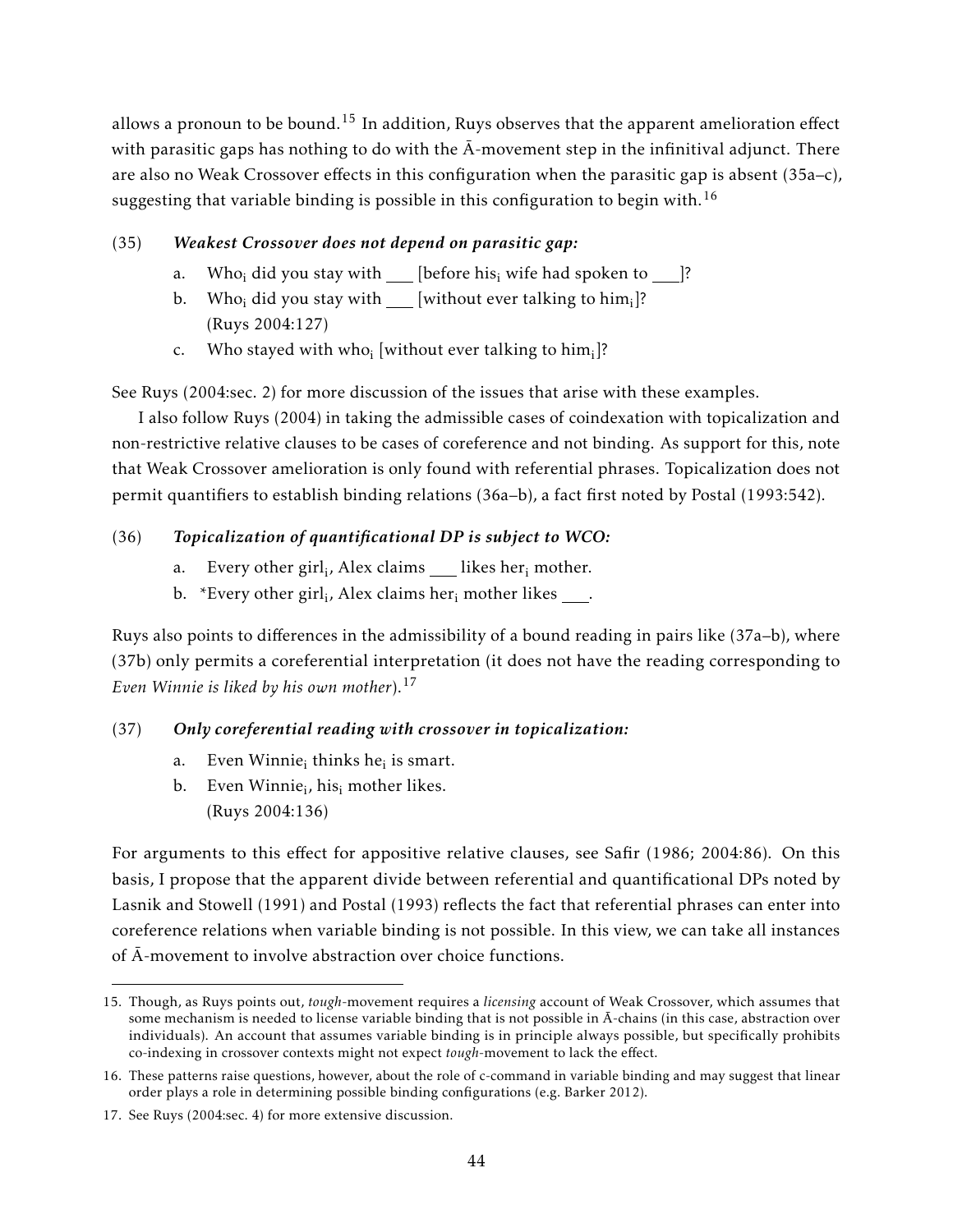The Weak Crossover account developed above can be extended to explain how A-movement and A-movement differ in how they affect binding of Condition A anaphors. Recall that A-movement may create new antecedents for local anaphors, but  $\bar{A}$ -movement cannot (38a–d).

## $(38)$  A-movement, but not  $\overline{A}$ -movement, binds anaphors:

- a. He<sub>i</sub> seemed to himself<sub>i</sub> [<u>\_\_\_</u> to be getting sick].
- b.  $\alpha$ \*Who<sub>i</sub> did it seem to herself<sub>i</sub> [that you should call <u>\_\_\_</u> tomorrow]?
- c.  $\alpha$ \*Who<sub>i</sub> did Alex persuade herself<sub>i</sub> [that you call <u>\_\_\_</u> tomorrow]?
- d. \*Who<sub>i</sub> do pictures of himself<sub>i</sub> prove  $[$  had a moustache once]?

Anaphor binding is often treated differently from variable binding because there is no Weakest Crossover effect with anaphor binding. Topicalization of a referential DP over a coindexed anaphor is just as degraded as *wh*-movement (39a–b).

## (39) *Topicalization of referential DP cannot feed anaphor binding:*

- a.  $A$ lex<sub>i</sub>, it seemed to herself<sub>i</sub> [that you should call <u>\_\_\_\_</u> tomorrow].
- b. \*Sam<sub>i</sub>, pictures of himself<sub>i</sub> prove [\_\_\_ had a moustache once].

In the previous section, I argued, following Ruys (2004), that Weakest Crossover effects with topicalization are due to the possibility of coreference with referential phrases. If correct, we can explain the absence of Weakest Crossover effects with anaphors by appealing to the notion that anaphors must be *bound* by their antecedents. If anaphors must be bound, the coreference option available to pronouns would be not available with anaphors. Suppose then that a statement along the lines of (40) is a part of the right theory of anaphors (40), which seems uncontroversial.

## (40) *Condition on anaphor binding:*

An anaphor must be bound in a local domain  $D<sup>18</sup>$ 

Assuming (40), all the cases in (38b–d) and (39a–b) can be treated as having the same source as the Weak Crossover effects discussed above. Anaphors, like pronouns, are variables over individuals and so can only be bound by movement that triggers abstraction over individuals. If every instance of  $\bar{A}$ -movement involves abstraction over choice functions,  $\bar{A}$ -movement will never allow for the binding of anaphors. Unlike with pronouns, this effect cannot be attenuated with the option of coreference.

In this section, I argued that A- and  $\overline{A}$ -movement create different types of predicates, following Sauerland (1998) and Ruys (2000). This provides an explanation of the Weak Crossover effect, and of the difference between A- and  $\bar{A}$ -movement in how they affect anaphors. In the next section, I provide further evidence for this view based on the distribution of parasitic gaps and depictives, which I show tracks this distinction.

<sup>18.</sup> I remain agnostic here both about how this condition is derived and the identity of the local domain, though see Safir (2014) and Charnavel and Sportiche (to appear) for recent discussion.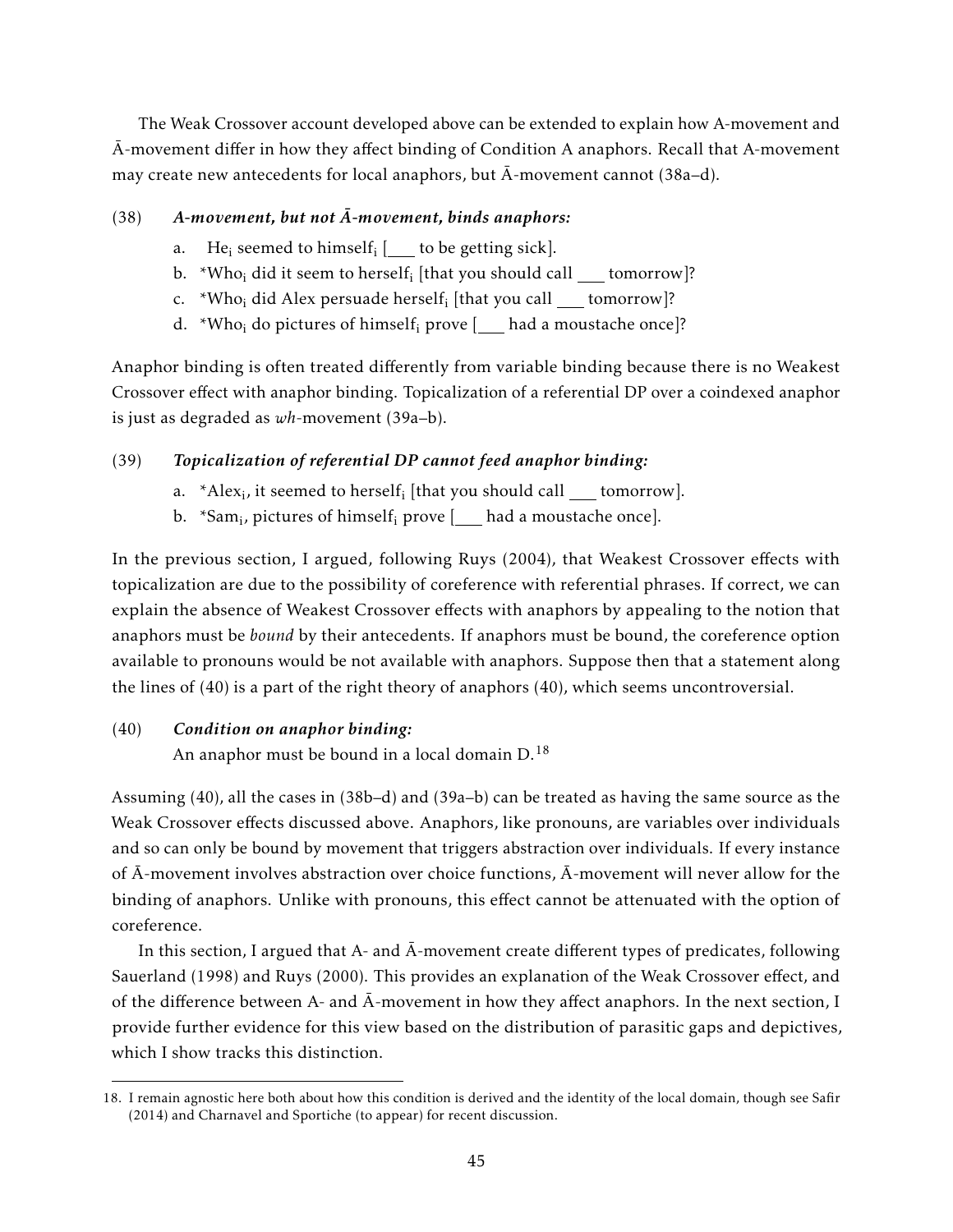### *4.2 Parasitic gaps and depictives*

In this section, I discuss the licensing of parasitic gaps, a classic property of  $\bar{A}$ -movement. I adopt Nissenbaum's (2000) account of parasitic gaps, according to which they are created by null operator movement and the conjunction of predicates. I then discuss Pylkkänen's (2008) observation that similar configurations are attested in A-movement in the licensing of depictives (see also Bruening 2015). I argue that a comparison of the two reveals that A- and  $\overline{A}$ -movement create different types of predicates. Only open predicates formed by the same types of movement can be conjoined.

A well-known difference between A- and  $\overline{A}$ -movement relates to the distribution of parasitic gaps. All instances of  $\bar{A}$ -movement are capable of licensing parasitic gaps (41a–b), but A-movement never can (41c–d).

### (41) *Only A-movement licenses parasitic gaps: ¯*

- a. Which book did you read  $[after buying ]$ ?
- b. That book, I picked up \_\_\_ yesterday [only to throw away \_ later].
- c. \*Every book was read [after buying ].
- d. \*That book was read  $\lfloor$  [after buying  $\lfloor$ ].

I adopt the approach to parasitic gaps developed by Nissenbaum (2000). Nissenbaum proposes that parasitic gap constructions appear because both intermediate successive-cyclic movement and null operator movement may create derived predicates. Parasitic gaps occur when such predicates are conjoined. In other words, parasitic gaps involve the configuration in (42).

### (42) *Parasitic gap configuration in Nissenbaum (2000):*



On the assumption that both intermediate movement and null operator movement result in *λ*-abstraction and so form open predicates, the *v*P and adjunct in (42) can be combined to yield a conjoined predicate.<sup>19</sup> This conjoined predicate composes with the DP copy at the *v*P edge, leading to the appearance of a parasitic gap.

In Nissenbaum's view, both null operator movement and intermediate  $\bar{A}$ -movement trigger abstraction over individuals. A problem that arises under this analysis, however, is that we in principle expect parasitic gaps to be able to appear in a range of configurations. Adjuncts like the one in (42) should be able to conjoin directly with the verb, which is also a predicate over

<sup>19.</sup> It is important that the adjunct can be inserted in between the point of abstraction and the DP. In addition to this, more needs to be said about how such predicates can be conjoined. See Nissenbaum (2000) for details.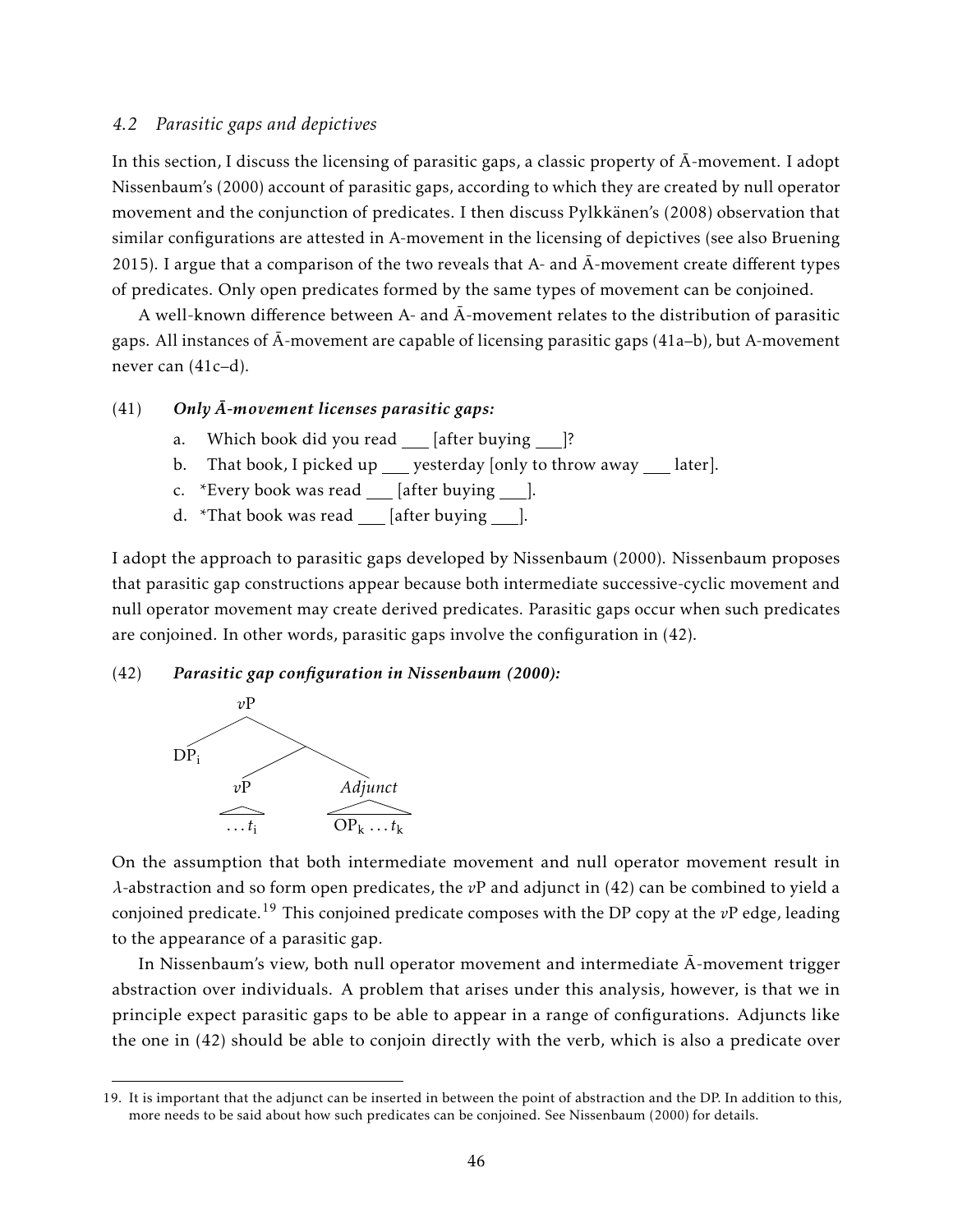individuals, or with predicates created by A-movement. In principle then, parasitic gaps should be licensed by thematic positions and A-movement as well.

Observe now that the proposal for Weak Crossover in section 4.1 gives us a reason why parasitic gaps might be limited to  $\bar{A}$ -movement. Suppose that null operator movement leads to abstraction over choice functions, just like all other instances of  $\overline{A}$ -movement. If so, the resulting open predicate would only be capable of being conjoined with another predicate formed by abstraction over choice functions (i.e. one formed by  $\bar{A}$ -movement). To be precise, I propose the structure in (43) for parasitic gaps. Movement of a null operator to the edge of the adjunct triggers abstraction over choice functions and intermediate  $\overline{A}$ -movement creates a  $vP$  predicate of the same type.

### (43) *Parasitic gaps with abstraction over choice functions:*



Importantly, I posit an NP restrictor that moves along with the null operator OP and is deleted under identity. It is important that the two gaps have the same restrictor to ensure that the choice function will pick out the same individual. I propose that the matching operation involved is the same one that has been invoked in the treatment of relative clauses (e.g. Carlson 1977; Sauerland 1998). In this view, the left periphery of a parasitic gap adjunct ends up looking essentially identical to the left periphery of a matching relative clause.<sup>20</sup>

If this approach is on the right track, A-movement does not license parasitic gaps because it involves a different type of abstraction, abstraction over individuals. As a result, A-movement creates predicates of the wrong type to be conjoined with predicates formed by null operator movement. For the same reason, parasitic gaps are not licensed by thematic positions. Heads that introduce arguments are of type *<*e,t*>* (or *<*e,st*>*) and so not of the right type to license a null operator gap. In this way, the choice function account provides a potential explanation for the absence of parasitic gaps with A-movement. In addition, a prediction of this approach is that we expect to find conjoinable predicates that have an open individual argument whose distribution mirrors that of parasitic gaps, but can only fed by A-movement and not by  $\bar{A}$ -movement.

<sup>20.</sup> Accordingly, parasitic gaps lack reconstruction effects, as extensively discussed by Nissenbaum (2000).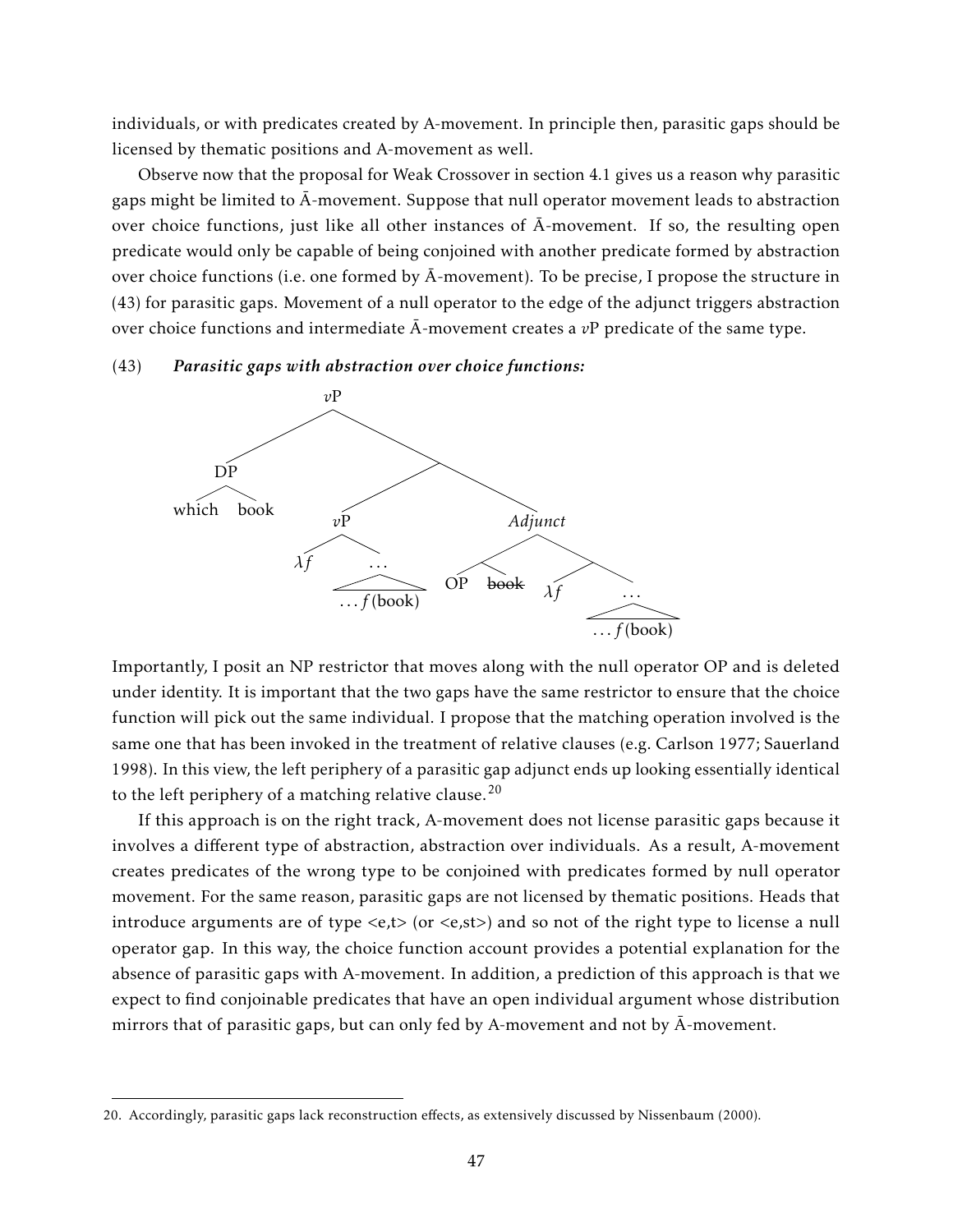Pylkkänen (2008) observes that depictives have exactly this distribution (see also Bruening 2015). Depictives in the usual case can describe subjects or direct objects (44a), but typically cannot refer to indirect objects or obliques (44b–c).

# (44) *Depictives can refer to subjects and direct objects:*

- a. Sam<sub>i</sub> hugged Ted<sub>k</sub> drunk<sub>i/k</sub>.
- b. Sam<sub>i</sub> gave Ted<sub>k</sub> coffee drunk<sub>i/\*k</sub>.
- c. Sam<sub>i</sub> danced with Ted<sub>k</sub> drunk<sub>i/\*k</sub>.

As Pylkkänen points out, however, A-movement may create novel interpretations for depictives. A-movement of an indirect object or the DP complement of a preposition allows for that nominal to be modified by a depictive (45a–c). In (45b), it is ambiguous whether the depictive is licensed by intermediate or final A-movement, but examples like (45c) show that intermediate A-movement by itself is capable of licensing a depictive.

# (45) *Depictives are licensed by A-movement:*

- a. Ted<sub>k</sub> was danced with  $drunk_k$ .
- b. Ted<sub>k</sub> was given coffee drunk<sub>k</sub>.
- c. Ted<sub>k</sub> seems  $\lceil_{\text{TP}}\rfloor$  to have been given coffee drunk<sub>k</sub>].

Pylkkänen gives an analysis of these patterns that is analogous to Nissenbaum's treatment of parasitic gaps. The depictive denotes a predicate with an open individual argument, which may be conjoined with an argument-introducing head like *v*' or V, to yield subject or object depictives. Relevant structures are given in (46) and (47).



To deal with the fact that depictives can be licensed by A-movement too, Pylkkänen allows for the configuration in (46) to be created by intermediate A-movement as well (see also Bruening 2015). In this view, intermediate A-movement is accompanied by abstraction, just like intermediate  $\bar{A}$ -movement for parasitic gaps, creating a predicate that may combine with the depictive (48).<sup>21</sup>

<sup>21.</sup> The facts for adjunct control are essentially analogous to those described for depictives. DPs that cannot act as controllers in their thematic position can control PRO after A-movement. An analogous paradigm using outcome clauses, which typically require subject control, is given in (ia–c).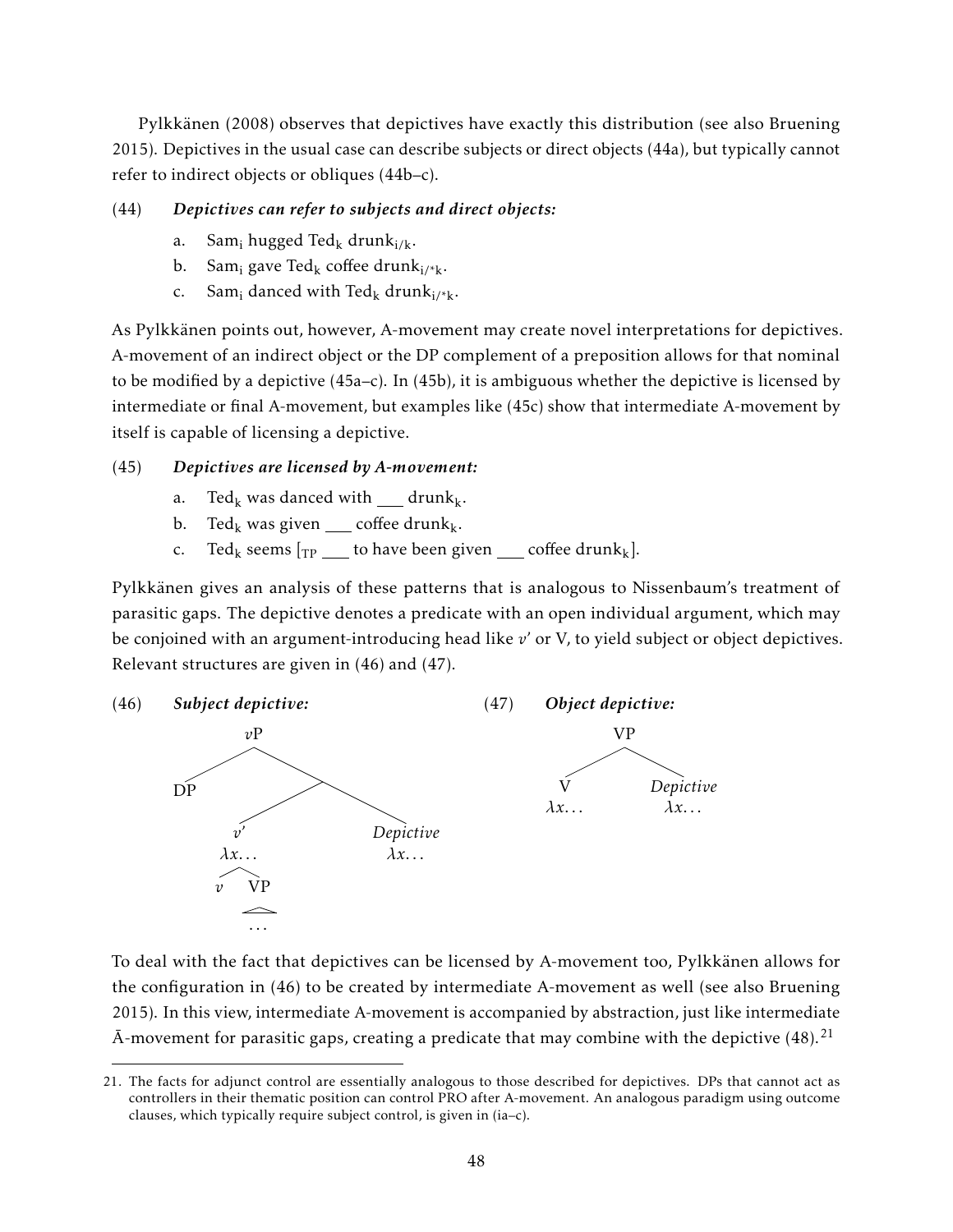(48) *Intermediate A-movement licenses depictive:*



Following Pylkkänen (2008) and Bruening (2015), I assume that depictives adjoin to an intermediate projection in the verb phrase (and not, for instance, to T), because depictives also encode a relation of overlap between the event described by the depictive and the main event. This makes sense of the fact that intermediate A-movement can license a depictive, but we will also shortly see specific evidence that parasitic gaps and depictives are licensed in the same place.

As noted by Pylkkänen, what is striking about these facts is that the interpretation of depictives happens in configurations analogous to those in which parasitic gaps are licensed in Nissenbaum's approach. However, just as A-movement cannot license parasitic gaps,  $\overline{A}$ -movement cannot give rise to novel interpretations of depictives (49a–b).

### (49) *A-movement does not license depictives: ¯*

- a. Who<sub>k</sub> did Sam<sub>i</sub> give coffee drunk<sub>i/\*k</sub>?
- b. Who<sub>k</sub> did Sam<sub>i</sub> dance with  $\quad$  drunk<sub>i/\*k</sub>?

Taken together, I suggest that these facts offer strong evidence that there is no real asymmetry between A- and  $\bar{A}$ -movement in whether they are capable of forming predicates that may be conjoined: they simply form predicates of different types. There is no need to posit differences in whether intermediate movement occurs or differences in the positions targeted by such intermediate movement steps (as Nissenbaum, Pylkkänen and Bruening suggest). Since  $\bar{A}$ -movement involves abstraction over choice functions, derived predicates created in this fashion can only be conjoined with predicates formed by a another step of  $\bar{A}$ -movement. Conversely, predicates with an open individual argument, such as depictives, can conjoin only with other such predicates, such as those formed by argument-introducing heads or created by A-movement.

As Pylkkänen notes, we can find even specific evidence that the licensing of parasitic gaps and depictives does not reflect a difference in what position the two types of movement target. Parasitic gaps can in fact be licensed inside of depictives, as the example in (50) demonstrates (an observation Pylkkänen credits to David Pesetsky and Norvin Richards).

<sup>(</sup>i) *A-movement licenses adjunct control:*

a. Sam<sub>i</sub> gave Ted<sub>k</sub> coffee, [only PRO<sub>i</sub>/<sub>\*k</sub> to refuse to drink it].<br>b. Ted<sub>k</sub> was given coffee, [only PRO<sub>k</sub> to refuse to drink it

b. Ted<sub>k</sub> was given <u>coffee</u>, [only PRO<sub>k</sub> to refuse to drink it].<br>c. Ted<sub>k</sub> seems [ $\tau$ p to have been given coffee, [only PRC]

Ted<sub>k</sub> seems  $[\text{TP}$  to have been given  $\text{coeffee}$ , [only PRO<sub>k</sub> to refuse to drink it]].

If adjunct control is treated as a predicative structure, as argued at length by Landau (2013:sec. 6.2), for instance, these facts could be described in the same terms as the licensing of depictives.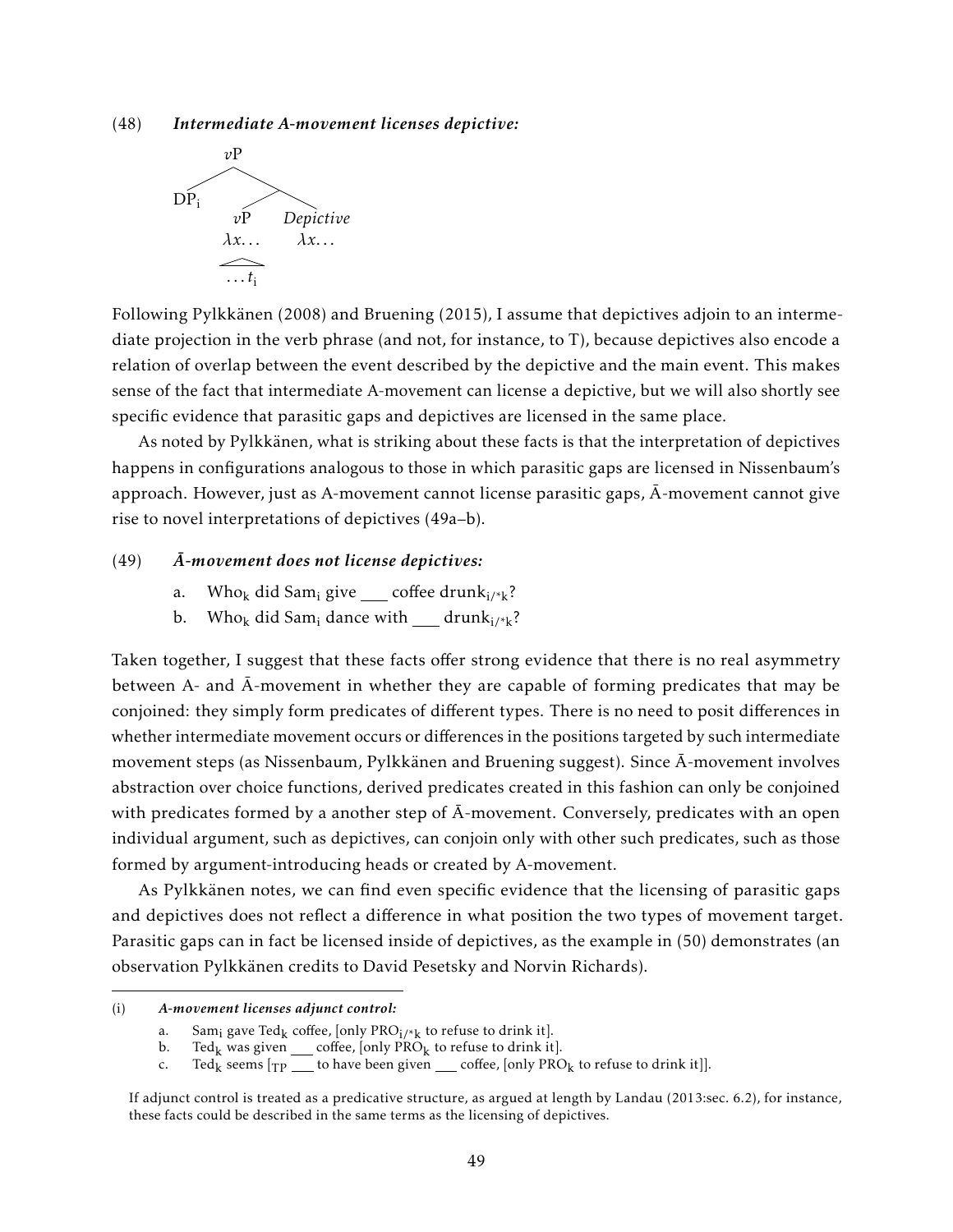(50) *Parasitic gap in a depictive:* Which country did he die for  $[$ still loyal to  $]$ ? (Pylkkänen 2008:40)

This is evidence that a depictive is capable of adjoining in the same position as a parasitic gap adjunct. This possibility follows from the current account. Assuming null operator movement in the depictive and that the DP copy left by intermediate  $\bar{A}$ -movement can Merge below the base position of the subject, I propose the structure in (51).

(51) *LF of parasitic gap in depictive:*



Null operator movement inside the depictive adds an open choice function argument in addition to the open individual argument. The verb phrase has an open individual argument, contributed by *v*. Intermediate  $\bar{A}$ -movement triggers abstraction over choice functions in addition to this. The resulting verb phrase can form a conjoined predicate with the depictive, because the two phrases share both open arguments. The  $\bar{A}$ -moved DP and thematic subject then fill these argument positions in turn.<sup>22</sup>

Examples like  $(50)$  demonstrate clearly that A- and  $\overline{A}$ -movement form distinct predicates. It is hard to see how we can account for such examples if null operator movement creates predicates of the same type as depictives. This point is particularly clear in examples like (52), in which the depictive is also licensed by intermediate movement.<sup>23</sup>

<sup>22.</sup> Note that Quantificational Copy Conversion will apply to the intermediate  $\bar{A}$ -copy, along with deletion of the NP restrictor, as a result of further movement to Spec-CP. What is left is a choice function variable that semantically reconstructs into the depictive and verb phrase and is bound to the higher copy of the *wh*-phrase.

<sup>23.</sup> Note, however, that, in order to account for such examples, we have to allow all abstraction to take place below the Merge site of both intermediate copies.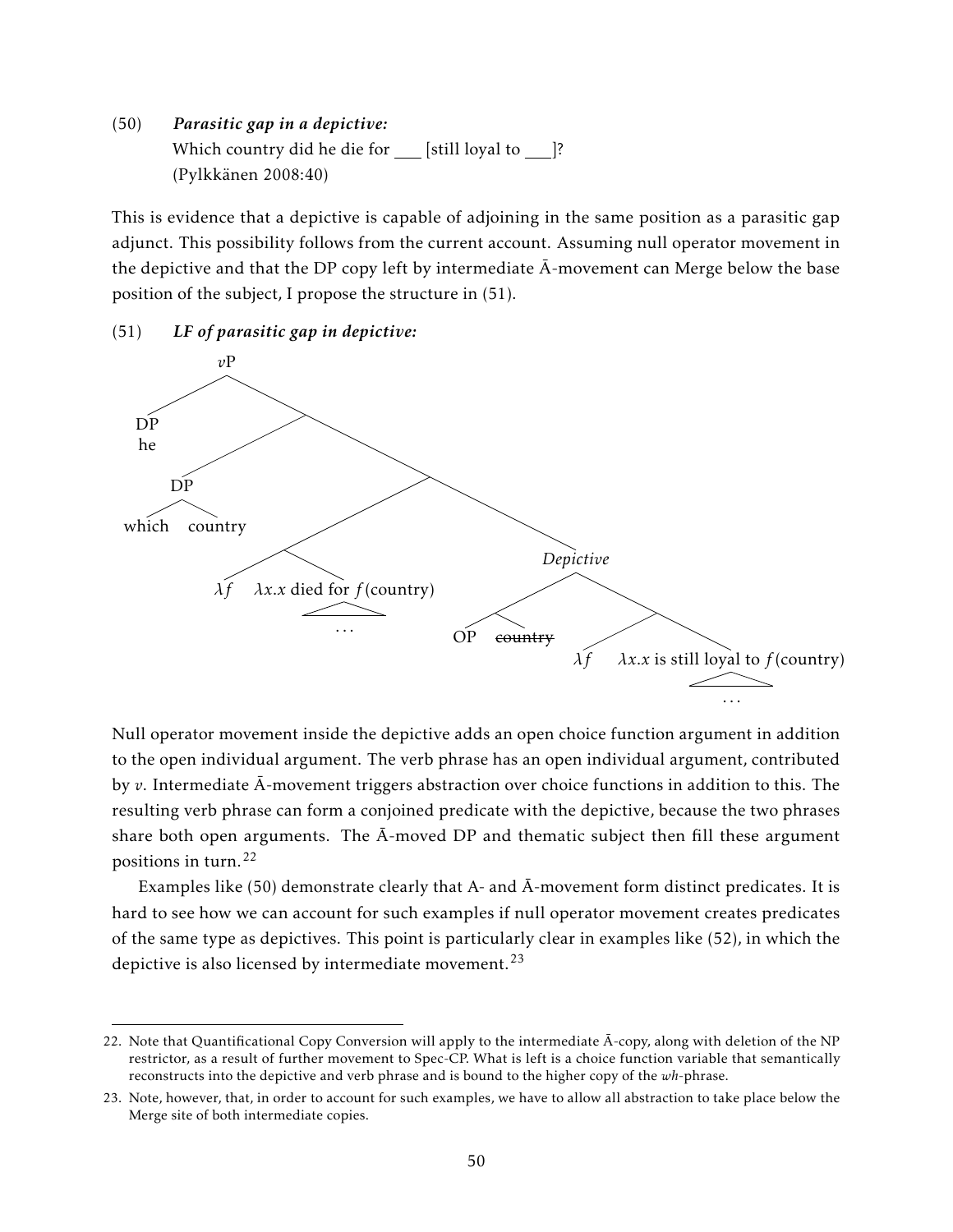# (52) *Parasitic gap in depictive licensed by intermediate movement:* Which country was she warned  $\_\_\_$ about  $\_\_\$  [still loyal to  $\_\_\$ ?

Such examples provide evidence that the ability to license parasitic gaps or depictives is not derivative of the position targeted by movement. In these cases, parasitic gaps and depictives are licensed in the exact same position. In other words, the difference between  $A$ - and  $\bar{A}$ -movement remains intact even when they move to specifiers of the same *v* head. As a result, these facts teach us that intermediate A- and  $\bar{A}$ -movement cannot be distinguished solely by the positions they target. Instead, they should be distinguished only by what predicates they create, which we can link to the interpretive effects of the Agree relations involved.

In this way, the idea that A- and  $\bar{A}$ -movement involve different types of abstraction provides an explanation of Weak Crossover effects, the inability for  $\bar{A}$ -movement to effect anaphor binding, and the differing distribution of parasitic gaps and depictives noted by Pylkkänen (2008). The specific implementation I adopted here was to suggest that all  $\bar{A}$ -movement involves abstraction over choice functions, drawing on the account of Weak Crossover in Sauerland (1998) and Ruys (2000). In a featural approach to the  $A/\bar{A}$ -distinction, we can tie these different types of abstraction to the interpretation of different Agree relations at LF. Although some of these results can be encoded in a positional approach as well, the fact that a parasitic gap can be licensed in a depictive provides crucial evidence that syntactic position is irrelevant: the distinction between A- and  $\bar{A}$ -movement remains even when they target the same syntactic position.

## 5 Some consequences of a featural approach

In this chapter so far, I have shown that much of the  $A/\bar{A}$ -distinction can be accounted for without appealing to properties of syntactic positions, relying simply on the idea that these two types of movement are driven by different features. On this basis, I have argued that the notion of Aand  $\bar{A}$ -positions should be dispensed with. None of the proposals I have presented are obviously improved by positing incorporating distinct A- and  $\bar{A}$ -positions. In this section, I discuss some of the theoretical consequences of a featural approach to the  $A/\bar{A}$ -distinction. I first examine the status of thematic positions. Since only the features that trigger movement matter in the framework defended here, thematic positions can no longer be classified as  $A$ - or  $\bar{A}$ -positions. I show here that nothing is lost as a result of this. Most  $A/\overline{A}$ -properties emerge only in the context of movement, and, for the others, the proposals presented here extend without serious modification to the status of thematic positions.

I also outline a prediction of the featural approach, which is the focus of Chapters 3 and 4. On the basis of the distribution of relativized probing for person and number, I suggest that Agree may sometimes involve multiple features acting as a *composite probe* (Coon and Bale 2014). As a result, it should be possible for some movement types to involve multiple Agree relations. In a featural approach to the  $A/\bar{A}$ -distinction, this means that we might expect to find movements driven by *ϕ*-features and features like *Wh* at the same time. Such movement should be associated both with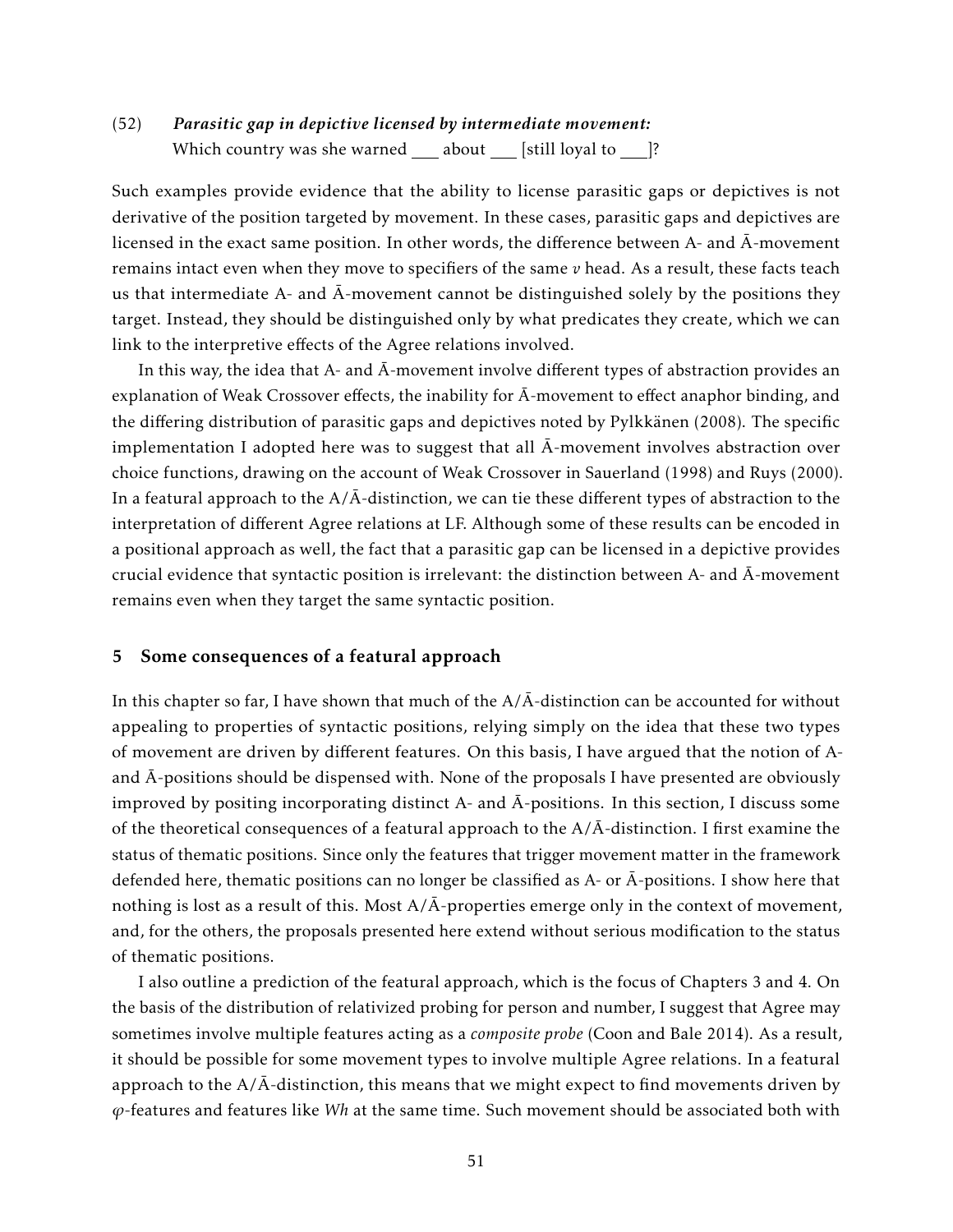the benefits of A-movement and those of  $\bar{A}$ -movement. After providing some background on Dinka clause structure in Chapter 3, I argue in Chapter 4 that this is the case in Dinka: all movement, local or long-distance, has the same repercussions for case, verb-second, and binding.

## *5.1 On the status of thematic positions*

One of the consequences of a featural approach to the  $A/\bar{A}$ -distinction is that thematic positions can no longer be grouped together with either type of derived position. If all that distinguishes A- and  $\bar{A}$ -movement is the features involved in driving movement, it no longer makes sense to ask whether thematic positions are A- or  $\bar{A}$ -positions. In this section, I demonstrate nothing is lost because of this. The proposals I outlined for the properties that distinguish A- and  $\bar{A}$ -movement make the correct predictions for the behavior of thematic positions. For several of the  $A/\overline{A}$ -properties under discussion, this is not a concern to begin with, because they only emerge in the context of movement. This is true of constraints on locality, categorical restrictions, the availability of pied-piping, and reconstruction of Principle C.

When it comes to binding, it is usually assumed that both anaphor binding and variable binding pattern with A-movement. Although there are no obvious cases in which variable or anaphor binding is not permitted from a c-commanding base position,  $24$  there are proposals in which all binding requires movement, in order to establish the necessary abstraction relation (e.g. Heim and Kratzer 1998). Such a view is in principle compatible with what I say here, as long as all DPs that can initiate binding undergo at least a short step of A-movement. Under this view, thematic positions themselves do not pattern either with A-movement or with  $\bar{A}$ -movement.

However, the position that I will take here is that there are semantic mechanisms that allow for binding from thematic positions, taking thematic positions to pattern with A-movement. For the sake of concreteness, I adopt Büring's (2005) proposal for a *β*-operator, which achieves this, though my account should in principle be compatible with any mechanism along these lines. Büring proposes that a *β*-operator can freely merge in between a thematic position and the argumentintroducing head, in a configuration like (53a).

### (53) *Syntax and semantics of Büring's β-operator:*



<sup>24.</sup> I set aside worries about whether c-command is truly what matters for binding (e.g. Safir 2004; Büring 2005; Barker 2012; Bruening 2014).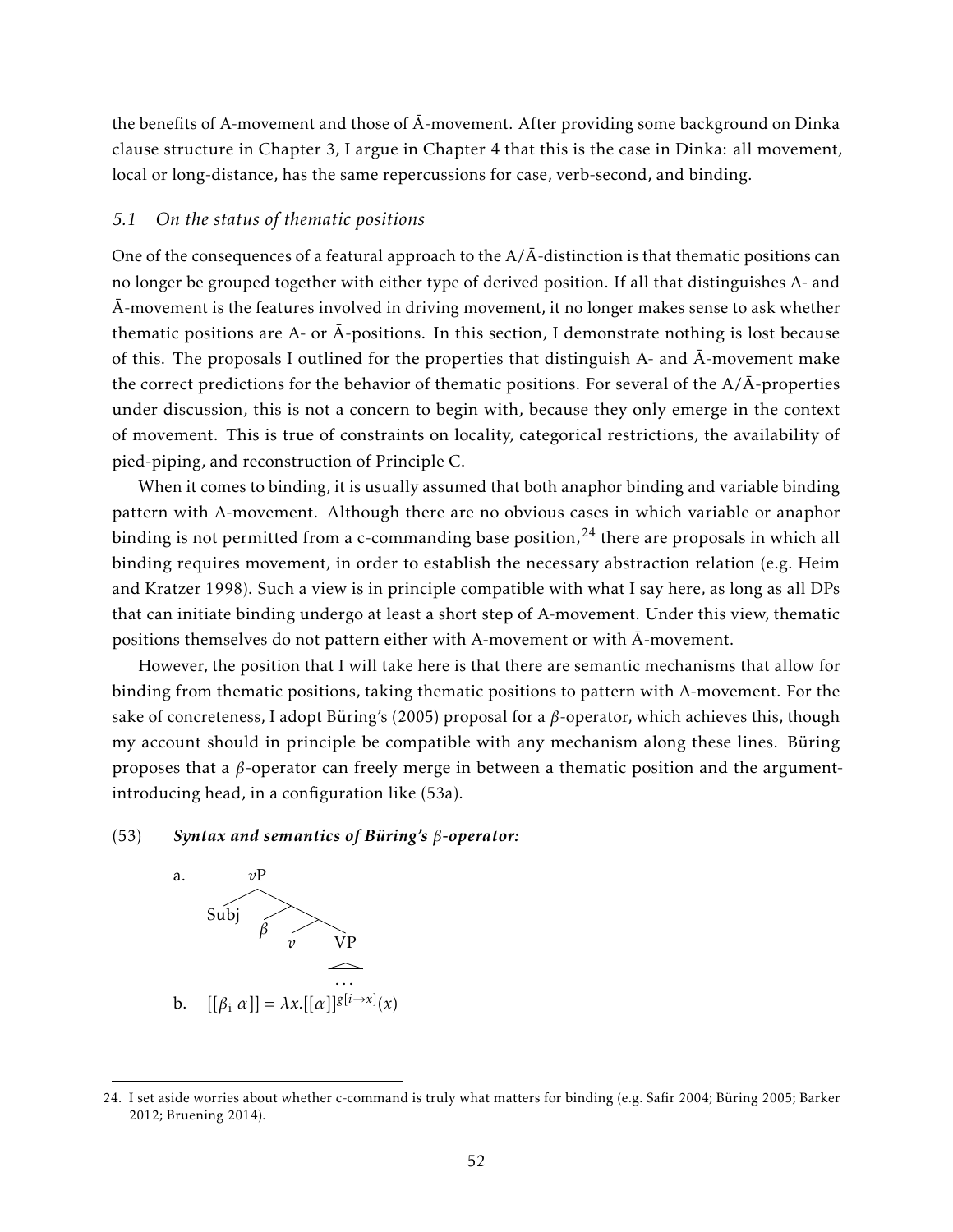The *β*-operator is defined as in (53b), and allows for a pronoun to be bound from the base position of a DP. This operator allows for binding from thematic positions and is compatible with the approach to Weak Crossover and anaphor binding developed in section 4.1.<sup>25</sup>

Finally, as mentioned in section 4.2, thematic positions pattern with A-movement in licensing depictives, in examples like (54a–b). Unlike positions created by  $\overline{A}$ -movement, thematic positions do not license parasitic gaps (54c).

## (54) *Thematic positions license depictives, not parasitic gaps:*

- a. I threw the  $ball_i$  wet<sub>i</sub>.
- b.  $I_i$  threw the ball drunk<sub>i</sub>.
- c. \*The book<sub>i</sub> bothered me  $[OP_i$  while reading \_\_\_\_].

The pattern in (54a–c) follows from the account of parasitic gaps and depictives outlined in section 4.2. The behavior of depictives follows from the fact that verbs take individual arguments. As a result, we expect that the predicates that verbs form pattern with the predicates formed by A-movement, and not those formed by  $\bar{A}$ -movement.<sup>26</sup>

What should be clear is that nothing is obviously lost by no longer defining thematic positions as A- or A-positions. For parasitic gaps and depictives, the behavior of thematic positions follows ¯ from the idea that only A-movement involves abstraction over individuals. When it comes to variable binding and anaphor binding, a separate mechanism is already necessary to make binding possible, whether it is a step of A-movement or Büring's *β*-operator. In any case, the behavior of thematic positions is compatible with a featural approach.

### *5.2 A prediction of the featural approach*

In this section, I discuss another consequence of the featural approach to the  $A/\overline{A}$ -distinction: the possibility of movements driven by multiple types of features. If phrasal movement can be driven by a  $\varphi$ -probe and a probe like *Wh* at the same time and all  $A/\overline{A}$ -properties are actually properties of the probing features, we expect the resulting movements to display mixed behavior.

A number of authors, working on a variety of phenomena, have argued that multiple probing features may sometimes act in unison (e.g. Chomsky 2001:15–19; Bruening 2001:sec. 5.7; Pesetsky and Torrego 2001; Starke 2001; Haegeman 2013; Rezac 2013; Coon and Bale 2014; Kotek 2014; Deal 2014). I illustrate with person and number probes, which I will show can probe either separately or together. On this basis, I adopt Coon and Bale's (2014) proposal that two probing features can act as a *composite probe*, so that they select and target goals together.

<sup>25.</sup> Note that we do not even need to posit syntactic restrictions on the distribution of the *β*-operator. Because the Weak Crossover account relies on abstraction over choice functions, and the *β*-operator requires abstraction over individuals, it cannot introduce extra binding possibilities for  $\bar{A}$ -chains.

<sup>26.</sup> One question that I will leave open is how to analyze constructions for which it has been suggested that null operator gaps are conjoined with a thematic position, such as purpose clauses with object gaps, gapped degree phrases, or *tough*-movement (e.g. Nissenbaum and Schwarz 2011).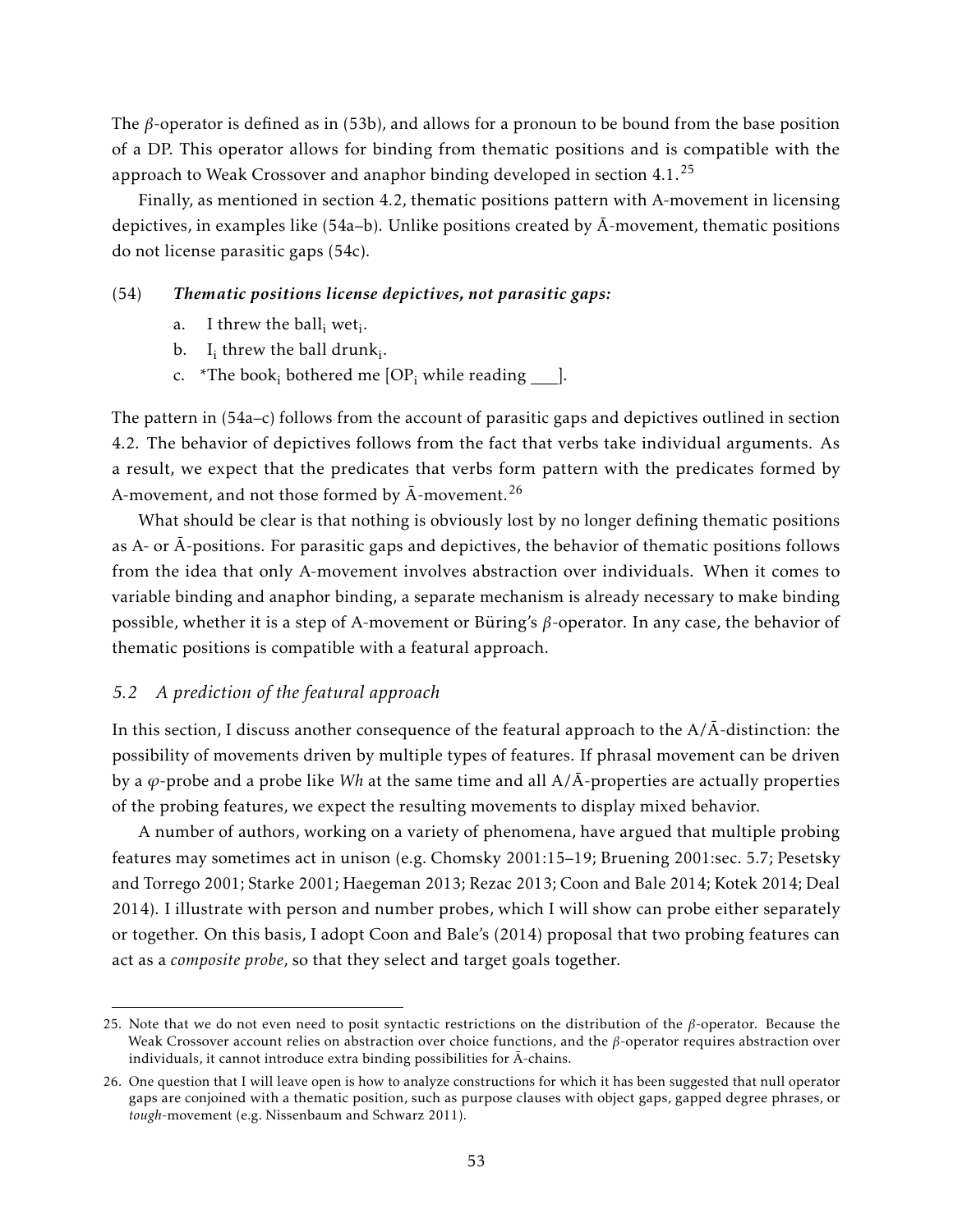In many cases, it can be hard to tell whether person and number probe together or separately, because these features often occur together. If all relevant goals in the c-command domain of a head carry both person and number features, it is not clear whether person and number separately target the closest DP or together. Work on the distribution of *ϕ*-agreement crosslinguistically has shown, however, that there are languages with person and number probes relativized to specific features, such as [participant] and [plural] (e.g. Nevins 2007, 2011; Preminger 2011), or patterns of *omnivorous* agreement, which allows this question to be examined.

One example of an omnivorous person pattern comes from complementizer agreement in Nez Perce (Deal 2014). In contexts of  $\bar{A}$ -movement in Nez Perce, the complementizer displays agreement that is sensitive to particular person features. In (55a–b), for instance, the complementizer agrees with a 2nd person pronoun, regardless of whether it is the subject or object.

### (55) *Omnivorous person in Nez Perce complementizer agreement:*

- a. ke-**m** kaa *pro<sub>2SG</sub> 'e-cew'cew'-teetu Angel-ne* c-2 then 3obj-call-tam Angel-acc 'When you call Angel, . . . '
- b. ke-**m** kaa Angel-nim hi-cew'cew'-teetu  $\boldsymbol{pro}_{2SG}$ c-2 then Angel-nom 3subj-call-tam 'When Angel calls you, . . . ' (Nez Perce; Deal 2014:4)

We also find instances of omnivorous number, such as in in the Kaqchikel Agent Focus Construction, as discussed in Preminger (2011). In the examples in (56a–b), for instance, we see that the plural DP must be targeted, whether it is a subject or object.<sup>27</sup>

### (56) *Omnivorous number in Kaqchikel Agent Focus:*

- a. ja rje' x-e-tz'et-ö FOC them PRF-3PL-see-AF him rja' 'It was them who saw him.'
- b. ja rja' x-e-tz'et-ö FOC him PRF-3PL-See-AF them rje' 'It was him who saw them.' (Kaqchikel; Preminger 2011:48)

These facts teach us that person and number probes can be relativized to specific features, but also that these two probes may select targets independently of one another.

If two probes can also be forced to select a goal together, however, we expect to find an omnivorous agreement pattern in which only 1st/2nd person plurals trigger an omnivorous pattern. Coon and Bale (2014) describe a pattern of omnivorous agreement in Mi'gmaq along these

<sup>27.</sup> See Preminger 2011 for discussion of how this interacts with person agreement.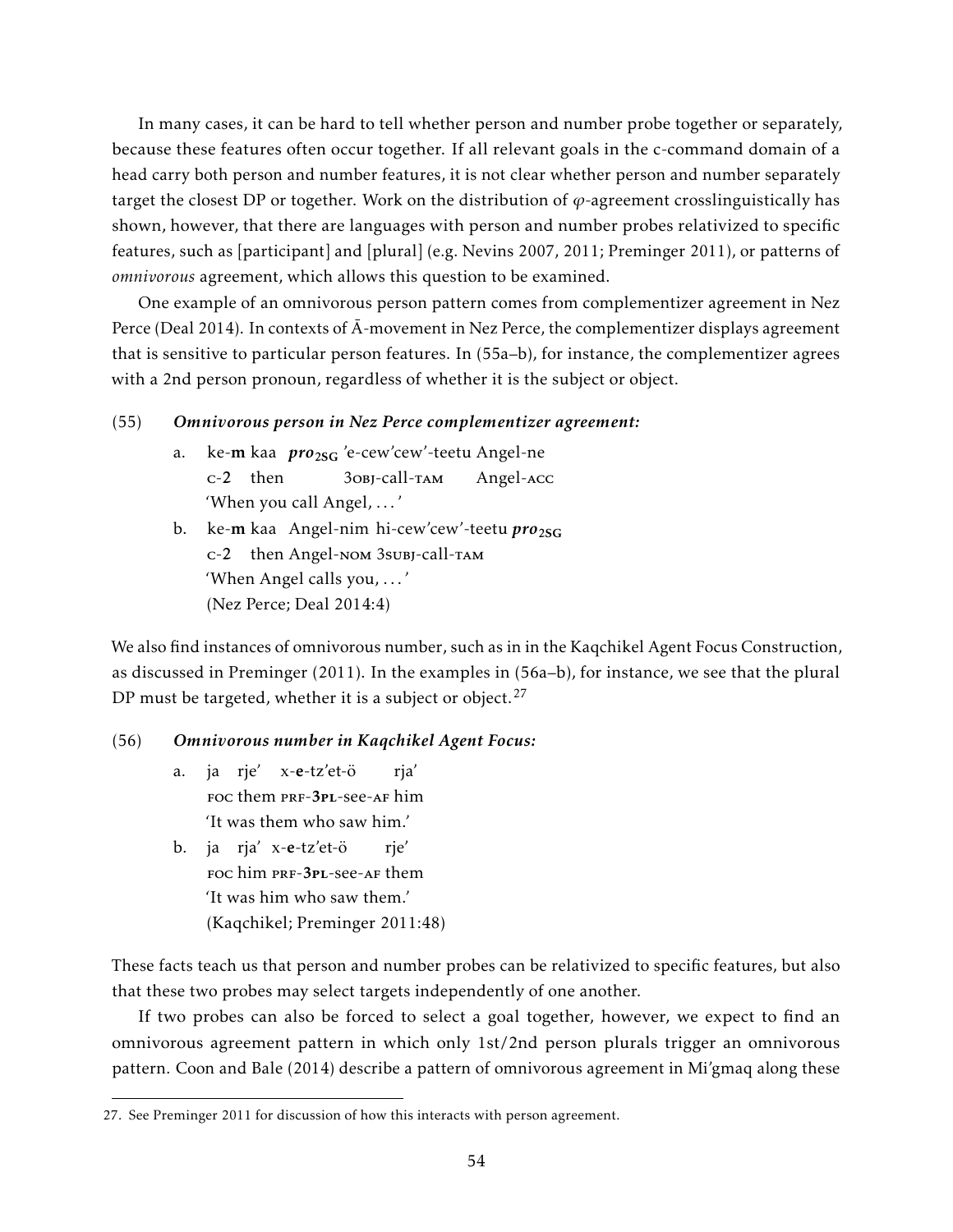lines, in which a [participant] probe and a [plural] probe necessarily act in concert, in contrast to the Nez Perce and Kaqchikel facts. In particular, Mi'gmaq has a subject agreement slot that displays omnivorous agreement only for 1st and 2nd person plurals. Consider first the examples in (57a–c). The bolded agreement suffix behaves as subject agreement when the object is 1st or 2nd person singular or 3rd person plural and so appears to show no omnivorous person or number effect.<sup>28</sup>

# (57) *No omnivorous agreement with 1st/2nd singular or 3rd plural:*

- a. Mu nem-i'li-w-g. neg see-1obj-neg-3 'She doesn't see me.'
- b. Mu nem-u'ln-u-eg. neg see-2obj-neg-1excl 'We<sub>EXCL</sub> doesn't see you<sub>SG</sub>.'
- c. Mu nemi-a-w-gw-ig. neg see-3obj-neg-1incl-3pl 'We $_{\text{INCL}}$  don't see them.' (Mi'gmaq; Coon and Bale 2014:89)

However, Coon and Bale observe that an omnivorous pattern emerges with 1st and 2nd person plurals, or goals that are *both* [participant] and [plural]. When a 1st/2nd plural argument is around, like the 1st person exclusive in (58a–b), the subject agreement slot references it regardless of grammatical function.

# (58) *Omnivorous agreement with 1st/2nd plural:*

- a. Mu nem-u'ln-u-eg neg see-2obj-neg-1excl 'We $_{\text{EXCL}}$  don't see you<sub>SG</sub>.'
- b. Mu nem-i'li-w-eg neg see-1obj-neg-1excl 'You<sub>SG</sub> don't see us<sub>EXCL</sub>.' (Mi'gmaq; Coon and Bale 2014:92)

As Coon and Bale point out, comparing this pattern to the Nez Perce and Kaqchikel facts shows that two separate probes can sometimes necessarily act in unison. To achieve this, they propose that the [participant] and [plural] probe in Mi'gmaq act as a *fused* or *composite* probe, so that they must select a goal together. The resulting probe is insensitive to goals that carry just [participant] or [plural], but will agree with any pronoun that carries both features.

<sup>28.</sup> Though note that an additional suffix -*ig* appears with 3rd person plural in (57c), which does show an omnivorous number pattern. Following Coon and Bale, I take this to be a separate process.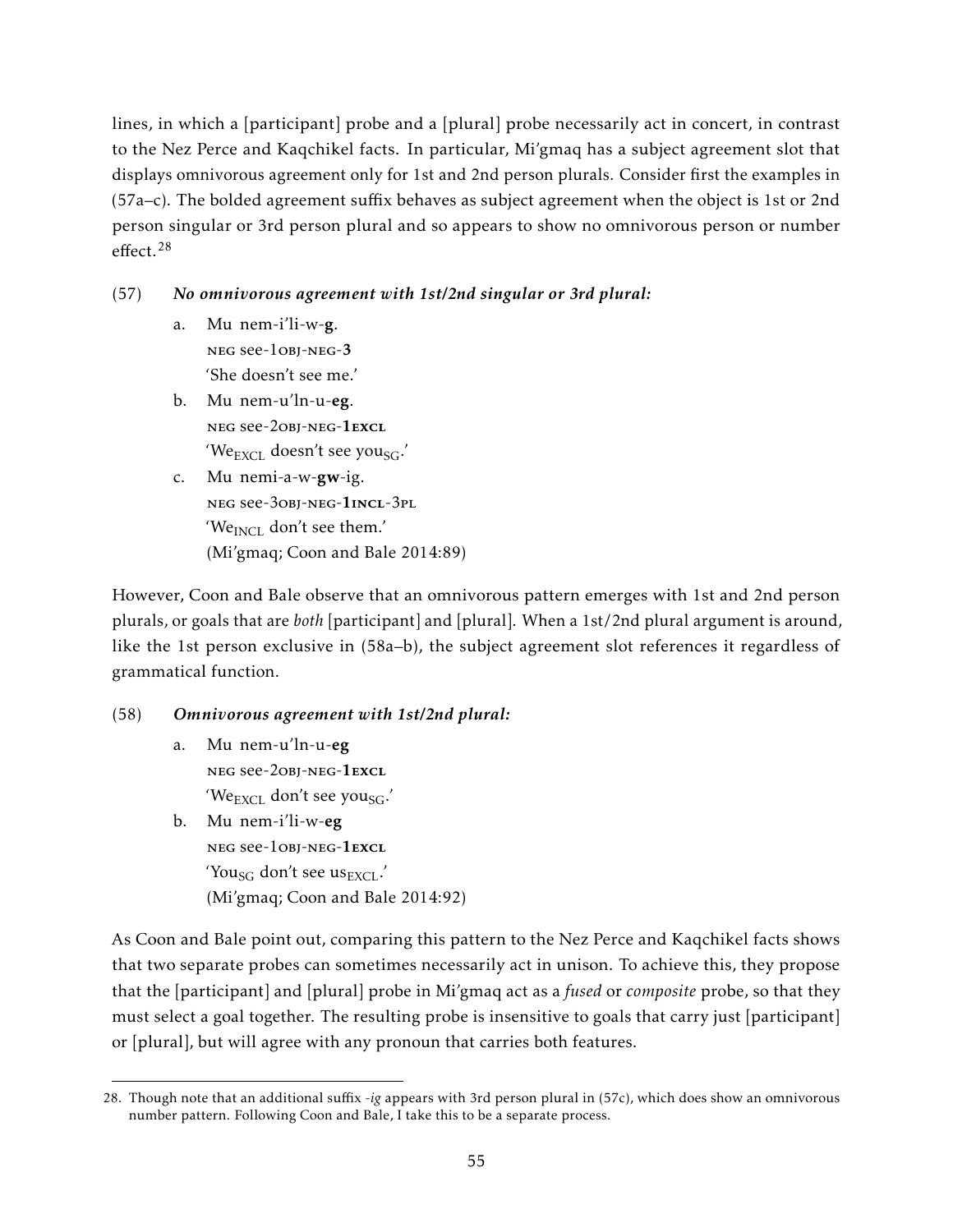Suppose then that such composite probes are possible, and that languages may choose to treat two probes on one head as composite.<sup>29</sup> If so, we expect to find other types of composite probes, such as composite probes consisting of a  $\varphi$ -probe and a probe that drives  $\bar{A}$ -movement. This is schematized in  $(59)$ .<sup>30</sup>

 $(59)$  *Composite probe of*  $\varphi$  *and Wh:* 



If A- and  $\bar{A}$ -properties are properties of the triggering features, as argued in this chapter and in this dissertation, then we make an important prediction about movement driven by a probe like (59). If phrasal movement can be triggered by such a composite probe, the resulting movement should be associated with both the benefits of A-movement and those of  $\bar{A}$ -movement, since these are conferred by the Agree relations involved.

To be precise, we expect movement of this type to have a specific profile. To begin with, the locality constraints on such movements should be those of  $\bar{A}$ -movement, in the featural view of Relativized Minimality outlined in section 2.1 (Rizzi 1990 et seq.). Just as Mi'gmaq omnivorous agreement may skip over goals that are only [participant] or only [plural], intervening DPs or CPs that carry only  $\varphi$ -features should not matter for such a probe (60).

(60) *Locality of composite probing:*



<sup>29.</sup> There are a number of other technical implementations that allow for two probes to act in unison, most of which are also compatible with what I say here (e.g. Chomsky 2001:15–19; Bruening 2001:sec. 5.7; Pesetsky and Torrego 2001; Haegeman 2012; Rezac 2013; Kotek 2014; Deal 2014).

<sup>30.</sup> I assume here that composite probes consist of probes merged on the same head. We could also imagine that heads cannot carry more than one feature, as long as there is some mechanism that forces two adjacent heads in the same extended projection to probe together.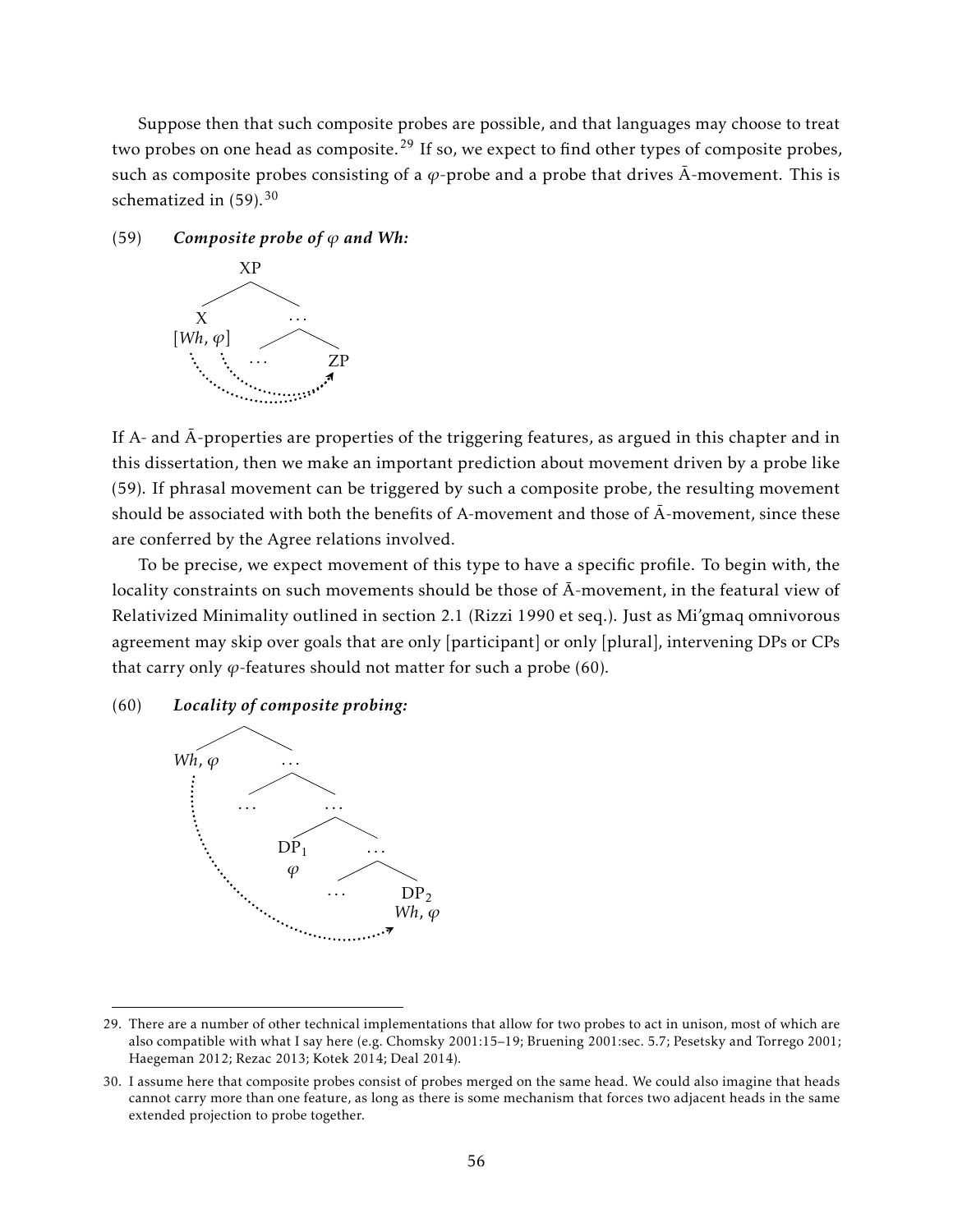A composite probe, like any other probe, looks for the closest phrase that carries matching features, which in this case is a goal with both φ-features and a Wh-feature. DP<sub>1</sub> in (60) is not a relevant goal because it does not satisfy that description. At the same time, movements established by an Agree relation like (59) should act like A-movement for binding. Takahashi and Hulsey's (2009) Wholesale Late Merger approach to reconstruction for Principle C should allow for such chains to avoid obligatory reconstruction, since case can potentially be assigned to the NP in its landing site. In addition, intermediate copies left by such movement should be capable of involving either abstraction over choice functions or over individuals, and so no crossover effects should be found. In addition, such movement should be capable of licensing both parasitic gaps and depictives.<sup>31</sup>

It is worth noting that there has been a great deal of debate about whether scrambling instantiates mixed movement (e.g. Saito 1989; Webelhuth 1989; Mahajan 1990; Müller 1995). The type of movement I am concerned with here is crucially *long-distance* and has the information-structural effects of other kinds of  $\bar{A}$ -movement (e.g. question/relative clause formation, topicalization). Since scrambling with A-properties is clause-bounded and has a different set of interpretive effects, the syntax in (59) and (60) cannot be said to describe it. What I say in this dissertation is straightforwardly compatible with Mahajan's (1990) conclusion that there are two distinct operations of A-scrambling and  $\bar{A}$ -scrambling, or with the idea that scrambling orders are base-generated (e.g. Neeleman 1994). I will leave open the issue of how the conclusions argued for here bear on other possible accounts of scrambling, however.

In the next two chapters, I argue that the above describes phrasal movement in the Nilotic language Dinka. Chapter 3 outlines the basics of Dinka clause structure, which will set the stage for Chapter 4, in which I show that all long-distance and local movement in Dinka is driven by information-structural features and  $\varphi$ -agreement at the same time. As predicted by a featural approach, the resulting movements can be long-distance, but pattern with A-movement for binding. These facts then provide an argument in favor of a featural approach to  $A/\overline{A}$ -properties over a positional one.

### 6 Summary

In this chapter, I have argued that A- and  $\bar{A}$ -movement are distinguished only by the features that drive them and not the positions they target. I have shown that all that is needed to derive the  $A/\overline{A}$ -distinction is the idea that different types of features may establish phrasal movement. We can then eliminate the notions of A- and  $\bar{A}$ -positions, and rely strictly on independent properties of the features that happen to be associated with different syntactic positions.

In the next two chapters, I offer an argument for the featural approach advocated here, drawn from the behavior of phrasal movement in Dinka. I argue that the prediction outlined in section 5.2 is borne out in Dinka. I first show that movement in Dinka is driven by a composite probe, so

<sup>31.</sup> These last two predictions about parasitic gaps and depictives will turn out to be hard to definitively test, since Dinka allows neither.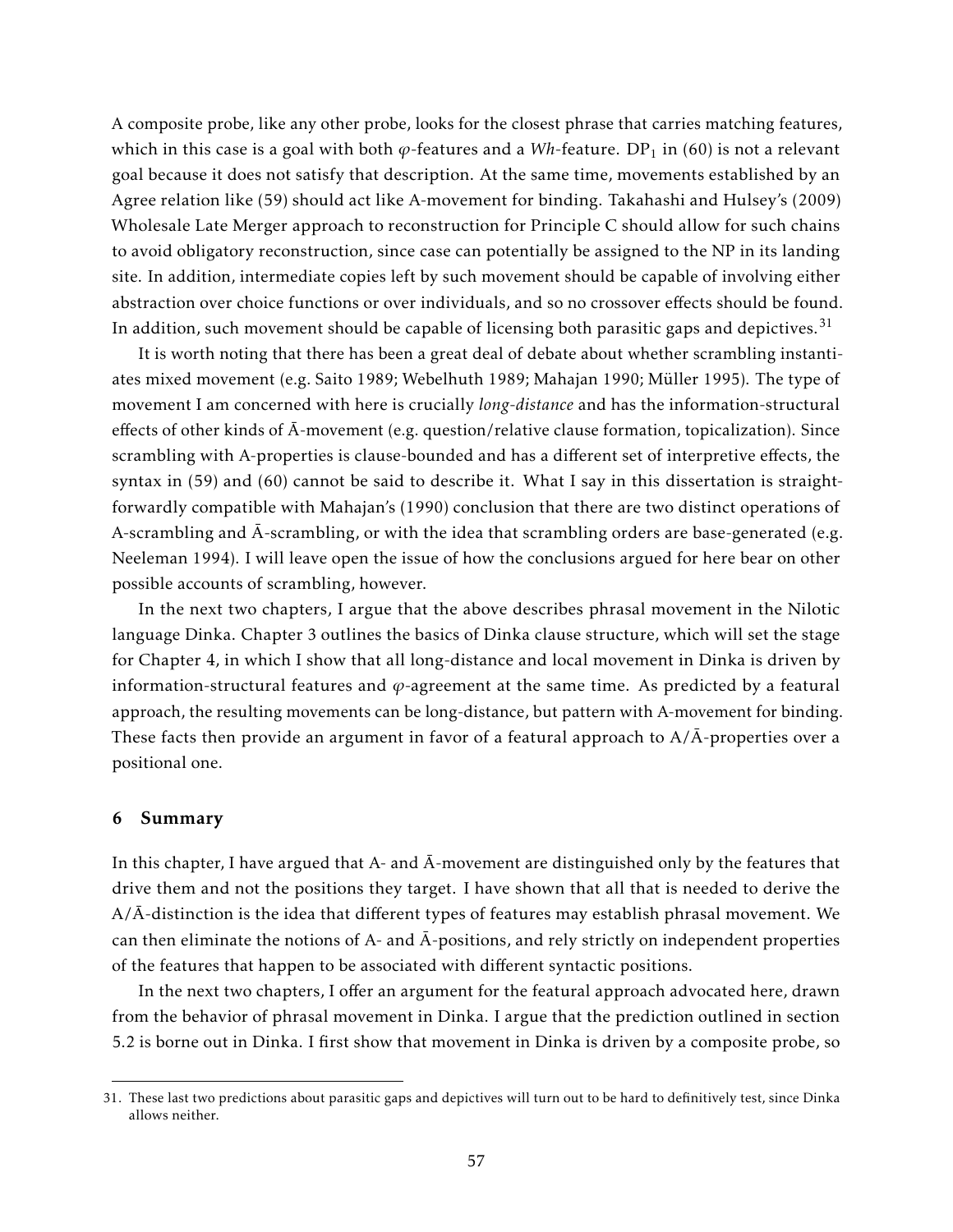that all long-distance movement is accompanied by *ϕ*-agreement. In accordance with a featural approach, these movements can be long-distance but pattern with A-movement when it comes to binding and reconstruction for Principle C. These facts then provide evidence that A/Ā-properties are characteristics of features and not of syntactic positions.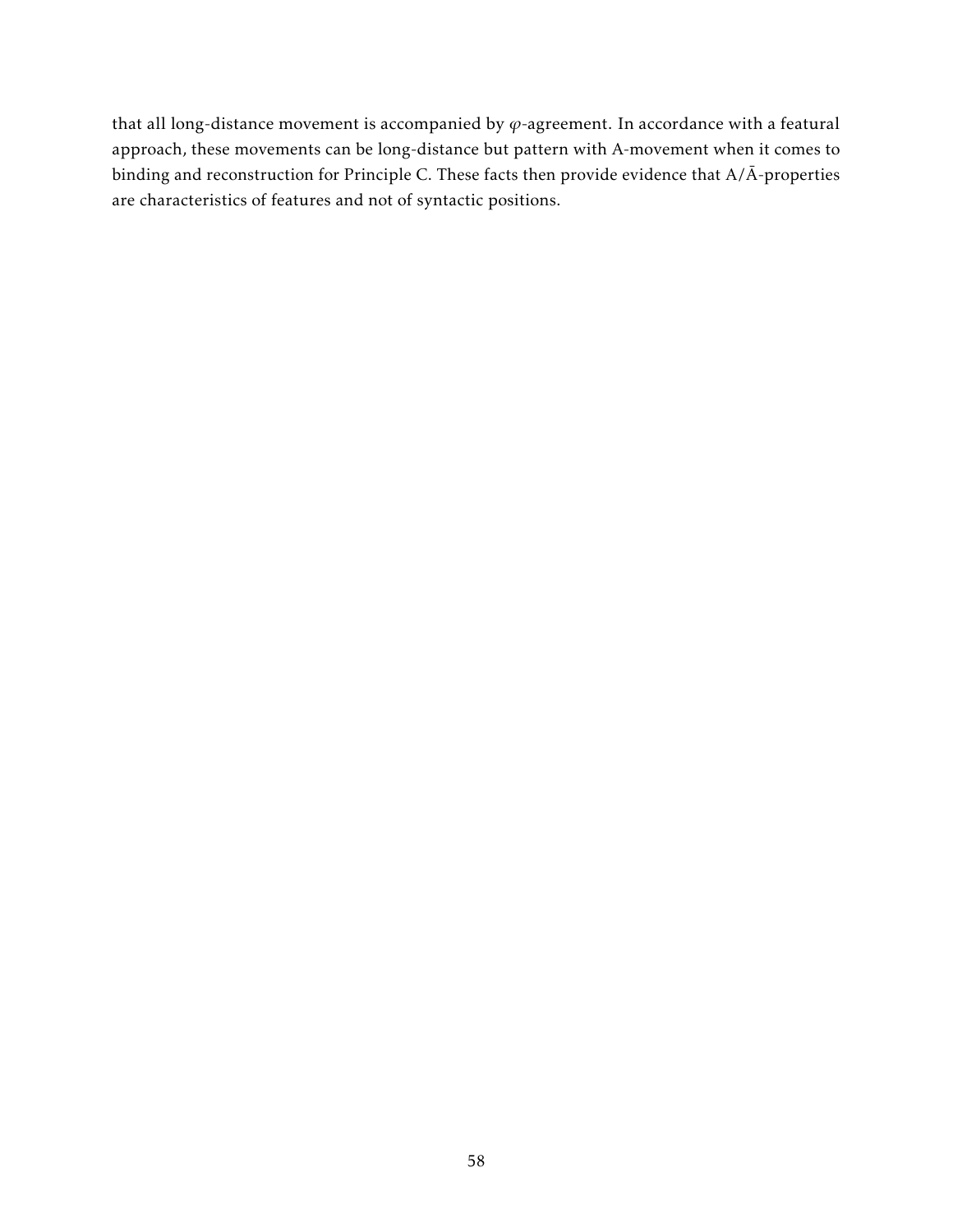# **CHAPTER THREE** dinka clause structure

In this chapter, I provide a basic description of the clause structure of Dinka, the Nilotic language that is the focus of much of this dissertation. The main purpose of this chapter is to provide background for the discussion of the  $A/\overline{A}$ -distinction in Chapter 4. I will show that the Dinka clause can be decomposed into three separate fields, whose syntax I describe in turn. I focus in particular on the treatment of a system of *extraction marking* in the left periphery, which I argue is analogous to subject vs. non-subject extraction marking in languages like English and French and functions as a reflex of movement. In addition, I provide an analysis of the two case alternations found in Dinka, found with subjects and obliques.

### 1 Background on Dinka

Dinka  $(Thu)$ jän) is an Eastern Sudanic language within the Nilo-Saharan family (Greenberg 1966; Bender 2000). It is most closely related to Nuer and the Luo languages and, with these languages, constitutes the Western Nilotic group. Dinka is the most commonly spoken language of South Sudan, with at least 3 million speakers (Abu-Bakr and Abu-Manga 1997:3).

The earliest descriptive work on Dinka was undertaken by German and Italian scholars and missionaries in the 19th and early 20th century and resulted in several grammar sketches and dictionaries (Brun-Rollet 1862; Mitterrutzner 1866; Beltrame 1870, 1880; Müller 1877; Schuchardt 1912; Westermann 1912). More research on Dinka was done in the middle of the 20th century by several European scholars (Nebel 1936, 1948, 1979; Tucker 1938; Trudinger 1942–44; Tucker and Bryan 1966; Tucker 1967, 1981; Roettger and Roettger 1989; Duerksen 1997).

In recent decades, this work has been followed up by extensive research on Dinka morphology and phonology (Andersen 1987, 1993, 1995, 2007; Malou 1988; Gilley 2003; Remijsen and Gilley 2008; Remijsen and Ladd 2008; Remijsen and Adong Manyang 2009; Ladd, Remijsen, and Adong Manyang 2009; Remijsen 2013). In addition, Torben Andersen has described several aspects of the syntax of the Agar dialect, including word order, the expression of case, the inventory of auxiliary verbs, number, and the encoding of directionality (Andersen 1991, 2002, 2007, 2012, 2014).

Dinka and its various dialects are spoken primarily in central South Sudan, along the White Nile and its tributaries (Malou 1988). The distribution of Dinka in South Sudan is illustrated on the map in Figure 1.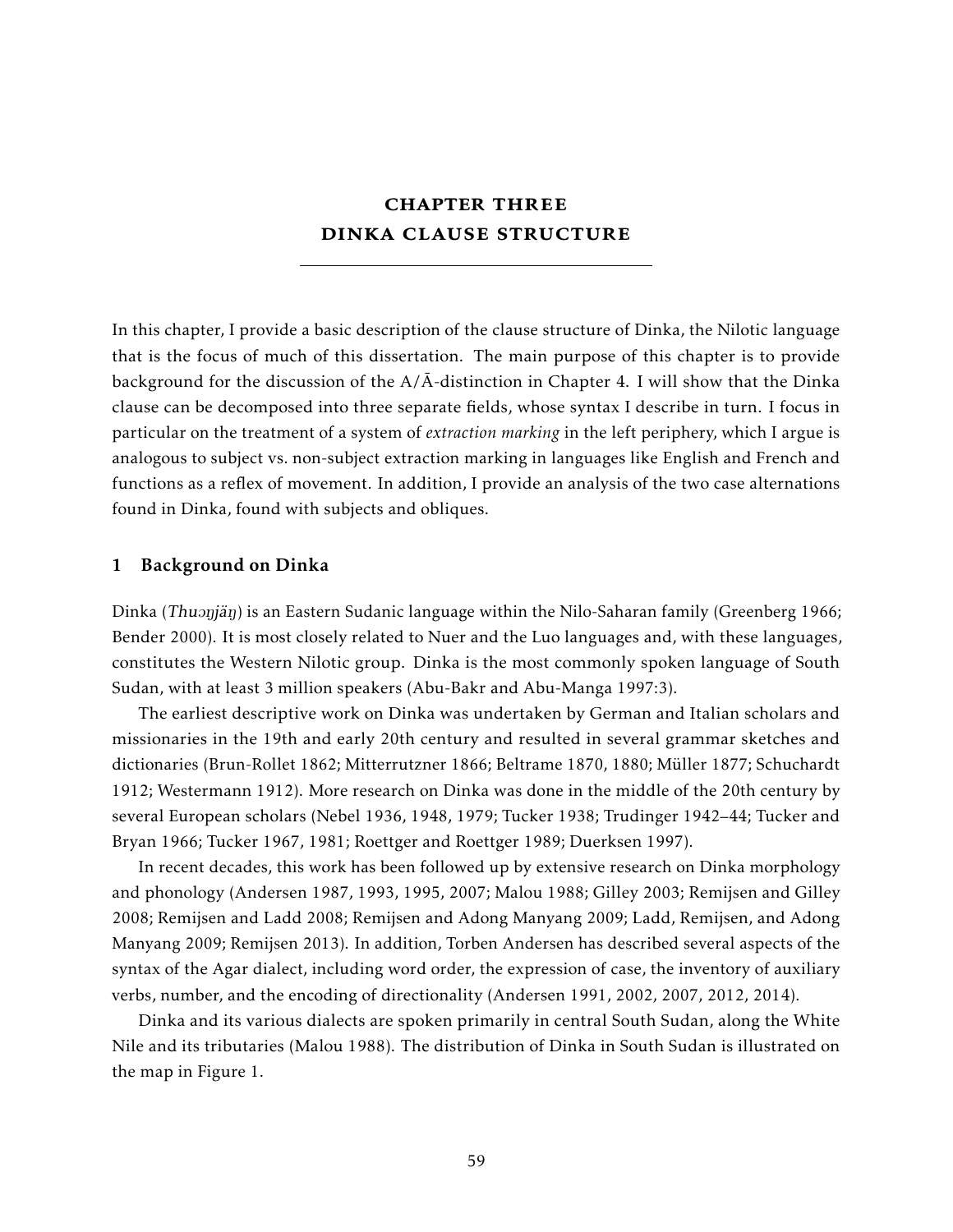

*Map of South Sudan, with the area in which Dinka is spoken highlighted.*

(Source used: Gulf/2000, Dr. Michael Izady.)

There are at least four major dialect groups of Dinka (Roettger and Roettger 1989; Duerksen 1997; Idris 2004): Northern (Padang), Western (Rek), Southern (Agar), and Eastern (Bor).<sup>1</sup> The data in this dissertation comes from fieldwork on the Bor dialect in the Dinka diaspora community in Boston.<sup>2</sup> Bor is a dialect in the Southern/South Eastern dialect group, which consists of at least four dialects: Bor, Hol, Nyaarweng, and Twi c.

The same basic clause structure seems to be found across dialects. Dinka has a fairly strict word order, which can be characterized by the template in (1). See also Andersen (1991:292).

(1) *Dinka word order template:*

|                |              | Topic FiniteAux/Verb Subject Object1 NonfiniteAux/Verb Object2 Adjuncts |  |
|----------------|--------------|-------------------------------------------------------------------------|--|
|                |              |                                                                         |  |
| Left periphery | Middle field | Right periphery                                                         |  |

I decompose the Dinka clause into three separate "fields". The left periphery is mainly characterized by a V2 effect. It consists of a clause-initial position, which must be occupied by a nominal that serves as the topic or focus of the clause, followed by the highest verb or auxiliary. The left periphery is followed by the middle field, which is where the subject and object appear if not in topic/focus position, strictly in that order.<sup>3</sup> The right periphery is demarcated on the left by the verb cluster, which is where all verbs and auxiliaries go if they are not in second position. This verb cluster is followed by a second DP object, if one is present, and then all modifiers.

<sup>1.</sup> Sometimes these are called Northwestern, Northeastern, Southwestern, South Central, and South Eastern, splitting the large group of northern dialects into two distinct groups.

<sup>2.</sup> Many Dinka have been displaced in recent decades, because of civil war in Sudan and South Sudan, particularly young boys and girls. In 2001, around 4000 such "Lost Boys", the majority of whom are Dinka, emigrated to the United States. The Sudanese Education Fund estimates that more than 200 of these refugees moved to the Boston area.

<sup>3.</sup> There is a third position in the middle field that I am ignoring for simplicity for the moment. It is located in between the subject and object, and it is where a copied pronoun can appear as a reflex of a process of multiple copy spell-out. This is described in detail in Chapter 6.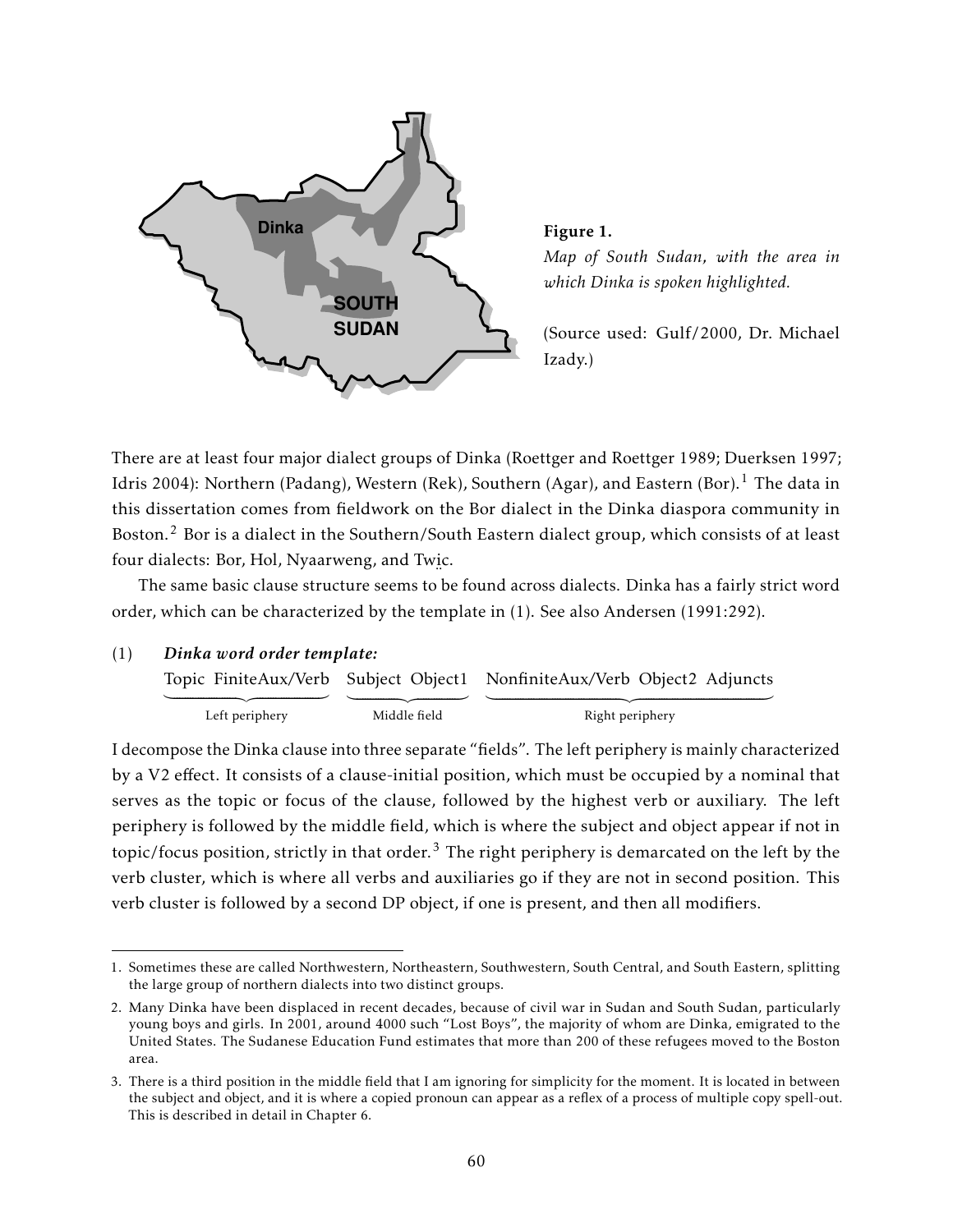# 2 The Dinka left periphery

I start by outlining the properties of the left edge of the Dinka clause. Dinka V2 is tracked by an Austronesian-style voice system, so that the grammatical function of the initial nominal is indicated on the second-position verb or auxiliary. I propose that Dinka V2 involves head movement of the highest verb/auxiliary to C, coupled with the requirement that Spec-CP must be occupied. I then provide an analysis of Dinka voice, according to which it involves two components: subject vs. non-subject extraction plus an incorporated preposition that accompanies movement of PPs.

# *2.1 V2 in Dinka*

Dinka clause structure in essence represents the combination of Germanic verb-second (Andersen 1991, 2002; Van Urk and Richards 2015) with an Austronesian-style voice system. Let me start by discussing verb-second. The verb always occupies second position, although it may be preceded by a variety of constituents. In neutral word order, the subject is clause-initial (2a). But nominals with any other grammatical function may also be fronted, with the verb immediately following (2b–c).

# (2) *The verb is in second position:*

- a. Àyén à-càm Ayen 3s-**eat.sv** food **P** knife cu<u>î</u>in n<u>è</u> pǎal. 'Ayen is eating food with a knife.'
- b. Cu<u>î</u>in à-**céem** Áyèn n in 1980.<br>Food 3s-**eat.ov** Ayen.gen P knife nè pǎal. 'Food, Ayen is eating with a knife.'
- c. Pǎal à-céemè knife 3s-eat.obly Ayen.gen food Áyèn cuî in. 'With a knife, Ayen is eating food.'

Just as in familiar V2 languages, when an auxiliary is present, it is the highest auxiliary that occupies second position. In (3a–c), the perfect auxiliary *cé* ¨ appears and, as a result, it sits in second position instead of the main verb *câam* ('eat').

# (3) *The highest auxiliary is in second position:*

- a. Àyén à-cé Ayen 3s-**PRF.sv** food eat.NF P knife cu<u>î</u>in câam) n<u>è</u> pǎal. 'Ayen has eaten food with a knife.'
- b. Cu<u>î</u>in à-**cíi** ¨ food 3s-**PRF.OV** Ayen.GEN eat.NF P knife Áyèn câam) n<u>è</u> pǎal. 'Food, Ayen has eaten with a knife.'
- c. Pǎal à-**cénè** knife ¨ ¨ 3s-prf.oblv Ayen.gen ¨ food eat.nf Áyèn cuî in câam. 'With a knife, Ayen has eaten food.'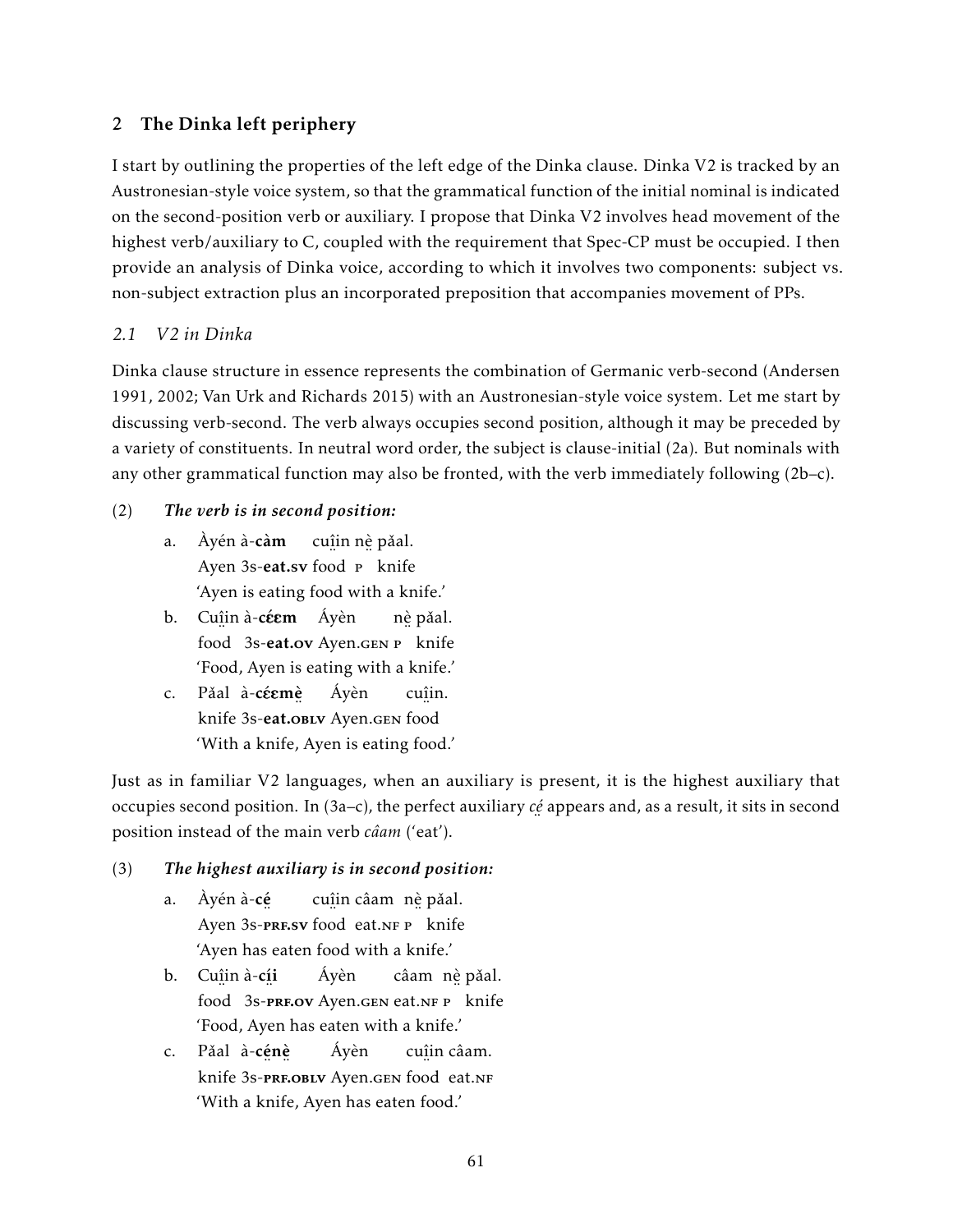This is the same verb-second pattern that is found in many Germanic languages, for instance. Some comparable examples from Dutch are presented below. In neutral sentences, the subject appears first, with the verb immediately following (4a). If an object or an oblique is topicalized to the beginning of the clause, the verb follows the displaced phrase instead (4b–c).

## (4) *Verb-second in Dutch:*

- a. Kim las dat boek met een vergrootglas. Kim **read** that book with a magnifying.glass 'Kim read that book with a magnifying glass.'
- b.  $\left[$ <sub>DP</sub> Dat boek] **las** Kim met een vergrootglas. that book read Kim with a magnifying.glass 'That book, Kim read with a magnifying glass.'
- c. [<sub>PP</sub> Met een vergrootglas] with a magnifying.glass **read** Kim that book las Kim dat boek. 'With a magnifying glass, Kim read that book.'

I suggest that, in Dinka, as argued also for the V2 systems of languages like Dutch and German, this V2 pattern arises because the highest verb or auxiliary undergoes head movement into the left periphery of the clause, and requires an XP in its specifier. More precisely, I propose that there is obligatory head movement to C in Dinka, and that the clause-initial position is Spec-CP, although nothing much hinges on the identity of the left-peripheral head for the purposes of the overall argument of the dissertation.

There are a number of indications, however, that the second position verb or auxiliary is indeed in the C domain. The first is the observation that it hosts a marker of clause type. As Andersen (1991) points out, there is a particle *a*- that appears on second position verbs and auxiliaries in declarative clauses. In (5a–c), the verb *câam* ('eat') is in second position and is marked with this prefix. (Note that this prefix marks tense and *ϕ*-agreement also.)

# (5) *Declarative a- appears on second position verb:*

- a. Àyén à-càm Ayen **D.3s**-eat.sv food **P** knife cu<u>î</u>in n<u>è</u> pǎal. 'Ayen is eating food with a knife.'
- b. Cu<u>î</u>in à-céem ¨ food d.3s-eat.ov Ayen.gen ¨ p knife Áyèn nè pǎal. 'Food, Ayen is eating with a knife.'
- c. Pǎal à-céemè knife **D.3s**-eat.obly Ayen.gen food Áyèn cuî in. 'With a knife, Ayen is eating food.'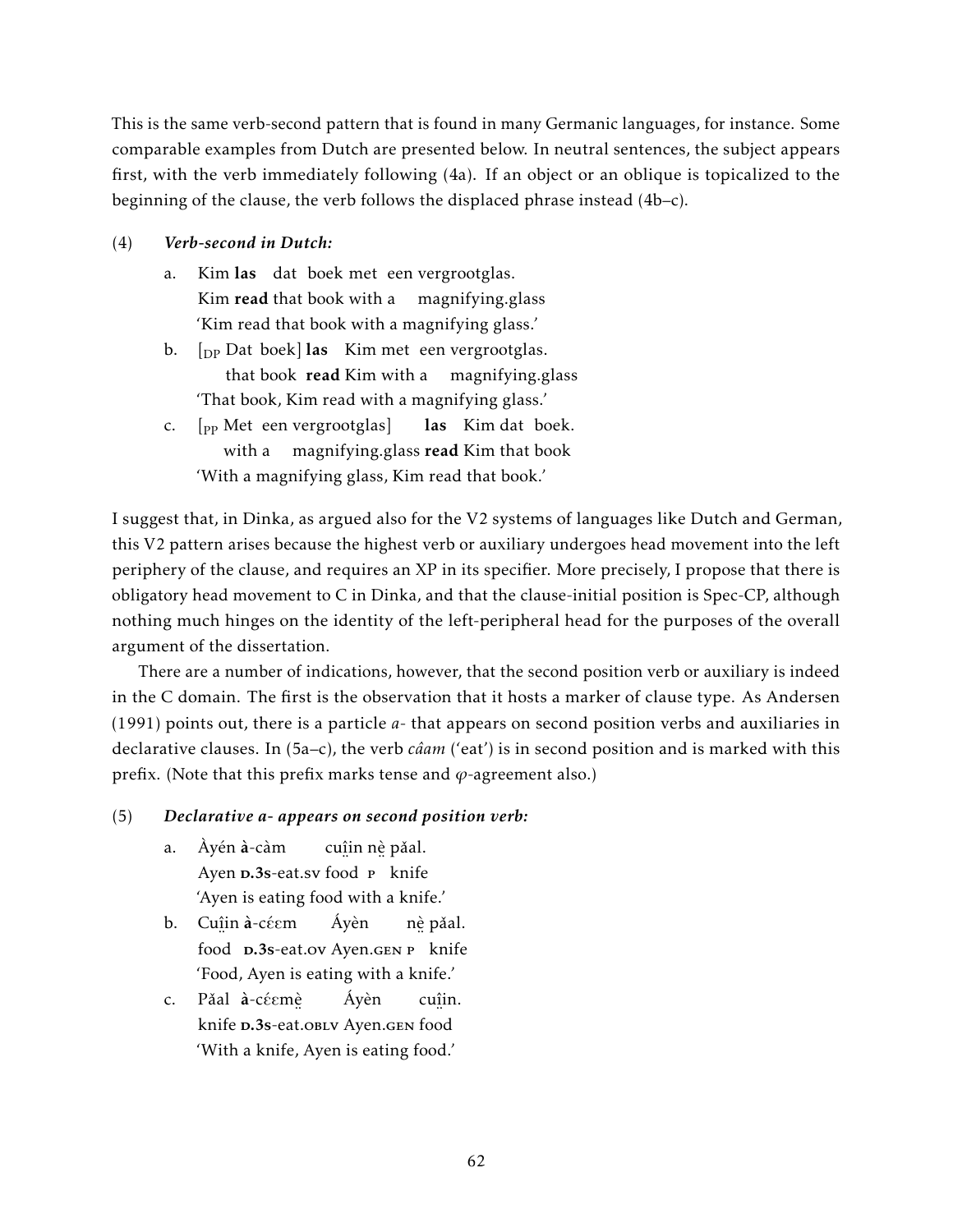This prefix takes a different form in interrogative contexts, such as in the in-situ questions in (6a–c). In these examples, the *a*- that marks declarative contexts is absent, although tense and agreement information is retained.

## (6) *Declarative marker is absent in questions:*

- a. Yíi assoc who nà **é-kè**-càm <sub>¨</sub> ¨ ¨1<br>**PST-PL-e**at.sv food P knives cu<u>î</u>in n<u>è</u> pěɛɛl? 'Who all was eating food with knives?'
- b. Cu<u>î</u>in **é**-céem ¨ food  $\frac{1}{2}$  **pst-food.ov** Assoc who **p** knives yíi nà n<u>è</u> pěɛɛl? 'The food, who all was eating it with knives?'
- c. Pěɛɛl **é-kè-**céɛmè̯ knives … .<br>**PST-PL-eat.o**bLv Assoc who 3pL food yíi nà ké cu<u>î</u>in? 'Knives, who all was eating food with them?'

The presence of this particle suggests that the second position is in the left periphery of the clause, because it encodes information usually found in the C domain. A plausible view of this morpheme is as the C head that attracts the highest verb or auxiliary.

We also find environments in which the presence of a complementizer blocks V2. This is is true of the interrogative complementizer *nàa* and the declarative complementizer *(n)è* ¨ , for instance. When these C heads are present, verb-initial order emerges (7a–b).

# (7) *Overt complementizers show V1 order:*

- a. Bòl à-gà i ...<br>Bol 3s-wonder.sv  $\int_{CD}$  nàa whether **eat.sv** Ayen.gen food càm Áyèn cuî in]. 'Bol is wondering whether Ayen is eating food.'
- b. À-yù̯u̯kù̯ luêeel [<sub>CP</sub> è̯ **cé**̯ ¨ ¨ ¨ 3s-be.1pl say.nf ¨ c ¨ prf.sv Ayen.gen ¨ food eat.nf ¨ p knife Áyèn cu<u>î</u>in câam nè pǎal]. 'We say that Ayen has eaten food with a knife.'

A third argument for treating Dinka V2 as CP-level is that the position I identify as Spec-CP above serves as the escape hatch position, as I demonstrate in detail in Chapter 5. This is a function that is usually taken to be associated with Spec-CP (e.g. Chomsky 1977 et seq.).

One complication, which I discuss in Chapter 5 (section 2), is that V2 may co-occur with some complementizers as well. I suggest there that the Dinka C domain contains at least two C projections, where the position I call Spec-CP is the specifier of the lower one. The facts outlined above seem sufficient grounds to think that Dinka V2 does reflect movement of the verb/auxiliary up to a projection in the C domain, however, and so I will continue to refer to the clause-initial and verb-second position as Spec-CP and C, respectively. As mentioned above, none of the argumentation in this dissertation hinges on this analytical choice.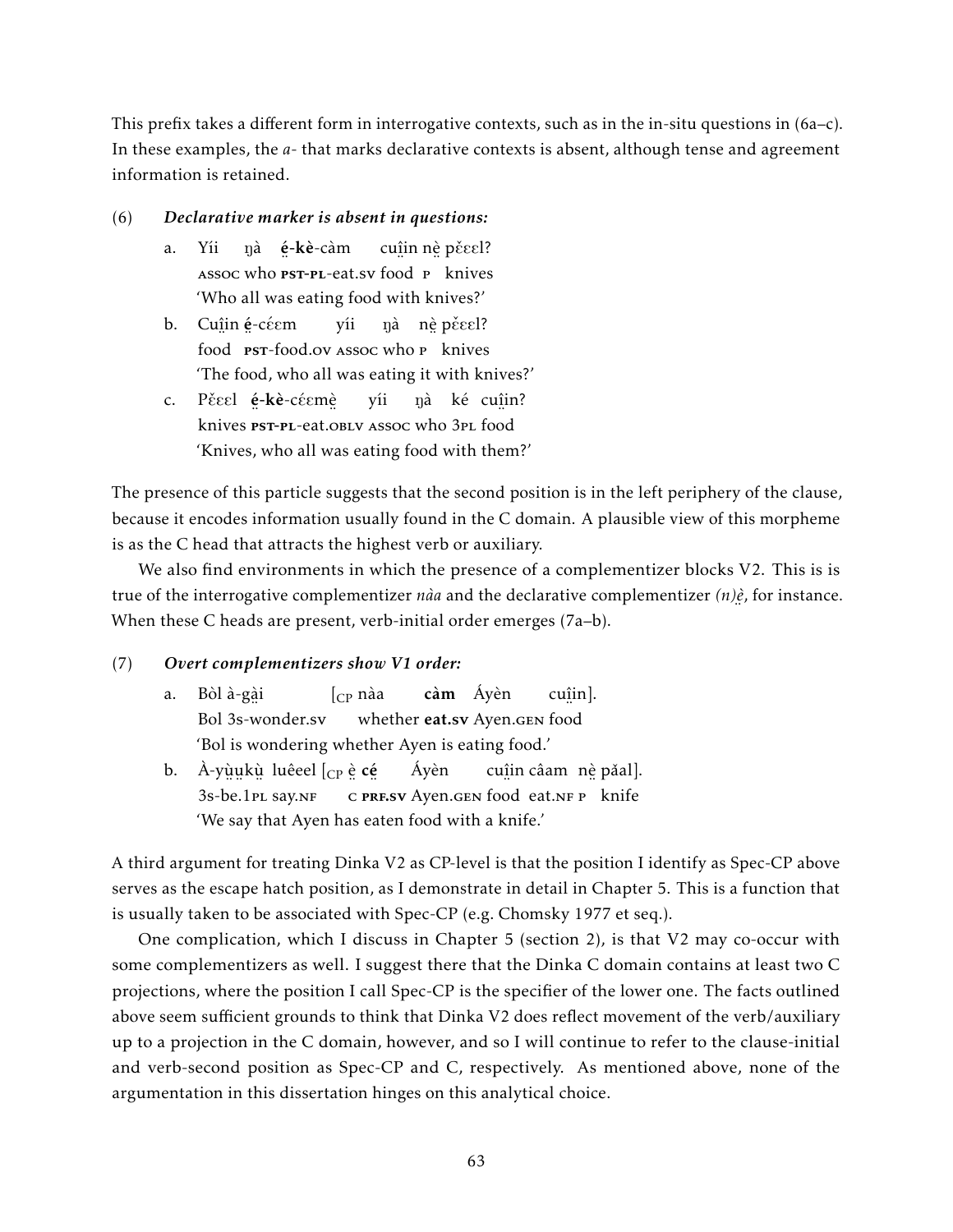## *2.2 Voice in Dinka*

Unlike in Germanic V2 languages, the phrase in the Dinka clause-initial position, or Spec-CP, is always nominal in form, surfacing in the unmarked absolutive case. In addition, Dinka V2 co-occurs with an Austronesian-style voice system. Specifically, as in many Austronesian languages, the grammatical function of the clause-initial noun phrase is indicated by morphology on the verb or auxiliary in C. The examples in (8a–c) demonstrate for the future auxiliary *bé* ¨ .

## (8) *Grammatical function of initial nominal indicated on verb/auxiliary:*

- a. Pǎal à-**b**é knife ¨ 3s-prf.sv break.inch.nf dhuòon. 'The knife will break.'
- b. Pǎal à-**b<u>í</u>i** knife 3s-prf.ov Bol.gen break.nf Bôl dhòon. 'The knife, Bol will break.'
- c. Pǎal à-**bénè** knife ¨ ¨ 3s-prf.oblv Ayen.gen ¨ food eat.nf Áyèn cuî in câam. 'With a knife, Ayen will eat food.'

In (8a), the subject is in Spec-CP and the form of the future auxiliary is *bé* . I will refer to this ¨ *Subject Voice* (SV) morphology. As Andersen (1993, 2002, 2007) describes in detail, the SV form is the default form of any verb or auxiliary. In (8b), the direct object has been topicalized and the auxiliary surfaces as *bí i*, which I will call the *Object Voice* (OV) form. Finally, in (8c), the nominal in ¨ clause-initial position is an instrumental. This is indicated by *Oblique Voice* (OblV) morphology on the auxiliary, expressed by the suffix *-è /-nè* , used for all nominals otherwise introduced by a preposition. I introduce this terminology to emphasize the similarities between Dinka and Austronesian voice systems. Andersen (1993, 2002, 2007), in his description of the Agar dialect, treats SV as the basic form, OV as the *non-topic subject* form and OblV as *circumstantial topic* morphology, already indicative of this parallel.<sup>4</sup>

Similar systems are found in many Austronesian languages. Malagasy, for instance, closely resembles Dinka in this respect. In Malagasy, one nominal always appears sentence-finally, indicating the "topic" of the clause, and its grammatical function is marked on the verb (9a–c).

- (9) *Voice in Malagasy:*
	- a. **Mamono** ny akoho amin'ny antsy ny mpamboly sv.kill ber chicken with-ber knife ber farmer 'The farmer is killing chickens with the knife.'

<sup>4.</sup> The distribution of Oblique Voice marking seems subject to some cross-dialectal variation. Part of the Andersen's (1991, 2002) motivation for not describing Dinka as a voice system comes from the fact that the Agar dialect he describes does not employ Oblique Voice in examples like (8c). Instead, OV morphology is used. In Agar, the distinction encoded by the Oblique Voice marker *-è/-nè* appears to be restricted to passives.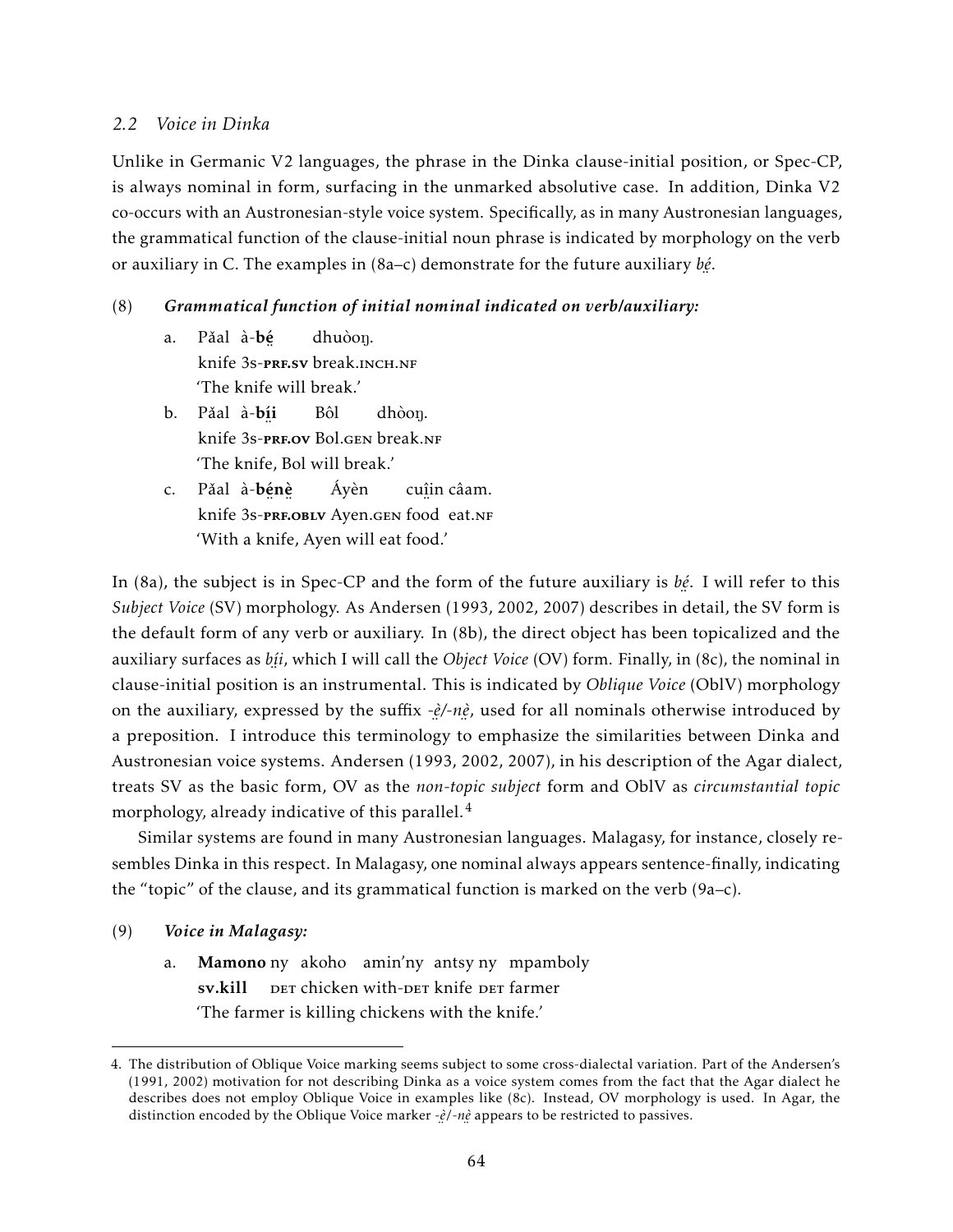- b. Vonoin' ny mpamboly amin'ny antsy ny akoho ov.kill DET farmer with-<mark>der knife der chicken</mark> 'The chickens, the farmer is killing with the knife.'
- c. Amonoan' ny mpamboly ny akoho ny antsy OBLV.kill DET farmer der chicken <mark>der knife</mark> 'The knife, the farmer is killing the chickens with.' (Malagasy; Pearson 2005:389–390)

Just as in Dinka, this morphology distinguishes subjects (9a), objects (9b), and nominals ordinarily introduced by prepositions  $(9c)$ <sup>5</sup>. The only difference between Dinka and Malagasy is then that the relevant position is clause-final in Malagasy rather than clause-initial.

The similarity between these languages is further evident in the behavior of their voice systems in the context of movement. One of the well-known properties of Austronesian voice is that it creates restrictions on extraction. In Malagasy, for example, a nominal may only undergo relativization if the verb carries matching voice morphology (10a–c).

## (10) *Extraction restrictions in Malagasy:*

a. ny mpamboly [<sub>CP</sub> (izay) **mamono/\*vonoina/\*amonoana** ny akoho amin'ny **DET** farmer  $\mathbf{C}$ sv.kill/ov.kill/oblv.kill DET chicken with-DET antsy]. knife

'the farmer who is killing chickens with the knife'

- b. ny akoho  $\int_{\mathbb{C}\mathrm{P}}$  (izay) **vonoin'/\*mamono/\*amonoan'** ny mpamboly amin'ny der chicken c ov.kill/\*sv.kill/oblv.kill ber farmer with-DET antsy].
	- knife

'the chickens which the farmer is killing with the knife'

c. ny antsy [<sub>CP</sub> (izay) **amonoan'/\*mamono/\*vonoin'** ny mpamboly ny akoho]. der knife c oblv.kill/sv.kill/ov.kill ber farmer der chicken 'the knife that the farmer is killing the chickens with' (Malagasy; Pearson 2005:412–413)

As a result, subject relativization requires Subject Voice (10a), object relativization Object Voice, and relativization over an oblique Oblique Voice (10c).

The same restriction is evident in Dinka relativization, and parallel examples are given in (11a–c). As in Malagasy, the formation of a relative clause requires that the second position verb is in the voice corresponding to the grammatical function of the gap.

<sup>5.</sup> I have glossed the Malagasy examples according to my terminology for Dinka voice. Pearson (2001, 2005) describes these as *Actor Topic*, *Theme Topic*, and *Circumstantial Topic* and various other terminologies can be found in the Austronesian literature.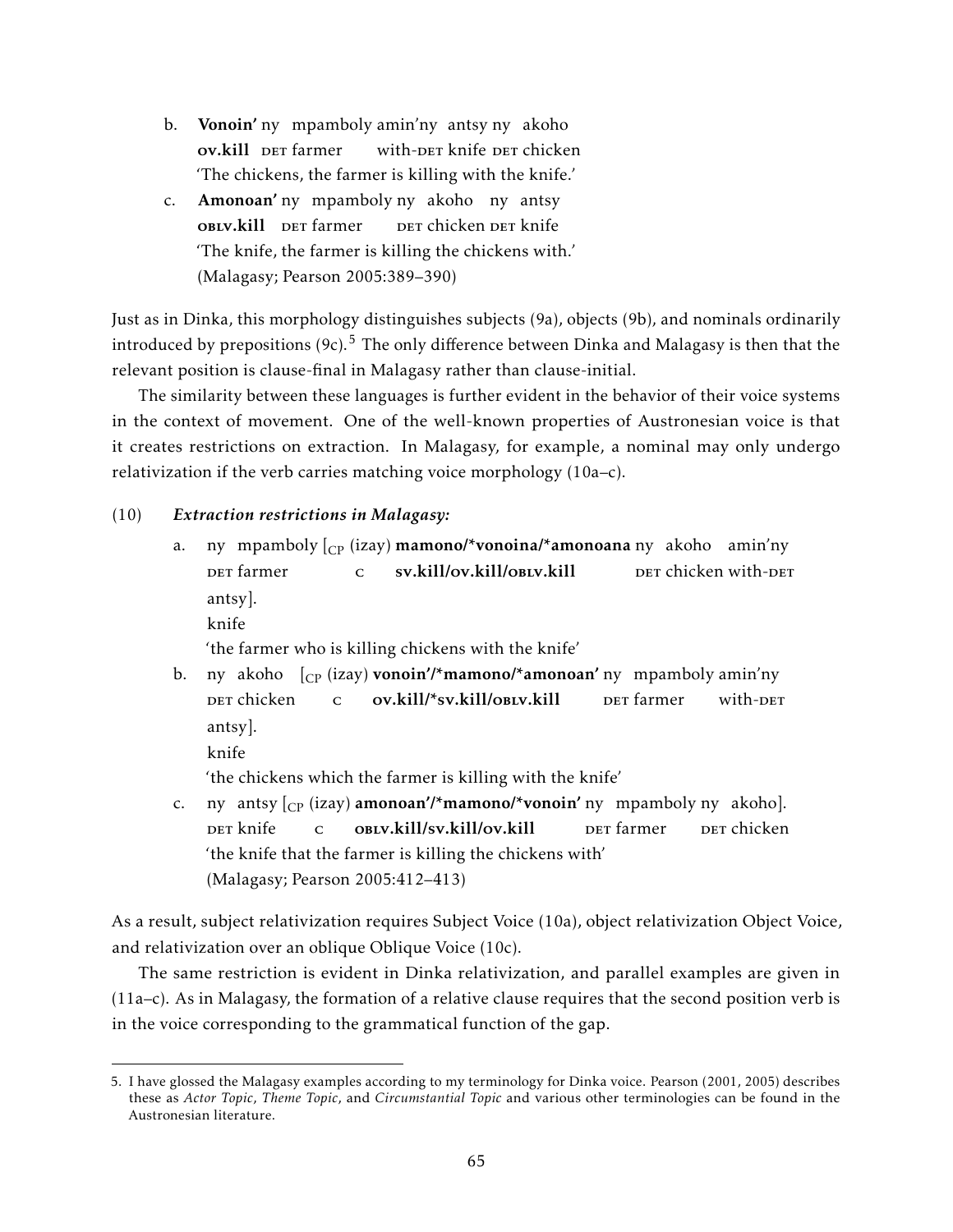## (11) *Extraction restrictions in Dinka:*

- a. móny [<sub>CP</sub> \_\_\_ **càm/\*céɛm/\*céɛmè** man.cs eat.sv/eat.ov/eat.oblv food p knife cu<u>î</u>in n<u>è</u> pǎal] 'the man who is eating food with a knife'
- b. cuî in [CP cEE´ m/\*càm/\*cEE´ mè ¨ food eat.ov/eat.sv/eat.oblv man.gen p knife môc nè pǎal] 'the food that the man is eating with a knife'
- c. pǎal [<sub>CP</sub> \_\_\_ **céem**è/\***càm/**\***céem** knife eat.oblv/eat.sv/eat.ov man.gen food môc cuî in] 'the knife that the man is eating food with'

This restriction is found with all movement to the left periphery in Dinka, as is often the case in Austronesian languages also.

Another similarity with Austronesian systems is the fact that voice has repercussions for case, creating case alternations across voices (Andersen 1991, 2002). For Dinka, I will argue that this reflects case assignment at Spec-CP.<sup>6</sup> As mentioned above, clause-initial phrases are necessarily nominals in the absolutive case. The examples in (12a–c) again show that the initial DP is always in the same form, regardless of grammatical function.

# (12) *Initial nominal always absolutive regardless of grammatical function:*

- a. **Păal** à-b<u>é</u> ..<br>**knife** 3s-prf.sv break.inch.nf dhuòon. 'The knife will break.'
- b. **Pǎal** à-b<u>í</u>i knife 3s-prf.ov Bol.gen break.nf Bôl dhòon. 'The knife, Bol will break.'
- c. **Păal** à-b<u>é</u>nè knife ¨ ¨ 3s-prf.oblv Ayen.gen ¨ food eat.nf Áyèn cuî in câam. 'With a knife, Ayen will eat food.'

As in many Austronesian languages, this gives rise to case alternations. Subjects are in the unmarked or absolutive case when clause-initial (13a), like all nominals in that position. In all other voices, however, subjects are marked with genitive case (13b), otherwise found with possessors.

# (13) *Case marking on subjects varies with voice:*

a. Àyén à-càm Ayen 3s-eat.sv food P knife cu<u>î</u>in n<u>è</u> pǎal. 'Ayen is eating food with a knife.'

<sup>6.</sup> See also Chapter 4 (sec. 3).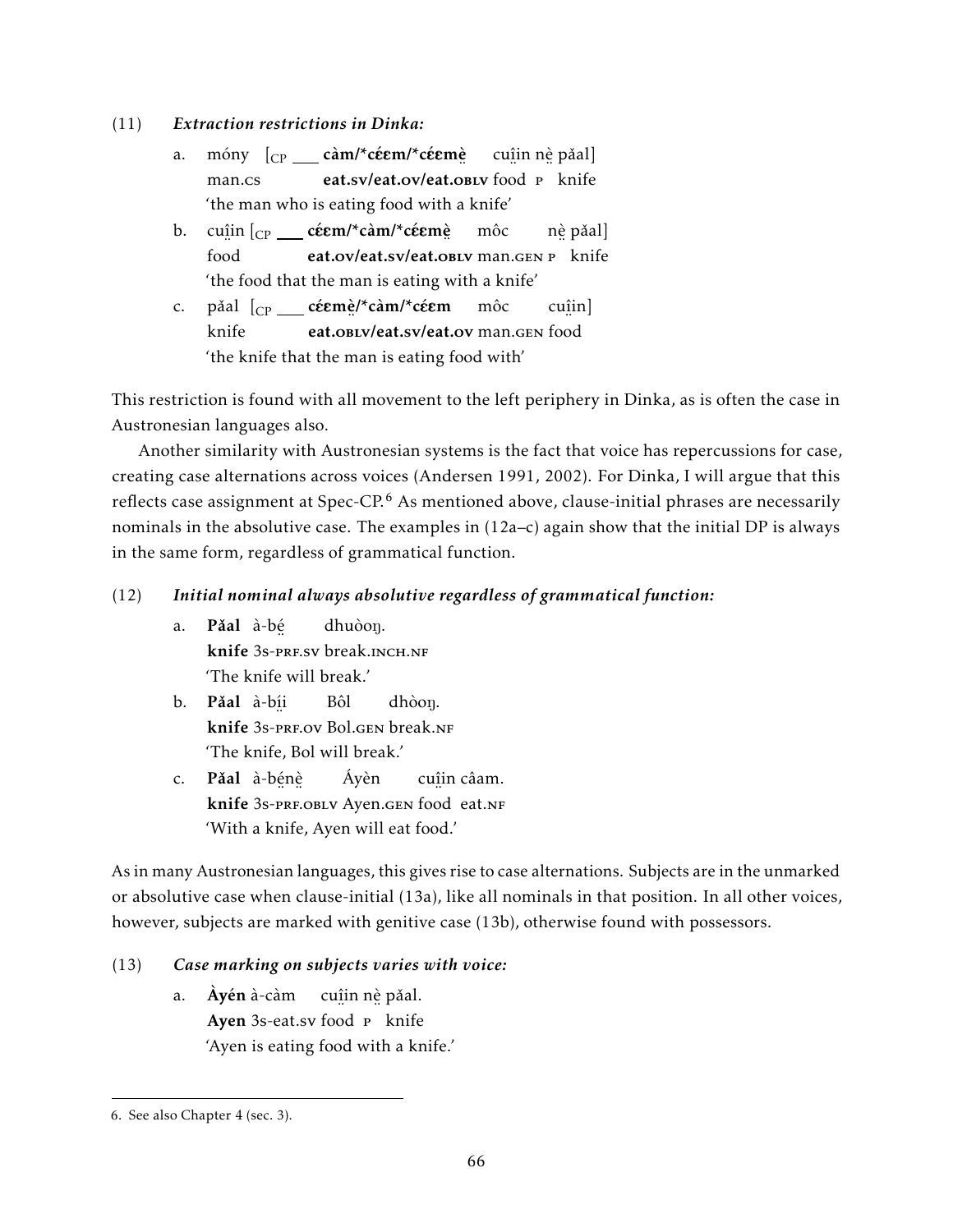b. Cu<u>î</u>in à-céem **Áyèn** food 3s-eat.ov Ayen.gen P knife nè pǎal. 'Food, Ayen is eating with a knife.'

A similar alternation for subjects between an oblique and unmarked case is found in many Austronesian languages. In Tagalog and Atayal, for example, subjects undergo the same case alternation among voices, as in the examples in (14a–b) and (15a–b).

## (14) *Case alternation with subjects in Tagalog:*

- a. Bumili sv-bought cs man GEN rice ang lalaki ng bigas 'The man bought rice.'
- b. Binili ov-bought GEN man cs rice ng lalaki ang bigas 'A man bought the rice.' (adapted from Richards 2000:105)

# (15) *Case alternation with subjects in Atayal:*

- a. M-aniq qulih qu' Tali'. sv-eat fish qu Tali 'Tali eats fish.'
- b. Niq-un na' Tali' qu' qulih qasa. eat-ov GEN Tali QU fish that 'Tali ate the fish.' (adapted from Liu 2004)

To capture this, I propose that Dinka C assigns case to the nominal that moves to Spec-CP, as discussed in detail also in Chapter 4. In accordance with this, we will see that movement to Spec-CP is always accompanied by  $\varphi$ -agreement and behaves like a mixed position for A- and  $\bar{A}$ -diagnostics.

In Chapter 4, I discuss this proposal in more detail and how movement to Spec-CP works precisely. In the rest of the chapter, I focus on the issue of how nominals that have been assigned case previously can be assigned case again at Spec-CP. I show that Dinka has several strategies that allow a nominal moving to Spec-CP to be assigned case. I claim that subjects are otherwise never case-licensed but receive an oblique case as a repair when not initial. Fronting a PP requires first removing the P layer, which I will show incorporates into the verb. I will first discuss the analysis of voice morphology in Dinka, however. Some work on Austronesian has suggested that it is voice that is responsible for differences in case relations (e.g. Aldridge 2004, 2008, 2012; Legate 2014). As I will show in the next section, the effects of voice and case can be dissociated in Dinka. Instead, I suggest treating Dinka voice as analogous to subject vs. non-subject extraction marking.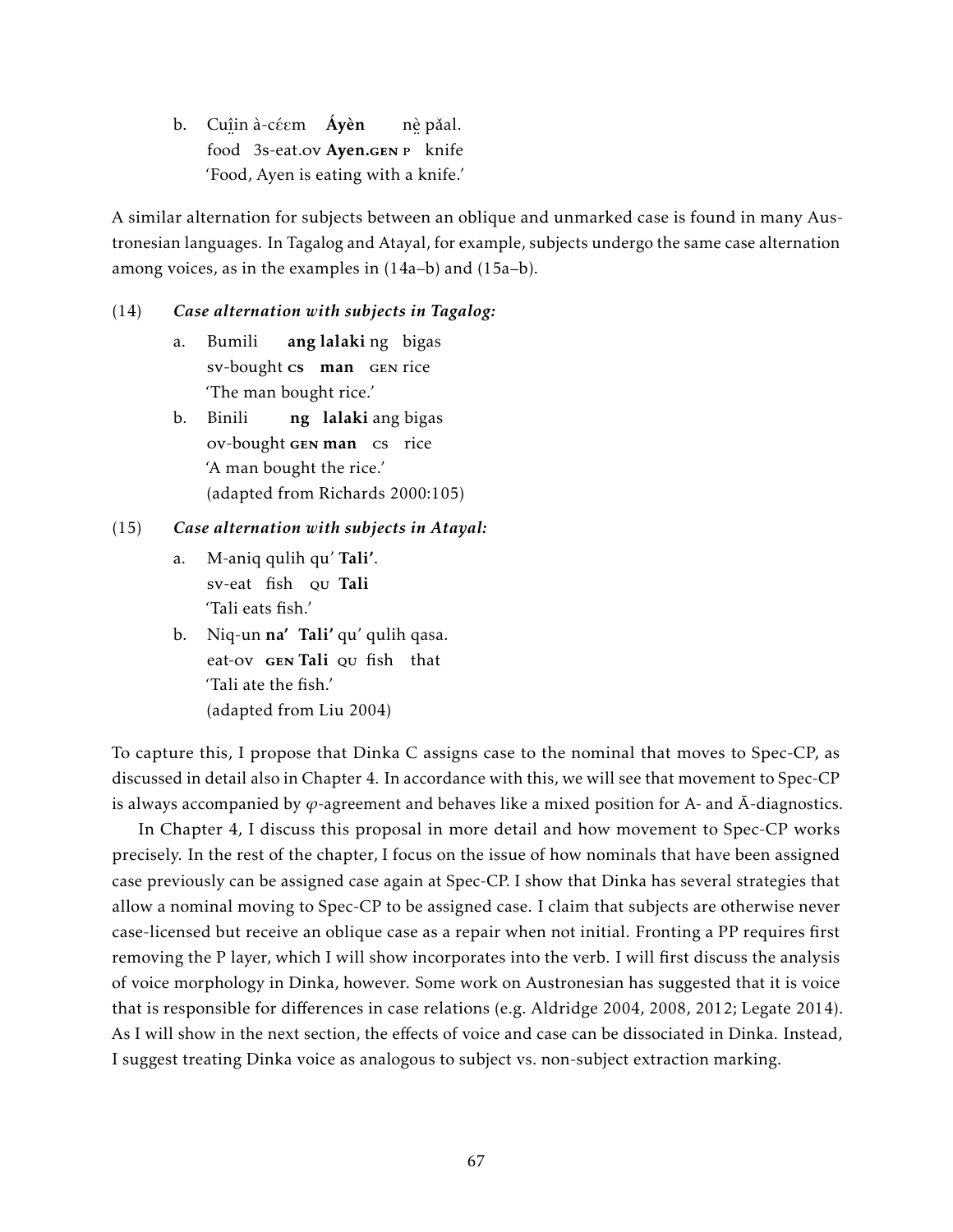# *2.3 On the treatment of Dinka voice<sup>7</sup>*

Many languages morphologically mark the distinction between subject and non-subject extraction in some fashion. In English, for instance, *wh*-movement of non-subjects is marked with *do*-support (16a–b). Another example is the French *que*/*qui* alternation (17a–b). The Sudanese language Moro signals non-subject movement with the  $wh$ -complementizer n $\partial$  (18a–b), which undergoes optional doubling (Rose et al. 2014).

# (16) *English T-to-C movement:*

- a. Who did Alex see?
- b. Who saw Alex?

# (17) *French que/qui alternation:*

- a. Qui penses-tu [**que** Marie a who think-you that Marie has met rencontré]? 'Who do you think Marie has met?'
- b. Qui penses-tu [**qui** a rencontré Marie]? who think-you that has met Marie 'Who do you think has met Marie?'

# (18) *Moro wh-concord:*

- a. πηwədʒeki **nə**-Kuku n**ə**-gətaðoŋo? who wн-Kuku <mark>wн-</mark>abandon 'Who did Kuku abandon?'
- b. ŋwədʒeki gətaðo Kuku? who abandon Kuku 'Who abandoned Kuku?' (Rose et al. 2014)

In this section and the next, I argue that the distinction between Subject Voice and Object Voice in Dinka is a form of subject vs. non-subject extraction marking also. We will see first of all that the Oblique Voice contains the Object Voice within it, so that there is a basic opposition between Subject and Object Voice along the same lines as the processes exemplified above. In support of the idea that voice in Dinka is extraction marking, I show that voice in Dinka is dissociable from case licensing in contexts without movement. With this picture in place, I turn to the distribution of Oblique Voice, which I argue is established by a process of preposition incorporation that turns a PP into a nominal.

<sup>7.</sup> Some of the facts and conclusions in this section were earlier reported in joint work with Michael Y. Erlewine and Theodore Levin (Erlewine, Levin, and Van Urk, to appear).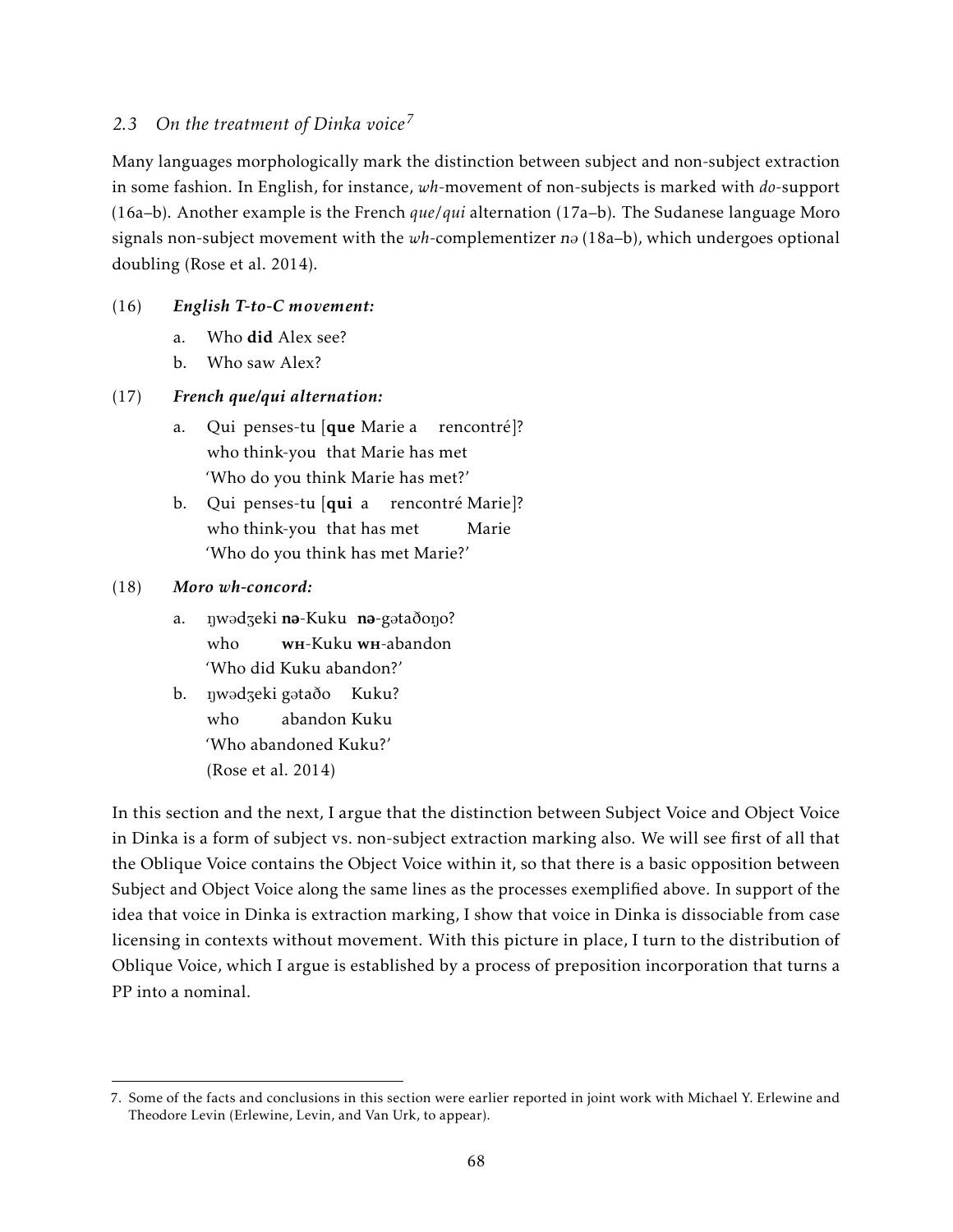The opposition between Subject Voice and Object Voice is at the core of the Dinka voice system. We can see this transparently with verbs. Consider, for instance, the forms of *câam* ('eat') (19a–c).

# (19) *Voice morphology on câam:*

- a. Àyén à-càm Ayen 3s-**eat.sv** food **P** knife cu<u>î</u>in n<u>è</u> pǎal. 'Ayen is eating food with a knife.'
- b. Cu<u>î</u>in à-**céem** Áyèn food 3s-eat.ov Ayen.gen P knife nè pǎal. 'Food, Ayen is eating with a knife.'
- c. Pǎal à-céemè knife 3s-eat.obly Ayen.gen food Áyèn cuî in. 'With a knife, Ayen is eating food.'

As Andersen (1993) argues, the Subject Voice is the unmarked form. It has a shorter vowel than the non-finite form and, with verbs, is usually marked with a low tone.<sup>8</sup> The Object Voice is indicated with a longer vowel, a high tone and sometimes with vowel raising.<sup>9</sup> As evident in (19c), the Oblique Voice is formed by means of the suffix -*è* on the Object Voice stem.

¨ At first glance, it appears that a different pattern is found with auxiliaries. The voice forms of the perfect auxiliary *cé* ¨ are given in (20a–c).

#### (20) *Voice morphology on cé :* ¨

- a. Àyén à-cé Ayen 3s-**PRF.sv** food eat.NF P knife cu<u>î</u>in câamπnè pǎal. 'Ayen has eaten food with a knife.'
- b. Cu<u>î</u>in à-**cíi** ¨ food 3s-**PRF.OV** Ayen.GEN eat.NF P knife Áyèn câam) n<u>è</u> pǎal. 'Food, Ayen has eaten with a knife.'
- c. Pǎal à-**cénè** knife ¨ ¨ 3s-prf.oblv Ayen.gen ¨ food eat.nf Áyèn cuî in câam. 'With a knife, Ayen has eaten food.'

There is again an opposition between Subject and Object Voice, in which Object Voice is marked with a longer vowel as well as vowel raising. But, with auxiliaries, the Oblique Voice appears to be signalled with the suffix -*nè* attaching to the Subject Voice form. I suggest that this difference ¨ between verbs and auxiliaries is only apparent, so that Oblique Voice always contains the Object

<sup>8.</sup> The only exception to this is with benefactive ditransitives, which have a falling tone (Andersen 1994).

<sup>9.</sup> For verbs, the rule is that, if the non-finite form contains the low vowel *a*, Object Voice is formed by vowel raising, usually to  $\varepsilon$  but also to  $e$  in contexts in which  $\varepsilon$  is not permitted. See Andersen (1993:9–10). One way of thinking about this is to say that Object Voice involves a floating [-low] feature.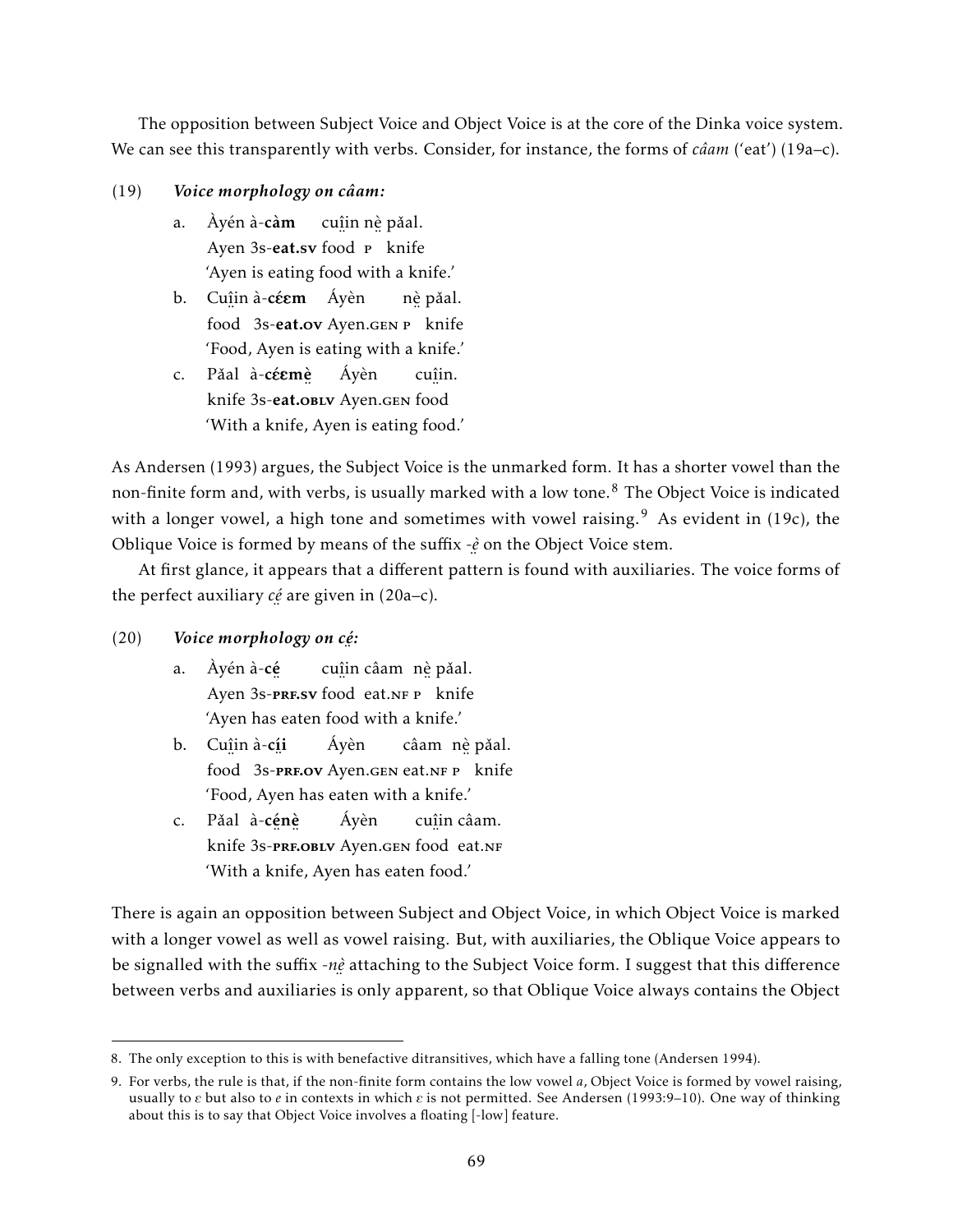Voice within it. To be precise, I posit a PF constraint on Dinka voice that bans the co-occurence of Object Voice and the Oblique Voice suffix on auxiliaries (21).

# (21) *PF Constraint on Oblique Voice:*  $*Aux_{\rm OV}$ +Oblique Voice

To obey this PF constraint, Dinka Bor either converts the Object Voice form of an auxiliary into a Subject Voice one, giving rise to the Oblique Voice form in (20c), or it deletes the Oblique Voice suffix. As a result, the Oblique Voice form *cénè* alternates with the Object Voice form *cíi* in clauses like (20c). This alternation is illustrated in (22a–b), and has no apparent effect on meaning.  $^{10}$ 

# (22) *Oblique Voice clauses allow Object Voice on auxiliaries:*

- a. Pǎal à-**cénè** knife ¨ ¨ 3s-prf.oblv Ayen.gen ¨ food eat.nf Áyèn cuî in câam. 'With a knife, Ayen has eaten food.'
- b. Pǎal à-**c<u>í</u>i** knife 3s-**prf.ov** Ayen.gen food eat.nf Áyèn cuî in câam. 'With a knife, Ayen has eaten food.'

In support of the idea that this variation is driven by the PF constraint in (21), observe that such an alternation is not possible with verbs (23a–b).

# (23) *No variation in Oblique Voice marking with verbs:*

- a. Pǎal à-c**éemè** knife 3s-eat.obly Ayen.gen food Áyèn cuî in. 'With a knife, Ayen is eating food.'
- b. \*Pǎal à-**céem** Áyèn knife 3s-eat.ov Ayen.gen food cuî in. 'With a knife, Ayen is eating food.'

This makes sense if the PF constraint I posit is specific to auxiliaries. I propose then that the syntax of the Oblique Voice always involves the Object Voice with the addition of the suffix -*è* /-*nè* ¨ ¨ (depending on whether the stem ends in a vowel or a consonant). I present an analysis of this suffix later in this chapter, setting it aside for now.

The relevant observation for now is that this means that there is a basic opposition between Subject Voice and Object Voice that is at the core of the Dinka voice system. This distinction falls along the same lines as subject vs. non-subject extraction marking in languages without voice. For example, long-distance movement, regardless of whether it is of a subject or object, is accompanied with Object Voice marking at the landing site (24a–b).

<sup>10.</sup> As we will see later in this chapter, examples like (22b) behave syntactically like Oblique Voice clauses.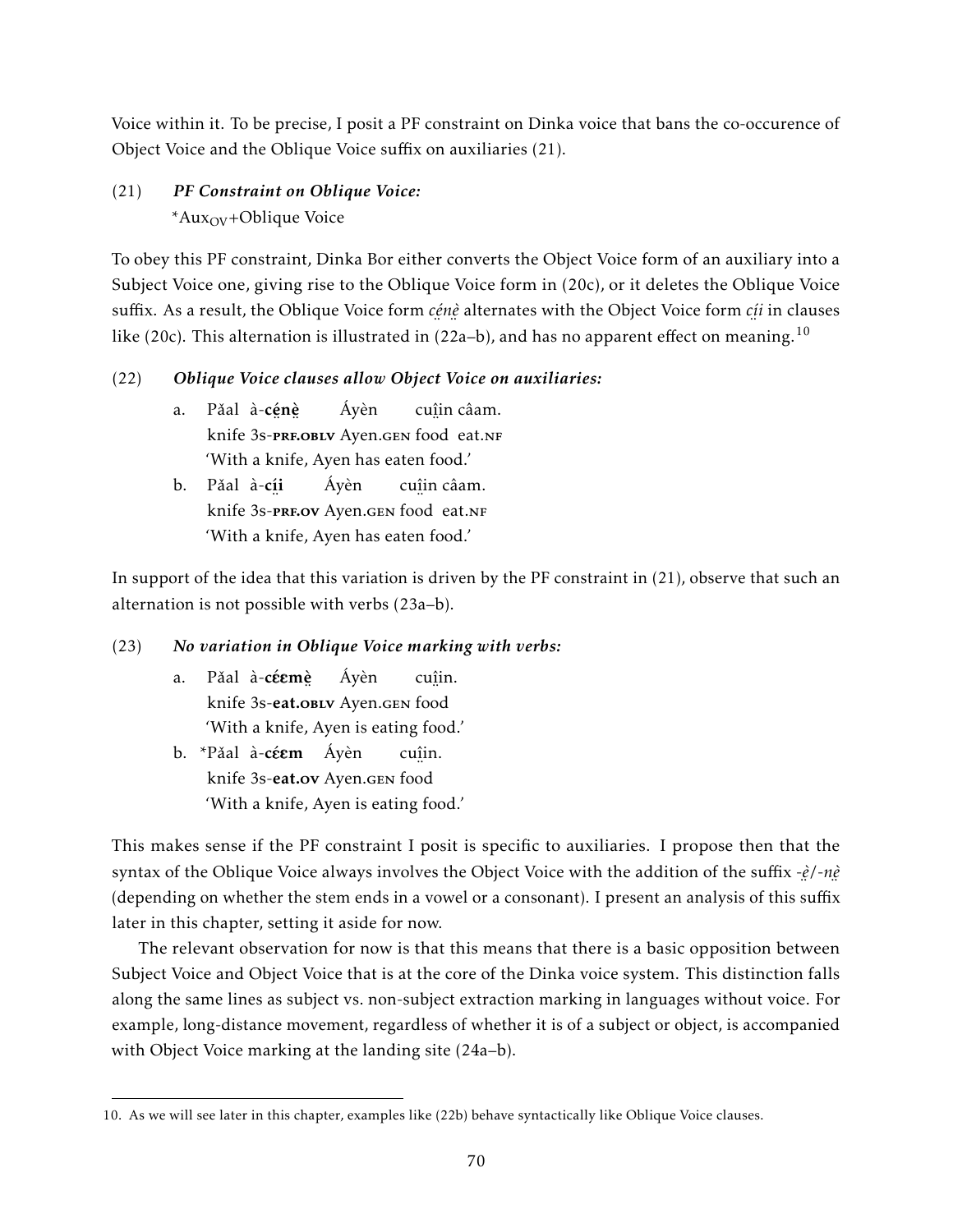## (24) *Long-distance movement marked with Object Voice:*

- a. Kôoc-kè ¨ people-these áa-**c<u>í</u>i** 3p-**prf.ov** Bol.gen 3pl find.out.nf Bôl ké y<u>ôo</u>k  $[\rm_{CP}$  kè nhiàr ∴<br>c love.sv Àyén]. Ayen 'These people, Bol has found out love Ayen.'
- b. Àyén à-**c<u>í</u>i** Ayen ¨ 3s-prf.ov Bol.gen ¨ ¨ find.out.nf Bôl yôok  $\left[\begin{smallmatrix} C\text{P} & \text{k} \end{smallmatrix}\right]$ è nhiéer kôoc-kè ¨ c love.ov ¨ people-these ]. 'Ayen, Bol has found out that these people love.'

At the same time, though, the distinction between Subject and Object Voice in Dinka has ramifications for case, unlike, for example, *do*-support in English. As mentioned previously, the nominal referenced by voice is in the unmarked absolutive case, resulting in case alternations. In particular, case marking on the subject is genitive otherwise (25a–b).

## (25) *Case alternations with voice*

- a. **Ayén** à-càm cu<u>î</u>in n<u>è</u> pǎal. Ayen 3s-eat.sv food P knife 'Ayen is eating food with a knife.'
- b. Cu<u>î</u>in à-céem **Áyèn** food 3s-eat.ov Ayen.gen P knife nè pǎal. 'Food, Ayen is eating with a knife.'

This consequence for case seems problematic for a syntax in which Subject and Object Voice reflect extraction marking. In the next section, however, I will demonstrate that the mechanisms behind voice morphology can be shown to be independent of the mechanisms responsible for case.

## *2.4 Voice is independent of case*

One prominent view of voice morphology in Austronesian is that it reflects differences in the featural make-up of case-assigning heads, which drive case alternations (e.g. Aldridge 2004, 2008; Legate 2014). In this type of approach, genitive is often equated with ergative, for example, assigned by *v*. In this section, we will see that case marking throughout the clause is independent of voice. As noted previously, there are syntactic environments in Dinka in which V1 order is possible, and where no phrase overtly moves to Spec-CP. In these contexts, subjects surface as genitive, but the clause is marked with Subject Voice. This provides evidence that Object Voice does not reflect the presence of a genitive case assigner.

As in many V2 languages, there is a set of syntactic environments in Dinka in which V2 does not appear. In these environments, Dinka's underlying verb-initial order surfaces.<sup>11</sup> This V1 pattern is found obligatorily in *yes-no* questions and optionally in *wh*-in situ questions or after

<sup>11.</sup> Verb-initial order is common throughout Nilotic (e.g. Dimmendaal 2005: sec. 2).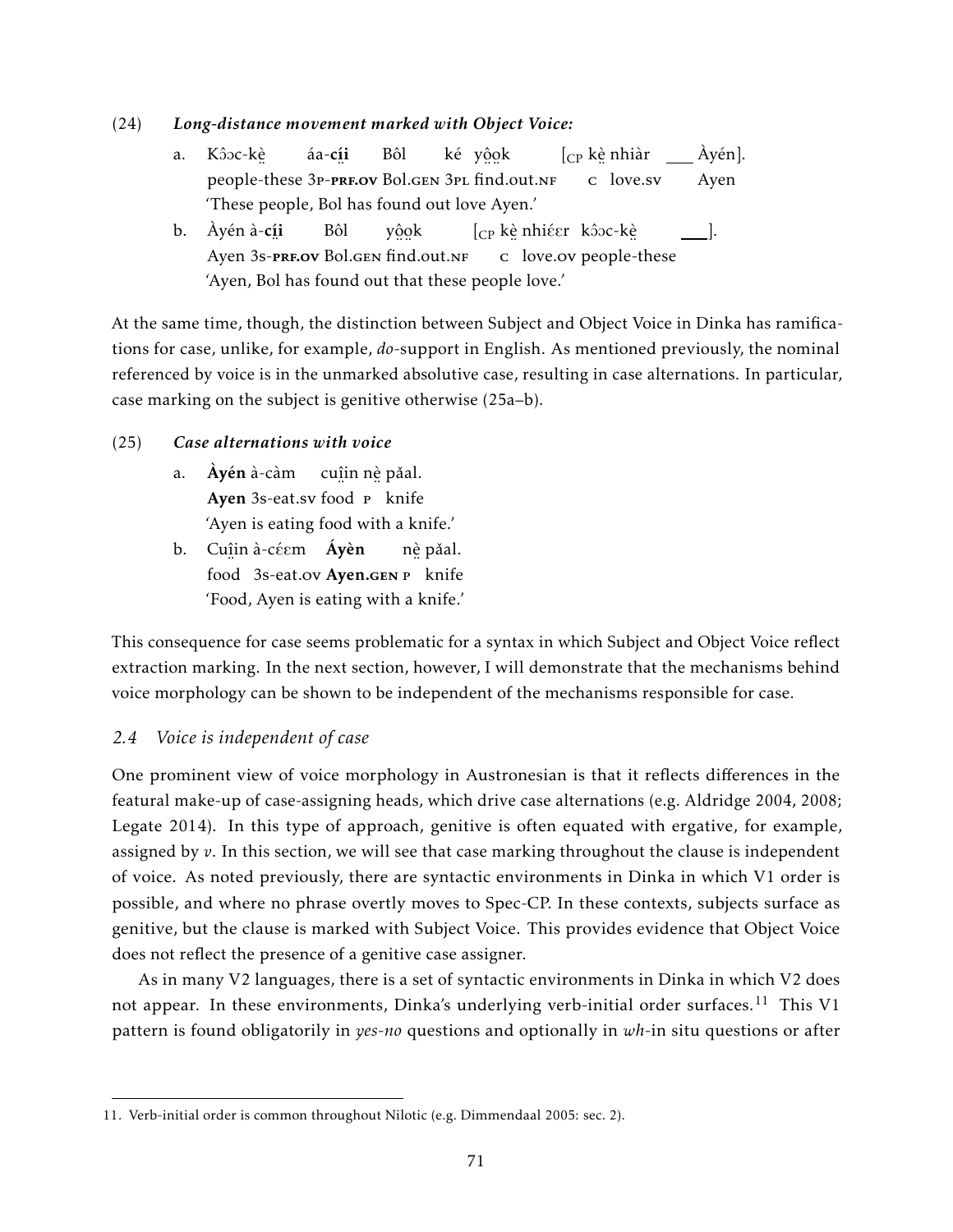some complementizers, like the finite complementizer *è* . All three environments involve full finite ¨ clauses, but differ from matrix finite declarative clauses in allowing V1 order (26a–c).

### (26) *V1 order in yes-no and in situ questions and embedded clauses:*

- a. Cé PRF.SV Ayen.GEN food eat.NF Áyèn cuî in câam? 'Has Ayen eaten the food?'
- b. Cám Bôl e<mark>at.sv</mark> Bol.gen what ŋó? 'What is Bol eating?'
- c. À-yù̯u̯kù luêel [è̯ **cé**̯ SS-HAB.1PL SAY.NF C PRF.SV Ayen.GEN food eat.NF Áyèn cuî in câam]. 'We say that Ayen has eaten the food.'

I propose that the V1 order arises because these clauses are headed by a C that does not require V2.<sup>12</sup> Observe now that such clauses display a *mismatch* of case and voice. Subjects are necessarily genitive, as in Object Voice and Oblique Voice clauses, but the initial verb/auxiliary displays Subject Voice morphology.<sup>13</sup> This mismatch is surprising under an analysis in which voice is responsible for case. If we take Object Voice/Oblique Voice morphology to reflect the presence of a functional head that assigns genitive to the subject, genitive subjects should not be able to surface in the absence of this morphology. It should not matter whether V2 is possible, since these clauses are big enough to host the requisite argument structure alternations. Instead, I propose that Subject Voice is simply the default, in the same way that marking for subject extraction is zero in many languages (such as in the English and Moro examples at the beginning of this section). If voice morphology is a by-product of extraction, the default is what we expect to see in environments without movement. This also fits well with Andersen's (1993, 2007) conclusion, on the basis of the morphophonology of voice, that Subject Voice is the unmarked voice.

The V1 environments described above can also be used to probe the question of whether genitive case in Dinka has the distribution of ergative. In V1 contexts, we can see that the genitive case on in situ subjects shows no sensitivity to semantic properties of the verb, such as transitivity and unaccusativity. In a *yes-no* question, for example, genitive case appears on in situ subjects in unaccusatives (27a), unergatives (27b), and antipassives (27c).

### (27) *Genitive case found with all verbs in V1 clauses:*

a. Bé eut.sv **stick.gen** break.nf lè c dhuòon? 'Will the stick break?'

<sup>12.</sup> Another option is that some of the constructions involve silent operators that satisfy V2 but do not participate in the voice system, either because they are not nominal in nature or because they are base-generated in the left periphery and so have not undergone movement.

<sup>13.</sup> See also Andersen 1994:14.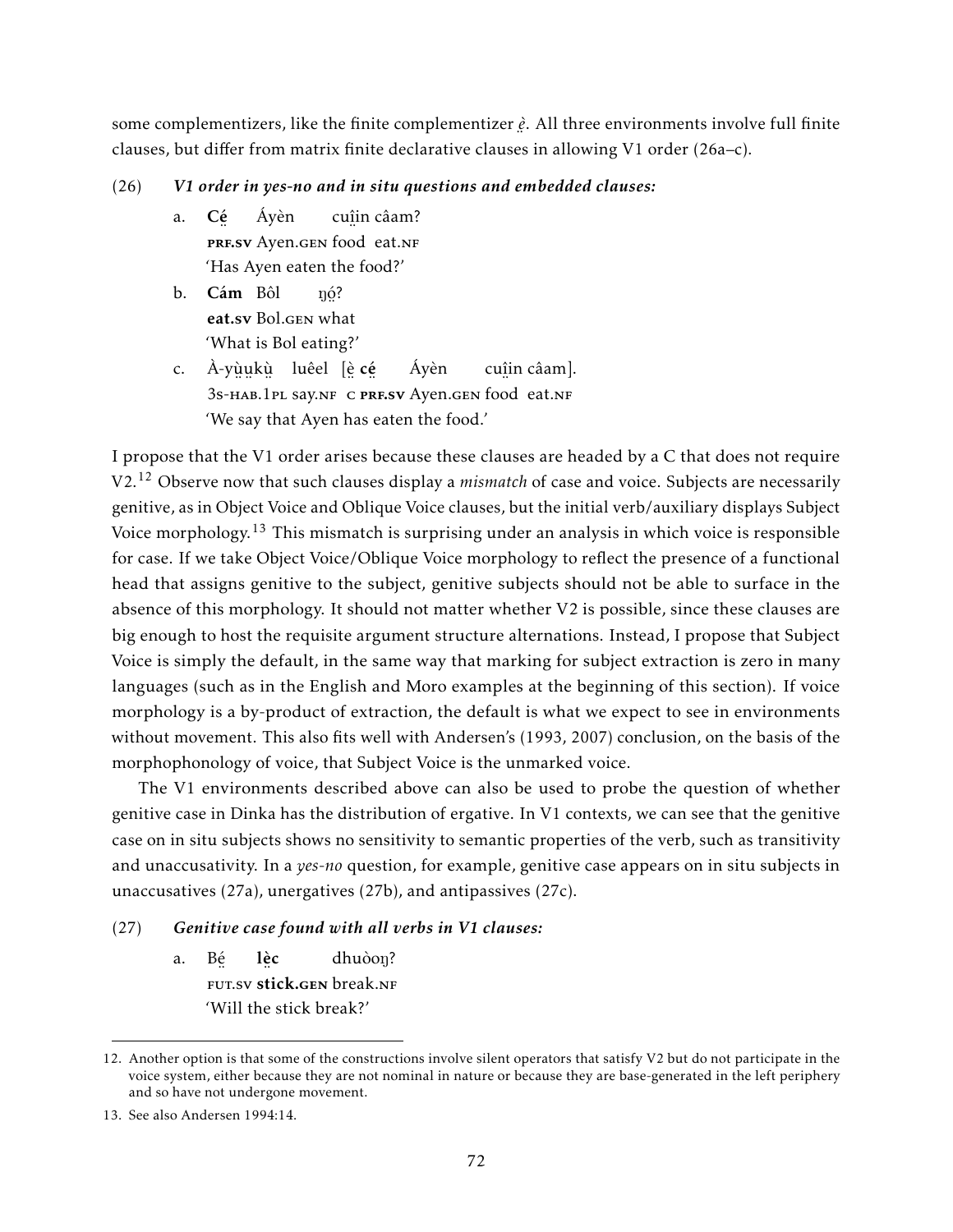b. Th<u>ế</u>t ¨ cook.sv Bol.gen Bôl? 'Is Bol cooking?' c. Bé ™ ™ ™ ™<br>FUT.SV **Bol.gen** eat.ap.nf p food Bôl càm (è cuî in)? 'Will Bol eat food?'

This pattern is surprising if genitive is ergative, because it reveals that genitive obeys a nominativeaccusative alignment and not an ergative one.

In addition to this, we can show that voice morphology is not responsible for case marking in other domains of the clause. Objects, when not fronted to clause-initial position, appear in the absolutive case in a position at the left edge of the verb phrase, as discussed in detail in section 3. We can see this in examples like (28), for instance.

# (28) *In situ objects appear in absolutive at verb phrase edge:*

Àyén à-cé Ayen ¨ 3s-prf.sv  $\left[\begin{smallmatrix}\vphantom{\int}\vphantom{\int^{P^P}}\vphantom{\int^{P^P}}\vphantom{\int^{P^P}}\vphantom{\int^{P^P}}\vphantom{\int^{P^P}}\vphantom{\int^{P^P}}\vphantom{\int^{P^P}}\vphantom{\int^{P^P}}\vphantom{\int^{P^P}}\vphantom{\int^{P^P}}\vphantom{\int^{P^P}}\vphantom{\int^{P^P}}\vphantom{\int^{P^P}}\vphantom{\int^{P^P}}\vphantom{\int^{P^P}}\vphantom{\int^{P^P}}\vphantom{\int^{P^P}}\vphantom{\int^{P^P}}\vphantom{\int^{P^P$ ..<br>**food** eat.nf …<br><sub>P</sub> knife 'Ayen has eaten food with a knife.'

We can demonstrate that the distribution of voice morphology is dissociable from this process of object licensing. We see this, for example, in clauses with long-distance movement. Recall that long-distance movement triggers Object Voice in the higher clause (29a). This does not affect the ability to license local objects (29b).

# (29) *Object Voice clauses created by long-distance movement allow object licensing:*

| a. Kôɔc-kè      áa- <b>cíi</b> Bôl    ké y <u>ôo</u> k      [ <sub>CP</sub> _kè_nhiàr ____Àyén]. |  |  |  |  |
|--------------------------------------------------------------------------------------------------|--|--|--|--|
| people-these 3P-PREOV Bol.GEN 3PL find.out.NF c love.sv Ayen                                     |  |  |  |  |
| 'These people, Bol has found out love Ayen.'                                                     |  |  |  |  |

b. Yè ŋó [<sub>CP</sub> **cíi** be ¨ what ™ The most manufacture in the most mention in the most mention in the most mention in the most mention in the most m<br>PRF.OV Bol.GEN Ayen persuade.NF Bôl [<sub>vP</sub> **Áyén** lŷuk  $[\begin{smallmatrix} \mathbb{CP} & \hat{\mathbb{e}} & \mathbb{b}\hat{\mathbb{e}} \end{smallmatrix}$ <sub>.. ..</sub><br>c fut.3sg  $[O(10^{12})]$ buy.<sub>NF</sub> 'What has Bol persuaded Ayen to buy?'

If Subject Voice reflected *v*'s ability to assign case to the object, Object Voice should not co-occur with licensing of an in situ object in this way. In further support of this, I will show in Chapter 5 that objects that move to Spec-CP in the Object Voice transit through Spec-*v*P and behave like they are assigned case there, suggesting that the syntax of the *v*P is invariant across different voices.

Taken together, the facts discussed here demonstrate that there is no pattern of case marking in Dinka that correlates with voice morphology. Objects move to the same licensing position in the verb phrase regardless of voice. The genitive case on in situ subjects does not correlate with voice morphology. Finally, the case marking that appears on initial DPs, which I suggested above is also case assignment, is found in all voices, and does not reveal properties of any particular voice either.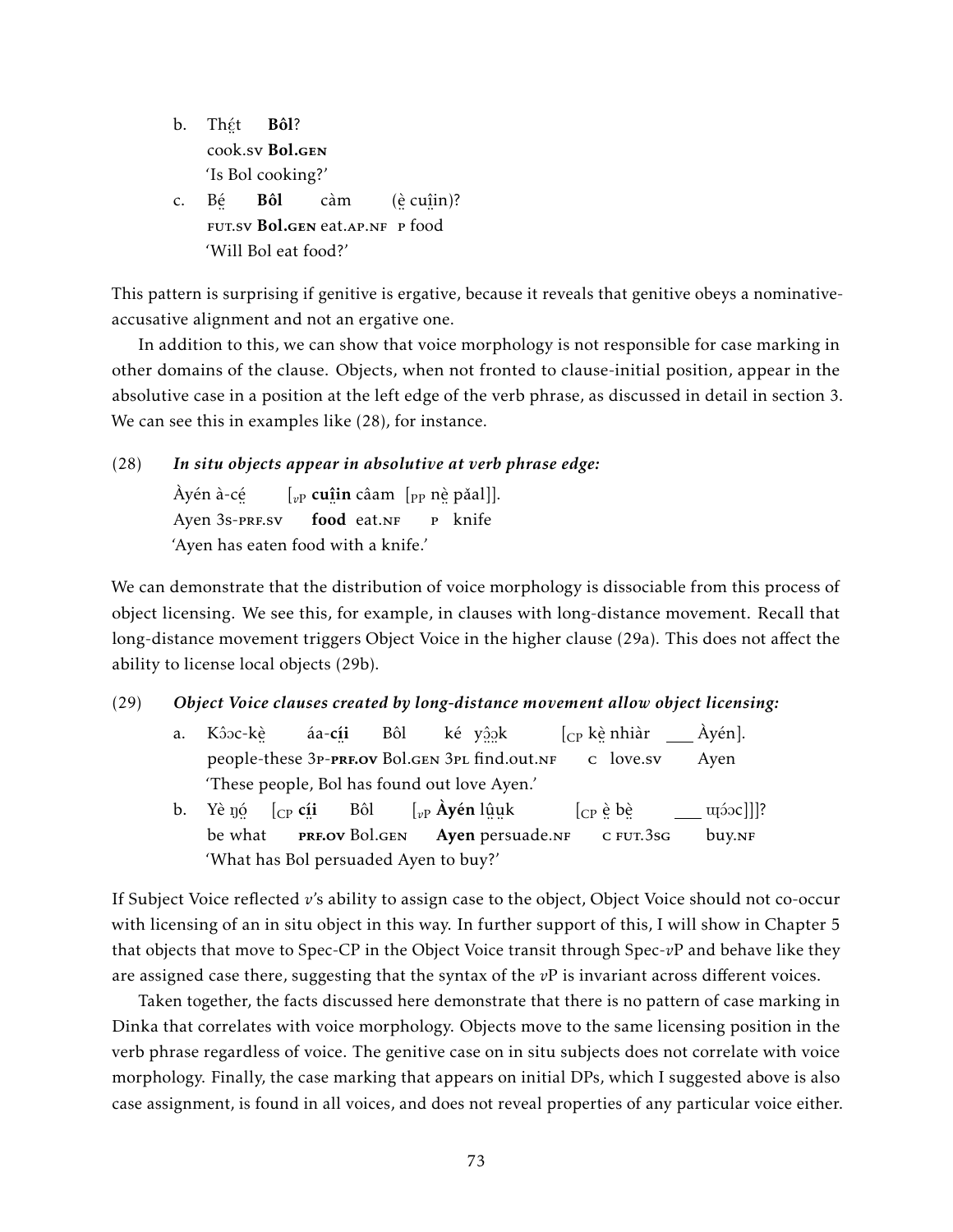The consequence of this is that the distribution of Subject and Object Voice in Dinka cannot be said to be any different from the cases of subject vs. non-subject extraction marking discussed at the beginning of section 2.2. On this basis, I propose that the Object Voice signals non-subject extraction marking in the same way that *do*-support does in English. I will not offer a specific proposal of the syntax of extraction marking, though see Pesetsky and Torrego (2001) and Erlewine (to appear) for some possibilities.

### *2.5 The syntax of Oblique Voice clauses*

I now turn to Oblique Voice clauses. We saw above that such clauses involve movement of an oblique/adjunct to clause-initial position, and the suffix -*è* /-*nè* on an Object Voice stem. I argue there that this suffix is the result of preposition incorporation, so that the nominal that is the complement of P can move to Spec-CP as a nominal and receive case.

The Oblique Voice appears when a nominal that is ordinarily contained within a PP moves to clause-initial position. The examples in (30a–c) demonstrate for the instrumental PP *nè pǎal* ('with a knife'). The nominal complement of the preposition *nè* may move to Spec-CP, surfacing in the unmarked absolutive case. The preposition *nè* is omitted ¨ is omitted and the suffix -*è* ¨ or -*nè* ¨ appears on the second position verb/auxiliary (30b–c).

#### (30) *Oblique Voice with instrumental PP:*

- a. Àyén à-càm cu<u>î</u>in **nè păal**. ..<br>Ayen 3s-eat.sv food <sub>…⊥</sub><br>¤ knife 'Ayen is eating food with a knife.'
- b. Pǎal à-céɛm-è̯ Áyèn knife ¨ 3s-eat.oblv Ayen.gen ¨ food cuî in. 'With a knife, Ayen is eating food.'
- c. Pǎal à-cẹ́-**n**è knife ¨ ¨ 3s-prf.oblv Ayen.gen ¨ food eat.nf Áyèn cuî in câam. 'With a knife, Ayen has eaten food.'

The two allomorphs of the Oblique Voice suffix, -*nè* and -*è* , are identical to the two allomorphs of ः<br>ः ⊥ the in situ preposition. As the examples in (31a–b) show, both *è* ¨ and *nè* ¨ may head instrumental PPs, apparently without difference in meaning.

### (31) *Variation in form of instrumental P:*

- a. Àyén à-càm Ayen 3s-eat.sv food cu<u>î</u>in **nè pǎal**. ∷ -<br>¤ knife 'Ayen is eating food with a knife.'
- b. Àyén à-càm ..<br>Ayen 3s-eat.sv food cu<u>î</u>in **è pǎal**. <sub>.. 1</sub><br>P knife 'Ayen is eating food with a knife.'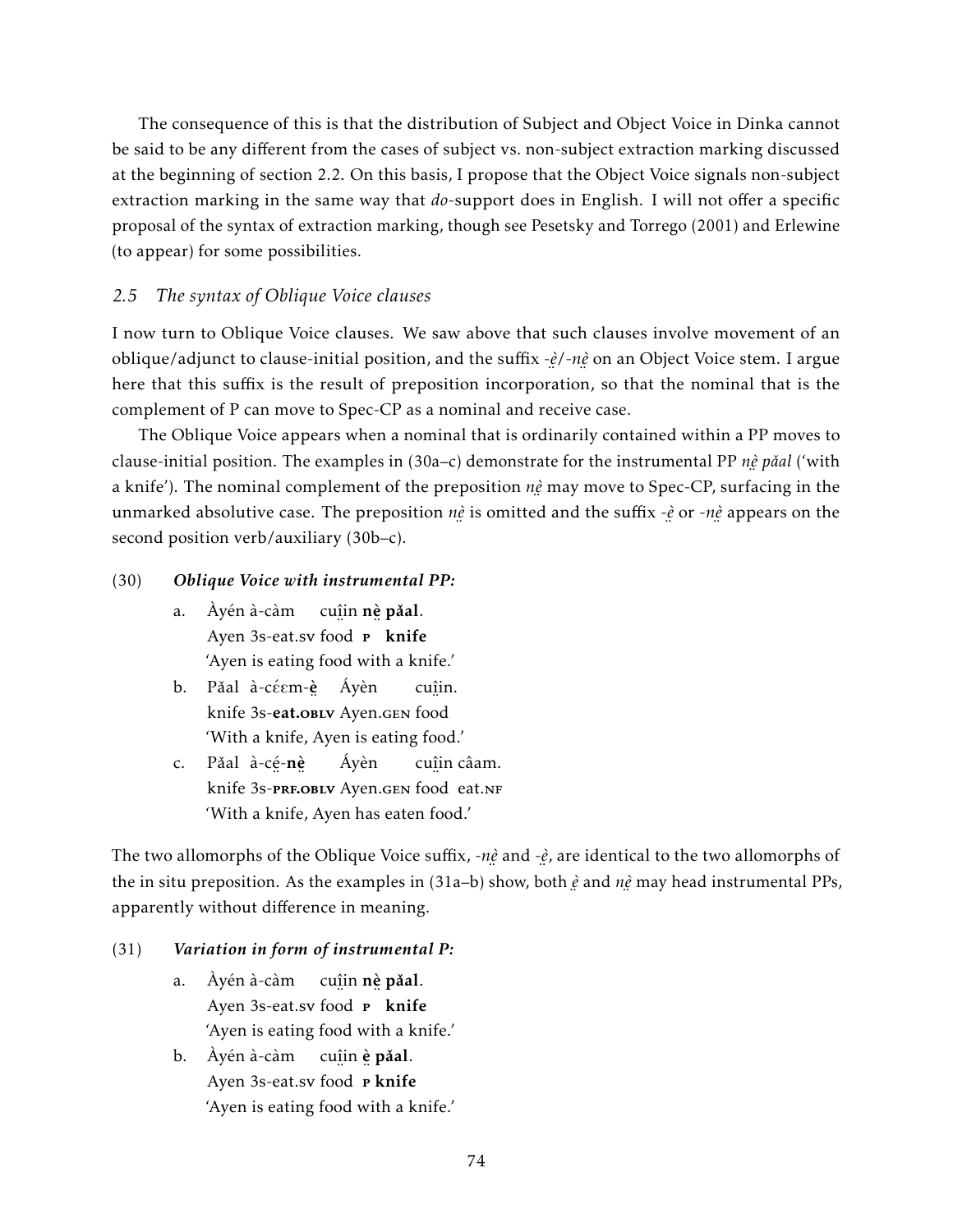The preposition *è* /*nè* is Dinka's default preposition and it occurs in a wide variety of contexts. ¨ ¨ As (32a–b) show, it can serve as a directional preposition. In this context too, the complement can be promoted to Spec-CP in an Oblique Voice clause (32c).

### (32) *Oblique Voice with directional preposition:*

- a. îO´ k áa-kàt ¨ cows 3<sub>P</sub>-run.sv **P** dog è jó . 'The cows are running from the dog.'
- b. îO´ k áa-kàt ¨ cows 3<sub>P</sub>-run.sv **P** dog nè jó . 'The cows are running from the dog.'
- c. Jó à-kéet-**è** ∕∴<br>dog 3s-**run.oblv** cows.gen uçèk. 'The dog, the cows are running from.'

We see the same preposition used to mean *about* in (33a–b).

# (33) *Oblique voice with about:*

- a. Bòl à-cé Bol 3s-pre.sv talk.nf **P** story jâam **nè ákékôol**. 'Bol has talked about the story.'
- b. Ákékôol à-cé-**nè** ¨ ¨ story ¨ ¨ 3s-prf.oblv Bol.gen talk.nf Bôl jâam. 'The story, Bol has talked about.'

A similar alternation is possible with temporal PPs, as in (34a–b).

# (34) *Oblique Voice with temporal preposition:*

- a. Bòl à-cé Bol 3s-pressu Ayen see.nf **P** afternoon-inside Àyén t<u>î</u>iŋ nè á kó l-ìc. 'Bol has seen Ayen at noon.'
- b. <u>Á</u>kól-ìc ……<br>afternoon-inside 3s-**prf.oblv** Bol.gen Ayen see.nf à-cẹ́-**nè** Bôl Àyén t<u>î</u>iŋ. 'At noon, Bol has seen Ayen.'

Another type of PP that allows formation of the Oblique Voice is the possessor PP. Such PPs can be headed by *è* and *nè* (35a–b), and may feed formation of the Oblique Voice (35c). ¨ ¨

### (35) *Oblique voice with possessors:*

a. Wôok c<u>é</u> 1pl ¨ prf.sv  $\int_{DP}$  tin woman.cs **P** Bol.gen see.nf è Bôl] t<u>î</u>iŋ. 'We have seen Bol's wife.'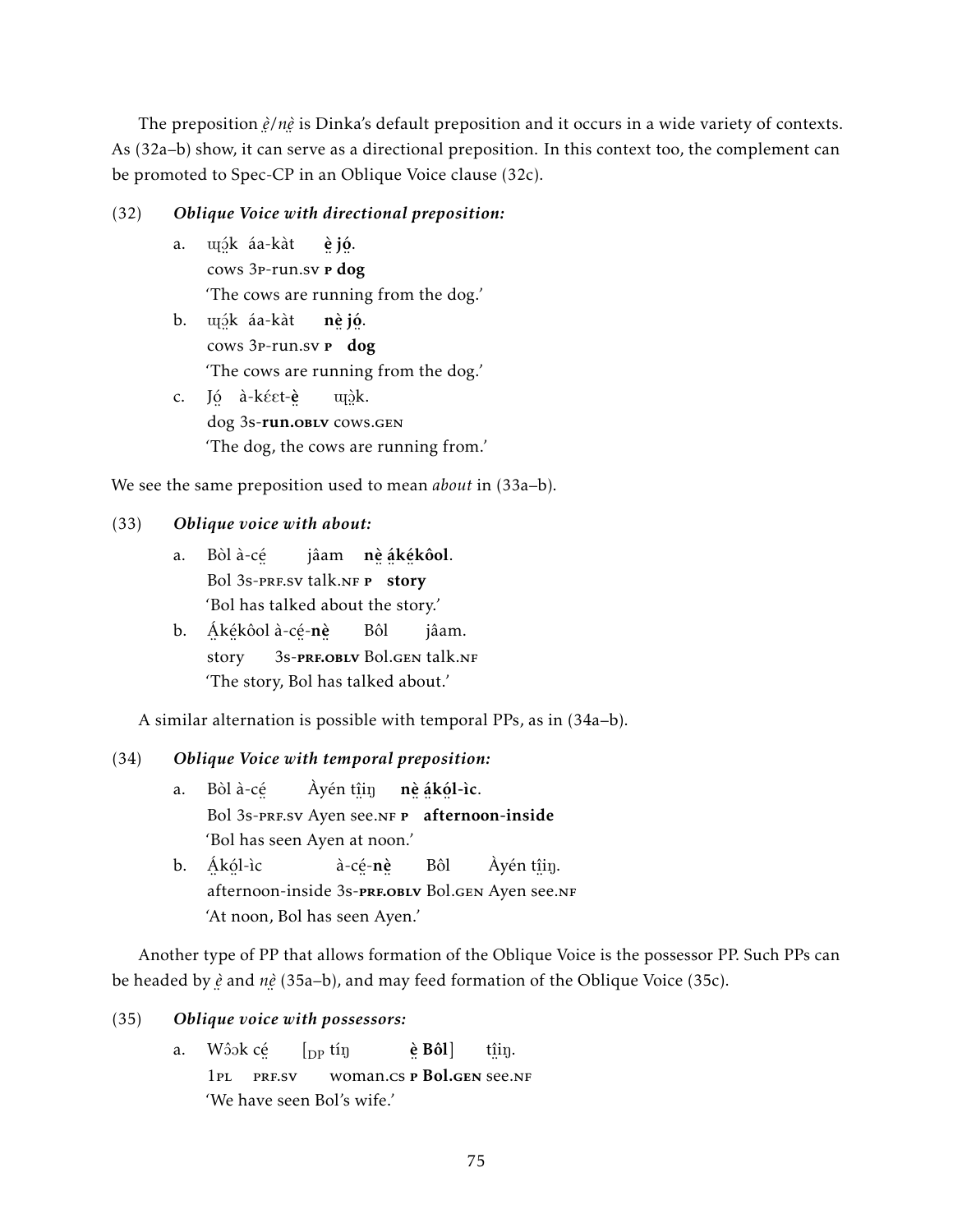- b. Wôok c<u>é</u>  $1PI.$ ¨ prf.sv  $\int_{\text{DP}}$  tin woman.cs **P** Bol.gen see.nf nè Bôl] t<u>î</u>iŋ. 'We have seen Bol's wife.'
- c. Bòl à-cẹ́-**nè** ™<br>Bol 3s-**prf.oblv** 1pl.gen woman see.nf wóok tìik t<u>î</u>iŋ. 'Bol, we have seen his wife.'

Possessors differ in one way from the cases we have seen so far. In situ possessors are marked with genitive case. When a possessor moves to Spec-CP in an Oblique Voice clause, however, it becomes absolutive. This demonstrates that movement to Spec-CP involves case assignment to the moved nominal, so that it appears in a different case.

Oblique Voice formation is blocked with more complex prepositions. In (36a–b), we see that the comitative preposition *kè* ¨ *nè* ¨ does not permit the Oblique Voice.

- (36) *No Oblique Voice with comitative PP:*
	- a. Bòl à-thà t Bol 3s-cook.sv with Ayen kè nè Àyén. 'Bol is cooking with Ayen.'
	- b. \*Àyén à-thé̯ɛr-è̯ Ayen ¨ ¨ ¨ 3s-cook.oblv Bol.gen Bôl. 'Ayen, Bol is cooking with.'

Descriptively then, Oblique Voice formation involves a suffix on the verb in second position with the same allomorphs as Dinka's default preposition and it is possible with those elements that can be introduced by this preposition.

One proposal that explains these observations is to analyze the Oblique Voice suffix as an incorporated preposition, which moves to adjoin to the second position verb/auxiliary. Because only nominals may move to Spec-CP and be assigned case there, this allows for the complement of P to move to Spec-CP.<sup>14</sup>

# (37) *Derivation of Oblique Voice:*

a. J<u>ó</u> à-kéet-**è** ′∴<br>dog 3s-**run.oblv** cows.gen uçòk. 'The dog, the cows are running from.'

<sup>14.</sup> This is analogous to the formation of pseudopassives in English. One issue that arises is how case assignment at C is enabled by preposition incorporation exactly. I propose a case stacking analysis, as in Richards (2013) and Pesetsky (2014), subject to the condition that structural case cannot be added on top of oblique case, as argued for by Richards (2013) in detail. As a result, the oblique case marker, P, must be removed for structural absolutive case to be added to a nominal.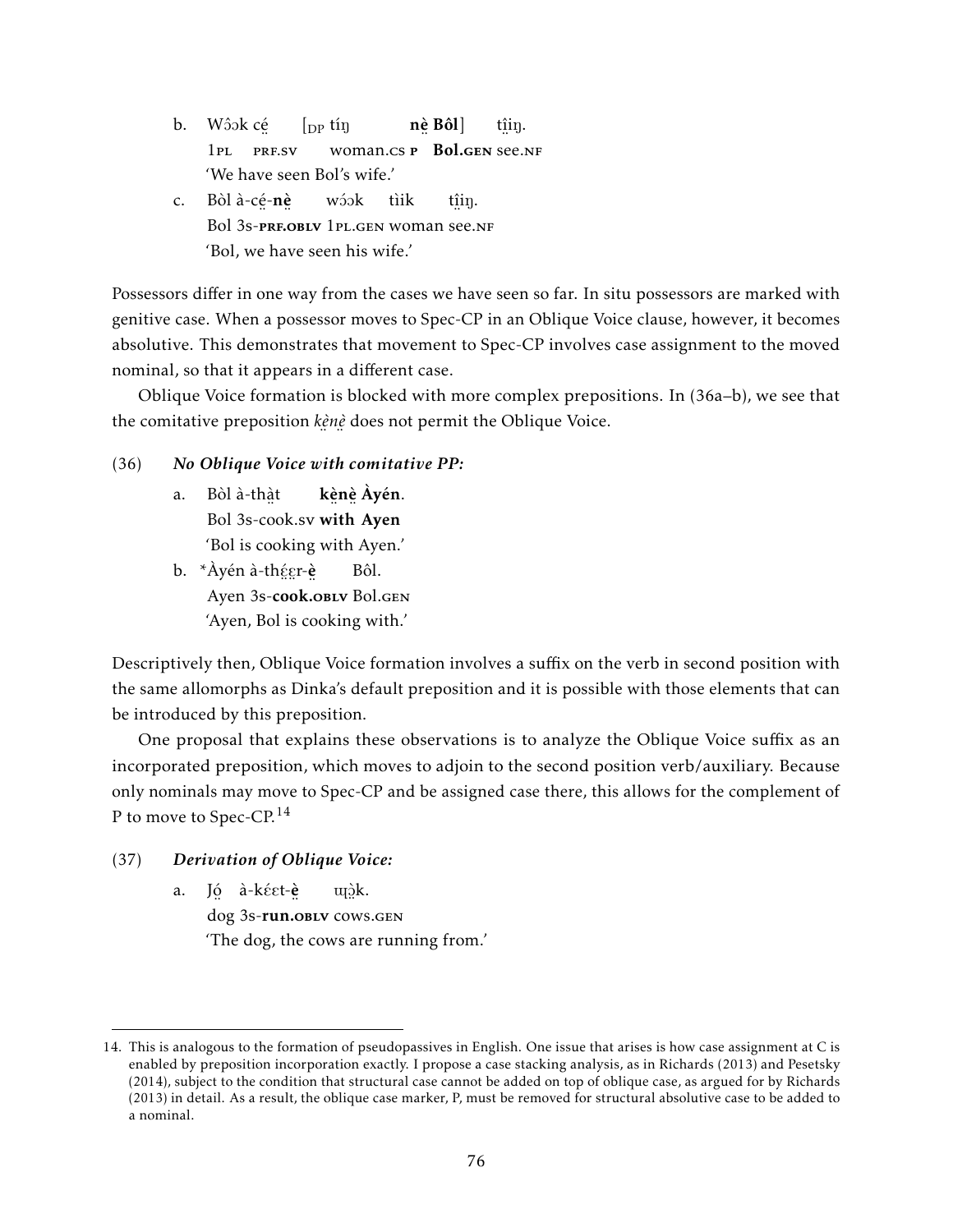

In this derivation, the P heading the directional PP moves to adjoin to the second position, C. I propose that this allows the complement DP to move to Spec-CP, which can only be occupied by nominals. It is important that this incorporation step target a higher functional projection than the verb, because the Oblique Voice suffix ends up on the highest verb/auxiliary and not necessarily on the main verb. I have posited incorporation into C in (37). In accordance with this, we will see that PPs in the Oblique Voice are still treated as PPs inside the *v*P and can never appear in object positions reserved for nominals. The above assumes that head movement can precede from a specifier or adjunct (*cf*. Travis 1984, Baker 1988).<sup>15</sup> I propose that the PP undergoes intermediate movement to Spec-*vP* first, as I show in detail in Chapter 5 (sec. 5.2).

Another possibility is that the Oblique Voice suffix reflects an applicative structure, so that it represents an Appl head that introduces an argument that is otherwise oblique as a nominal in its specifier. One problem for this is that we will see in Chapter 5 that extracted nominals in the Oblique Voice behave for the purposes of intermediate movement as if they are inside the *v*P, yet they do not behave like other nominals in this domain. The second reason why an applicative structure might be undesirable is that the Oblique Voice also surfaces in resumptive contexts. Dinka makes use of resumption with topicalization and relativization of PPs. In such constructions, the Oblique Voice is used. We see this for an instrumental PP in (38a) and a possessor in (38b).

#### (38) *Oblique Voice appears with resumption:*

a. Pǎal à-céɛm-è̯ knife ¨ 3s-eat.oblv Ayen.gen ¨ food Áyèn cuî in nè yêen. ¨ p 3sg 'With a knife, Ayen is eating food.'

<sup>15.</sup> Uriagereka (1988, 1995) documents instances of determiner incorporation in Galician in a comparable configuration.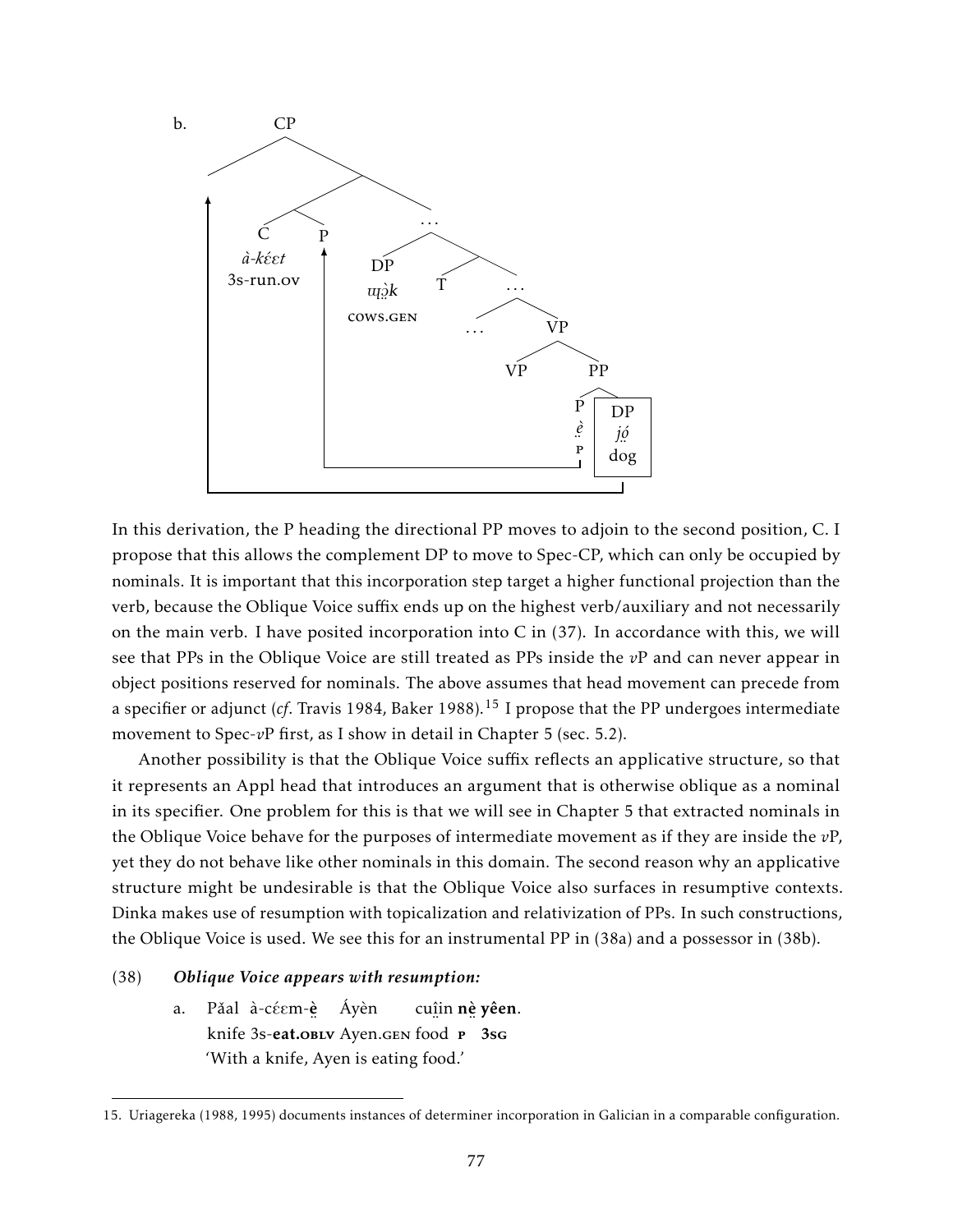b. Bòl à-cẹ́-**nè** Bol 3s-prf.oblv 1pl.gen woman-sg.3sg see.nf wóok tiéen-dè t<u>î</u>iŋ. 'Bol, we have seen his wife.'

This seems to suggest that the base position of the nominal in Spec-CP in an Oblique Voice clause is not in the specifier of an applicative head, but is just wherever the PP is ordinarily merged.<sup>16</sup>

The same lesson emerges from Dinka's two locative cases, the allative and the essive (described in detail in Andersen 2012). These are marked with changes to the noun root, for example to mark a goal argument in (39a). When topicalizing such phrases, the resumptive proform *thí* ¨ *n* is usually required and the clause is in the Oblique Voice (39b).

#### (39) *Oblique Voice with allative goal:*

- a. Bòl à-cé Bol 3s-prf.sv 1pl send.nf **house.**all wôɔk tuôɔc **u**oot. 'Bol has sent us to the house.'
- b. uçòt à-cé-**nè** ™ ¨ ¨ ¨ ¨<br>house 3s-<mark>prf.oblv</mark> Bol.gen 1pl send.nf **in.it.**all Bôl wôok tuôoc thí n. 'The house, Bol has sent us to.'

This shows clearly that the base position of such nominals is an oblique position, which may be marked with an oblique case.

It should be apparent that both an applicative analysis and a preposition incorporation story have their advantages and drawbacks. An applicative analysis suggests that the nominal in Spec-CP should be a nominal inside the verb phrase as well, which does not appear to be true. Under a preposition incorporation account, however, we need to posit an unusual head movement step. I adopt the preposition incorporation analysis here, which I will assume accompanies movement to Spec-CP in the Oblique Voice in the remainder of this dissertation, though nothing crucial hinges on this choice. What is important is only that the P layer of an oblique argument is removed by some syntactic mechanism, allowing for such nominals to be assigned case at Spec-CP.

### 3 The Dinka middle field and right periphery

In this section, I discuss the Dinka middle field and right periphery, with a focus on the middle field. The word order template given in the previous section is repeated in (40).

| (40) | Dinka word order template: |              |                                                                           |  |  |  |  |  |  |
|------|----------------------------|--------------|---------------------------------------------------------------------------|--|--|--|--|--|--|
|      |                            |              | Topic Finite Aux/Verb Subject Object1 Nonfinite Aux/Verb Object2 Adjuncts |  |  |  |  |  |  |
|      |                            |              |                                                                           |  |  |  |  |  |  |
|      | Left periphery             | Middle field | Right periphery                                                           |  |  |  |  |  |  |

<sup>16.</sup> Under an incorporation story, we could potentially view these constructions as spell out of a lower copy.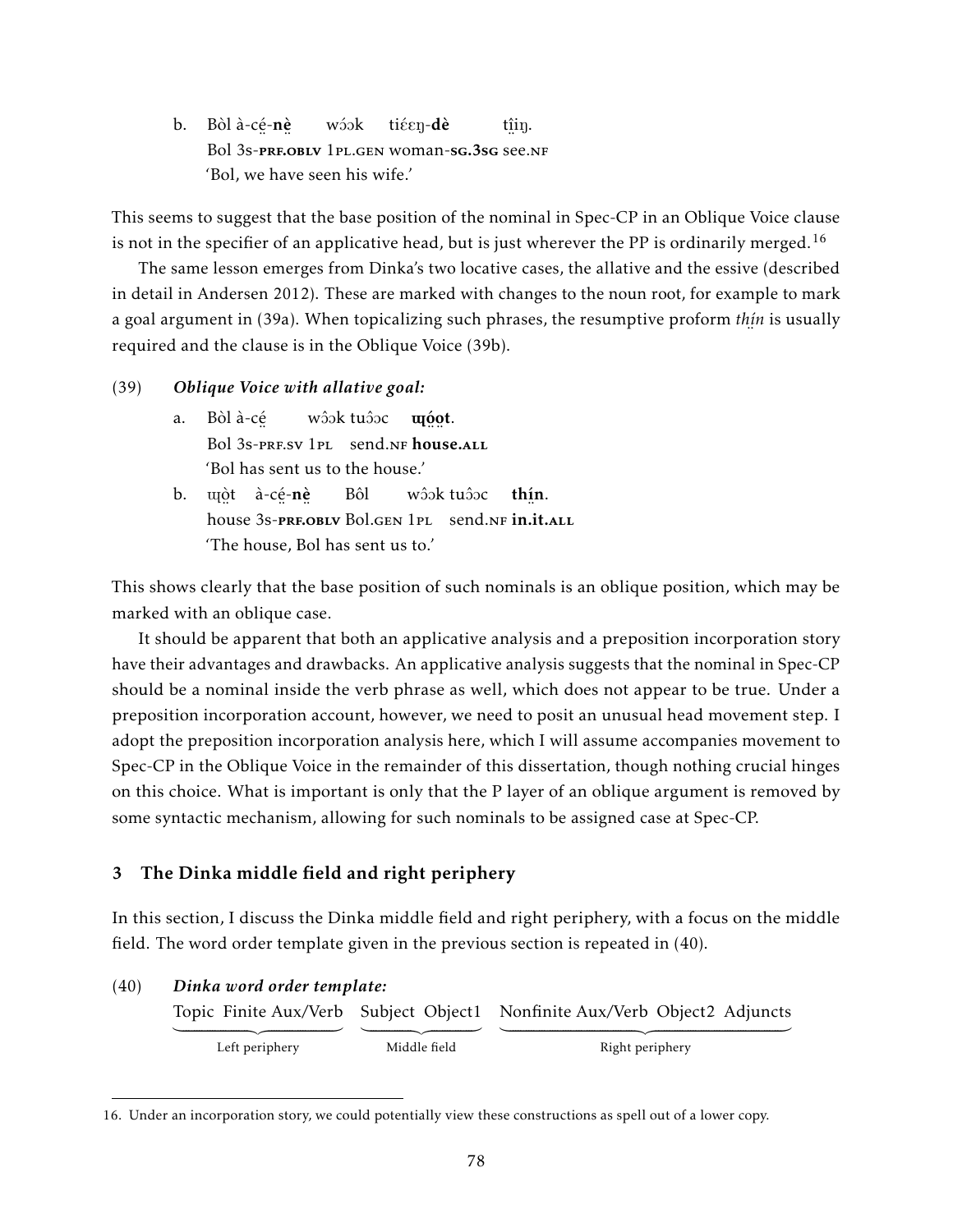As (40) makes clear, the middle field consists of two positions, one for in situ subjects and one for in situ objects. I first show that Dinka displays a V2 effect in the verb phrase, so that the highest DP must move to Spec-*v*P, the middle field object position in (40). I argue that these objects can be assigned case again at Spec-CP when they move there, because the same structural case is assigned in both places. I then examine the position of in situ subjects, which always appear in the genitive case, and the resulting case alternation. Similar "marked nominative" alternations are found in a number of related languages (e.g. Dixon 1979; König 2008). I offer an account according to which genitive reflects a repair, which licenses subjects not in a structural case position (see also Halpert 2012 and Imanishi 2014).

### *3.1 V2 in the verb phrase*

In this section, I examine the left edge of the Dinka verb phrase. A V2 effect is found at the edge of transitive verb phrases, so that the first XP in the verb phrase must be a DP in the absolutive case. I propose that this reflects leftward movement of an object to Spec-*v*P for case licensing.

The edge of the verb phrase can be diagnosed by the position of a main verb in a clause that contains auxiliaries, as the examples in (41a–b) demonstrate. In (41a), the auxiliary *bé* is the highest ¨ verb/auxiliary and so it moves up to C. The verb  $\mathrm{t\hat{\mu}i\eta}$  ('see') is therefore in its base position. Observe now that the main verb must be preceded by the nominal object (41b).

#### (41) *Direct object must precede in situ main verb:*

- a. Yî in bé ¨ you ¨ fut.sv  $\left[\begin{matrix} v_P \textbf{min} & \textbf{t} \\ v_P \textbf{min} & \textbf{t} \end{matrix}\right].$ ر. ..<br>giraffe see.nf 'You will see a giraffe.'
- b. \*Yî in bé … ∴<br>you Fut.sv  $\left[ \begin{smallmatrix} v\text{P} & \text{I} & \text{I} & \text{II} & \text{II} \end{smallmatrix} \right]$ ∵. 。<br>see.nr giraffe mìir]. 'You will see a giraffe.'

Any other material in the verb phrase, including adjuncts or adverbs, must appear finally, following the main verb, and cannot occur either before the in situ main verb or before the object. The examples in  $(42a-c)$  illustrate this for an instrumental PP and the examples in  $(43a-c)$  for a temporal adverb.

#### (42) *PPs cannot appear at edge of vP:*

- a. Àyén à-cé Ayen ¨ 3s-prf.sv  $\left[ \begin{smallmatrix} v\end{smallmatrix} \right]$  caam  $\left[ \begin{smallmatrix} \text{p}_1 & \text{r}_2 & \text{p}_3 & \text{p}_4 \end{smallmatrix} \right]$  and  $\left[ \begin{smallmatrix} v_1 \\ v_2 \end{smallmatrix} \right]$  culturally caam  $\left[ \begin{smallmatrix} v_1 & \text{r}_2 & \text{r}_3 & \text{p}_4 \end{smallmatrix} \right]$  and  $\left[ \begin{smallmatrix} v_1 & \text{r}_2 & \text{r}_3 & \text{r}_4 \end{smallmatrix} \right]$  and 。.<br>food eat.n<mark>f</mark> …<br><sub>P</sub> knife 'Ayen has eaten food with a knife.'
- b. \*Àyén à-cé Ayen ¨ 3s-prf.sv [<sub>vP</sub> cu<u>î</u>in [<sub>PP</sub> nè pǎal] câam]. ¨ food n 1 minutes of the seature 'Ayen has eaten food with a knife.'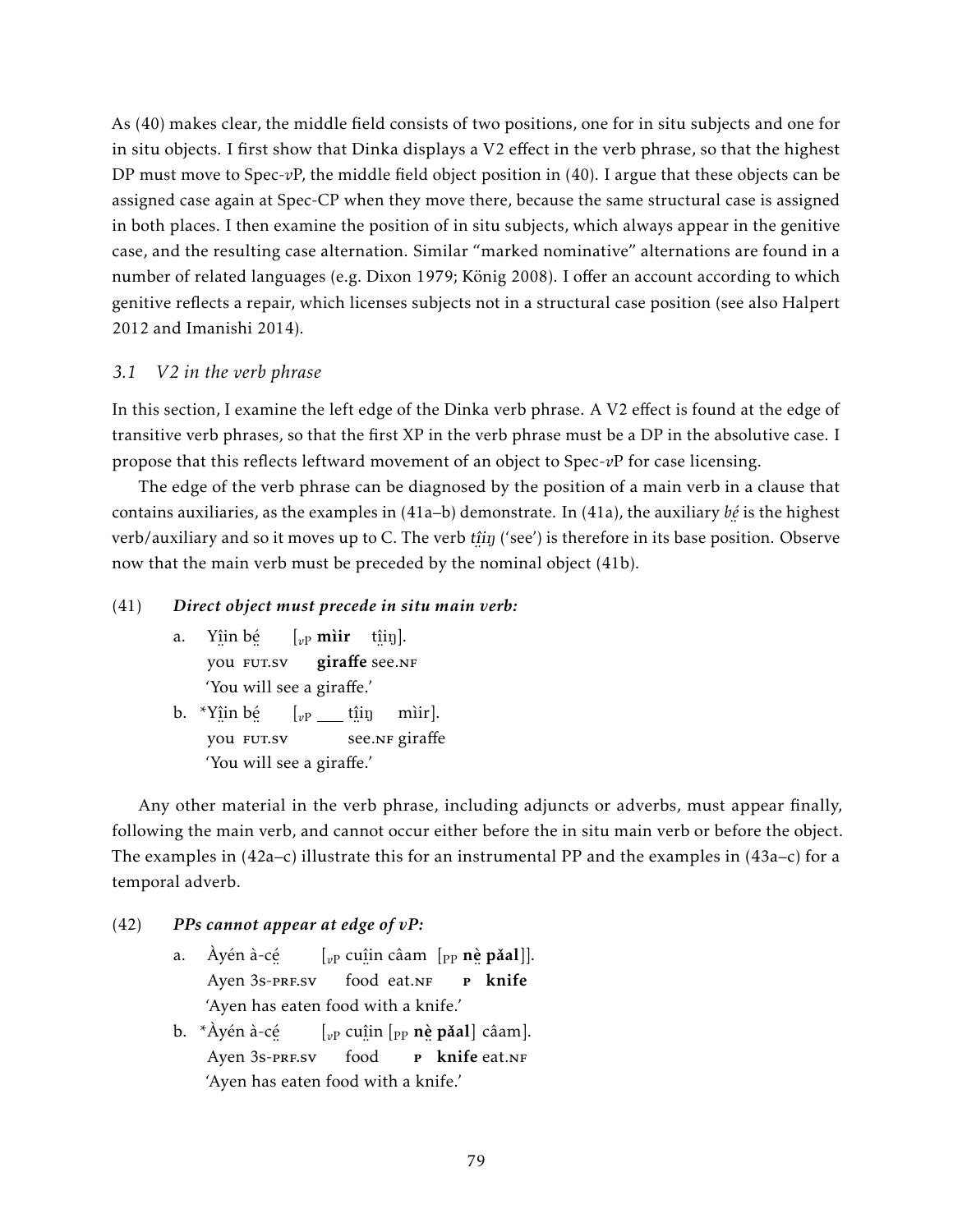c. \*Àyén à-cé بہ سے ہندال<br>Ayen 3s-prf.sv [<sub>vP</sub> [<sub>PP</sub> **nè pǎal**] cu<u>î</u>in câam]. p knife food eat.NF 'Ayen has eaten food with a knife.'

### (43) *Adverbs cannot appear at edge of vP:*

- a. Àyén à-cé م<br>Ayen 3s-prf.sv [*v*<sup>P</sup> cuî in câam ákó l]. food eat.NF afternoon 'Ayen has eaten food in the afternoon.'
- b. \*Àyén à-cé Ayen ¨ 3s-prf.sv [*v*<sup>P</sup> cuî in ákó l ¨ food ¨ afternoon eat.nf câam]. 'Ayen has eaten food in the afternoon.'
- c. \*Àyén à-cé م<br>Ayen 3s-prf.sv [*v*<sup>P</sup> ákó l afternoon food eat.NF cuî in câam]. 'Ayen has eaten food in the afternoon.'

These positioning facts also obtain when it is the main verb moves out of the verb phrase, showing that the position of the object is not dependent on the presence of the in situ verb. In such examples, the in situ object must still precede any adjunct material in the verb phrase (44a–d).

### (44) *Object is vP-initial when verb moves out:*

- a. Ayén à-càm [<sub>vP</sub> cu<u>î</u>in [<sub>PP</sub> nè **pǎal**]]. Ayen 3s-eat.sv ¨ food …<br><sub>P</sub> knife 'Ayen is eating food with a knife.'
- b. \*Àyén à-càm Ayen 3s-eat.sv  $\left[\begin{smallmatrix} v_P & \rho_P \end{smallmatrix}\right]$  **nè pǎal**] cu<u>î</u>in]. □□<br>**P** knife food 'Ayen is eating food with a knife.'
- c. Àyén à-càm Ayen 3s-eat.sv [*v*<sup>P</sup> cuî in ákó l]. ¨ food ¨ afternoon 'Ayen is eating food in the afternoon.'
- d. \*Àyén à-càm [*v*<sup>P</sup> ákó l Ayen 3s-eat.sv afternoon food cuî in]. 'Ayen is eating food in the afternoon.'

These facts demonstrate that the object is always at the edge of the *v*P, regardless of whether the verb undergoes movement. We will see evidence for this throughout. The syntax of the *v*P edge is insensitive to verb movement.

I suggest that the position the direct object occupies is Spec-*v*P, because it is found at the edge of the verbal domain and is used to license objects (e.g. Wurmbrand 1998). We will also see in Chapter 5 that is the landing site of intermediate successive-cyclic movement, a property commonly ascribed to Spec-*v*P (e.g. Chomsky 1986 et seq.). I propose then that, in Dinka, the object of a transitive verb always moves to Spec-*v*P, in order to check case. I posit a *ϕ*-probe on *v*,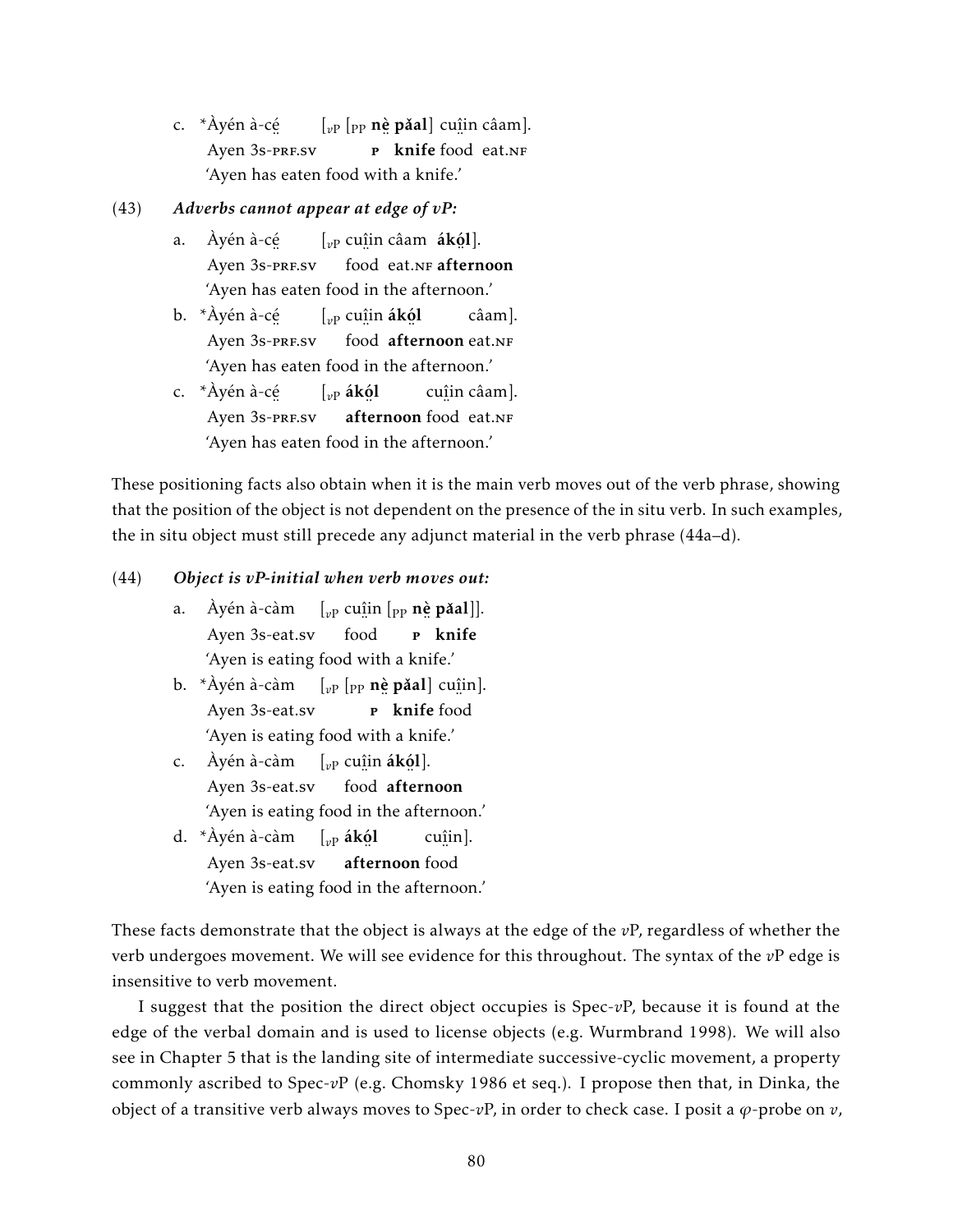which triggers this movement and is responsible for assigning absolutive case to the object. As in the rest of this work, I treat the EPP property of *v* as a subfeature of the *ϕ*-probe. In this view, the structure of the verb phrase in an example like (45a) is (45b). The object of V moves to a specifier of *v* as a reflex of Agree with *v*, and the verb moves up to *v* (from which it undergoes subsequent movement if there is no auxiliary present).

### (45) *Structure of transitive verb phrase:*

a. Bòl à-cé Bol 3s-prf.sv [*v*<sup>P</sup> cuî in câam]. food eat.NF 'Bol has eaten food.'



The tree in (45b) assumes that the subject is generated in the outer specifier of *v*P (e.g. Chomsky 1995; Kratzer 1996; Hale and Keyser 2002), and that it is merged after the probe on *v* triggers movement of the object. It is important here, as it will be throughout this dissertation, that the base position of the subject does not count for the purposes of satisfying the *ϕ*-probe on *v* and its EPP property. Indeed, the subject never affects the V2 property of the verb phrase. One way of capturing this is to say that  $\nu$  probes and triggers movement when it is merged, so that the subject is not present yet when the object moves.

An alternative approach to these facts is to decompose  $\nu$  into two seperate heads, one that introduces the external argument and one that assigns case to the object, along the lines of Bowers (2010). I will label these Voice and *v* (*cf*. Pylkkänen 2002; Harley 2009, 2013). The Dinka verb phrase would then look like (46).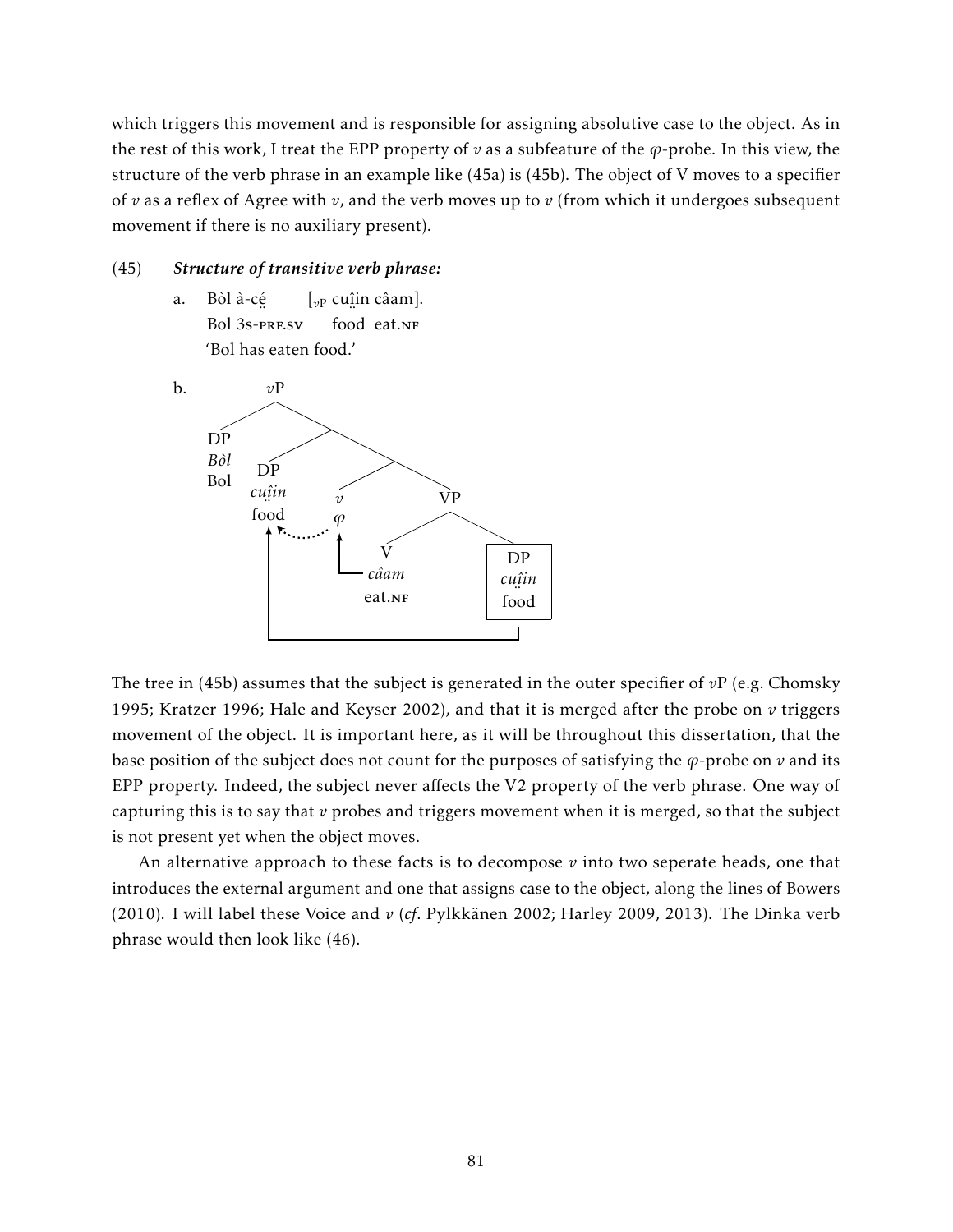

It will not matter for our purposes whether we adopt the structure in (45) or the more articulated structure in (46), as long as something exempts subjects from the calculus of V2 at Spec-*v*P. For this reason, I mostly abstract away from the base position of the subject when discussing *v*P syntax.

Let me now briefly discuss intransitives. Perhaps unsurprisingly, the V2 requirement does not affect intransitive verb phrases. Such verbs do not have a nominal object that may appear in Spec-*v*P (47a–b).

### (47) *Intransitives lack V2 requirement:*

- a. Yî in cé … ∴<br>you PRF.SV  $\left[\begin{matrix} v_P \end{matrix}\right]$  thàal]. cook.nf 'You have cooked.'
- b. Bòl à-bé Bol ¨ 3s-fut.sv  $\left[\begin{matrix} \partial \mathbf{p} & \mathbf{p} \end{matrix}\right]$ . go.nf 'Bol will go.'

In addition, adjuncts that appear with intransitives cannot move to Spec-*v*P as a substitute for a DP object. The examples in (48a–b) illustrate for the essive-marked adjunct <sup>î</sup>*ò o t* ('in the house'). This adjunct has to appear after the verb cluster, just like adjuncts in transitives.<sup>17</sup>

### (48) *No adjuncts before verb cluster in intransitives:*

a. Yí in cé … ∴<br>you PRF.SV  $\left[v_{\text{P}}\right]=\text{th\`aal}$ COOK.NF house.ess uçò qt]. 'You have cooked in the house.'

<sup>17.</sup> Note that the essive form  $\vec{u}$  *<i>i* ('house') is identical to the absolutive (Andersen 2012), which I have indicated with parentheses in the gloss.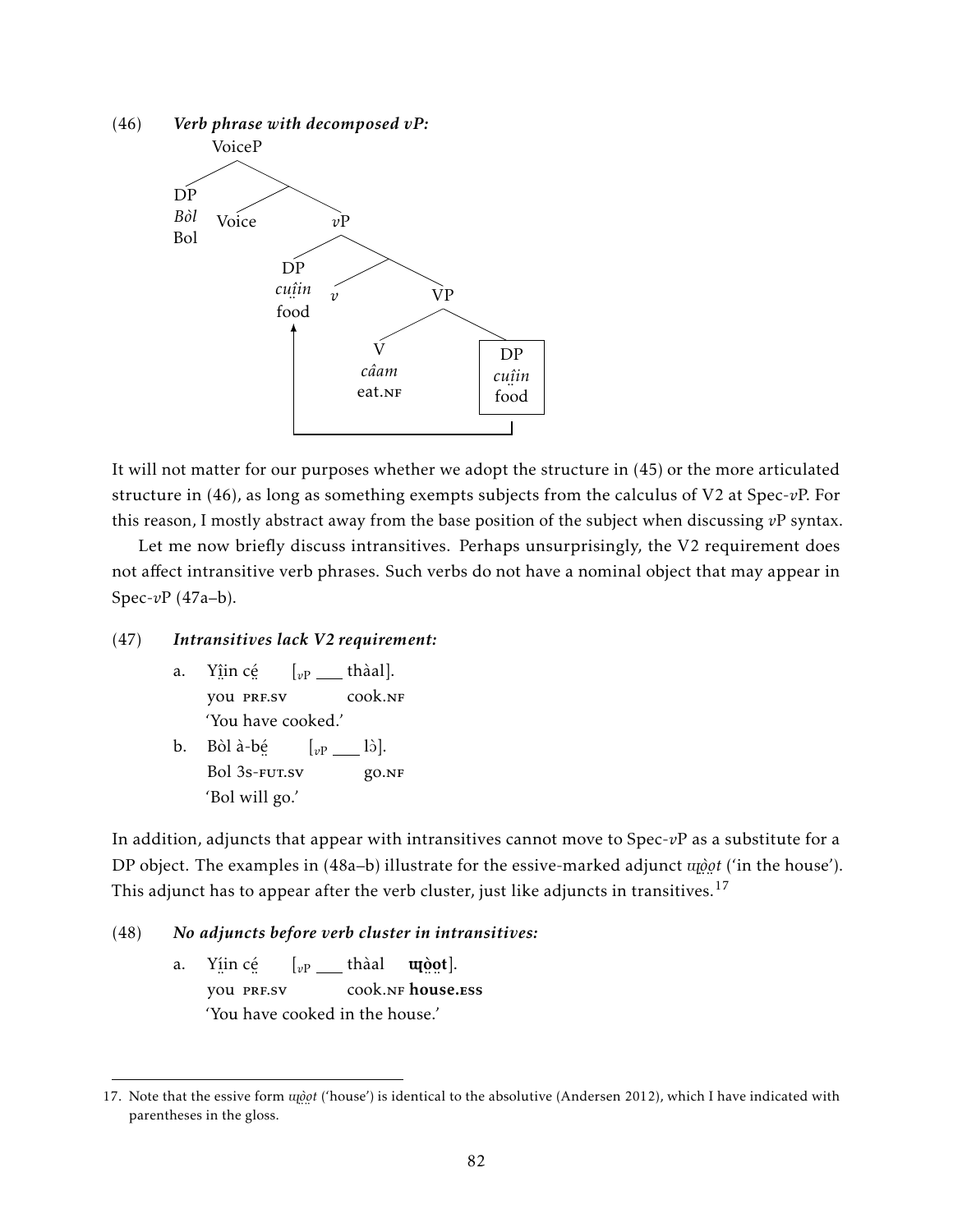b. \*Yí in cé …<br>you prf.sv  $\left[ \begin{smallmatrix} v\end{smallmatrix}\right]$  up  $\phi$ سيسية<br>house(.ess) cook.nf thàal]. 'You have cooked in the house.'

I propose that the impossibility of adjuncts moving to Spec-*v*P is due to the fact that *v* carries a *ϕ*-probe and only targets nominals. Importantly, the step of P-incorporation that removes the P layer of a PP targets C and so cannot facilitate such movement. This difference between transitives and intransitives demonstrate that the V2 property of the verb phrase may be violated if no nominal is present. This is reminiscent of Preminger's (2011) proposal that Agree is *fallible*, so that it is allowed to fail if no suitable goal is present. In accordance with this, we will see evidence in Chapter 5 and 6 from a process of pronoun copying that intransitive *v*Ps nevertheless show evidence of a V2 property, as evident in contexts of intermediate movement.

Additional evidence for the claim the object undergoes movement comes from clauses that contain multiple auxiliaries. As Andersen (2007) points out, Dinka clauses may contain a range of auxiliary predicates. One type of example is given in (49a). In such clauses, the highest auxiliary, in this example the perfect auxiliary *cé* , moves up to C. All other auxiliaries join the lexical verb in ¨ what I will refer to as the *verb cluster*. The verb cluster, as in languages like Dutch and German, may not be interrupted by non-verbal material  $(49b-c)^{18}$ 

#### (49) *Clause with multiple auxiliaries contain a verb cluster:*

- a. Tìik woman 3s-prf.sv à-cé [*v*<sup>P</sup> cuî in dâac 。<br>food do.quickly.nf cook.nf tháal]. 'The woman has cooked the food quickly.'
- b. Tìik woman 3s-prf.sv à-cé [*v*<sup>P</sup> cuî in dâac food do.quickly.nf cook.nf afternoon tháal áköl]. 'The woman has cooked the food quickly in the afternoon.'
- c. \*Tìik woman 3s-prf.sv à-cé [*v*<sup>P</sup> cuî in dâac .<br>food do.quickly.nf **afternoon** cook.nf áköl tháal]. 'The woman has cooked the food quickly in the afternoon.'

The Spec-*vP* position also cannot disturb the verb cluster. Direct objects, for instance, necessarily precede the first verb/auxiliary of the cluster, as in (49a). Other orders are ungrammatical (50a–b).

- (50) *Spec-vP precedes verb cluster:*
	- a. \*Tìik woman 3s-prf.sv à-cé [*v*<sup>P</sup> dâac do.quickly.nf food cook.nf cuî in tháal]. 'The woman has cooked the food quickly.'

<sup>18.</sup> I will leave open the issue of whether there is an active process of verb cluster formation, as has been argued for Dutch and German. The structure I give for the Dinka verb phrase does not in principle require such a process, though something must prevent leftward adjunction of PPs and adverbs.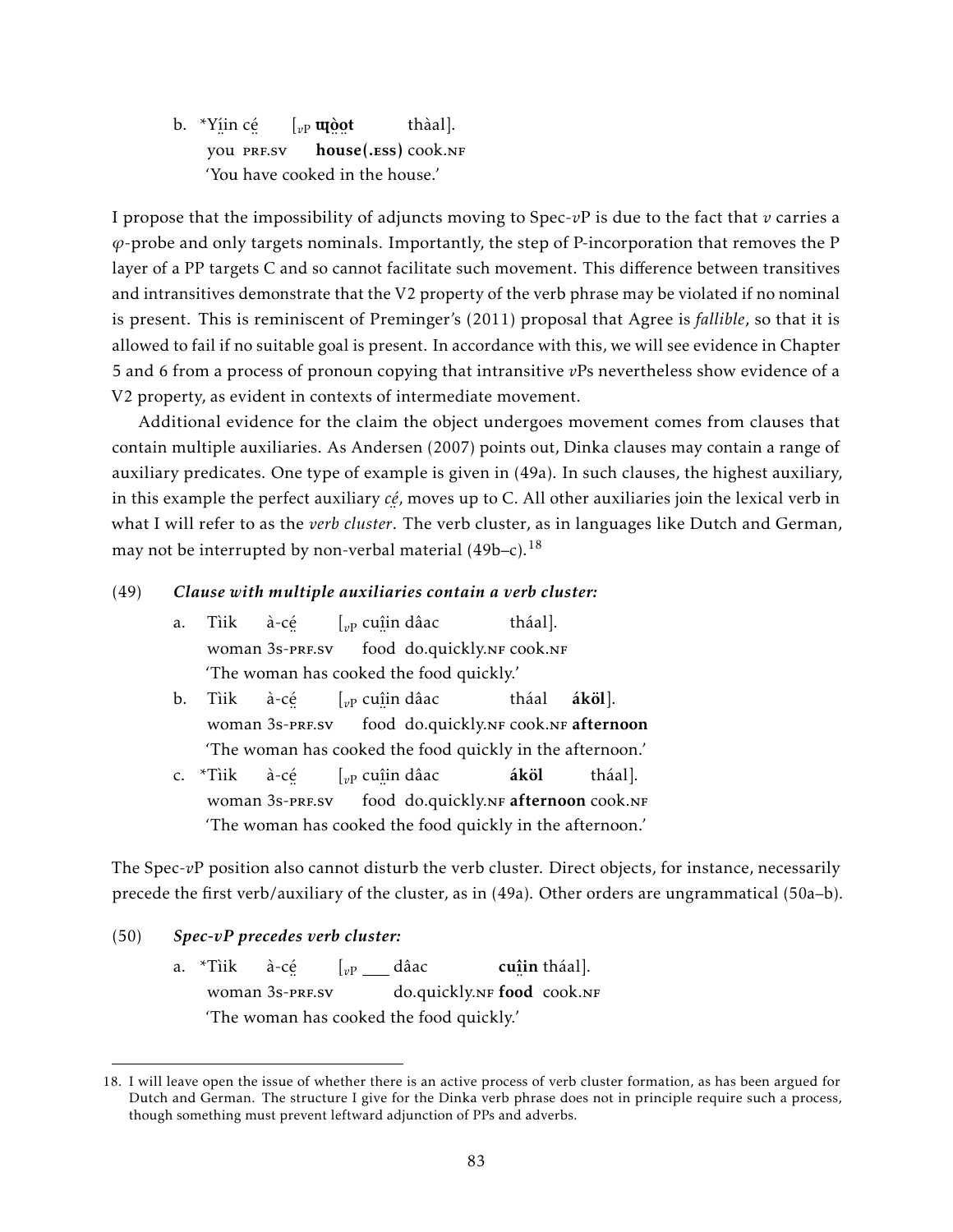b. \*Tìik woman 3s-prf.sv à-cé  $\left[v_{\text{P}}\right]=\text{d}$ âac do.quickly.nf cook.nf food tháal cuî in]. 'The woman has cooked the food quickly.'

Many of the auxiliary predicates that may appear in the verb cluster come from the class of predicates that Andersen (2007) refers to as "secondary auxiliaries". These are predicates like *dâac* ('do quickly') or *pyâac* ('have done recently'), which plausibly express meanings associated with *v*P/VP-adverbs in English. Andersen (2007:100, sec. 5) provides a detailed overview. These behave like auxiliaries in Dinka. They move to C and host voice morphology when the highest auxiliary in the clause, for instance (51a–b).

#### (51) *Secondary auxiliaries may appear in V2:*

- a. Bòl à-**dòc** ..<br>Bol 3s-**do.quickly.sv** food eat.nf cuî in câam. 'Bol is eating food quickly.'
- b. Cu<u>î</u>in à-**dóoc** …<br>food 3s-**do.quickly.ov** Bol.gen eat.nf Bôl câam. 'Food, Bol is eating quickly.'

I will not discuss the syntax and semantics of these secondary auxiliaries in detail here, but there are at least two ways of treating them that are compatible with what I say here. The first is to analyze these secondary auxiliaries as realizations of functional heads in between V and *v*, assuming a more articulated verb phrase, along the lines of Cinque (1999). Another approach is to treat clauses with secondary auxiliaries as a type of serial verb construction, with multiple VPs. Both options are compatible with the idea that the object position described above is Spec-*v*P.

In accordance with this view of the verb phrase, we see that tense and aspectual material for the most part cannot appear in the verb cluster. As Andersen (2007) observes, neither the past tense particle nor the perfect auxiliary *cé* ever show up in the verb cluster. One exception to this, however, i<br>is the future auxiliary *bé*.<sup>19</sup> This auxiliary can appear in the verb cluster, such as in clauses with the negative auxiliary (52a).<sup>20</sup> In such clauses, the object must still precede the verb cluster (52b).

### (52) *Future auxiliary may appear in verb cluster:*

- a. Y<u>î</u>in cè  $\left[\begin{smallmatrix} v_P \text{ mir} & \mathbf{b} & \text{t} \text{fin} \end{smallmatrix}\right]$ <sup>21</sup> ¨ you ¨ neg giraffe FUT see.nf 'You will not see a giraffe.'
- b. \*Y<u>î</u>in cè [<sub>vP</sub> bé **mìir** t<u>î</u>iŋ]. ¨ you ¨ neg …<br>FUT **giraffe** see.nf 'You will not see a giraffe.'

<sup>19.</sup> See also Andersen (2007:sec. 3) for discussion of the habitual auxiliary.

<sup>20.</sup> The perfect auxiliary has a suppletive negative form (Andersen 2007:95) and so never appears lower than C.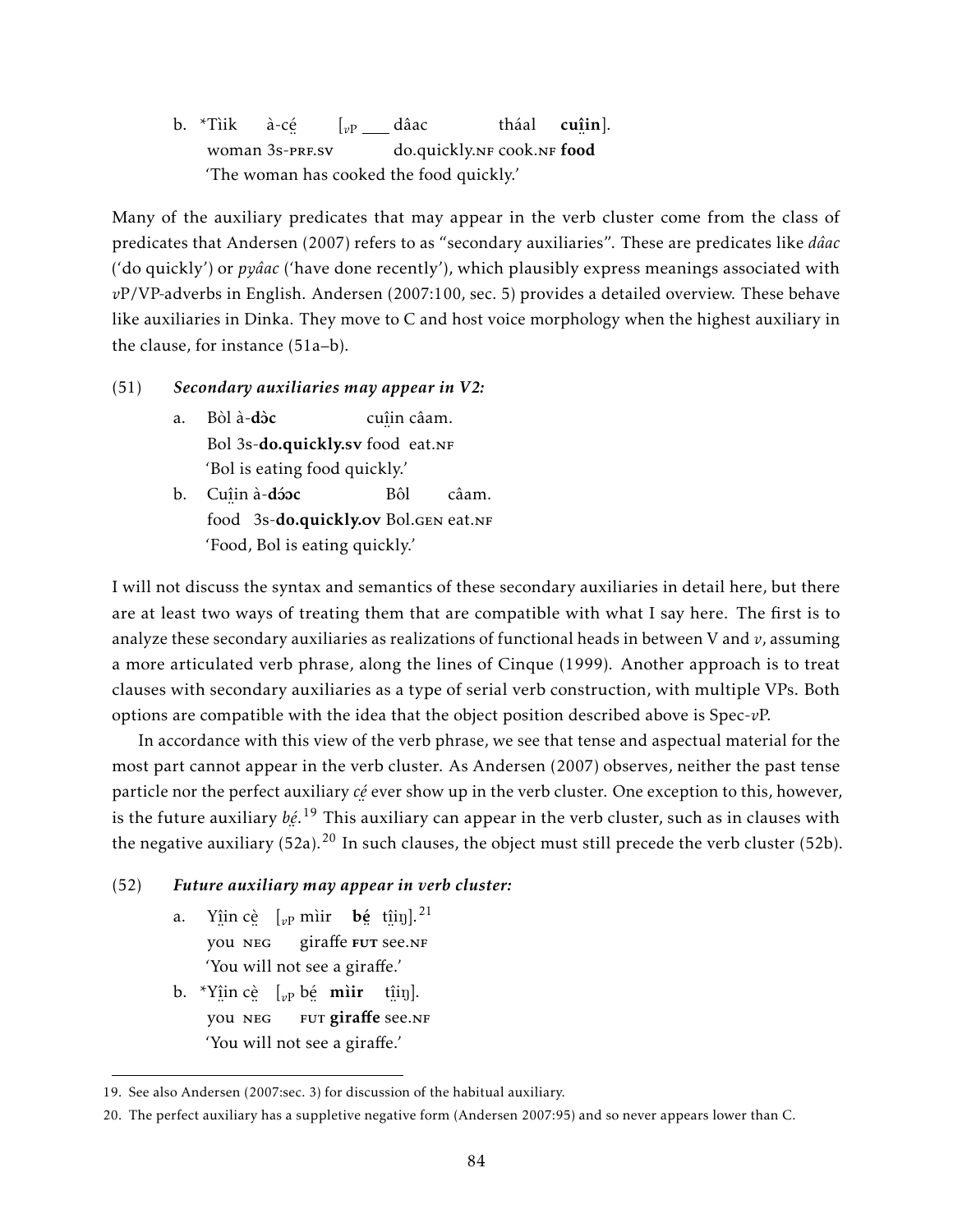This seems problematic for the claim that the position of the object in (52a) is Spec-*v*P, given that future should be expressed in a higher position in the clause. There is good reason to think, however, that *bé* is more similar to a verbal future like the English *going-to* construction than a true ¨ future tense. First of all, Andersen (2007:98) points out that the future auxiliary has its source in a motion verb, the verb *b*ɔ̀ ('come').<sup>22</sup> In addition, its distribution is very different from Dinka's other ¨ tense marking, the past tense particle *é* . Past tense is typically encoded as a part of the declarative ¨ or interrogative particle, a prefix that appears on the verb/auxiliary in C. This particle then appears higher than any of Dinka's other auxiliaries, including the negative auxiliary *cè* and the perfect.

In contrast, the future auxiliary *bé* appears lower than the negative auxiliary, as in (52a), and ¨ cannot appear above the perfect auxiliary *cé* . This is demonstrated in (53a). When the perfect and future co-occur, the perfect appears above the future and the future is interpreted as its motion verb source (53b).

#### (53) *Future cannot appear above perfect:*

- a. \*Yî in bé 2sg FUT.SV giraffe PRF See.NF mìir cé t<u>î</u>iŋ. Intended: 'You will have seen the giraffe.'
- b. Yî in cé ∴ ∴ ∴ ∵ ∵ ∵ ∵ ∵ 2sg PRF.SV giraffe FUT see.NF mìir b<u>é</u> t<u>î</u>iŋ. 'You have come to see the giraffe.'

These facts make it clear that the future auxiliary *bé* is not a true instantiation of T. Instead, I will treat it as a *v*P-internal head, in line with the observation that it can appear below Spec-*vP*. Specifically, I propose that *bé* is a restructuring verb that takes the lexical VP as its complement, ¨ similar to the *going-to* future in English. In this view, the structure of the verb phrase in an example like (52a), repeated in (54a), is really something like (54b), with movement of object of the main verb into Spec-*v*P.<sup>23</sup>

#### (54) *Structure of verb phrase with bé :* ¨

a. Y<u>î</u>in cè [<sub>vP</sub> mìir bé t<u>î</u>iŋ]. vou NEG giraffe FUT See.NF 'You will not see a giraffe.'

<sup>21.</sup> As Andersen (2007) observes, the future auxiliary *bé* does not appear to have a non-finite form and appears in the same form as in the subject voice when it is in the verb cluster.

<sup>22.</sup> As Andersen remarks, vowel reduction to *e* may have played a part in several grammaticalization processes in Dinka.

<sup>23.</sup> There is presumably also movement of *bé* up to *v* in (54b), because *bé* would end up moving out of the verb phrase if it were the only auxiliary present it were the only auxiliary present.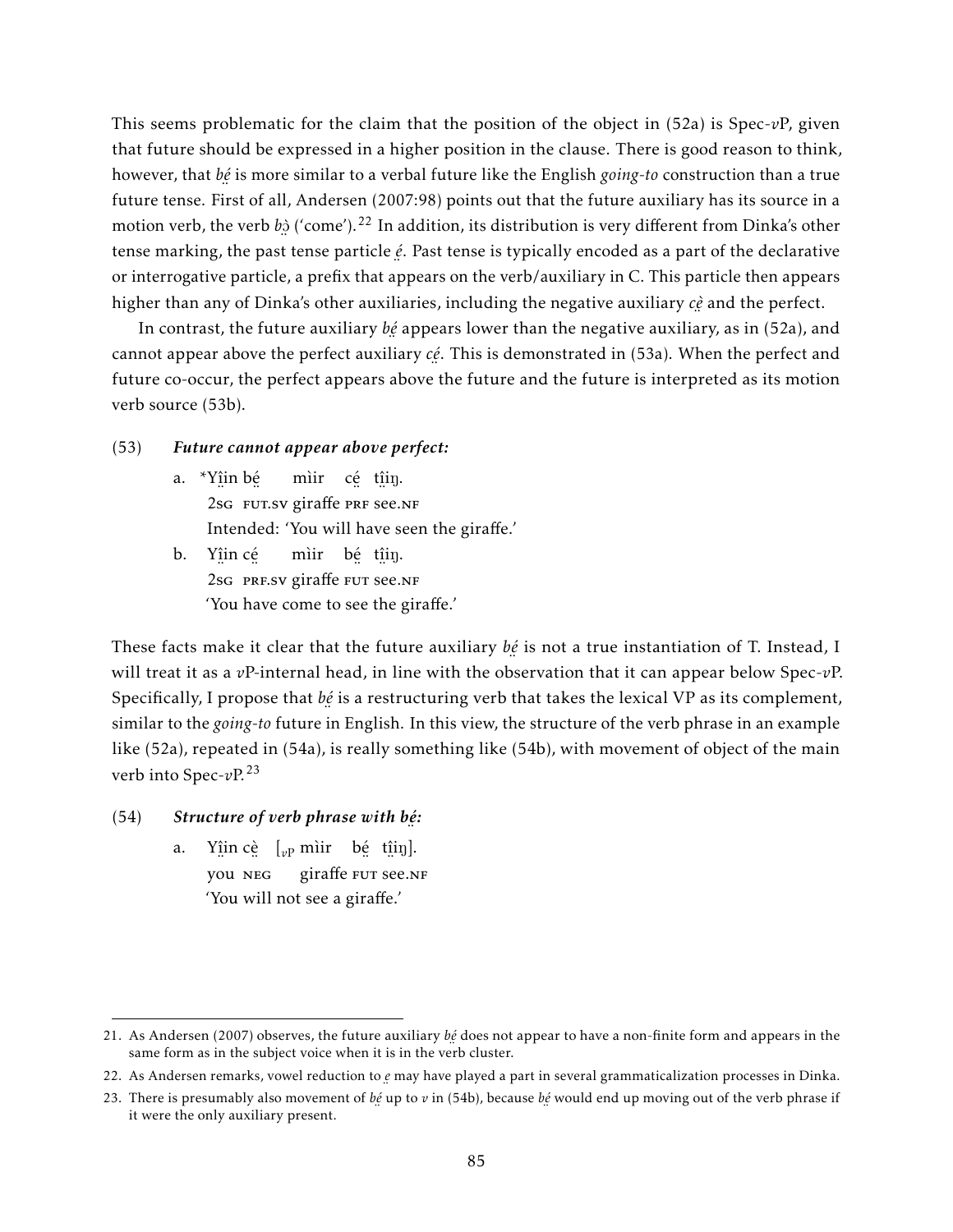

The verb cluster facts provide evidence that the surface position of transitive object is not adjacent to the verb, but reached by leftward movement. In this way, clauses with multiple auxiliaries make clear that Dinka objects obligatorily move for licensing.

We may wonder now what happens in the Object Voice, when objects appear in Spec-CP. We will see clear evidence in Chapter 5 for the claim that objects still move to Spec-*v*P in such voices, because intermediate movement to the *v*P edge satisfies V2 in a variety of contexts. As a result, I propose that objects in the Object Voice are assigned absolutive case twice, once by *v* and once by C. In the next section, I turn to the position of in situ subjects and the alternation between genitive and absolutive that occurs with them.

# *3.2 Genitive case and in situ subjects*

In this section, I consider the question of what position in situ subjects appear in and how they come to be marked with genitive case. I show that genitive subjects undergo movement, but argue that this is unrelated to case assignment. Instead, I propose that subjects are not structurally licensed, but assigned case as a Last Resort repair, by the insertion of a silent preposition (*cf*. Halpert 2012; Imanishi 2014). I suggest that this proposal might make sense of the phenomenon of "marked nominative" that appears in a number of languages (e.g. König 2008).

As mentioned above, subjects can appear in the middle field, following the highest verb/auxiliary in the second position of the clause This is true regardless of whether the verb is unaccusative, unergative, or transitive. The examples in (55a–c) demonstrate for a *yes*-*no* question (which displays V1 order, as discussed in the next section).

#### (55) *Genitive case found with all in situ subjects:*

- a. Bé FUT.SV **stick.gen** break.nf lè c dhuôon? 'Will the stick break?'
- b. Th<u>ệ</u>t ¨ cook.sv Bol.gen Bôl? 'Is Bol cooking?'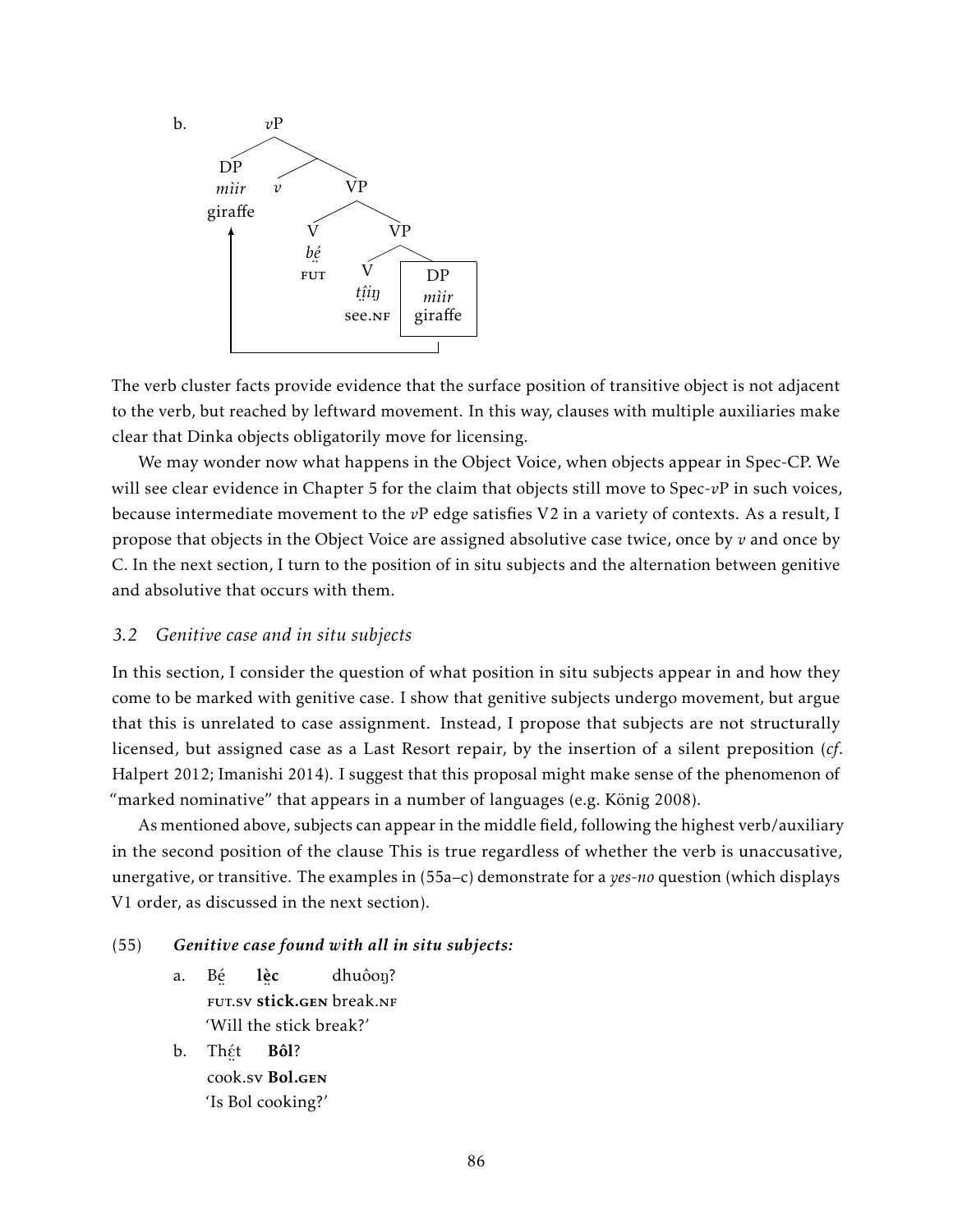- c. Bé ¨ fut.sv Bol.gen eat.ap.nf ¨ p ¨ food Bôl càm (è cuî in)? 'Will Bol eat food?'
- d. Bé er in the section of the section of the section of the section of the section of the section of the section of  $\frac{1}{n}$  of the section of the section of the section of the section of the section of the section of the sect Áyèn kǔur t<u>î</u>iŋ? 'Will Ayen see a mountain?'

We see then that a subject in the middle field always immediately follows the highest verb/auxiliary and occurs in the genitive case, regardless of verb type.

These facts suggest that subjects move leftward to a position in the middle field, like Spec-TP. That the in situ subject position is not the base position of the subject is particularly evident with unaccusative subjects like (55a). Despite presumably being generated in the complement of V, such subjects must appear to the left of the main verb, higher also than secondary auxiliaries, for instance  $(56a-b)$ .<sup>24</sup>

# (56) *Unaccusative subjects appear above main verb and secondary auxiliaries:*

- a. Bé en stick.gen quickly.nf break.nf lè c dâac dhuôon? 'Will the stick break quickly?'
- b. C<u>è</u> l<u>è</u>c neg stick.gen fut break.nf b<u>é</u> dhuôoŋ? 'Will the stick not break?'

I propose then that the subject obligatorily moves to an EPP position in the middle field, which I will identify as Spec-TP.<sup>25</sup>

The question that arises now is what exactly the nature of genitive case is. The genitive case found on subjects in the middle field is signaled by a tonal contour (see Andersen 2002 for detail and discussion). It is found elsewhere in the languages only in some prepositional phrases. To be precise, the genitive case is also assigned inside of possessor PPs (57a), and to the nominal in the *by*-phrase of a passive (57b).

# (57) *Genitive case occurs in possessor PPs and by-phrases:*

a. Wôok c<u>é</u> 1pl ¨ prf.sv  $\int_{\text{DP}}$  tin woman  $\left[ \mathrm{_{PP}\stackrel{\grave{\mathrm{e}}}{_{\mathrm{e}}}}\,\mathbf{B}\hat{\mathbf{o}}\mathbf{l}\, \right]\right]$ <sub>™</sub> ∷ "<br>p **Bol.gen** see.nf t<u>î</u>iŋ. 'We have seen Bol's wife.'

<sup>24.</sup> The fact that the subject of an unaccusative appears to move to a position outside the *v*P to be assigned genitive raises questions about whether unaccusatives have a V2 property associated with a *ϕ*-probe. I will assume that unaccusative *v*Ps lack a case-assigning *ϕ*-probe. However, as we will see in Chapter 5, there is evidence in Dinka that unaccusatives contain a *v*P phase.

<sup>25.</sup> One question that arises is how to derive Dinka's underlying verb-initial order under this view.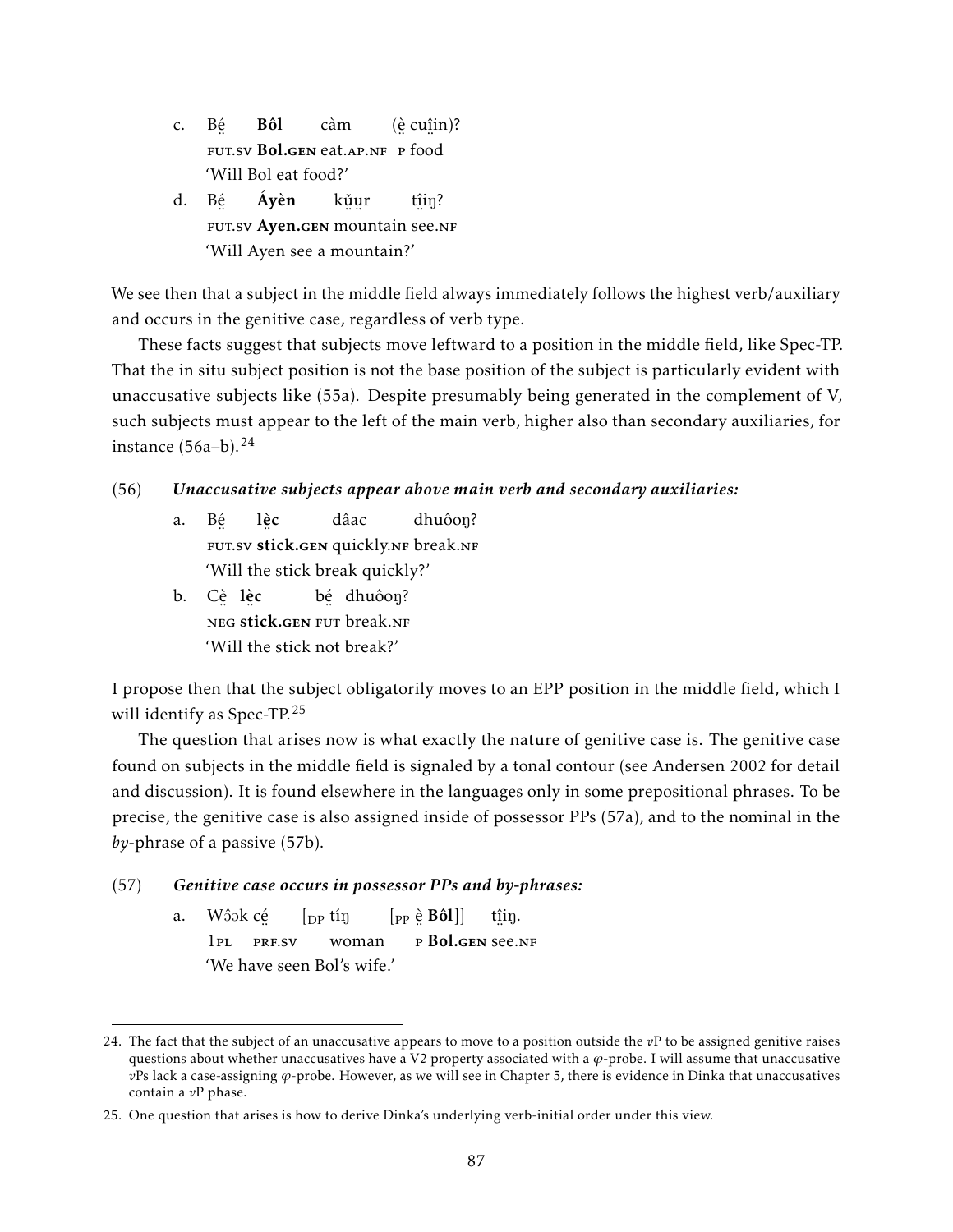b. Cuî in à-cám food 3s-eat.pass  $[$ <sub>PP</sub> nè **Bôl**]. e Bol.gen 'Food is being eaten by Bol.'

The genitive case stands in opposition to Dinka's other structural case, frequently called the absolutive in the Nilotic literature (e.g. Dimmendaal 1985, 2007), although no link with ergativity is intended. The absolutive appears on objects in Spec-*v*P (58a), as described in the previous section, on nominals in Spec-CP (58b), and inside a variety of PPs.

# (58) *Absolutive in Spec-vP and clause-initial position:*

- a. Bòl à-cé Bol 3s-prf.sv Ayen see.nf **Àyén** t<u>î</u>iŋ. 'Bol has seen Ayen.
- b. Bòl à-cé Bol 3s-prf.sv Ayen see.nf Àyén t<u>î</u>iŋ. 'Bol has seen Ayen.

The absolutive is the unmarked case (see also Andersen 2002): it is the citation form and also the case that appears in contexts in which we might expect to see a default case, such as on nominal predicates (59).

# (59) *Absolutive appears on nominal predicates:*

- a. Bòl èe Bol 3s.be ch bģny. chief 'Bol is a chief.'
- b. Yè Bôl be Bol.gen ch bgny? chief 'Is Bol a chief?'

On the basis of these facts, Andersen (2002) concludes that the genitive should be viewed as an oblique case. This is surprising, since genitive on subjects does not pattern like ergative case, as is clear in the examination of unaccusatives, and ergative is the structural case for subjects that may display oblique-like behavior. In accordance with Andersen's proposal, I suggest that movement to Spec-TP is purely driven by EPP and not case, and that Dinka T is inactive as a case licenser.<sup>26</sup> I posit that genitive case is assigned as a Last Resort to a caseless nominal, by insertion of a silent preposition (see also Stowell 1981, Halpert 2012, and Imanishi 2014). The derivation of an example like (60a) is then something like (60b).

<sup>26.</sup> We can link this to the observation that C does assign case, if we assume that the features of C-T are related (e.g. Stowell 1982; Chomsky 2008; Miyagawa 2010).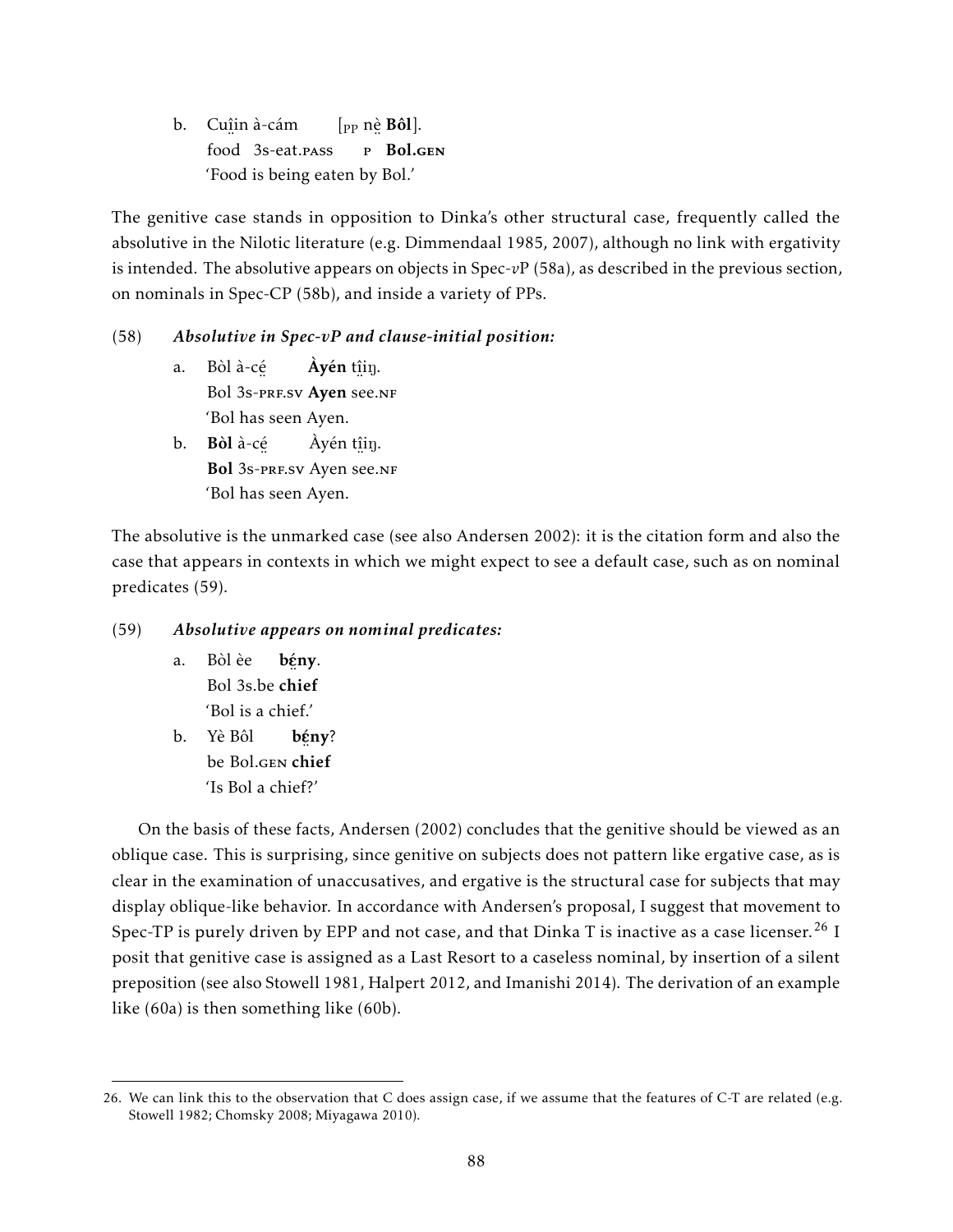(60) *Genitive case found with all in situ subjects:*

a. Bé eut.sv stick.gen break.nf lè c dhuôon? 'Will the stick break?'



In this structure, the unaccusative subject is merged as the complement of V, which merges with the verbal future *bé* , analyzed as a restructuring verb here (as per discussion in section 3.1). The subject DP moves to Spec-TP to satisfy its EPP property. Because it is not assigned case there, a silent preposition is inserted which assigns genitive case as a Last Resort.

This view of genitive case follows Halpert (2012) in assuming that, in some languages, case morphology may be merged directly to a nominal to license it, if no other licensing strategy is available (see also Stowell 1981 and Imanishi 2014). In this approach, genitive case in Dinka functions as a type of repair. This notion is also found in work on the Person-Case Constraint. Rezac (2011) argues at length that PCC effects may be repaired by insertion of a preposition or a case layer. In French ditransitives, for example, a 1st or 2nd person direct object clitic is ungrammatical in the presence of an indirect object clitic (61a–b).

### (61) *PCC holds in French ditransitives:*

- a. I 3Fs.cl 3P.cl have introduced Ie la leur ai présentée. 'I have introduced her to them.'
- b. \*Je vous leur ai présenté.
	- I 2P.CL 3P.CL have introduced
	- 'I have introduced you to them.'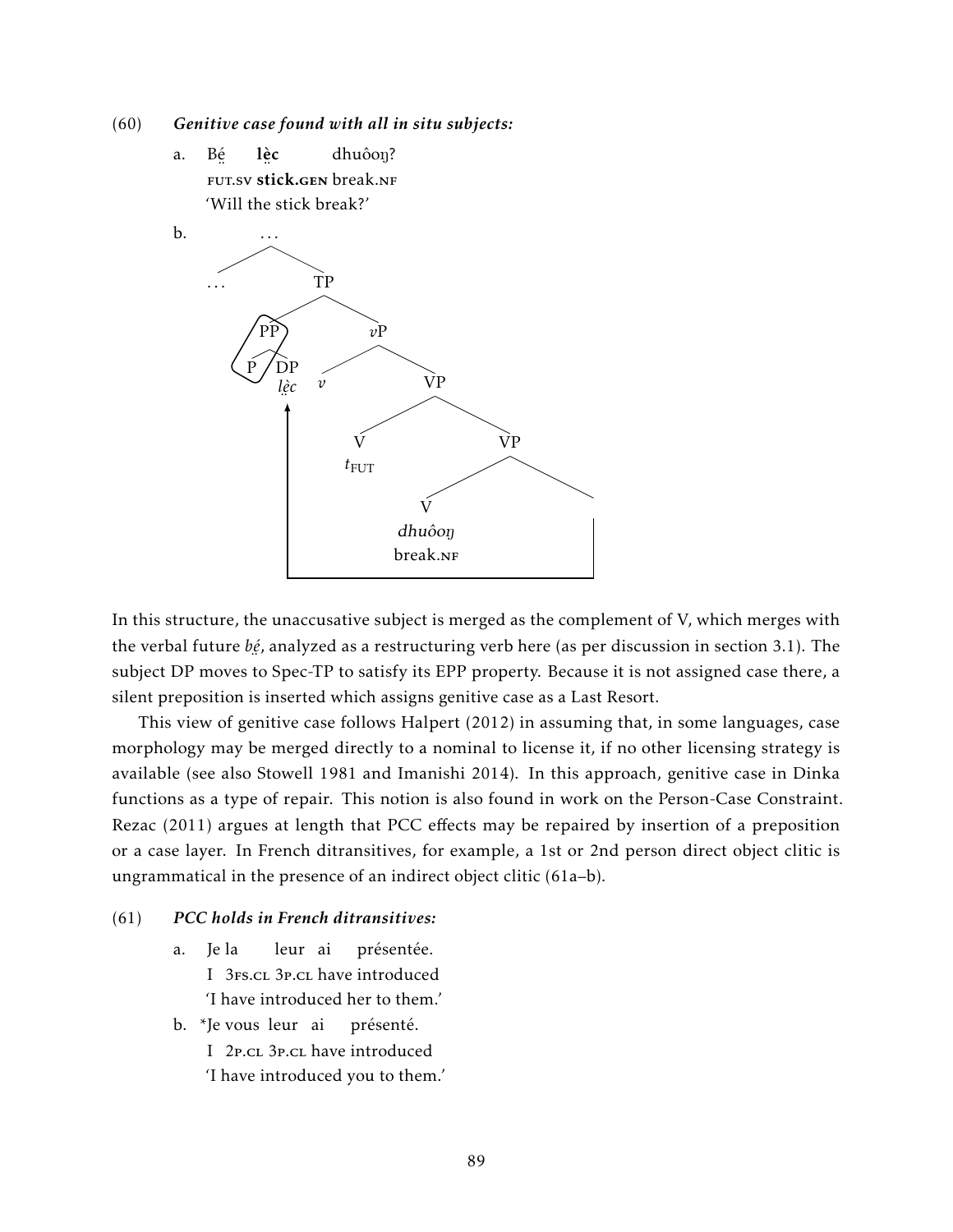As a repair, the indirect object may be exceptionally realized as a full PP or, for some speakers, as the locative clitic *y* (Couquaux 1975).

### (62) *Indirect object may be realized as PP or locative clitic:*

a. I 2P.cl have introduced to them yesterday vous ai présenté **à eux** hier. 'I have introduced you to them.' b. %Je vous y ai présenté.

I 2P.CL LOC have introduced

'I have introduced you to them.'

Crucially, this represents a repair, because these strategies are not available when the PCC would not be violated, as the examples in  $(63a-b)$  attest.<sup>27</sup>

#### (63) *Repairs unavailable when PCC not violated:*

- a. \*Je l' I 3Fs.cl have introduced to them ai présentée **à eux**. 'I have introduced her to them.'
- b. \*Je la I 3Fs.cl Loc have introduced y ai présentée. 'I have introduced her to them.'

Rezac (2011) documents similar repairs in Chinook, Basque, and Finnish, and proposes that, in these cases, K or P structure is added as a Last Resort to license a DP.

The advantage of treating genitive case as a repair of this sort is that it explains why it looks like an oblique case. Under this view, genitive is actually strictly a *prepositional* case, assigned only within PPs. The absolutive is Dinka's true structural case. As a result, it is the case we expect to see in default contexts, like the citation form and on nominal predicates. We can also make sense of the case alternation found with subjects from this perspective: subjects either get structural case in Spec-CP or receive an oblique case as a repair. Finally, in this view of Dinka, absolutive at Spec-CP and Spec-*vP* correspond essentially to nominative and accusative.<sup>28</sup>

The analysis proposed here can provide a general account of the phenomenon of "marked nominative" across Nilotic languages. As noted by many Nilotic scholars (e.g. Creider 1989; Dimmendaal 2005, 2007; König 2006, 2008), there is a marked case for non-initial subjects which disappears under fronting in many languages in the Nilotic family. This is usually called "marked nominative" (Dixon 1979; König 2006). The examples below illustrate, drawn from Päri (Andersen 1988), Turkana (Dimmendaal 1985), and Datooga (Kiessling 2007). (Glosses for case are mine.)

<sup>27.</sup> The full PP in (63a) is acceptable is there is stress on the pronoun. Crucially, this is not necessary in (62a).

<sup>28.</sup> As in Legate's (2008) Low-Abs languages, a morphological default spells out both nominative and accusative at PF.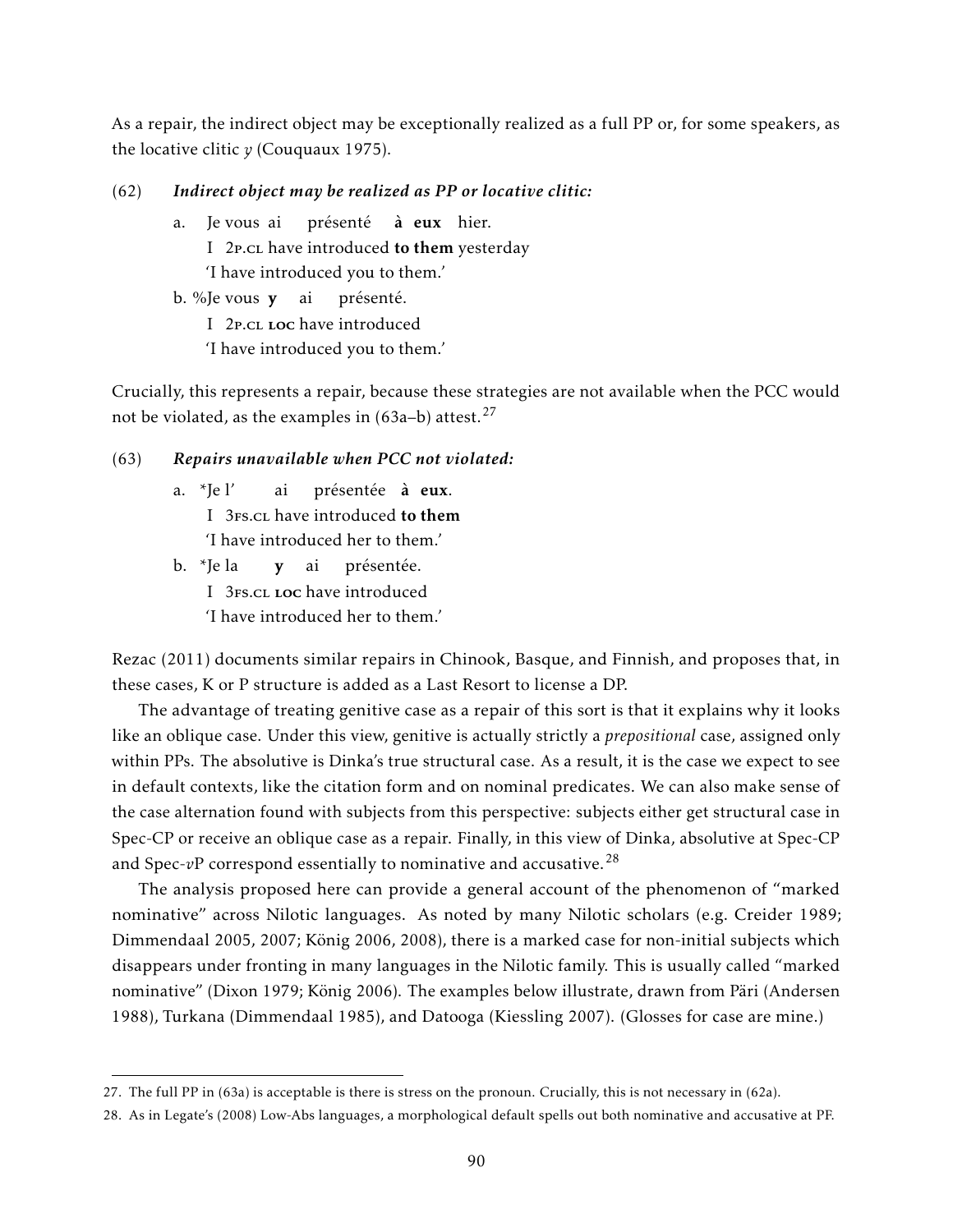- (64) *Subject alternates in case in Päri:*
	- a. úbúr Ubur. ABS PERF-beat woman-OBL á-pùot dháag-è 'The woman beat Ubur.'
	- b. dháagò woman.abs Ubur.abs PERF-beat-3sg ùbúr á-púod`-è 'The woman beat Ubur.' (Andersen 1988:292,294)

#### (65) *Subject alternates in Turkana:*

- a. k-à-ram-ì´ P-1sG-beat-ASP 3sG.OBL me.ABS nesì<sup>'</sup>  $ayon$ . 'He/she will beat me.'
- b. nèsi 3sg.abs 3-look.for-asp woman.abs E-sak-ì´ a-bEru`. 'He/she is looking for the woman.' (Dimmendaal 1985:133,136)

### (66) *Subject alternates in Datooga:*

- a. gwándà s3-be.there **women.o**bl among cattle.abs **gádéemgá** jèedá dûgwa. 'The women were among the cattle.'
- b. gàdéemgà gwándà omen.abs s3-be.there among cattle.abs jèedá dûgwa . 'As for the women, they were among the cattle.' (Kiessling 2007:71)

I suggest that these instantiate the same phenomenon: repairs to license a subject that would otherwise fail to acquire case. One major difference between most Nilotic languages and Dinka, though (evident in the Turkana and Datooga examples above, for instance), is that they are verbinitial and not V2. As a result, the (a) sentences, in which the non-initial subject appears in the oblique case, actually represent the unmarked word order. I propose then that these languages differ from Dinka in that C does not carry a  $\varphi$ -probe in clauses without  $\bar{A}$ -movement, so that there is simply no case assigner at all in the left periphery of such sentences.<sup>29</sup> As a result, the only option for subject licensing in clauses with unmarked order is to insert a silent preposition.

My proposal for "marked nominative" across Nilotic makes sense of the fact that this case always alternates with absolutive as a result of  $\bar{A}$ -movement. In addition, oblique case is found under prepositions in a number of Nilotic languages, particularly for possessors (König 2006, 2008;

<sup>29.</sup> Another option could be to say that unmarked verb-initial clauses are actually TPs, on the assumption that Dinka's V2 property forces the presence of a CP layer. This would similarly result in the absence of a case-assigning C in verb-initial clauses.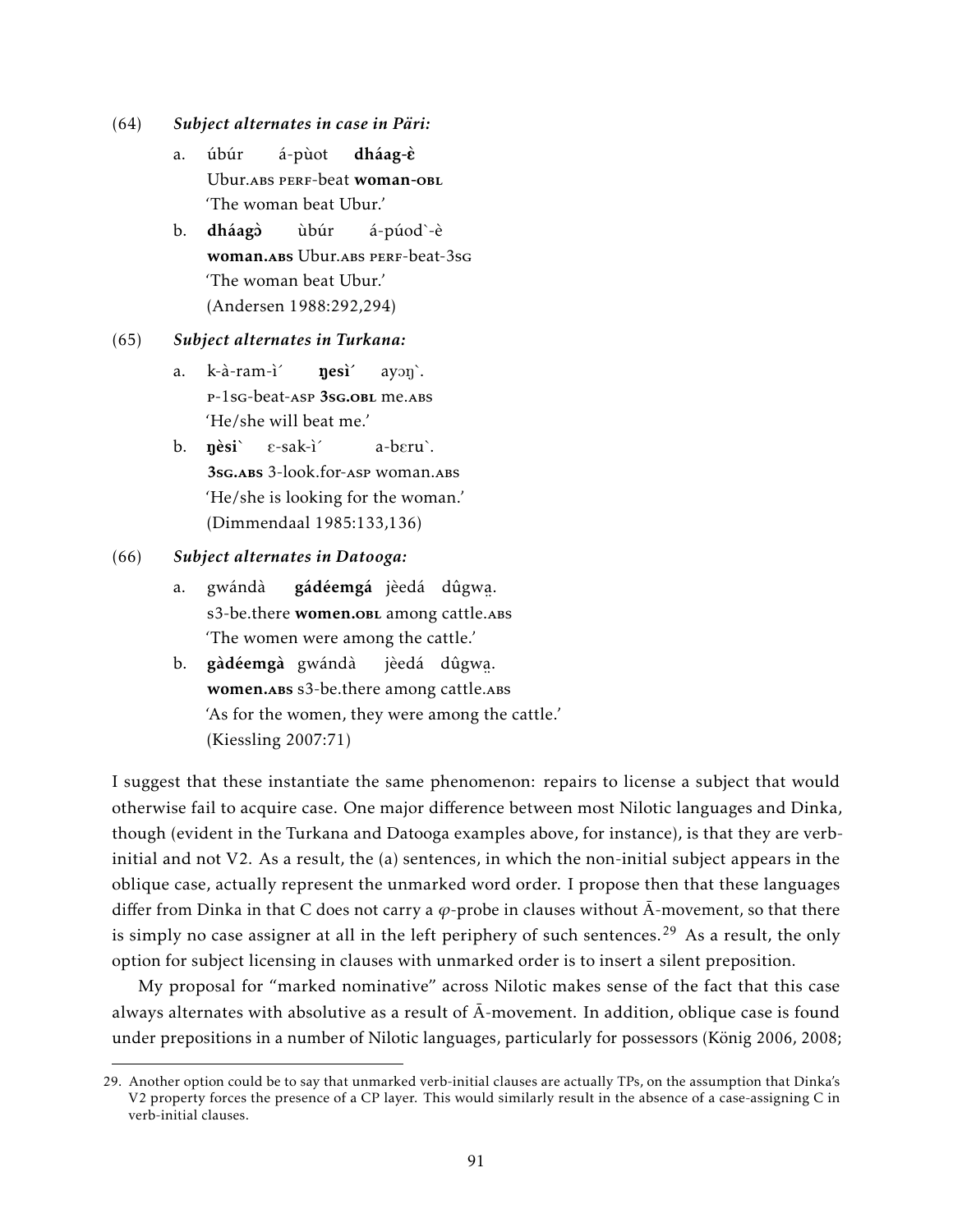Dimmendaal 2007). In Maasai, strikingly, the complement of the only preposition *t-* is always in the oblique case (Koopman 2005). Moreover, Dimmendaal (2007) argues at length that "marked nominative" marking across these languages has its historical origins in genitive and instrumental marking, which fits well with the claim that these are actually PPs. Finally, we see these facts also in "marked nominative" languages outside of Nilotic. Many Berber languages show the case alternation, for example, and, across these languages, oblique case is found with prepositions also (König 2006). Ahland (2012) notes the morphophonological similarity between "marked nominative" and the preposition series in Gumuz dialects.

What should be clear in any case is that the alternation between an unmarked case initially and an oblique case like genitive for non-initial subjects is independent of voice morphology, as many of the languages described above lack a system analogous to voice. If a different mechanism lies behind these alternations, it should also work for Dinka. One possible alternative is to view "marked nominative" or genitive simply as a nominative, assigned at Spec-TP, and allow for languages to treat nominative case as a marked structural case. In this, C, T, and *v* all functions as case assigners in Dinka. The advantage of such a proposal is that it explains why subjects undergo leftward movement. In addition, this proposal does not explain the case alternation that characteristically accompanies the presence of a "marked nominative" case. It is unclear why such a case should disappear under fronting in so many languages if it represents a structural nominative.

### 4 Summary

In this chapter, I provided an overview of the basic clause structure of Dinka. I demonstrated that voice morphology in Dinka is independent of case and reflects subject/non-subject extraction marking. In addition, we saw that there is a V2 effect both at the edge of the clause and at the edge of the verb phrase. Because this V2 effect requires nominals in the absolutive case specifically, I proposed that C and *v* function as case assigners in Dinka. I then showed how the Dinka case system allows nominals of various grammatical functions to participate in the case alternations that this renders necessary: in the case of obliques, via preposition incorporation, and in the case of subjects, by means of a repair that assigns genitive case to a caseless subjects.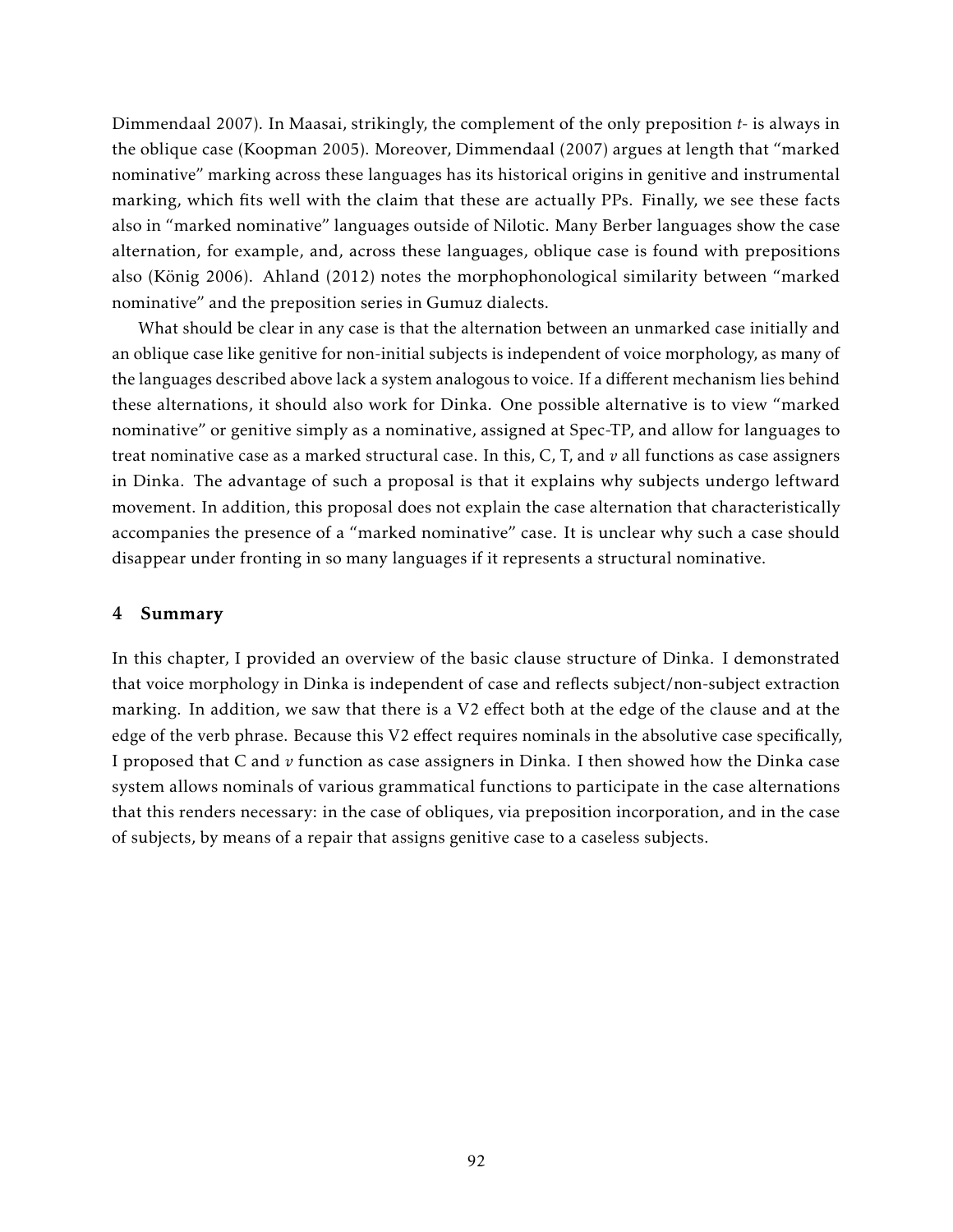# chapter four THE A/A-DISTINCTION IN DINKA

In this chapter, I examine the  $A/\bar{A}$ -distinction in the Nilotic language Dinka. I show that movement can be driven by a  $\varphi$ -probe and an  $\bar{A}$ -probe simultaneously. As a result of this, all long-distance movement in Dinka displays properties both of A- and of  $\overline{A}$ -movement. These facts demonstrate that languages need not draw a clearcut distinction between A- and  $\overline{A}$ -movement: they need not display morphosyntactic differences, target disparate positions, or be ordered in any particular way. This provides support for the main proposal of this dissertation, that differences between types of phrasal movement derive only from the Agree relation.

#### 1 Introduction

As discussed in the previous chapter, an important consequence of a featural approach to A- and  $\overline{A}$ -movement is that it in principle allows for there to be instances of phrasal movement that are driven by both types of features at the same time. If Agree can involve multiple probes acting in concert, there should be instances of movement that involve both  $\varphi$ -features and an  $\bar{A}$ -feature. If A- and  $\overline{A}$ -properties are properties of the probing feature, as argued in Chapter 2, such movements should display the benefits both of A- and of  $\overline{A}$ -movement. (*cf.* Webelhuth 1989; Mahajan 1990).

This chapter argues that this situation is found in Dinka. We will see that, in Dinka, there is no clear distinction between A- and  $\bar{A}$ -movement. Instead, all movement, local or long-distance, targets the same syntactic positions and has the same effects on the morphosyntax, for example in its repercussions for case, agreement, binding, verb-second, and voice. I propose that this happens because the head that introduces  $\overline{A}$ -features in Dinka, C, also carries a  $\varphi$ -probe, whereas these features are distributed across different heads in a language like English (and so always operate independently). Following previous work on the interactions between multiple probes on the same head (e.g. Coon and Bale 2014), I adopt the idea that two probing features on the same head may be forced to converge on the same goal. I posit that  $\bar{A}$ -probes in Dinka always act in unison with a *ϕ*-probe in this fashion, resulting in the absence of a clear distinction between A- and  $\bar{A}$ -movements. Instead, as we will see,  $\bar{A}$ -movements like relativization and topicalization display a mix of A- and  $\bar{A}$ -properties. In particular, although they have the locality profile of  $\bar{A}$ -movement, relativization and topicalization can feed *ϕ*-agreement, case assignment, and binding, and are not subject to Weak Crossover or reconstruction for Principle C. These facts represent an independent argument for the idea that differences between movement types derive solely from the features involved in the Agree relation.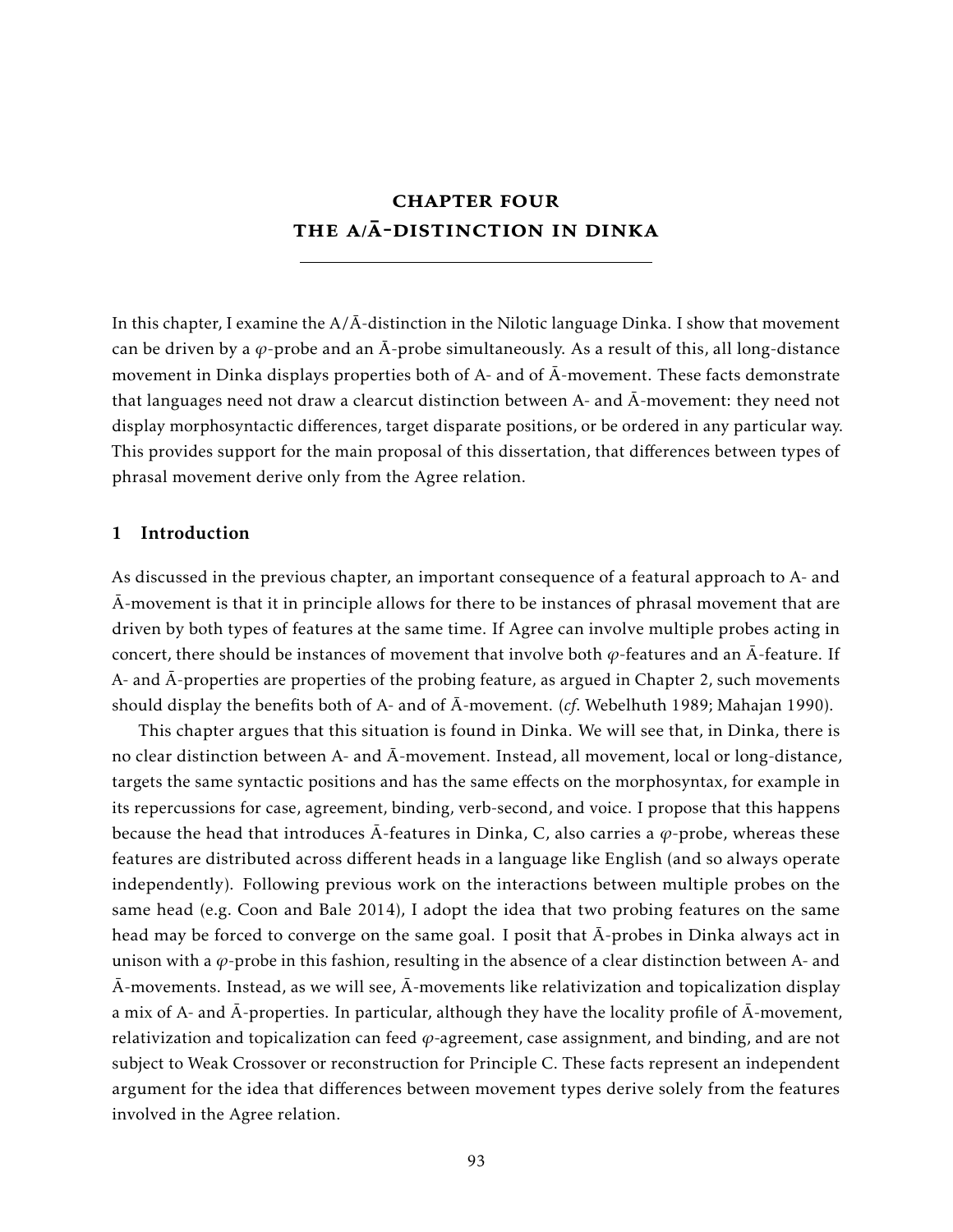The chapter is organized as follows. In the next section, I outline the properties of two types of long-distance movement that target Spec-CP in Dinka: topicalization and relativization. At first glance, these look like typical  $\bar{A}$ -movements: they are potentially unbounded, but islandsensitive and signal changes in information structure. However, in section 3, I demonstrate that all movement types targeting Spec-CP are also driven by a *ϕ*-probe: movement is always associated with changes in case and agreement, affecting case and agreement relations in the rest of the clause. In accordance with this, as predicted by a featural approach, such movement behaves for the purposes of binding like A-movement, as demonstrates in section 4. I conclude from these facts that there are not necessarily radical differences between different types of phrasal movement: Aand  $\bar{A}$ -movement need not involve morphosyntactic positions, target disparate positions, or be ordered in a particular way. This follows from the idea that all differences between movement types reside in the Agree relation involved and so constitutes an argument for this approach. In section 5, I discuss a number of other languages that may have similar types of movement. I propose that the conclusions argued for here can shed light on the difficulties the  $A/\overline{A}$ -distinction runs into in many Austronesian languages (e.g. Guilfoyle, Hung, and Travis 1992; Richards 2000; Pearson 2001), as well as the effects of long-distance movement on agreement in Bantu languages.

# 2 Long-distance movement in Dinka

I will start by outlining the properties of long-distance movement. As described in the previous chapter, Dinka is a V2 language, so that Spec-CP must always be occupied. Spec-CP is occupied by the subject in the neutral order and otherwise by an  $\bar{A}$ -element, like a topic or a relative clause operator. I show that movement to the Spec-CP position has all the hallmarks of  $\bar{A}$ -movement: it may skip over intervening noun phrases and clause boundaries, is island-sensitive and allows reconstruction.

### *2.1 Topicalization and relativization*

In this section, I introduce two types of long-distance movement that target the Spec-CP position in Dinka: topicalization and relativization. Some examples are given in (1a–b).

### (1) *Long-distance dependencies target Spec-CP:*

- a. Cu<u>î</u>in à-yàa ¨ food 3s-HAB.1sg think.NF tàak  $[\begin{smallmatrix} \mathbb{C}\mathbb{P} \end{smallmatrix}$  kè céem  $\begin{smallmatrix} \mathbb{A} \end{smallmatrix}$ yèn ¨ c eat.ov Ayen.gen ]. 'The food, I think Ayen is eating.'
- b. tín woman [CP *Op* cí i ¨<br>prf.sv Bol Bôl  $\hat{\mathrm{t}}$ iŋ] ∵. 91<br>see.nf 'the woman that Bol has seen'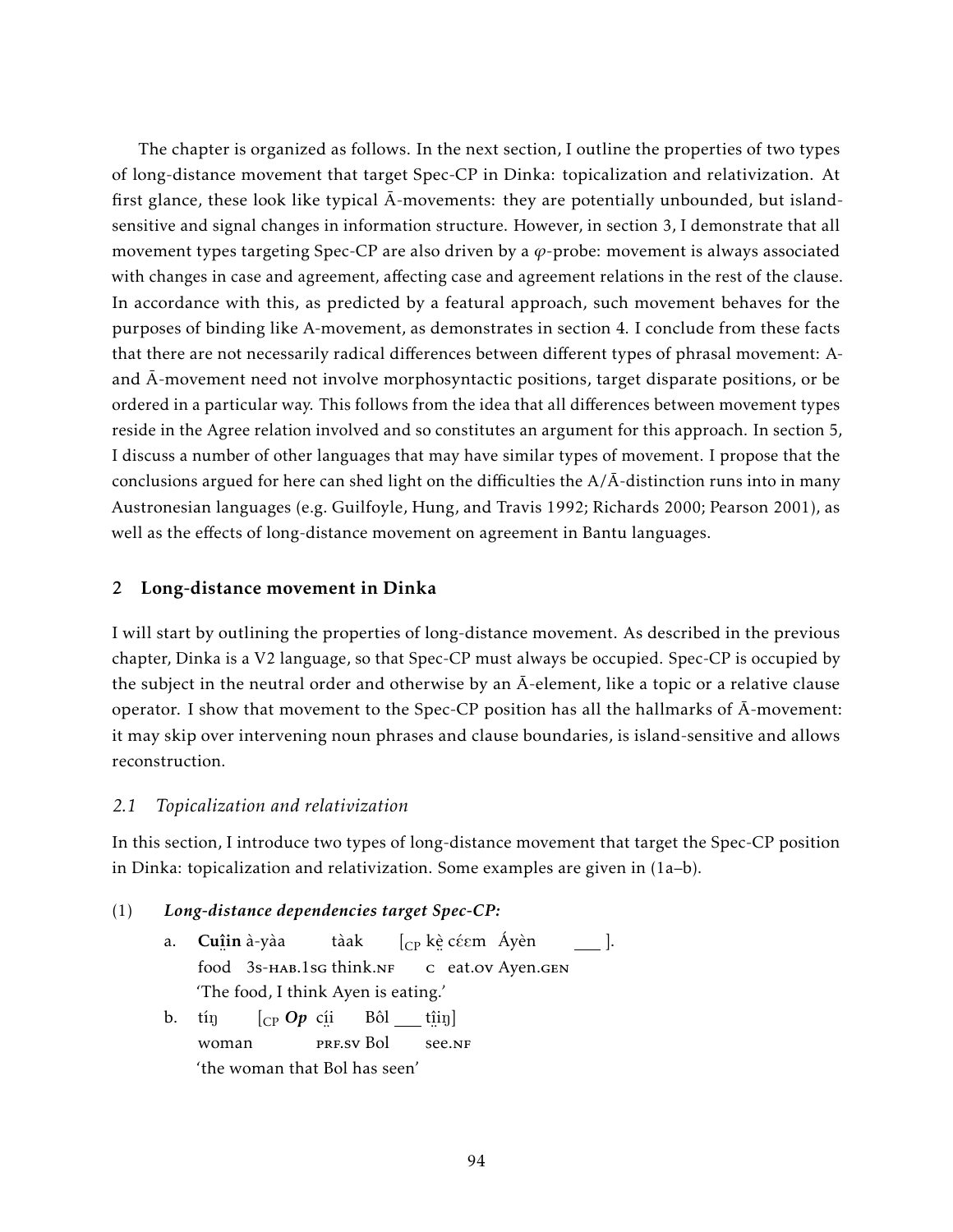Movement to Spec-CP is long-distance, island-sensitive, and allows reconstruction. At first glance then, such movements look like ordinary  $\bar{A}$ -movement: they have familiar information-structural consequences and may skip intervening noun phrases and clause boundaries.

Let us first discuss what I have loosely referred to so far as *topicalization*. I use this term to refer to displacement of a non-subject to Spec-CP, with a variety of information-structural consequences, not limited to topicality. Topicalization is in principle unbounded and may skip intervening noun phrases as well as finite clause boundaries, as the examples in (2a–b) attest.

#### (2) *Topicalization may cross noun phrases and clause boundaries:*

- a. **Păal** à-céemè knife ¨ 3s-eat.oblv Ayen.gen ¨ food Áyèn cu<u>î</u>in <u>\_</u>\_\_. 'With a knife, Ayen is eating food.'
- b. **Cu<u>î</u>in** à-yàa food 3s-HAB.1sg think.nf tàak  $[\begin{smallmatrix} \mathbb{C}\mathbb{P} \end{smallmatrix}$ kè céem Áyèn ¨ c eat.ov Ayen.gen ]. 'The food, I think Ayen is eating.'

The information-structural consequences of topicalization are similar to the effects of fronting to Spec-CP in Germanic V2 (e.g. Frascarelli and Hinterhölzl 2007). When a non-subject nominal moves to Spec-CP, it functions as a topic or focus. That subject-initial orders indeed reflect the neutral order is demonstrated by the dialogue in (3). If the prompt is a neutral question like *Yè* nó ¨ *piàth?* ('What's new?'), only a Subject Voice response is felicitous.

### (3) *Subject-initial order is neutral:*

- A: Yè nó be ¨ what is.good piàth? 'What's new?'
- B: Àyén à-cé Ayen 3s-pre.sv house buy.nf uçò utò se. 'Ayen bought a house.'
- B: #**u**ngot à-c<u>í</u>i nouse 3s-prf.ov Ayen.gen buy.nf Áyèn union. 'A house, Ayen bought.'

At the same time, what I am calling topicalization can serve a variety of functions. Movement to Spec-CP can be used to signal a topic, like the given topic in the dialogue in  $(4)$ .<sup>1</sup>

<sup>1.</sup> It may also signal other types of topic, such as an aboutness topic (in Frascarelli and Hinterhölzl's terminology).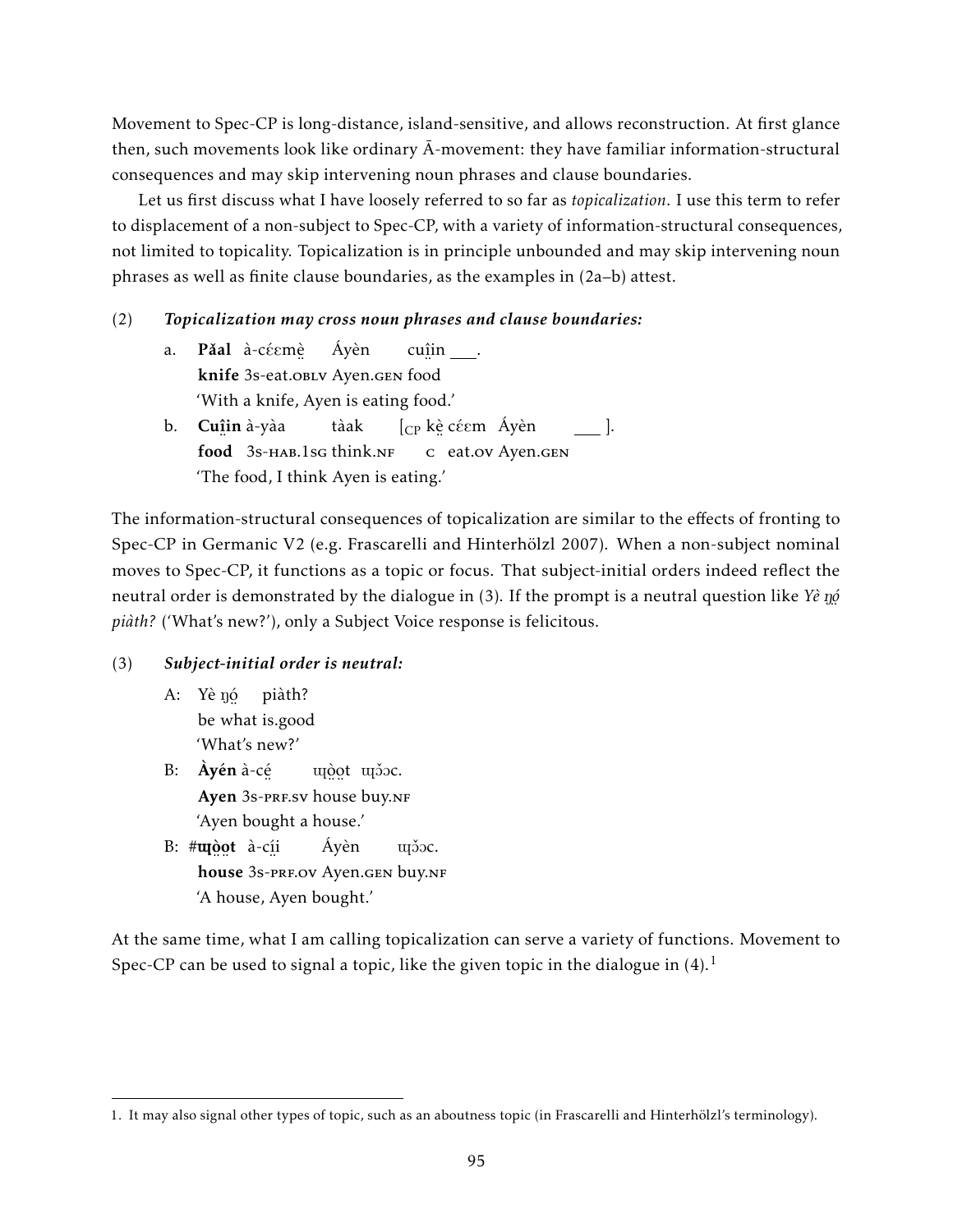- (4) *Fronting can indicate given topic:*
	- A: Yè nà cé be who PRF.SV food eat.NF cuî in câam? 'Who has eaten the food?'
	- B: **Cu**îin à-c<u>í</u>i ¨ food ¨ 3s-prf.ov Bol.gen eat.nf Bôl câam. 'The food, Bol has eaten.'

In addition, fronting can be used to indicate focus. In the dialogue in (5), for example, the object is moved to Spec-CP to signal answer focus.

- (5) *Fronting can indicate answer focus:*
	- A: Yè **ŋ**ó be what PRF.OV Bol.GEN eat.NF cí i Bôl câam? 'What has Bol eaten?'
	- B: **Cu**îin à-c<u>í</u>i ¨ food ¨ 3s-prf.ov Bol.gen eat.nf Bôl câam? 'It is the food that Bol has eaten.'

As evident in these two dialogues, this type of fronting is not obligatory, just as in Germanic V2 languages. In (4), for instance, the subject is in focus, but does not have to appear in Spec-CP (though it can). Although there are clearly distinct information-structural processes at work here, I will continue to use the term "topicalization" to refer to movement of this sort, because the same syntax is involved in all of these instances. It is important to note, though, that movement in (4) and (5) may involve distinct triggers.

As further support for the idea that these word order alternations reflect manipulations of information structure, note that we can distinguish topicalization structures from passives. Dinka has a passive as well, in which the subject can only appear in a *by*-phrase (6a–b).

### (6) *Topicalization is distinct from passive:*

- a. Cu<u>î</u>in à-c<u>í</u>i food 3s-PRF.OV Ayen.GEN Áyèn câam) n<u>è</u> pǎal. eat.NF P knife 'The food, Ayen has eaten with a knife.'
- b. **Cu<u>î</u>in** à-c<u>î</u>i ¨ food ¨ 3s-prf.pass câam nè pǎal nè Áyèn. eat.nr P knife P Ayen.gen 'The food was eaten with a knife by Ayen.'

On this basis, I will treat topicalization as the result of movement driven by an informationstructural feature, such as a Topic or Focus feature.

The second type of long-distance dependency that I focus on here is relativization. As noted by Andersen (1991:sec. 6), relative clause formation in Dinka involves obligatory movement to Spec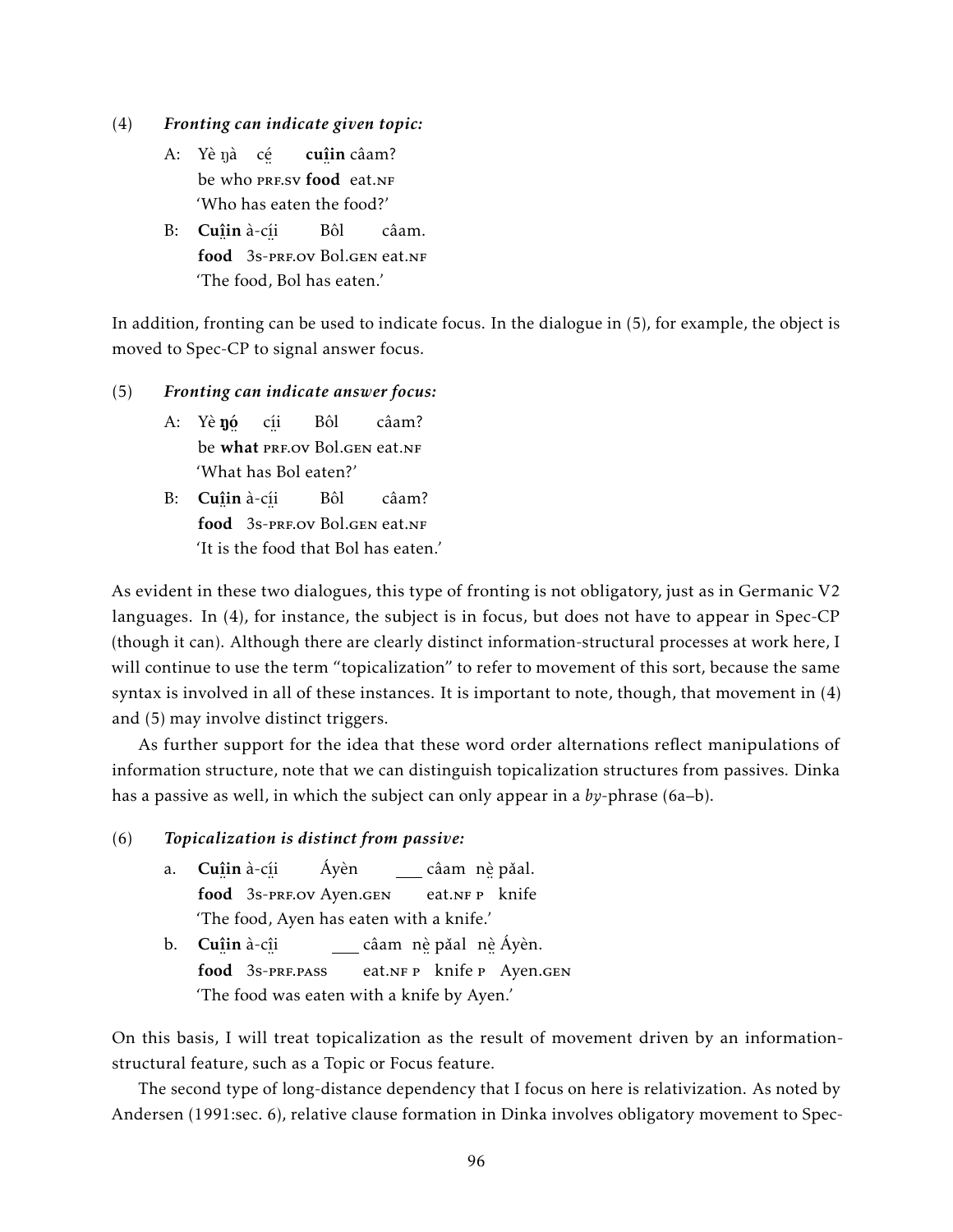CP of the relative clause, with concomitant changes in voice morphology (as well as in agreement morphology on the second position verb/auxiliary). The examples in (7a–d) demonstrate this. In (7a–b), we see that an object relative requires that the Spec-CP position be empty, with the clause in Object Voice. Similarly, the examples in (7c–d) demonstrate that subject relatives must be in the Subject Voice.<sup>2</sup>

# (7) *Relativization requires empty Spec-CP:*

- a. tín woman.cs  $[{\rm\scriptstyle CP\_} \_ {\scriptstyle \rm c}$ íi er.<br>Prf.ov Bol.gen see.nf Bôl  $\hat{\mathrm{t}}$ iŋ] 'the woman that Bol has seen'
- b.  $*$ tín woman.cs [CP Bòl cé ... ... ... ...<br>Bol (3s)-prf.sv see.nf  $\hat{\mathrm{t}}$ iŋ] 'the woman that Bol has seen'
- c. tín woman.cs  $[c_{P} \_ c\acute{e}$ er.<br>Prf.sv Bol see.nf Bòl t<u>î</u>in] 'the woman that has seen Bol'
- d.  $*$ tín woman.cs [CP Bòl cí i 。.。.。.。.。<br>Bol prf.ov see.nf  $\hat{\mathrm{t}}$ iŋ] 'the woman that has seen Bol'

I mark the silent Spec-CP position with a null operator for ease of exposition, without intending to commit to any particular analysis of relative clauses. What I say in this chapter should be compatible with any theory of relativization, though we will see some evidence to suggest a raising analysis may be appropriate. Relativization has the locality profile of  $\bar{A}$ -movement. It may skip intervening clause boundaries and noun phrases, regardless of case marking, as shown in the *wh*-cleft examples in (8a–c).

# (8) *Relativization may cross noun phrases and clause boundaries:*

- a. Yè **ŋ**ó be ء.<br>what [CP *Op* cí i ..<br>prf.ov Bol.gen Bôl t<u>î</u>iŋ]? ¨ see.nf 'What has Bol seen?' b. Yè**ŋà** [<sub>CP</sub> Op y<u>í</u>i be who ¨ hab.2sg think.nf tàak, [CP cí i ¨ prf.ov Bol.gen Bôl t<u>î</u>iŋ]]? ¨ see.nf
- 'Who do you think Bol has seen?' c. Yè **n**ó [CP *Op* cí i Bôl Àyén lûµk  $[$ CP è bè
- be ء.<br>what ™<br>PRF.OV Bol.GEN Ayen persaude.nf <sub>.. ..</sub><br>c fut.3sg buy.nf 'What has Bol persuaded Ayen that she should buy?'

 $uj\$ ocl]?

<sup>2.</sup> In these examples, the noun *tin* ('woman') is in one of two *construct states* (cs), forms of the noun used whenever the noun is modified by certain elements, such as relative clauses. There are two such construct states, each associated with a class of DP-internal modifiers. See Andersen (2007) for detailed discussion.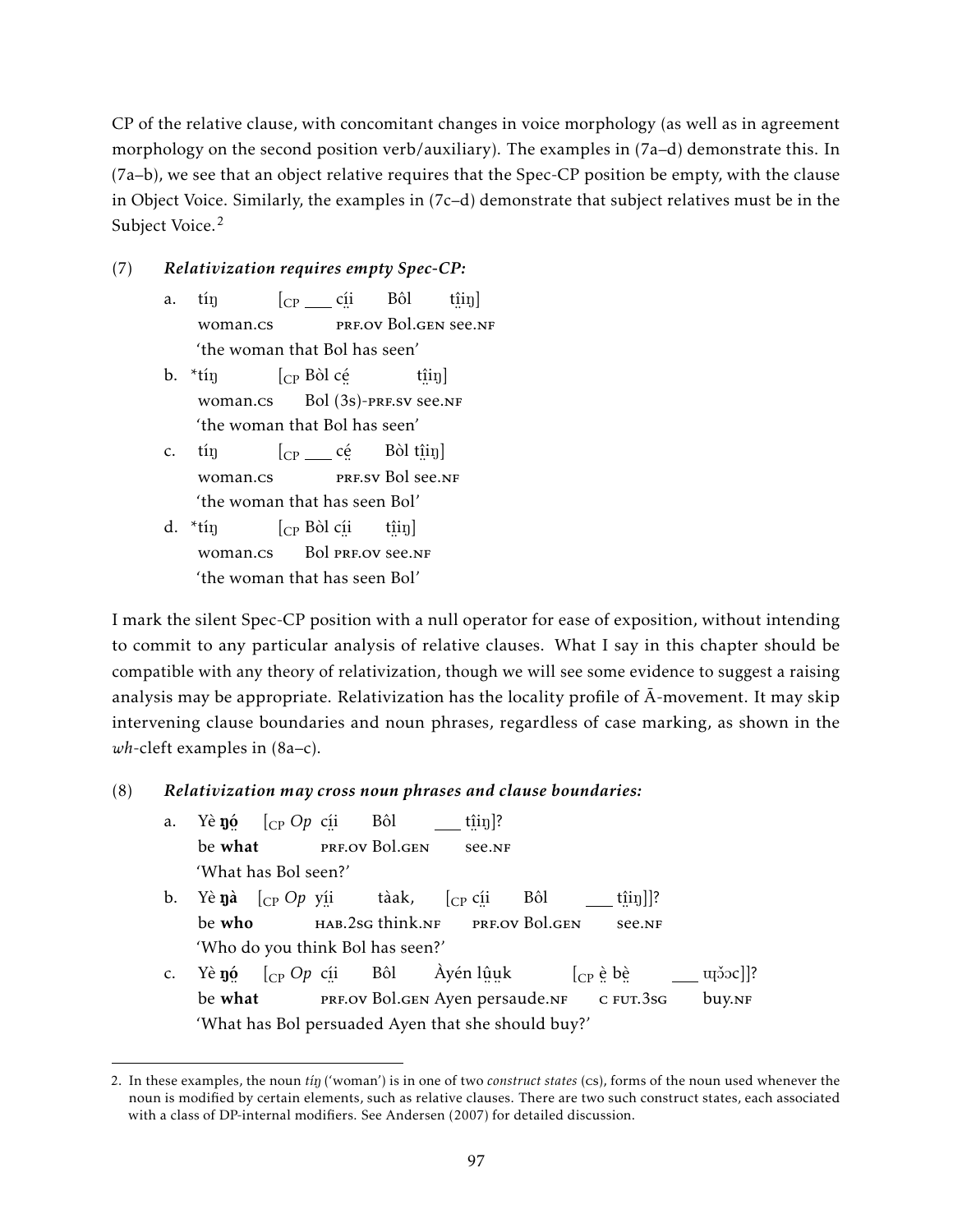As evident in the examples in (8a–c), relativization is commonly used to form *wh*-clefts. Dinka has two strategies for forming *wh*-questions: *wh*-clefts and *wh*- in situ (9a–b).

(9) *Wh-cleft alternates with wh- in situ:*

- a. Yè **ŋ**ó be ء.<br>what [CP *Op* cí i ..<br>prf.ov Bol.gen Bôl t<u>î</u>iŋ]? ¨ see.nf 'What has Bol seen?'
- b. Cé ™.<br>prf.sv Bol Bôl **ŋó what** see.NF t<u>î</u>iŋ? 'What has Bol seen?'

These two strategies alternate freely. Both are possible out of the blue and both are attested in texts. Because relative clauses and questions both lack the declarative prefix *a*-, *wh*-clefts can look very similar to in situ questions, as evident in the examples in (10a–b).

- (10) *Clefted and in situ wh-subject:*
	- a. Yè**ŋà** [<sub>CP</sub> *Op* c<u>é</u> be who …<br>PRF.SV food⊔eat.NF cuî in câam]? 'Who has eaten food?'
	- b. **ŋà** cẹ́ who PRF.SV food eat.NF cuî in câam? 'Who has eaten food?'

That examples like (10a) are biclausal is mainly evident in the use of the copula, which may be inflected separately from the verb (e.g. with the past tense prefix). There is no associated difference in meaning, however. *Wh*-clefts lack the existence presupposition and the exhaustivity presupposition that are usually associated with clefts (e.g. Higgins 1976). As a result, I translate them as questions with *wh*-movement throughout.

### *2.2 Topicalization and relativization involve movement*

In this section, I establish that topicalization and relativization involve movement, using *wh*- in situ as a point of comparison. We will see that both topicalization and relativization are island-sensitive and allow reconstruction. In addition to this, we will see in Chapter 5 that all of these movement types consistently trigger reflexes of intermediate movement at the edge of every clause and every verbal domain, furnishing an additional argument for movement in these constructions.

Movement to Spec-CP is island-sensitive. As in many languages, adjuncts are islands for extraction in Dinka. One type of adjunct clause is introduced by *wuí n* ('because/when') (11a). As ¨ the examples in (11b–c) show, relativization or topicalization out of such a clause is ungrammatical.

#### (11) *Adjunct clauses are islands for extraction:*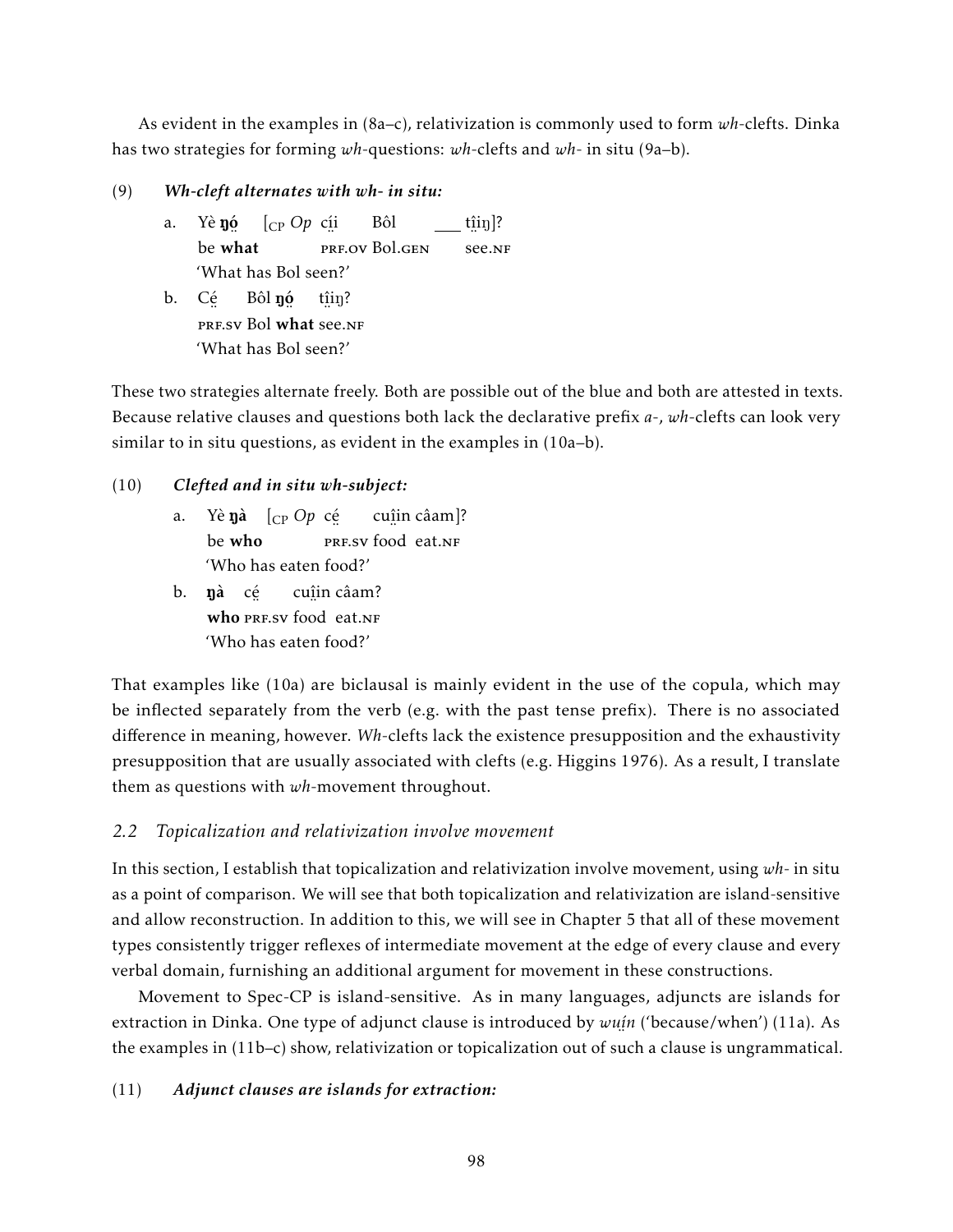- a. Àdít à-cé Adit 3s-pre.sv leave.nf jà a l  $[$ <sub>CP</sub> wu<u>í</u>n c<u>í</u>i ¨ when ¨ prf.ov Mayen.gen ¨ ¨ pot break.nf Máyèn tòony kuêem]. 'Adit left when Mayen broke the pot.'
- b. \*Yè **ŋó** be ں۔<br>what [CP *Op* cí i erf.ov Adit.gen leave.nf Ádìt jà a l [CP wuí n cí i when PRF.OV Mayen.gen Máyèn kuêem]]? break.NF '(lit.) What did Adit leave [because Mayen broke ]?'
- c. \*Tòony à-c<u>í</u>i ¨ ¨ pot 3s-prf.ov Adit.gen leave.nf Ádìt jà a l  $[$ <sub>CP</sub> wu<u>í</u>n c<u>í</u>i when PRF.OV Mayen.GEN Máyèn kuêem]. break.nf '(lit.) The pot, Adit left because Mayen broke  $\_\cdot'$

We can contrast this with *wh*- in situ, which, as discussed above, alternates with *wh*-clefts. In situ *wh*- words are insensitive to islands and can take scope out of an adjunct island, as demonstrated by the example in (12).

(12) *Wh- in situ is possible in an adjunct clause:* Cé … …<br>PRF.SV Adit.gen leave Ádìt j<u>àa</u>l [<sub>CP</sub> wu<u>í</u>n c<u>í</u>i when PRF.OV Mayen.gen **what** break.nf Máyèn ŋó kuêem]? '(lit.) What did Adit leave when Mayen broke  $\frac{?'}$ 

The same contrasts emerge with extraction out of relative clauses, which also constitute islands. Topicalization or relativization out of a relative clause is impossible, as illustrated in (13a–c).

# (13) *Relative clauses are islands for extraction:*

- a. Àyén à-cé م<br>Ayen 3s-prf.sv  $\int_{\text{DP}} r \hat{a}$ an person.cs [CP mè r ∴∵<br>decorate.sv **pot** tòony]] t<u>î</u>iŋ. ∵. '<br>see.nf 'Ayen has seen someone who is decorating a pot.'
- b. \*Yè **ŋ**ó be ں۔<br>what [CP *Op* cí i <sub>...</sub><br>Prf.ov Ayen.gen Áyèn  $\int_{\text{DP}} r \hat{a}$ an person.cs [CP mè r ¨ decorate.sv ]] t<u>î</u>iŋ]? ¨ see.nf '(lit.) What has Ayen seen someone [who is decorating ]?'
- c. \*Tòony à-c<u>í</u>i ¨ ¨ pot ¨ 3s-prf.ov Ayen.gen Áyèn  $\int_{\text{DP}}$  ràan person.cs [CP mè r ¨ decorate.sv  $]$ ] t $\hat{a}$ iŋ. ∵. '<br>see.nf  $\dot{m}$  (lit.) A pot, Ayen has seen someone who is decorating  $\rule{1em}{0.15mm}$

*Wh*- in situ again provides a minimal contrast, because an in situ *wh*- word can freely scope out of a relative clause (14).

(14) *Wh- in situ is possible in a relative clause:* Cé er:<br>Prf.sv Ayen.gen Áyèn  $\int_{\text{DP}} r \hat{a}$ an person.cs [CP mè r decorate.sv what see.NF  $\mathfrak{g}[0]$  t $\mathfrak{g}[\mathfrak{g}]$  tines '(lit.) What has Ayen seen someone who is decorating  $2'$ '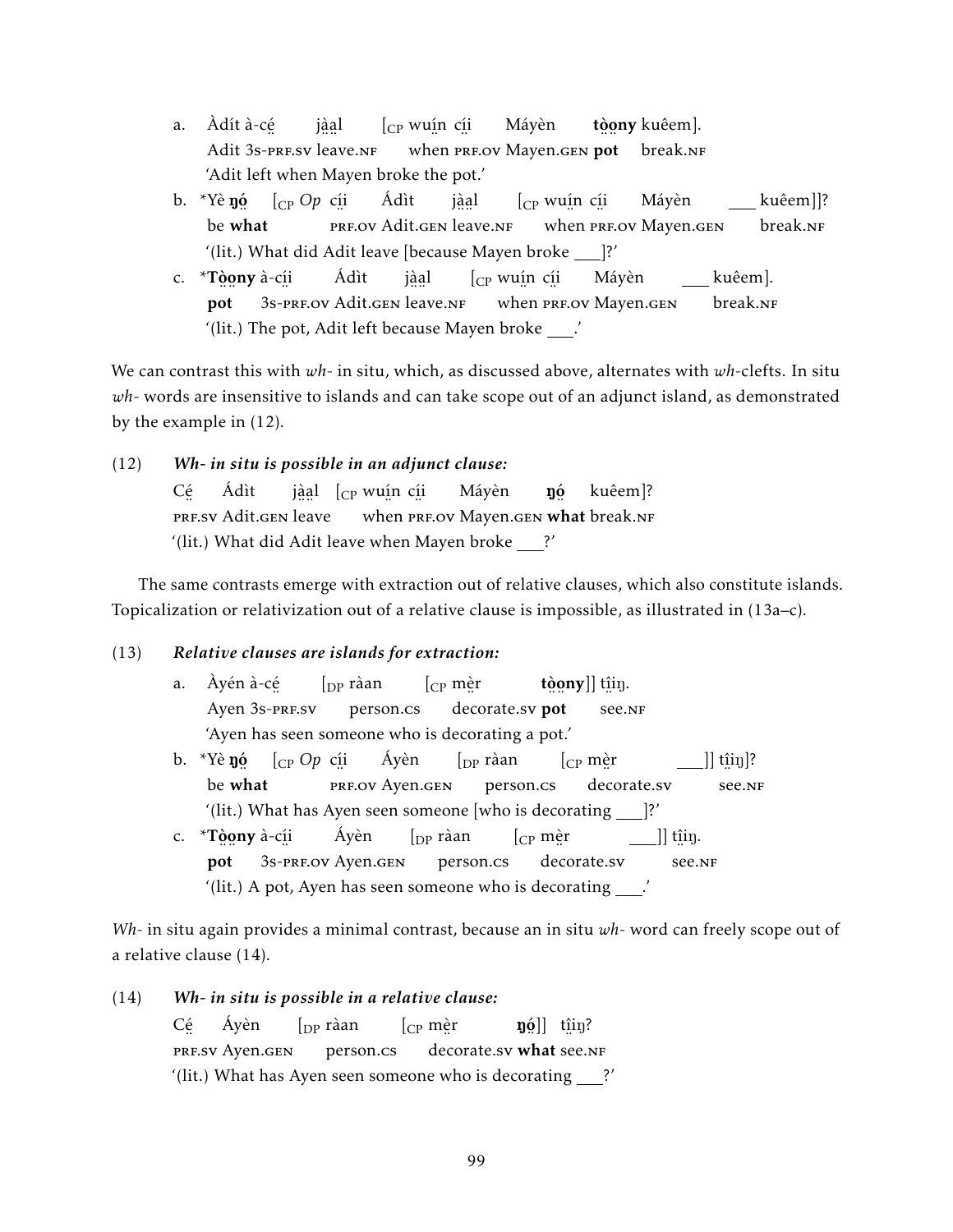These facts demonstrate that long-distance dependencies targeting Spec-CP are island-sensitive.

To further show that Dinka long-distance dependencies are movement-derived, we can look at reconstruction effects, using the reflexive element *r* $\frac{\partial t}{\partial t}$  ('self'/'self.pl').<sup>3</sup> *R* $\frac{\partial t}{\partial t}$  is a local anaphor, subject to Condition A, which allows both reflexive and reciprocal readings (I focus on the reflexive use here). It may be suffixed with a possessive clitic, matching the antecedent in *ϕ*-features. The examples in (15a–c) show that this anaphor must be bound by a c-commanding antecedent within the smallest TP in which it is contained. It does not tolerate binding across a CP boundary (15b), even if the anaphor is topicalized to the edge of the lower CP (15c), and requires c-command (15d).

#### (15) *Reflexive is subject to Condition A:*

- a. Ròor<sub>i</sub>-áa-nhiàr **ròth-kén<sub>i</sub>.** ¨ ¨ men 3p-love.sv self.pl–pl.3pl 'The men<sub>i</sub> love themselves<sub>i</sub>.'
- b. \*À-yí i 3s-hab.ov Bol.gen think.nf Bôl tàak  $[{}_{\mathrm{CP}}$  kè wôok cé C 1PL PRF.SV self-sg.3sg love.NF ròt-dé<sub>i</sub> nhiâar]. '(lit.) Bol<sub>i</sub> thinks we have loved himself<sub>i</sub>.'
- c. \*À-yí i 3s-hab.ov Bol.gen think.nf Bôl tàak  $[\begin{smallmatrix} \mathbb{C}^{\mathrm{p}} \end{smallmatrix}$ kè ròt-dé $\begin{smallmatrix} \mathbf{\mathrm{i}} \end{smallmatrix}$ c self-sg.3sg prf.1pl love.nf cù u kù nhiâar]. '(lit.) Bol<sub>i</sub> thinks that, himself<sub>i</sub>, we have loved.'
- d. \*Mánh brother.cs P Bol.gen 3p-love.sv self-sg.3sg è Bôl<sup>i</sup> à-nhiàr ròt-dé<sub>i</sub>. 'Bol's<sub>i</sub> brother loves himself<sub>i</sub>.'

We can use this reflexive to show that movement to Spec-CP may reconstruct for local, longdistance, and intermediate binding. In (16a), the topicalized reflexive is bound by the local pronominal subject (visible in the subject marking on the perfect auxiliary). The reflexive also reconstructs for binding by the local subject if it has moved long-distance (16b). Finally, an intermediate subject on the path of movement may also bind the reflexive  $(16c).<sup>4</sup>$ 

<sup>3.</sup> These reconstruction facts allow us to rule out a base-generation approach along the lines of Adger and Ramchand (2005), who argue that some long-distance dependencies are island-sensitive not because of they make use of movement but because of successive-cyclic Agree.

<sup>4.</sup> The same pattern of reconstruction is found in English (Barss 1986; Lasnik and Saito 1992).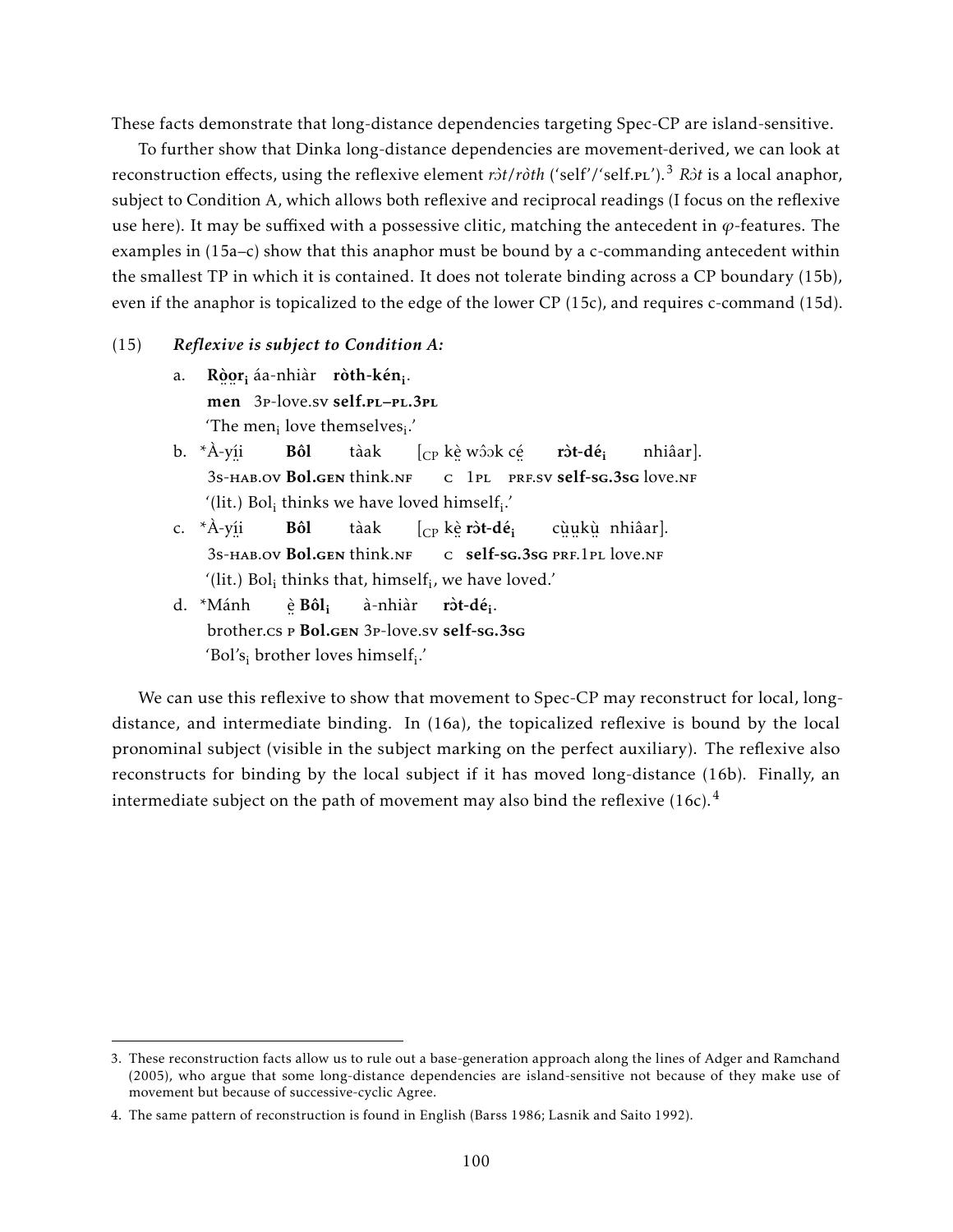(16) *Reflexive reconstructs for binding:*

- a. Ròt-dé<sub>i</sub> self-sg.3sg 3s-prf.3sg love.nf à-cè<sub>i</sub> nhiâar. 'Herself/himself, she/he has loved.'
- b. Ròt-dé<sub>i</sub> self-sg.3sg 3s-нав.1pl think.nf à-yù u kù tàak  $[$ CP è  ${\bf c}$ è $_{\bf i}$ .. ...<br>c prf.3sg love.nf nhiâar]. 'Herself/himself, we say that she/he has loved.'
- c. Rôt-dé<sub>i</sub> self-sg.3sg 3s-prf.3sg think.nf à-cè<sub>i</sub> tàak  $\left[\begin{smallmatrix} C\ P \end{smallmatrix}\right]$ è cùukù nhiâar]. ¨ c ¨ ¨ ¨ prf.1pl love.nf 'Herself/himself, she/he has thought that we have loved.'

We can use this reflexive to demonstrate that there are reconstruction effects in Dinka relativization also. As the examples in (17a–b) illustrate for *wh*-clefts, relativization allows reconstructed interpretations of the anaphor.<sup>5</sup>

# (17) *Relativization reconstructs for reflexive binding:*

- a. Yè thú râi-kó ..<br>be pictures-which.pl p self.pl-pl.3pl <u>è</u> ròth-kén<sub>i</sub> [CP *Op* cí i ¨ prf.ov people.gen 3pl ¨ see.nf  $k\grave{o}c_i$ ké t<u>î</u>iŋ]? 'Which pictures of themselves; have the people; seen?'
- b. Yè thú râi-kó be ¨ pictures-which.pl ¨ p self.pl-pl.3pl <u>è</u> ròth-kén<sub>i</sub> [CP *Op* yá hab.2sg 3pl say.nf ké) luêeel [<sub>CP</sub> è c<u>í</u>i ∴ ∙..<br>C PRF.OV kòc: people.gen 3pl see.nf ké t<u>î</u>iŋ]]? 'Which pictures of themselves; do you say that people; have seen?'

The same reconstruction pattern is possible with topicalization (18a–b).

# (18) *Topicalization reconstructs for reflexive binding:*

- a. Thúrâi èr**òth-kén<sub>i</sub>** pictures P self.pl-pl.3pl 3p-prf.ov people.gen 3pl see.nf áa-cí i  $k\grave{o}c_i$ ké t<u>î</u>iŋ. 'The pictures of themselves<sub>i</sub>, the people have seen.'
- b. Thúrâi èr**òth-kén<sub>i</sub>** pictures P **self.pl-pl.3p**l 3p-hab.2sg 3pl say.nf áa-yá ké) luêeel [<sub>CP</sub> è c<u>í</u>i <sub>™</sub> ™ ™ ™ ™ © © © PRF.OV **people.g**en 3pl see.nf  $k$ òc $:$ ké t<u>î</u>iŋ]. 'Pictures of themselves $_{\rm i}$ , you think that the people $_{\rm i}$  have seen.'

I take these facts as evidence that these are instances of long-distance movement. Displacement to Spec-CP in Dinka has all the properties of  $\bar{A}$ -movement in other languages: it can skip over intervening nominals and clause boundaries, has consequences for information structure, is island-

<sup>5.</sup> As evident in these examples and the corresponding cases of topicalization, movement of plurals is associated with a process of multiple copy spell-out at the verb phrase edge. The 3rd person plural pronoun *ké* appears at every verb phrase on the path of movement. I discuss this process in detail in Chapter 6.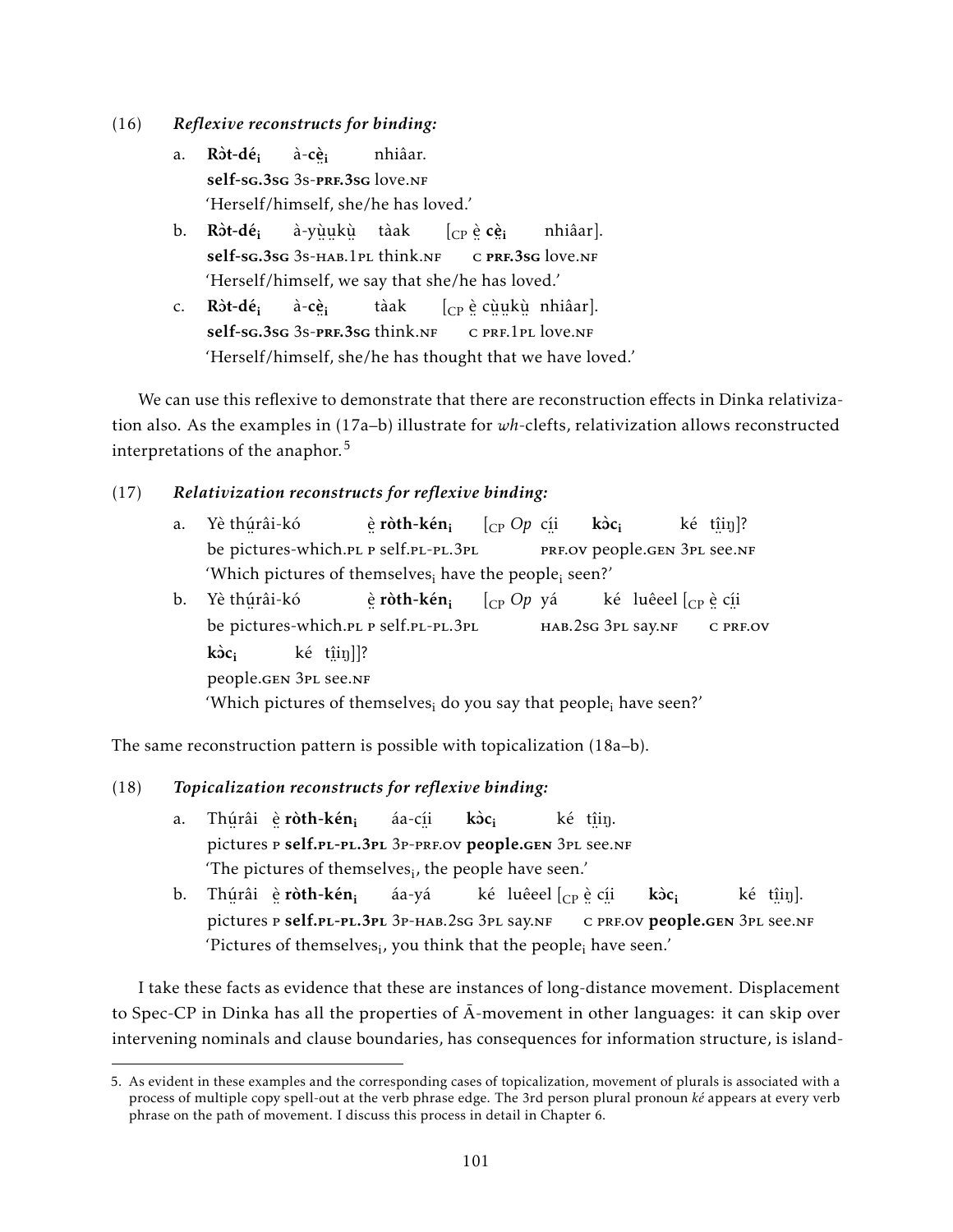sensitive, and allows reconstruction.<sup>6</sup> As noted previously, Chapter 5 offers additional evidence for this, by showing that all instances of displacement are accompanied by overt reflexes of intermediate successive-cyclic movement at the edge of every clause and verb phrase.

# 3 Agreement, case, and long-distance movement

So far, movement to Spec-CP in Dinka looks just like familiar instances of long-distance  $\bar{A}$ movement: it is driven by the need to mark changes in information structure in a broad sense and shows the locality profile of  $\bar{A}$ -dependencies. In this section, however, I show that Dinka long-distance movement also affects *ϕ*-agreement and case assignment. On this basis, I propose that movement in Dinka is accompanied by multiple Agree relations, Agree for an  $\overline{A}$ -feature like *Wh* and Agree with a *ϕ*-probe. I implement this using the notion of a composite probe from Coon and Bale (2014).

# *3.1 Long-distance movement, ϕ-agreement, and case*

Case assignment and *ϕ*-agreement interact with long-distance movement to Spec-CP in Dinka. Every instance of topicalization or relativization, regardless of whether it is local or long-distance, results in *ϕ*-agreement with the dislocated phrase as well as case assignment.

Unlike in many other V2 languages, movement to Spec-CP is accompanied by  $\varphi$ -agreement. This agreement appears on a prefix which attaches to the verb/auxiliary in V2 position. Andersen (1991) called this prefix the *declarative particle* and it also expresses tense. It contrasts with an interrogative particle that shows up in interrogative and relative clauses, as discussed previously. Some examples of subject-initial declarative sentences, with the declarative particle highlighted in bold, are given in (19a–c).

# (19) *Agreement with clause-initial subject:*

- a. Yîin Ø-cé ¨ you ¨ 2-prf.sv giraffe ¨ see.nf mìir t<u>î</u>iŋ. 'You have seen a giraffe.'
- b. Mòc à-cé man 3s-press you see.nf y<u>î</u>in t<u>î</u>iŋ. 'The man has seen you.'
- c. Ròoor áa-cé men 3 P-PRF.SV you see.NF y<u>î</u>in t<u>î</u>iŋ. 'The men have seen you.'

In these examples, the prefix on the perfect auxiliary *cé* , which occupies verb-second position, expresses the *ϕ*-features of the clause-initial subject. In (19a–c), we see the three forms of the

<sup>6.</sup> In addition, these facts suggest that at least one of the structure available to relativization in Dinka is a raising structure.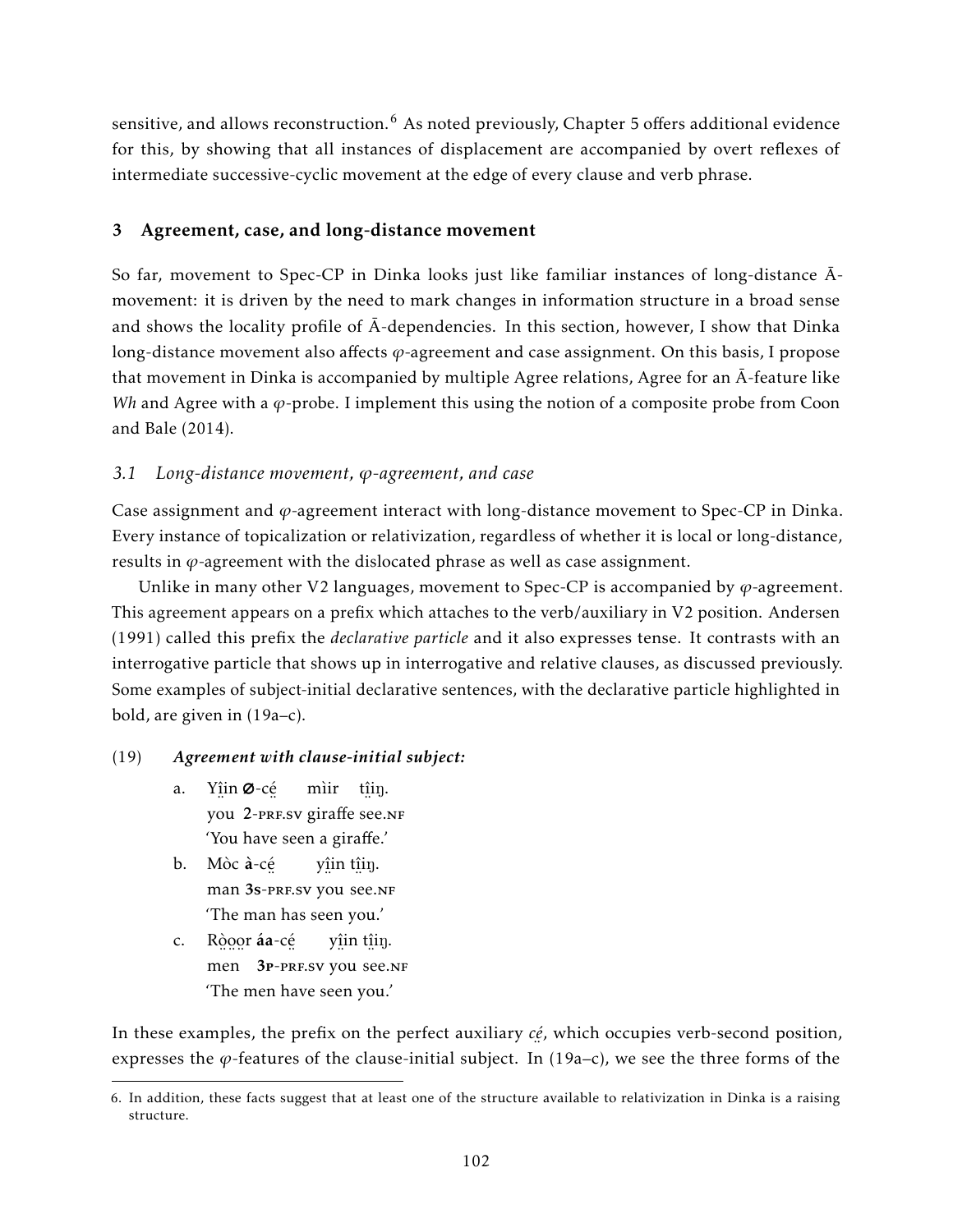declarative particle in present tense declarative sentences. In (19a), the prefix is null, because the 2nd person singular subject *yî in* is in Spec-CP (the paradigm of this prefix is reminiscent of English subject-verb agreement: 1st and 2nd person pronouns always trigger a null affix). In (19b–c), however, the subject is 3rd person, and the declarative particle is overt, distinguishing between 3rd person singular and plural, respectively.

As noted above, *ϕ*-agreement on this particle does not track the subject, but always targets the DP in Spec-CP. Parallel examples with topicalization of an object are given in (20a–c).

#### (20) *Agreement with initial object:*

- a. Yîin Ø-cíi 。.。。。。。。。。。。。。。。。。。<br>you 2-prf.ov man.gen see.nf môc t<u>î</u>iŋ. 'You, the man has seen.'
- b. Mìir à-càa er affe 3s-prf.1sg see.nf t<u>î</u>iŋ. 'A giraffe, I have seen.'
- c. Mièer **áa**-càa ericaffes 3p-prf.1sg 3pl see.nf ké t<u>î</u>iŋ. 'Giraffes, I have seen.'

These examples demonstrate that *ϕ*-agreement targets the DP in Spec-CP and not the subject. In (20a), the declarative particle is null, because the clause-initial object is 2nd person, and not *à*-, as it would be if the 3rd person singular subject *môc* ('the/a man') governed agreement. Similarly, in (20b–c), the particle reflects the features of the 3rd person object and not of the non-initial subject.

It is worth noting that there is an additional agreement process in Dinka that does exclusively target the subject. In (20b–c), we see that the non-initial 1st person singular subject is represented in the *càa* form of the perfect auxiliary. This agreement is suffixal and only targets pronominal subjects that are not in Spec-CP. This is a separate process from *ϕ*-agreement targeting the initial DP, and either involves a series of subject clitics attaching to T or a process of subject agreement on T that ignores lexical subjects and requires *pro*-drop. In any case, this process does not interact with  $\bar{A}$ -movement and so we can set aside the issue here.

As mentioned above, the prefix on the 2nd position is also sensitive to tense and takes two forms, depending on whether the clause is declarative or interrogative/relative. The present and past tense paradigms for the declarative particle are given in (21).

#### (21) *Paradigms of the declarative particle:*

| PRES   SG PL                            |  | <b>PAST</b> $\begin{array}{ c c c c c } \hline \text{S}} & \text{PL} \end{array}$             |                                              |
|-----------------------------------------|--|-----------------------------------------------------------------------------------------------|----------------------------------------------|
| 1st/2nd $\varnothing$ - $\varnothing$ - |  | $1st/2nd$ $\acute{e}$ $\acute{e}$ $\acute{e}$ $\acute{e}$ $\acute{e}$ $\acute{e}$ $\acute{e}$ |                                              |
| $3rd$ $\hat{a}$ - áa-                   |  |                                                                                               | $3rd$ $\acute{e}$ $\acute{a}$ $a-k\grave{e}$ |

It will be useful to distinguish the declarative paradigms of this prefix from the paradigms found in interrogative and relative clauses. I refer to these forms as the *interrogative particle*. The paradigms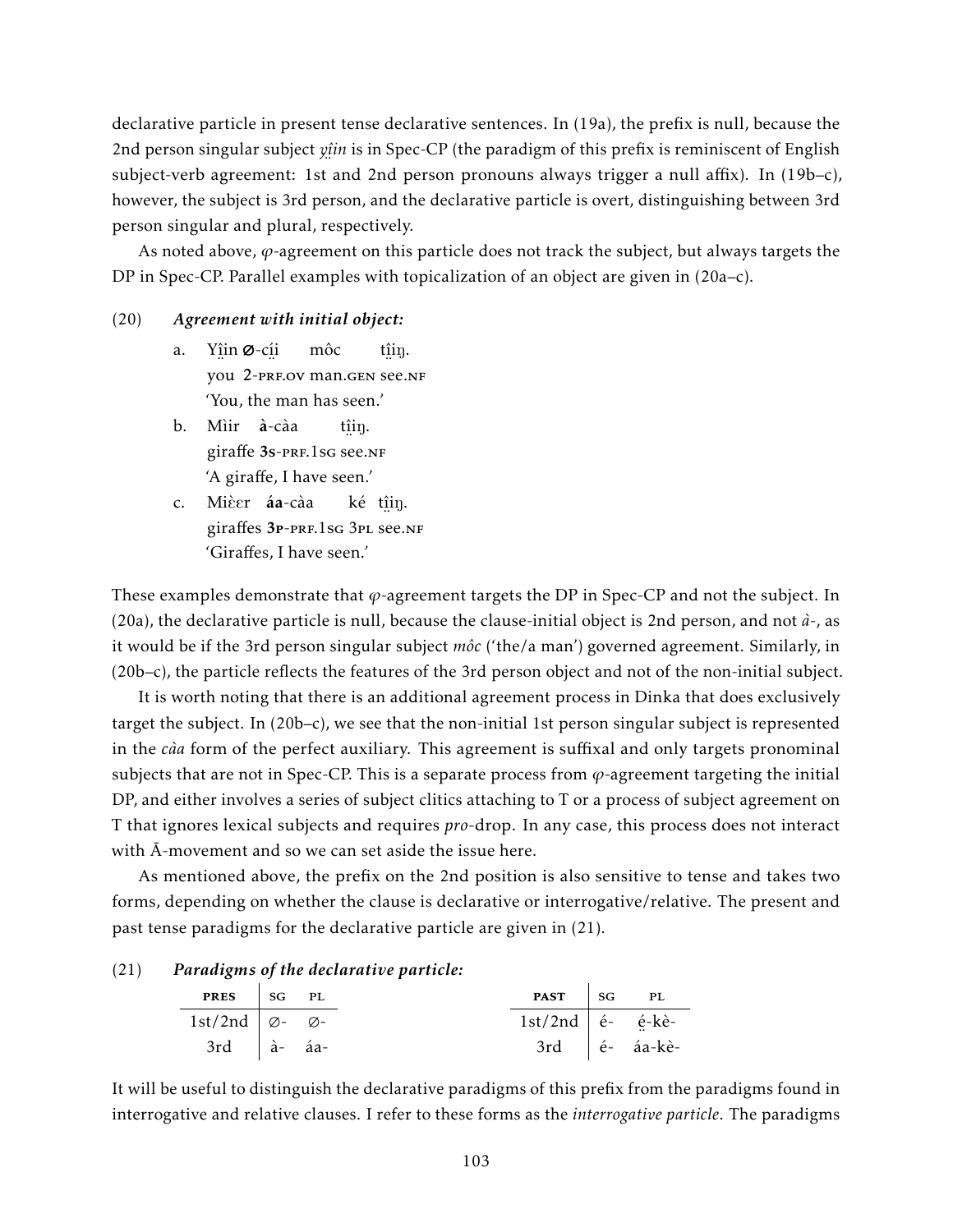for the interrogative particle are essentially formed by omitting the *a(a)*- found in (21), which presumably marks declarative. The resulting paradigms can be seen in (22).

| (22) | Paradigms of the interrogative particle: |  |  |                                                                                                   |  |
|------|------------------------------------------|--|--|---------------------------------------------------------------------------------------------------|--|
|      | PRES   SG PL                             |  |  |                                                                                                   |  |
|      | 1st/2nd $\varnothing$ - $\varnothing$ -  |  |  | $1st/2nd \mid \acute{e}$ - $\acute{e}$ -kè-                                                       |  |
|      | 3rd $\varnothing$ - $\varnothing$ -      |  |  | $3rd$ $\oint$ $\acute{e}$ $\acute{e}$ $\acute{e}$ $\acute{e}$ $\acute{e}$ $\acute{e}$ $\acute{e}$ |  |
|      |                                          |  |  |                                                                                                   |  |

As evident here, some *ϕ*-agreement contrasts are lost on the interrogative particle. In the present tense, no *ϕ*-featural distinctions are retained and the exponent of the prefix is always null. However, *ϕ*-agreement survives with plural nominals of all persons in the past tense, which trigger *é -kè*- and ¨ not *é* -. We can use this to show that relativization, like topicalization, triggers *ϕ*-agreement on the second position verb/auxiliary (see also Andersen 2014:257). The examples in (23a–c) are past tense *wh*-clefts with a plural *wh*-phrase. We see that agreement at the Spec-CP position marked by *Op* references the *ϕ*-features of the *wh*-phrase (23a–b), even when it has undergone long-distance movement (23c).

# (23) *Relativization triggers ϕ-agreement at C:*

| a.             | Yè kô xe $\lceil_{CP} Op \text{ é-}k\text{è-thèt} \rceil$ ?                |  |  |  |  |
|----------------|----------------------------------------------------------------------------|--|--|--|--|
|                | be people.cs-which.pl    pst-3p-cook.sv                                    |  |  |  |  |
|                | 'Which people were cooking?'                                               |  |  |  |  |
| b.             | Yè kôoc-kó $[_{CP} Op \, \acute{\text{e}}$ -kè-cíi Áyèn ké gàam gàlàm]?    |  |  |  |  |
|                | be people.cs-which.pl <b>pst-3p-PRF.OV</b> Ayen.gen 3PL give.NF pen        |  |  |  |  |
|                | 'Which people had Ayen given a pen to?'                                    |  |  |  |  |
| $\mathsf{C}$ . | Ye kôoc-kó $[_{CP} Op \acute{e}$ -kè-yá ké tàak $[_{CP} \acute{e}$ -kè-cíi |  |  |  |  |
|                | be people.cs-which.pl PST-3P-HAB.2sG 3PL think.NF PST-3P-PRF.OV            |  |  |  |  |
|                | Áyèn ké gàam gàlàm]]?                                                      |  |  |  |  |
|                | Ayen.GEN 3PL give.NF pen                                                   |  |  |  |  |
|                |                                                                            |  |  |  |  |

'Which people did (s)he think that Ayen had given a pen to?'

This means that all long-distance  $\overline{A}$ -movement is accompanied by  $\varphi$ -agreement with C, even though *ϕ*-processes usually strictly target the closest nominal. As evident in the embedded clause (23c), this is even true of intermediate movement (the *é -kè*- prefix on the auxiliary in the lower clause is the result of intermediate movement to the initial position of the embedded clause). I return to this in more detail in Chapter 5.

In addition to *ϕ*-agreement, long-distance movement triggers case assignment, as also pointed in Chapter 3. The nominal in Spec-CP always occurs in the absolutive case (24a–c).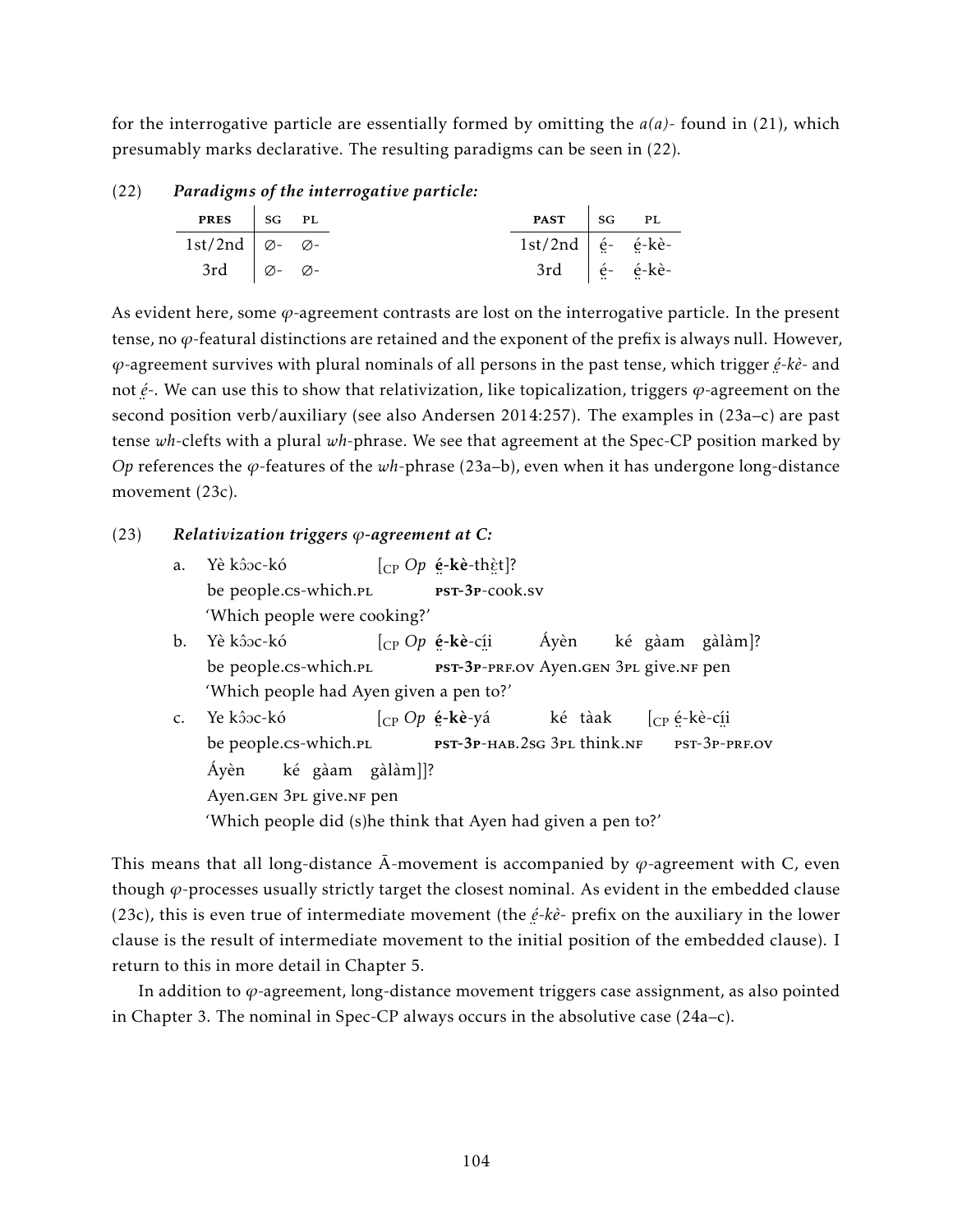# (24) *Clause-initial nominal has absolutive case:*

- a. **Áyén** à-c<u>é</u> Ayen 3s-PRF.SV food eat.NF P knife cu<u>î</u>in câamπnè pǎal. 'Ayen has eaten food with a knife.'
- b. **Cu<u>î</u>in** à-c<u>í</u>i ∵<br>**food** 3s-prF.ov Ayen.gen eat.nf p knife Áyèn câam) n<u>è</u> pǎal. 'Food, Ayen has eaten with a knife.'
- c. **Pǎal** à-cénè en is a separation of the set of the set of the set of the set of the set of the set of the set of the set of the set of the set of the set of the set of the set of the set of the set of the set of the set of the set of th Áyèn cuî in câam. 'With a knife, Ayen has eaten food.'

This is true of subjects, objects, and adjuncts (like the instrumental in 24c) and is found with all long-distance movement. As discussed in Chapter 3, I treat this as case assignment because it involves nominals that do not appear in the absolutive when they do not move to Spec-CP, such as subjects and PPs. PPs, for example, lose their prepositional marking when fronted. The examples in (25a–d) demonstrate that the instrumental preposition *nè* ¨ is lost if its complement is topicalized.

# (25) *Topicalized PPs become nominal:*

- a. Bòl à-th<u>è</u>t Bol 3s-cook.sv **P** pot nè tòọny. 'Bol is cooking with a pot.'
- b. T**òony** à-théɛ̯tè ¨ ¨ pot ¨ ¨ ¨ 3s-cook.oblv Bol.gen Bôl. 'A pot, Bol is cooking with.'
- c. Àyén à-cé Ayen 3s-PRF.SV food eat.NF P knife cuîin câam nè pǎal. 'Ayen ate food with a knife.'
- d. **Pǎal** à-cénè knife ¨ ¨ 3s-prf.oblv Ayen.gen ¨ food eat.nf Áyèn cuî in câam. 'With a knife, Ayen ate food.'

A similar alternation is found with subjects, which occur in the genitive case when they are not in clause-initial position (26a–b).

# (26) *Subjects show a case alternation:*

- a. **Ayén** à-c<u>é</u> Ayen 3s-presv food eat.nf p knife cu<u>î</u>in câam n<u>è</u> pǎal. 'Ayen has eaten food with a knife.'
- b. Cu<u>î</u>in à-c<u>í</u>i France Contains the Contains of the September of the September of the September of the September of the September of the September of the September of the September of the September of the September of the September of the Áyèn câam) n<u>è</u> pǎal. 'Food, Ayen has eaten with a knife.'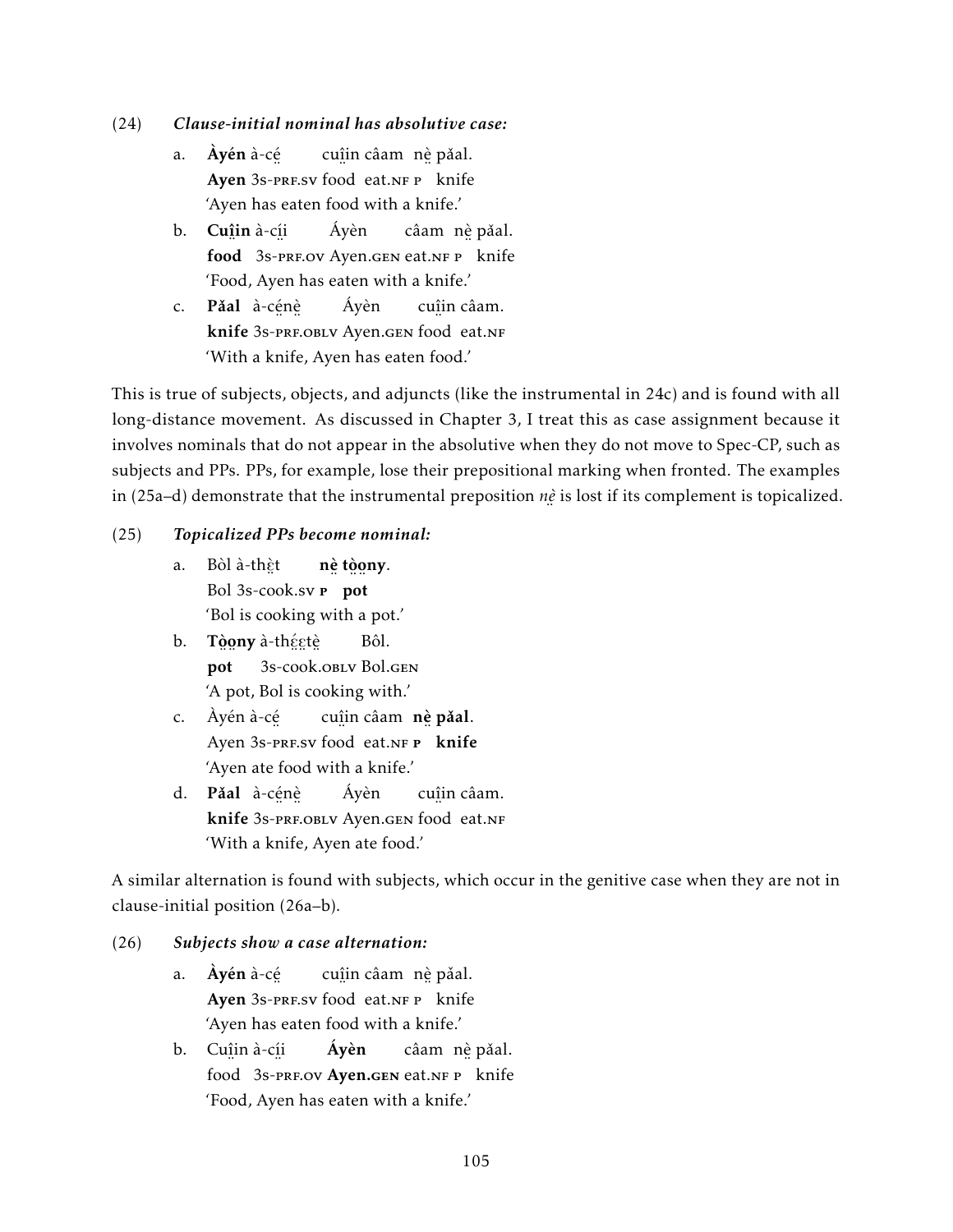The effects of case assignment are clear with topicalization, but it seems likely that relativization involves the same case alternations underlyingly. The Spec-CP position of a relative clause is empty, but the *ϕ*-agreement facts in (23a–c) and concomitant voice alternations suggest that the silent DP that occupies this position, whether null operator or copy, is also in the absolutive case. It is important to note that these changes to *ϕ*-agreement and voice appear *internal* to the relative clause, and are independent of the presence of cleft structure.

To sum up, long-distance movement in Dinka is accompanied by *ϕ*-agreement and case assignment, unlike in many other languages. I suggest that these two observations are linked, taking case assignment to be a reflex of *ϕ*-agreement (George and Kornfilt 1981; Chomsky 2000, 2001). These facts demonstrate that long-distance movement in Dinka is not driven purely by features like Top, Foc, or Rel. Instead, movement in Dinka simultaneously affects information structure and case and agreement patterns.

#### *3.2 A composite probe on C*

We have seen so far that movement in Dinka, even when driven by information-structural considerations, also involves a relation of *ϕ*-agreement. To capture this, I develop the idea in this section that movement in Dinka is triggered by multiple probing features at the same time, both by an  $\bar{A}$ -probe like Rel or Top/Foc and by a  $\varphi$ -probe. I propose that C in Dinka carries both a  $\varphi$ -probe and a catch-all  $\bar{A}$ -probe, satisfied by any type of  $\bar{A}$ -feature, adopting the idea that there is a hierarchy to features involved in  $\bar{A}$ -movement (e.g. Rizzi 1990, 1997; Abels 2012a). I posit that the  $\varphi$ -probe and  $\bar{A}$ -probe act as a *composite probe*, a notion I borrow from Coon and Bale (2014), so that they must select a target together. This approach captures the correlation between movement and *ϕ*-agreement in Dinka.

As mentioned above, I propose that Dinka C carries features driving  $\bar{A}$ -movement as well as a  $\varphi$ -probe. These features are then introduced on the same head in Dinka (27), where they are distributed across different heads in languages like English (28).<sup>7</sup>



I suggest that  $\bar{A}$ -features are always introduced in the left periphery, but that the locus of  $\varphi$ agreement can vary, since these features do not affect the interpretation of the clause.<sup>8</sup> As a result,

<sup>7.</sup> As indicated in (27), we could also take there to be a  $\varphi$ -probe on T in Dinka, responsible for the process of subject agreement/cliticization briefly discussed in the previous section (and possibly for the assignment of "marked nominative"/genitive).

<sup>8.</sup> See Miyagawa 2010 for an alternative view.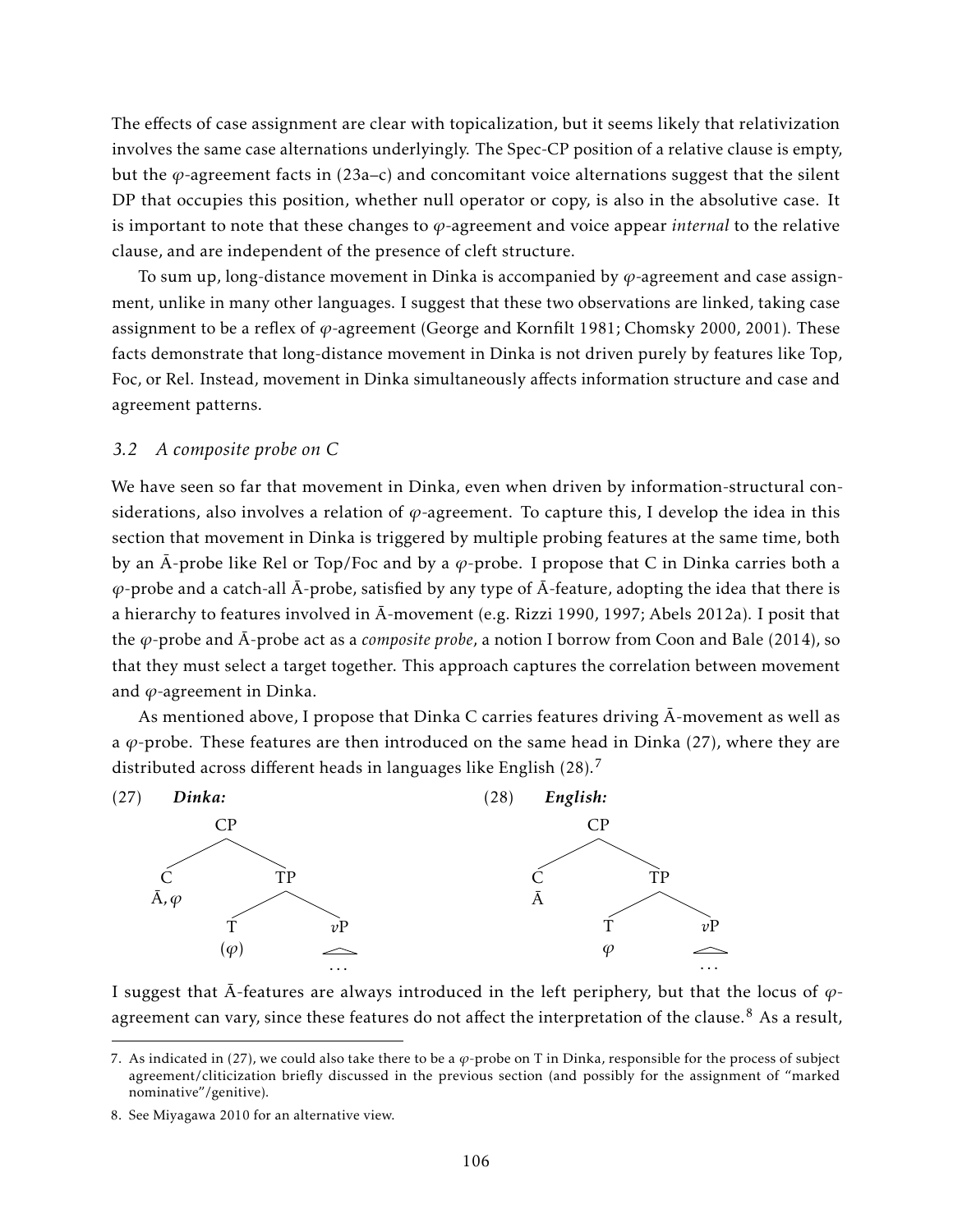we expect to find at least the two languages in (27) and (28). In addition to this, I propose that, in Dinka, the probing features on C form a *composite probe*, in the sense of Coon and Bale (2014), so that they act in effect as one probe. As a result, these features select and target a goal in unison.<sup>9</sup>

Importantly, I propose that the  $\bar{A}$ -probe on C is a catch-all probe, satisfied by any feature that could drive  $\bar{A}$ -movement, such as *Wh*, Rel, or Top. This requires adopting the idea that  $\bar{A}$ -features exist in a hierarchy (Rizzi 1997, 2004; Abels 2012a), much like *ϕ*-features (e.g. Harley and Ritter 2002). The precise shape of such a hierarchy does not matter much for our purposes (though see Abels 2012a for discussion), as long as it contains a feature that dominates all  $\bar{A}$ -features relevant for Dinka, which I will take to be at least Top, Foc, and Rel (29).

 $(29)$  *Hierarchy of*  $\overline{A}$ *-features:* 



If such a hierarchy constrains the distribution of  $\bar{A}$ -features, we can imagine that  $\bar{A}$ -probes may differ in their featural make-up. We can draw an analogy to *ϕ*-probing, for which similar variation has been proposed. As discussed in Chapter 2 (sec. 5.2), *ϕ*-probes may either be flat, so that they are satisfied by any bundle of *ϕ*-features regardless of value, or relativized to a specific type of *ϕ*-feature, such as [participant] or [plural] (e.g. Nevins 2007; Preminger 2011; Coon and Bale 2014). Applying this idea to the hierarchy in (29), I propose that, in Dinka, C always carries a flat  $\bar{A}$ -probe (30), which may be satisfied equally by Top, Foc, and Rel, instead of more relativized probes, such as Rel in the tree in  $(31).^{10}$ 



This view of the Dinka left periphery captures the fact that any instance of  $\bar{A}$ -movement is accompanied by  $\varphi$ -agreement and that there is never more than one instance of  $\bar{A}$ -movement to the same clause edge. Because the  $\varphi$ -probe acts in unison with an  $\bar{A}$ -probe, it ignore closer DPs that lack a  $\bar{A}$ -feature, as in the configuration in (32).

<sup>9.</sup> If it is optional whether two probes on the same head form a composite probe, we might expect to find languages like (27) in which the  $\bar{A}$ -probe and  $\varphi$ -probe probe separately. This is plausibly the case in languages with complementizer agreement like Nez Perce (Deal 2014) and West Flemish (Haegeman 1990).

<sup>10.</sup> In such a view, there would presumably be different varieties of C, each carrying a different relativized  $\bar{A}$ -probe. Alternatively, we could allow for multiple relativized  $\bar{A}$ -probes on the same head, although this predicts that we should find the same situation with relativized *ϕ*-probes (e.g. separate [participant] and [author] probes carried by the same head).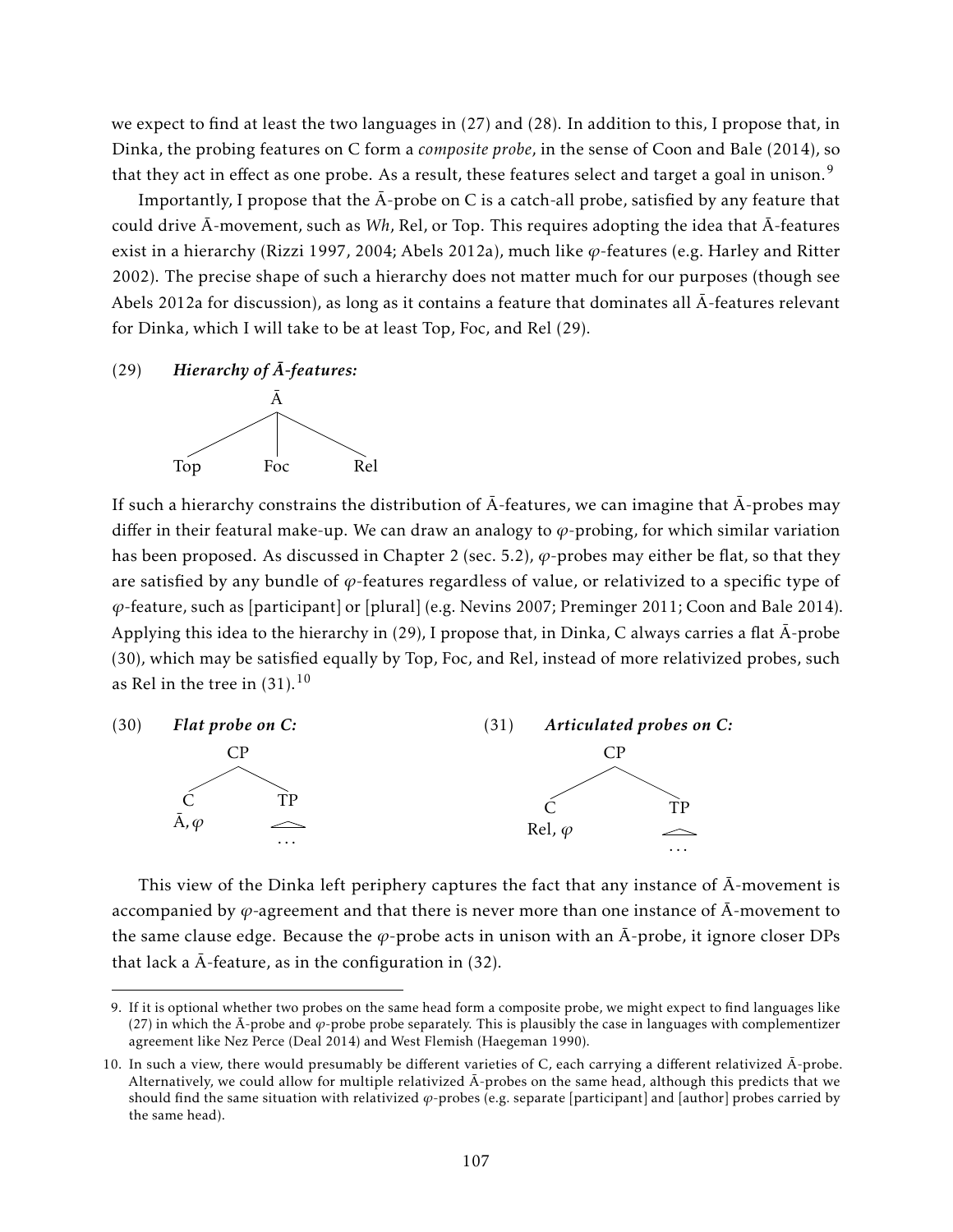

A composite probe, like any other probe, looks for the closest phrase that carries matching features, in this case is a goal with both  $\varphi$ -features and an Ā-feature.  ${\rm DP}_1$  in (32) is not a relevant goal because it does not satisfy that description. The notion of a composite probe explains why  $\varphi$ -agreement in Dinka accompanies long-distance movement and is not limited to the closest nominal.

In addition to this, this approach sets a limit of one instance of  $\bar{A}$ -movement per left periphery. If all movement requires Agree, and the  $\bar{A}$ -probe on C is satisfied by any  $\bar{A}$ -feature, then no features will remain on C to initiate  $\bar{A}$ -movement after one goal with an  $\bar{A}$ -feature is attracted. This explains the ungrammaticality of examples like (33a–b), which illustrate that topicalization is impossible if relativization must also take place.

#### (33) *Relativization cannot co-occur with topicalization:*

- a.  $*$ tín woman.cs [CP Bòl cé Bol ¨ (3s)-prf.sv ¨ see.nf  $\hat{\mathrm{t}}$ iŋ] 'the woman that Bol has seen'
- b.  $*$ tín woman.cs [CP Bòl cí i Bol PRF.OV See.NF  $\hat{\mathrm{t}}$ iŋ] 'the woman that has seen Bol'

The idea of a composite probe, consisting of a  $\varphi$ -probe and a flat  $\bar{A}$ -probe, then captures the restrictions on  $\bar{A}$ -movement in Dinka:  $\bar{A}$ -movement is limited to nominals, and only one instance is possible in a given clause.

One question that arises is how to treat neutral Subject Voice clauses. Recall that, in these clauses, the subject appears in Spec-CP, and does not need to signal a topic or a focus. This seems to suggest that such subjects do not carry an  $\bar{A}$ -feature. I propose that a composite probe may default to a goal that constitutes a partial match, if fully matching goal is available. See Chapter 5 (sec. 5.2) for an explicit calculus for situations without a complete match for the composite probe.

I have shown in this section that movement in Dinka is driven by  $\bar{A}$ -features and  $\varphi$ -features at the same time. As discussed in Chapter 2 (sec. 5.2), a featural approach to the  $A/\overline{A}$ -distinction makes an important prediction about such a system. In particular, if A- and A-properties derive ¯ from the Agree relation involved, movement driven by both kinds of Agree relation should be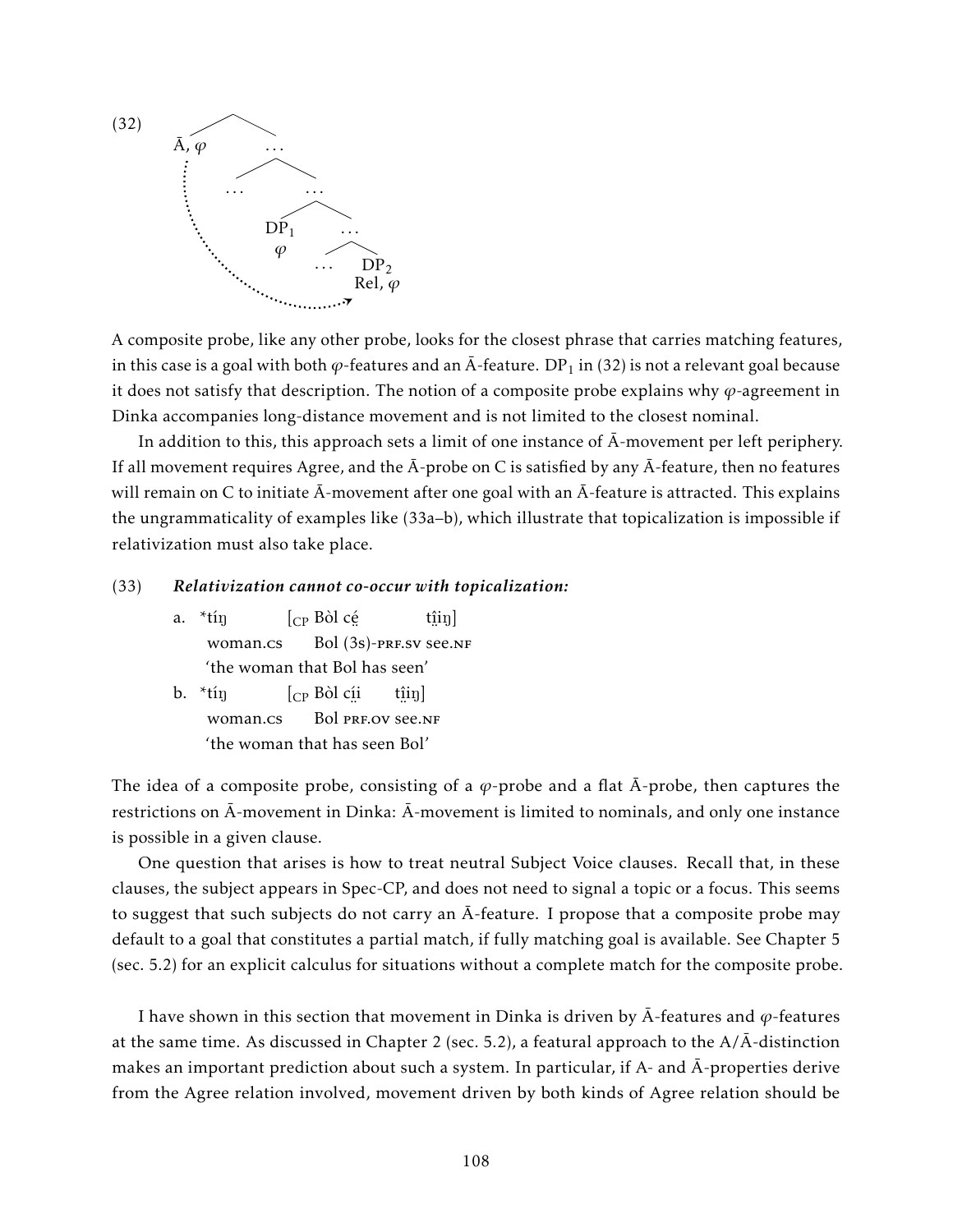associated with A- and  $\bar{A}$ -properties. We have already seen how this works out for the locality profile of movement in Dinka: movement can skip intervening DPs and CPs, like  $\bar{A}$ -movement can, because a composite probe looks for goals bearing both types of features. But movement to Spec-CP in Dinka should simultaneously behave like A-movement for the purpose of binding, if a lack of Weak Crossover violations, the ability to bind anaphors, and the availability of Wholesale Late Merger derive from the presence of an Agree relation in  $\varphi$ -features. In the next section, I examine these predictions in turn and argue that they are borne out.

## 4 Movement in Dinka and binding

We have seen so far that movement to Spec-CP in Dinka has many of the familiar properties of  $\bar{A}$ movement, although it involves an Agree relation in *ϕ*-features as well. Under a featural approach to the  $A/\overline{A}$ -distinction, we expect that it should look like A-movement in other respects, particularly when it comes to binding. In this section, I show that this is what we find when we examine Weak Crossover, anaphor binding, and reconstruction for Principle C in Dinka. Importantly, these properties consistently co-occur, so that movement may show properties of A-movement and properties of  $\bar{A}$ -movement at the same time (*cf*. Webelhuth 1989; Mahajan 1990).

# *4.1 Weak Crossover and anaphor binding*

In Chapter 2 (sec. 4.1), I argued that the difference between A- and  $\overline{A}$ -movement in terms of their ability to initiate variable binding and anaphor binding derives from the interpretive effects of the Agree relation involved. In particular, I proposed that only chains created by  $\varphi$ -probing may trigger abstraction over individuals. In contrast, Merge initiated by Agree for an  $\bar{A}$ -feature is accompanied by abstraction over choice functions, giving rise to Weak Crossover, following Sauerland (1998) and Ruys (2000), as well as an inability to bind anaphors. This approach predicts that both options should be available for movement that involves both types of Agree relation. In Dinka then, movement to Spec-CP should be able to make use of abstraction over individuals or abstraction over choice functions.<sup>11</sup> In accordance with this, we will see that movement in Dinka generally lacks Weak Crossover effects and allows anaphors to be bound by long-distance movement.

Let me first show that Dinka displays Weak Crossover with QR. The example in (34a) demonstrates that Dinka has a universal quantifier *ébén* ('every') which can bind pronouns. Variable inding by this quantifier is subject to Weak Crossover. An object quantifier cannot QR to bind into the subject (although inverse scope is permitted in such configurations), in this case to bind the possessive pronoun -*dè* (34b).

<sup>11.</sup> I assume that, if abstraction over individuals accompanies movement to Spec-CP, a short step of QR is available to render the resulting LF interpretable.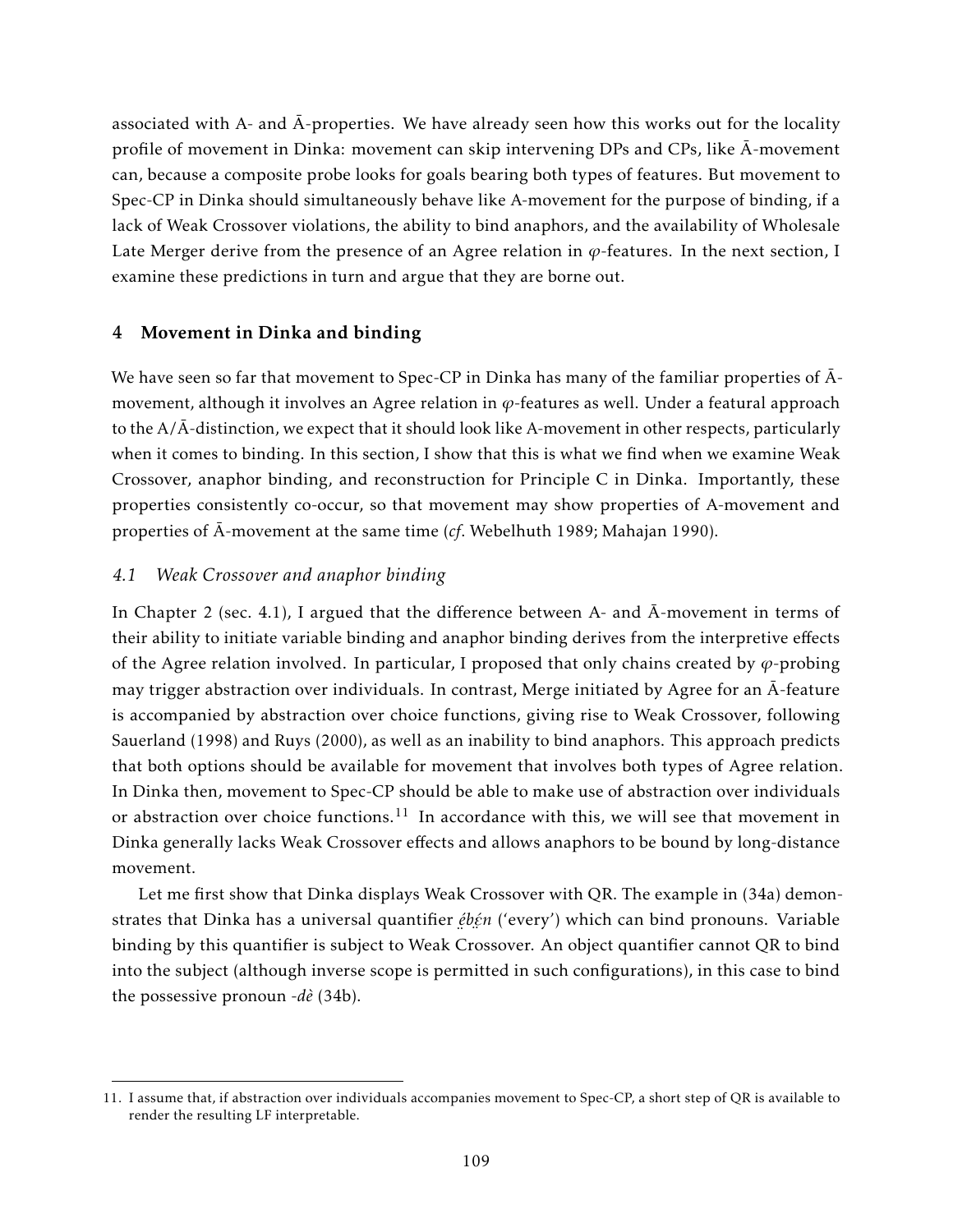- (34) *Weak Crossover in Dinka:*
	- a. <mark>Dhùk ébén<sub>i</sub> à-</mark>cé boy eve  $\frac{3}{1}$   $\frac{3}{1}$   $\frac{3}{1}$   $\frac{3}{1}$   $\frac{3}{1}$   $\frac{3}{1}$   $\frac{3}{1}$   $\frac{3}{1}$   $\frac{3}{1}$   $\frac{3}{1}$   $\frac{3}{1}$   $\frac{3}{1}$   $\frac{3}{1}$   $\frac{3}{1}$   $\frac{3}{1}$   $\frac{3}{1}$   $\frac{3}{1}$   $\frac{3}{1}$   $\frac{3}{1}$   $\frac{3}{1}$   $\frac{3}{1}$   $\frac{3}{1}$  th<u>á</u>k-**dè<sub>i/k</sub>** t<u>î</u>iŋ. 'Every boy has seen his goat.
	- b. Th<u>ó</u>k-**dè<sub>k/\*i</sub>** goat.cs-sg.3sg 3s-prf.sv boy eve à-cé **dhùk ébén<sub>i</sub> kâac.** every bite.NF 'His $_{\mathsf{k}/^* \mathsf{i}}$  goat has bitten every boy $_{\mathsf{i}}$ .'

However, such violations can be obviated by topicalizing the binder to Spec-CP (35a), unlike with topicalization of quantificational phrases in languages like English (Postal 1993; see also Chapter 2, sec. 4.1). The same amelioration is observed with *wh*-clefts (35b).<sup>12</sup>

- (35) *No WCO with movement to Spec-CP:*
	- a. **Dhùk ébén<sub>i</sub> à-**cíi boy eve every 3s-prf.ov goat.cs-sg.3sg th<u>á</u>k-**dè<sub>i</sub>** kâac. bite.NF 'Every boy<sup>i</sup> , his<sup>i</sup> goat bit.'
	- b. Yè **dhùŋ-ó<sub>i</sub>** be ¨ boy.cs-which [CP *Op* cí i ∵<br>PRF.OV goat.cs-sG.3sG th<u>á</u>k-**dè<sub>i</sub>** kâac]? bite.NF 'Which boy<sup>i</sup> did his<sup>i</sup> goat bite?'

It is worth noting that topicalization does not plausibly involve a scrambling step of the object over the subject, as has been suggested for ameliorations of Weak Crossover in German (e.g. Wiltschko 1998). In addition, these facts obtain regardless of whether the movement is local or long-distance. The example in (36a) attests that even long-distance movement of an embedded nominal to Spec-CP allows it to initiate variable binding, in this case into the matrix subject.

# (36) *No WCO with long-distance movement to Spec-CP:*

- a. Mòc <u>é</u>bén<sub>i</sub> à-y<u>í</u>i ™an eve every ¨ 3s-hab.ov woman-sg.3sg say.nf tiéen-dè<sub>i</sub> luêeel  $[_{\mathrm{CP}}$  <u>è</u> \_\_ thèt]. ¨ c ¨ cook.sv 'Every man<sub>i</sub>, his<sub>i</sub> wife says is cooking.'
- b. Yè**ŋà** [<sub>CP</sub> *Op* y<u>í</u>i be who ¨ hab.ov wife-sg.3sg say.nf tièen-dè<sub>i</sub> luêeel [<sub>CP</sub> è nhiéer) Bôl ¨ c love.ov Bol.gen ]]? 'Who does his wife say Bol loves?'

b.  $\sqrt[k+1]{\text{K}}$  \*Who<sub>i</sub> is it [<sub>CP</sub> that her<sub>i</sub> mother likes \_\_\_\_]?

<sup>12.</sup> Note that clefts do show sensitivity to Weak Crossover in other languages:

<sup>(</sup>i) *Wh-clefts show Weak Crossover in English:*

a. Who<sub>i</sub> is it  $[CP$  that <u>I</u>likes her<sub>i</sub> mother]?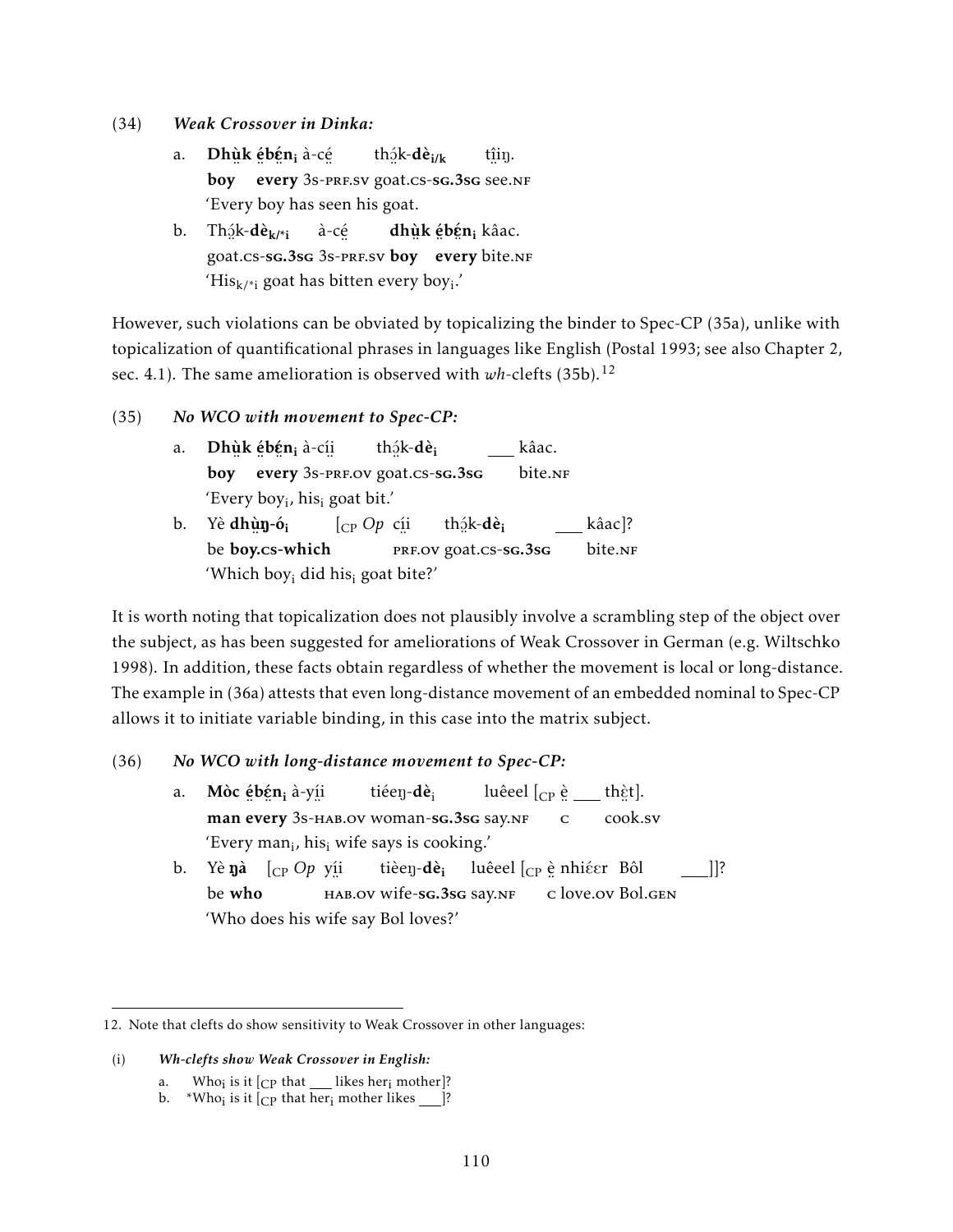Movement to Spec-CP then clearly differs from familiar cases of  $\bar{A}$ -movement, because it is never subject to Weak Crossover. Instead, long-distance movement in Dinka shares with A-movement the property of being able to supply novel antecedents for variable binding.

A similar picture emerges with anaphor binding, which I proposed also requires abstraction over individuals. As described previously, Dinka has a Condition A anaphor that must be bound in the smallest TP in which it is contained. Unlike in English, however, this anaphor can be bound at Spec-CP both by local and long-distance topicalization  $(37a-b)$ .<sup>13</sup>

## (37) *Dinka anaphor can be bound from Spec-CP:*

|    | a. <b>Bòl</b> <sub>i</sub> à-c <u>í</u> i [ <sub>DP</sub> àkékôol-tí è <b>ròt-dè</b> <sub>i</sub> ] [ piôolìc.                         |
|----|----------------------------------------------------------------------------------------------------------------------------------------|
|    | Bol 3s-PRF.OV story-that P self-sg.3sg criticize.NF                                                                                    |
|    | 'Bol, that story about himself has criticized.'                                                                                        |
| b. | <b>Bòl</b> <sub>i</sub> à-c <u>i</u> i [ <sub>DP</sub> thùrá è r <b>òt-dè</b> <sub>i</sub> ] nyôoth [ <sub>CP</sub> kè cùukù __ tîin]. |
|    | Bol 3s-PRF.OV picture P self-sG.3sG show.NF C PRF.1PL<br>see.NF                                                                        |
|    | 'Bol, a picture of himself has shown that we have seen.'                                                                               |

Topicalization then patterns with A-movement in creating new antecedents for anaphor binding.

It is worth noting that, although long-distance movement allows a nominal to bind an anaphor contained within the subject, anaphor binding seems to be subject to a Strong Crossover effect in Dinka. The anaphor cannot c-command a lower copy of its binder, so that an object cannot move to bind a subject anaphor, for instance (38a–b).

#### (38) *Anaphor cannot be subject bound by movement:*

- a. \***Ròoor**i áa-c<u>í</u>i men 3s-prf.ov self.pl-pl.3pl 3pl see.nf ròth-kén<sub>i</sub> ké t<u>î</u>iŋ. 'The men, themselves have seen.'
- b. \*Yè <mark>kôoc-kó<sub>i</sub></mark> be people.cs-which [CP *Op* cí i erf.ov **self.pl-pl.3pl** 3pl see.nf ròth-kén<sub>i</sub> ké t<u>î</u>iŋ]. 'Which people have themselves seen?'

McGinnis (2004) argues that anaphors differ cross-linguistically in whether they are subject to Strong Crossover with A-movement. Rizzi (1986), for example, observes that A-movement in Italian differs from A-movement in English in this respect. Passivization or raising of an antecedent over an anaphor is prohibited (39a–b).

# (39) *Italian passivization and raising do not feed anaphor binding:*

a. \*Gianni<sub>i</sub> si<sub>i</sub> è Gianni self was been entrusted stato affidato . 'Gianni was entrusted to himself.'

<sup>13.</sup> See Charnavel and Sportiche (to appear) for evidence that anaphors inside *picture-of*-NPs are locally bound.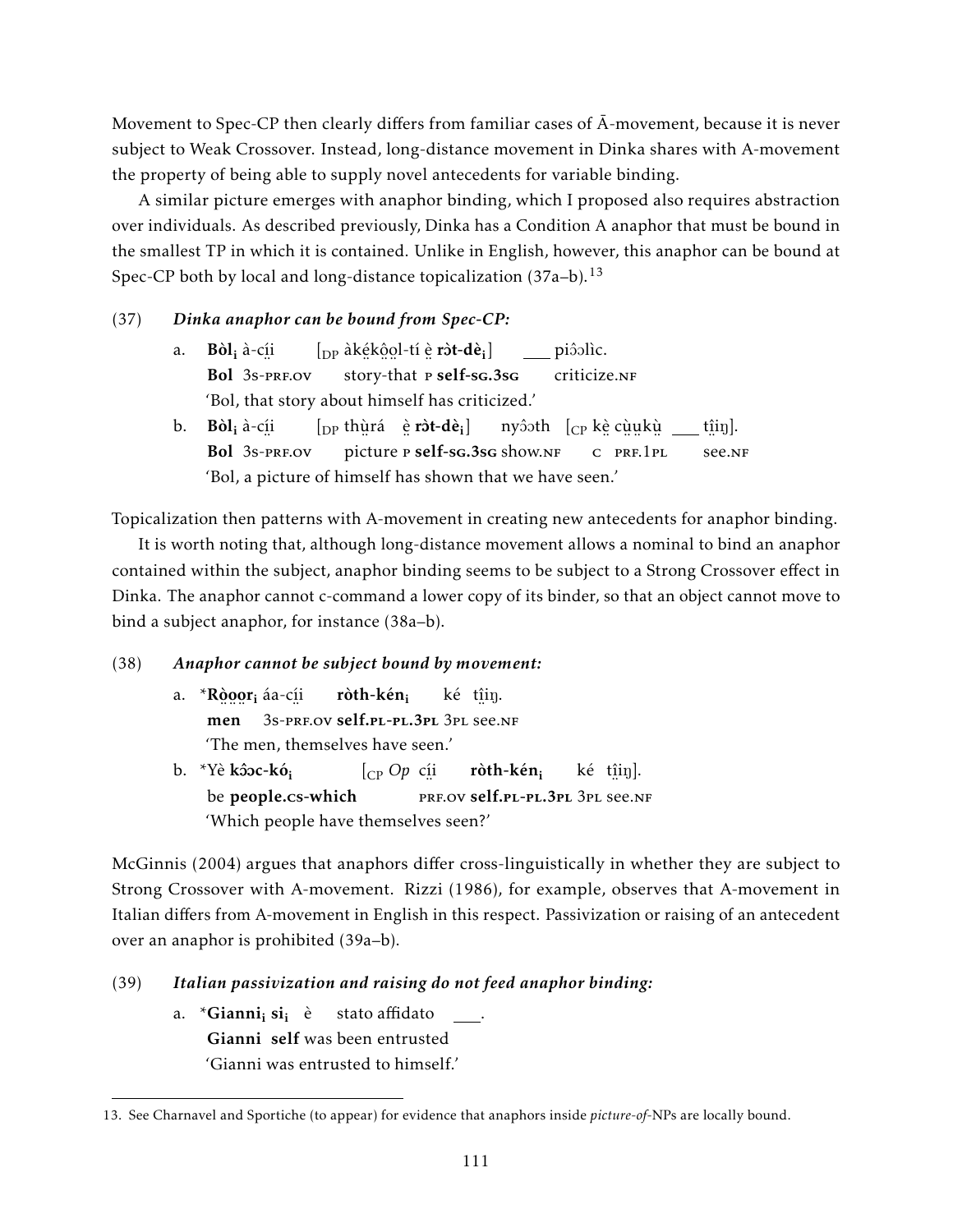b. \***Gianni<sub>i</sub> si**<sub>i</sub> sembra [<u>\_\_\_</u> non fare il suo dovere]. Gianni self seems not do.n<sub>F</sub> the his duty 'Gianni seems to himself not to do this duty.' (Italian; Rizzi 1986:70,76)

As McGinnis points out, similar behavior is found in Albanian, in which passivization of a direct object over an indirect object does not facilitate anaphor binding (40).

(40) *Passivization in Albanian does not feed anaphor binding:*

\*Drita<sup>i</sup> Drita.NOM CL show.NACT self.DAT iu tregua **vetes<sub>i</sub>** \_\_\_ prej artistit. by the.artist 'Drita was shown herself by the artist.' (Albanian; Massey 1992:71)

McGinnis proposes that what differentiates these cases from English, in which anaphors do not display Strong Crossover, is that they necessarily involve derivations in which the anaphor and the binder occupy a specifier of the same head at some point, leading to what she calls "Lethal Ambiguity". I will not go into the details of her proposal here, but, if the empirical generalization she proposes is correct, then we expect movement over a subject anaphor to create the same problem, if subjects are generated in Spec-*v*P.<sup>14</sup> Movement across the subject should then involve an intermediate movement step to a specifier of the same  $v$  head.<sup>15</sup> As a result, the same Lethal Ambiguity issue arises.

In fact, as McGinnis observes, the pattern described for Dinka above is found in many languages that allow A-scrambling of objects over subjects. In Georgian, for instance, scrambling of an object across the subject allows the object to bind an anaphor inside the subject, but not a subject anaphor itself (41a–b).

## (41) *Georgian A-scrambling shows Strong Crossover for anaphor binding:*

| a. Nino-s; [ <sub>DP</sub> tavisi <sub>i</sub> deida] ___xaṭav-s. |  |                                       |  |  |  |
|-------------------------------------------------------------------|--|---------------------------------------|--|--|--|
|                                                                   |  | Nino-ACC self.poss aunt.nom draw-pres |  |  |  |
| 'Nino, her aunt is drawing.'                                      |  |                                       |  |  |  |

b. \*Vano-s<sub>i</sub> tavisi Vano-acc self.poss self-nom  $tav-i<sub>i</sub>$ xat av-s. ˙ draw-pres 'Vano, himself is drawing.' (Georgian; McGinnis 2004:55)

Similar facts have been reported for scrambling in German, Hindi, Korean, and Japanese (for references, see McGinnis 2004:55). I conclude from this that A-movement across a subject typically,

<sup>14.</sup> This Strong Crossover effect may then provide evidence for the first option for the structure of the verb phrase discussed in section 3.1 of Chapter 3.

<sup>15.</sup> See Chapter 5 for extensive evidence for this movement step in Dinka.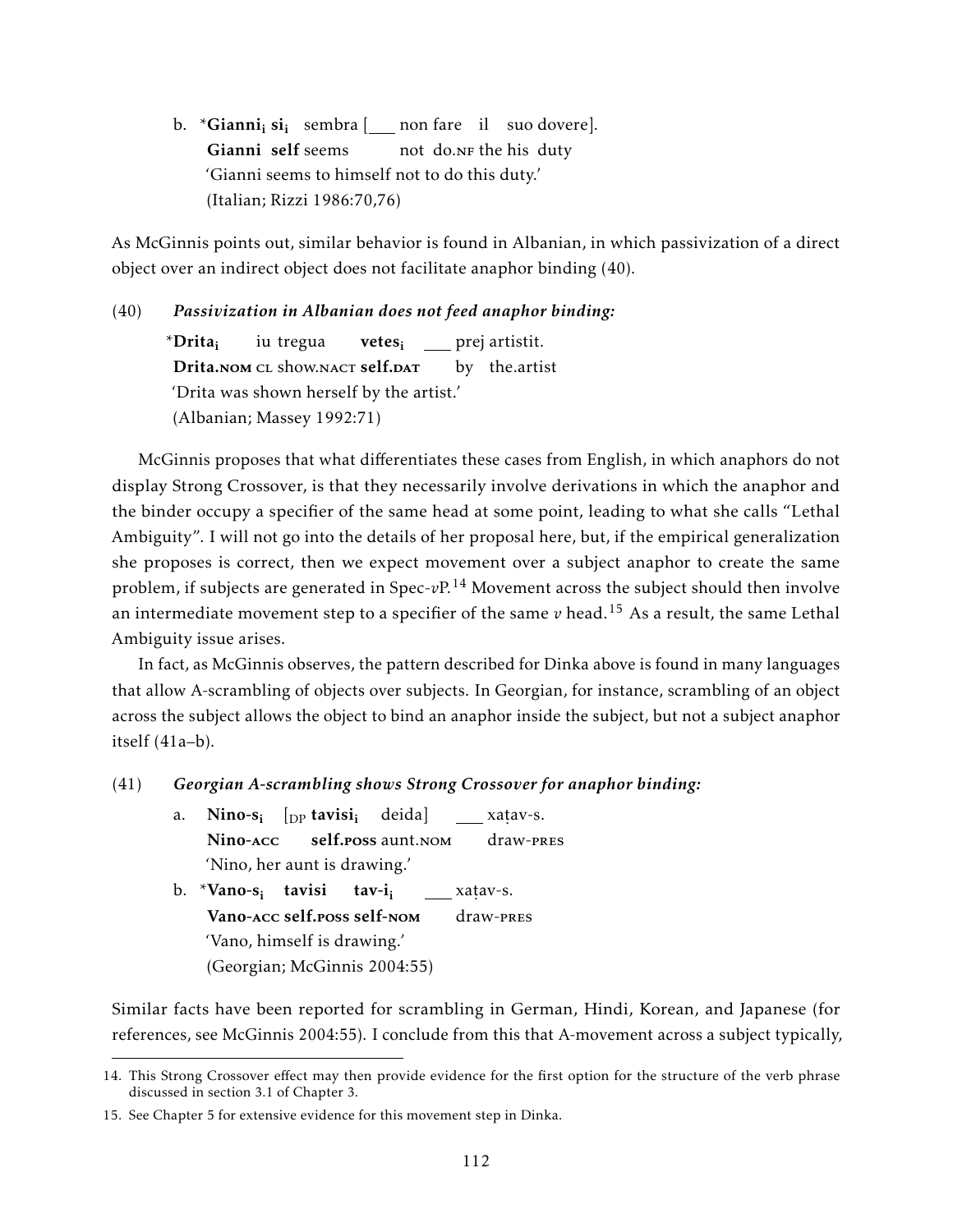perhaps even always, shows a Strong Crossover effect for anaphor binding. With regard to anaphor binding, Dinka long-distance movement then patterns with A-movement, just as we saw for Weak Crossover effects.

## *4.2 Reconstruction for Principle C*

Another difference between A-movement and  $\bar{A}$ -movement with regard to binding is found with Principle C effects. In Chapter 2, I adopted the idea that this is because of the availability of Wholesale Late Merger in A-movement, following Takahashi and Hulsey (2009). In Dinka, however, I have argued that  $\bar{A}$ -movement co-occurs with case assignment. As a result, just in this instance, Wholesale Late Merger should be able to accompany movement driven by an  $\bar{A}$ -feature, since the Case feature on the NP can still be valued in the position targeted.

In accordance with this, we find that movement to Spec-CP in Dinka again patterns with A-movement in being able to avoid reconstruction for Principle C. Let me first show that, as in many languages, coreference relations are restricted by Principle C in Dinka. The examples in (42a–b) demonstrate.

- (42) *Dinka shows Principle C effects:*
	- a. \**pro*<sup>i</sup> à-cé 3s-pre.sv brother.cs P Mayen call.NF mánh <u>è</u> **Màyén<sub>i</sub> c**ôol. 'He $_{k/\text{*i}}$  has called a brother of Mayen $_{\text{i}}$ .'
	- b. \***Yêen<sub>i</sub> à-**cé 3sg 3s-pre.sv brother.cs p Mayen call.nf mánh <u>è</u> **Màyén<sub>i</sub> c**ôol. 'He $_{\rm k/ *i}$  has called a brother of Mayen $_{\rm i}.'$
	- c. [<sub>DP</sub> Mèth-è಼ [<sub>CP</sub> cé̯ ¨ child-this PRF.SV 3sG see.NF 3s-love.sv Bol **yêen<sub>i</sub> t**îiŋ]] à-nhiàr Bòl<sub>i</sub>. This child that has seen him $_{\rm i}$  loves Bol $_{\rm i}$ .'

In (42a–b), an initial pronoun c-commands a proper name and so may not be coferential with it, regardless of whether the pronoun is null or overt.<sup>16</sup> However, if the pronoun does not c-command the proper name (42c), coreference is fine, demonstrating that this is not a linear precedence effect.

Violations of Principle C as in (42a–b) can be fixed by moving the phrase that contains the proper name to Spec-CP. As (43a) shows, topicalization does not require reconstruction for Principle C, and patterns just like *wh*-clefts (43b).

<sup>16.</sup> *Pro*-drop in Dinka is restricted to clause-initial position and exclusively targets 3rd person DPs, giving rise to a partial *pro*-drop pattern of sorts. It may seem initially plausible to link this to the fact that only 3rd person DPs trigger overt agreement, but this cannot be the full story. There are clauses in which no overt agreement is found for 3rd person DPs (interrogative clauses, for example). In such environments, the same partial *pro*-drop pattern is found.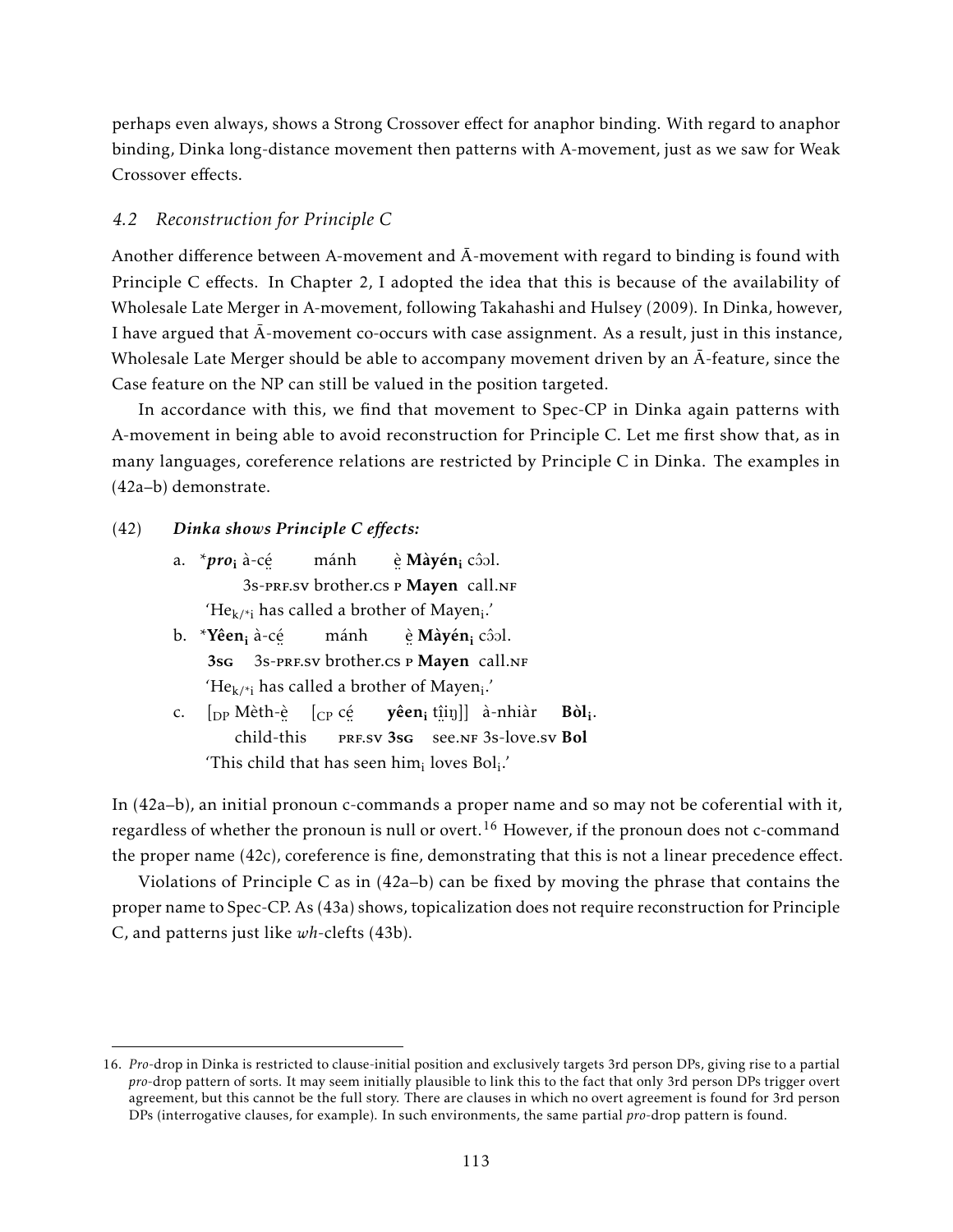- (43) *No reconstruction for Principle C:*
	- a.  $\int_{DP} M \hat{a}nh$ brother.cs P Mayen.gen and Ayen PRF.3PL è Máyèn kù Áyén<sub>i</sub>] c<u>ì</u>ikè<sub>i</sub> t<u>î</u>iŋ. ∵. '<br>see.nf 'The brother of Mayen and Ayen $_i$ , they $_i$  have seen.'
	- b. Yè [<sub>DP</sub> mánh be brother.cs P Mayen.gen and Ayen-which è Máyèn kù Áyén<sub>i</sub>-ó] [<sub>CP</sub> *Op* c<u>ì</u>ikè<sub>i</sub> ¨ ¨ prf.3pl  $\tilde{\text{t}}$ in]? $^{17}$ ¨ see.nf 'Which brother of Mayen and Ayen; have they; seen?'

This is true regardless of whether movement is local or long-distance, as in the examples in (44a–b).

(44) *No reconstruction for Principle C with long-distance movement:*

- a. [<sub>DP</sub> Mánh è̯ **Máyèn** brother P Mayen.gen and Ayen 3s-HAB.1PL think.nf **kù Áyén<sub>i</sub>]à-yùukù tàak**  $[_{\rm CP}$  cìikè $_{\rm i}$ −.∵−..⊥<br>prf.3pl t<u>î</u>iŋ]. ∵. 91°<br>see.nf 'The brother of Mayen and Ayen $_i$ , we think they $_i$  have seen.'
- b. Yè [<sub>DP</sub> mánh-ó be ن سے شدہ اللہ اللہ عليہ اللہ اللہ اللہ اللہ اللہ اللہ عليہ اللہ عليہ اللہ عليہ اللہ عليہ اللہ عليہ اللہ عليہ ا<br>مسلم اللہ عليہ اللہ عليہ اللہ عليہ اللہ عليہ اللہ عليہ اللہ عليہ اللہ عليہ اللہ عليہ اللہ عليہ اللہ عليہ اللہ è Máyèn **kù Áyén;**][<sub>CP</sub> Op yùukù tàak [<sub>CP</sub> cìikè; ´.... ..<br>нав.1p<mark>l think</mark> ¨ ¨ prf.3pl t<u>î</u>iŋ]? ∵. 91°<br>see.nf

'Which brother of Mayen and Ayen<sub>i</sub> do we think have they<sub>i</sub> seen?'

I propose that reconstruction is optional in these cases because WLM is possible in Spec-CP. Concretely, this means that a derivation like (45a–b) is possible for an example like (43a). In this derivation, the DP is topicalized to Spec-CP without an NP complement (the determiner in this case happens to be null, but this does not matter). This step is represented in (45a).



<sup>17.</sup> As evident in this example, demonstrative elements like -*ó* ('which') have some freedom of attachment within the noun phrase. They may attach directly to the head noun or cliticize onto the last phrase within the DP. Thus, (43b) has a variant in which -*ó* attaches to head noun (without any discernible effect on the conference judgement).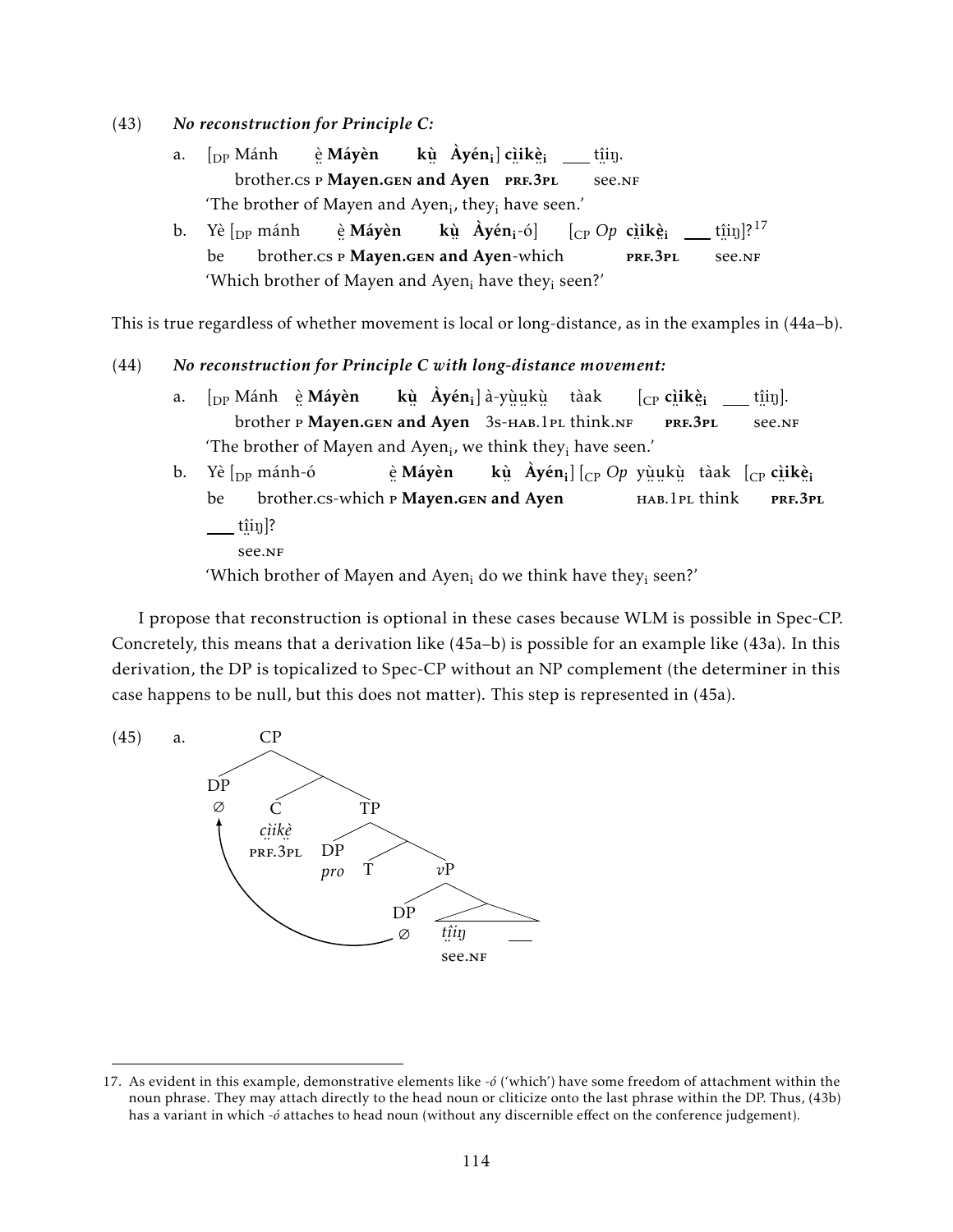

The whole NP containing the coferent proper name may then undergo Wholesale Late Merger in Spec-CP (45b), with Trace Conversion applying to the lower copy. WLM does not run afoul of the Case Filter, because C assigns case to the DP in Spec-CP and so the Case feature of the NP undergoing Late Merge still ends up valued.<sup>18</sup>

Another piece of evidence that Spec-CP in Dinka does not behave like an  $\bar{A}$ -position for binding comes from the interaction of Principle C with anaphor binding. Recall that Dinka's Condition A anaphor can be moved to Spec-CP as long as it can reconstruct for binding (46a–b).

## (46) *Reflexive may move and reconstruct for binding:*

|  | a. Ròt-dè <sub>i</sub> à-cè <sub>i</sub> nhiâar. |                                                               |  |
|--|--------------------------------------------------|---------------------------------------------------------------|--|
|  | self-sg.3sg 3s-prf.3sg love.NF                   |                                                               |  |
|  | 'Herself/himself, she/he has loved.'             |                                                               |  |
|  |                                                  | b. <b>Ròt-dè</b> ; à-yùukù tàak [ <sub>CP</sub> ècè; nhiâar]. |  |
|  |                                                  | self-sg.3sg 3s-HAB.1PL think.NF C PRF.3sg love.NF             |  |
|  |                                                  | 'Herself/himself, we say that she/he has loved.'              |  |

Movement of the anaphor is constrained by Principle C, however. If the anaphor is bound by a non-pronominal DP, it cannot move to a c-commanding position (47a–b).

# (47) *Anaphor triggers Principle C:*

a. Bòl à-nhiàr Bol 3s-love.sv self-sg.3sg ròt-dè<sub>i</sub>. 'Bol loves himself.

<sup>18.</sup> As detailed in Chapter 3, I assume that the entire DP is also assigned case at Spec-*v*P and thus ends up being assigned case multiple times. This should not affect the availability of WLM.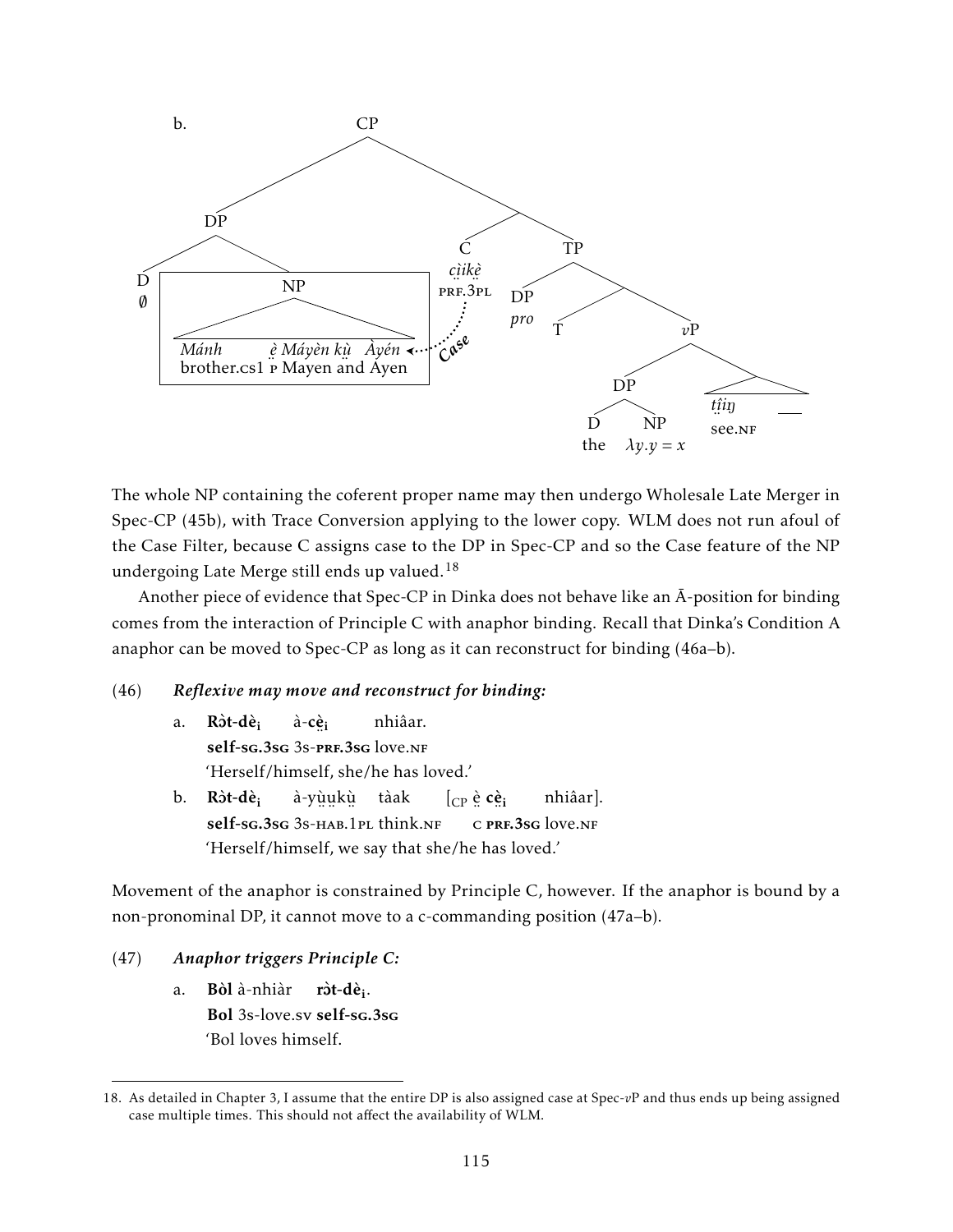b. \*Rôt-dè<sub>i</sub> self-sg.3sg 3s-love.ov Bol.gen à-nhiéer **Bôl<sub>i</sub>.** 'Himself, Bol loves.'

The contrast between pronouns and proper names in this respect is particularly clear in (48a–c). An embedded pronominal subject can bind an anaphor and be coreferent with a c-commanding proper name (48a). If that anaphor is topicalized, however, then the proper name c-commanding the subject pronoun (*Bôl*) can no longer be coreferent with the pronoun and the anaphor (48b–c).

# (48) *Principle C effect with anaphors affects coreference relations:*

- a. À-yí i 3s-hab.ov Bol.gen say.nf  $B\hat{\textbf{ol}}_{\textbf{i}/\textbf{k}}$  luêeel  $\left[\begin{smallmatrix}C\text{P}\end{smallmatrix}\right.$   $\hat{\textbf{e}}$  nhi $\hat{\textbf{e}}\textbf{r}_{\textbf{i}}$  ròt-dè $_{\textbf{i}}$ ]. ¨ c love.3sg self-sg.3sg 'Bol says that he loves himself.'
- b.  $*R\hat{\sigma}t-\hat{d}\hat{e}_i$ self-sg.3sg 3s-hab.ov Bol.gen say.nf à-yí i  $Bôl_i$ luêeel [<sub>CP</sub> è **nhiè** $\epsilon$ **r**<sub>i</sub>]. ..<br>c <mark>love.3s</mark>G 'Himself, Bol says that he loves.'
- c.  $R\delta t$ -dè<sub>k</sub> self-sg.3sg 3s-hab.ov Bol.gen say.nf à-yí i Bôl<sup>i</sup> luêeel [ $_{\mathrm{CP}}$  è nhi**è** $\boldsymbol{\varepsilon}$ **r**k]. ¨ c love.3sg 'Himself, Bol says that he loves.'

These facts serve as a clear illustration that movement in Dinka is different from instances of pure A- or  $\bar{A}$ -movement. The patterns in (47a–b) and (48a–c) have no analog in either type of movement, because it combines properties of A-movement (an anaphor inducing a Principle C effect) with properties of  $\bar{A}$ -movement (an anaphor moving over a c-commanding antecedent).

To sum up briefly, movement in Dinka behaves for the purposes of binding like A-movement, even though it has the locality profile of  $\bar{A}$ -movement. I showed that long-distance movement in Dinka differs from long-distance movement in other languages in being accompanied by *ϕ*agreement. The resulting mixed behavior then provides an argument that the features that distinguish A-movement derive from the Agree relation that it involves.

# $\bar{A}$ -movement with A-properties in other languages

In this chapter so far, I have argued that Dinka provides evidence that a prediction of a featural approach is correct: there are languages in which the co-occurrence of  $\varphi$ -probing and  $\bar{A}$ -probing gives rise to movements with A- and  $\bar{A}$ -properties. In this section, I show that similar facts are found in a number of language families. I start by showing that this view has the potential to shed light on the long-standing issue in the literature on Austronesian voice systems of whether voice involves  $\bar{A}$ -movement or A-movement (e.g. Guilfoyle, Hung, and Travis 1992; Richards 2000; Pearson 2001, 2005), borne out of the observation that long-distance movement systematically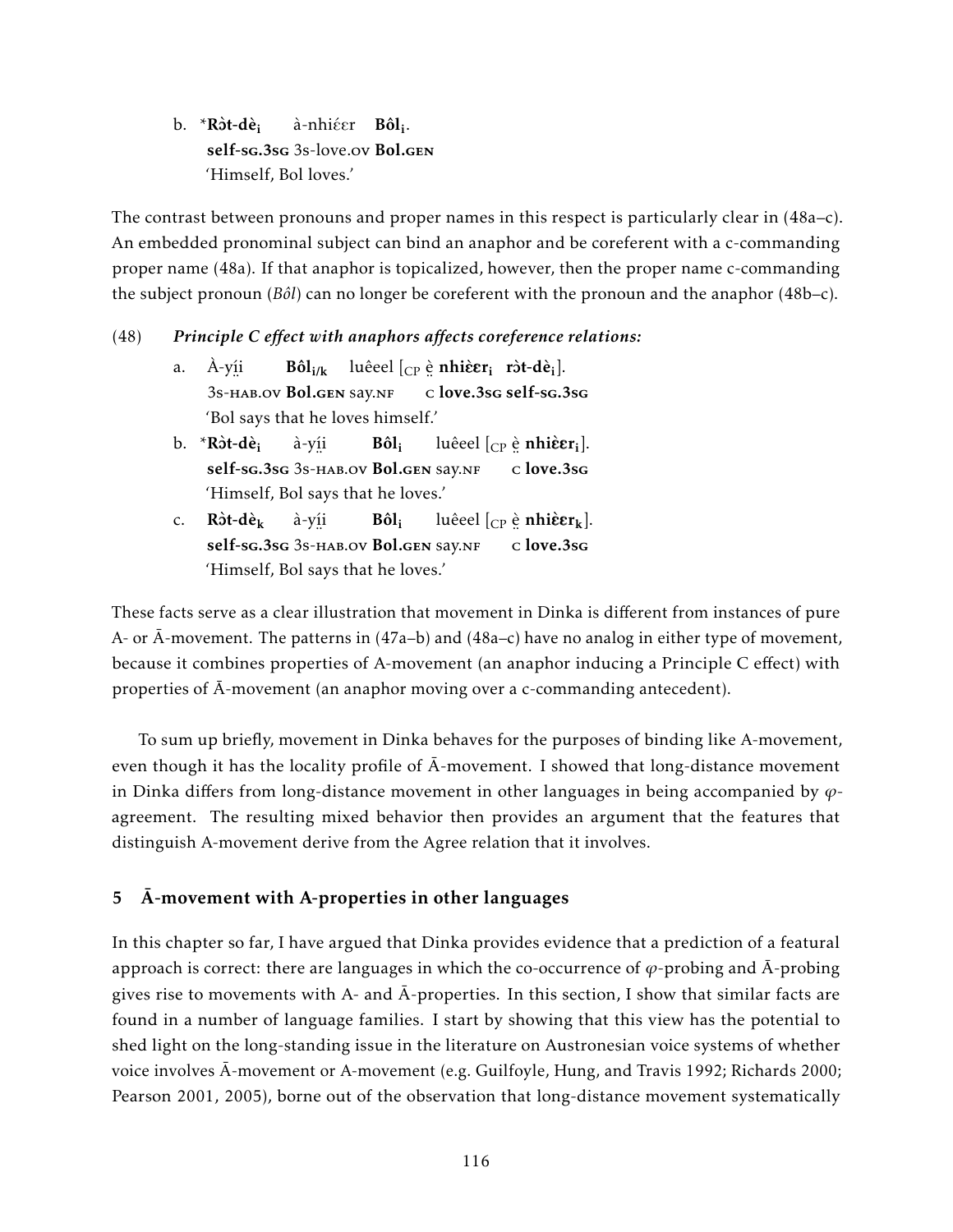affects case in these languages. I then discuss evidence from Bantu languages that  $\bar{A}$ -movement may co-occur with *ϕ*-agreement (e.g. Kinyalolo 1991; Carstens 2003; Henderson 2006). We will see that Dinka can be seen as the combination of the Austronesian pattern (case alternations with voice morphology) and Bantu ( $\varphi$ -agreement with long-distance movement), suggesting that these systems underlyingly have a similar syntax.

# *5.1 Austronesian and the A/A-distinction ¯*

A long-standing question in the literature on Western Austronesian voice systems like Malagasy or Tagalog is whether voice signals the presence of  $\bar{A}$ -movement (e.g. Richards 2000; Pearson 2001, 2005) or A-movement (e.g. Guilfoyle, Hung, and Travis 1992; Aldridge 2004, 2008). This section suggests that treating these systems like Dinka may explain why this has proven difficult to resolve.

In all voice systems, voice indicates the grammatical function of a nominal in the unmarked case form, as in Dinka. We can see this, for instance, in Malagasy, in which voice tracks the XP in sentence-final position, always a DP in the unmarked case. The examples in (49a–c), repeated from Chapter 3, illustrate.

# (49) *Voice in Malagasy indicates grammatical function of sentence-final nominal:*

- a. Mamono ny akoho amin'ny antsy **ny mpamboly** sv.kill DET chicken with-DET knife DET farmer 'The farmer is killing chickens with the knife.'
- b. Vonoin' ny mpamboly amin'ny antsy ny akoho ov.kill DET farmer with-der knife **der chicken** 'The chickens, the farmer is killing with the knife.'
- c. Amonoan' ny mpamboly ny akoho ny antsy OBLV.kill DET farmer der chicken <mark>der knife</mark> 'The knife, the farmer is killing the chickens with.' (Malagasy; Pearson 2005:389–390)

As in Dinka, this gives rise to case alternations, because nominals may appear in different cases when not in sentence-final position.

Voice morphology can be fed by long-distance movement, just like in Dinka. Pearson (2005) shows for Malagasy that the sentence-final position may be the target of long-distance topicalization, as the examples in  $(50a-b)$  attest.<sup>19</sup>

# (50) *Long-distance movement to sentence-final position in Malagasy:*

a. Heverin-dRabe [<sub>CP</sub> mandidy ny mofo amin'ny antsy] **ny vehivavy** ov.think-Rabe sv.cut DET bread with-DET knife DET woman 'The woman, Rabe thinks is cutting the bread with the knife.'

<sup>19.</sup> As Pearson points out, we can tell that the bolded phrases in (50a–b) can be in the matrix clause by the positioning of the *yes-no* particle *ve*, which immediately precedes the noun phrase in sentence-final position.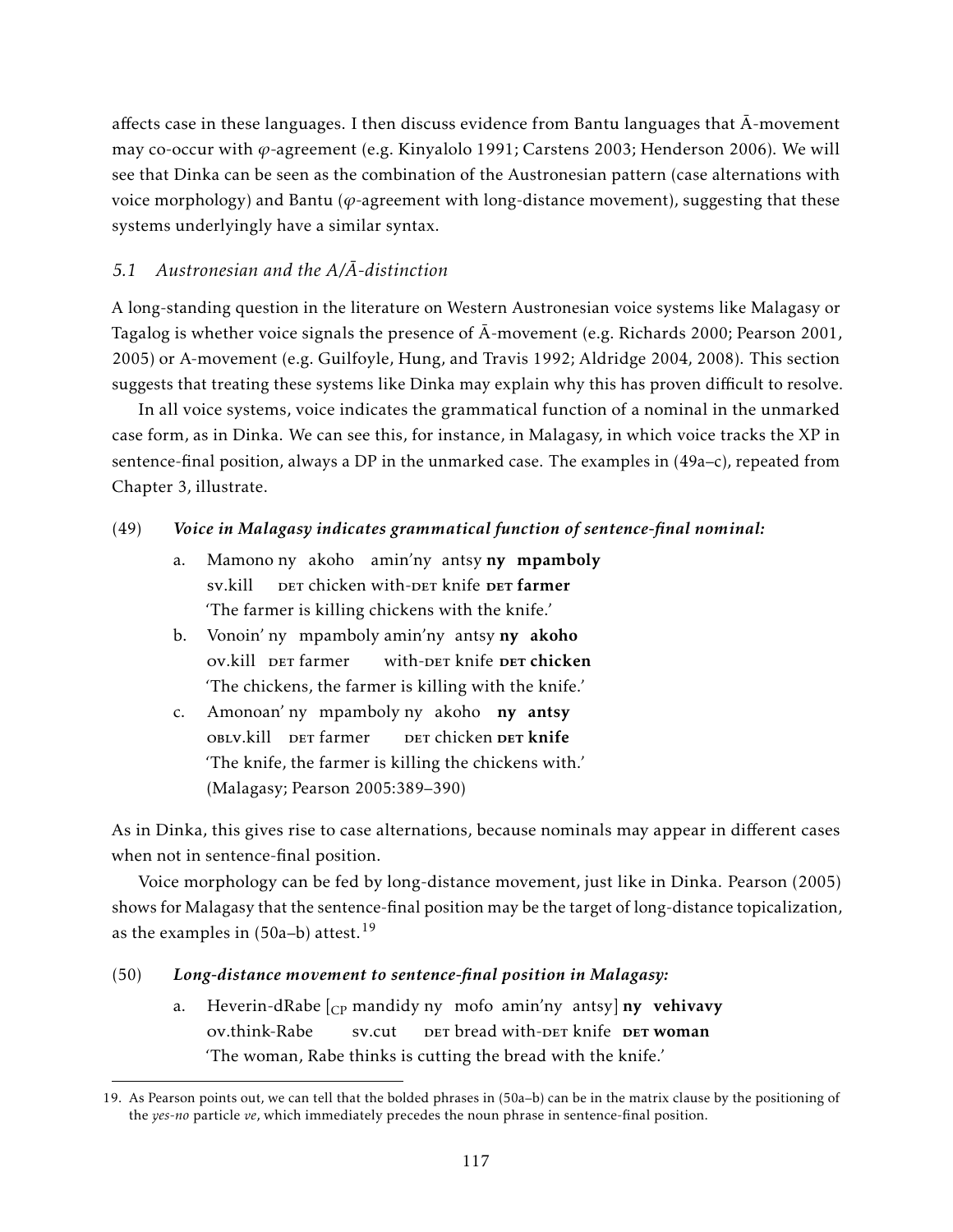b. Heverin-dRabe [<sub>CP</sub> didian' ny) vehivavy amin'ny antsy] **ny mofo** ov.think-Rabe ov.cut DET woman with-DET knife DET bread 'The bread, Rabe thinks the woman is cutting with the knife.' (Malagasy; Pearson 2005:434)

In these systems then, we also see that local and long-distance movement generally require the moving phrase to be a nominal, with effects on case and voice.

In accordance with this, there is evidence that many Western Austronesian languages display similar behavior to Dinka with regard to binding. Movement of a quantifier to sentence-final position is not sensitive to Weak Crossover in Malagasy, as the examples in (51a–b) show. Voice alternations have a similar effect in Tagalog (51c–d), and in Acehnese (51e–f).

# (51) *Absence of Weak Crossover in Malagasy and Tagalog:*

- a. \*Nanorka [DP ny vehivavy rehetra<sup>i</sup> ] ny vadiny<sup>i</sup> pst.sv.kiss DET <mark>woman all</mark> DET spouse.3 'Their $_i$  spouse(s) kissed all the women $i'$
- b. Norohan' ny **vadiny<sub>i</sub> [<sub>DP</sub> ny vehivavy-rehetra<sub>i</sub>]** PST.OV.kiss DET spouse.3 ber woman all 'All the women $_{i}$ , their $_{i}$  spouse(s) kissed' (Malagasy; Pearson 2005:427)
- c. \*Nagmamahal ang **kanyang<sub>i</sub> a**ma **-ng -bawat anak**<sub>i</sub>. sv.love cs his father GEN every child 'His<sub>i</sub> father loves every child<sub>i</sub>.'
- d. ?Minamahal ng kanyang<sub>i</sub> ama ang bawat anak<sub>i</sub>. ov.love gen his father cs every child 'Every child<sub>i</sub>, his<sub>i</sub> father loves.' (Tagalog; Richards 2000)
- e. **Tieptiep aneuk<sub>i</sub> mak** every child mother self-3FAM protect droe-**jih**<sub>i</sub> lindong. 'Every child, his/her $_{i}$  mother protects.'
- f. **Karap mandum mured**<sub>i</sub> gurèe droe-**jih**<sub>i</sub> peu-runoe. almost all student teacher self-3<sub>FAM</sub> caus-learn 'Almost all the students $_i$ , thei $r_i$  own teachers taught.' (Acehnese; Legate 2014:50)

We also find an absence of Weak Crossover with *wh*-movement, as in the examples from Tagalog and Atayal in (52a–b).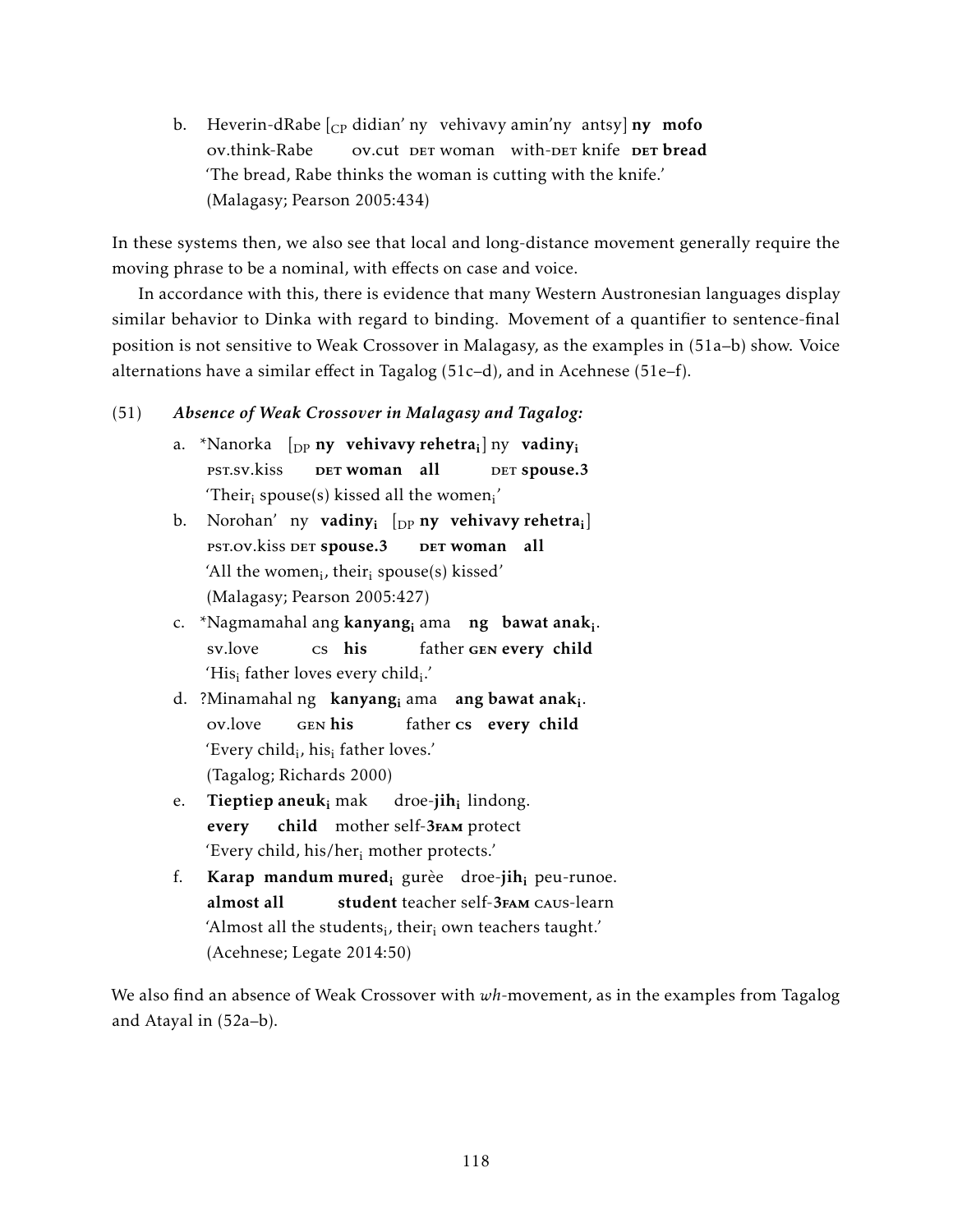## (52) *Absence of Weak Crossover in Tagalog and Atayal:*

- a. Sino<sub>i</sub> ang s-in-ampal nang asawa niya<sub>i</sub>? who cs slap.ov gen spouse 3sg.gen 'Who did his<sub>i</sub>/her<sub>i</sub> spouse slap?' (Tagalog; Kaufman 2009:37)
- b. **Ima<sub>i</sub> ku tuting-un ni yaya nia<sub>i</sub>?** who ABS hit-pv erg other 3sg.gen 'Who<sub>i</sub> did his<sub>i</sub> mother hit?' (Atayal; Huang and Lin 2012)

As in Dinka, movement for voice also does not necessarily reconstruct for Principle C. In Malagasy, a Principle C violation like (53a) can be fixed by moving the DP the offending proper name is contained in to the sentence-final position (53b).

# (53) *No reconstruction for Principle C in Malagasy:*

- a. \*Nanamby [<sub>DP</sub> ny zana-**dRakoto<sub>i</sub>] a**riary folo **izy**<sub>i</sub> pst.sv.hire DET child.LNK-Rakoto ariary ten 3sG 'He<sub>i</sub> hired Rakoto<sub>i</sub>'s child for ten ariary.'
- b. Notambazany<sub>i</sub> ariary folo [<sub>DP</sub> ny zana-**dRakoto**<sub>i</sub>] PST.OV.hire.3sG ariary ten DET child.LNK-Rakoto 'Rakoto<sub>i</sub>'s child, he<sub>i</sub> hired for ten ariary.' (Malagasy; Pearson 2005:425)

The same obviation of Principle C effects is found in Acehnese (Legate 2014). Acehnese does not allow a pronominal subject to c-command a coreferential proper name contained in the object (54a), unless the object DP is topicalized (54b).

# (54) *No reconstruction for Principle C with Object Voice in Acehnese:*

a. \*Ka **awaknyan<sub>i</sub> j**aga perf 3pl care.for  $[$ <sub>DP</sub> mie **aneuk-aneuk miet**<sub>i</sub> nyan]. cat child-child small DEM 'They have taken care of the children's cat.' b. [<sub>DP</sub> Mie **aneuk-aneuk miet<sub>i</sub> nyan] awaknyan<sub>i</sub> p**oh \_\_\_\_. cat child-child small DEM 3PL hit 'The children's cat, they have hit.' (Acehnese; Legate 2014:49)

One apparent difference between some Western Austronesian systems and Dinka relates to reflexives. As dicussed previously, Dinka reflexives can be topicalized, but only if their antecedent is pronominal. Reflexives trigger a Principle C effect with respect to coreferential proper names. This is not true across voice systems. In Tagalog, for instance, an object reflexive can be bound by a lexical DP subject in the Subject Voice and Object Voice (55a–b).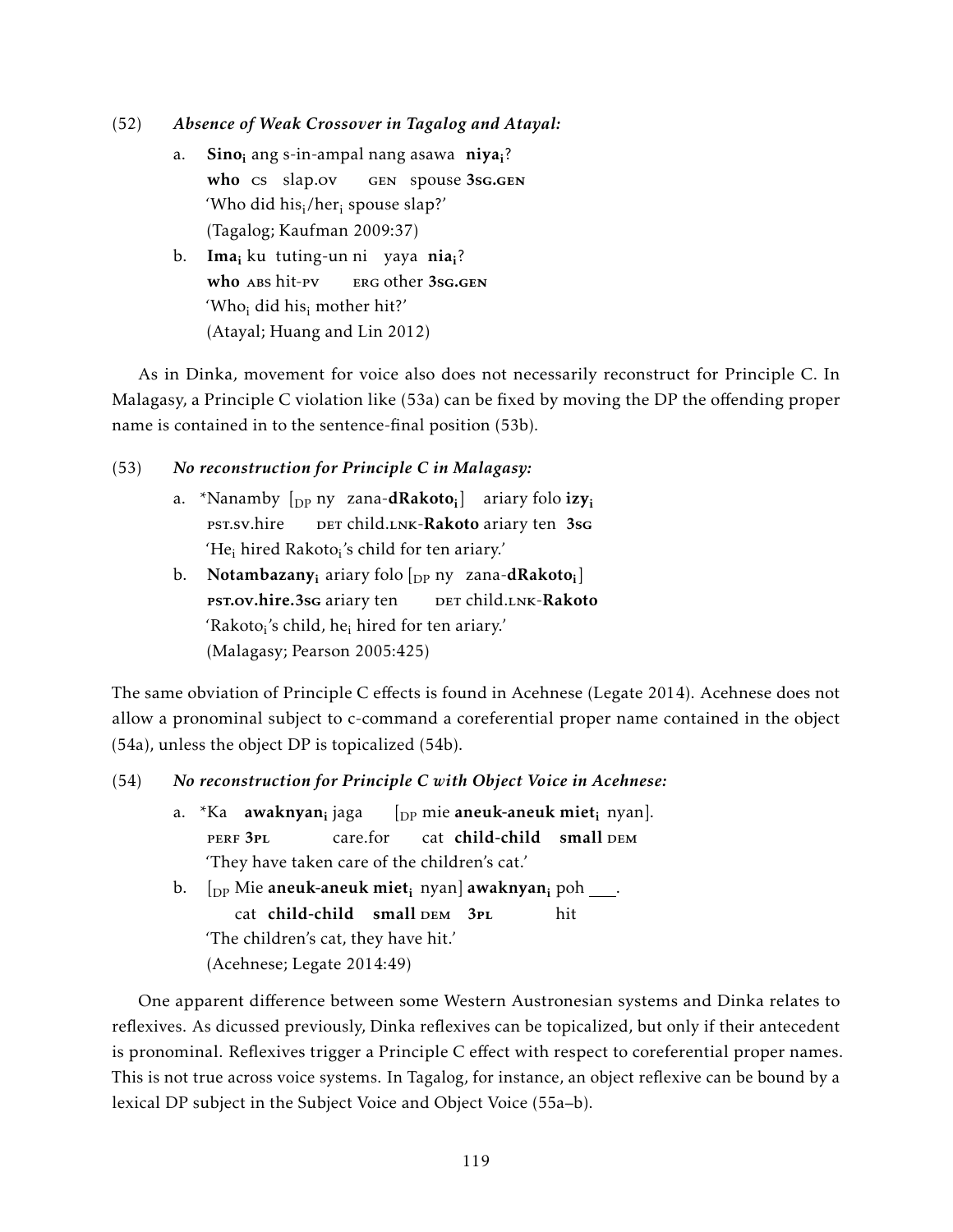# (55) *Tagalog reflexive allows Object Voice when bound by lexical DP:*

- a. Nagmamahal si Juan sa kanyang sarili. sv.love cs Juan cs his self 'Juan loves himself.'
- b. Minamahal ni Juan ang kanyang sarili. ov.love gen Juan cs his self 'Juan loves himself.' (Tagalog; Richards 2000:107)

If this voice alternation reflects topicalization (e.g. Richards 2000), this pattern diverges from the Dinka one. However, there are Austronesian voice systems that display the Dinka pattern. In Balinese, a reflexive may be topicalized, but only if its binder is a pronominal  $(56a-b)$ .<sup>20</sup>

## (56) *Balinese reflexive can move over pronoun:*

- a. Ia<sub>i</sub> ningalin **awakne**<sub>i</sub> 3sg sv.see self 'She/he saw herself/himself.'
- b. **Awakne<sub>i</sub>** tingalin-**a**<sub>i</sub> self ov.see-3sg 'Herself/himself, she/he saw.' (Balinese; Wechsler and Arka 1998:406)

As Wechsler and Arka (1998) observe, topicalization is impossible if the reflexive is bound by a lexical DP, such as the indefinite *cicing* ('a dog') in (57a–b).

# (57) *Balinese reflexive cannot c-command lexical DP:*

- a. Cicing<sub>i</sub> ngugut **awakne**<sub>i</sub> dog sv.bite self 'A dog bit itself.'
- b. \***Awakne<sub>i</sub> gugut cicing<sub>i</sub>** self ov.bite dog 'Itself, a dog bit.' (Balinese; Wechsler and Arka 1998:407)

I will not explore the issue of what is responsible for this difference, but I speculate it reflects a difference in the syntax of the reflexive in Balinese and Dinka, on the one hand, and in languages like Tagalog, on the other.

It should be clear that many Austronesian voice systems have a lot in common with Dinka. Apparent instances of  $\bar{A}$ -movement typically co-occur with changes in case and binding relations

<sup>20.</sup> My thanks to Ted Levin for bringing these facts to my attention.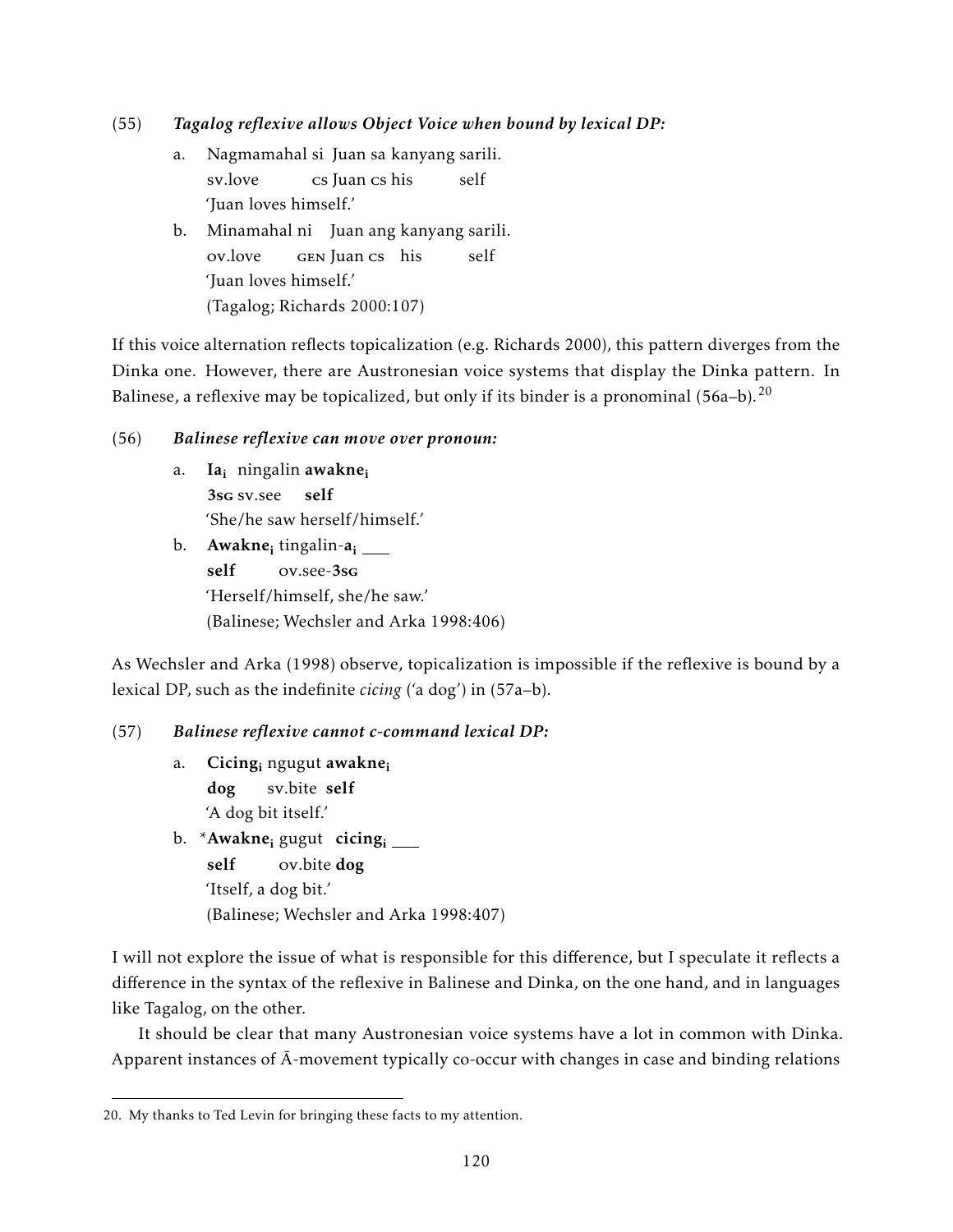and so it is hard to draw a sharp distinction between A- and  $\bar{A}$ -movement. I propose that, in these systems, just as in Dinka,  $\bar{A}$ -features are introduced on the same head as a feature driving A-movement, and long-distance movement is driven by a composite probe. One notable difference between Dinka and the systems described above is that changes in voice correlate with changes in overt  $\varphi$ -agreement in Dinka. We might then postulate covert  $\varphi$ -agreement in these languages, with the same repercussions for case and binding. In the next section, we will see that many Bantu languages display a *ϕ*-agreement pattern similar to what is found in Dinka, but without similar changes in case morphology.

# *5.2 Agreement and A-movement in Bantu ¯*

In many Bantu languages,  $\bar{A}$ -movement to the left edge of the clause is accompanied by  $\varphi$ agreement (Nsuka 1982; Kinyalolo 1991; Carstens 2003, 2005; Henderson 2006). Kinyalolo (1991), for instance, describes agreement patterns in Kilega which closely resemble the agreement facts found in Dinka. The examples in (58a–b) show this for *wh*-movement. Kilega allows both in situ and fronted *wh*-phrases. When the *wh*-phrase fronts, it governs *ϕ*-agreement on the following verb instead of the subject (58a-b).<sup>21</sup>

# (58) *Wh-movement accompanied by ϕ-agreement in Kilega:*

- a. Bábo bíkulu b-á-kás-íl-é 2that 2woman 2sA-Asp-give-Asp-Fv 1chief 8what 18-3village mwámí **bikí** mu-mwílo? 'What did those women give the chief in the village?'
- b. Bikí bí-á-kás-íl-é 8what 8RM-ASP-give-ASP-FV 2that 2woman 1chief 18-3village bábo bíkulu mwámi mu-mwílo? 'What did the woman give the chief in the village? (Kilega; Kinyalolo 1991:21)

As in Dinka, this process is insensitive to grammatical function. Any type of *wh*-phrase will trigger *ϕ*-agreement (59a–b).

# (59) *Agreement with wh-phrases insensitive to grammatical function:*

- a. Nází **ú**-ku-kít-ag-a 1who 1RM-PROG-do-HAB-FV 14that? búbo?<sup>22</sup> 'Who (usually) does that?'
- b. Kúní 16where 16rm-neg-2sa-prog-play-hab-fv 18-7night ku-ta-bá-ku-yan-ág-á mukindi? 'Where don't they (usually) play at night?' (Kilega; Kinyalolo 1991:20,58)

<sup>21.</sup> Following Kinyalolo, I gloss the agreement prefix that co-occurs with an A-operator as RM for *relative marker* (see also fn. 22).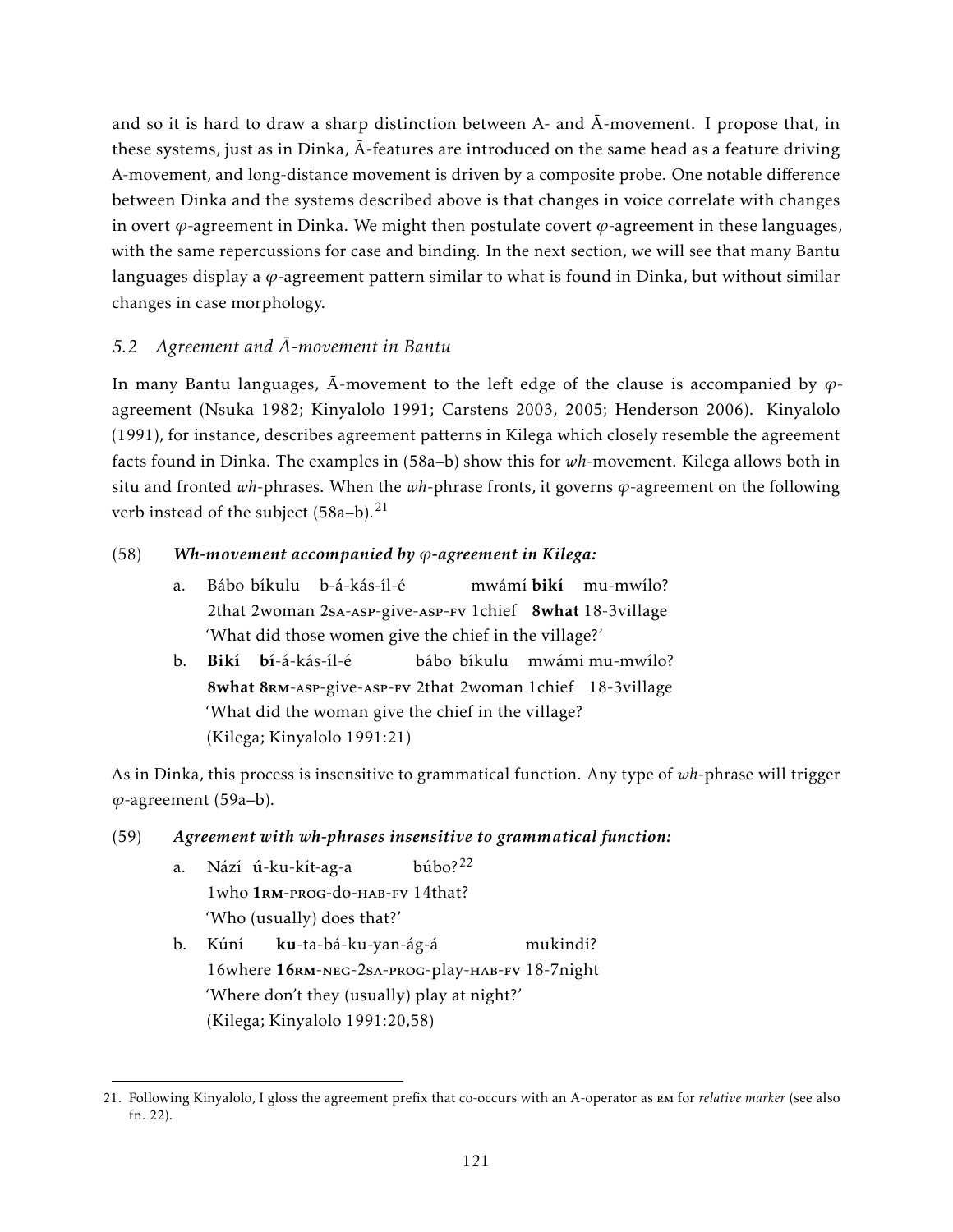In addition, these changes in agreement patterns are found with a range of  $\overline{A}$ -movement constructions. In (60a–c), we see *ϕ*-agreement with the relative operator in relative clauses.

# (60) *Agreement accompanies relativization:*

a. Mwána [CP *Op* ú-ku-kít-ág-á 1child 1rm-prog-do-hab-fv 14that 1sa-prog-play-fv with 9dog búbo] á-ku-yan-á na mbwá ku-mbúga. 17-outside 'The child who usually does that is playing with the dog outside.' b. Bitondo [CP *Op* bí-ku-ténd-a 8word 8rm-prog-say-fv 1that 1child neg-8sa-be úzo mwána] ta-bí-lí. 'The words that that child is saying are not good.' c. mwána [CP *Op* u-mu-k-énd-a 1child 1rm-2pl-fut-go-fv with-agr 17-Ngando ná-gé ku-Ngando] 'the child with whom you will go to Ngando'

Finally, topicalization also co-occurs with by *ϕ*-agreement, as shown for objects and locatives in (61a–b). As in Dinka, the same agreement series as in subject-initial clauses is employed.<sup>23</sup>

# (61) *Agreement accompanies object and locative topicalization:*

- a. Maku ta-**má**-ku-sol-ág-á 6beer neg-6sa-prog-drink-hab-fv 1person alone mutu wéneéné. 'No one usually drinks beer alone.'
- b. Mu-zízo nyumbá**mu**-á-nyám-é 18-10that 10house 18sa-asp-sleep-fv 2child one.day bána wálúbí. 'There will sleep children in those houses tomorrow.' (Kilega; Kinyalolo 1991:18,28)

Similar kinds of interaction between  $\overline{A}$ -movement and  $\varphi$ -agreement are found across Bantu (e.g. Bokamba 1981; Nsuka 1982; Carstens 2003; Henderson 2006, 2011; Buell et al. 2011). There are at least two common sources of variation in these patterns, which I will briefly discuss. Bantu

<sup>(</sup>Kilega; Kinyalolo 1991:23)

<sup>22.</sup> The *u-* agreement noun class 1 prefix that surfaces in this example is distinct from the agreement found with noun class 1 subjects that are not *wh*-phrases. This difference is what leads Kinyalolo to distinguish the relative marker from subject agreement in clauses without  $\bar{A}$ -movement. Without other noun classes, the two agreement series are identical, as evident, for instance, in (60b). This has often been treated as an anti-agreement effect, because person distinctions are lost (e.g. Kinyalolo 1991; Henderson 2013).

<sup>23.</sup> These constructions are usually discussed as subject-object reversal and locative inversion and not always treated as topicalization (e.g. Ndayiragije 1999). In Kilega, as Henderson (2006:743) notes, at least object fronting can be long-distance, strongly implicating  $\bar{A}$ -movement. However, these processes cannot always be long-distance and often have interpretive effects on the subject (as evident in (61a–b), Kilega subjects must be understood as non-specific in these constructions). I will not investigate these differences in detail here, though see Henderson 2006, 2011 for some discussion.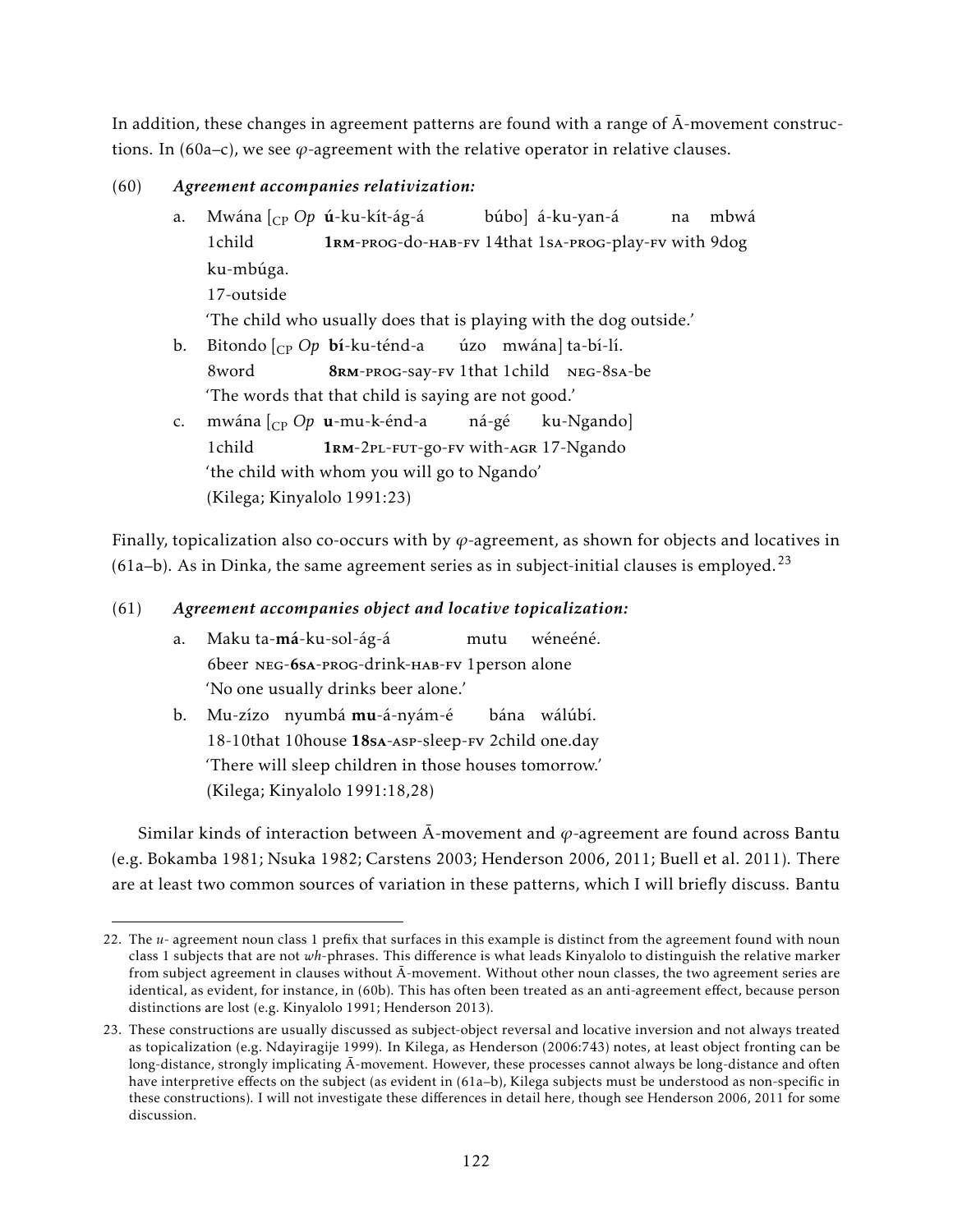languages differ in how agreement with  $\overline{A}$ -operators interacts with subject agreement. In the Kilega examples above, subject agreement is replaced, but the two types of agreement often cooccur as well. In (62a–b), from Kinande and Lingala,  $\bar{A}$ -agreement appears on a separate relative complementizer.

# (62) *A-agreement may co-occur with subject agreement: ¯*

- a. Ekihi **ky-o** 7what 7RM-REL 1Kambala 1sA-saw Kambala a-langira? 'What did Kambale see?' (Kinande; Schneider-Zioga 2007:10)
- b. mukanda mú-ye baasi 5letter 5rm-rel 2women 2sa-send-pst here ba-tind-aki awa 'the letter that the women sent here' (Lingala; Bokamba 1981:39)

In addition to this, *ϕ*-agreement may behave differently across constructions. Some Bantu languages allow only relative clauses in which the relative operator is not agreed with, as in Kirundi (63a) (though see Henderson 2011:747 for discussion), or only topicalization constructions without agreement, as in Makhuwa (63b).

# (63) Variation in agreement across  $\bar{A}$ -movement types:

- a. ibitabo [CP *Op* Yohani a-ta-á-somye] 8books 1John 1sa-neg-pst-read.perf 'the books that John didn't read' (Kirundi; Ndayiragije 1999:419)
- b. eshímá elá o-hoó-cá 9shima 9DEM 1 SA-PERF.DJ-eat Yura Yuúra 'This shima, Yura ate.' (Makhuwa; Van der Wal 2009:177)

Like Dinka, Bantu languages then often do not display a distinction between dependencies that affect *φ*-agreement and those that do not. I propose then that features driving A-movement are bundled together with a *ϕ*-probe, as argued also by Kinyalolo (1991), Carstens (2003, 2005) and Henderson (2006, 2011), among others. One of the things Bantu languages teach us is that a  $\varphi$ -probe may co-occur only with some  $\bar{A}$ -probes, as the examples in (63a–b) demonstrate, as we might expect if different types of  $\bar{A}$ -movement are established by different probing features.<sup>24</sup>

If Dinka and Bantu are indeed similar in this way, the approach to the  $A/\bar{A}$ -distinction developed here makes the strong predictions that Bantu should display the same behavior with regard to other A-properties such as reconstruction for Principle C or Weak Crossover. There is some

<sup>24.</sup> See also discussion in section 3 of Chapter 5.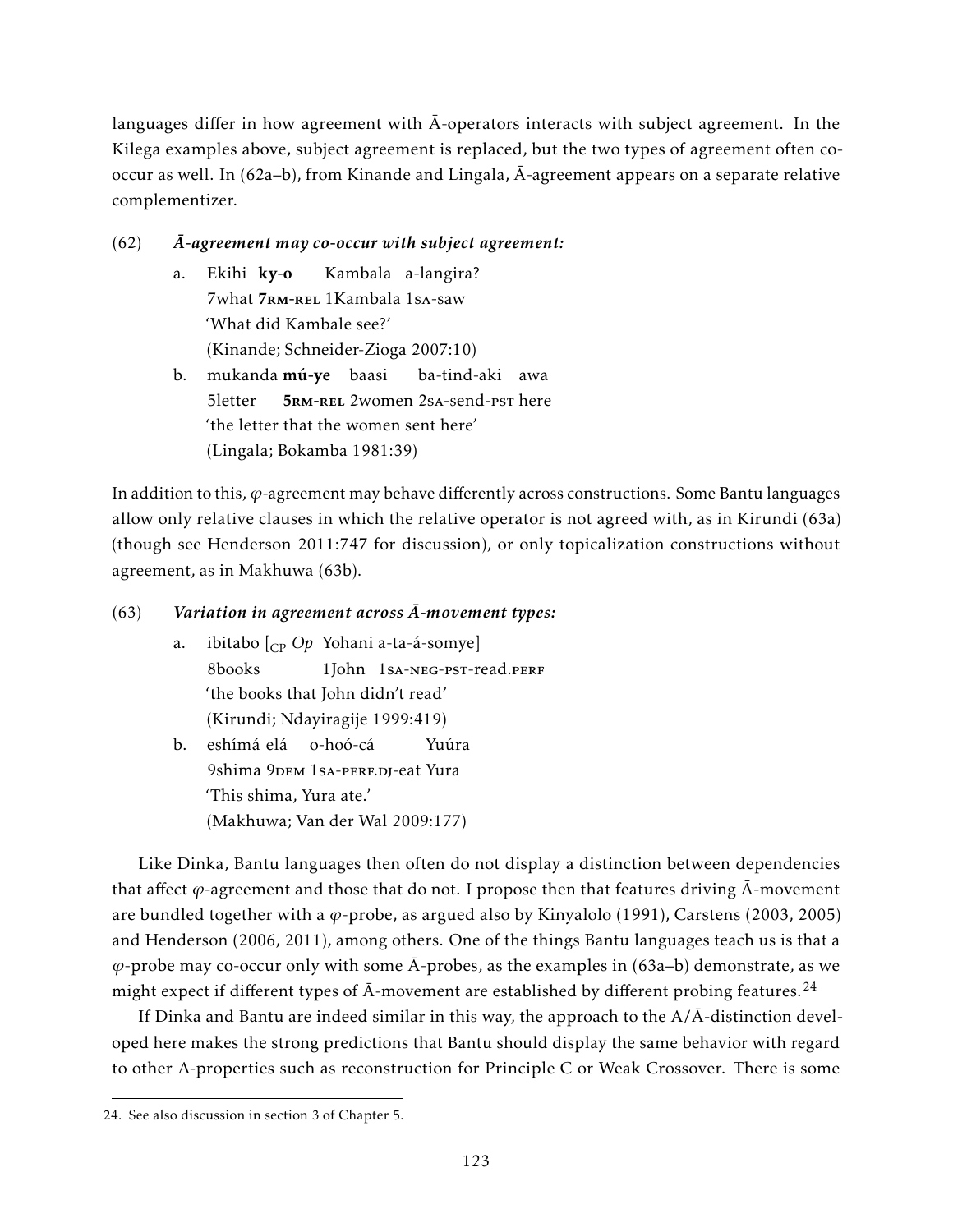initial indication that this may be so, though a thorough investigation of this prediction remains necessary. Wasike (2007) observes that Lubukusu clefts lack Weak Crossover effects (64a–b).

### (64) *No Weak Crossover in Lubukusu clefts:*

a. **Naanu<sub>i</sub>** ni-y-e who pred-1rm-pron  $\left[\begin{smallmatrix}D\text{P} & \text{maayi} & \text{wewe}_{i}\end{smallmatrix}\right]$  a-a-siim-a? 1mother 3sg 1-pres-love-fv 'Who<sub>i</sub> does his/her<sub>i</sub> mother love?' b. **Naanu<sub>i</sub>** ni-y-e who pred-1rm-pron  $\int_{\text{DP}}$  maayi 1mother 3sg **wewe<sub>i</sub>] a-a-par-a** 1-pres-think-fv [CP a-li Wafula 1-sub 1Wafula a-a-siim-a]? 1-pres-love-fv 'Who<sub>i</sub> does his/her<sub>i</sub> mother think that Wafula loves?' (Lubukusu; Wasike 2007:301)

Similar facts are described for Lusaamia in Obata and Epstein (2011), as demonstrated by the example in  $(65)$ .<sup>25</sup>

#### (65) *No Weak Crossover in Lusaamia:*

 $\textbf{Wina}_i \text{ yi }$   $\left[\text{ }_{\text{DP}} \text{ } \text{embwa} \text{ } \text{eye}_i\right]$ i-ya-khera? 1who 1RM 9dog 9his 9sA-PRES-love 'Who<sub>i</sub> does his<sub>i</sub> dog love?' (Carstens p.c., cited in Obata and Epstein 2011:143)

From this discussion, it should be clear that, as remarked by many linguists, *ϕ*-agreement in Bantu does not obviously distinguish between A- and  $\overline{A}$ -movement. The interaction of  $\varphi$ -agreement and long-distance movement found across Bantu closely resembles the Dinka patterns.

In this section, I have shown that the case alternations that co-occur with long-distance movement in Dinka are commonly found in Austronesian languages with voice systems, with similar repercussions for binding though without alternations in  $\varphi$ -agreement. Bantu languages display the same alternations in  $\varphi$ -agreement, but without changes in case (and possibly with similar consequences for binding). This provides additional evidence for the claim that languages need not sharply distinguish A- and  $\bar{A}$ -movements.

One way of viewing Dinka is as the combination of Austronesian case alternations with the Bantu system of agreement. Because Austronesian languages often do not display subject-verb agreement and Bantu languages often lack overt case (though see Halpert 2012), an interesting possibility is that all three systems have the same underlying syntax. In this view, Austronesianvoice systems would covertly display the same agreement patterns that are found in Bantu and Bantu languages would underlyingly have the same case relations as in Austronesian. This option

<sup>25.</sup> See also Henderson 2006 (p. 138–139), as well as Bresnan 1998 for a different view of Weak Crossover in Chichewa.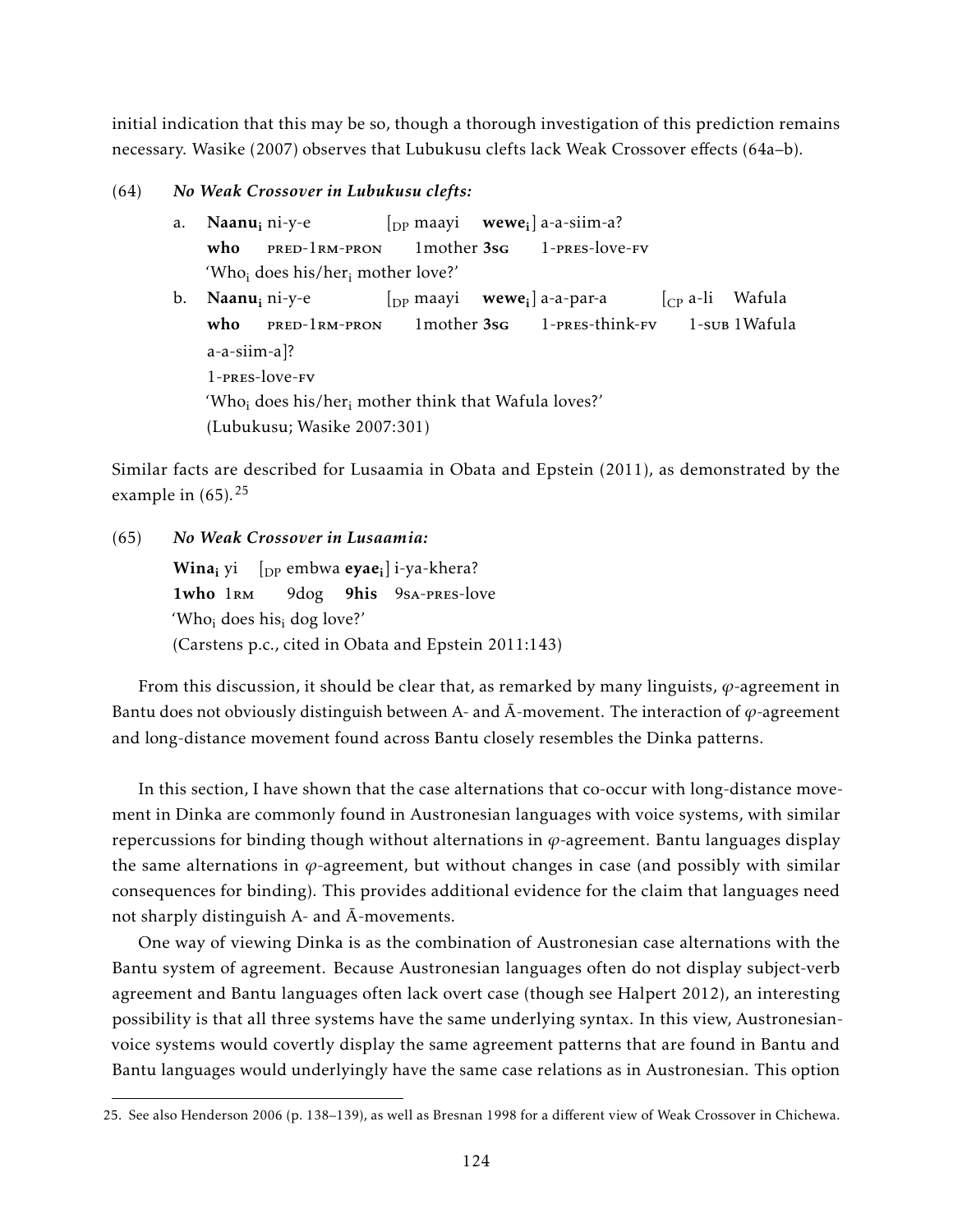is particularly attractive if case is treated as a reflex of *ϕ*-agreement (e.g. George and Kornfilt 1981; Chomsky 2000, 2001). An alternative approach that I will not explore in detail here could be to distinguish between multiple types of A-movement, depending on whether a *ϕ*-probe, a case probe or both features at the same time are involved. Since both  $\varphi$ -features and case are present on every nominal, movement relations sensitive to these features should display similar locality profiles. A possible prediction of this view is that the various A-properties may be distributed unequally across Bantu and Austronesian (if reconstruction for Principle C is tied to case assignment, for example). I will leave open for now the issue of how to capture exactly the similarities between Dinka, Bantu, and Austronesian.

## 6 Summary

In this chapter, I showed that a key prediction of the featural approach to the  $A/\overline{A}$ -distinction is borne out: if movement is accompanied both by Agree relations for  $\varphi$ -features and  $\bar{A}$ -features, it is associated both with A- and  $\bar{A}$ -properties. In particular, we saw that phrasal movement in Dinka combines properties of  $\bar{A}$ -movement (locality and effects on information structure) with properties of A-movement (visibility for case, agreement, and binding). These facts tell us that there are not necessarily radical differences between A- and Ā-movement, because they need not involve morphosyntactic differences, target disparate positions, or be ordered in a particular way. Instead, these facts provide evidence that differences between A- and  $\bar{A}$ -movement reduce to independent properties of the triggering features.

In the next chapter, I turn to the second major topic of this dissertation: intermediate movement steps of successive-cyclic dependencies. One of the consequences of the central hypothesis of this dissertation, that all differences between movement types derive from the Agree relation, is that intermediate movement must involve an Agree relation also. In Chapter 5, I demonstrate that intermediate movement in Dinka targets the same positions that movement to the final landing site does and has the same morphosyntactic repercussions. On this basis, I argue that intermediate movement too must be driven by a composite probe, and so must be a feature-driven operation (e.g. Chomsky 1995; McCloskey 2002; Abels 2012).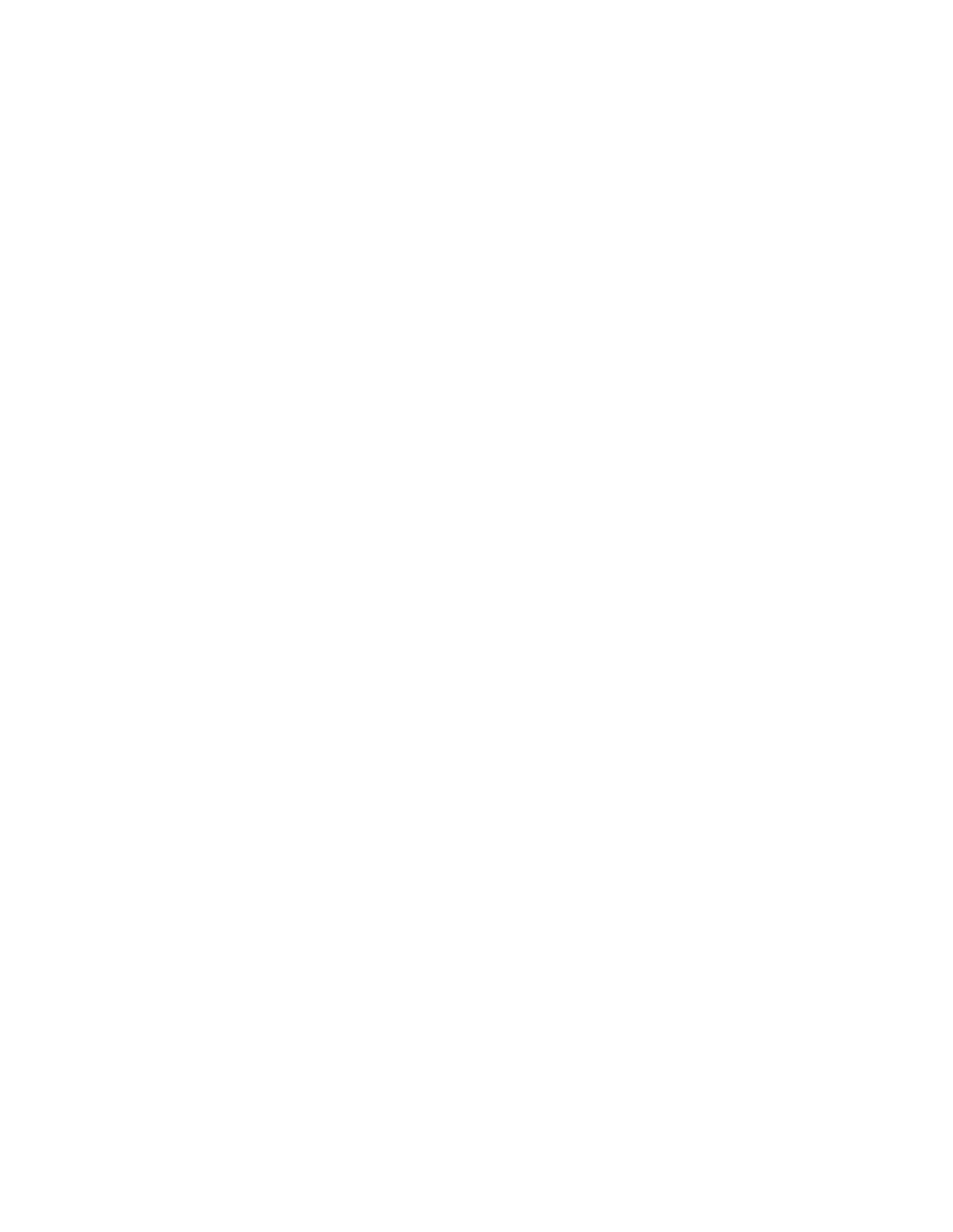# chapter five intermediate movement in dinka

In this chapter, I argue that intermediate steps of successive-cyclic dependencies also involve an Agree relation. I show that intermediate movement in Dinka has the same effects on the morphosyntax as final movement steps, so that intermediate movement, like all other instances of movement, must be triggered by a composite probe also, and therefore by Agree (Chomsky 1995; McCloskey 2002; Abels 2012). In addition, I present novel evidence that intermediate movement targets the edge of every clause and every verb phrase (Chomsky 1986 et seq.).

## 1 Introduction

In addition to the difference between A-movement and  $\overline{A}$ -movement, a distinction is often drawn between movement to the final landing site and intermediate movement steps of a longer successivecyclic chain, such as step  $(1)$  in (1).



The idea that such movement steps exist goes back at least to Chomsky (1973) and much evidence has accrued for this view since, from a wide variety of languages (e.g. Chung 1982; Clements et al. 1983; Torrego 1984; Henry 1995; McCloskey 2000, 2001). The first task of this chapter is to present data from Dinka in support of the claim that long-distance movement must involve a series of such movement steps to the edge of every clause and every verb phrase, as proposed by Chomsky (1986 et seq.). Dinka provides converging evidence from multiple sources for the idea that clauses consist of two phasal domains, CP and *v*P, as in Chomsky (2001).

At the clausal level, evidence for intermediate movement comes from the interaction of V2 and long-distance movement. Dinka allows V2 in embedded complement clauses and I show that long-distance movement across a clause boundary must transit through each Spec-CP position along the way (see Thiersch 1978 for similar effects in German). Long-distance movement satisfies V2 at each juncture, with concomitant effects on voice and on *ϕ*-agreement. Similar evidence for intermediate movement is found at the *v*P edge. Long-distance movement may satisfy the V2 property of the verb phrase, as long as it is capable of valuing all the features on *v*. Independent evidence for movement to the *v*P edge comes from a process of multiple copy spell-out involving plural pronouns, discussed in detail in Chapter 6. In Dinka, we then find reflexes of successive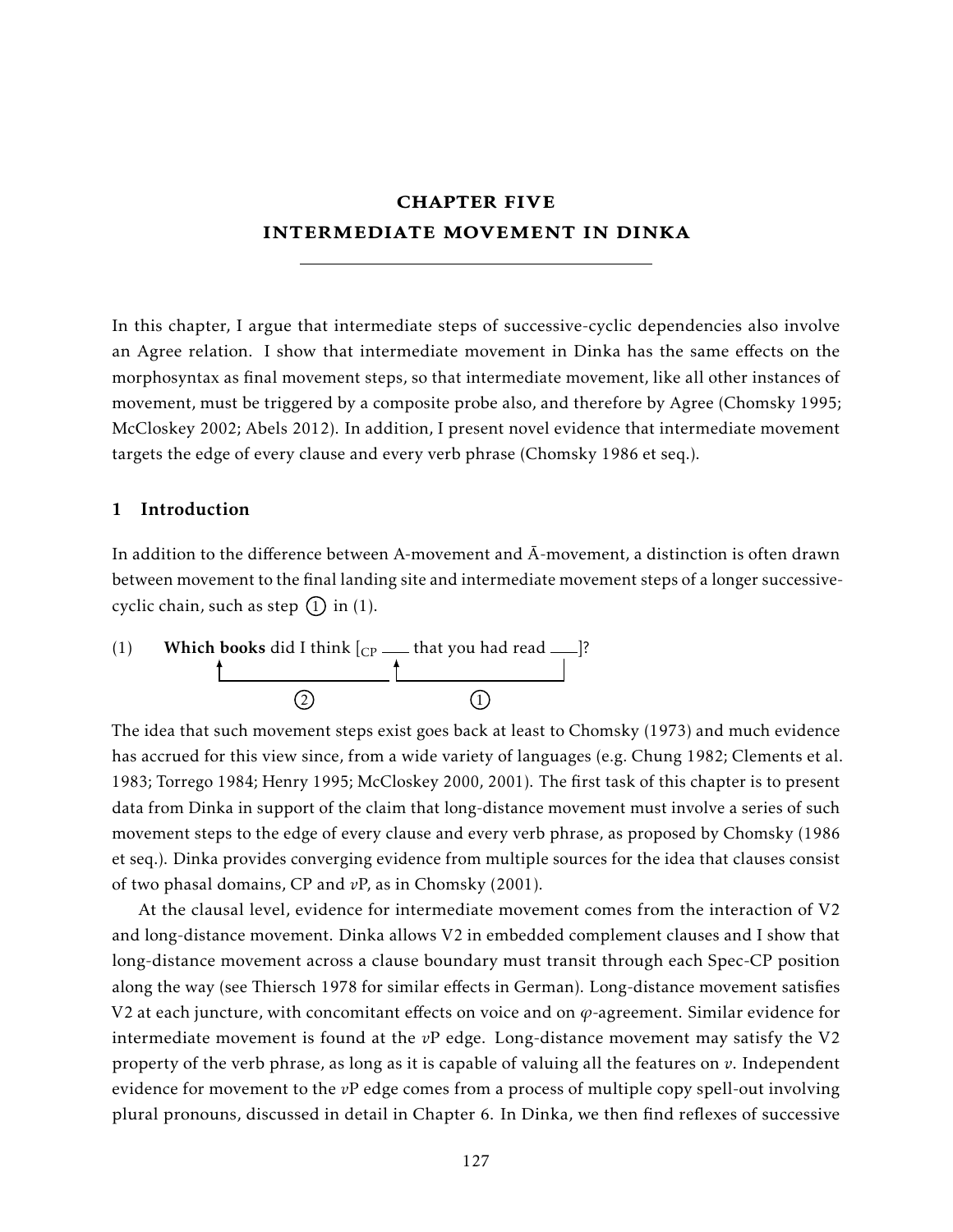cyclicity at CP and *v*P at the same time, offering support for the idea that clauses universally decompose into these two locality domains (Chomsky 2001).

The second question that this chapter is concerned with is whether intermediate movement steps involve the same syntactic mechanisms as movement to the final landing site. In many languages, intermediate movement steps have few morphosyntactic repercussions and may require somewhat sophisticated diagnostics to detect (e.g. Fox 1999, 2000). As a result of this, many researchers have proposed special mechanisms for intermediate movement, such as adjunction to a maximal projection in Chomsky (1986), for example. But the idea that intermediate movement is exceptional is found in more recent work also. A number of approaches posit a different kind of trigger for intermediate movement (e.g. Heck and Müller 2000, 2003; Bošković 2007; Chomsky 2013; Georgi 2014) or an intrinsic difference in timing (Chomsky 2000; Georgi 2014).

Much of this work (with the exception of Georgi 2014) is based on languages like English, in which  $\bar{A}$ -movement has little effect on the morphosyntax in any case.<sup>1</sup> A good test case for whether intermediate movement is similar to terminal movement is in languages like Dinka, or in Austronesian and Bantu languages, in which  $\bar{A}$ -movement affects more than just the left periphery, but has repercussions for case and agreement. When we look at languages like this, it becomes clear that intermediate movement may look exactly like movement to the final landing site. I demonstrate this in detail for Dinka in the current chapter, but similar facts have been described for Austronesian languages (e.g. Rackowski and Richards 2005 on Tagalog) and Bantu (e.g. Schneider-Zioga 2007 on Kinande).

Based on these Dinka patterns, this chapter argues that intermediate movement is established by the same means as any other type of phrasal movement, namely by Agree and Merge. In this model, intermediate movement, like A-movement and  $\overline{A}$ -movement, is feature-driven Merge, following Chomsky (1995), McCloskey (2002), and Abels (2012). The argument for this view comes from the observation that Dinka does not draw a clear distinction between terminal and intermediate movement. Instead, intermediate movement in Dinka has the same morphosyntactic effects as all other instances of movement. Intermediate movement has predictable repercussions for V2, voice, and *ϕ*-agreement. On this basis, I conclude that intermediate movement is triggered by probing features on intermediate phase heads (Chomsky 1995; McCloskey 2002; Abels 2012). To be precise, I argue that the right analysis of the interaction of the left periphery with intermediate movement in Dinka requires that it is driven by a *composite probe*, consisting of a *ϕ*-probe and an  $\bar{A}$ -probe, just as I posited for final movement to Spec-CP in Chapter 4. We will see that this proposal makes sense of the reflexes of intermediate movement in Dinka as well as the interplay of intermediate movement and object licensing at the *v*P edge. Just as I have argued for A-movement and  $\bar{A}$ -movement, the difference between intermediate and terminal movement resides only in the nature of the feature that triggers it.

<sup>1.</sup> Except for T-to-C movement, which is mirrored by the *that*-trace effect in intermediate movement.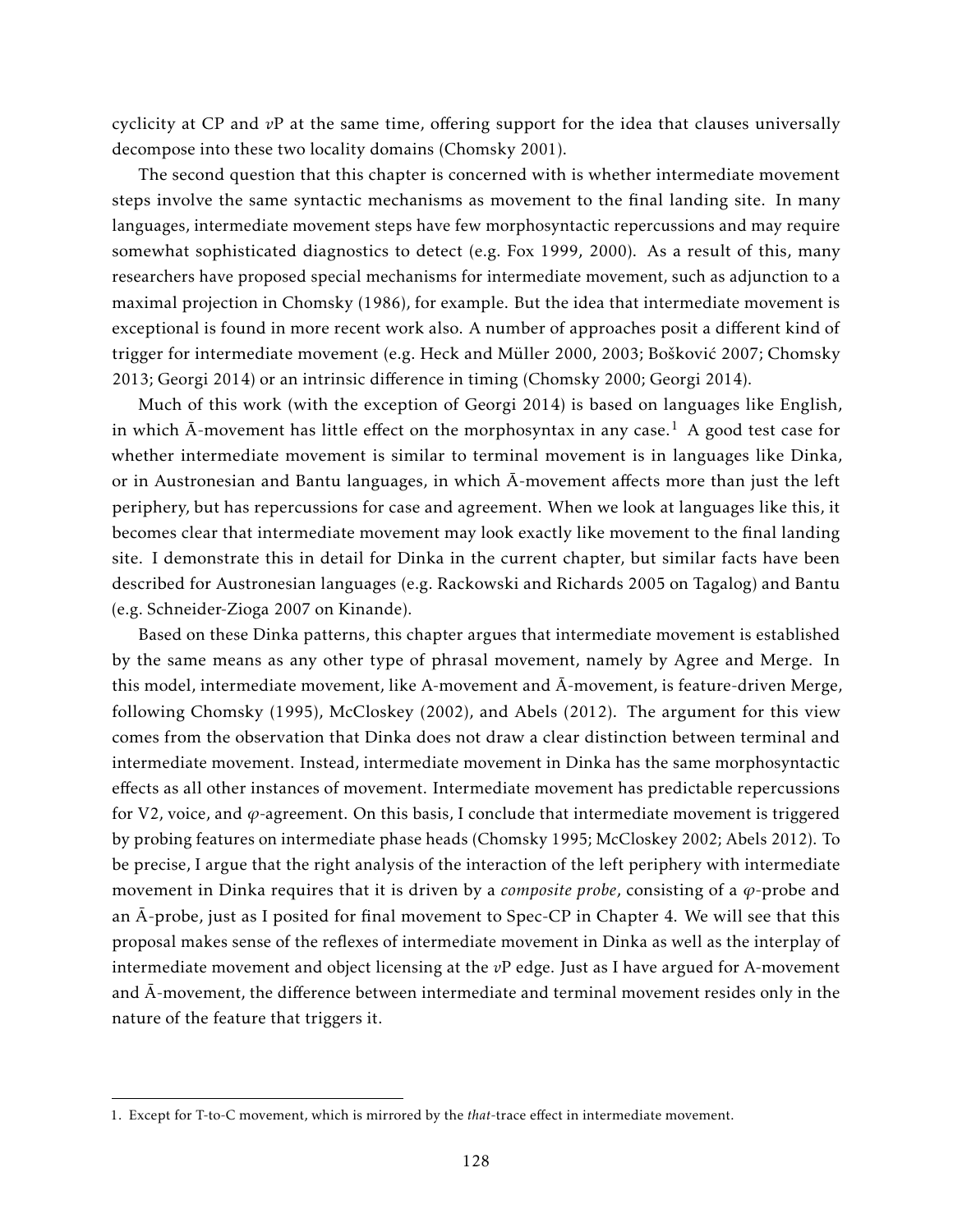The chapter is organized as follows. Section 2 demonstrates that Dinka allows embedded V2 in finite complement clauses and that we can use this to show that long-distance movement involves intermediate movement steps to each Spec-CP position on the path of movement. In section 3, I propose that intermediate movement in Dinka must also be driven by a composite probe and show how this derives the patterns of interaction between V2 and intermediate movement. Section 4 examines the V2 effect found in the verb phrase in more detail, setting the stage for section 5. In section 5, I use the V2 effect to demonstrate that intermediate movement must stop off at intermediate Spec-*v*P positions and I derive this from the logic of probing outlined in section 3. Section 6 examines the issue of whether CP and *v*P truly constitute parallel domains. I review the distribution of reflexes of successive-cyclic movement across languages and show that each effect can be found both at the CP and *v*P edge. I conclude that clauses universally decompose into a CP and *v*P phase (Chomsky 1986 et seq.).

## 2 Successive cyclicity and embedded V2 in Dinka

One of the striking features of Dinka is the morphosyntactic evidence it provides for the idea that long-distance movement is successive-cyclic and targets the edge of every clause and the edge of every verb phrase (Chomsky 1973, 1977, 1986 et seq.). I will start this chapter by examining the effects of intermediate movement on the edge of the clause. We will see that intermediate movement satisfies the EPP property of C obligatorily, thus letting us track the path of movement directly. In support of this, Dinka displays intermediate *ϕ*-agreement with phrases undergoing long-distance movement.

## *2.1 Embedded V2 in Dinka*

This section examines embedded V2 in finite complement clauses. This will provide us with the relevant background for an investigation the effects of intermediate movement on voice and V2 in the CP domain. We will see that Dinka has several complementizers that allow or sometimes even require embedded V2, and some complementizers that do not. On this basis, I propose that Dinka has multiple C projections, the lowest of which encodes V2.

Dinka allows embedded V2 in complement clauses. For example, embedded V2 may be found in complement clauses headed by the complementizer *è /nè* . <sup>2</sup> This complementizer allows the same ¨ ¨ range of voice alternations that are found in matrix clauses, as the examples in (2a–c) demonstrate.

#### (2) *Embedded clauses headed by è /nè may be V2:* ¨ ¨

a. A-yùukù luêeel [<sub>CP</sub> è Àyén à-**cé** ¨ ¨ ¨ 3s-hab.1pl say.nf .. ⁄<br>c Ayen 3s-**PRF.SV** food eat.NF P knife cu<u>î</u>in câam nè pǎal]. 'We say that Ayen has eaten food with a knife.'

<sup>2.</sup> The same form as Dinka's general purpose preposition, likely the source of this complementizer.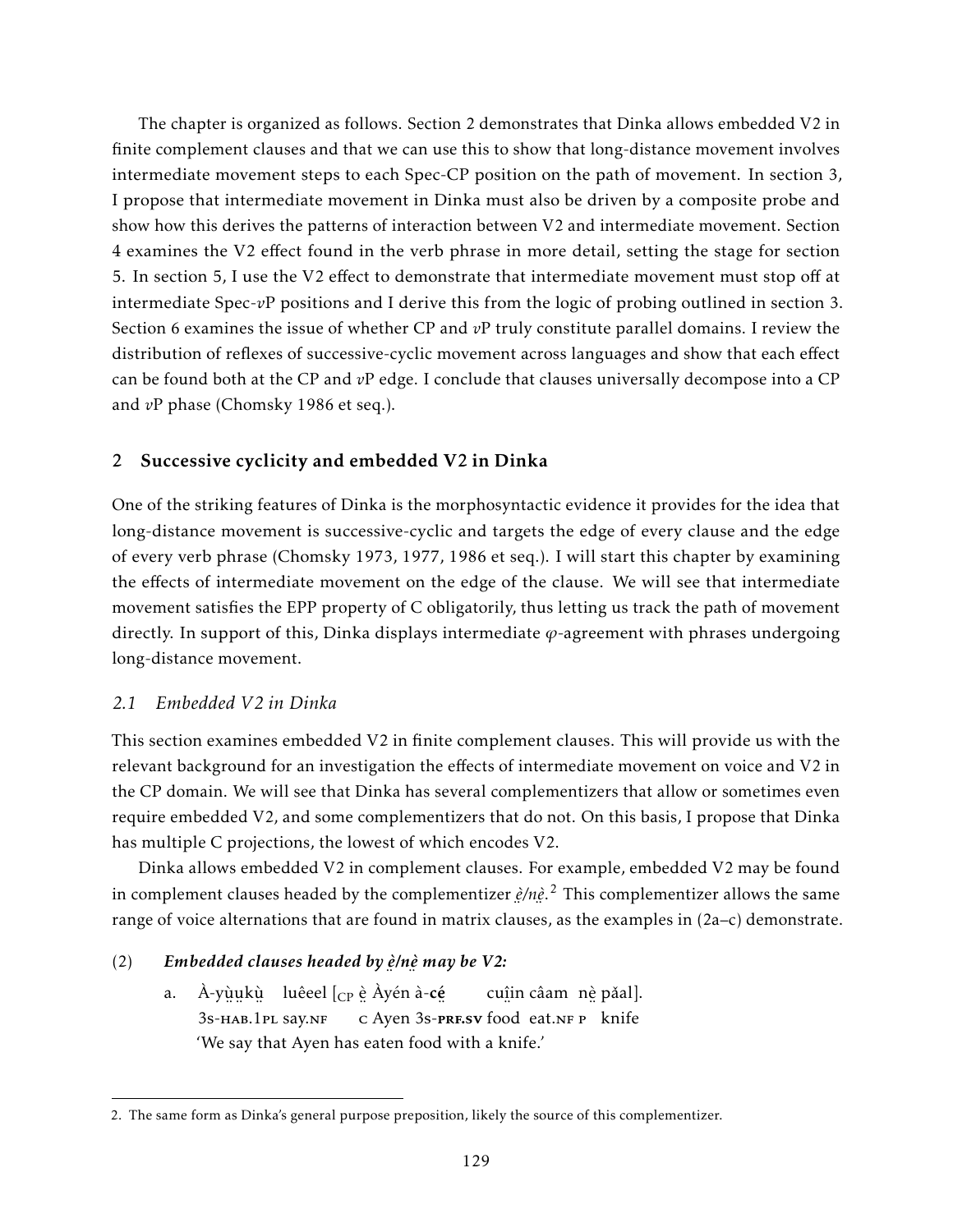- b. À-yù̯u̯kù luêeel [<sub>CP</sub> è cuî̯in à-**cí̯i** — у ………<br>3s-нав.1pl say.nf ∴<br>⊂ food 3s-**pre.ov** Ayen.gen eat.nf p knife Áyèn câam) n<u>è</u> pǎal]. 'We say that, food, Ayen has eaten with a knife.'
- c. À-yù̯u̯kù luêeel [<sub>CP</sub> è pǎal à-**cé̯nè** ¨ ¨ ¨ 3s-hab.1pl say.nf .. 1<br>c knife ¨ ¨ 3s-prf.oblv Ayen.gen ¨ food eat.nf Áyèn cuî in câam]. 'We say that, with a knife, Ayen has eaten food.'

In addition, as noted in Chapter 2, clauses headed by *è* may display V1 order. In such clauses, no ¨ nominal is moved to Spec-CP and the clause appears in the default Subject Voice (3).

(3) *Clauses headed by è* ¨ *may be V1:*

À-yù̯u̯kù luêeel [<sub>CP</sub> è **cé** — у ………<br>3s-нав.1pl say.nf E PRESV Ayen.GEN food eat.NF P knife Áyèn cu<u>î</u>in câam nè pǎal]. 'We say that Ayen has eaten food with a knife.'

Embedded V2 is not restricted to any particular type of embedding verb. V2 is usually an option for declarative finite complement CPs. Another complementizer that appears in such clauses is *kè* , which is found with verbs like *yô* ¨*o* ¨*k* ('find out') and *tàak* ('think'). *Kè* ¨ clause (4a–c), and does not allow V1 order (4d), unlike *è* ¨ must be followed by a V2 ¨ . 3

(4) *Complementizer kè* ¨ *only allows V2:*

- a. A-cùukù y<u>ôo</u>k ¨ ¨ ¨ 3s-prf.1p ¨ ¨ find.out.nf  $[_{\mathrm{CP}}$  kè mòc $\,$ bé ¨ c man ……。..。<br>**FUT.SV** meat cook.nF house.ess r<u>í</u>ŋ tháal uçòot]. 'We have found out that the man will cook meat in the house.'
- b. A-cùukù y<u>ôo</u>k ¨ ¨ ¨ 3s-prf.1p ¨ ¨ find.out.nf  $\left[\begin{smallmatrix} \mathsf{CP} & \mathsf{K}\end{smallmatrix}\right]$  ign bi ¨ c ¨ meat ∵<br>**FUT.OV** man.gen cook.nf house.ess môc tháal uçòot]. 'We have found out that, meat, the man will cook in the house.'
- c. A-cùukù y<u>ôo</u>k ¨ ¨ ¨ 3s-prf.1p ¨ ¨ find.out.nf  $[$ <sub>CP</sub> kè u $\mathrm{\hat{e}}$ nè bénè ¨ c ¨ ¨ house ¨ ¨ fut.oblv man.gen ¨ meat cook.nf ¨ in.it.ess môc r<u>í</u>ŋ tháal thî n]. 'We have found out that, in the house, the man will cook meat.'
- d. *\**Å-cùukù y<u>ôo</u>k ¨ ¨ ¨ 3s-prf.1p ¨ ¨ find.out.nf  $[\rm_{CP}$  kè bé ¨ c ¨ fut.sv man.gen ¨ meat cook.nf ¨ ¨ house.ess môc r<u>í</u>ŋ tháal uçòot]. 'We have found out that the man will cook meat in the house.'

Dinka also has a number of complementizers that never allow for V2. One class of these suppresses V2 because the complementizer itself affects voice. Clauses headed by *wuí n* ('when/because') ¨ or *tè* ¨ ('when'), for example, are in the Oblique Voice  $(5a-b).<sup>4</sup>$ 

<sup>3.</sup> As the examples in (4a–c) reveal, the V2 position of clauses introduced by *kè* lacks the *à*- prefix found in matrix declaratives. Instead, it is marked the same way as relative clauses and interrogatives. As noted in Chapter 3 (sec. 2.1), such clauses only show overt  $\varphi$ -agreement in the past tense.

<sup>4.</sup> Recall that Oblique Voice on auxiliaries may be expressed with just Object Voice morphology, as in (5a).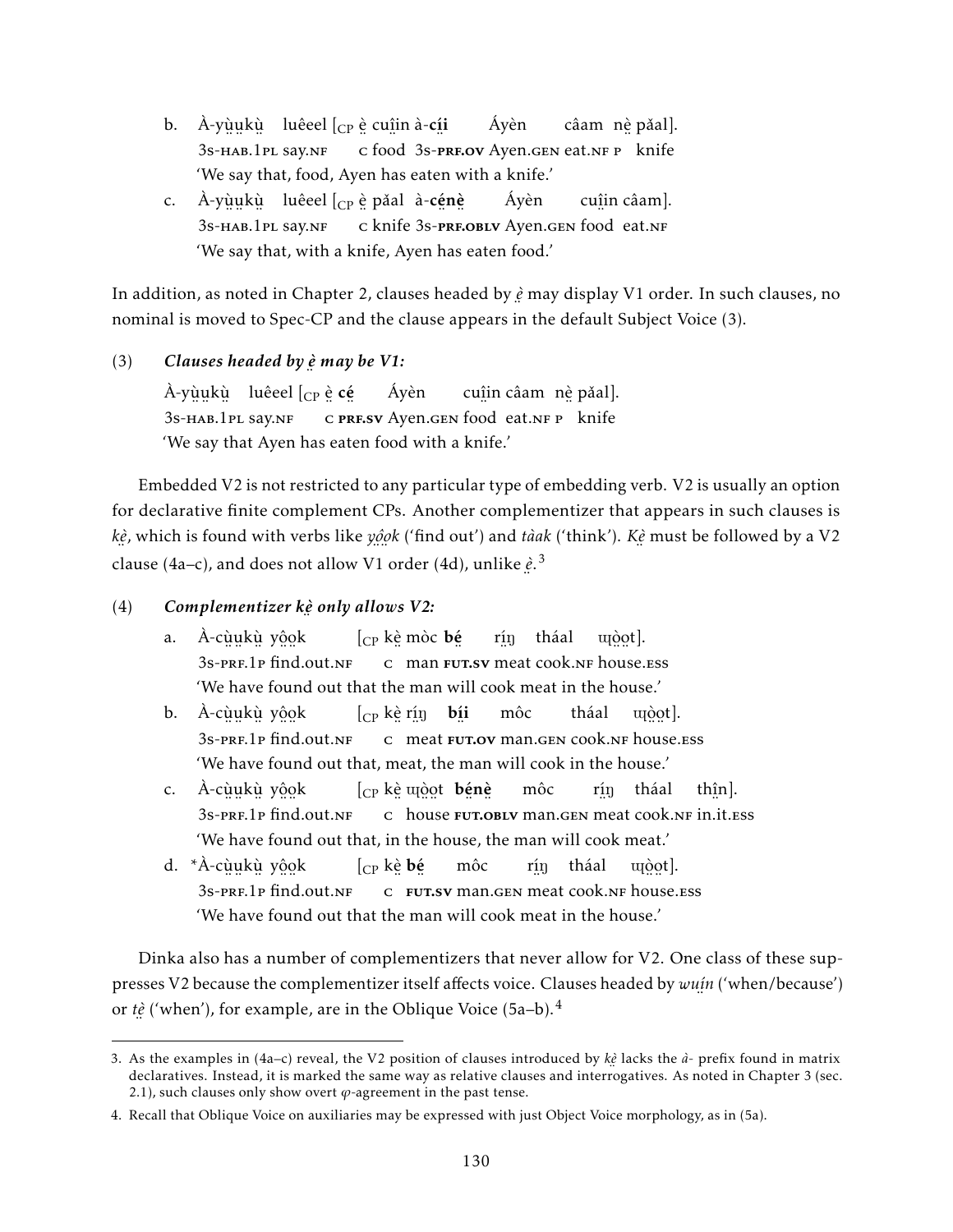#### (5) *Complementizers wuí* ¨ *n and tè* ¨ *affect Voice:*

- a. Bòl à-cẹ́ piǒu miêt Bol 3s-prF heart tastes.good.nf  $[$ <sub>CP</sub> wu<u>í</u>n because PRF.OV 3sG.GEN Ayen see.NF cí i yéen Àyén t<u>î</u>iŋ]. 'Bol has been happy because he has seen Ayen.'
- b. Bòl ée ∵<br>Bol 3s.¤st heart tastes.good.nf piǧu miêt  $\int_{CP}$  tè ¨ when ¨ ¨ pst-eat.oblv 3sg.gen ¨ food é-cέεmè yéen cuî in]. 'Bol was happy when he was eating food.

These complementizers behave as if they are themselves raised oblique arguments, moving from their base position to the left periphery.

Other complementizers suppress V2 but do not affect voice. The interrogative complementizer *nàa* must be followed by a V1 clause in the default voice (6a–b).

## (6) *Interrogative complementizer nàa requires V1:*

- a. Bòl à-gà i ...<br>Bol 3s-wonder.sv  $\int_{CP}$  nàa whether eat.sv Ayen.gen ¨ food càm Áyèn cuî in]. 'Bol is wondering whether Ayen is eating food.'
- b. \*Bòl à-gà i Bol ¨ 3s-wonder.sv  $\int_{CD}$  nàa whether Ayen (3s-)eat.sv food Àyén (à-)càm cuî in]. 'Bol is wondering whether Ayen is eating food.'

Dinka differs in this regard from languages which have been analyzed as having TP-level V2, such as Icelandic or Yiddish (e.g. Diesing 1990, 2014; Rögnvaldsson and Þráinsson 1990; Iatridou and Kroch 1993; Þráinsson 2007). In both languages, no complementizer is followed by V1 order. Compare, for instance, the examples in (7a–b) with (6a).

# (7) *Icelandic and Yiddish complementizers are not followed by V1:*

- a. Hann spyr [<sub>CP</sub> hvort Jón **taki** bækurnar.]. he asks if Jon takes books.the 'He asks if Jon will take the books.' (Icelandic; Þráinsson 2007:397)
- b. Ikh veys) nit  $\left[\begin{smallmatrix} 0 & 0 \end{smallmatrix}\right]$ I know not whether PRT the book has Max read ot) dos bukh **hot** Maks geleyen]. 'I don't know whether Max has read the book.' (Yiddish; Diesing 1990:66)

Because some complementizer do require V1 order, I will continue to treat V2 in Dinka as CPlevel, but I will posit a more articulated left periphery, in the spirit of Rizzi (1997). In particular, I split the C domain into two projections: Fin, responsible for hosting V2 and the locus of movementdriving features in Dinka, and Force. The variation we have seen in how different complementizers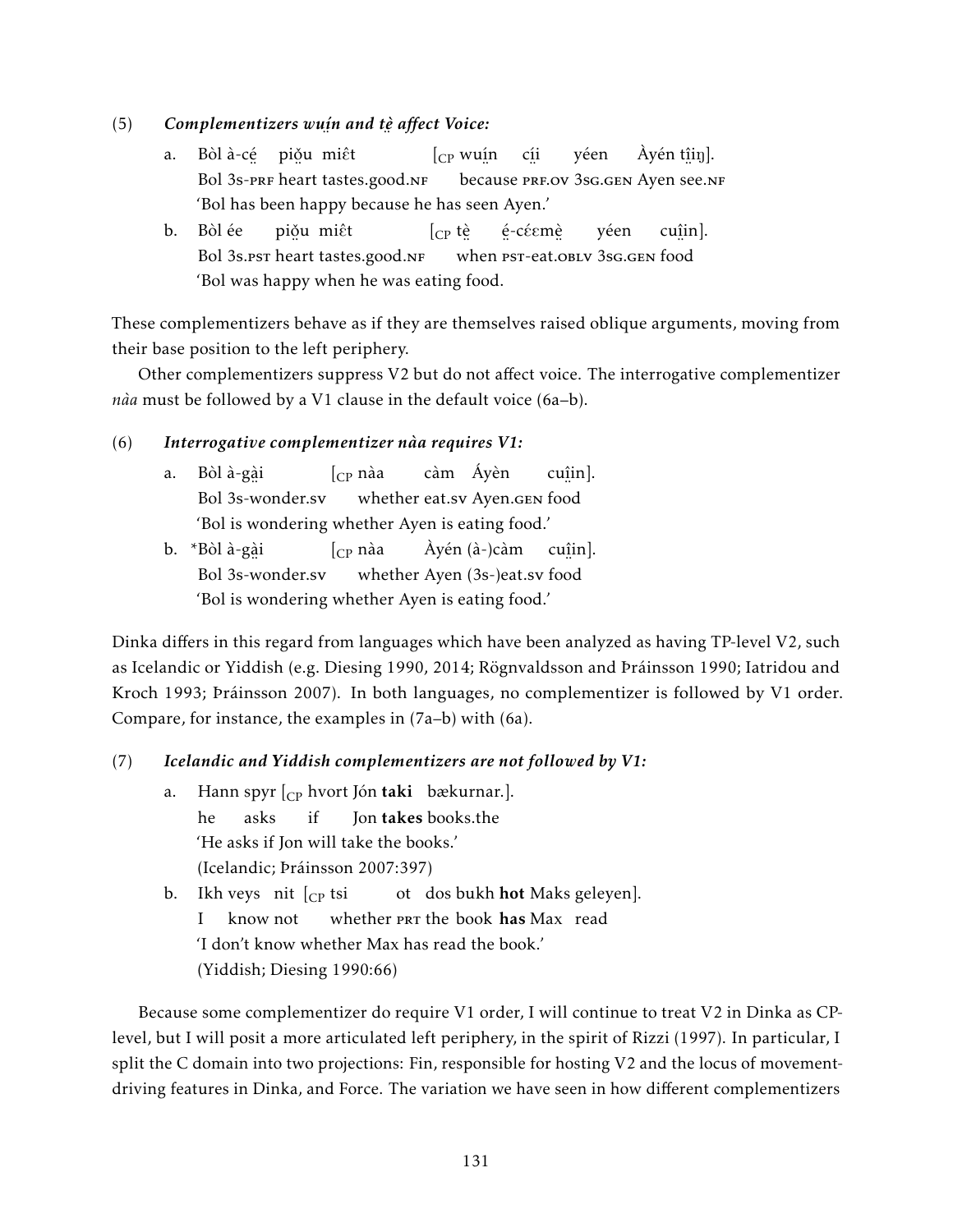interact with V2 may then be captured by allowing for them to be either Fin or Force heads, as schematized in (8).



We can capture the interaction of V2 with complementizers much in the same way as in Den Besten's (1981) analysis of Dutch V2. Den Besten proposes that overt complementizers block V2, because it is the C head that attracts the verb that must be preceded by an overt XP. We can import this analysis into Dinka by ascribing a similar role to Fin. I suggest that the complementizer *kè* , ¨ which must precede a V2 clause, instantiates Force, while *è* may instantiate either Force or Fin. ¨ This derives the optionality of V2, because it means *è* is optionally followed by the V2-creating Fin.

It is important to note that the larger conclusion I argue for in this chapter, that intermediate movement is feature-driven, does not hinge on whether (8) is the correct treatment of the interaction of V2 with Dinka's complementizers. An alternative could be to treat Dinka V2 as TP-level. In this view, all the functions traditionally associated with C would be carried out by T in Dinka. For example, this would require that TP is a phase in Dinka, rather than or in addition to CP. As I show in section 6, there is good evidence that the clause constitutes a domain boundary across languages. If TP were the phase in Dinka, this could suggest that languages may vary as to where this domain boundary is drawn exactly. I will mostly abstract away from the structure in (8) and will continue to refer to the position targeted by movement (Spec-FinP in ??) as Spec-CP.

## *2.2 Embedded V2 and intermediate movement*

This section examines how embedded V2 interacts with long-distance movement. We will see that every Spec-CP position that lies on the path of movement must be occupied by the moving phrase. In other words, a phrase undergoing long-distance movement does so by means of intermediate movement operations to the edge of each intervening clause. Not only does this provides novel evidence for the claim that long-distance movement is successive-cyclic (Chomsky 1973 et seq.), it demonstrates that Dinka draws no distinction between final and intermediate movement steps of successive-cyclic dependencies. On the basis of this observation, I will argue that intermediate movement too is established by Agree (Chomsky 1995; McCloskey 2002; Abels 2012).

We saw in the previous section that finite complement clauses may display V2. Now consider how embedded V2 interacts with extraction. I illustrate with long-distance relativization in a *wh*cleft. Observe that long-distance relativization across a CP edge requires first moving to Spec-CP of that clause, so that topicalization of another DP to that position is blocked (9a–f). (In these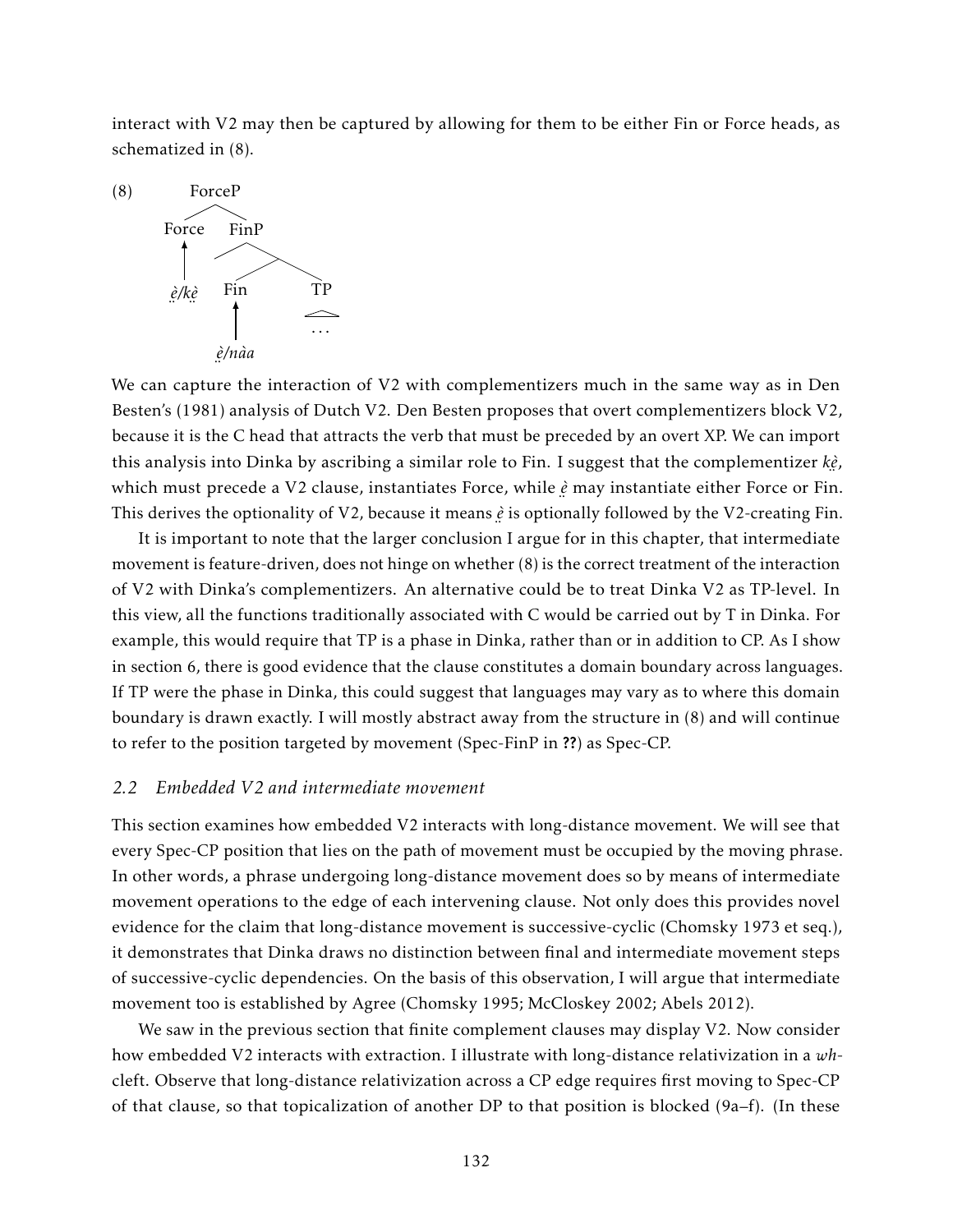examples, I box the relevant intermediate edge positions for expository purposes, which I will do throughout this chapter.)

| (9) |                                                                  | Intermediate Spec-CP must be empty:                                                                                                                                                          |  |  |  |  |  |  |
|-----|------------------------------------------------------------------|----------------------------------------------------------------------------------------------------------------------------------------------------------------------------------------------|--|--|--|--|--|--|
|     | a.                                                               | Yè <b>ŋà</b> $\begin{bmatrix} C_P & Qp & y\end{bmatrix}$ yù ukù luêeel $\begin{bmatrix} C_P & e \end{bmatrix}$ $\begin{bmatrix} C_P & e \end{bmatrix}$<br>$\rule{1em}{0.15mm}$ cuîin câam]]? |  |  |  |  |  |  |
|     |                                                                  |                                                                                                                                                                                              |  |  |  |  |  |  |
|     | be who<br>HAB.1PL SAY.NF<br>food eat.NF<br>PRF.SV<br>$\mathsf C$ |                                                                                                                                                                                              |  |  |  |  |  |  |
|     |                                                                  | 'Who do we say has eaten food?'                                                                                                                                                              |  |  |  |  |  |  |
|     |                                                                  | b. *Yè <b>nà</b> $\begin{bmatrix} C_P & Q \rho & y \end{bmatrix}$ we have $\begin{bmatrix} C_P & e \end{bmatrix}$ (cu in ) (a)-cii                                                           |  |  |  |  |  |  |
|     |                                                                  | HAB.1PL SAY.NF c food (3s)-PRF.OV<br>be who<br>eat.NF                                                                                                                                        |  |  |  |  |  |  |
|     |                                                                  | 'Who do we say has eaten food?'                                                                                                                                                              |  |  |  |  |  |  |
|     |                                                                  |                                                                                                                                                                                              |  |  |  |  |  |  |
|     | $C_{\bullet}$                                                    | Yè <b>nó</b> $\begin{bmatrix} C_P & Q \rho & Y \end{bmatrix}$ will be used $\begin{bmatrix} C_P & \hat{e} \end{bmatrix}$ chi<br>Bôl<br>$c\hat{a}$ am]]?                                      |  |  |  |  |  |  |
|     |                                                                  | be what<br>PRF.OV Bol.GEN<br>HAB.1PL SAY.NF<br>eat.NF<br>${\bf C}$                                                                                                                           |  |  |  |  |  |  |
|     |                                                                  | 'What do we say Bol has eaten?'                                                                                                                                                              |  |  |  |  |  |  |
|     |                                                                  | d. *Yè <b>ŋó</b> $\begin{bmatrix} C_P & Q \end{bmatrix}$ yùukù luêeel $\begin{bmatrix} C_P & e \end{bmatrix}$ [Bòl] cé<br>$\left[$ câam]]?                                                   |  |  |  |  |  |  |
|     |                                                                  | be what<br>HAB.1PL SAY.NF C Bol PRF.SV<br>eat.NF                                                                                                                                             |  |  |  |  |  |  |
|     |                                                                  | 'What do we say Bol has eaten?'                                                                                                                                                              |  |  |  |  |  |  |
|     |                                                                  |                                                                                                                                                                                              |  |  |  |  |  |  |
|     | e.                                                               | $\left[\begin{smallmatrix}C\P&Op&Y\end{smallmatrix}\right]$ uêeel $\left[\begin{smallmatrix}C\P&\end{smallmatrix}\right]$ e cíj<br>wóok càm $\frac{1}{2}$ ?<br>Yè tè-nó                      |  |  |  |  |  |  |
|     |                                                                  | be place-which HAB.1PL SAY.NF<br>$\overline{C}$<br>PRF.OV We.GEN eat.NF                                                                                                                      |  |  |  |  |  |  |
|     |                                                                  | 'Where do we say that we have eaten ?'                                                                                                                                                       |  |  |  |  |  |  |
|     | f.                                                               | *Yè tè-nó $[_{CP} Op$ yùukù luêeel $[_{CP}$ è $[$ cuîin $]$ (à-)cíi<br>wóok câam<br>]]?                                                                                                      |  |  |  |  |  |  |
|     |                                                                  | be place-which<br>c food $(3s)$ -PRF.OV WE.GEN eat.NF<br>hab.1pl say.nf                                                                                                                      |  |  |  |  |  |  |
|     |                                                                  | 'Where do we say that we have eaten food _<br>?'                                                                                                                                             |  |  |  |  |  |  |

These examples show that long-distance *wh*-movement is only possible if the moving phrase first moves to the Spec-CP position of the lower CP, as in the grammatical (9a), (9c), and (9e), regardless of the grammatical function of the extracted element. Topicalization of a different DP to Spec-CP of the lower clause yields ungrammaticality, as (9b), (9d), and (9f) illustrate.

These patterns are due to movement from the embedded clause. In  $(10)$ , we see that  $\overline{A}$ movement in the higher clause can co-occur with embedded V2.

(10) *Movement in matrix clause has no effect on embedded V2:*

Yè Nà [CP *Op* yé be who hab.sv luêeel [<sub>CP</sub> è 〔wôɔk〕 cé say.NF ∴<br>c 1pl PRF.SV food eat.NF cuî in câam]]. 'Who says that we have eaten food?'

Also evident in (9a–f) is that intermediate movement has repercussions for voice. Voice in the clause from which extraction takes place matches the grammatical function of the extracted nominal, so that movement of an embedded subject requires Subject Voice in the embedded clause, for example. In higher clauses, the effect of movement on voice is different. Long-distance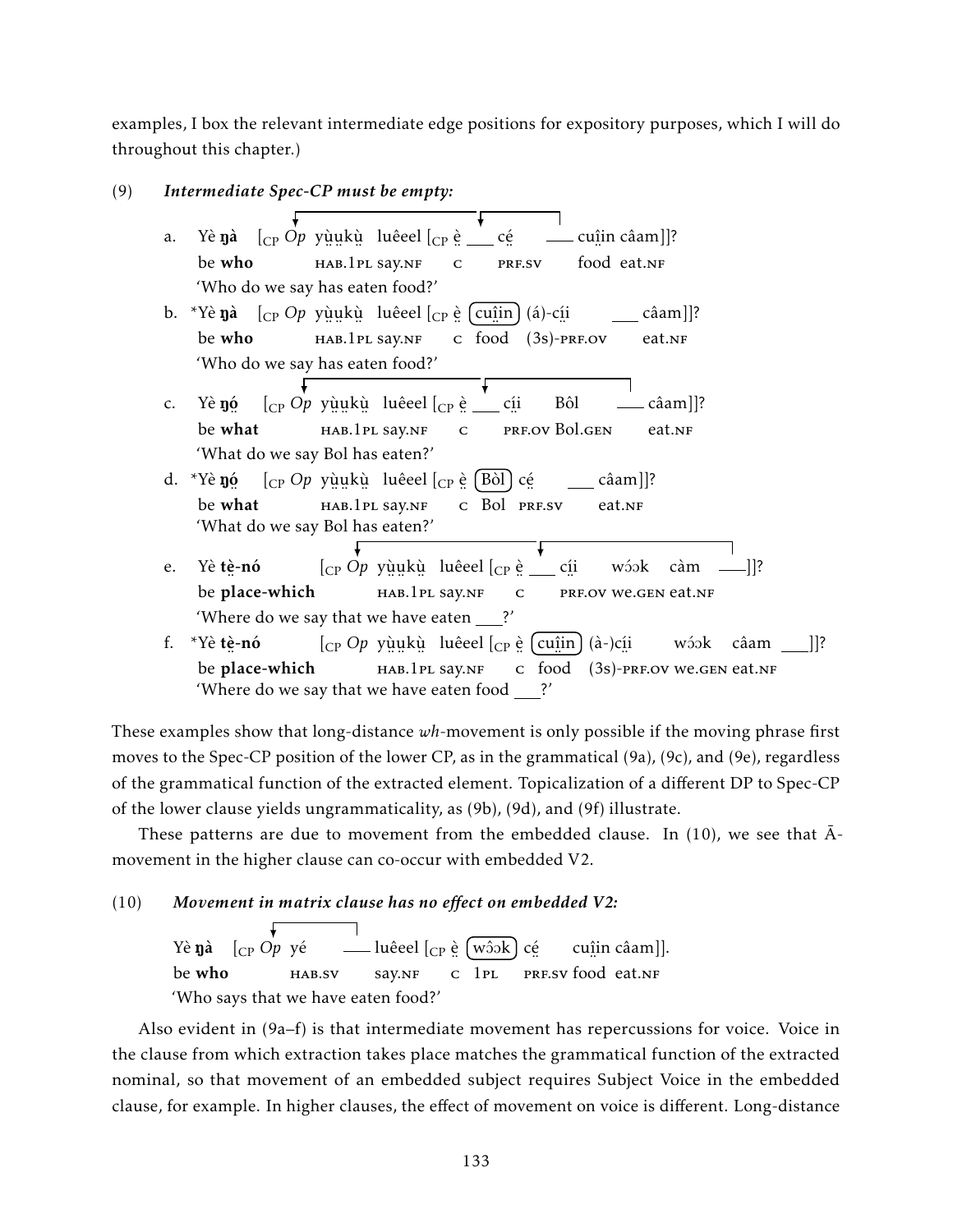movement to Spec-CP results in Object Voice in higher clauses, regardless of the voice of the embedded clause. This is obscured by the subject clitic in  $(9a-f)$ , but, in  $(11)$ , we see that longdistance movement of an embedded subject triggers Object Voice in the matrix clause.

# (11) *Long-distance movement is marked with Object Voice in higher clauses:*

Yè kôoc-kó be people-which [CP *Op* é -kè-yí i ¨ ¨ pst-pl-hab.ov Bol.gen 3pl say.nf Bôl ké) luêeel [<sub>CP</sub> è \_\_ é-kè-cèk]]? ¨ c ..<br><sub>PST-PL-be.short</sub> 'Which people did Bol think were short?'

Recall that this was one of the arguments for treating Object Voice as marking of non-subject extraction in Chapter 3 (sec. 2.2).

The same facts are found with the complementizer *kè* . The examples in (12a–d) demonstrate ¨ with topicalization out of the complement clause of *yôok* ('find out').

#### (12) *Long-distance movement satisfies V2 in CPs with kè :* ¨

- a. Kôoc-kè people-these 3p-prf.ov Bol.gen 3pl find.out.nf áa-cí i Bôl ké y<u>ộo</u>k [<sub>CP</sub> k<u>è</u> \_\_ nhiàr ¨ c love.sv Àyén]. Ayen 'These people, Bol has found out love Ayen.'
- b. \*Kôoc-kè ™ áa-cí i Bôl ké y<u>ộo</u>k  $\left[$ <sub>CP</sub> kè  $\left($  Åyén $\right)$  nhiéer  $\left[ \begin{array}{cc} \_ \end{array} \right]$ .  $\frac{1}{\sqrt{2}}$   $\frac{1}{\sqrt{2}}$   $\frac{1}{\sqrt{2}}$   $\frac{1}{\sqrt{2}}$   $\frac{1}{\sqrt{2}}$ 'These people, Bol has found out love Ayen.'
- c. **Ayén** à-c<u>í</u>i → ……<br>Ayen 3s-prf.ov Bol.gen find.out.nf Bôl yôok  $[_{\mathrm{CP}}$  kè $\rule{1em}{0.15mm}$ nhiéer kôoc-kè ¨ c ..<br>love.ov people-these ]. 'Ayen, Bol has found out that these people love.'
- d. \***Áyén** à-c<u>í</u>i Ayen 3s-prf.ov Bol.gen find.out.nf Bôl yôok [<sub>CP</sub> kè (kôoc-kè c people-these love.ov nhiàr ]. 'Ayen, Bol has found out that these people love.'

These examples illustrate that intermediate movement to Spec-CP is not dependent on the complementizer or on the type of long-distance movement. Extraction from an embedded clause in Dinka always involves first moving to the edge of that clause.

The effect of intermediate movement is evident in all intermediate clauses. If movement crosses two finite CPs, evidence of intermediate movement is found at each Spec-CP position. The examples in (13a–d) demonstrate for movement of an embedded object across two clause boundaries. Only the example in which no overt DP occupies the edge of either intermediate clause is grammatical (13a). Every permutation in which an overt DP occupies an intermediate Spec-CP is ungrammatical (13b–d).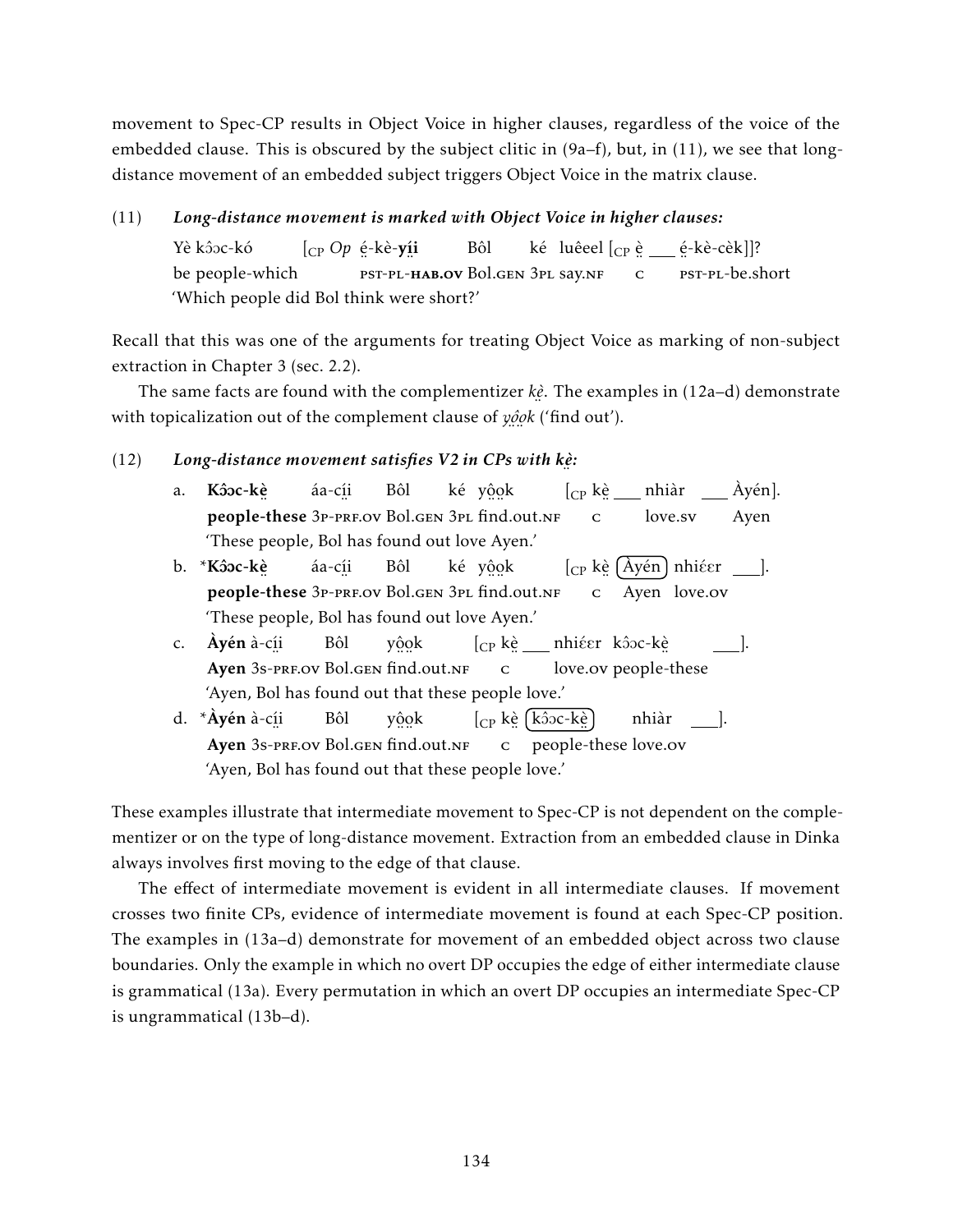## (13) *Intermediate movement satisfies V2 in each intermediate clause:*

- a. Yè**ŋà** [<sub>CP</sub> Op yù̯u̯kù̯ tàak be who ¨ ¨ ¨ hab.1pl think.nf [CP kè yí i ¨ c , ..<br>hab.ov Bol.gen say.nf Bôl luêeel [<sub>CP</sub> è \_\_ cùukù ¨ c ™……<br>prf.1pl t<u>î</u>iŋ]]]? ¨ see.nf 'Who do we think that Bol says that we have seen?'
- b. \*Yè**ŋà** [<sub>CP</sub> Op yù̯u̯kù̯ tàak be who ¨ ¨ ¨ hab.1pl think.nf [<sub>CP</sub> kè [Bòl] cé ¨ c Bol PRF.SV SAY.NF luêeel  $[\begin{smallmatrix} \mathsf{CP}\end{smallmatrix}\overset{\mathtt{e}}{_{\mathsf{C}}}\begin{smallmatrix}\text{c}\end{smallmatrix}$   $\ldots$  cù̯ukù  $\begin{smallmatrix}\text{t}\end{smallmatrix}\overset{\mathtt{e}}{_{\mathsf{H}}}\begin{smallmatrix}\text{u}\end{smallmatrix} ] ] ] ?$ ¨ c ¨ ¨ ¨ prf.1pl ¨ see.nf 'Who do we think that Bol says that we have seen?'
- c. \*Yè **ŋà** [<sub>CP</sub> *Op* yù̯u̯kù tàak be who , .. ..<br>нав.1pl think.nf [<sub>CP</sub> k<u>è</u> \_\_\_ c<u>í</u>i ¨ c ᠃<br>prf.ov Bol.gen say.nf Bôl luêeel [<sub>CP</sub> è <code>〔wôɔk] cé</code> ¨ c we ∵<br>PRF t<u>î</u>iŋ]]]? ¨ see

'Who do we think that Bol said that we have seen?'

d. \*Yè **ŋà** [<sub>CP</sub> *Op* yù̯u̯kù tàak be who ¨ ¨ ¨ hab.1pl think.nf [CP kè Bòl cé C Bol PRF.SV SAY.NF luêeel [<sub>CP</sub> è 〔wôɔk〕 cé  $\frac{1}{c}$  we ¨..<br>PRF.SV t<u>î</u>iŋ]]? ¨ see.nf 'Who do we think that Bol said that we have seen?'

These facts show that Dinka long-distance movement involves intermediate movement not just to the local CP edge, but to each Spec-CP position on the path of movement.

Further support for the idea that a copy or trace of the moving phrase satisfies V2 at each Spec-CP position in (13a) comes from the interaction of movement and *ϕ*-agreement. Like terminal movement to Spec-CP, intermediate movement triggers *ϕ*-agreement on the second position verb/auxiliary. This is illustrated in (14a–b), in which both long-distance relativization and longdistance topicalization of a plural DP trigger *ϕ*-agreement at the edge of the embedded clause.

#### (14) *Intermediate movement triggers ϕ-agreement:*

a. Yè kôoc-kó be people.cs-which [CP *Op* é -kè-yá ET-PL-HAB.2sg 3PL think.nf ké tàak  $[{\rm CP}$  è c é ¨ -kè-cí ¨ i pst-pl-prf.ov Áyèn Ayen.gen 3<sub>PL</sub> give.nr pen ké gâam gàlàm]]? 'Which people did (s)he think that Ayen had given a pen to?' b. Wôok y<u>í</u>i we , ..<br>hab.ov Bol.gen 3pl say.nf Bôl ké) luêeel [<sub>CP</sub> è \_\_\_ é-**kè**-léet ¨ c est-pl-insult.ov Ayen.gen 3pl Áyèn ké]. 'Us, Bol says Ayen was insulting.'

Note that clauses crossed by long-distance movement are marked with the interrogative particle (*é -kè* in 14a–b), and not with the declarative particle (this would be *áa-kè*). This is true even in ¨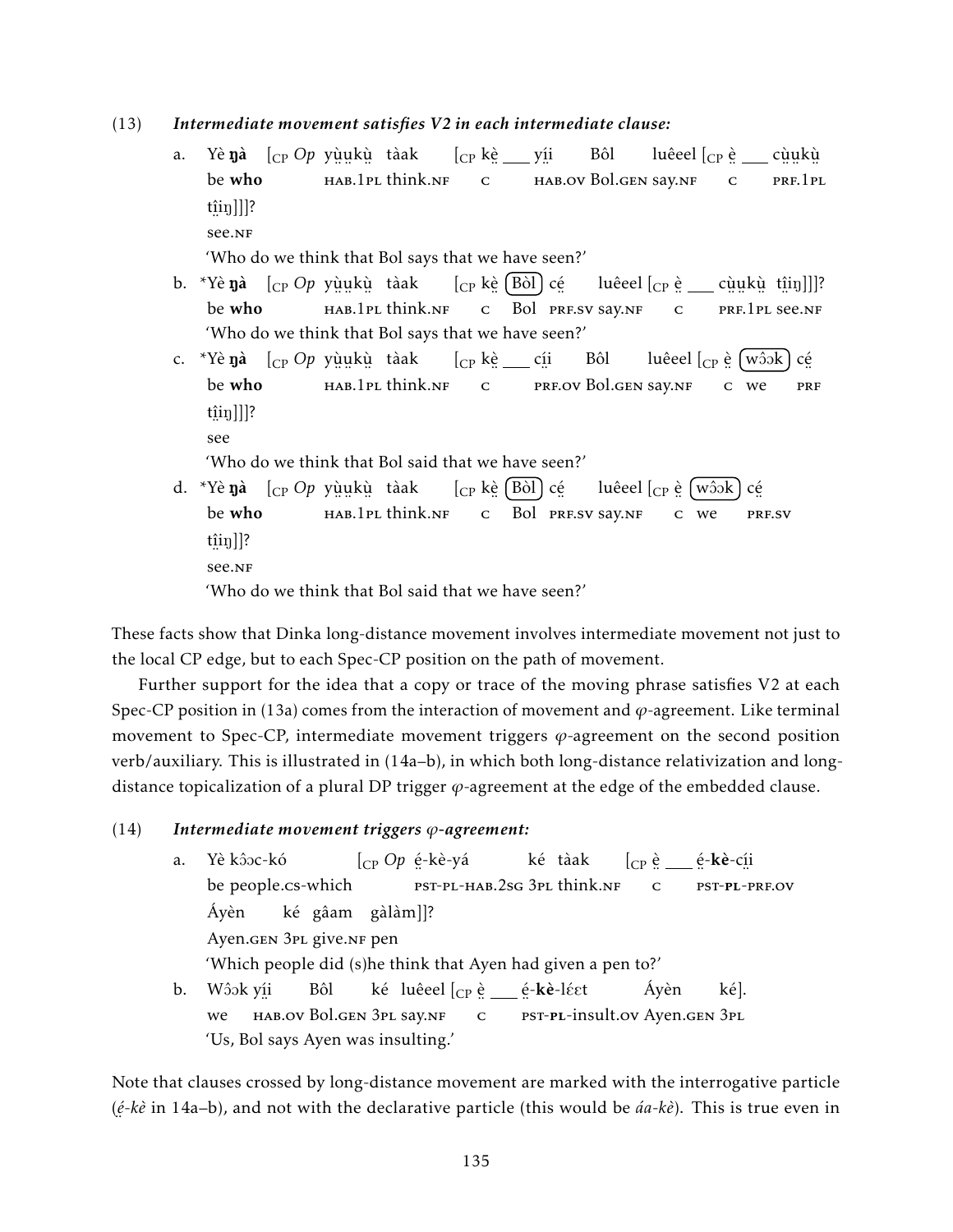long-distance topicalization, as in (14b). As a result, *ϕ*-agreement with intermediate movement is only evident with movement of a plural out of a past tense clause (the interrogative particle is always null in the present tense). This could be taken as evidence that the features involved in intermediate movement differ from those implicated in terminal movement, as in Abels 2012b.

On the basis of the V2 and *ϕ*-agreement facts, I propose that embedded clauses in Dinka are *phases* (Chomsky 2001, 2008), so that movement out of them is only possible if the moving phrase first moves to the *phase edge*, Spec-CP. This intermediate movement step satisfies the V2 property of C. At the relevant stage of the derivation, the embedded Spec-CP position is overtly occupied, by a copy of the moving phrase. The only difference between such clauses and embedded clauses without extraction out of them is that the DP that occupies Spec-CP undergoes further movement. Note that, in terms of the articulated left periphery adopted in section 2.1, this means that the lower of the two C heads I posit for Dinka, Fin, acts as the phase head.

That a copy or trace can satisfy V2 has also been shown for German by Thiersch (1978). German allows embedded V2 in complements to bridge verbs. As Thiersch points out, extraction from such clauses requires V1 order (15a–b).

#### (15) *Extraction satisfies V2 in German:*

- a. Wen who. Acc says Johan sagt Johan [ $_{\mathrm{CP}}$   $\_\_$  sehe  $\_\mathrm{er}$ ]? see.s<mark>в</mark>J he 'Who does Johan say that he is seeing?'
- b. \*Wen who.Acc says Johan sagt Johan [ $_{\mathrm{CP}}$   $\left( \mathrm{er}\right)$  sehe]? he see.sbj he 'Who does Johan say that he is seeing?' (German; Thiersch 1978:135)

This is linked to intermediate movement, because movement in the matrix clause still requires V2 in the complement. The pairs in  $(16a-b)$  and  $(16c-d)$  demonstrate. In  $(16a-b)$ , movement of a PP from an embedded clause requires V1. The pattern of grammaticality reverses with movement within the matrix clause: embedded V2 is required and embedded V1 impossible  $(16c-d).<sup>5</sup>$ 

#### (16) *V1 order due to extraction:*

- a. I**n welche Schule** sagte Leo [<sub>CP</sub> \_\_\_\_ sei er gegangen]? to which school said Leo is.sbj he went 'To which school did Leo say he went?'
- b. \***In welche Schule** sagte Leo [<sub>CP</sub> [er] sei to which school said Leo he is.sbj went gegangen]? 'To which school did Leo say he went?'

<sup>5.</sup> My thanks to Susi Wurmbrand for these minimal pairs.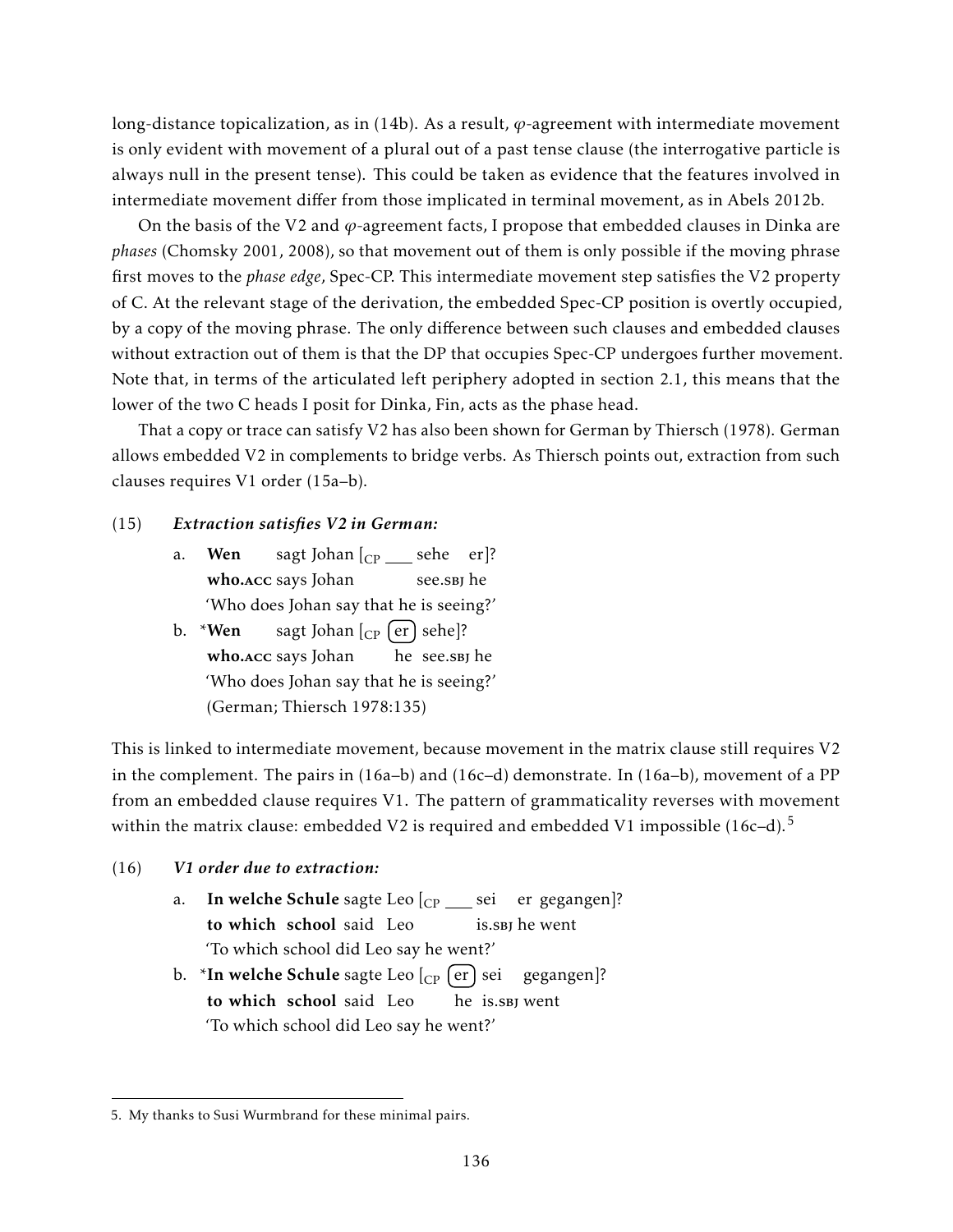- c. \*In welcher Sprache sagte Leo [<sub>CP</sub> sei er gegangen]? in which language said Leo is.sbj he went 'In which language did say he went?'
- d. I**n welcher Sprache** sagte Leo [<sub>CP</sub> [er] sei in which language said Leo he is.sbj went gegangen]? 'In which language did say he went?' (German; Susi Wurmbrand, p.c.)

Both the Dinka and the German pattern show that intermediate movement is capable of satisfying V2. This is not only an argument for successive-cyclic derivations (Chomsky 1977 et seq.), but also an argument for the idea that such derivations involve movement. V2 requires the presence of a phrase and so these facts suggest that the moving phrase, whether as a copy or in the form of a trace, occupies intermediate positions.

# 3 Intermediate movement involves Agree

In the previous section, I showed that intermediate movement in Dinka has the same effects on the morphosyntax as movement to the final landing site. Dinka does not distinguish between them for the purposes of V2, voice, or the selection of targets for  $\varphi$ -agreement. In Chapter 4, I argued that all movement to Spec-CP in Dinka is driven by a composite probe, consisting of an  $\bar{A}$ -probe and a *ϕ*-probe. In this section, I extend this idea to intermediate movement, so that it too is established by Agree.

# *3.1 Intermediate movement and probing by multiple features*

An important characteristic that intermediate movement in Dinka shares with al other phrasal movement is that it displays A-properties as well as  $\bar{A}$ -properties. Intermediate movement has the locality profile of  $\bar{A}$ -movement: it can cross intervening clause boundaries and noun phrases. At the same time, it is visible for  $\varphi$ -agreement and presumably for case assignment, since only nominals in the absolutive case otherwise may be targeted for  $\varphi$ -agreement and affect voice.

To capture this, I suggest that intermediate movement to Spec-CP, like final movement to Spec-CP, is driven by a *composite probe*, or by a  $\varphi$ -probe and an  $\overline{A}$ -probe acting in unison.

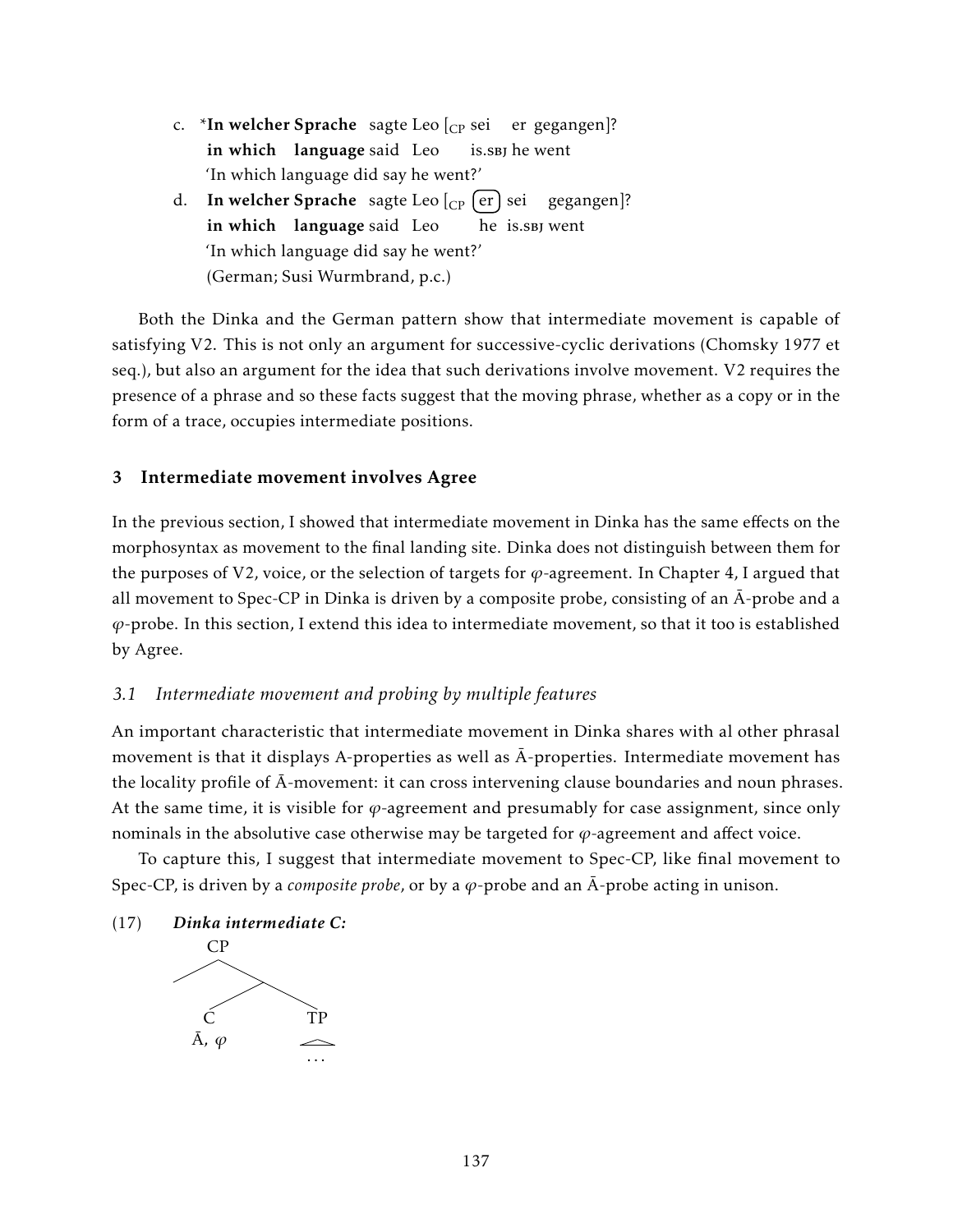As argued also in Chapter 4, I take the  $\bar{A}$ -probe to be a catch-all probe for  $\bar{A}$ -features, which will target the closest phrase bearing any  $\bar{A}$ -features, such as Rel or Top.

As with movement to the final landing site, this allows for a DP undergoing intermediate successive-cyclic movement to be targeted for *ϕ*-agreement in favor of closer goals that just bear *ϕ*-features. The same logic of probing used in Chapter 4 for movement to the final landing site applies. The  $\varphi$ -probe and  $\bar{A}$ -probe form a composite probe on C in the sense of Coon and Bale (2014) (see also Starke 2001). As a result, the composite probe ignores closer DP goals that lack an  $\bar{A}$ -feature, as schematized in (18).



This requires that intermediate movement steps are established by Agree for an  $\bar{A}$ -feature, just like terminal instances of A-movement, following Chomsky (1995), McCloskey (2002), and Abels ¯ (2012b), among others. To be precise, I adopt the framework for intermediate successive-cyclic movement developed by Abels (2012b). Abels proposes that all phase heads are merged with uninterpretable instances of all movement-driving features, like the  $\bar{A}$ -probe above. It is important in this type of approach that Agree is *fallible*, in that it may fail without crashing the derivation (Abels 2003, 2012b; Preminger 2011). This allows for probing features to be present on intermediate heads without appeal to lookahead.

In an approach to intermediate movement like this, all C heads are merged with an  $\bar{A}$ -probe. This means that an example like (19) involves an Agree relation with C in both clauses.

(19) Which books did I think  $[CP \rightarrow \text{that you had read}$   $]$ ?

If there is no  $wh$ -phrase in the probing domain of a C head, then C's  $\bar{A}$ -probe will fail and remain unvalued. This is harmless, because Agree can fail without inducing ungrammaticality. In this view, intermediate movement makes use of the same syntactic mechanisms as movement to the final landing site, Agree and Merge. The only difference resides in the nature of the probing feature: uninterpretable in the case of intermediate movement, and interpretable in the final movement step (see Abels 2012b for details).

An important prediction of this approach is that intermediate movement can have the same morphosyntactic repercussions on the left periphery as terminal movement. This is what I suggest happens in Dinka. As mentioned previously, I capture the similarities between terminal and intermediate movement in Dinka by proposing that the features driving intermediate movement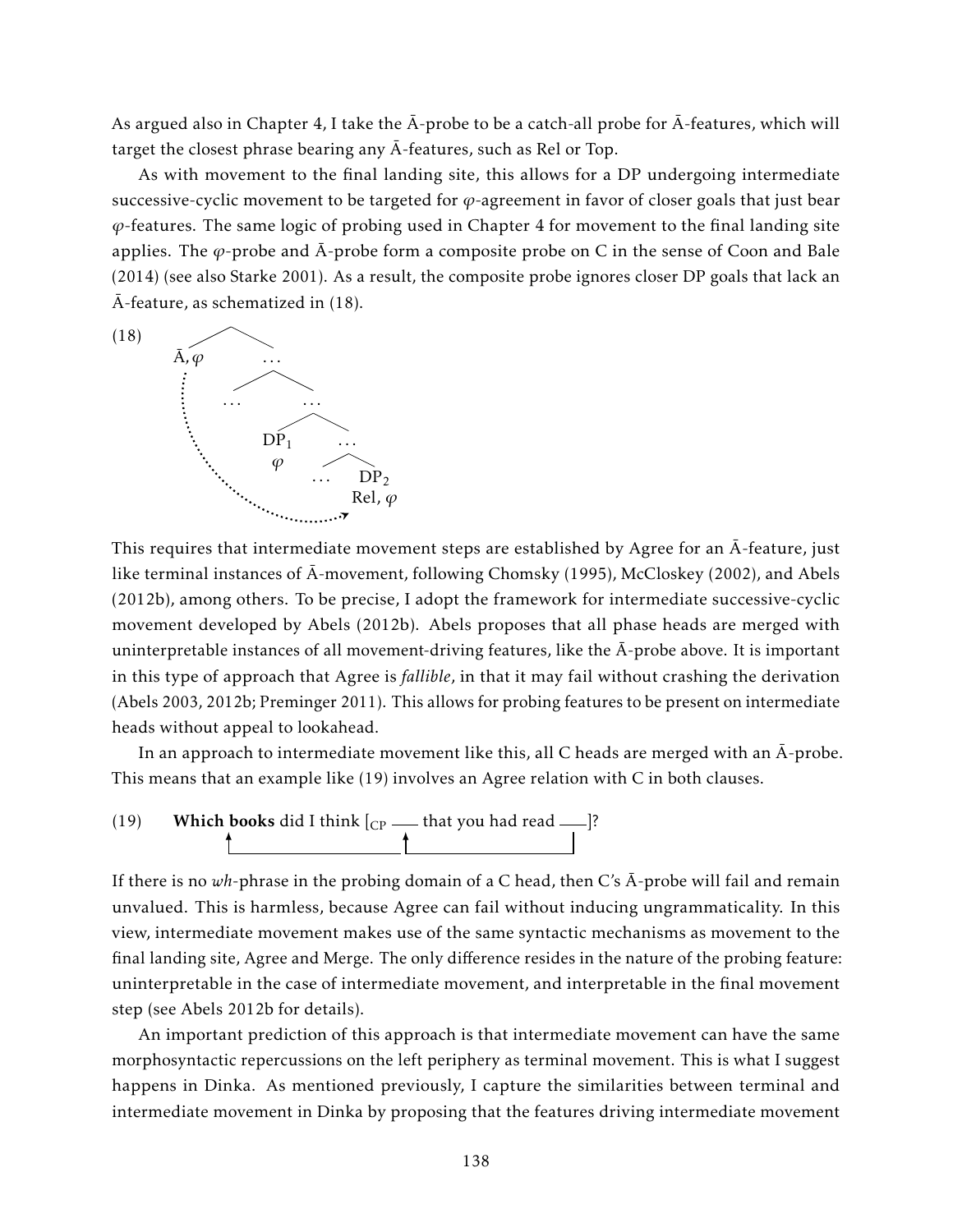probe in unison with the *ϕ*-probe, acting as a composite probe. As a result, intermediate movement triggers *ϕ*-agreement on C and satisfies the V2 property associated with the Spec-CP position.

We have now explained why a phrase undergoing intermediate movement is preferentially attracted to Spec-CP when the relevant competitor bears only  $\varphi$ -features. In addition, as noted before, this account explains why only one instance of movement driven by an  $\overline{A}$ -feature is permitted per clause. In the next section, I examine competition between different types of  $\bar{A}$ -movement in more detail, and argue that it is best modeled by Agree.

# *3.2 Competition between A-movements ¯*

In this section, I argue that the idea that intermediate movement involves Agree captures competition between overlapping  $\bar{A}$ -movements. In Dinka, and in many other languages, there are constraints on whether different Ā-dependencies can nest or cross (e.g. Pesetsky 1982). As in Chapter 4, I model this by assuming that there is a hierarchy to  $\bar{A}$ -features (Rizzi 1997, 2004; Abels 2012a), and allowing for variation in whether movement is established by a catch-all  $\bar{A}$ -probe, satisfied by any type of  $\bar{A}$ -feature, or specific  $\bar{A}$ -features. Under the view that both intermediate and final movement involve Agree, this approach provides a straightforward explanation for the fact that, across languages, intermediate and terminal  $\bar{A}$ -movement are treated identically for constraints on overlapping dependencies (see also Abels 2012a).

In section 2.2, I showed that intermediate movement to Spec-CP is incompatible with other instances of movement to Spec-CP. For example, long-distance relativization out of an embedded CP prevents topicalization to Spec-CP of that clause, as (20a–b) attest.

#### (20) *Intermediate movement to Spec-CP blocks topicalization:*

- a. \*Yè **ŋà** [<sub>CP</sub> *Op* yù̯u̯kù luêeel [<sub>CP</sub> è [cuî̯in] (à)-cí̯i be who ¨ ¨ ¨ hab.1pl say.nf  $\overline{\text{c}}$  food (3s)-PRF.OV câam]]? eat.nf 'Who do we say has eaten food?'
- b. \*Yè tè-nó be ¨ place-which [<sub>CP</sub> Op yùukù luêeel [<sub>CP</sub> è [cu<u>î</u>in] (à-)cíi ¨ ¨ ¨ hab.1pl say.nf  $\frac{1}{\cosh(3s)}$  - PRF.OV We.GEN eat.NF wɔ́ɔk câam \_\_\_]]? 'Where do we say that we have eaten food ?'

It does not matter whether these dependencies are crossing, as in (20a) (the topicalizing object originates lower than the subject trace), or nesting, as in (20b) (the topicalizing object is higher than the adjunct trace).

Any two instances of movement driven by  $\bar{A}$ -features compete in this fashion in Dinka. We already saw this for movement to the same clause edge in Chapter 4. Recall that topicalization and relativization cannot target the same Spec-CP position, as illustrated in (21a–d) for subject and object relatives.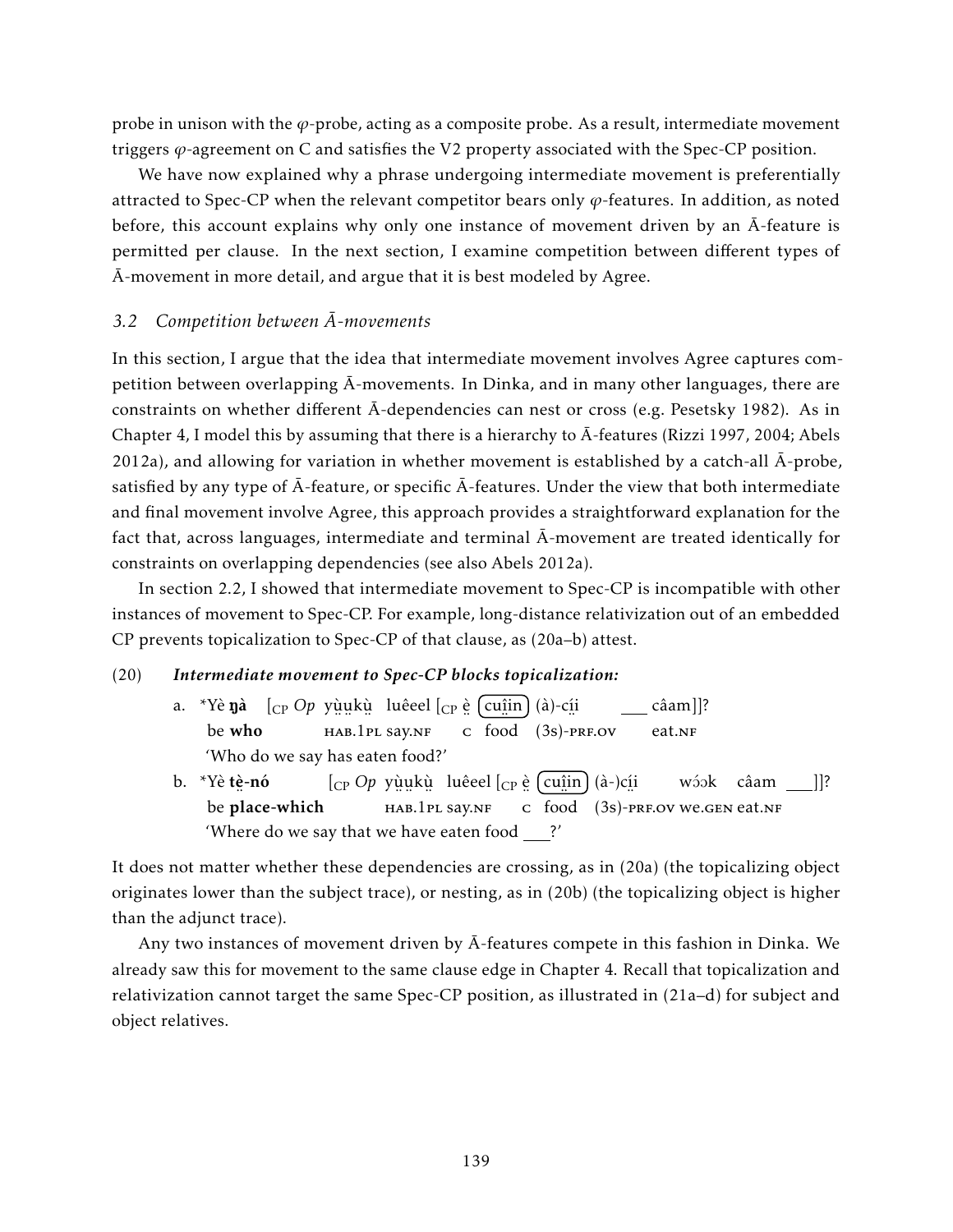(21) *Relativization cannot co-occur with topicalization to the same Spec-CP:*

a. tín woman [CP *Op* cí i ¨ prf.ov Bol.gen Bôl  $\hat{\min}$ ¨ see.nf 'the woman that Bol has seen'  $b.$  \*tín woman  $[$ <sub>CP</sub>  $Op$ Bol ¨ prf.sv [Bòl] cé  $\hat{\mathrm{t}}$ ịiŋ] ¨ see.nf 'the woman that Bol has seen' c. tín woman [CP *Op* cé …<br>PRF.SV Bòl t<u>î</u>iŋ] Bol ¨ see.nf 'the woman that has seen Bol' d.  $*$ tín woman  $\int_{CP} Op$   $\int$ Bòl<sup>-1</sup> Bol ¨ prf.ov cí i  $\hat{\mathrm{t}}$ iŋ] ¨ see.nf 'the woman that has seen Bol'

Regardless of whether the movement are crossing or nesting, topicalization and relativization cannot target the same left periphery.

This is part of a general pattern. There can never be any overlap between two separate  $\bar{A}$ dependencies (I use overlap to refer to dependencies that either cross or nest). The example in (22a) demonstrates that two instances of topicalization may not cross. In (22b), we see that topicalization cannot overlap with relativization, and (22c) shows the same for nested instances of relativization.

#### (22) No overlapping  $\bar{A}$ -dependencies:

a. \*Kôoc-kè people-these 3p-prf.ov Bol.gen 3pl find.out.nf c Ayen love.ov áa-cí i Bôl ké y<u>ôo</u>k [<sub>CP</sub> kè̯(Àyén)nhiéer ]. 'These people, Bol has found out love Ayen.' b. \***Kìtáp** à-g<u>ée</u>i book 。<br>3s-wonder.ov Bol.gen Bôl  $\begin{bmatrix} C_P \ \end{bmatrix}$ yè nà  $\begin{bmatrix} C_P \ \end{bmatrix}$   $\begin{bmatrix} Op \ \end{bmatrix}$  cé be who …<br>PRF.SV ujòoc]]. buy.nf 'The book, Bol is wondering who has bought.' c. \*Yè **ŋ**ó be ء.<br>what  $\begin{bmatrix} C_P & Qp & g \xi \xi \end{bmatrix}$ o...<br>wonder.ov Bol.g<mark>e</mark>n Bôl  $[$ <sub>CP</sub> yè ŋà be who  $\left[$ <sub>CP</sub>  $\left[$  Op  $\right]$  cé ¨ prf.sv  $[U]$ <sub>[2]</sub> $[O]$ buy.nf 'What is Bol wondering who has bought?'

In sections 4 and 5, when I discuss verb phrase V2, we will see that intermediate movement may create additional specifiers beyond the one that overtly satisfies  $V_2$ , so that the effects in (22a–c) do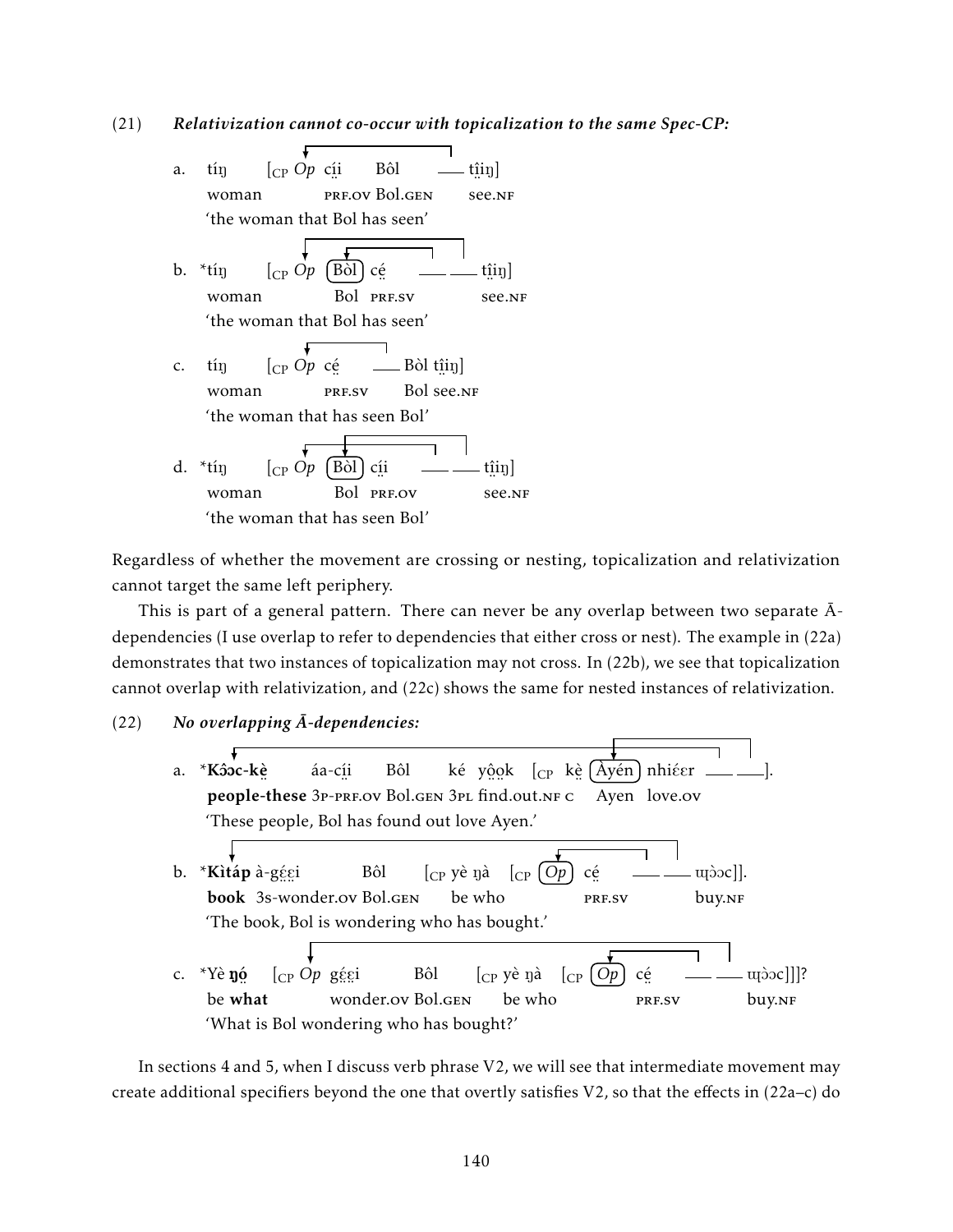not derive from constraints on V2. Instead, I claim that these contrasts arise because of the flat  $\bar{A}$ -probe I posit on C, which forces different types of  $\bar{A}$ -phrases to compete for the attention of one probe. Recall that I assume that different types of  $\bar{A}$ -features may intervene for one another (Pesetsky 1982), and, following Rizzi (1997, 2004; see also Abels 2012a), that features like Top and Rel are part of a hierarchy of  $\bar{A}$ -features like (23).



In addition, I suggested in the previous chapter that  $\bar{A}$ -probes may either be flat, so that they are satisfied by any  $\bar{A}$ -feature, or relativized to a specific type of  $\bar{A}$ -feature, such as *Wh* or Top. If movement in Dinka involves a flat  $\bar{A}$ -probe, there can only be one instance of movement driven by an A-feature to a Spec-CP position per clause, regardless of whether intermediate or ¯ terminal movement is involved. Consider, for example, an example such as (24), in which an intermediate movement step to establish long-distance relativization of the embedded subject blocks topicalization of the embedded object.

 $(24)$ be who **ŋà** [<sub>CP</sub> *Op* yù̯u̯kù luêeel, [<sub>CP</sub> è <mark>(cu</mark>îin ¨ ¨ ¨ hab.1pl say.nf  $\overline{\text{c}}$  food (3s)-PRF.OV (à)-cí i câam]]? eat.<sub>NF</sub> 'Who do we say has eaten food?'

The relevant stage of the derivation is in (25).



The embedded C is merged with a flat  $\bar{A}$ -probe. This probe is satisfied equally by the Rel feature on the subject and the Top feature on the object, because both features are dependents of the  $\bar{A}$ -node in the hierarchy in (23). Because the subject is the closest goal, C targets it for Agree, both for its  $\bar{A}$ -features and for  $\varphi$ -features, because C is a composite probe. The relative operator subject is then attracted to Spec-CP, where it satisfies V2 and triggers Subject Voice on the perfect auxiliary. At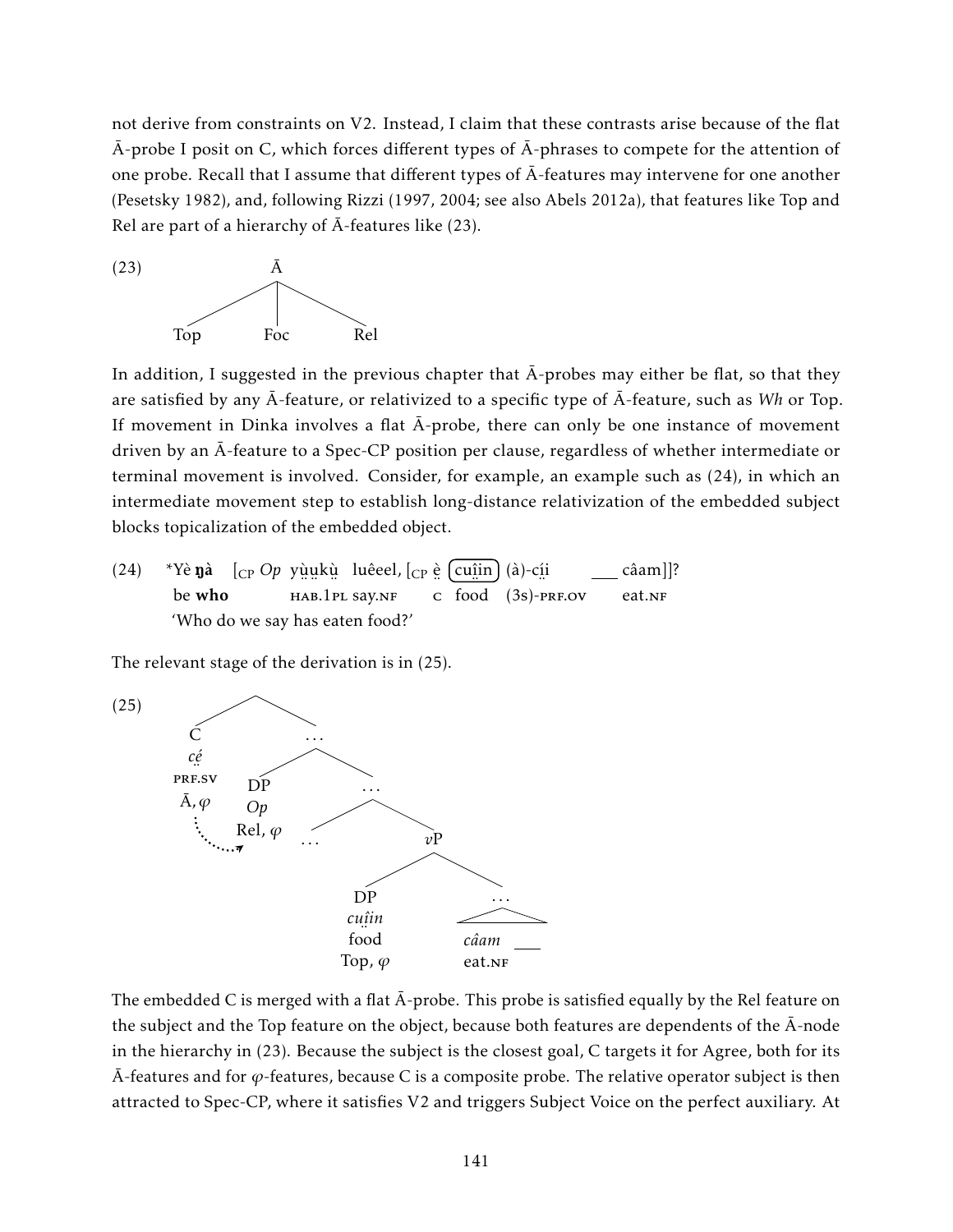this point, all features on C are valued. As a result, there can be no subsequent topicalization of the object *cuî in* ('food') to a second specifier of C.

¨ Treating both intermediate and terminal movement as driven by Agree allows for a straightforward explanation of why they behave the same way with regard to the admissibility of overlapping dependencies in Dinka. I suggest that this is not just true in Dinka, but a general fact about successive-cyclic dependencies. Much the same situation obtains in English, for instance. *Wh*movement and topicalization generally cannot target the same edge (26a–b).<sup>6</sup>

### (26) *Wh-movement and topicalization cannot target the same edge:*

- a. \*I wonder  $\left[$ <sub>CP</sub> who, that book, bought yesterday].
- b. \*She asked  $\begin{bmatrix} C_P \end{bmatrix}$  which friend, this guitar, I gave to].

Pesetsky (1982) shows that this carries over to intermediate movement as well. Topicalization cannot take place in clauses out of which *wh*-movement happens (27a–b), and *wh*-movement cannot occur to a clause edge that is targeted by intermediate movement in topicalization (27c–d).

### (27) *Wh-movement and topicalization do not overlap:*



In addition, Pesetsky points out that there is a contrast between crossing and nesting  $\bar{A}$ -dependencies, as evident in these examples also. The nesting dependencies in (27a) and (27c) are much better than the crossing cases in (27b) and (27d).

Both the contrast between nesting and crossing and the inadmissibility of overlapping dependencies follow if  $\bar{A}$ -movement in English is driven by a flat  $\bar{A}$ -probe on C, as in Dinka (see also Kitahara 1994, 1997; Richards 1997, 2001).<sup>7</sup> Overlapping  $\bar{A}$ -dependencies are ungrammatical for the same reason as in Dinka: only one  $\bar{A}$ -phrase can be attracted by the  $\bar{A}$ -probe on C.<sup>8</sup> The contrast between nesting and crossing dependencies derives from Relativized Minimality. In a nesting derivation, like  $(27a)$ , the  $\overline{A}$ -probe on the embedded C attracts the closest phrase, the topic *these* 

<sup>6.</sup> See Haegeman 2003 for discussion of how fronted adjuncts interact with  $\bar{A}$ -movement.

<sup>7.</sup> It is worth noting that nesting dependencies are close to acceptable if the lower clause is infinitival, as Pesetsky 1982 points out. In addition, nesting dependencies in *tough*-movement are grammatical. This may suggest that there is something special about the left edge of non-finite clauses in English that allows for overlapping  $\bar{A}$ -movements. I will take the examples in (27a–d) to represent the basic pattern.

<sup>8.</sup> It is not crucial that topicalization and *wh*-movement target the same position. The same contrasts are predicted if there are two  $\bar{A}$ -probes, distributed across the left periphery.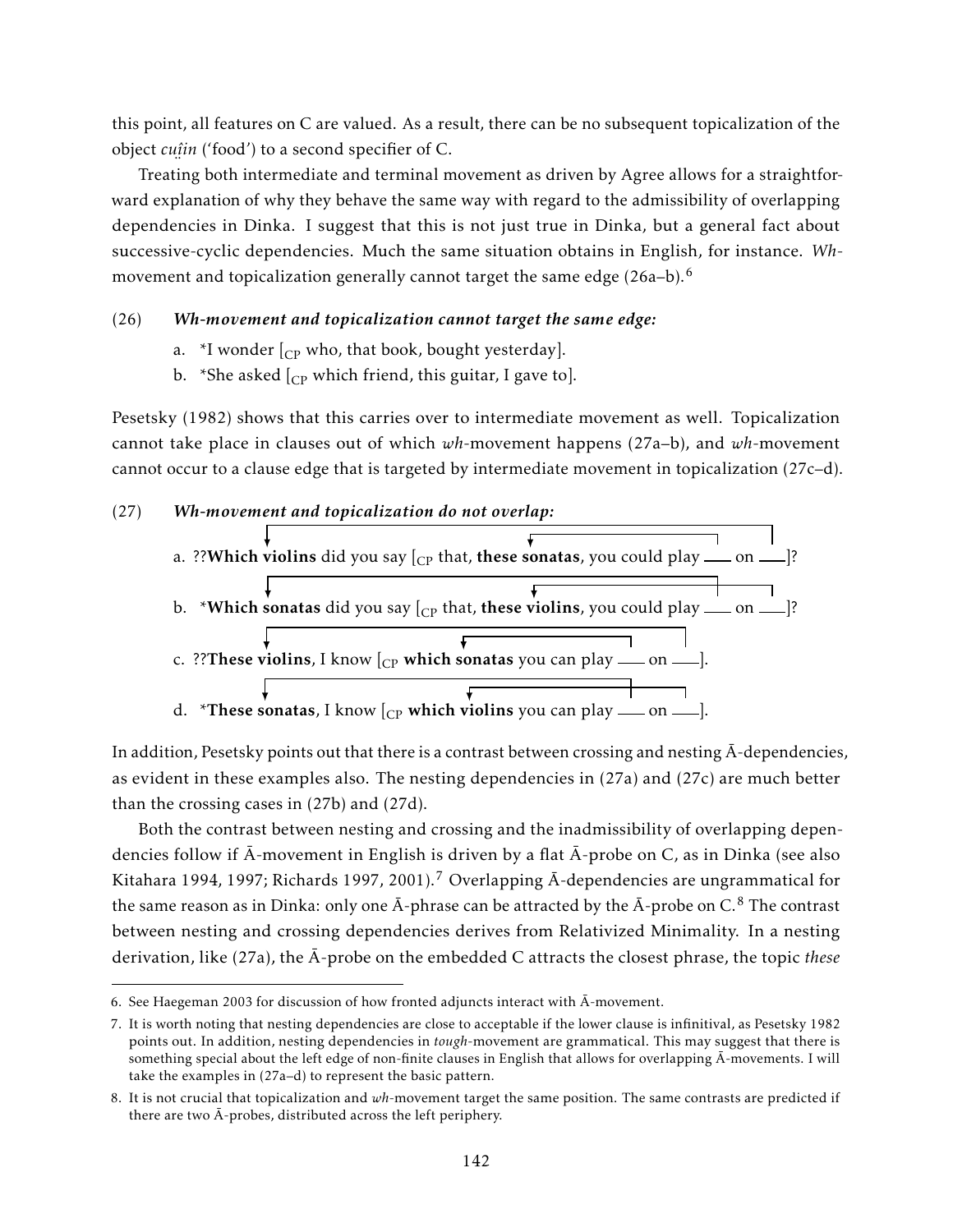*sonatas*. The matrix C then has to attract the *wh*-phrase *which violins*, in violation of Relativized Minimality or Agree with Closest (because *these sonatas* acts as a defective intervener). Crossing derivations, in contrast, involve two such violations, because probing by the embedded C also has to target the  $\bar{A}$ -phrase that is farthest away.

As pointed out by Rizzi (1997, 2004), Italian differs in this respect. *Wh*-movement and topicalization may target the same clause edge, occuring in either order (28a–b).

## (28) *Topicalization and wh-movement may target the same edge in Italian:*

- a. Mi domando, [<sub>CP</sub> il ) premio Nobel, a chi I wonder the prize Nobel to whom it could lo potrebbero dare]. give 'I wonder, the Nobel Prize, to whom they could give it.'
- b. ?Mi domando  $\begin{bmatrix} \text{Cp} \end{bmatrix}$ a chi, il premio Nobel, lo potrebbero dare]. I wonder to whom the prize Nobel it could give 'I wonder to whom, the Nobel Prize, they could give it.' (Italian; Rizzi 1997:289)

Importantly, this difference carries over to intermediate movement. If *wh*-movement and topicalization target left peripheries in different clauses, the two  $\bar{A}$ -phrases can originate in the same clause, creating overlapping dependencies. The examples in (29a–b) demonstrate.

## (29) *Topicalization and wh-movement can overlap in Italian:*

- a. ?Non so not know [CP come pensi how think.2sg [CP che, a Gianni, gli that to Gianni to.him should dovremmo parlare]]. talk 'I don't know how you think that, to Gianni, we should talk to him.'
- b. ?Non so not know  $[_{\mathrm{CP}}$  a  $\,$  chi to whom think.2sg pensi [CP che, queste cose, le that these things them should dovremmo dire]]. say 'I don't know to whom you think that, these things, we should say them.' (Italian; Rizzi 2004:232)

As argued by Abels (2012a), we can capture these patterns if  $\bar{A}$ -probes can be relativized to specific features, just as in *ϕ*-agreement, like Top or *Wh*. In this view, Italian C merges with specific probes for Top and *Wh*, instead of a flat  $\bar{A}$ -probe, as represented in (30). As a result, probing for these features can proceed separately and we expect these dependencies to be able to cross freely.<sup>9</sup>

<sup>9.</sup> I will leave open the question of whether these probes are distributed across multiple heads, as in cartograhic approaches, for instance. This should not affect the conclusions defended here.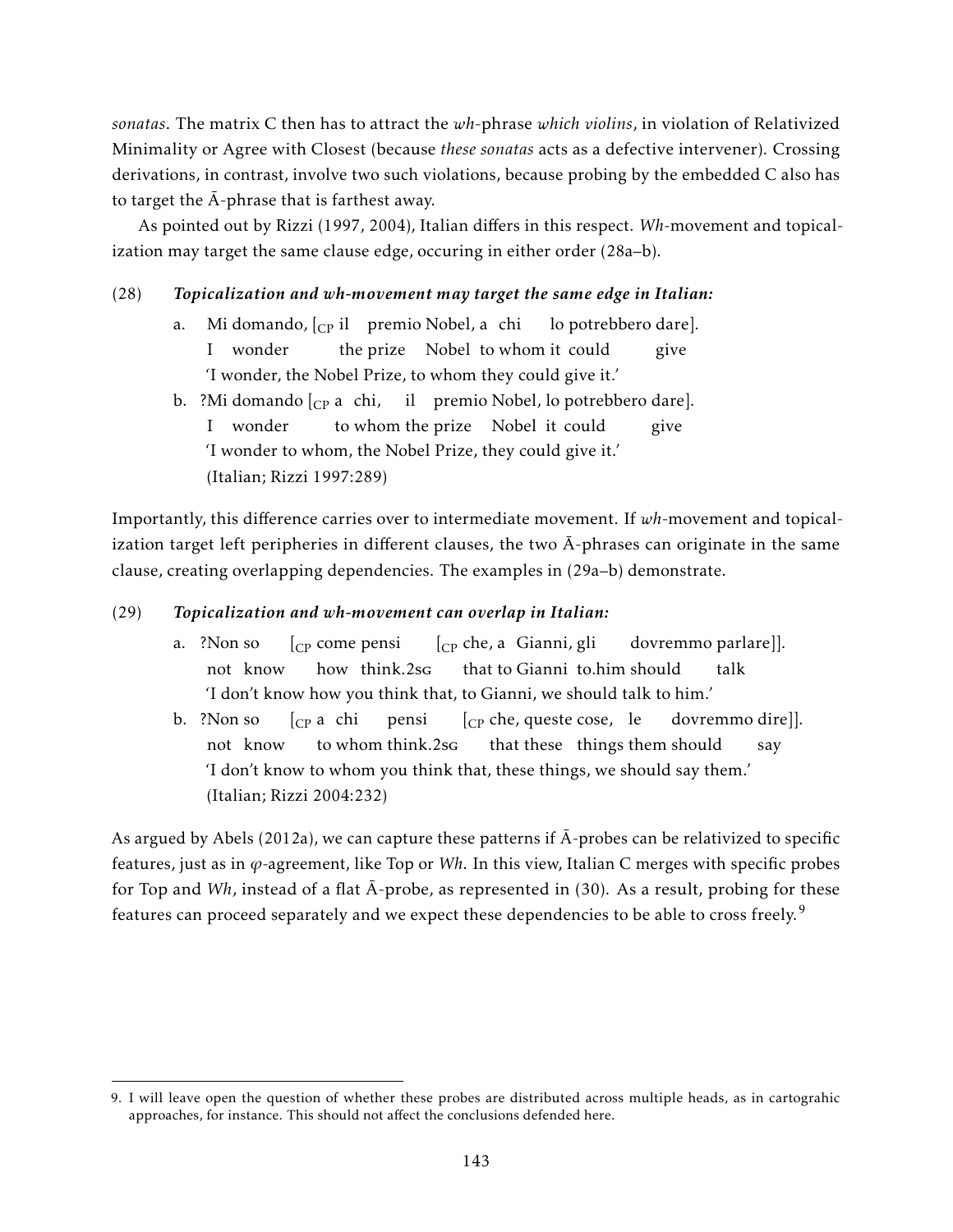(30) *Articulated probes on Italian C:*



See Rizzi (1990, 1997, 2004) and Abels (2012a) for extensive discussion of how this view extends to other types of  $\bar{A}$ -movement in Italian. What should be clear is that treating  $\bar{A}$ -features as part of a hierarchy of features, as in Rizzi (1990 et seq.; Abels 2012a), lets us capture variation across languages in whether different types of  $\bar{A}$ -movement compete.

We can also find other V2 languages that pattern like Dinka, and these patterns provide some evidence that the ungrammaticality of overlapping  $\bar{A}$ -movements can be independent from V2. In Icelandic and Faroese, embedded V2 clauses that are subject-initial interact differently with intermediate movement than clauses with topicalization inside of them. Regardless of whether the resulting dependencies are nesting or crossing, extraction out of a clause is incompatible with topicalization in the same clause (e.g. Zaenen and Maling 1977; Þráinsson 1979:472; Holmberg and Platzack 1995; Vikner 1995; Hrafnbjargarson et al. 2010). The examples in (31a–b) demonstrate for Icelandic.

## (31) *No wh-movement from clauses with topicalization in Icelandic:*

- a. \*Hver<sup>i</sup> who.Nom said he sagði hann [<sub>CP</sub> að that these.acc books.acc had þessar bækur hefði <sub>——i</sub> ekki gefið Kára]? not given Kári.<sub>DAT</sub> 'Who did he say had not given Kari these books?'
- b. \***Hverjum<sub>i</sub> sagði hann [<sub>CP</sub> að [þessar bækur** who.DAT said he that these.acc books.acc had he not given hefði hann ekki gefið <sub>\_\_\_\_i</sub>] 'Who did he say that he had given these books?' (Icelandic; Hrafnbjargarson et al. 2010)

In (31a), topicalization of an object is impossible in a clause out of which subject extraction has taken place (a crossing derivation). In (31b), we see that topicalization is still ungrammatical if the *wh*-moved element originates lower, in this case as the indirect object (a nesting derivation). Similar facts are found in Faroese (32a–b).

## (32) *No wh-movement from clauses with topicalization in Faroese:*

a.  $*Hvør_i$ who.Nom said he segði hann [<sub>CP</sub> at that these.acc books.acc had hessar bøkur hevði <sub>— i</sub> ikki givið Káru]? not given Kári.<sub>DAT</sub> 'Who did he say had not given Kari these books?'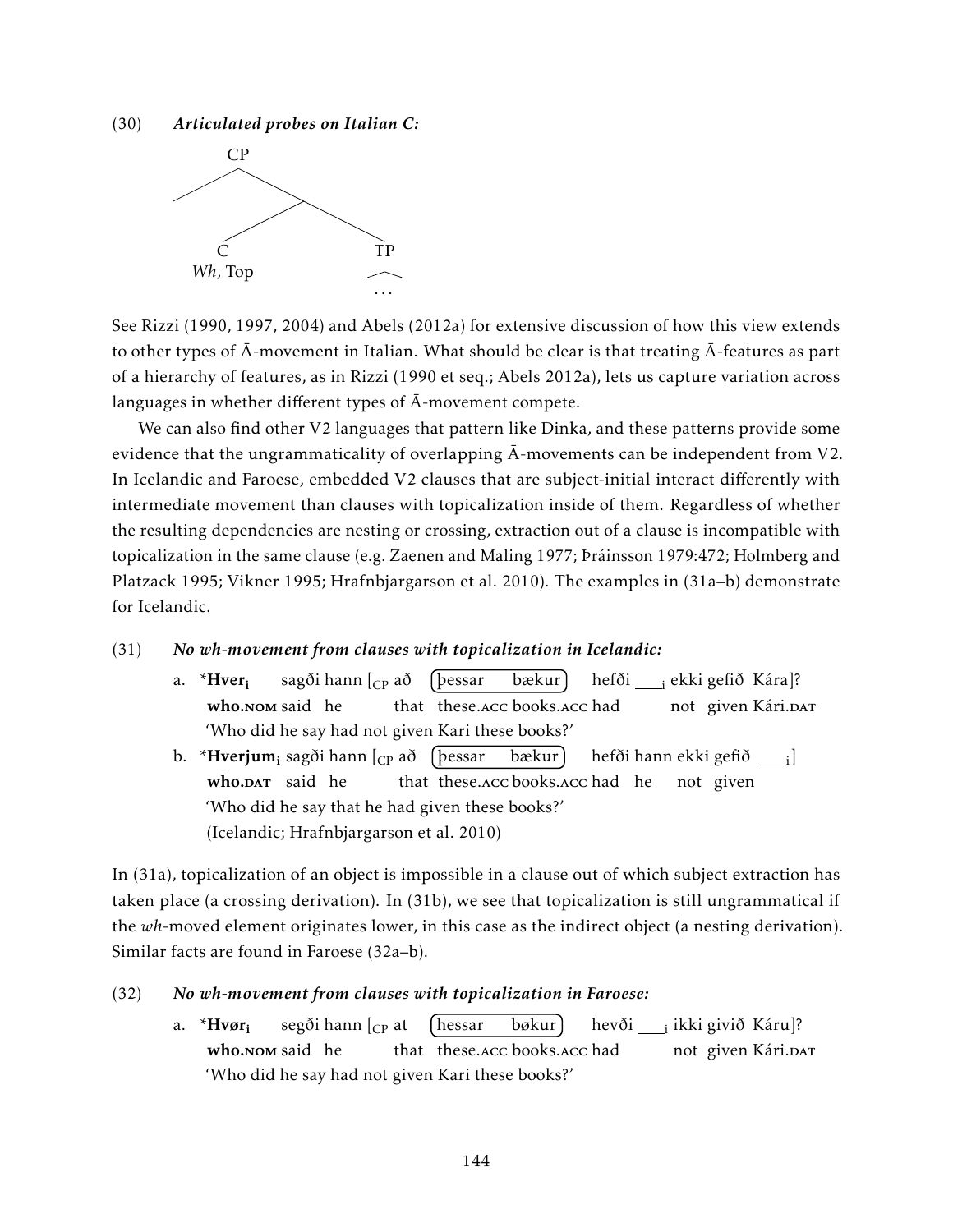b. \***Hvørjum<sub>i</sub> segði hann [<sub>CP</sub> at (hessar bøkur** who.DAT said he that these.acc books.acc had he hevði hann ikki givið <sub>——i</sub>] not given 'Who did he say that he had given these books?' (Faroese; Hrafnbjargarson et al. 2010)

In contrast, subject-initial V2 is compatible with intermediate movement in both languages, as illustrated by  $(33a-b)$ . In both examples, the subject moves to satisfy V2, apparently without disturbing intermediate *wh*-movement of the object.

### (33) *Extraction out of subject-initial V2 clause is grammatical:*

- a. Hvað<sup>i</sup> what.Acc said he sagði hann [<sub>CP</sub> að that he hann) gæti) ekki sungið <sub>——i</sub>]? could not sing 'What did he say he could not sing?' (Icelandic; Hrafnbjargarson et al. 2010)
- b. Hva<sub>i</sub> what.Acc said he segði hann [<sub>CP</sub> at that he hann] dugdi ikki at syngja \_\_\_<sub>i</sub>]? could not to sing 'What did he say he could not sing?' (Faroese; Hrafnbjargarson et al. 2010)

Descriptively speaking, Icelandic and Faroese display the same patterns of extraction as Dinka when it comes to competing  $\bar{A}$ -movements, even though intermediate movement does not satisfy V2. Topicalization and *wh*-movement do not overlap. Unlike in Dinka, subject-initial V2 is compatible with extraction across it. I posit that what differentiates Dinka from both Icelandic and Faroese is that intermediate movement targets a position above the V2 site, so that there are two landing sites for  $\bar{A}$ -movement in the left periphery of an embedded clause. In addition, I propose that both topicalization and intermediate *wh*-movement are driven by flat probes, so that these two types of movement cannot overlap. The ungrammaticality of nesting and crossing derivations follows in the same way as above. However, if subject-initial V2 only involves A-movement of the subject, intermediate movement to a higher landing site should not disturb subject-initial V2. In support of this idea, observe that, in Icelandic at least, the same facts are found when *wh*-movement and topicalization target the same edge: only subject-initial V2 is grammatical (34a–b).

#### (34) *Wh-movement and topicalization cannot target same edge:*

- a. Þeir vissu [<sub>CP</sub> hvern amma they knew who.acc grandma had met in town hefði hitt í bænum]. 'They knew who grandma had met in town.'
- b. \*Hann spurði [<sub>CP</sub> hvar) í gær he asked where yesterday had he hefði hann hitt hana]. met her 'He asked where, yesterday, he had met her.' (Icelandic; Maling 1980:72, Hrafnbjargarson et al. 2009:28)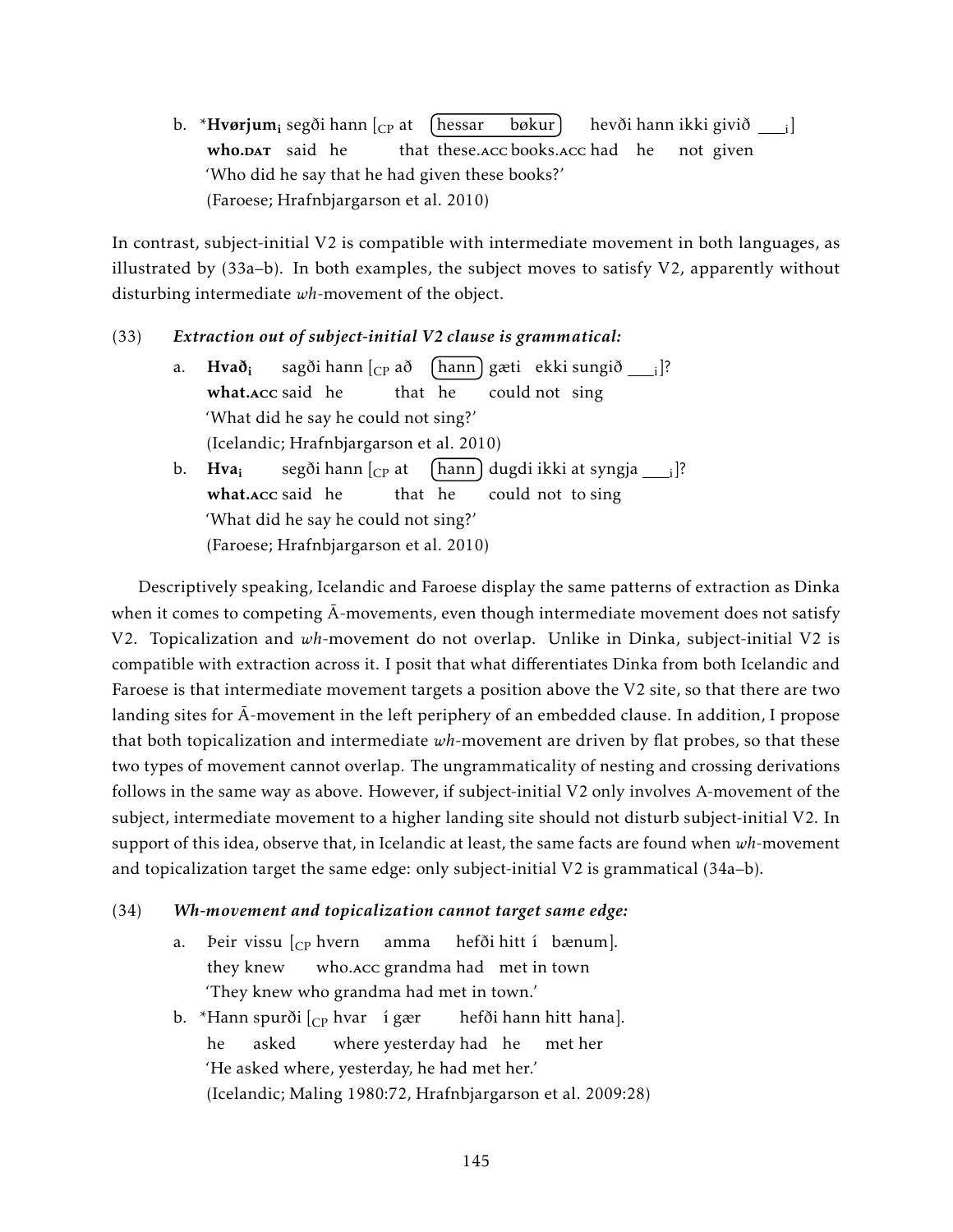These facts demonstrate then that the ungrammaticality of subject-initial V2 in contexts of intermediate movement, as in Dinka, may have a separate source from the ungrammaticality of examples like (34b).

This approach to probing for  $\bar{A}$ -features predicts that we should find V2 languages in which intermediate movement and topicalization can co-occur, if that language has relativized probes for A-movement, in the same way that we find variation between English and Italian. Diesing (1990) ¯ argues that this situation is found in Yiddish. Long-distance movement is possible out both of embedded V2 clauses that are subject-initial and out of clauses with topicalization (35a–b).

#### (35) *Yiddish allows extraction from all V2 clauses:*

- a. **Vemen** hot er nit gevolt [<sub>CP</sub> az [ot di bikher] zoln mir gebn]? who.DAT has he not wanted c PRT the book should we give 'To whom did he not want us to give the books?'
- b. Vos hot er nit gevolt  $\lbrack_{\text{CP}}$  az  $\lfloor \text{mir} \rfloor$  zoln what has he not wanted c we should read leyenen]? 'What did he not want us to read?' (Yiddish; Diesing 1990:62,71)

I propose that  $\bar{A}$ -movement in Yiddish is driven by relativized probes, as in Italian, in this case Wh and Top, so that these  $\bar{A}$ -dependencies can overlap.<sup>10</sup> This variation in the interaction of V2 and intermediate movement mirrors variation found in non-V2 languages.

An important generalization that emerges from the discussion of competing  $\overline{A}$ -movements in this section is that, although languages may differ in the featural makeup of  $\bar{A}$ -probes, the behavior of terminal and intermediate movement is consistently the same. Whether two movements can land at the same clause edge is predictive of whether the same dependencies can overlap while targeting different clauses. The same point is made at length by Abels (2012a) in his discussion of Italian, who uses this observation to argue against the notion of a cartographic template. A particularly striking examples of this is found in Bulgarian. At discussed in Rudin (1988) and Richards (1997, 2001), Bulgarian has multiple *wh*-movement constructions. Multiple instances of *wh*-movement obligatorily cross when targeting the same edge (36a), and cannot nest (36b).<sup>11</sup>

<sup>10.</sup> Variation in the admissibility of topicalization in clauses with other instances of  $\bar{A}$ -movement in them has been reported for both Yiddish and Icelandic (e.g. Lowenstamm 1977; Rögnvaldsson 1984; Diesing 1990), so that these languages may turn out to be more similar than concluded here. The fact that the Dinka pattern involves one flat  $\bar{A}$ -probe on C rather than the interplay of two  $\bar{A}$ -probes in the same clause, as in the related patterns described below, might explain why there does not seem to be a similar gradience to the Dinka effects.

<sup>11.</sup> Though more complicated patterns arise when there are more than two *wh*-words, an issue I set aside here.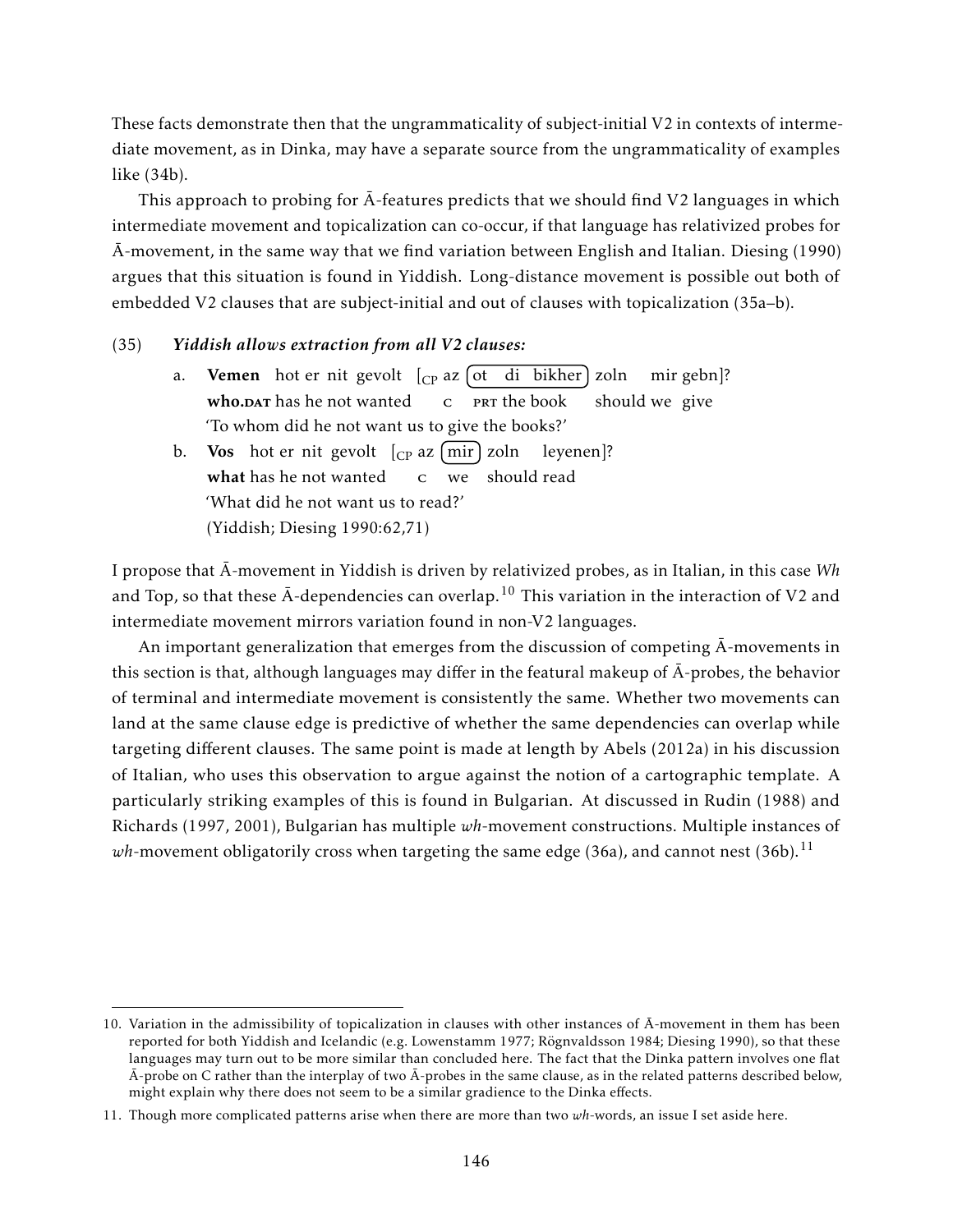(36) *Bulgarian multiple wh-movement must be crossing:*

 $\mathbf{r}$  $\mathbf{L}$ a. **Koj kogo** — vižda —? who whom sees 'Who sees whom?'  $\sqrt{ }$ b. \***Kogo koj \_\_** vižda \_\_\_? whom who sees 'Who sees what?' (Bulgarian; Rudin 1988:472–473)

As pointed out by Richards (1997) the same facts obtain when two instances of *wh*-movement target *different* edges. Crossing dependencies are grammatical (37a), but nesting dependencies are not (37b), resulting in the reverse pattern from English.<sup>12</sup>

### (37) *Bulgarian multiple wh-movement to different edges must cross:*

| a. | <b>Koj</b> se opitvat da razberat $\begin{bmatrix} C_P & \text{kogo} & \text{else} \end{bmatrix}$ while $\begin{bmatrix} C_P & \text{key} \end{bmatrix}$ ? |  |  |  |  |  |  |
|----|------------------------------------------------------------------------------------------------------------------------------------------------------------|--|--|--|--|--|--|
|    | who self try to find.out whom AUX killed                                                                                                                   |  |  |  |  |  |  |
|    | 'Who are they trying to find out whom killed?'                                                                                                             |  |  |  |  |  |  |
|    |                                                                                                                                                            |  |  |  |  |  |  |
|    | b. * <b>Kogo</b> se opitvat da razberat $\begin{bmatrix} c_P & \mathbf{k} & \mathbf{0} \\ 0 & \mathbf{k} & \mathbf{0} \end{bmatrix}$ = e ubil =  ?         |  |  |  |  |  |  |
|    | who self try to find.out whom AUX killed                                                                                                                   |  |  |  |  |  |  |
|    | 'Whom are they trying to find out who killed?'                                                                                                             |  |  |  |  |  |  |
|    | (Bulgarian; Richards 1997:41)                                                                                                                              |  |  |  |  |  |  |

If this generalization is correct, that intermediate and terminal movement display the same behavior when it comes to the admissibility of nesting and crossing dependencies, it provides an argument for the idea that the mechanisms involved in these movement types is the same. This observation receives an explanation if all movement steps of successive-cyclic dependencies involve Agree and Merge, with variation in the Agree relations involved responsible for constraints on intervention.

In this section, I showed that Dinka draws no clear distinction between intermediate movement and terminal movement in terms of the effects on the morphosyntax: both feed  $\varphi$ -agreement, the satisfaction of V2, and voice. I developed a model of the interaction of intermediate movement and V2 which captures why intermediate movement in Dinka must satisfy the V2 property of the clause edge, drawing on the idea that  $\bar{A}$ -probes may be flat or relativized to particular features (Rizzi 1997, 2004; Abels 2012a). Importantly, this approach treats intermediate movement the

<sup>12.</sup> Note that Bulgarian allows extraction out of *wh*-islands. See Richards (1997:ch. 2) for discussion and also for a way of deriving the preference for crossing in Bulgarian.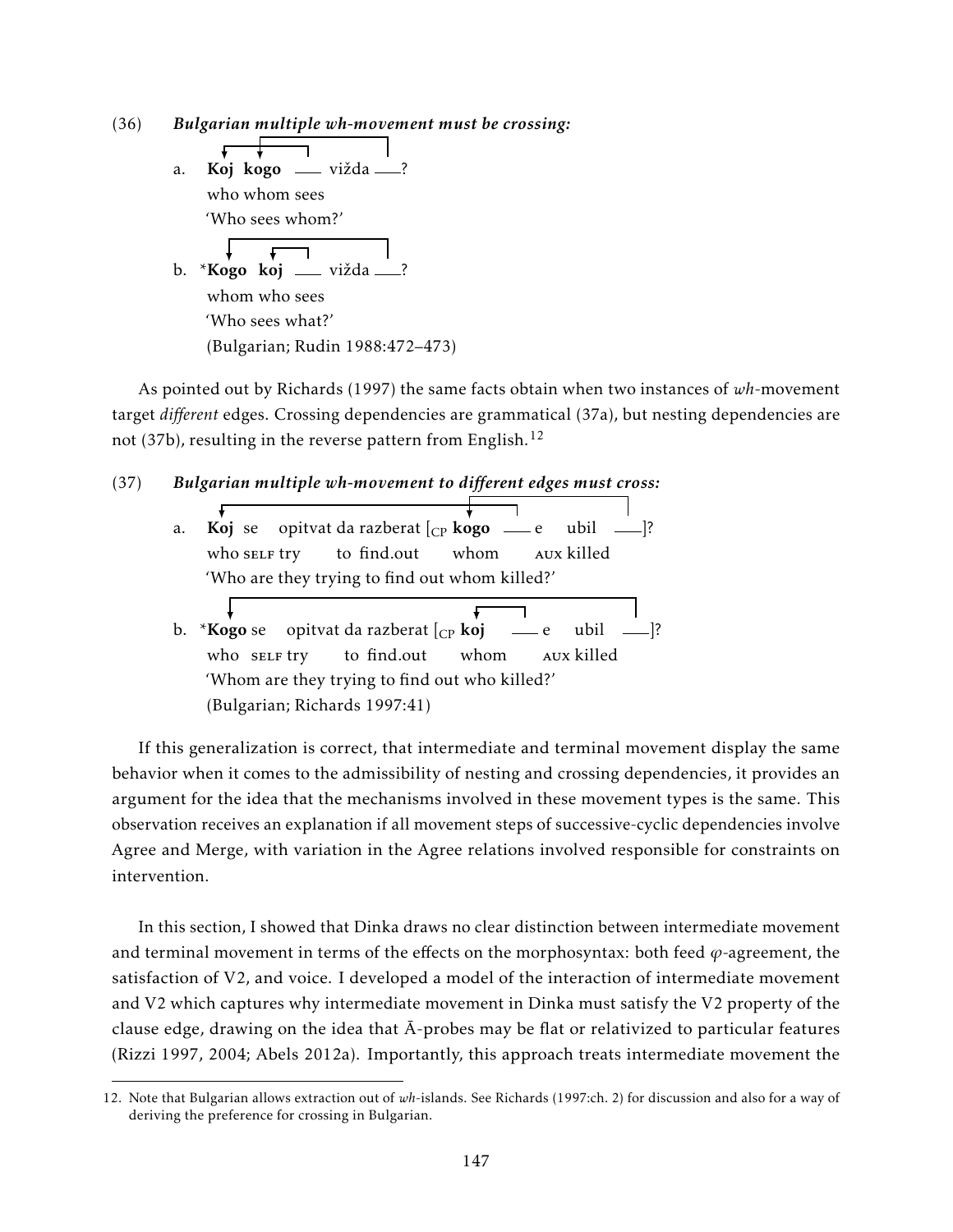same way as other instances of movement, as feature-driven Merge (Chomsky 1995; McCloskey 2002; Abels 2012b). In the rest of this chapter, I turn to the syntax of intermediate movement through the *v*P edge, from which I will show the same lessons can be drawn.

# 4 V2 in the verb phrase

In this section, I examine the distribution of V2 in the Dinka verb phrase, which will play a major role not only in the rest of this chapter, but also in the next chapter. In Chapter 3, I showed that a V2 effect is found in transitive verb phrases, so that the object must move to Spec-*v*P and be assigned absolutive case there. In this section, I demonstrate that this V2 effect surfaces in a variety of contexts, including ditransitives, causatives, and in the context of CP objects. Discussion of these constructions will set the stage for the discussion of intermediate movement in section 5, in which we will see that long-distance movement in Dinka requires intermediate movement steps to the edge of every verb phrase, in the same way that it requires intermediate movement to the CP edge.

### *4.1 V2 in ditransitives and causatives*

In this section, I examine ditransitive verb phrases. The V2 effect that surfaces with transitive verb phrases affects such verb phrases as well. I propose that Dinka has two underlying ditransitive structures, which more or less map onto the English dative alternation. In particular, I offer evidence that Dinka's dative alternation involves an asymmetric alternation in the sense of Bruening (2001a). In both ditransitive structures, the highest DP object must move to Spec-*v*P and receive absolutive case.

As with transitive verbs, the left edge of a ditransitive verb phrase must be occupied by a DP object in the absolutive case. As pointed out by Creider (1989), this results in word order alternations with ditransitives that take two nominal objects, like *gâam* ('give'). With such verbs, either object can appear in Spec-*v*P (38a–b). The other object appears after the main verb, but is also in the absolutive case.

### (38) *One object appears before the verb cluster:*

- a. Yî in cé … ∴<br>you PRF.SV [*v*<sup>P</sup> Àyén gàam cáa]. Ayen give.NF milk 'You have given Ayen milk.'
- b. Yî in cé … …<br>you prf.sv [*v*<sup>P</sup> cáa gàam Àyén]. milk give.NF Ayen 'You have given milk to Ayen.'

More precisely, exactly one object *must* move to Spec-*v*P. It is never possible for Spec-*v*P to be empty (39a–b), just as with transitive verbs.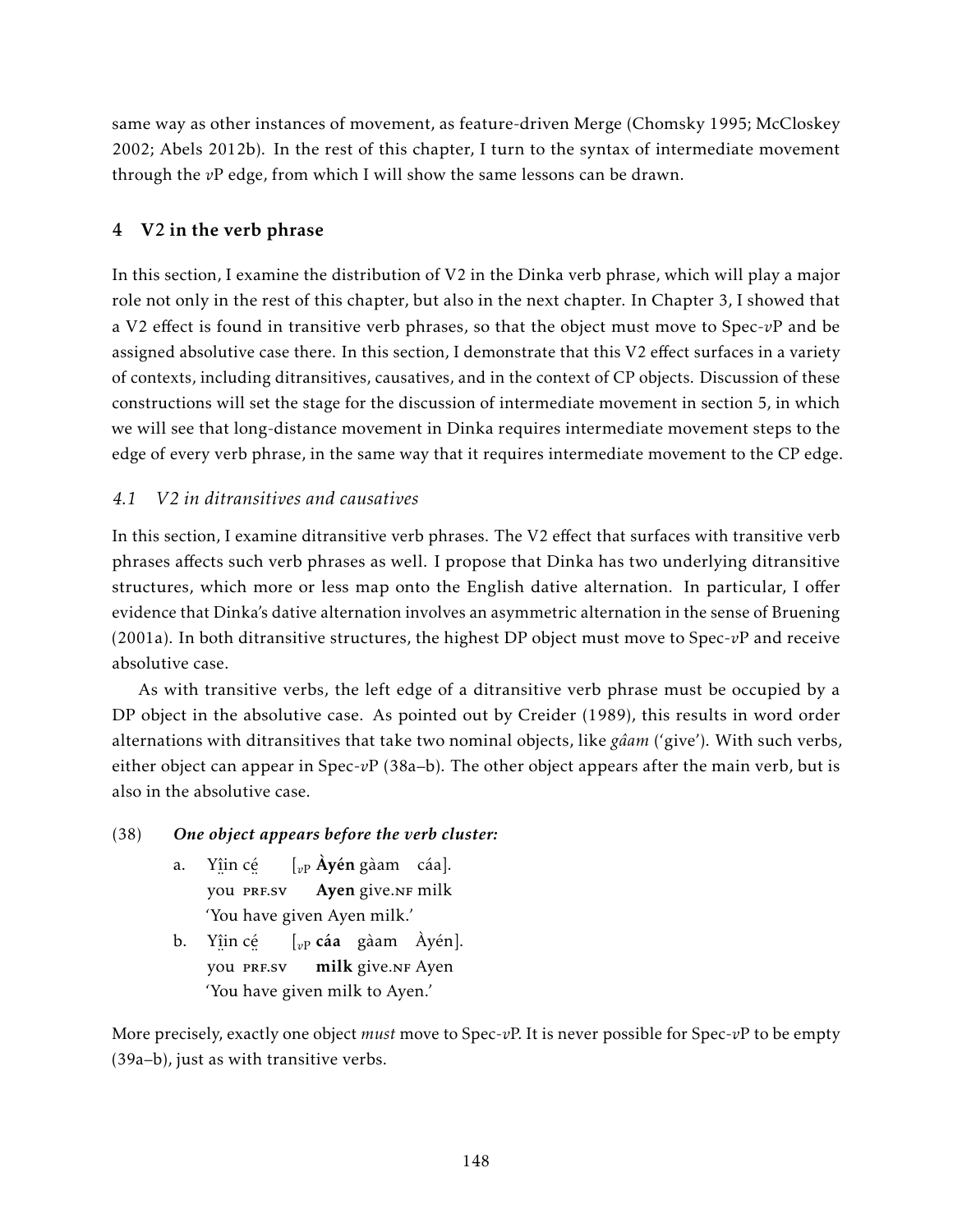(39) *Spec-vP cannot be empty:*

- a. \*Yî in cé … ∴<br>you PRF.SV [<sub>vP</sub> gàam cáa Áyén]. give.NF milk Ayen 'You have given Ayen milk.'
- b. \*Yî in cé … …<br>you prf.sv [<sub>vP</sub> \_\_\_ gàam Àyén cáa]. give.NF Ayen milk 'You have given Ayen milk.'

It is also impossible for both objects to occur before the verb cluster, as the pair in (40a–b) attests.

### (40) *Only one object can occur before the verb cluster:*

- a. \*Yî in cé … …<br>you prf.sv [*v*<sup>P</sup> cáa Àyén gàam]. milk Ayen give.NF 'You have given Ayen milk.'
- b. \*Yî in cé …<br>you prf.sv [*v*<sup>P</sup> Àyén cáa gàam]. Ayen milk give.NF 'You have given Ayen milk.'

The word order alternation in (38a–b) is independent of whether the verb undergoes movement up to C, as evident in the present progressive. We see this in examples like (41a–b), in which the verb moves to the left periphery but both object orders are still possible inside the verb phrase.

### (41) *Object alternation does not depend on verb movement:*

- a. Yî in gàm ¨ you give.sv [*v*<sup>P</sup> Àyén cáa]. Ayen milk 'You are giving Ayen milk.'
- b. Y<u>î</u>in gàm [<sub>vP</sub> cáa Âyén]. ¨ you give.sv milk Ayen 'You are giving milk to Ayen.'

As in my discussion of transitive verb phrases in Chapter 3 (sec. 3.1), I propose that, in all of these cases, a DP object moves to Spec-*v*P to be case-licensed by *v*. This is further evidence then that the specifier of a case-assigning *v* is an EPP position in Dinka.

In contrast, the object that is not in Spec-*v*P does not undergo any movement. Regardless of whether it is the direct or indirect object, the lower object must always be adjacent to the main verb. This object immediately follows the verb cluster, for example, and cannot intervene between an auxiliary and the main verb (42a–d).

### (42) *The second object cannot interrupt the verb cluster:*

a. Yî in cé … …<br>you prf.sv [*v*<sup>P</sup> Àyén dâac Ayen do.quickly.NF give.NF milk gàam cáa]. 'You have quickly given Ayen milk.'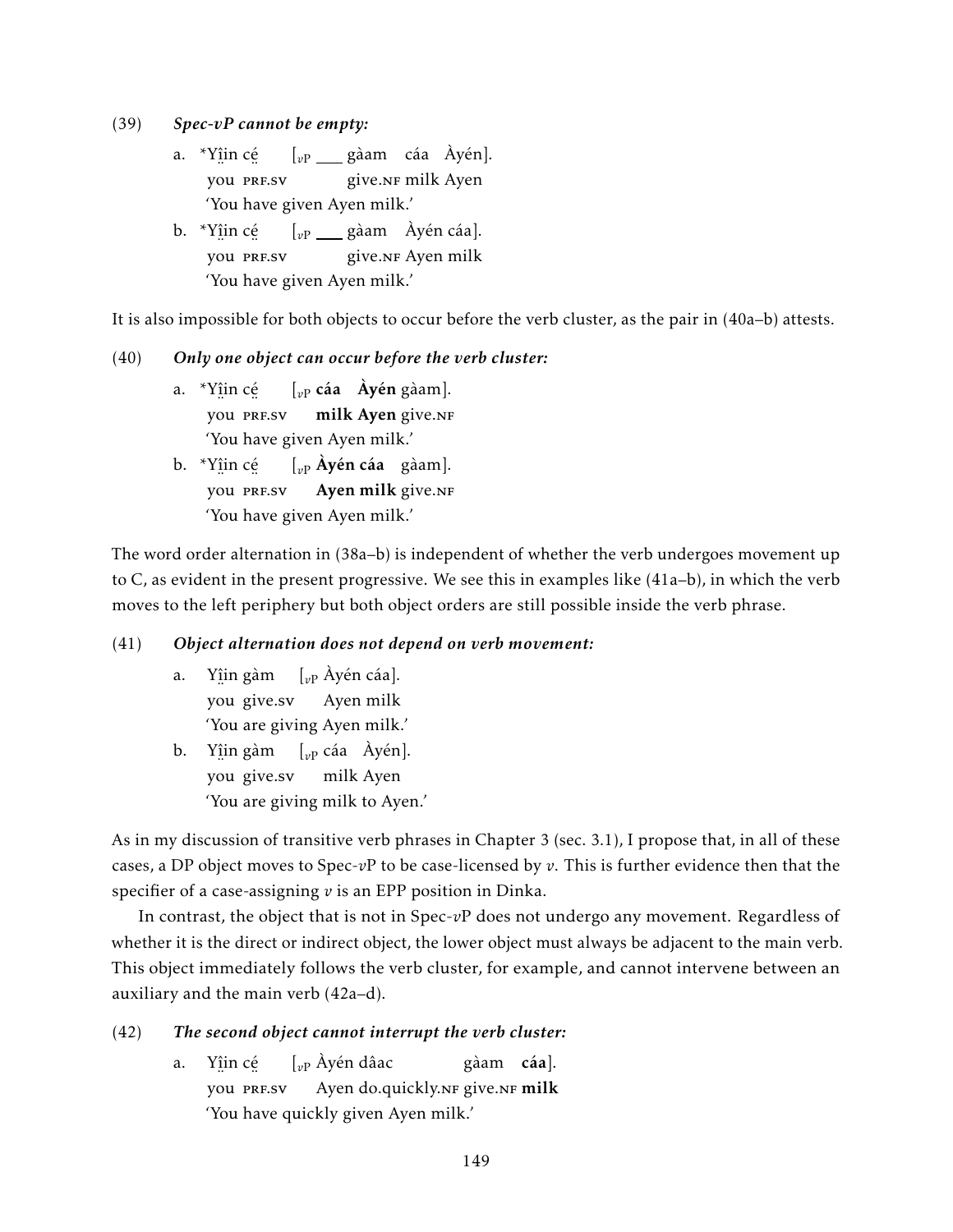- b. \*Yî in cé …<br>you prf.sv [*v*<sup>P</sup> Àyén dâac Ayen do.quickly.NF milk give.NF cáa gàam]. 'You have quickly given Ayen milk.'
- c. Yî in cé … …<br>you prf.sv [*v*<sup>P</sup> cáa dâac milk do.quickly.nr give.nr A<mark>yen</mark> gàam Àyén]. 'You have quickly given milk to Ayen.'
- d. \*Yî in cé …<br>you prf.sv [*v*<sup>P</sup> cáa dâac milk do.quickly.n<mark>f Ayen</mark> give.nf Àyén gàam]. 'You have quickly given milk to Ayen.'

In addition, adjunct material must follow all objects and cannot intervene between the second object and the verb cluster (43a–d).

### (43) *Adjuncts must follow second object of ditransitive:*

- a. Yî in cé … …<br>you prf.sv [*v*<sup>P</sup> Bòl gàam cáa ákó l]. Bol give.NF milk ¨ afternoon 'You have given Bòl milk in the afternoon.'
- b. \*Yî in cé … ∴<br>you PRF.SV [*v*<sup>P</sup> Bòl gàam ákó l Bol give.nr **afternoon** milk cáa]. 'You have given Bòl milk in the afternoon.'
- c. Yî in cé … …<br>you prf.sv [*v*<sup>P</sup> cáa gàam Bòl ákó l]. milk give.<mark>NF Bol</mark> ¨ afternoon 'You have given milk to Bol in the afternoon.'
- d. \*Yî in cé … ∴<br>you PRF.SV [*v*<sup>P</sup> cáa gàam ákó l milk give.nr **afternoon** Bol Bòl]. 'You have given milk to Bol in the afternoon.'

That the verb and the lower object must be adjacent follows if the lower object is the complement of V and does not undergo any movement. If correct, Dinka ditransitives must allow for either the goal or the theme to merge as the complement of V. To capture this, I propose two distinct underlying structures for Dinka ditransitives, one in which the goal merges in the specifier of an applicative phrase and one in which the goal is introduced in covert PP structure (Marantz 1993; Bruening 2001a). To motivate these structures, I will show that, despite the surface symmetry, postverbal indirect objects behave as PPs while postverbal *direct* objects do not.

The Dinka ditransitive alternation is reminiscent of the dative alternation in a number of respects. For example, if the goal is a location, it is marked with allative case and no word order alternation is possible. We see this with the verb *tuboc* ('send') (44a–b).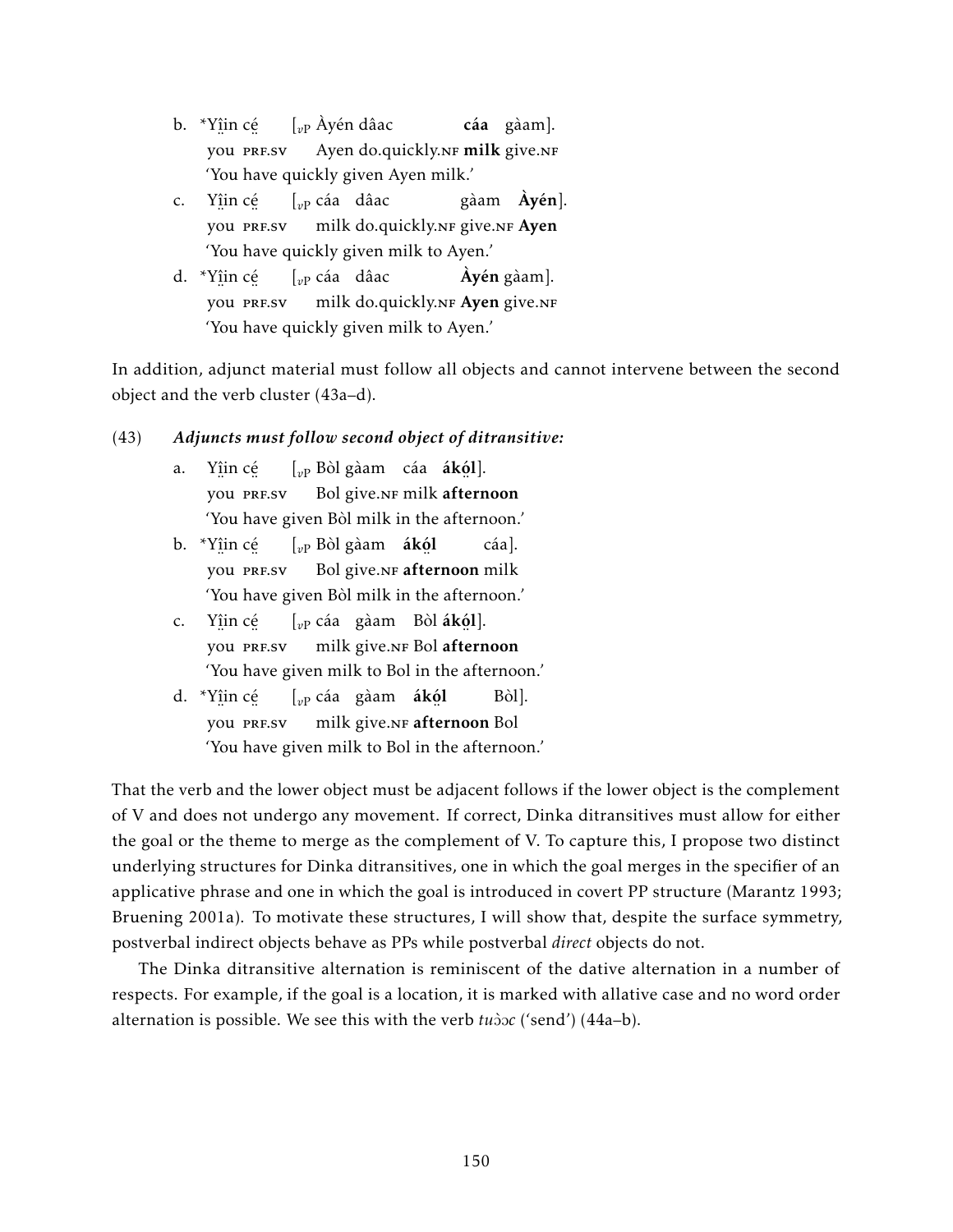- (44) *Locative objects cannot appear in Spec-vP:*
	- a. Bòl à-cé Bol 3s-prf.sv  $\left[ v_{\rm P} \right]$  **Ayén** tudoc ugget]. Ayen send.NF house.ALL 'Bol has sent Ayen to the house.'
	- b. \*Bòl à-cé ..<br>Bol 3s-prf.sv [<sub>vP</sub> **u**ngot tudoc Àyén]. ∙....<br>**house** send.nf Ayen 'Bol has sent Ayen to the house.'

As is well-known, the dative alternation displays a similar contrast (45a–b).

### (45) *Locative goals limited to prepositional dative:*

- a. Kim sent Alex to the house.
- b. \*Kim sent the house Alex.

In accordance with this parallel, we see that the object in Spec-*v*P always c-commands the second object. The higher object can bind into the lower object, but never the other way around, regardless of which object is first. This is illustrated in (46a–d). In (46a), we see that an indirect object in Spec-*vP* can bind a pronoun contained in the direct object. The same binding relation is impossible if the direct object occupies Spec- $vP$  (46b). In (46c), the direct object binds a pronoun inside of a relative clause modifying the indirect object. This is ungrammatical if the indirect object has moved to Spec-*v*P (46d).

#### (46) *Object in Spec-vP can bind into lower object:*

- a. uçêen é-cé 1sg PST-PRF.SV [<sub>vP</sub> **nyà ébén;** lê̯ɛk áké̯kô̯ol-**dè;**]. ے۔<br>girl eve every ∷ مستقطة.<br>tell.nf story-s<mark>g.3sg</mark> 'I had told every girl; her<sub>i</sub> story.'
- b. \*ɯɛ̂ɛn é̯-cé̯ 1sg ¨ ¨ pst-prf.sv [<sub>vP</sub> ák<u>ékôo</u>l-**dè**<sub>i</sub> lêek **nyà ébén**<sub>i</sub>]. story-sg.3sg tell.nf girl eve every 'I had told every girl<sub>i</sub> her<sub>i</sub> story.'
- c. uçêen é-cé 1sg PST-PRF.SV  $\left[\begin{smallmatrix}\vphantom{\overline{T}}_{\nu\mathrm{P}}&\hphantom{\overline{T}}\hphantom{\overline{T}}\hphantom{\overline{T}}\hphantom{\overline{T}}&\hphantom{\overline{T}}\hphantom{\overline{T}}\hphantom{\overline{T}}&\hphantom{\overline{T}}\hphantom{\overline{T}}\hphantom{\overline{T}}&\hphantom{\overline{T}}\hphantom{\overline{T}}&\hphantom{\overline{T}}\hphantom{\overline{T}}&\hphantom{\overline{T}}\hphantom{\overline{T}}&\hphantom{\overline{T}}\hphantom{\overline{T}}&\hphantom{\overline{T}}\hphantom{\overline{T}}&\hphantom{\overline{T$ book eve every give.NF person [CP é -gà r ¨ ¨ pst-write.sv 3sg yêen<sub>i</sub>]]]. 'I had given every book $_i$  to the person who wrote it $_i$ .'
- d. \*ϐen é-cé 1sg ¨ ¨ pst-prf.sv  $\int_{v}$   $\int_{v}$   $\int_{v}$   $\int_{v}$   $\int_{v}$   $\int_{v}$   $\int_{v}$   $\int_{v}$   $\int_{v}$   $\int_{v}$   $\int_{v}$   $\int_{v}$   $\int_{v}$   $\int_{v}$   $\int_{v}$   $\int_{v}$   $\int_{v}$   $\int_{v}$   $\int_{v}$   $\int_{v}$   $\int_{v}$   $\int_{v}$   $\int_{v}$   $\int_{v}$   $\int_{v}$   $\int_{v}$   $\int_{v}$   $\int_{v$ person [CP é -gà r .. o..<br>pst-write.sv <mark>3s</mark>G **yêen<sub>i</sub>]] gâam — kìtáap ébén<sub>i</sub>].** give.nr **book** eve every 'I had given every book $_i$  to the person who wrote it $_i$ .'

This suggests that the different orders reflect two different base-generated structures.

In addition to this, we can find evidence that a postverbal indirect object is associated with PP structure, just as in the prepositional dative, although this PP structure is covert in Dinka. The relevant argument comes from the distribution of resumption. Dinka allows resumptive pronouns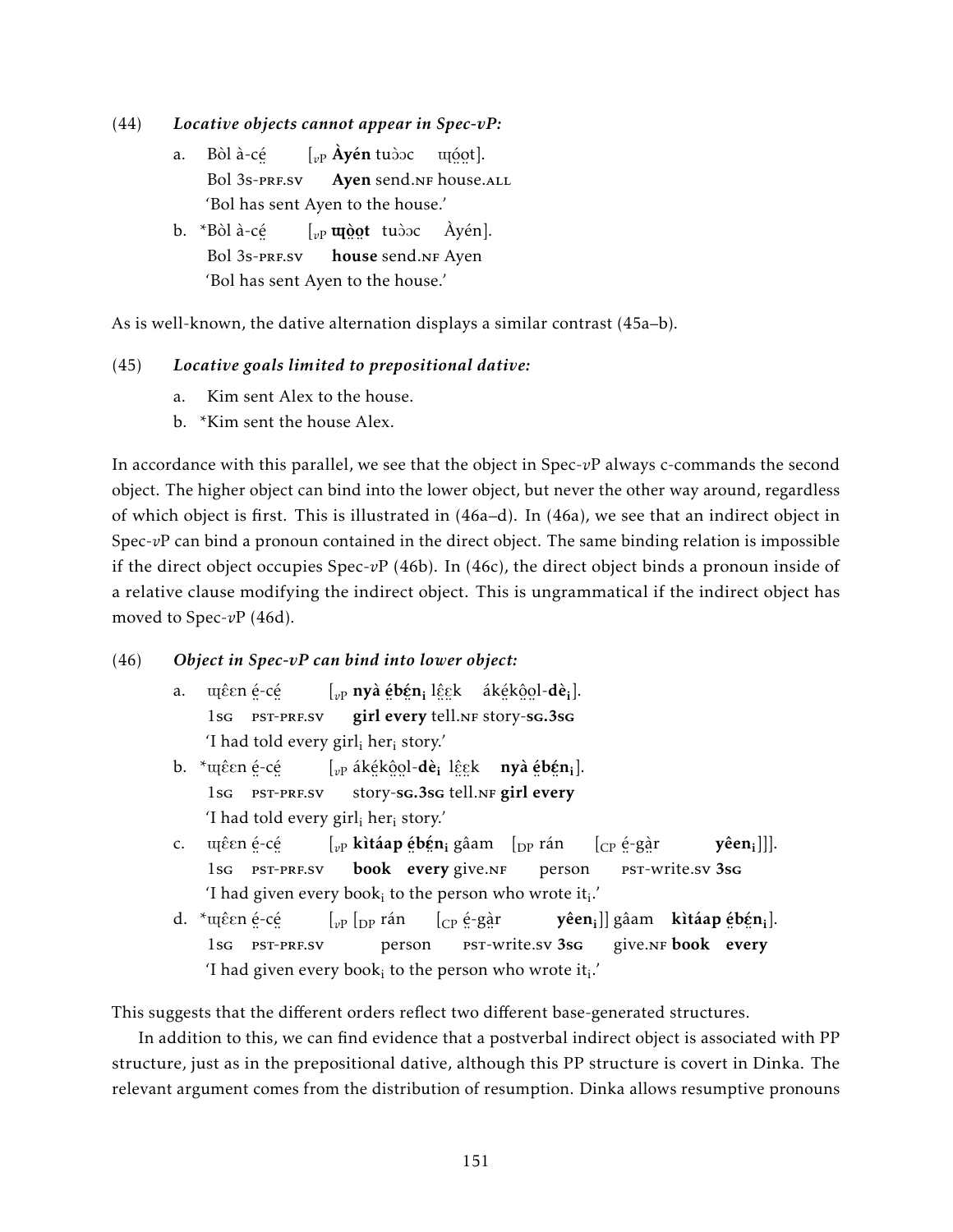in PPs and in island contexts. This means that, outside of islands, resumption is limited to PPs. Transitive objects, for example, cannot be resumed (47a–b).

### (47) *Direct objects cannot be resumed:*

- a. Yè nó [<sub>CP</sub> c<u>í</u>i be ¨ what … … … … "<br>PRF.OV men.GEN See.NF róor t<u>î</u>iŋ]? 'What have the men seen?'
- b. \*Yè ŋó [<sub>CP</sub> c<u>í</u>i be ¨ what **PRF.OV MEN.GEN 3sg** see.NF róor **yêen** t<u>î</u>iŋ]? 'What have the men seen?'

In contrast, resumption is possible with a range of PPs, like possessors or nominals contained in a comitative or instrumental PP.<sup>13</sup> Some examples are given in  $(48a-c)$ .

### (48) *Resumption targets possessors and PPs:*

- a. Yè ŋà [<sub>CP</sub> céɛmè Bôl be who ¨ eat.oblv Bol.gen ¨ food-sg.3sg cu<u>î</u>in-**dè**]? 'Whose food is Bol eating?'
- b. Yè nó  $\left[$   $\right]$   $\left[$   $\right]$   $\in$   $\mathbb{R}$   $\left[$   $\right]$   $\in$   $\mathbb{R}$   $\mathbb{R}$   $\left[$   $\right]$   $\in$   $\mathbb{R}$   $\mathbb{R}$   $\mathbb{R}$   $\mathbb{R}$   $\mathbb{R}$   $\mathbb{R}$   $\mathbb{R}$   $\mathbb{R}$   $\mathbb{R}$   $\mathbb{R}$   $\mathbb{R}$   $\mathbb{R}$   $\mathbb{R}$   $\mathbb{R$ be ¨ what eat.oblv Bol.gen food P 3sg cu<u>î</u>in n<u>è</u> **yêen**]? 'What is Bol eating with?'
- c. Yè ŋà [<sub>CP</sub> céɛmè Bôl be who eat.oblv Bol.gen food with 3sg cu<u>î</u>in k<u>è</u>nè **yêen**]? 'Who is Bol eating with?'

In addition to PPs of various types, there is exactly one type of absolutive object that may also be resumed, the postverbal indirect object of a ditransitive. This is demonstrated by the examples in (49a–b). When an indirect object follows the verb and the direct object appears in Spec-*v*P, an indirect object may be a resumptive pronoun (49a). If the indirect object is in Spec-*v*P, resumption is impossible (49b).

### (49) *Resumption may target a postverbal indirect object:*

- a. be who ŋà [<sub>CP</sub> c<u>í</u>i er de la de la de la de la de la de la de la de la de la de la de la de la de la de la de la de la de la de la<br>Deservación de la de la de la de la de la de la de la de la de la de la de la de la de la de la de la de la de Bôl [<sub>vP</sub> kìtáp yi<u>ệ</u>gn **yêen**]]? <sub>2</sub> = 3s<sub>G</sub><br>give.nf 3sg 'Who has Bol given a book to?'
- b. \*Yè ŋà [<sub>CP</sub> cíi Bôl [<sub>vP</sub> **yêen** yiệẹn kìtáp]]? be who PRF.OV Bol 3sg give.NF book 'Who has Bol given a book to?'

<sup>13.</sup> We can see that possessors are also PPs in the case of non-pronominal possessors, which are introduced by the preposition *è* . On this basis, I assume that pronominal possessor clitics like -*dè* in (48a) also contain PP structure, even if they lack this preposition overtly.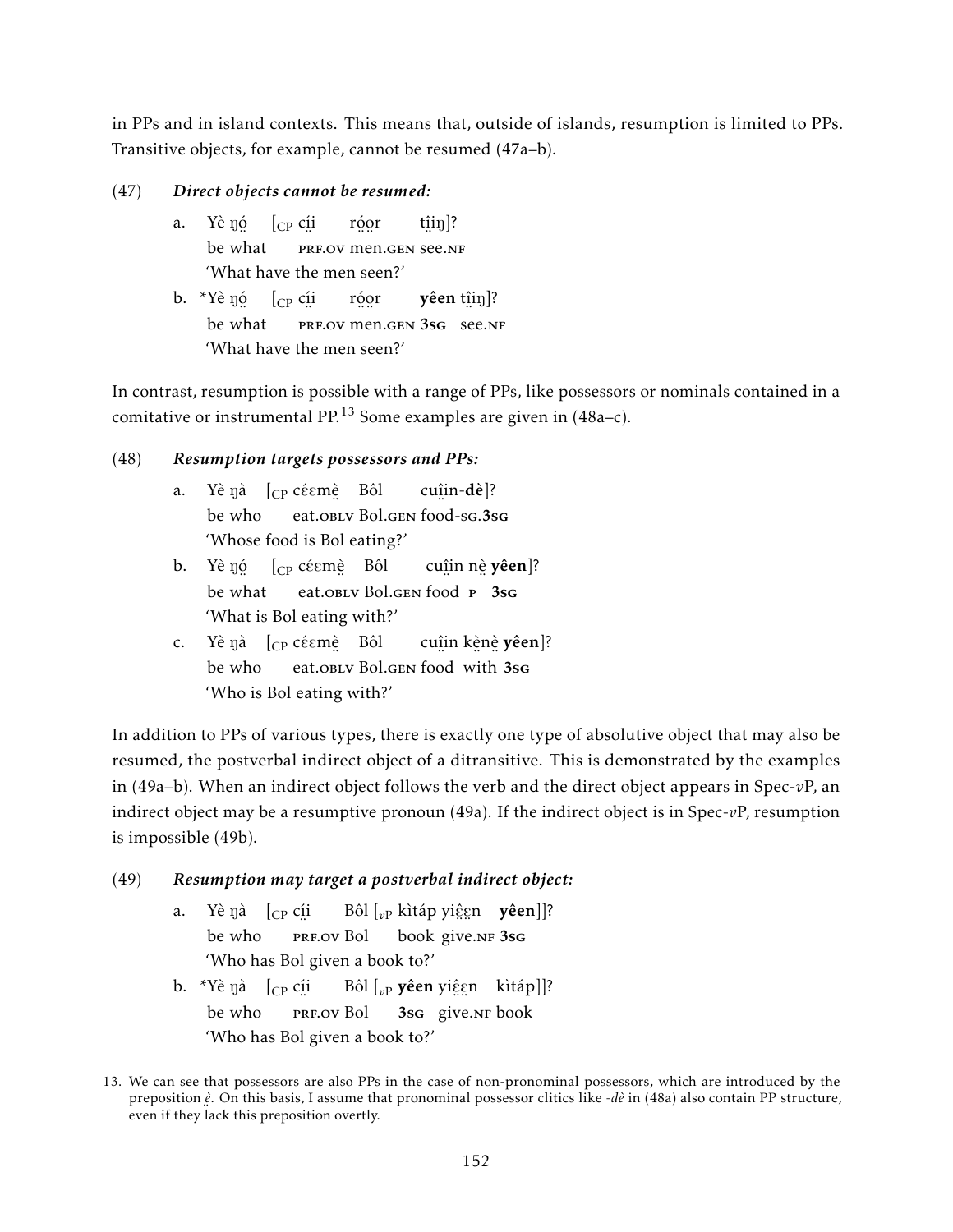In contrast, the direct object in a ditransitive always behaves like a transitive object. It can never be resumed, regardless of position (50a–b).

### (50) *Resumption can never involve direct object:*

- a. \*Yè n<u>ó</u> be ¨ what [CP cí i ..<br>prf.ov Bol Bôl [<sub>vP</sub> Àyén yi<u>ệ</u>gn **yêen**]]? Ayen <sub>2</sub> = 3s<sub>G</sub><br>give.nf 3sg 'What has Bol given Ayen?'
- b. \*Yè n<u>ó</u> be ¨ what [CP cí i ..<br>prf.ov Bol Bôl [<sub>vP</sub> **yêen** yiệgn Àyén]]? 3sg give.NF Ayen 'What has Bol given Ayen?'

These resumption facts provide evidence that a postverbal indirect object has a different status than a postverbal direct object. Specifically, I take this to indicate that postverbal indirect objects are introduced by a covert P that assigns absolutive case.

The above suggests an asymmetric treatment of Dinka ditransitives, along the lines of Marantz (1993) and Bruening (2001a) for English.<sup>14</sup> In an asymmetric approach, the double object construction involves an applicative head that introduces the indirect object. In the prepositional dative, the indirect object is introduced low instead, in a PP. I adopt these structures for Dinka. I propose the syntax in (51b) for an example like (51a), in which the indirect object appears in Spec-*v*P.

### (51) *Verb phrase with indirect object in Spec-vP:*

a. Yî in cé … …<br>you prf.sv [*v*<sup>P</sup> Àyén gàam cáa]. Ayen give.NF milk 'You have given Ayen milk.'



<sup>14.</sup> See Harley (1997, 2002) for a different view, in which both the double object construction and the dative alternation involves PP structure.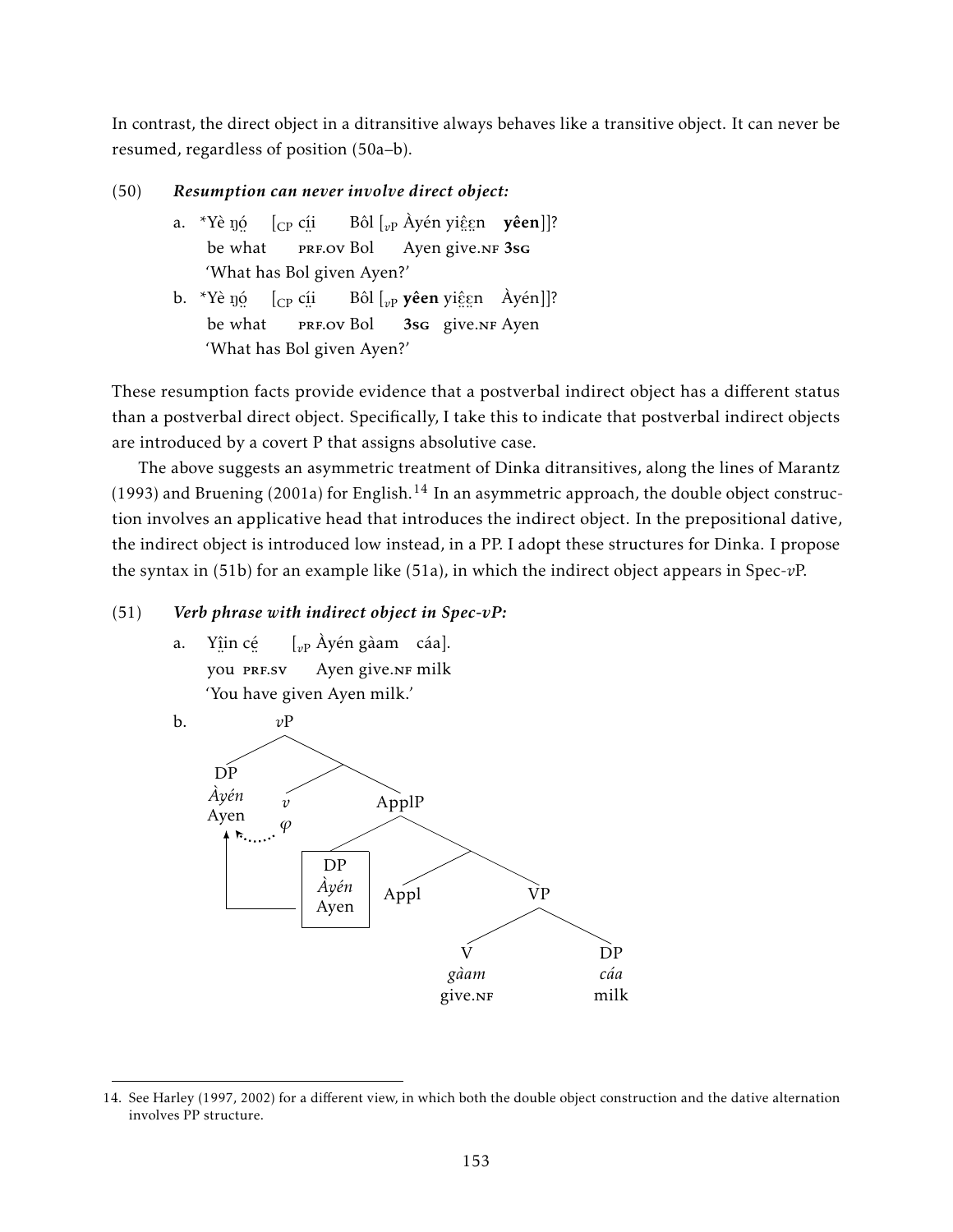In this structure, the indirect object is introduced as a DP in the specifier of Appl. It is the closest DP to  $v$ , and so is case-licensed and attracted by the  $\varphi$ -probe on  $v$ . I posit that the direct object is licensed lower, either by Appl or directly by V (nothing hinges on this choice).

Following Marantz (1993) and Bruening (2001a), I adopt a different structure for the prepositional dative, in which the goal is a PP complement to the verb and the direct object is introduced in Spec-VP. We then end up with a syntax like (52b) for examples like (52a).

#### (52) *Verb phrase with direct object in Spec-vP:*

a. Yî in cé …<br>you prf.sv [*v*<sup>P</sup> cáa gàam Àyén]. milk give.<mark>NF Ayen</mark> 'You have given milk to Ayen.'



In this derivation, the indirect object is licensed by a (silent) P, while the direct object is caselicensed by *v* in Spec-*v*P. This approach to the dative alternation is asymmetric and fits well with the resumption pattern documented above.<sup>15</sup> If resumptive pronouns only appear in PPs, as I have claimed, these structures correctly limit resumption in ditransitives to postverbal indirect objects. In addition, this proposal makes sense of the binding and positioning facts, as long as adjuncts attach to the right. In this view, the V2 property of ditransitive verb phrases is analogous to the V2 property of transitive verb phrases: an object obligatorily moves to Spec-*v*P for licensing. The only difference is that ditransitives license an additional object in the verb phrase as well, either by means of applicative structure or silent PP structure.

In section 5, we will see that the way these ditransitive structures interact with intermediate movement provides evidence for the idea that long-distance movement must stop off at Spec-*v*P. Before getting to this, however, I discuss how V2 in the verb phrase affects the distribution of complement clauses.

<sup>15.</sup> It is worth noting, though, that the Dinka alternation does not appear to display interpretive asymmetries along the lines of Oehrle (1976), an issue I will leave open here.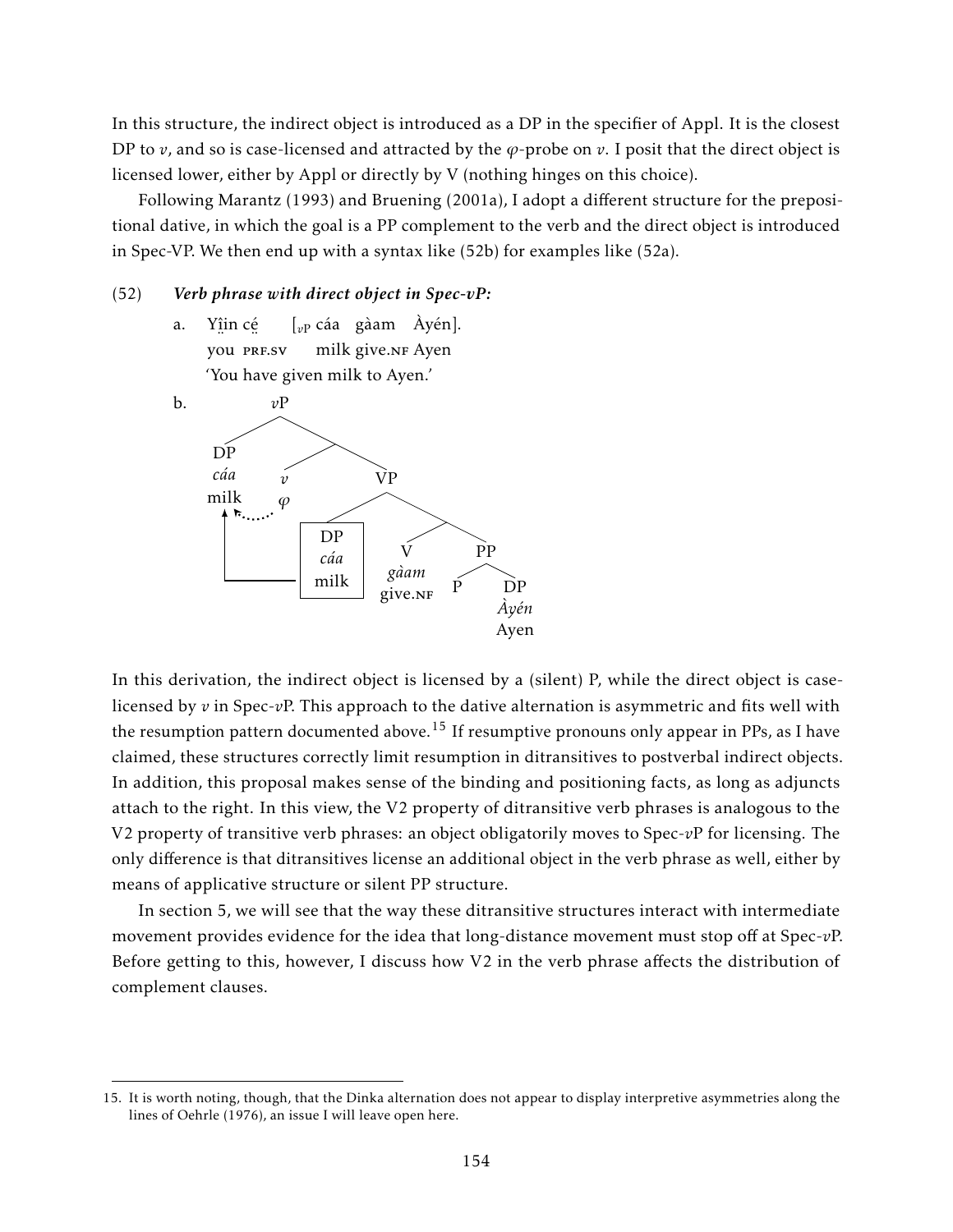### *4.2 Verb phrase V2 and complement clauses*

The V2 effect that appears at the edge of the Dinka verb phrase also surfaces with verbs that embed complement clauses. In this section, I describe some of these patterns and show that a variety of strategies are employed to satisfy V2 in verb phrases with complement clauses, including raising-to-object, movement of the CP, and clausal expletives.

I will start by looking at verbs that embed finite CPs. Unlike with DP objects, transitive verbs that embed a CP object most naturally occur in the Object Voice (53a–b), with no (overt) element in Spec-CP and the CP appearing finally.

#### (53) *Object Voice is preferred with finite CPs:*

- a. À-**c**íi 3s-pre.ov Bol.gen find.out.nf Bôl yôok [CP kè Àyén bé ender in the same of the same of the same of the same of the same of the same of the same of the same of the s<br>C Ayen FUT.SV leave.NF jàal]. 'Bol has found out that Ayen will leave.'
- b. À-y<u>í</u>i °..<br>3s-**нав.оv** Bol.gen say.nf Bôl luêeel [<sub>CP</sub> è bé ¨ c ¨ fut.sv Ayen.gen ¨ ¨ leave.nf Áyèn jàal]. 'Bol says that Ayen will leave.'

Although Subject Voice is dispreferred with such verbs, this can be overridden by extraction, such as subject relativization. In such examples, Spec-*v*P is empty and the CP is again final (54a–b).

### (54) *Subject Voice possible with subject extraction:*

- a. Yè**ŋà** [<sub>CP</sub> c<u>é</u> be who ¨..<br>PRF.SV [<sub>vP</sub> \_\_\_ y<u>ôo</u>k  $^{\prime}$  ። ።<br>find.out.nf [CP kè Àyén bé es a vert se van de vert de vert de vert de vert de vert de vert de vert de vert de vert de vert de vert de ve<br>Carte de vert de vert de vert de vert de vert de vert de vert de vert de vert de vert de vert de vert de vert jà a l]]]? 'Who has found out that Ayen will leave?'
- b. Yè**ŋà** [<sub>CP</sub> yé be who hab.sv [<sub>vP</sub> \_\_\_ luêeel [<sub>CP</sub> è bé say.NF ¨ c ¨ fut.sv Ayen.gen ¨ ¨ leave.nf Áyèn jà a l]]]? 'Who says that Ayen will leave?'

A similar pattern is found with CP complements in Tagalog, where Object Voice also functions as the neutral order (Norvin Richards, p.c.). These facts are surprising from the perspective of V2. We might imagine that CP objects cannot move to Spec-*v*P, forcing the V2 property of the verb phrase to remain unsatisfied. At Spec-CP, however, the subject should be able to move to satisfy V2.

When we turn to verbs that take both a CP and a DP object, we see the same puzzle arise with Spec-*v*P. Although there is a DP object around that can overtly occupy Spec-*v*P (55a), it is also possible to leave Spec-*v*P and Spec-CP empty, in an Object Voice clause (55b).

### (55) *CP object allows DP object not to move to Spec-vP:*

a. Bòl à-cé ..<br>Bol 3s-prf.sv  $\left[ \begin{smallmatrix} v\end{smallmatrix} \right]$  Dèe $\eta$  lu $\grave{\mathrm{2}}$ gk Deng ™...<br>persuade.nf  $[_{\rm CP}$  è bé ¨ c ¨ fut.sv Ayen.gen ¨ ¨ leave.nf Áyèn j<u>àa</u>l]]. 'Bol has persuaded Deng that Ayen will leave.'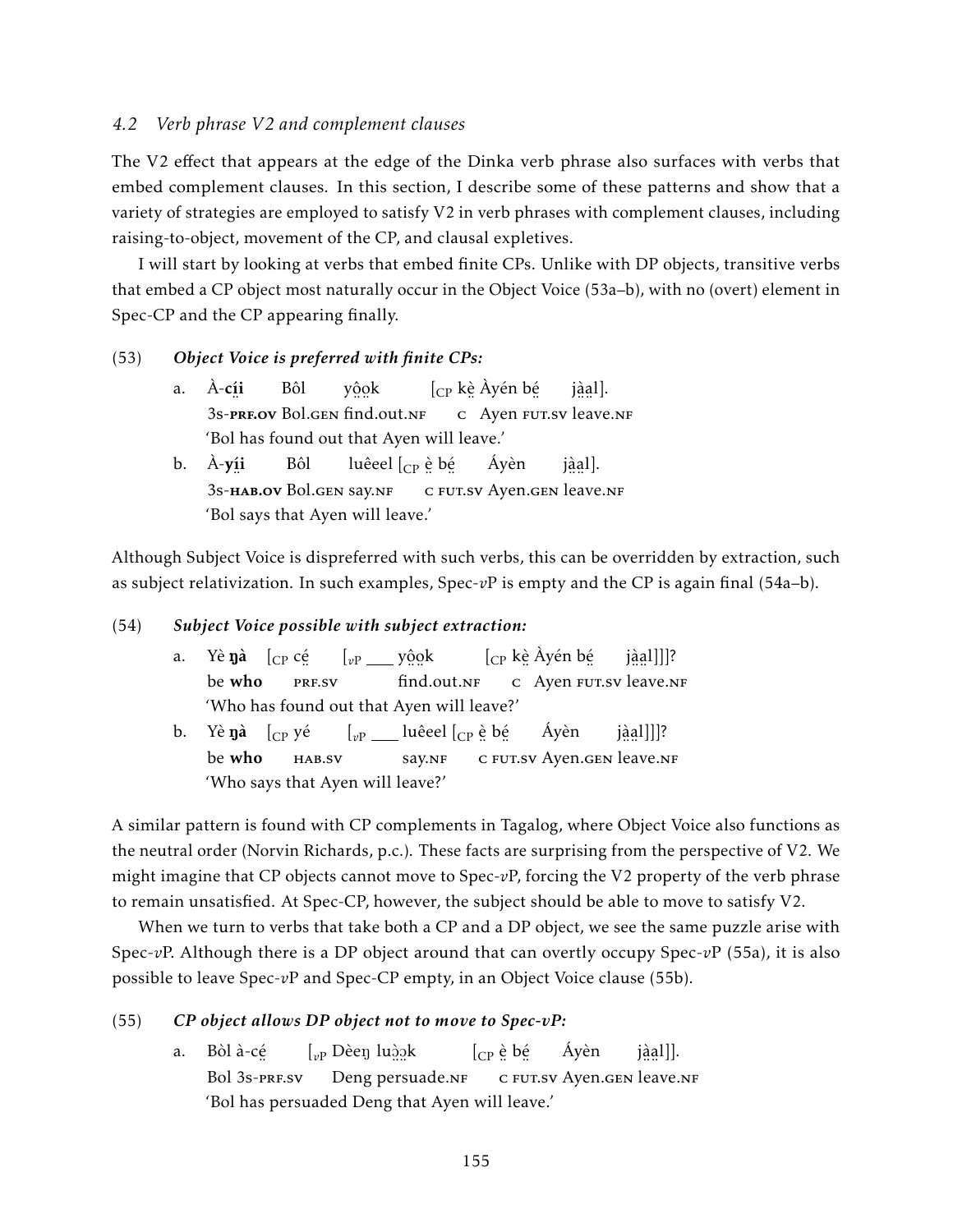b. À-cí i ¨ 3s-prf.ov Bol.gen Bôl  $\left[ \begin{smallmatrix} v\text{P} & \text{I} & \text{I} & \text{I} & \text{I} & \text{I} & \text{I} \end{smallmatrix} \right]$ n ...<br>persuade.nf Deng Dèeŋ [<sub>CP</sub> ẹ̀ bẹ́ e seur.sv Ayen.gen leave.nf Áyèn j<u>àa</u>l]]. 'Bol has persuaded Deng that Ayen will leave.'

These facts demonstrate that CP objects allow for Spec- $vP$  to be empty, even when there is a suitable DP object around that could move to Spec-*v*P, as in (55a). This suggests that it is not the case that V2 can be left unsatisfied, but rather that CPs may covertly occupy these positions. To be precise, following Van Urk and Richards (2015), I propose that CP objects may occupy Spec-*v*P and Spec-CP, just like DP objects, but are banned from appearing there overtly. In this view, the initial derivation of a verb phrase with a CP object, as in (56a), may proceed just as with a DP object (56b).

### (56) *Structure of verb phrase with CP object:*

a. Yè ŋà [<sub>CP</sub> c<u>é</u> be who …<br>PRF.SV [<sub>*vP* \_\_\_\_ y<u>ôo</u>k</sub> , ...<br>find.out.<mark>n</mark>f [CP kè Àyén bé ¨ c Ayen ¨ fut.sv ¨ ¨ leave.nf jà a l]]]? 'Who has found out that Ayen will leave?'



In this structure, the CP moves to Spec-*v*P to satisfy V2, just like a DP object. However, I posit a Dinka-specific constraint which bans CPs from overtly appearing in Spec-*v*P or Spec-CP. For the sake of concreteness, this constraint is stated in (57).

### (57) Dinka CP constraint:

CPs must appear finally.

The pressure for CPs to appear peripherally manifests itself in a number of other languages also as well, such as Dutch, German, Malagasy, or Malayalam (e.g. Aravind 2015; Potsdam and Edmiston 2015), but I will not explore here how (57) could be made to derive from more general crosslinguistic principles. To ensure that the structure in (56b) obeys the constraint in (57), I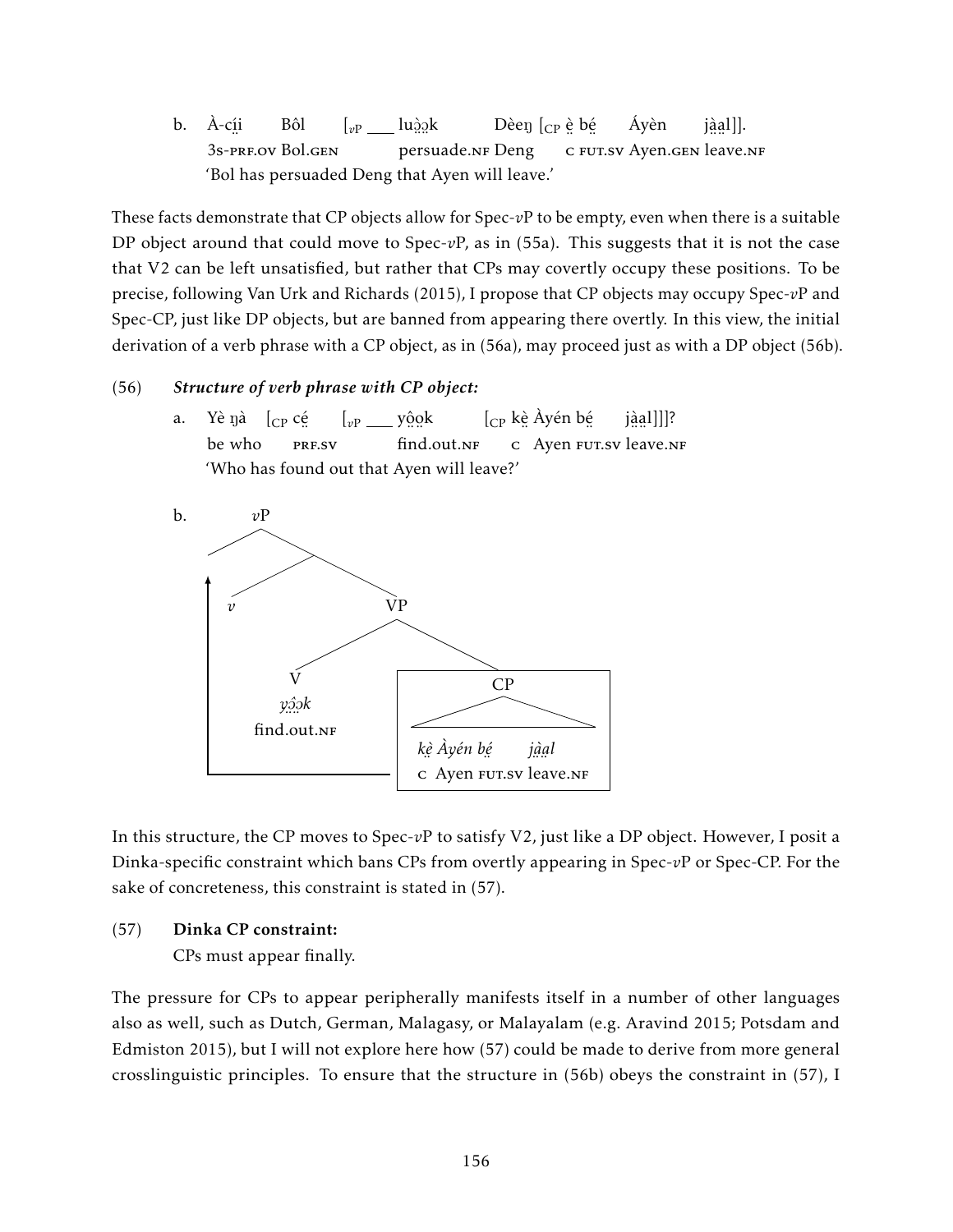propose that Dinka deletes the CP copy in Spec-*v*P at PF, pronouncing only the lower copy.<sup>16</sup> The same thing happens at Spec-CP if the CP moves to that position: a copy of the CP satisfies V2, but is deleted at PF to avoid a violation of (57). As a result of this, apparent violations of V2 are allowed in the presence of a CP object.

The derivation in (56b) suggests that CP may value the *ϕ*-probe on *v* and be assigned absolutive case. To account for this, I posit that CPs in Dinka may be merged with a "DP shell", in the sense of Hartman (2012), which allows them to move to positions ordinarily reserved for noun phrases. Support for this view comes from the observation that not all verbs that embed CPs allow for surface violations of V2 at Spec-CP or Spec-*v*P. The verb *gâ* ¨ *a* ¨ *i* ('wonder'), for instance, only allows the Subject Voice (58a–b).

### (58) *Some verbs with CP objects only allow Subject Voice:*

- a. Bòl à-cé Bol °™∷<br>3s-**prf.sv** wonder.nf gâ a i  $\int_{CP}$  nàa whether FUT.sv Ayen.gen leave.nf bé Áyèn jâal]. 'Bol has wondered whether Ayen will leave.'
- b. \*À-c<u>í</u>i ¨ 3s-prf.ov Bol.gen ¨ ¨ wonder.nf Bôl gâ a i  $[c<sub>P</sub>$  nàa whether FUT.sv Ayen.gen leave.nf bé Áyèn jâal]. 'Bol has wondered whether Ayen will leave.'

This is not because *gâai* embeds interrogative CPs, because other verbs that embed interrogatives ¨ ¨ do allow Object Voice, such as *thiê e c* ('ask') (59a–b). ¨ ¨

#### (59) *Object Voice possible with interrogative CP:*

À-cí i ...<br>3s-prf.ov Bol.gen ask.nf Bôl thi<u>ệ</u>ec [<sub>CP</sub> nàa whether FUT.sv Ayen.gen leave.nf bé Áyèn jâal]. 'Bol has asked whether Ayen will leave.'

Instead, what distinguishes verbs that allow CP movement from those that do not is whether the verb can take a DP object.<sup>17</sup> As the examples in (60a–c) demonstrate, only *gâ* ¨ *a* ¨ *i* cannot independently occur with a DP.<sup>18</sup>

#### $(60)$ ¨ *a* ¨ *i cannot take DP object:*

a. Wôok c<u>é</u>  $1PI.$ ¨ prf.sv [<sub>vP</sub> yìic y<u>ôo</u>k]. 。<br>truth find.out.<mark>n</mark>f 'We have found out the truth.'

<sup>16.</sup> There are a number of other ways to achieve the same effect. We could say that CPs create rightward specifiers, or that they undergo extraposition. Nothing much hinges on this choice.

<sup>17.</sup> My thanks to Claire Halpert for pointing me in this direction.

<sup>18.</sup> In Van Urk and Richards (2015), we suggested that the distinguishing factor had to do with the finiteness of the embedded CP. Whether the embedding verb can embed a DP object turns out to crosscut this distinction, so that there are non-finite CPs that can cause surface violations of V2.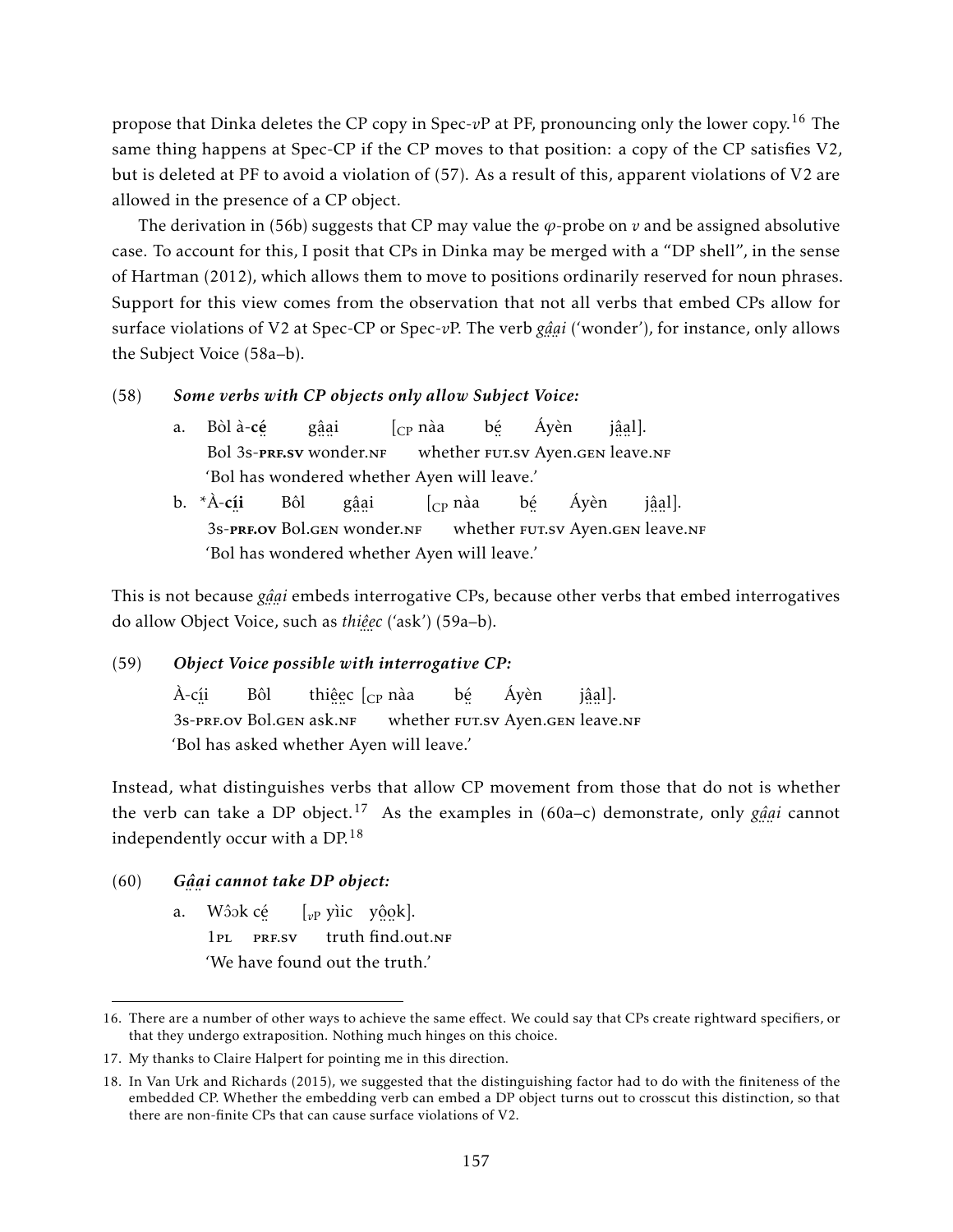- b. Wôok c<u>é</u>  $1<sub>PI</sub>$ ¨ prf.sv  $\left[ \vphantom{e}_{v\text{P}}\right.$  yêen thi<u>ệ</u>ec]. 3sg ask.nf 'We have asked it.'
- c. \*Wôok cé 1pl ¨ prf.sv [*v*<sup>P</sup> yêen gâ a i]. <sub>2</sub><br>3sg wonder.nf 'We have wondered it.'

I propose then that Dinka allows complement CPs to be merged with a covert DP shell in order to allow them to merge with verbs that select for DPs (see Hartman 2012). This DP layer enables the CP to move to Spec-*vP* and Spec-CP, even though it cannot overtly appear there.<sup>19</sup> This happens with verbs like *yộọk* and *thiệẹc* because they select DPs. In contrast, I posit that a verb like g<u>â</u>  $\overline{c}$  or  $\overline{1}$ ¨ *a* ¨ *i* ('wonder') selects for CPs only, which cannot move to Spec-*v*P without a DP shell.

Some verbs come in both types. The verb *thiê e c* ('ask'), for instance, has an intransitive version ¨ ¨ that patterns with *gậại* and only allows Subject Voice (61a–b). ¨ ¨

### (61) *Transitivity determines behavior of CP objects:*

- a. Wôok cé 1PL PRF.SV ask.INTR.NF thiè c  $\int_{CP}$  nàa ™ bé Áyèn jâal]. 'We have asked whether Ayen will leave.'
- b. \*À-cùukù thièc ¨ ¨ ¨ 3s-prf.1pl ¨ ask.intr.nf  $\int_{CP}$  nàa whether FUT.sv Ayen.gen leave.nf bé Áyèn jâal]. 'We have asked whether Ayen will leave.'

Similar alternations are found with ditransitive verbs, which often come in two types. In the ditransitive form, two DPs are selected, and Object Voice is the most natural (62a). But it is also possible for these verbs to carry transitive morphology, in which case only one of its arguments can appear in an object position (62b–c).

### (62) *Verbs with DP and CP objects appear with ditransitive or transitive morphology:*

- a. À-cí i ¨ 3s-prf.ov Bol.gen Bôl  $\left[v_{\rm P} \_\_\_\_\$ luģ<u>o</u>k ...<br>persuade.drr.nf Deng Dèeŋ [<sub>CP</sub> è bé ¨ c ¨ fut.sv Ayen.gen ¨ ¨ leave.nf Áyèn j<u>àa</u>l]]. 'Bol has persuaded Deng that Ayen will leave.'
- b. Bòl à-cé ..<br>Bol 3s-prf.sv  $\left[\begin{smallmatrix} v\end{smallmatrix}\right]$ Ayén lŷụk →<br>Ayen persuade.nf  $[\begin{smallmatrix} \mathbb{CP} & \hat{\mathbb{e}} & \hat{\mathbb{b}}\hat{\mathbb{e}} \end{smallmatrix}$ ¨ c ¨ fut.3sg ¨ ¨ leave.nf jà à l]]. 'Bol has persuaded Ayen that she should leave.'
- c. À-cí i ¨ 3s-prf.ov Bol.gen Bôl [<sub>vP</sub> \_\_\_ lûuk ……<br>persuade.nғ ғ Deng <u>è</u> Dèeŋ [<sub>CP</sub> è bé ¨ c ¨ fut.sv Ayen.gen ¨ ¨ leave.nf Áyèn jàal]. 'Bol has persuaded Deng that Ayen will leave.'

<sup>19.</sup> See also Halpert 2015 for a similar treatment of CP movement in English.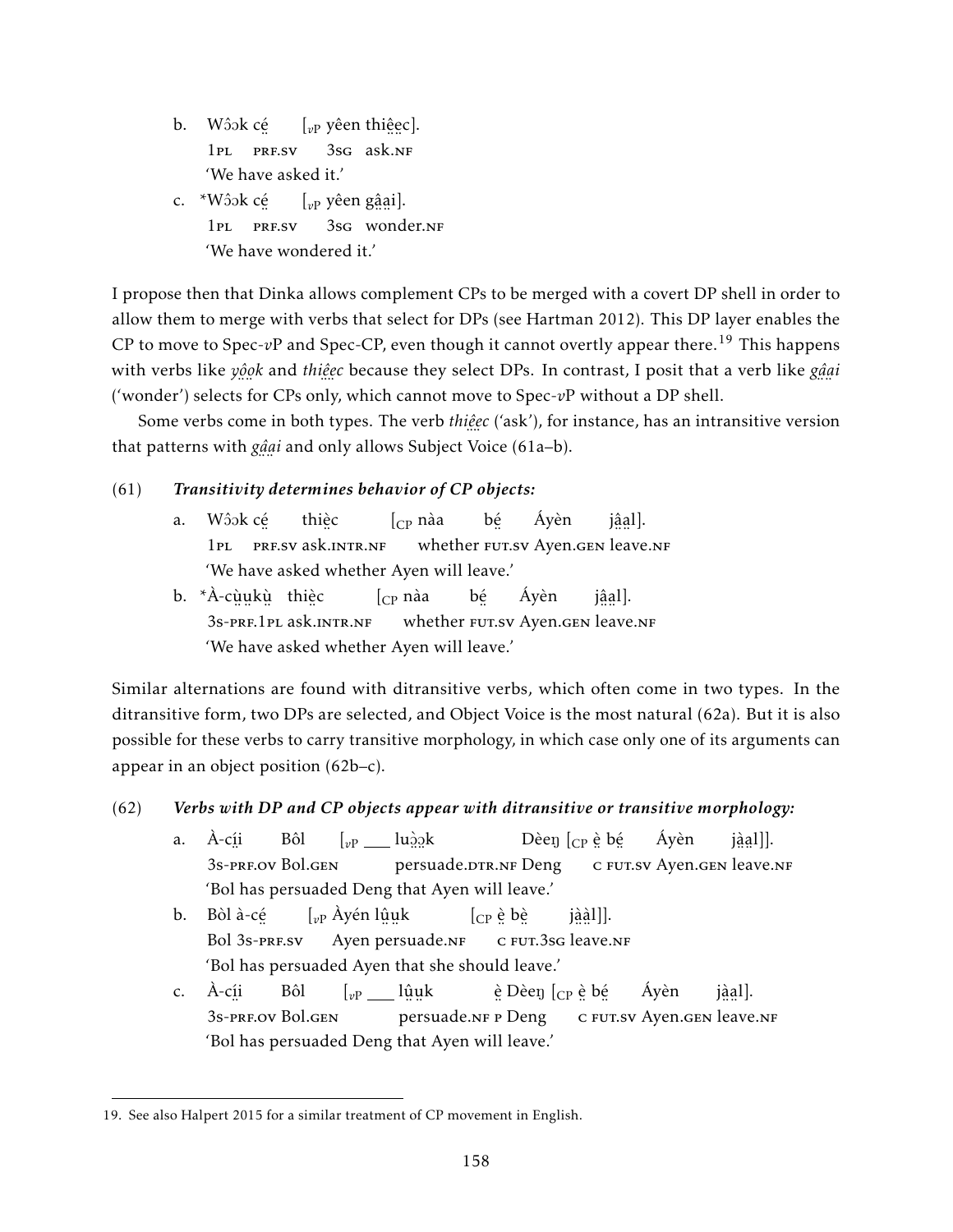One potential way of viewing the covert DP shell I posit here is as a covert CP expletive, associated with the CP. With this perspective in mind, it is worth noting that the 3rd person singular pronoun *yêen* may function as a clausal expletive in Dinka and shows a similar distribution. For example, *yêen* can appear in Spec-CP in Object Voice in examples like (63a–b).

### (63) *Overt pronominal expletive in Spec-CP with CP object:*

- a. **Yêen** à-c<u>í</u>i 3sg ¨ 3s-prf.ov Bol.gen ¨ ¨ find.out.nf Bôl yôok [CP kè Àyén bé ¨ c Ayen ¨ fut.sv ¨ ¨ leave.nf jàal]. 'Bol has found out that Ayen will leave.'
- b. **Yêen** à-y<u>í</u>i 3sg ¨ 3s-hab.ov Bol.gen say.nf Bôl luêeel  $_{\rm [CP}$  è bé ¨ c ¨ fut.sv Ayen.gen ¨ ¨ leave.nf Áyèn jàal]. 'Bol says that Ayen will leave.'

Because 3rd person pronouns can undergo *pro*-drop, this raises the possibility that there is a covert CP expletive in the examples with apparent V2 violations described above. In accordance with this, the CP expletive can also appear in Spec-*v*P, for example in the Subject Voice (64a–b).

### (64) *Clausal expletive can appear in Spec-vP:*

- a. Yè ŋà [<sub>CP</sub> c<u>é</u> be who PRF.SV 3sG find.out.NF **yêen** y<u>ộo</u>k [CP kè Àyén bé ender in the same of the same of the same of the same of the same of the same of the same of the same of the s<br>C Ayen FUT.sv leave.NF jà a l]]? 'Who has found out that Ayen will leave?'
- b. Yè ŋà [<sub>CP</sub> yé be who HAB.SV 3sG Say.NF **yêen** luêeel [<sub>CP</sub> è bé ¨ c ¨ fut.sv Ayen.gen ¨ ¨ leave.nf Áyèn jà a l]]? 'Who says that Ayen will leave?'

However, *pro*-drop in Dinka is restricted to Spec-CP and is not allowed in Spec-*v*P (65a–b).

### (65) *Pro-drop only possible in Spec-CP:*

- a. (Yêen) à-cùukù tîiŋ.  $3$ sg  $3$ s-prf.1 pl see.nf 'Her/him, we have seen.'
- b. Wôok c<u>é</u> 1PL PRF.SV 3sG see.NF  $*(y\hat{e}en)$  t<u>î</u>iŋ. 'We have seen her/him.'

It is hard to see then how the covert expletive account could explain the apparent violations of V2 in the verb phrase when there is a CP object around (as in 54a–b).

In addition to this, CPs doubled by the pronominal expletive are islands for extraction, unlike complement clauses not doubled by an overt pronoun, as the examples in (66a–b) illustrate.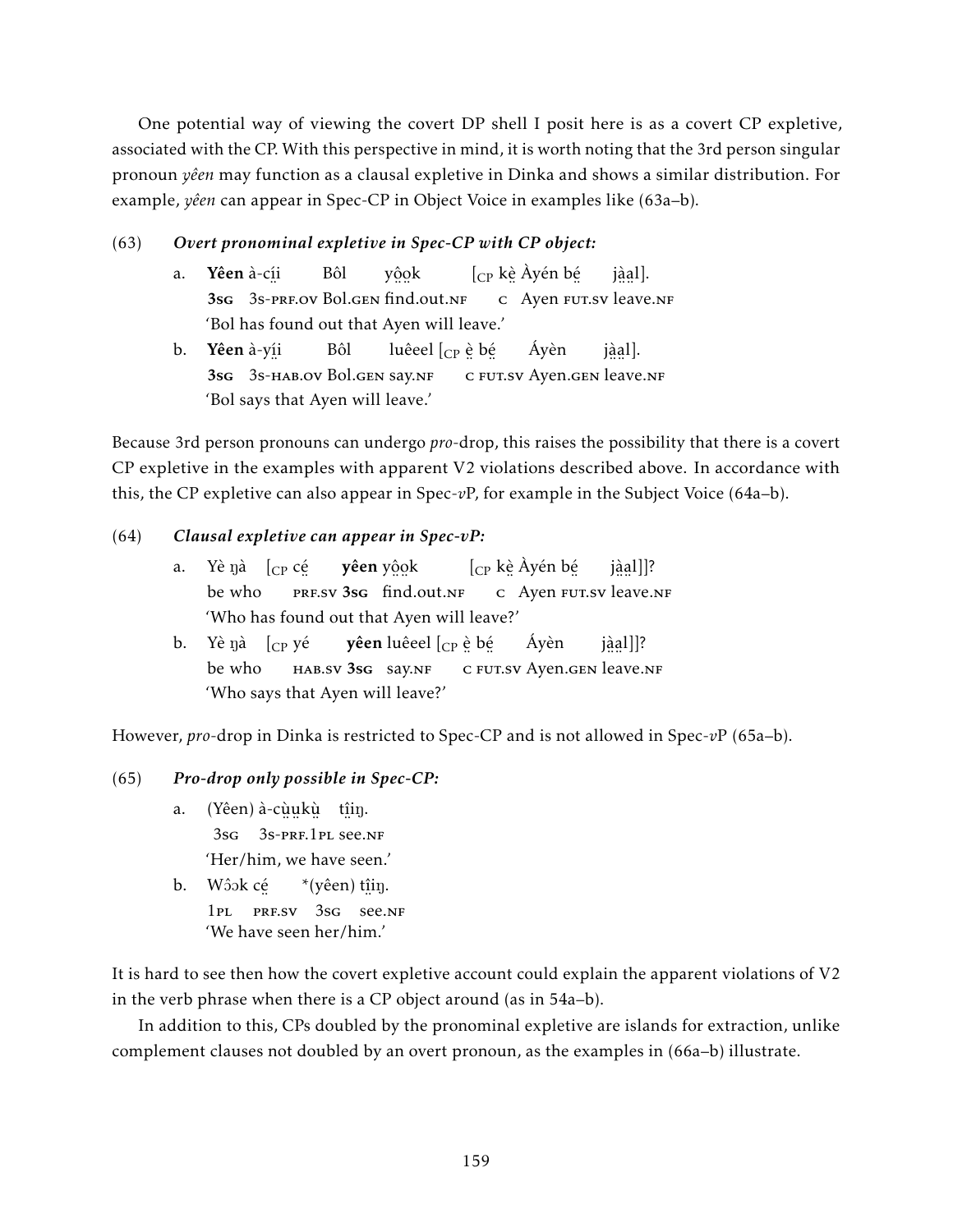#### (66) *CPs with overt expletive are islands:*

- a. Yè ŋà [<sub>CP</sub> cùu̯kù̯ [<sub>vP</sub> \_\_\_ yộ̯o̯k be who ¨ ¨ ¨ prf.sv  $^{\prime}$  ።<br>find.out.nf  $[$ <sub>CP</sub> k<u>è</u> b<u>í</u>i es and the seed of the seed of the seed of the seed of the seed of the second section of the second section of the second section of the second section of the second section of the section of the section of the section of Àyén  $[\text{tip}]]$ ? 'Who have we found out that Ayen has seen?'
- b. \*Yè ŋà [<sub>CP</sub> cùu̯kù̯ [<sub>v</sub>p **yêen** yộo̯k be who ………<br>PRF.SV 3sg find.out.nr [CP kè bí i es and the contract of the contract of the contract of the contract of the contract of the contract of the contract of the contract of the contract of the contract of the contract of the contract of the contract of the con Àyén t<u>î</u>iŋ]]]? 'Who have we found out that Ayen has seen?'

Taken together, these facts suggest that CPs undergo movement themselves, as I have suggested here, and are not doubled by a covert expletive.<sup>20</sup> I assume this from now on.

In the discussion above, we saw that Dinka utilizes multiple strategies to ensure that Spec-*v*P is occupied in the context of complement CP: either the DP object is moved, the CP itself moves in a DP shell, or a clausal expletive is inserted. Another strategy is found with the causative verb cڠِمِلا ('make'). This verb embeds a reduced verb-initial complement clause.<sup>21</sup> In addition, because the causative is a transitive verb, it requires a DP at the left edge of its verb phrase. Because the causative lacks a local DP object, this has to be done by movement to Spec-*v*P from within the complement clause, such as of the embedded subject in (67a). It is not possible for the Spec-*v*P position of the causative verb phrase to be left empty (67b).

#### (67) *Causative verb phrase has V2 effect:*

a. Tìik woman 3s-press **man** à-cé  $\left[ \begin{matrix} v_P \text{ mòc } c \end{matrix} \right]$ òl  $\left[ \begin{matrix} \text{TP} \text{ còl} \end{matrix} \right]$ ¨ ¨ make.nf call.sv child mèth]]. 'The woman made the man call the child.' b. \*Tìik woman 3s-prf.sv à-cé  $\left[ v_{\rm P} \_ \text{cap} \right]$  cậnh  $\left[ \text{TP} \right]$ còl ™a.<br>make.n<mark>f</mark> call.sv man.gen child môc mèth]].

'The woman made the man call the child.'

We can tell that the complement clause of the causative is reduced because it lacks V2 and cannot host the declarative/interrogative particle. The examples in (68a–b) demonstrate this for the present and past tense forms of this particle.

### (68) *Causative complement does not allow tense:*

a. \*Tìik woman 3s-prf.sv à-cé [*v*<sup>P</sup> mòc cOˆ O k [TP à-cO`l man ™...<br>make.n<mark>f</mark> 3s-call.sv child mèth]]. 'The woman made the man call the child.'

<sup>20.</sup> One worry that may arise is whether CPs that undergo movement should allow extraction out of them. Note that DPs objects that move to Spec-*v*P allow possessor extraction out of them. We can then independently see that this type of movement does not lead to freezing effects in Dinka.

<sup>21.</sup> Recall that Dinka is underlyingly verb-initial.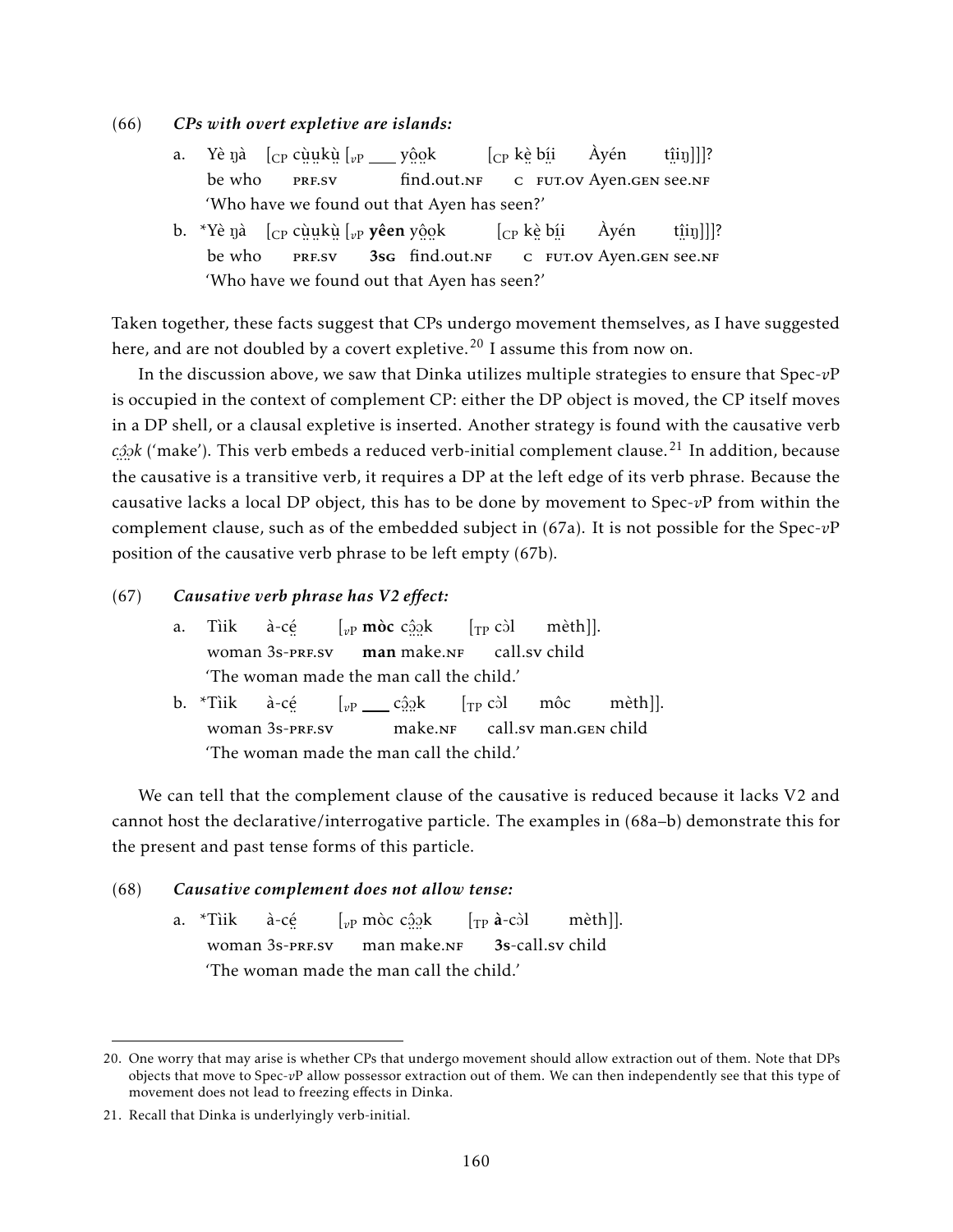b. \*Tìik woman 3s-prf.sv à-cé  $\left[v_{\text{P}}\right]$  mòc c<u>ộ</u>ọk man ™a..<br>make.n<mark>f</mark>  $\rm [TP]$  é-còl ः<br>**PST**-call.sv child mèth]]. 'The woman made the man call the child.'

I propose that the *v* head in the causative verb phrase carries a  $\varphi$ -probe, which attracts a DP from the embedded clause. As we will see in the next section, one of the striking properties of the causative is that this V2 property can be satisfied by intermediate movement across the causative.

The V2 effect found in the Dinka verb phrase is then satisfied in a number of different ways in the context of clausal objects. I argued here that CPs may sometimes move, though with subsequent deletion of the higher copy at PF, that a pronominal expletive may be employed, and that a DP may be attracted from the embedded clause.

To sum up this section briefly, we have seen that the V2 requirement of the Dinka verb phrase appears in a variety of contexts, including ditransitives, causatives, and with verbs that CP objects. In the next section, I show that this V2 property may be satisfied by intermediate movement, so that the syntax of the verb phrase is parallel to the syntax of the clause edge in a number of respects. Importantly, the interaction of object licensing and intermediate movement provides evidence for the featural treatment of intermediate movement outlined in section 3.

#### 5 Intermediate movement in the verb phrase

In this section, I show that long-distance movement in Dinka involves intermediate movement steps to the edge of every verb phrase on the path of movement. This offers additional evidence, alongside the facts presented in section 2, for the notion of successive-cyclic movement (Chomsky 1973 et seq.), and specifically for the idea that verb phrases, in addition to clauses, constitute a cyclic domain (Chomsky 1986 et seq.; see also Fox 1999, Nissenbaum 2000, Cozier 2006, Buell 2012). We will see that intermediate movement may satisfy the V2 property of *v*, as it satisfies the V2 property of C. In addition, there is a multiple copy spell-out process at the *v*P edge, discussed in detail in Chapter 6, that provides independent support for the presence of intermediate copies at the *v*P edge.

#### *5.1 Verb phrase V2 and intermediate movement*

This section offers evidence for intermediate movement to the edge of the verb phrase by demonstrating that every Spec-*v*P position on the path of movement is occupied by a copy of the moving phrase, with repercussions for V2 as well as a process of multiple copy spell-out I call *ké*-copying.

To examine the effects of intermediate movement on V2 at the edge of the verb phrase, we have to look at constructions in which a moving phrase competes with a DP object that can appear in Spec-*v*P. Although they display a V2 effect, simple transitives, for instance, do not reveal anything about intermediate movement and verb phrase V2. When the object of a transitive moves to Spec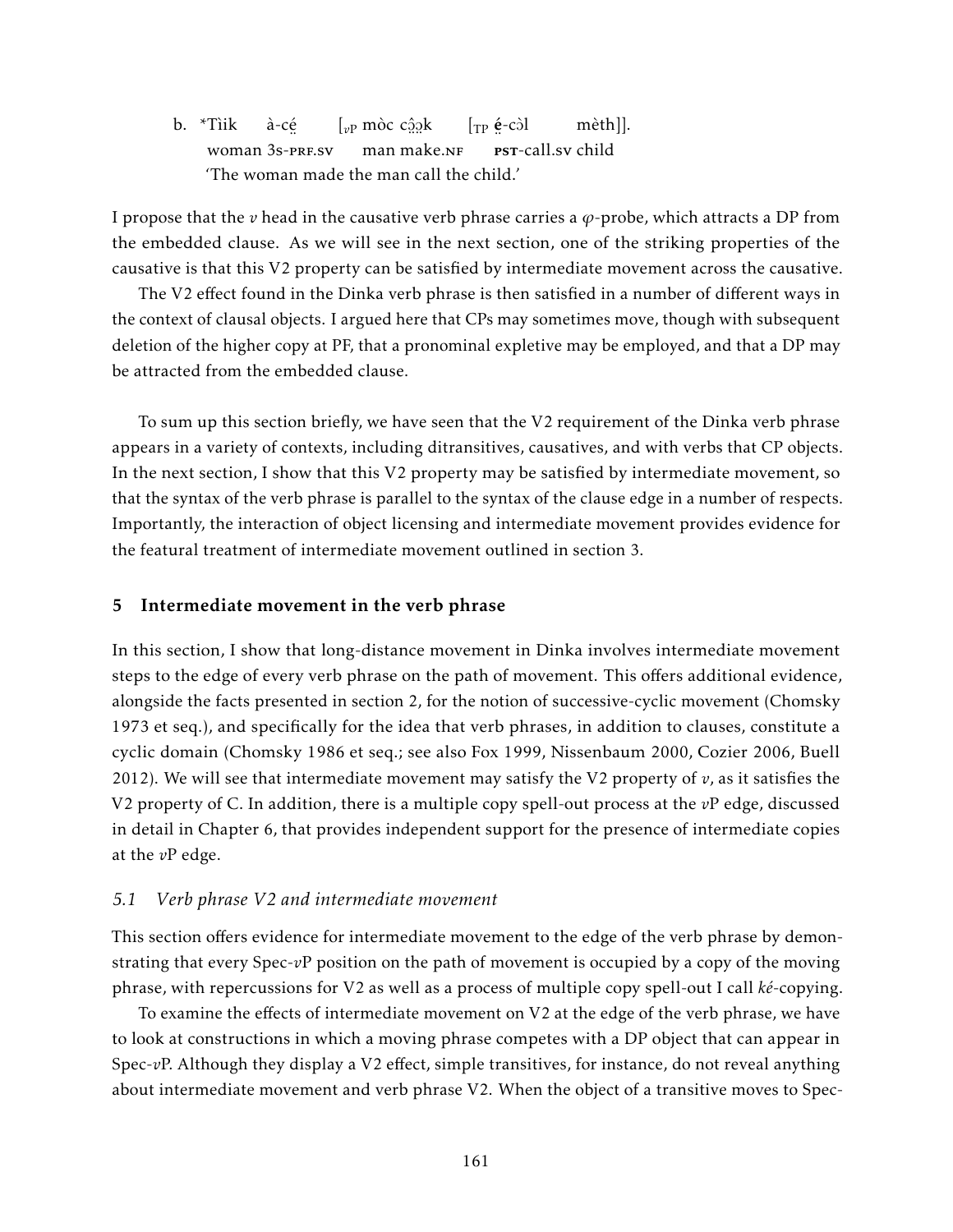CP, the Spec-*v*P position of the verb phrase must naturally be left empty, as in the relativization and topicalization examples in (69a–b).

- (69) *Objects move from Spec-vP:*
	- a. Yè **ŋó** be ں۔<br>what  $[$ <sub>CP</sub> c<u>í</u>i ..<br>prf.ov Bol.gen Bôl [<sub>vP</sub> \_\_\_\_ câam]]? eat.<sub>NF</sub> 'What has Bol eaten?'
	- b. **Cu<u>î</u>n** à-c<u>í</u>i food 3s-prf.ov Ayen.gen Áyèn  $\left[\begin{smallmatrix} v\text{P} & \ldots & \text{c} \hat{\text{a}} \text{am} & \text{nè păal} \end{smallmatrix}\right]$ . eat.<sub>NF P</sub> knife 'Food, Ayen has eaten with a knife.'

I propose that the object moves to Spec-*v*P as a result of an Agree relation with the *ϕ*-probe on *v* and then to Spec-CP, but we cannot tell just from (69a–b) whether this movement happens and whether it is necessary to escape the verb phrase.

When we examine constructions like ditransitives, however, we see that movement of an object out of the verb phrase must always be preceded by movement to Spec-*v*P. Ditransitives allow both objects to occupy Spec-*v*P, but this optionality disappears if one of the objects moves out of the verb phrase. If we relativize the theme, the goal must be postverbal and Spec-*v*P empty (70a–b). Similarly, movement of the goal requires that the theme be postverbal (70c–d).

### (70) *Object extraction must come from Spec-vP:*

- a. Yè **ŋó** be ں۔<br>what  $[$ <sub>CP</sub> c<u>í</u>i ..<br>PRF.OV M<mark>a</mark>n.GEN môc [<sub>vP</sub> \_\_\_ yi<u>ệ</u>gn Àyén]]? ∠≕<br>give.nғ Ayen 'What has the man given Ayen?'
- b. \*Yè **ŋó** be ی.<br>what  $[$ <sub>CP</sub> c<u>í</u>i ∵<br>PRF.OV Man.GEN môc [<sub>vP</sub> (Àyén) yiĝgn]]? Ayen 。...。…<br>give.nf 'What has the man given Ayen?'
- c. Yè **ŋà** [<sub>CP</sub> c<u>í</u>i be who ..<br>PRF.OV Man.GEN môc [<sub>vP</sub> \_\_\_ yiĝgn kìtáap]]? ∠ ÷÷<br>give.nr book 'Who has the man given the book to?'
- d. \*Yè **ŋà** [<sub>CP</sub> c<u>í</u>i be who ∵<br>PRF.OV man.GEN môc [<sub>vP</sub> (kìtáap) yiĝgn]]? book 。...。…<br>give.nf 'Who has the man given the book to?'

That V2 satisfaction at Spec-*v*P is a reflex of intermediate movement is supported in particular by ditransitives that involve two DP objects, but do not allow word order alternations. The verb *jâ a ny* ¨ ¨ ('warn'), for instance, only allows the indirect object to appear in Spec-*v*P (71a). The direct object must be postverbal (71b). In other words, this verb lacks the prepositional dative order.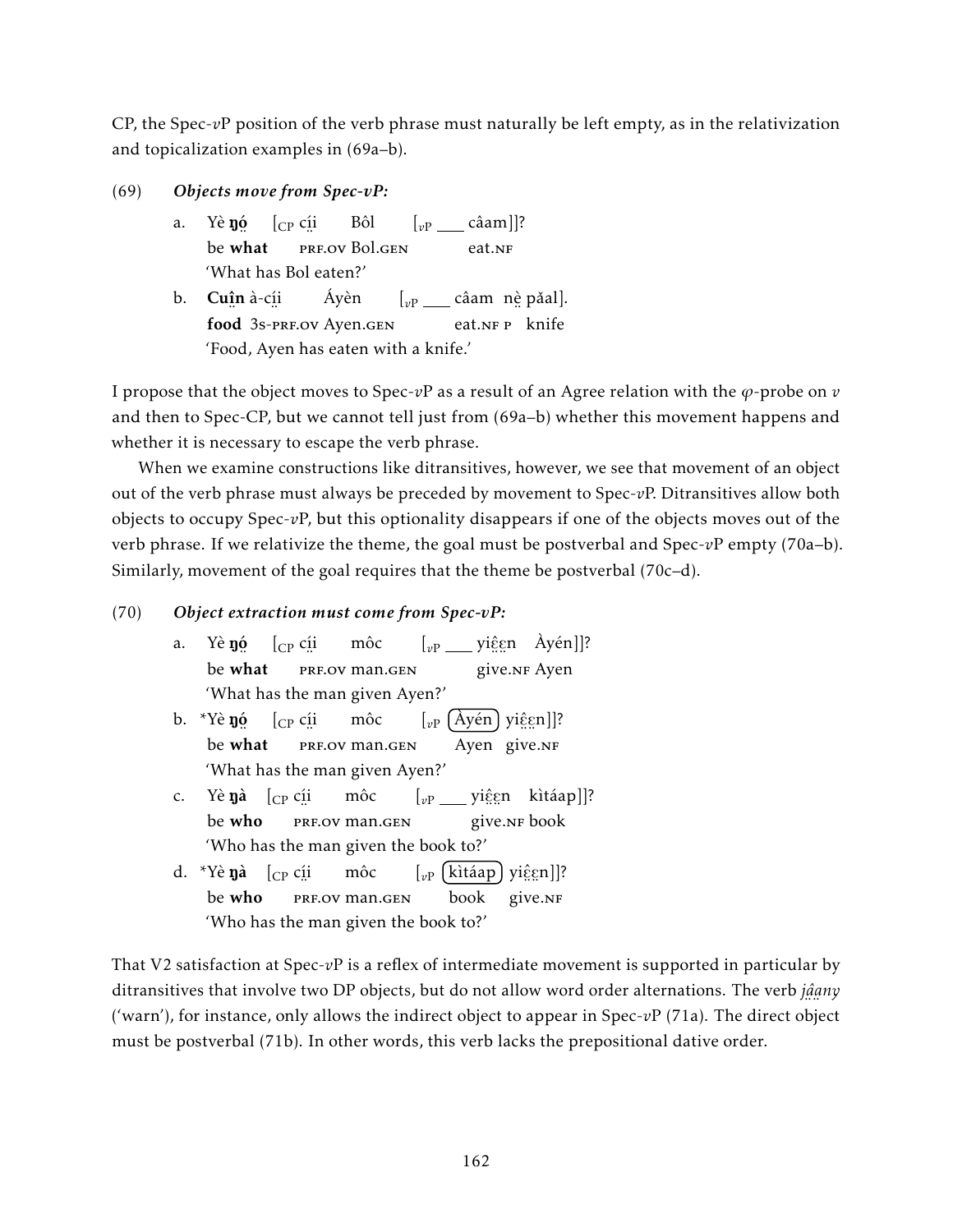(71) *Some ditransitives do not show alternations:*

- a. Bòl à-cé Bol 3s-prf.sv [*v*<sup>P</sup> DèN jâ a ny ™™.<br>Deng warn.nf sun ákó l]. 'Bol has warned Deng about the sun.'
- b. \*Bòl à-cé ..<br>Bol 3s-prf.sv [*v*<sup>P</sup> ákó l jâ a ny ¨ sun ¨ ¨ warn.nf Deng Dèn]. 'Bol has warned Deng about the sun.'

However, when the direct object undergoes topicalization or relativization, Spec-*v*P must be empty (72a–d), just as in (70a–d).

#### (72) *Movement of direct object requires empty Spec-vP:*

- a. A**kól** à-cùukù [<sub>vP \_\_</sub> jâany sun 3s-PRF.1PL <sub>n…</sub> →<br>warn.nf Deng Dèn]. 'The sun, we have warned Deng about.'
- b. \***Ákól** à-cùukù [<sub>vP</sub> (Dèŋ) jâany]. sun 3s-prf.1pl <u>Deng</u> warn.nf 'The sun, we have warned Deng about.'
- c. Yè $\mathbf{y}$ ó  $\left[\begin{smallmatrix} \mathbf{p} & \mathbf{c} & \mathbf{w} & \mathbf{p} \ \mathbf{p} & \mathbf{p} & \mathbf{p} \end{smallmatrix} \right]$   $\mathbf{p} = \left[\begin{smallmatrix} \mathbf{p} & \mathbf{c} & \mathbf{w} & \mathbf{p} \ \mathbf{p} & \mathbf{p} & \mathbf{p} \end{smallmatrix} \right]$   $\mathbf{p} = \left[\begin{smallmatrix} \mathbf{p} & \mathbf{w} & \mathbf{p} & \mathbf{p} \ \mathbf{p} & \mathbf{p} & \mathbf{p}$ be ء.<br>what ™……<br>prf.1pl <sub>n∷∷</sub><br>warn.nғ Deng 'What have we warned Deng about?'
- d. \*Yè **ŋó** be ں۔<br>what [<sub>CP</sub> cùukù [<sub>vP</sub> [Dèn] jâany]]. ………<br>prf.1pl <u>na Suideling</u><br>Deng warn.nf 'What have we warned Deng about?'

These facts demonstrate that moving out of the verb phrase requires moving to its edge. In addition, an object undergoing intermediate movement satisfies V2 in the verb phrase, just as it does at the clause edge. If movement to Spec- $v$ P is triggered just by  $\varphi$ -agreement, and independent of intermediate movement, it is unclear what rules out the ungrammatical (72b) and (72d). As we will see when we discuss adjunct extraction, it is in principle possible for intermediate movement to create additional specifiers of *v*, so that we cannot rely on a restriction on the number of specifiers  $v$  may have.<sup>22</sup>

Further evidence for the claim that intermediate movement to the *v*P edge is required comes from movement out of complement clauses. Particularly relevant to the current discussion is the behavior of long-distance movement with the causative verb *c*ĝok ('make'). Recall that this verb ¨ ¨ attracts a DP from inside its complement to its Spec-*v*P position (73a–b).

<sup>22.</sup> Such a proposal would be odd to begin with if subjects are generated in Spec-*v*P, because we would then have to restrict *v* to no more than two specifiers.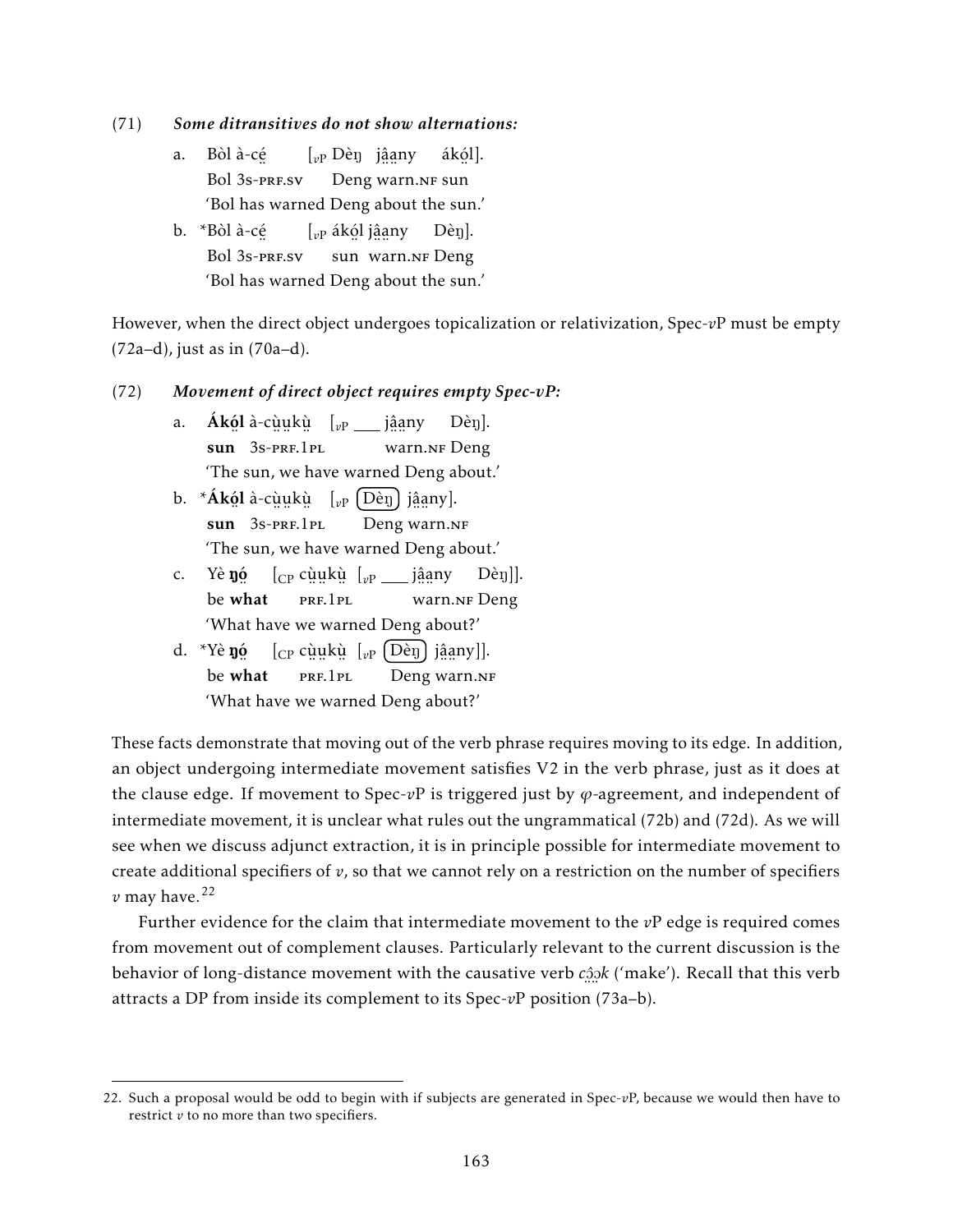#### (73) *Causative has V2 property:*

- a. Tìik woman 3s-prf.sv à-cé  $\left[ \vphantom{a}_{\nu\text{P}}\right.$  mòc c $\hat{\Omega}$ o̯k man ™a.<br>make.n<mark>F</mark>  $\lceil_{TP} c \rceil$ call.sv child mèth]]. 'The woman made the man call the child.'
- b. Tìik woman 3s-prf.sv à-cé  $\left[ \begin{smallmatrix} v\end{smallmatrix} \right]$  mèth c $\hat{ \mathbb{S}}$ ok child ™...<br>make.n<mark>f</mark>  $\lceil$ <sub>TP</sub> cóol call.ov man.gen môc]]. 'The woman made the child be called by the man.'

Just as with ditransitives, if we extract from within the complement of a causative, the moving phrase satisfies the V2 property of the causative verb phrase, regardless of whether it is the embedded object (74a) or embedded subject (74c). No other DP is able to move to the Spec-*v*P position, as (74b) and (74d) show.

#### (74) *Long-distance extraction must move through causative Spec-vP:*

- a. Yè **ŋó** be ں۔<br>what  $[$ <sub>CP</sub> c<u>í</u>i <sub>...</sub><br>Prf.ov Ayen.gen Áyèn  $\left[ \begin{smallmatrix} v\text{P} & \text{I} \ \end{smallmatrix} \right]$ c<u>ộ</u>ɔk ¨ ¨ make.nf  $[\text{TP céem Bôl}]]$ ? eat.ov Bol.gen 'What has Ayen made Bol eat?'
- b. \*Yè **ŋó** be ء.<br>what  $[$ <sub>CP</sub> c<u>í</u>i ™<br>PRF.ov Ayen.gen Áyèn  $\left[\begin{smallmatrix} v\end{smallmatrix}\right]$   $\left[\begin{smallmatrix} \rho\end{smallmatrix}\right]$   $\left[\begin{smallmatrix} \rho\end{smallmatrix}\right]$   $c$ Bol ™a..<br>make.n<mark>F</mark>  $[\text{TP } \text{càm}/\text{c\'eem}]]$ ? eat.sv/eat.ov 'What has Ayen made Bol eat?'
- c. Yè **ŋà** [<sub>CP</sub> c<u>í</u>i be who ..<br>prf.ov Bol.gen Bôl  $\left[v_{\rm P} \_\_\_c\right]$ c<u>ộ</u>ọk ¨ ¨ make.nf  $\left[\begin{smallmatrix} 0 & \text{r} & \text{r} & \text{r} & \text{r} & \text{r} \ \text{r} & \text{r} & \text{r} & \text{r} & \text{r} \ \text{r} & \text{r} & \text{r} & \text{r} & \text{r} \end{smallmatrix} \right]$ ..<br>eat.sv food 'Who has Bol made eat the food?'
- d. \*Yè **ŋà** [<sub>CP</sub> c<u>í</u>i be who ∵<br>prf.ov Bol.gen Bôl  $\left[v_{\rm P}\right]$  (cu<sub>î</sub>in) c<u>ô</u>ok ¨ food ™a..<br>make.n<mark>F</mark>  $[\text{TP càm/céem}]]$ ? eat.sv/eat.ov 'Who has Bol made eat the food?'

This is clear evidence that Spec-*v*P serves a landing site for intermediate movement, in the same way that Spec-CP does. Long-distance movement necessarily stops off at the causative Spec-*v*P, with repercussions for V2.

More complicated patterns emerge when we turn to the interaction of extraction from finite CPs and DP objects, depending on whether the CP object is merged with a DP shell or not. I illustrate with the verb *lû u k* ('persuade'). The first pattern that is important is found if the verb is ¨ ¨ transitive in form, so that the local DP object is the only object that can occupy Spec-*v*P and the CP, by hypothesis, is not merged with a DP shell. Extraction from such CPs has no effect on V2 at the higher *vP* edge, so that the DP object still must satisfy V2 (75a–b). Recall that the same verb can select for a CP with a DP shell, which is capable of moving to Spec-*v*P. In this case, long-distance movement out of a CP forces the higher Spec-*v*P position to be empty (75b), otherwise optional.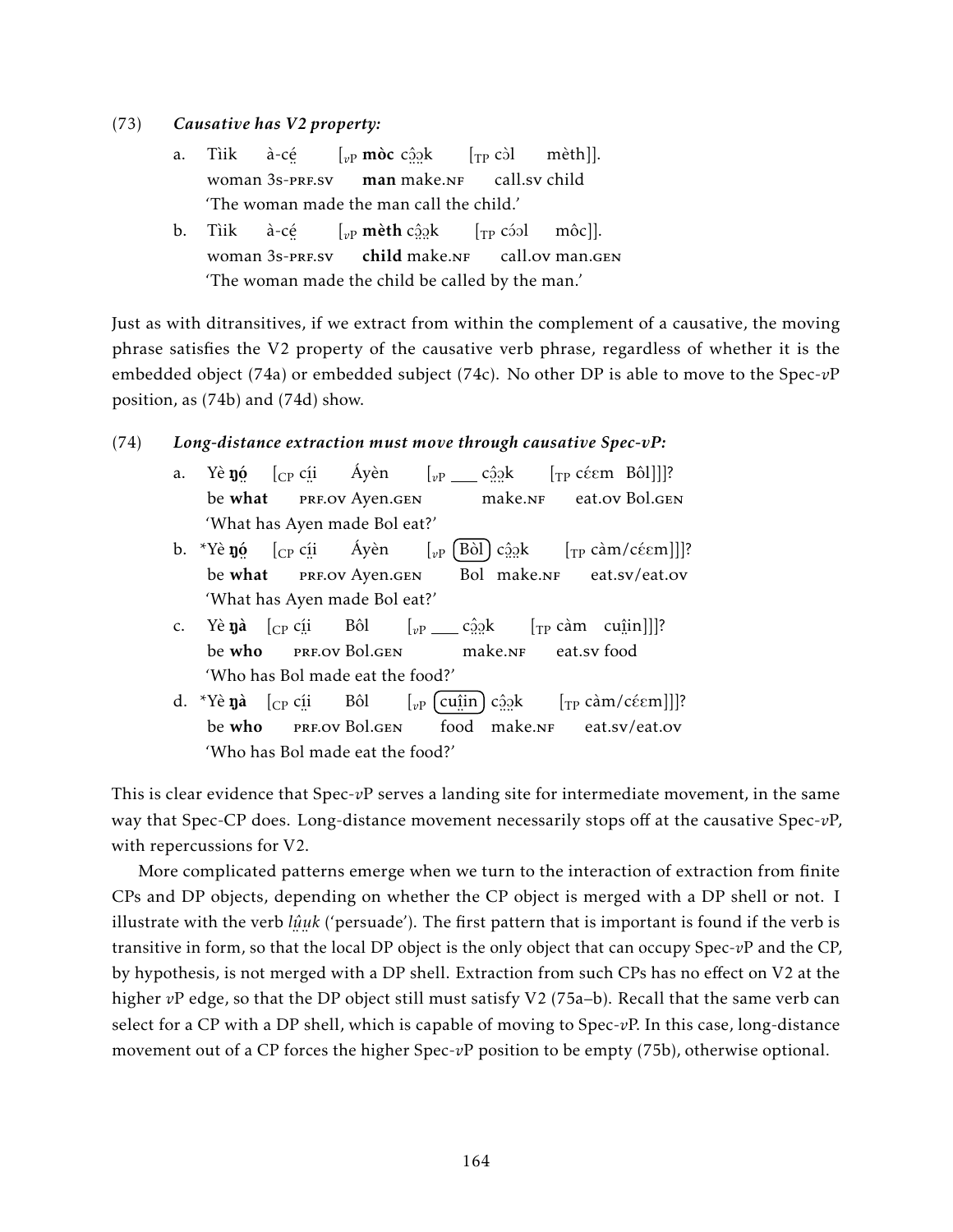#### (75) *Two patterns with extraction from CP in ditransitive:*

- a. Yè **ŋó** be ء.<br>what  $[$ <sub>CP</sub> c<u>í</u>i ∵<br>prf.ov Bol.gen Bôl  $\left[\begin{smallmatrix} v\end{smallmatrix}\right]$  (Ayén) lûuk <u>∴∴</u><br>Ayen persuade.nf  $[\begin{smallmatrix} \mathbb{CP} & \hat{\mathbb{e}} & \mathbb{b} \hat{\mathbb{e}} \end{smallmatrix}$ <sub>∴ −∴</sub><br>c fut.3sg  $\alpha$ []]? buy.nf 'What has Bol persuaded Ayen to buy?'
- b. \*Yè **ŋó** be ں۔<br>what  $[$ <sub>CP</sub> c<u>í</u>i ..<br>prf.ov Bol.gen Bôl  $\left[\begin{smallmatrix} v\text{P} & \text{I} & \text{I} & \text{Q} \text{u} \text{R} \end{smallmatrix}\right]$ ……<br>persuade.nF Ayen Àyén [<sub>CP</sub> è bè <sub>.. ..</sub><br>c fut.3sg ujčoc]]]? buy.nf 'What has Bol persuaded Ayen to buy?'
- c. Yè **ŋ**ó be ء.<br>what  $[$ <sub>CP</sub> c<u>í</u>i ∵<br>prf.ov Bol.gen Bôl  $\left[ v_{\rm P} \_\_$ luģ $\right]$ k nersuade.drr.nf Ayen Àyén [<sub>CP</sub> è bè <sub>∴ −∴</sub><br>c fut.3sg  $\alpha$ []]? buy.nf 'What has Bol persuaded Ayen to buy?'
- d. \*Yè **ŋó** be ں۔<br>what  $[$ <sub>CP</sub> c<u>í</u>i ..<br>prf.ov Bol.gen Bôl [<sub>vP</sub> (Àyén) lu<u>òo</u>k Ayen ™...<br>persuade.dtr.nf  $[_{\mathrm{CP}}$  è bè <sub>.. ..</sub><br>c fut.3sg  $[O(10^{15})]$ buy.nf 'What has Bol persuaded Ayen to buy?'

Van Urk and Richards (2015) propose that these patterns arise because *v* must Agree with a CP in order to "unlock" it for extraction (see also Rackowski and Richards 2005). As a result, it is the CP that will value the  $\varphi$ -features on  $\nu$  if capable, as in (75c), and never the moving DP. Specifically, it is proposed there that the  $\bar{A}$ -features on C act as an intervener for probing from a higher  $v$ , so that the moving  $\overline{A}$ -phrase cannot be favored by a composite probe. This explains why there is no V2 satisfaction with intermediate movement in (75a): the CP selected by the transitive form of *lû u k* ¨ ¨ cannot move to Spec-*v*P. I refer the reader to Van Urk and Richards 2015 for extensive discussion of how this model of long-distance movement works.

The effects of intermediate movement are evident in every intermediate *v*P position, not just the lowest one. If we embed a ditransitive under a causative, movement out of the most embedded *v*P must pass through both *v*P edges. The examples in (76a–d) illustrate for relativization of the direct object.

### (76) *Intermediate movement affects all intermediate vPs:*

- a. Yè **ŋó** be ں۔<br>what  $[$ <sub>CP</sub> c<u>í</u>i <sub>...</sub><br>Prf.ov Ayen.gen Áyèn  $\left[ \begin{smallmatrix} v\mathrm{P} & \ldots & \mathrm{C} \hat{v}\end{smallmatrix} \right]$ c $\hat{v}$ ™a..<br>make.n<mark>F</mark>  $\int_{\text{TP}} d\acute{a}c$ quickly.ov Bol.gen Bôl [<sub>vP</sub> \_\_\_ yiĝgn ∕…<br>give.nғ  $D\hat{\epsilon}$ n]]]]? Deng 'What has Ayen made Bol give Deng quickly?'
- b. \*Yè **ŋó** be ء.<br>what  $[$ <sub>CP</sub> c<u>í</u>i ™<br>PRF.ov Ayen.gen Áyèn  $\left[ \begin{smallmatrix} v\text{P} & \text{I} \ \end{smallmatrix} \right]$ c<u>ộ</u>ɔk ™a.<br>make.n<mark>F</mark>  $\int_{\text{TP}} d\acute{a}c$ quickly.ov Bol.gen Bôl  $\int_{v}$  [Dèen] Deng yiĝgn]]]? سىتە<br>give.nf 'What has Ayen made Bol give Deng quickly?'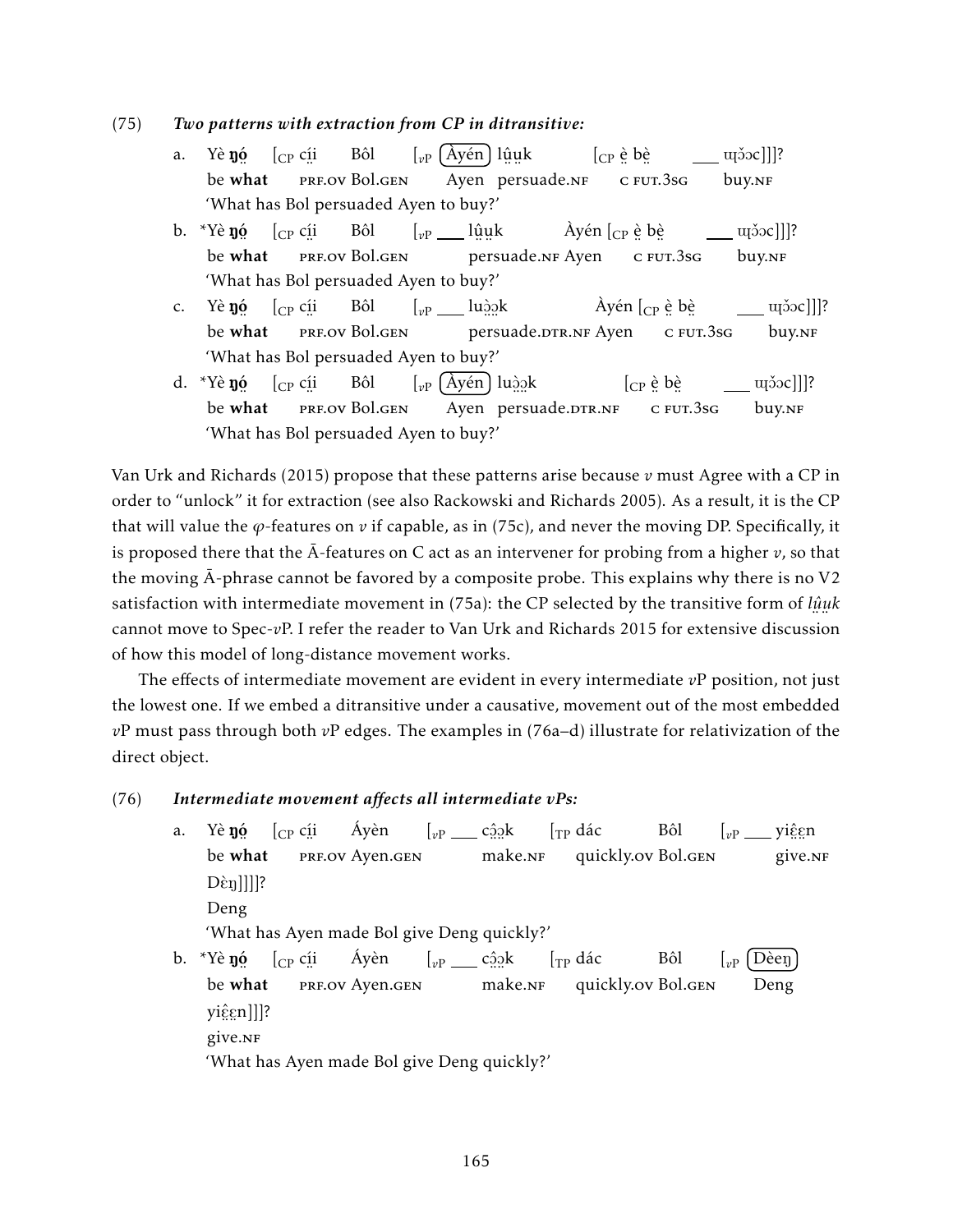- c. \*Yè **ŋ**ó be ء.<br>what  $[$ <sub>CP</sub> c<u>í</u>i ™<br>PRF.ov Ayen.gen Áyèn  $\left[\begin{smallmatrix} v\end{smallmatrix}\right]$   $\left[\begin{smallmatrix} \rho\end{smallmatrix}\right]$   $\left[\begin{smallmatrix} \rho\end{smallmatrix}\right]$   $c$ Bol ™a..<br>make.n<mark>F</mark>  $\int_{\text{TP}} d\acute{a}c$ quickly.ov [<sub>vP</sub> \_\_\_ yiĝgn ∠…<br>give.nf Dèen]]]? Deng 'What has Ayen made Bol give Deng quickly?' Áyèn  $\int_{\text{TP}} d\acute{a}c$
- d. \*Yè **ŋ**ó be ں۔<br>what  $[$ <sub>CP</sub> c<u>í</u>i <sub>...</sub><br>Prf.ov Ayen.gen  $\left[\begin{smallmatrix} v\end{smallmatrix}\right]$   $\left[\begin{smallmatrix} \rho\end{smallmatrix}\right]$   $\left[\begin{smallmatrix} \rho\end{smallmatrix}\right]$   $c$ Bol ¨ ¨ make.nf quickly.ov [<sub>vP</sub> (Dèeŋ) yiĝgn]]]? Deng , … …<br>give.nf 'What has Ayen made Bol give Deng quickly?'

We can put these patterns together with the facts discussed in section 2 to show V2 satisfaction by intermediate movement to Spec-CP and Spec-*v*P in the same derivation. If we embed a causative in a complement CP, for example, extraction from the complement of the causative satisfies V2 at Spec-*vP* of the causative and then subsequently at the intermediate Spec-CP (77a–d).

### (77) *Intermediate movement through Spec-vP and then Spec-CP:*

- a. Yè **ŋó** be ء.<br>what  $[\begin{smallmatrix} \mathsf{C}\mathsf{P} \end{smallmatrix}$ yù̯ukù luêeel  $[\begin{smallmatrix} \mathsf{C}\mathsf{P} \end{smallmatrix}$ è \_\_ cíi ¨ ¨ ¨ hab.1pl say.nf ¨ c ¨ prf.ov Bol.gen Bôl  $\left[\begin{smallmatrix} v\text{P} & \text{I} \end{smallmatrix}\right]$ cĝ $_2$ k ™...<br>make.n<mark>F</mark>  $\lceil_{\text{TP}} \hat{\text{c}} \hat{\text{em}}\rceil$ eat.ov Áyèn]]]]? Ayen.gen 'What do we say that Bol has made Ayen eat?' b. \*Yè **ŋ**ó be ں۔<br>what  $\left[\begin{smallmatrix} \mathsf{C}\mathsf{P} \end{smallmatrix}\right]$ yùukù luêeel $\left[\begin{smallmatrix} \mathsf{C}\mathsf{P} \end{smallmatrix}\right]$ è \_\_ cíi , .. ..<br>нав.1pl say.nf ¨ c ..<br>prf.ov Bol.gen Bôl [<sub>vP</sub> (Àyén) c<u>ôo</u>k Ayen ¨ ¨ make.nf  $[\text{TP } \text{càm}]$ ? eat.sv 'What do we say that Bol has made Ayen eat?' c. \*Yè **ŋó** [<sub>CP</sub> yùu̯kù luêeel [<sub>CP</sub> è [Bòl] (à)-cé be ¨ what , .. ..<br>нав.1pl say.nf  $\overline{c}$  Bol (3s)-prf.sv  $\left[ \begin{smallmatrix} v\text{P} & \text{I} \ \end{smallmatrix} \right]$ c<u>ộ</u>ɔk ™...<br>make.n<mark>F</mark>  $\lceil_{\text{TP}} \right.$  céem eat.ov Áyèn]? Ayen.gen 'What do we say that Bol has made Ayen eat?' d. \*Yè **ŋó** [<sub>CP</sub> yùu̯kù luêeel [<sub>CP</sub> è [Bòl] (à)-cé [<sub>vP</sub> (Àyén) cậạk  $[\text{TP } \text{càm}]$ ?
- be ¨ what ∠……<br>нав.1pl say.nf  $\overline{c}$  Bol (3s)-prf.sv Ayen ™a..<br>make.n<mark>F</mark> eat.sv 'What do we say that Bol has made Ayen eat?'

We can also reverse the order of these positions, and extract from a finite CP embedded under a causative. Again, the only grammatical option is the one in which each intermediate edge is empty overtly (78a). All permutations in which an independent instance of movement satisfies the V2 property of one of these intermediate positions is ungrammatical (78b–d).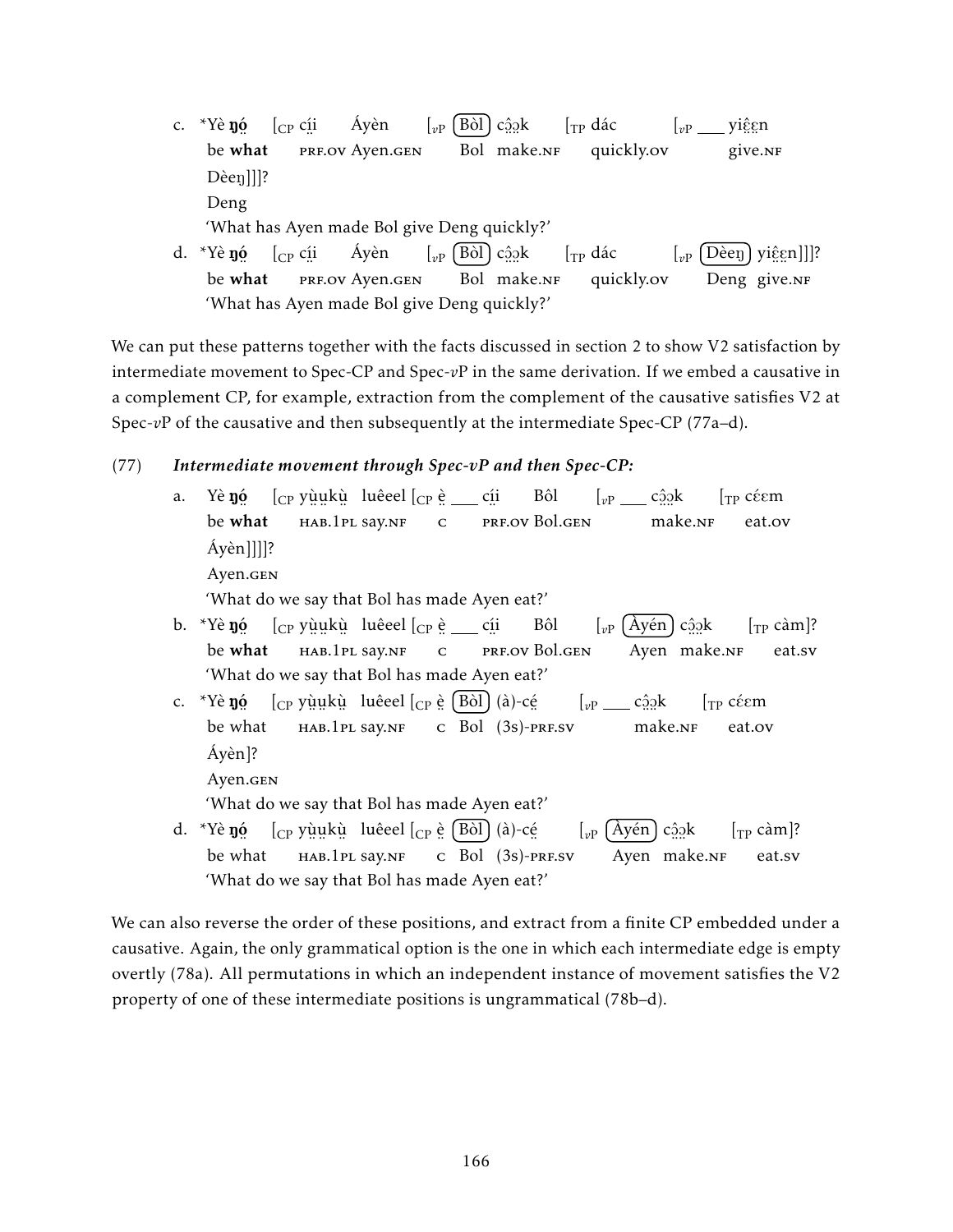(78) *Intermediate movement through Spec-CP and then Spec-vP:*

- a. Yè **ŋó** be ء.<br>what  $\left[\begin{smallmatrix} C\ P \end{smallmatrix}\right]$ cù cu kù cù kù kù kù kù khác của khác của khác của khác của khác của khác của k ™……<br>prf.1pl ™...<br>make.n<mark>F</mark> [TP luêeel Bôl say.ov Bol.gen [CP è cí i ¨ c ™<br>PRF.ov Ayen.gen Áyèn câam]]]? eat.NF 'What have we made Bol say that Ayen has eaten?' b. \*Yè **ŋ**ó be ັ∙∴<br>what  $\left[\begin{smallmatrix} C\text{P} & \text{C}\end{smallmatrix}\right]$ ulukù  $\left[\begin{smallmatrix} v\text{P} & \text{C}\end{smallmatrix}\right]$ c $\left[\begin{smallmatrix} \text{O}\end{smallmatrix}\right]$ ¨ ¨ ¨ prf.1pl ™...<br>make.n<mark>f</mark> [TP luêeel Bôl say.ov Bol.gen  $\left[\begin{smallmatrix} C\end{smallmatrix}\right]$ ê  $\left[\begin{smallmatrix} Ay\'en \end{smallmatrix}\right]$  (à)-cé  $\frac{1}{\sqrt{2}}$  C Ayen (3s)-PRF.SV câam]]]? eat.<sub>NF</sub> 'What have we made Bol say that Ayen has eaten?' c. \*Yè **ŋó** [<sub>CP</sub> cùu̯kù [<sub>vP</sub> (Bòl) cậạk  $\left[\begin{smallmatrix}\mathsf{T}\mathsf{P}\end{smallmatrix}\right]$ luèel  $\left[\begin{smallmatrix}\mathsf{C}\mathsf{P}\end{smallmatrix}\right]$ è $\equiv$ cíi Áyèn câam]]]?
- be ں۔<br>what ………<br>prf.1pl Bol ¨ ¨ make.nf say.sv ¨ c er<br>PRF.ov Ayen.gen eat.nf 'What have we made Bol say that Ayen has eaten?'
- d. \*Yè **ŋó** be ¨ what  $\left[\begin{smallmatrix} C\text{P} & \text{c}\text{u}\text{u}\text{k}\text{u} \end{smallmatrix}\right]\left[\begin{smallmatrix} v\text{P} & \text{B}\text{d}\text{I} \end{smallmatrix}\right]$ c $\hat{\Omega}$ ok ™……<br>prf.1pl Bol ™...<br>make.<mark>n</mark>F  $\left[\begin{smallmatrix}\mathsf{T}\mathrm{P}\end{smallmatrix}\right]$ luèel  $\left[\begin{smallmatrix}\mathsf{C}\mathrm{P}\end{smallmatrix}\right]$   $\left(\begin{smallmatrix}\mathsf{\hat{A}}\end{smallmatrix}\right)$  $\left(\begin{smallmatrix}\mathsf{\hat{a}}\end{smallmatrix}\right)$ -cé say.sv  $\frac{1}{\sqrt{2}}$  C Ayen (3s)-PRF.SV eat.NF câam]]]? 'What have we made Bol say that Ayen has eaten?'

Consistently then, long-distance extraction across an edge prevents other instances of movement to that edge, providing clear evidence that long-distance movement in Dinka involves successivecyclic derivations.

Just as *ϕ*-agreement provides converging evidence for intermediate movement through Spec-CP, we can find independent evidence that *v*P constitutes a cyclic domain. This evidence comes from a process I call *ké*-copying (see also Andersen 2002 and Van Urk and Richards 2015). *Ké*-copying refers to the fact that plural DPs are doubled by the 3rd person plural pronoun *ké* in each Spec-*v*P position they pass through (79a–b).

#### (79) *Plural DPs are doubled by pronoun in Spec-vP:*

- a. Yè**ŋà** [<sub>CP</sub> c<u>í</u>i be who ..<br>prf.ov Bol.gen Bôl  $\left[\begin{smallmatrix} v\text{P} & \mathbf{[} & \mathbf{[} & \mathbf{[} & \mathbf{[} & \mathbf{[} \mathbf{[} \mathbf{[} \mathbf{[} \mathbf{[} \mathbf{[} \mathbf{[} \mathbf{[} \mathbf{[} \mathbf{[} \mathbf{[} \mathbf{[} \mathbf{[} \mathbf{[} \mathbf{[} \mathbf{[} \mathbf{[} \mathbf{[} \mathbf{[} \mathbf{[} \mathbf{[} \mathbf{[} \mathbf{[} \mathbf{[} \mathbf{[} \mathbf{[} \mathbf{[} \mathbf{[} \mathbf{[} \mathbf$ ¨ see.nf 'Who has Bol seen?'
- b. Yè **kôoc-kó** be people-which [CP cí i ∵<br>prf.ov Bol.gen Bôl  $\left[\begin{smallmatrix} v_P \end{smallmatrix} \right]$ **ké** t<u>î</u>iŋ]]? 3pl ¨ see.nf 'Which people has Bol seen?'

In Chapter 6, I argue at length that this is the result of multiple copy spell-out, so that this pronoun diagnoses the presence of a copy left by intermediate movement to Spec-*v*P.

*Ké*-copying obtains at each *v*P edge on the path of movement, so that long-distance extraction involves multiple instances of *ké* (80a–b).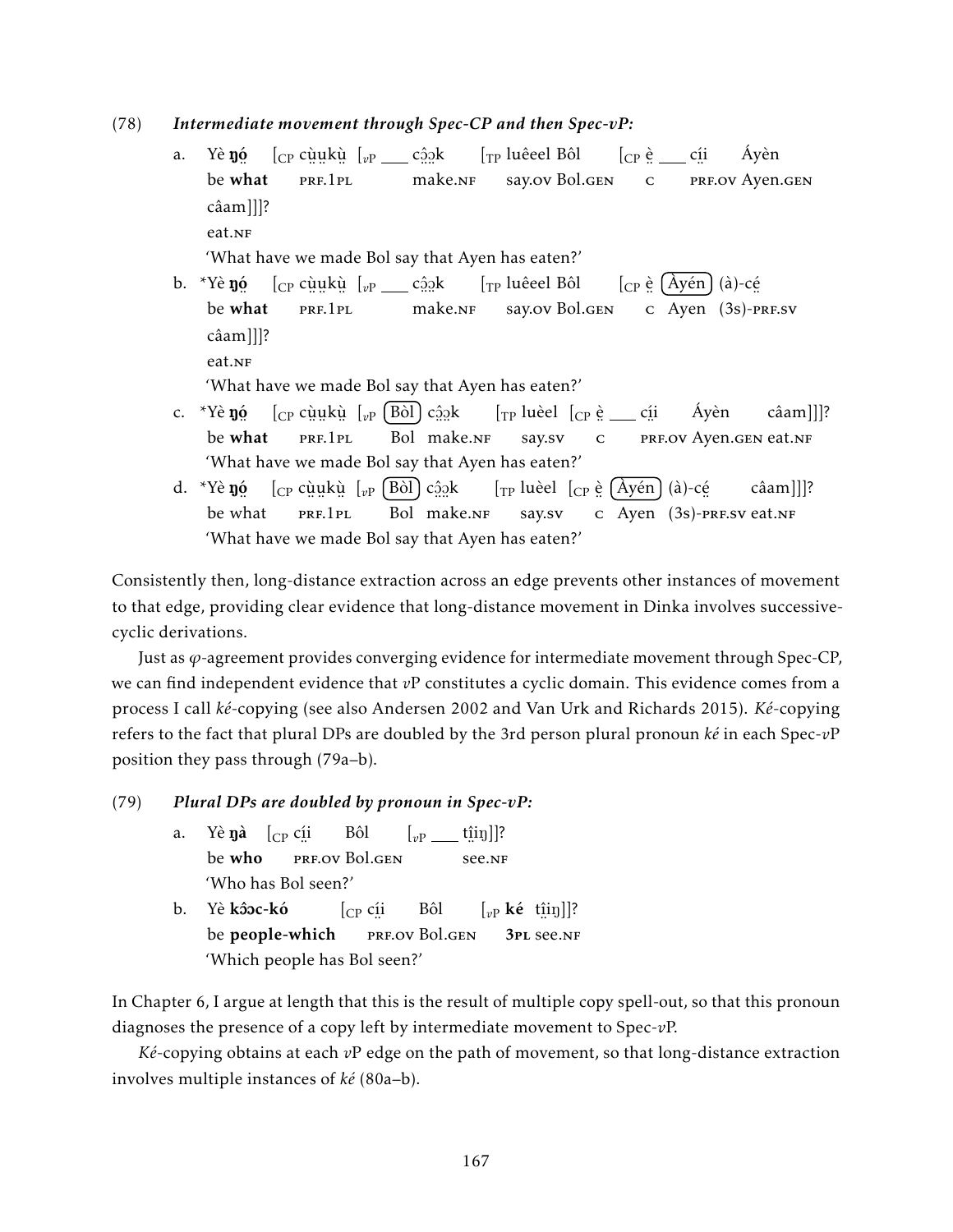(80) *Ké-copying targets each verb phrase edge:*

- a. Yè**ŋà** [<sub>CP</sub> y<u>í</u>i be who , ..<br>hab.ov Bol.gen Bôl  $\left[\begin{smallmatrix} v\end{smallmatrix}\right]$  luêeel  $\left[\begin{smallmatrix} C\end{smallmatrix}\right]$ e c<u>í</u>i say.nf ¨ c ¨ prf.ov Ayen.gen Áyèn  $\left[\begin{smallmatrix} v\text{P} & \text{t}\hat{\text{ii}}\text{I}\text{J} \end{smallmatrix}\right]]\right]$ ? ¨ see.nf 'Who does Bol say Ayen has seen?'
- b. Yè **kôoc-kó** be people-which [CP yí i , ..<br>hab.ov Bol.gen Bôl  $\left[\begin{smallmatrix} v\end{smallmatrix}\right]$ ké luêeel  $\left[\begin{smallmatrix} C\end{smallmatrix}\right]$ e c<u>í</u>i 3pl say.nf .∙ .∙ .<br>c prf.ov Ayen.gen Áyèn  $\int_{v}$ <sub>*v*</sub> ké 3pl t<u>î</u>iŋ]]]]? ¨ see.nf 'Which people does Bol say Ayen has seen?'

*Ké*-copying provides supporting evidence for the presence of intermediate movement to Spec-*v*P in all the environments discussed here. In addition, *ké*-copying allows us to see that there is intermediate movement to the *all* verb phrases on the path of movement, even when intermediate movement does not interact with an overt V2 effect. In (80b), for example, *ké*-copying reveals the presence of an intermediate copy before the matrix verb *luêeel* ('say'), which otherwise lacks a DP object that could overtly satisfy V2.

Similarly, we can use *ké*-copying to show that there is intermediate movement to the edge of intransitive verb phrases. When a plural adjunct undergoes movement out of the verb phrase, it participates in *ké*-copying (81).

(81) *Ké-copying at intransitive verb phrase:*

Yè **thèek-kó** be times-which [CP bí i ™<br>FUT.ov knives pèɛl [<sub>vP</sub> **ké** dhuôoŋ]]? 3pl break.nf 'At which times will the knives break?'

In this section, we have seen evidence from V2 effects and a process of multiple copy spell-out that long-distance movement in Dinka requires intermediate movement to the edge of every verb phrase along the way. I propose that *v*P, like CP, is a phase, as in Chomsky (2001, 2008), so that movement to its edge is necessary to escape it. As a reflex of this successive-cyclic movement step, the V2 property of the Dinka *v*P may be satisfied.

### *5.2 Multiple probes on v*

In the previous section, we saw that Dinka requires intermediate movement to every Spec-*v*P position on the path of movement. In addition, I showed that intermediate movement has the same repercussions for V2 as terminal movement does. This is another demonstration that Dinka treats intermediate movement and terminal movement the same way, providing support for the idea that intermediate movement involves the same syntax. In addition, we saw that intermediate movement to the *vP* edge will block other instances of movement to the same edge.<sup>23</sup> In this section, I propose

<sup>23.</sup> Though (75a) is an exception, because the local object moves to Spec-*v*P alongside intermediate movement to the same edge (as can be diagnosed by *ké*-copying. A similar case is described in this section, with adjunct extraction.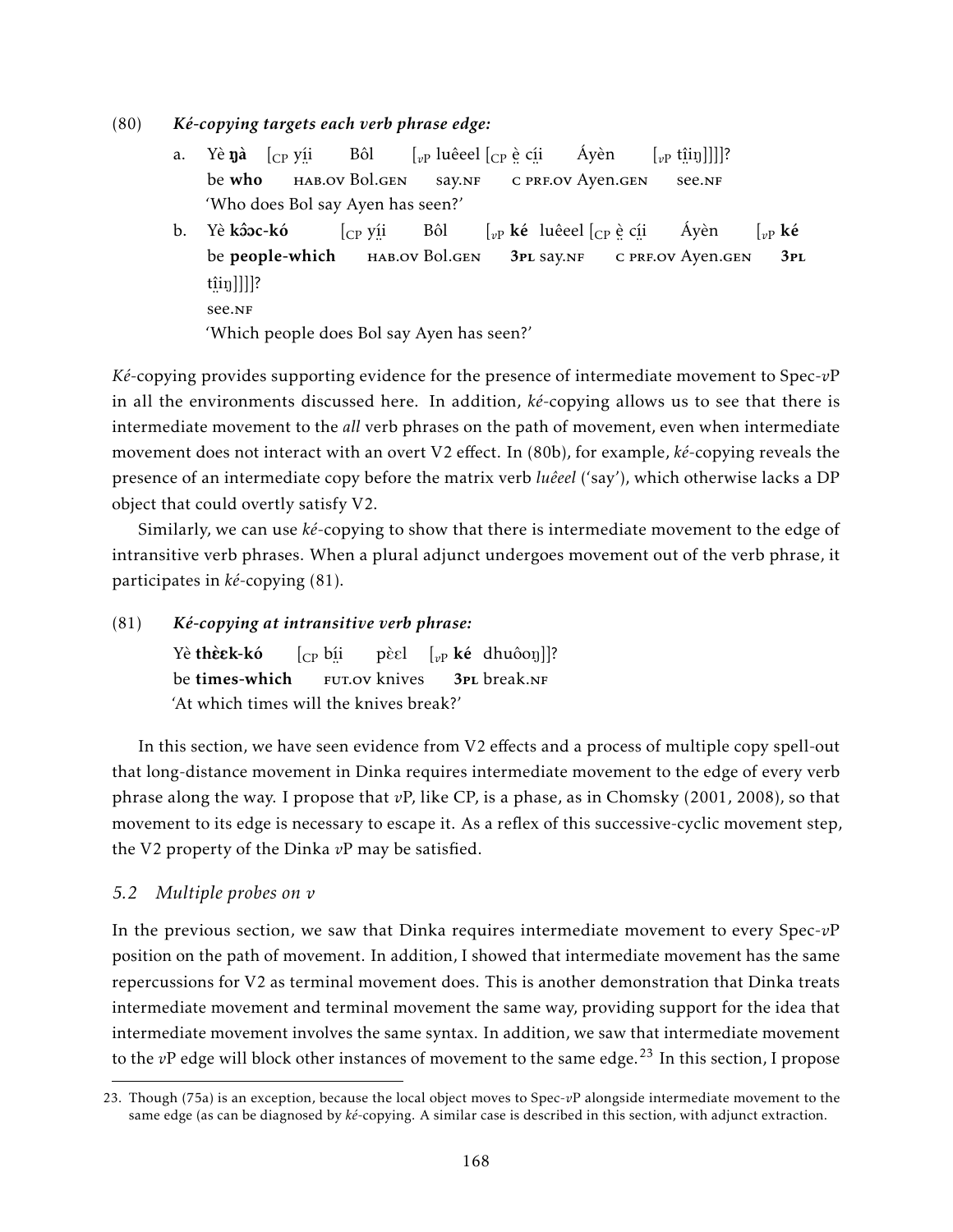that this pattern is found because intermediate movement to Spec-*v*P, like movement to Spec-CP, is driven by a composite probe.

As further evidence for the view that intermediate and terminal movement have the same effect on Dinka morphosyntax, we can show that they are subject to the same restrictions. Recall that only objects, and not adjunct material like instrumentals or locatives, may move to Spec-*v*P to satisfy V2. If we move such an adjunct out of a transitive *v*P, by means of relativization or topicalization, the direct object must still appear in Spec-*v*P (82a–b). Intermediate movement of the adjunct cannot satisfy V2 (82c–d).

### (82) *Adjuncts do not satisfy V2 in intermediate movement:*

- a. Yè **ŋó** be ں۔<br>what  $[$ <sub>CP</sub> c<u>í</u>i ..<br>prf.ov Bol.gen Bôl  $\left[\begin{smallmatrix} v_P & \text{cuîin} \end{smallmatrix}\right]$  tháal]]? <u>…</u><br>food cook.nf 'What has Bol cooked food with?'
- b. **Pǎal** à-cénè **knife** 3s-prf.obly Ayen.gen Áyèn [<sub>vP</sub> (cu<u>î</u>in) câam. food eat.NF 'With a knife, Ayen has eaten food.'
- c. \*Yè **n**ó be ں۔<br>what  $[$ <sub>CP</sub> c<u>í</u>i ..<br>prf.ov Bol.gen Bôl [*v*<sup>P</sup> tháal ..<br>cook.nf food cuî in]]? 'What has Bol cooked food with?'
- d. \***Pǎal** à-cẹ́nẹ̀ **knife** 3s-prf.obly Ayen.gen Áyèn [<sub>vP</sub> \_\_\_\_ câam cu<u>î</u>in]. food eat.NF 'With a knife, Ayen has eaten food.'

It is not the case that these adjuncts do not move through the *v*P edge, as Van Urk and Richards (2015) point out. Plural adjuncts participate in *ké*-copying, so we can see that there is an intermediate copy of these phrases at the *v*P edge even if it does not satisify V2 (83a–b).

### (83) *Adjunct extraction triggers ké-copying:*

- a. Yè îáan-kó be places-which  $[$ <sub>CP</sub> c<u>í</u>i ..<br>prf.ov Bol.gen Bôl  $\left[\begin{smallmatrix} v_P \end{smallmatrix} \right]$ **ké** Àyén tuòoc]]? 3PL Ayen send.NF 'Which places has Bol sent Ayen to?'
- b. Yè t<u>óo</u>ny kê be pots quant.pl how díi [<sub>CP</sub> c<u>í</u>i ¨ prf.ov Bol.gen Bôl [<sub>vP</sub> **ké** cuîin tháal]]? 3PL food cook.NF 'How many pots has Bol cooked food with?'

I suggest that this is evidence that  $\nu$  carries two movement-driving features: one flat  $\bar{A}$ -probe which drives intermediate movement, and a *ϕ*-probe, associated with case assignment to DP objects. In derivations such as (83a–b), these probes attract two separate phrases, because there is no one goal that carries both features. In this way, these adjunct extraction facts reveal that intermediate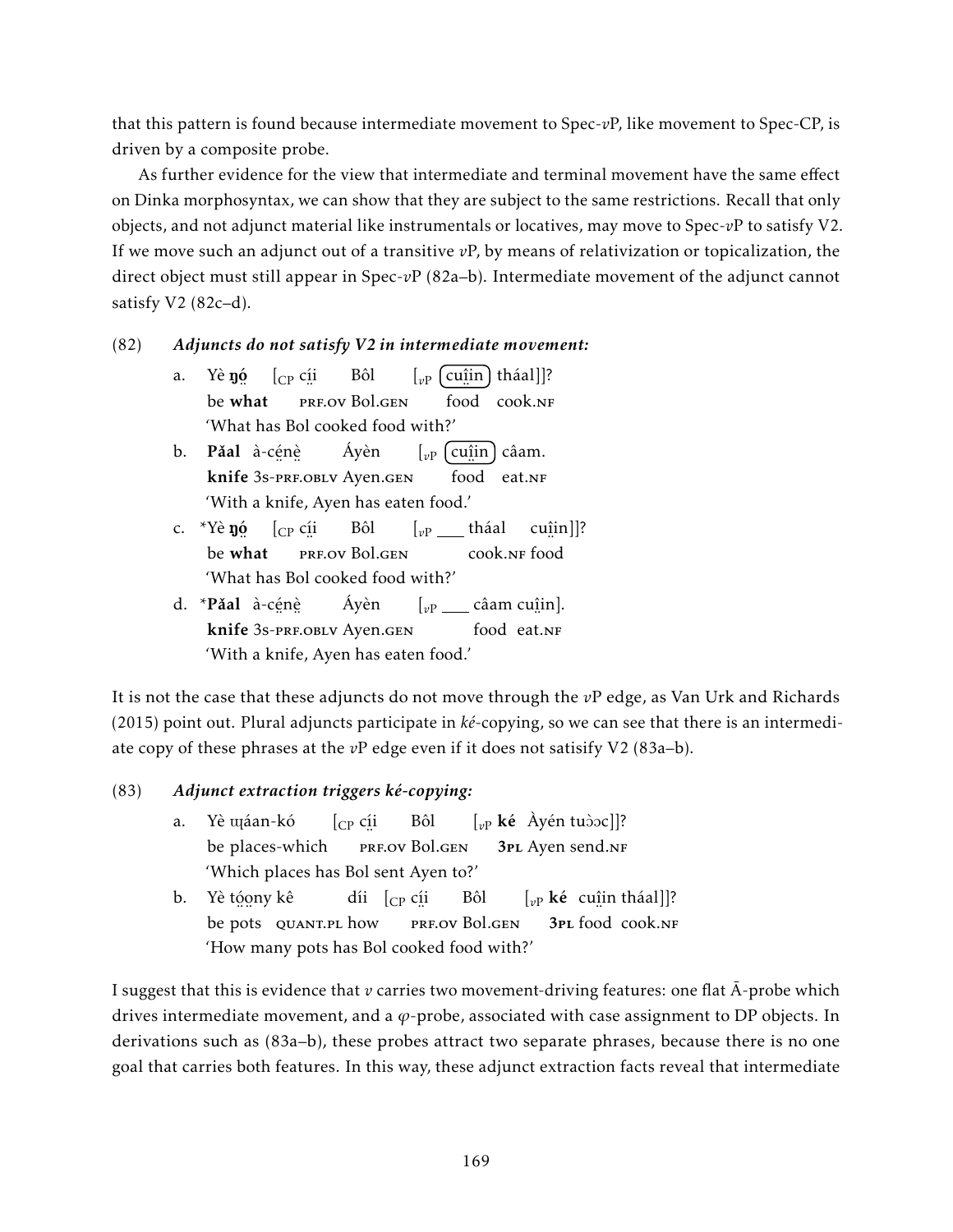movement is driven by multiple movement-driving features, and not just by *ϕ*-agreement, just like intermediate movement to Spec-CP.

Let me show how this works with a few illustrative derivations. As described above, I propose that *v* carries a flat  $\overline{A}$ -probe as well as a  $\varphi$ -probe (84).



The flat  $\bar{A}$ -probe on v serves to trigger intermediate movement to the vP edge.<sup>24</sup> If (84) represents the featural specification of *v*, then intermediate movement of an object satisfies V2, using the logic of Agree I proposed for C in section 3.1. As before, suppose that the  $\bar{A}$ -probe and the  $\varphi$ -probe form a composite probe, in the sense of Coon and Bale (2014). As a result, if there is a DP with an A-feature in the c-command domain of  $v$ , the  $\varphi$ -probe and  $\bar{A}$ -probe on  $v$  jointly target it.

To see how this approach works when intermediate movement satisfies V2, consider extraction in ditransitives, such as in the double object construction. I take the double object construction to be (at least) one source of (85a), by means of the derivation in (85b).

#### (85) *Intermediate movement of goal in double object construction:*

a. Yè**ŋà** [<sub>CP</sub> c<u>í</u>i be who ∵<br>PRF.OV man.GEN môc [<sub>vP</sub> \_\_\_ yiĝgn kìtáp]]? ¨ ¨ give.nf book 'Who has the man given the book to?'



<sup>24.</sup> Because  $v$  does not host terminal  $\bar{A}$ -movement, we need to make a distinction between  $\bar{A}$ -probes that only trigger intermediate movement, such on  $\nu$  and on intermediate C, and  $\bar{A}$ -probes that establish the final movement step in a movement dependency. I posit then that the  $\bar{A}$ -probe on  $v$  is uninterpretable and unvalued (Abels 2012b), so that  $\overline{A}$ -movement to a specifier of  $\nu$  cannot terminate there.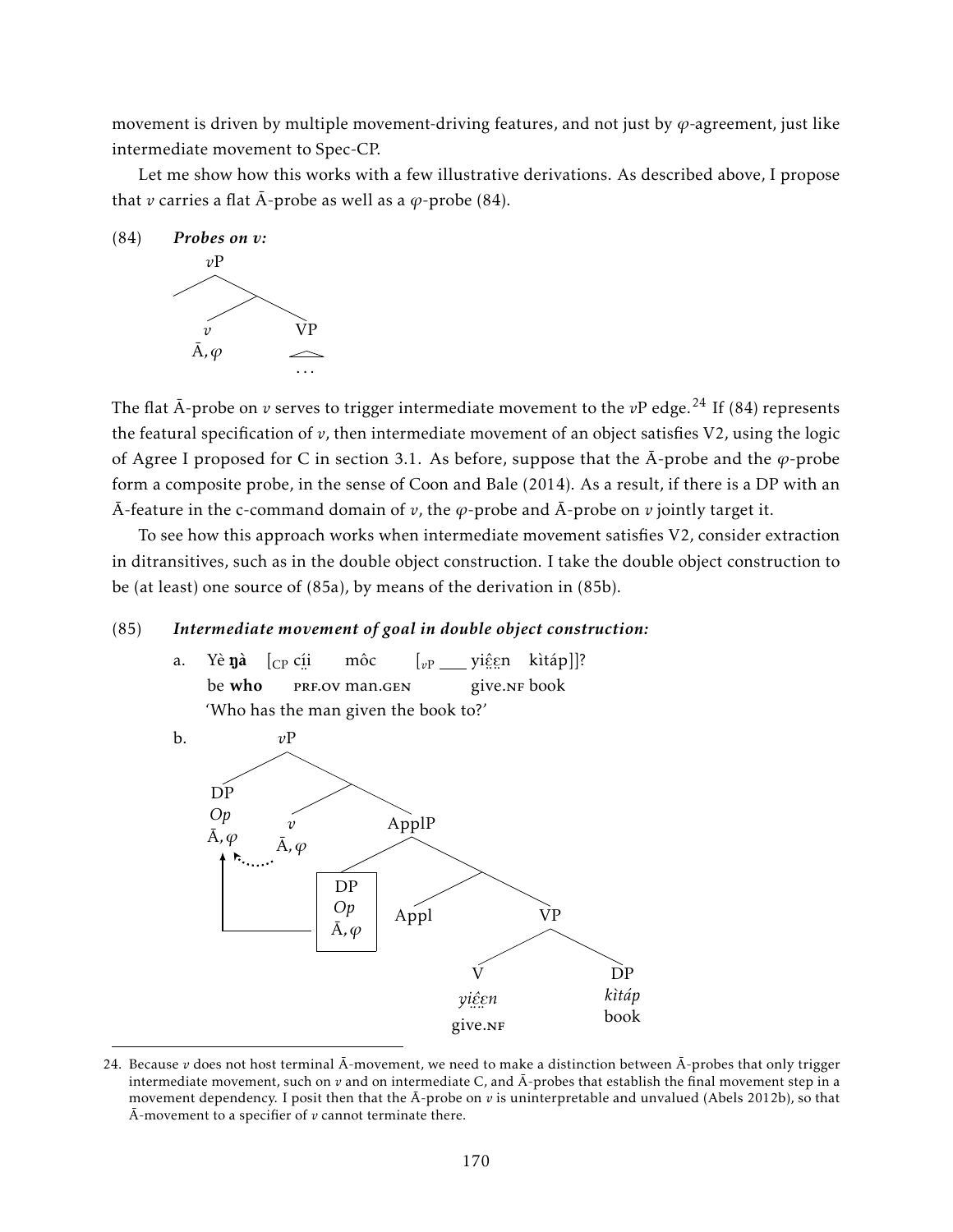In this derivation, the goal is merged as the highest object in Spec-ApplP and is the closest target for the composite  $\bar{A}$ -probe and  $\varphi$ -probe on *v*. As a result, both probes are valued on the goal DP and it is attracted to a specifier of *v*.

The question that arises now is what happens in a double object construction when the theme, the lower object, carries an  $\bar{A}$ -feature. I propose the derivation in (86).

#### (86) *Intermediate movement of theme in double object construction:*



Because the lower object carries both features that make up the composite probe on  $v$ ,  $v$  initiates an Agree relation with the theme. As a result, the theme moves to Spec-*v*P and satisfies all the needs of *v*. This explains why the object that does not undergo movement cannot occupy Spec-*v*P, regardless of whether it is the higher or lower object.

In this approach, there is no derivation with intermediate movement of an object of a ditransitive in which the other object moves to Spec-*v*P, which is the correct result. One open issue is how the indirect object is licensed in a derivation like  $(86)$ , since  $\nu$  is its usual case assigner. One possibility might be that the *ϕ*-probe *v* can enter into a Multiple Agree relation, and so assigns absolutive to all the DP objects inside the verb phrase.<sup>25</sup> In any case, the idea that intermediate movement satisfies all the features of *v* successfully derives the V2 patterns in ditransitives. In addition, the same story extends to the causative facts.

In order to extend this proposal to adjunct extraction, we need to be more explicit about the logic of composite probing. As discussed previously, in such derivations, intermediate movement does not satisfy V2, and the probes on *v* attracts two separate XPs. I propose that adjuncts cannot enter into  $\varphi$ -agreement with  $\nu$  because they are not nominals, but PPs (and, importantly, incorporation

<sup>25.</sup> In addition, we need a process of verb cluster formation to ensure that the unmoved object in a derivation like (86) still follows the main verb when a secondary auxiliary is present.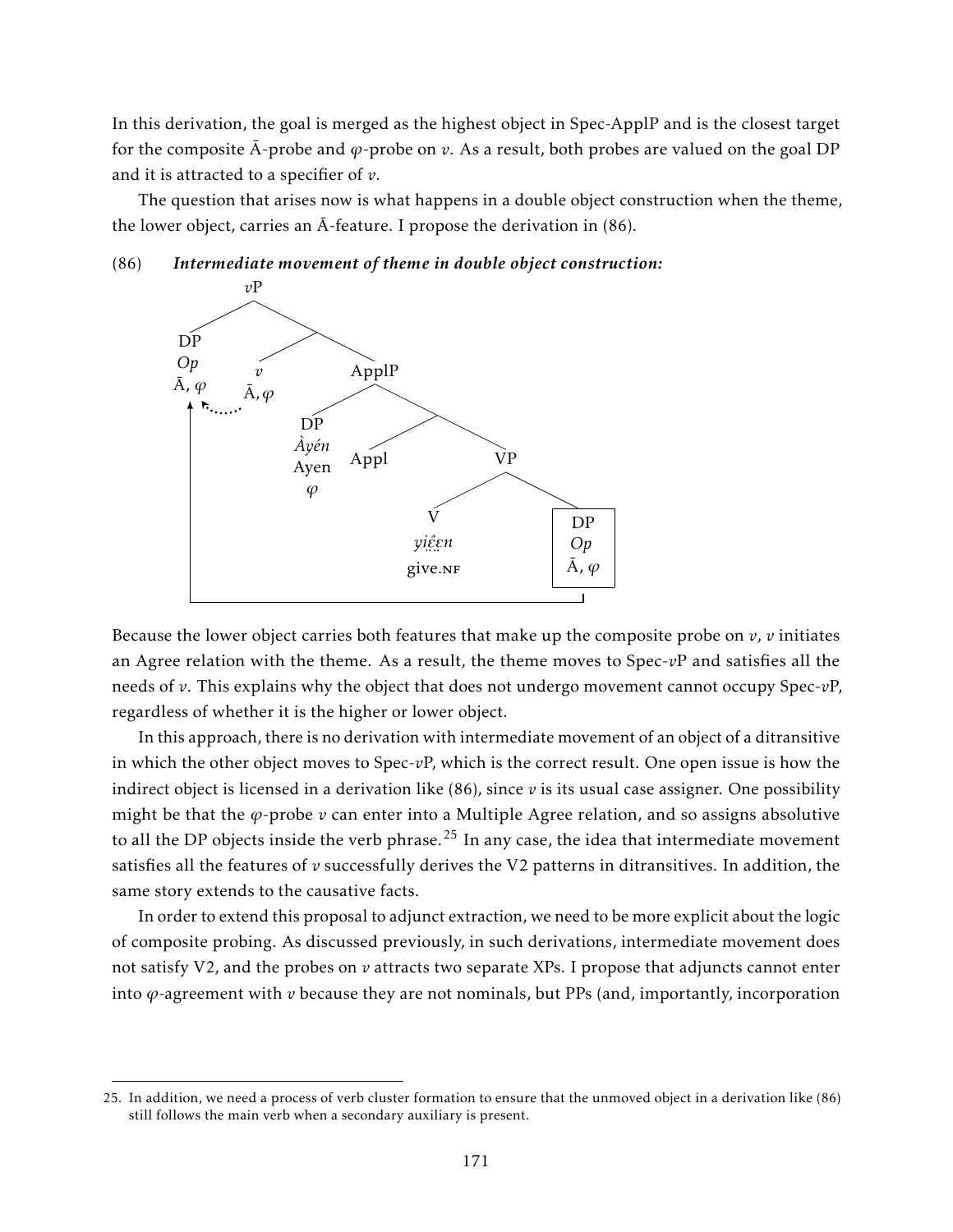of P happens later, as suggested in Chapter 3).<sup>26</sup> Since  $\varphi$ -agreement is restricted to nominals in Dinka, PPs cannot be attracted to Spec-*v*P by its *ϕ*-probe. The syntax of the verb phrase in an example of adjunct extraction like (87a) is then something like (87b).

### (87) *Derivation of adjunct extraction:*





In the structure in  $(87b)$ , there is no goal that can fully satisfy the composite probe on  $v$ . The presence of a P prevents its DP complement from being visible for *ϕ*-agreement, and the object lacks an  $\bar{A}$ -feature. The  $\varphi$ -probe on  $\nu$  targets the object and attracts it to an inner specifier of  $\nu$ .

I propose that, in situations where there is no goal that satisfies all the features of a composite probe, Agree with partially matching goals is possible. A similar suggestion is made by Coon and Bale (2014), because agreement in Mi'gmaq also defaults to the closest goal (the subject) if there is no plural participant around. To achieve this, Coon and Bale propose an algorithm for selecting the best possible goal, of which I adopt a modified version here. To be precise, I propose the principle of Best Match in (88).<sup>27</sup>

<sup>26.</sup> Specifically, as outlined in Chapter 3 (sec. 2.4), prior to movement to Spec-CP, the P head of the instrumental PP cliticizes onto T, yielding Oblique Voice marking. This allows for the DP to be agreed with and assigned absolutive case by C.

<sup>27.</sup> Coon and Bale offer a more complex calculus, which is also compatible with what I say here, though see fn. 30.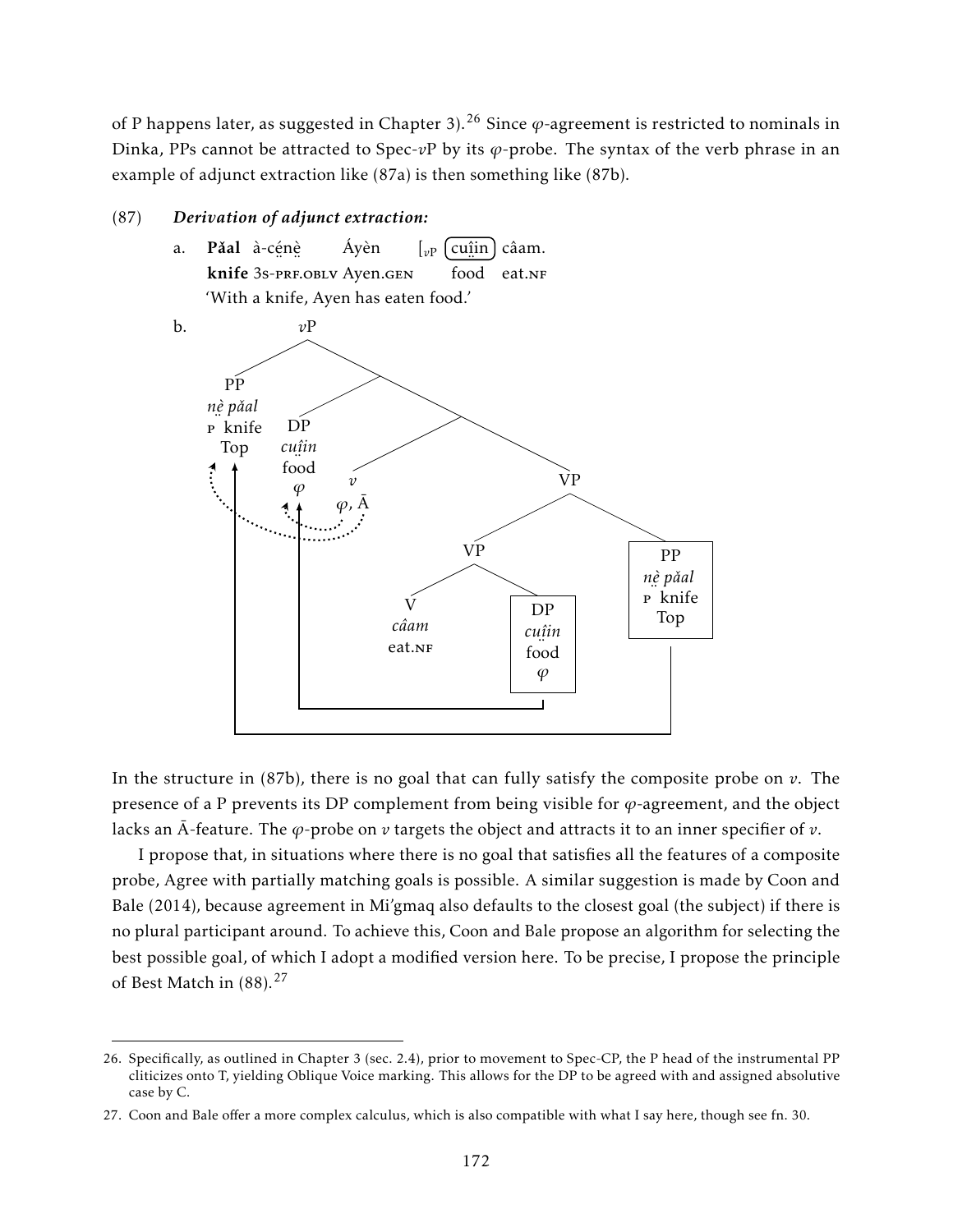#### (88) *Best match:*

An active probe P enters into an Agree relation with the closest syntactic object that matches in the most features. (*cf*. Coon and Bale 2014:99)

Best Match tells a probe (whether composite or not) to target the closest phrase in the set of XPs that match the probe most closely. If the probe is composite, and there is an XP that carries all of the relevant features, Best Match forces an Agree relation between the two elements. But Best Match also allows for Agree relations when all available goals partially match the probe.

One environment in which Best Match is necessary is an ordinary transitive sentence (89a), in which a DP object moves to Spec-*v*P to be assigned case. In my proposal, *v* is a composite probe consisting of  $\varphi$ -features and a flat  $\bar{A}$ -probe, even though there is no XP in the sentence with an A-feature. ¯

#### (89) *Derivation of a transitive with composite probe on v:*

a. Àyén à-cé Ayen 3s-PRF.SV food eat.NF P knife cuîin câam nè pǎal. 'Ayen has eaten food with a knife.'



Although there is no goal that constitutes a complete match for *v*, the DP object is a *partial* match, because it carries *ϕ*-features. What Best Match captures is that such a partial match is better than no match at all. In compliance with Best Match, *v* then enters into an Agree relation with the object.

I suggest that Best Match also extends to the more complex case of adjunct extraction, the derivation of which is repeated in (90).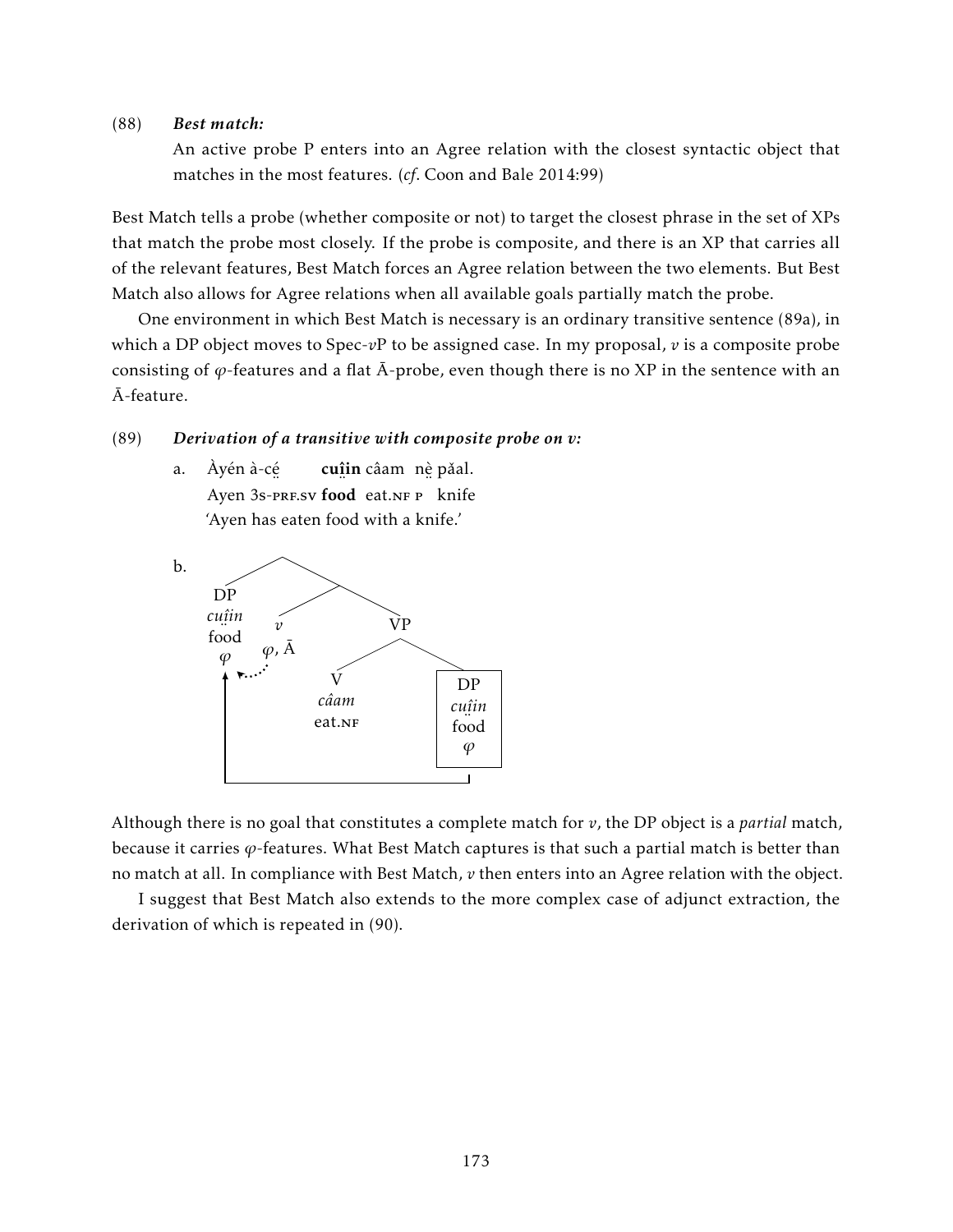(90) *Derivation of adjunct extraction:*



As in the transitive example in (89a–b), none of the XPs in (90b) are a full match for *v*. However, there are two phrases, the DP object and the topicalizing PP, that constitute a partial match. In such a configuration, Best Match allows *v* to Agree with one of the partially matching goals, such as the PP. Suppose that *v* Agrees with the PP and attracts it to a specifier. However, at this point, *v* still has unvalued *ϕ*-features. I suggest that the probe on *v* remains active because of this and can enter into another Agree relation. The DP object is now the best goal as dictated by Best Match. The lower PP copy is ignored, under the assumption that only the head of a chain is active for intervention.<sup>28</sup> The DP is attracted to another specifier of  $v$ , tucking-in under the PP (Richards 1997).<sup>29</sup> In this way, the idea that probing obeys a principle like Best Match can explain why intermediate movement will satisfy V2 when it can but result in a V3 structure otherwise.<sup>30</sup>

<sup>28.</sup> See, for example, Chomsky 2000, Béjar and Rezac 2003, Anagnostopoulou 2003, Holmberg and Hróarsdóttir, 2003, and Sigurðsson and Holmberg 2008.

<sup>29.</sup> More needs to be said about why the order of specifiers formed by multiple probing of  $v$  is fixed, with the phrase undergoing intermediate movement always appearing in a higher specifier.

<sup>30.</sup> There is an important difference in what happens in configurations with partial matches in the Mi'gmaq pattern described by Coon and Bale and in the Dinka pattern I am interested in here. In Mi'gmaq, the composite [plural]- [participant] defaults to the closest goal bearing any *ϕ*-features at all. This leads Coon and Bale to a more complex calculus of how to compare partially matching goals, according to which any goal that is not a full match is assigned the same rank. What this achieves is that a DP that only carries a [participant] feature is not favored over a closer DP that carries neither [participant] or [plural]. This calculus is compatible with what I say here, because I proposed instead that the probe on *v* in Dinka is able to initiate Agree again, based on the fact that it carries unvalued features still. I posit that there is no such Multiple Agree in Mi'gmaq, because all the goals under comparison carry person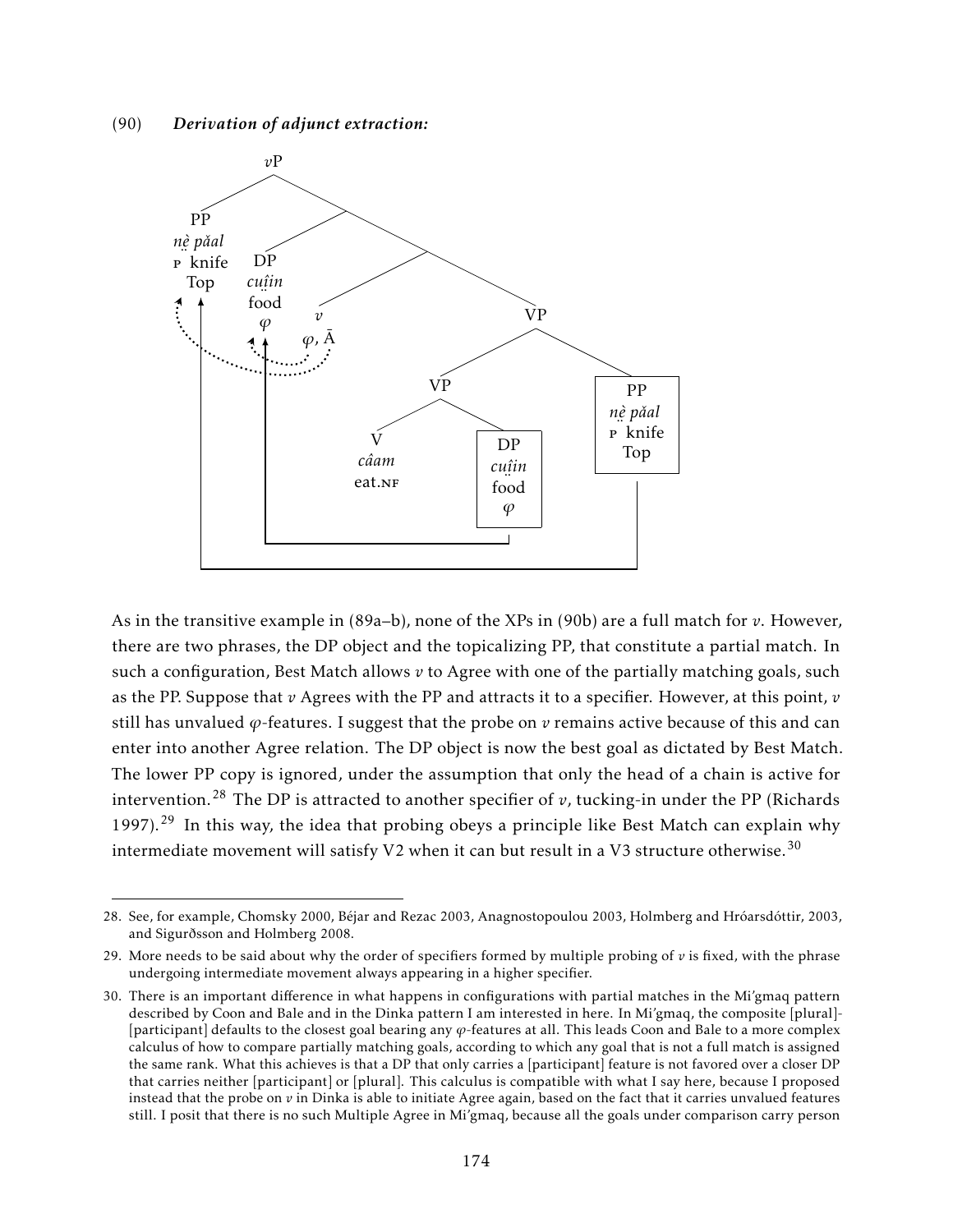To sum up this section, I showed how the idea that *v* carries a composite probe can capture the interplay of V2 and intermediate movement in the Dinka verb phrase, adopting the principle of Best Match to regulate configurations in which only partial matches are available to a probe. Importantly, this analysis relied on the idea that there are multiple movement-driving features on intermediate  $v$ , and that intermediate movement, like other instances of phrasal movement, involves an Agree relation.

#### *5.3 Object agreement and successive cyclicity*

Let me conclude this section by briefly discussing the covert *ϕ*-agreement I posit on Dinka *v*. In this chapter so far, I have argued that intermediate movement values *ϕ*-features on C as well as on *v* along the way, and have used the distribution of this effect to argue for the idea that intermediate movement is feature-driven. At C, we saw the overt consequences of this syntax for *ϕ*-agreement. At the verb phrase level, however, this effect on  $\varphi$ -agreement is covert. We might then expect to find languages in which overt object agreement is affected by successive-cyclic movement across it, in the same way that *ϕ*-agreement at C is in Dinka. In this section, I show that this pattern is attested in a number of languages, including Kiribati, Fijian, and Hungarian.

Sabel (2013) investigates object agreement in Kiribati and Fijian. Sabel shows that long-distance movement in both languages affects object agreement on the verbs on the path of movement. I will illustrate with Kiribati. Kiribati has an object agreement suffix that appears on the verb and agrees with the object DP or CP. In (91a), we see that the matrix verb carries 3rd person singular agreement, for the object CP, and the embedded verb 3rd person plural agreement, tracking its DP object. In cases of long-distance movement, object agreement on all intermediate verbs targets the moving phrase. In (91b–c), we see that, if the embedded DP object undergoes movement, all verbs must show 3rd person plural agreement.

#### (91) *Object agreement in Kiribati tracks intermediate movement:*

- a. Ti ata-i-a 1pl know-tr-3sg [CP bwa e tangir-i-ia Meeiri ao Tien Rui]. that 3sg loves-TR-3PL Meeri and Tien Rui 'We know that Rui loves Meeri and Tien.'
- b. **Meeiri ao Tien** aika ti ata-i-**ia** Meeri and Tien FM 1PL know-TR-3PL  $\rm [_{CP}$  bwa e that 3sg loves-TR-3PL tangir-i-ia Rui]. Rui 'It is Meeri and Tien that we know that Rui loves.'
- c. \*Meeiri ao Tien aika ti ata-i-a Meeri and Tien FM 1PL know-TR-3sG [CP bwa e tangir-i-ia that 3sg loves-TR-3PL Rui]. Rui 'It is Meeri and Tien that we know that Rui loves.' (Kiribati; Sabel 2013:17–18)

and number features. As a result, Agree with a DP that does not carry [participant] or [plural] will still provide a value for person and number (overtly registered in the morphology), thereby deactivating the probe.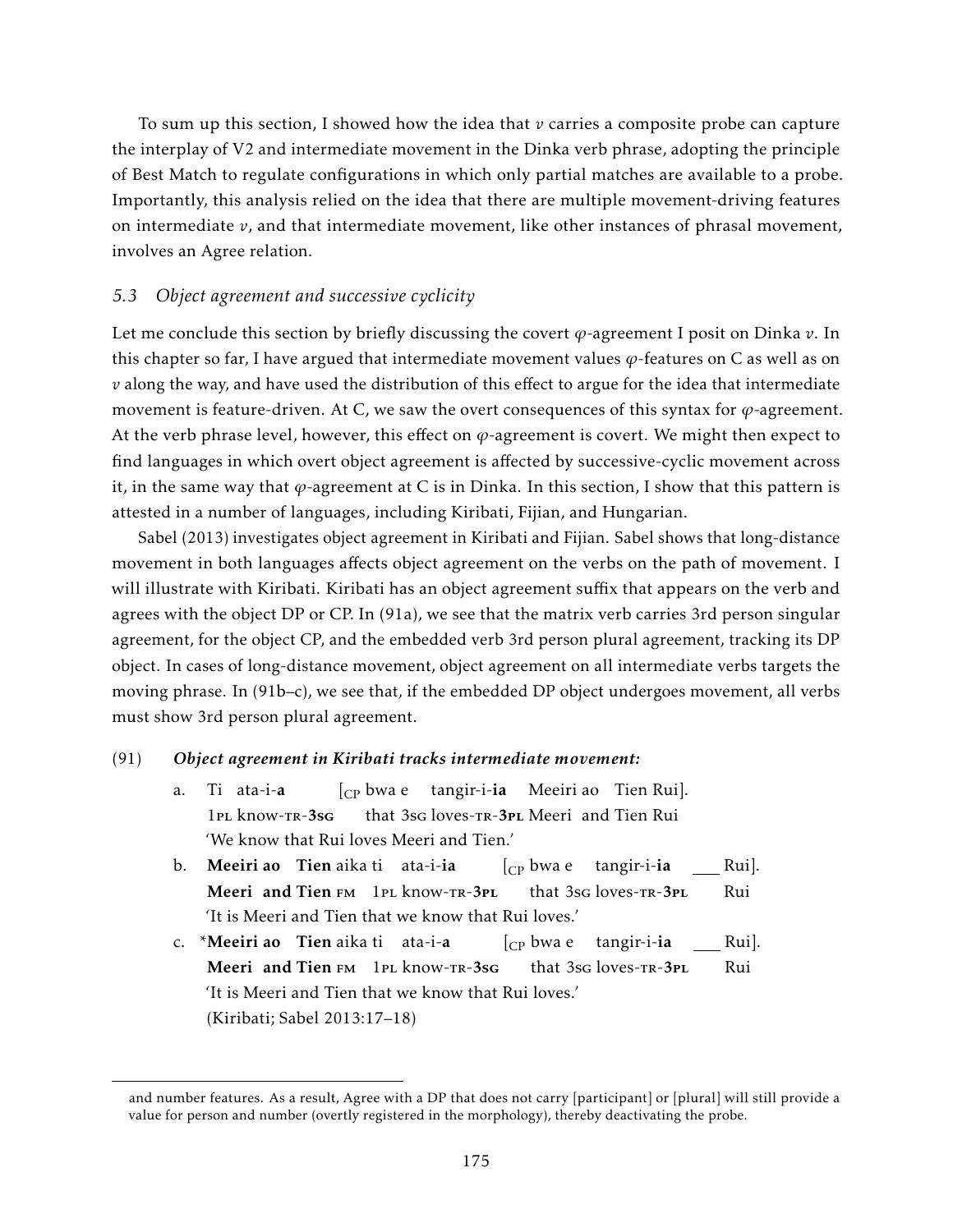As Sabel points out, these facts provide evidence for successive-cyclic movement to the edge of the verb phrase. If *v* carries a probe responsible for initiating intermediate movement as well as a *ϕ*-probe, we can derive these facts in the same way as the Dinka pattern. These two probes form a composite probe which targets the moving phrase.

Hungarian may display a similar pattern of interaction between movement and object agreement (e.g. Kiss 1987; Den Dikken 2006, 2009). In (92), we see that long  $\bar{A}$ -movement may be accompanied by changes in agreement on intermediate verbs as well as accusative case on the moving phrase. (See Den Dikken 2009 for extensive discussion of this and related patterns.)

#### (92) *Long movement in Hungarian may trigger changes in case and agreement:*

**Téged**  $\,$  mondta- $\,$ lak  $\,_{\rm CP}$  hogy szeretné- $\,$ lek you.acc said-1sg→2 that would.like-1sg→2 [CP hogy elnök that president be.2sG leygél]]. 'It is you that I said that I would like to be president.' (Hungarian; Den Dikken 2009:13)

These agreement patterns then provide overt instantiations of the pattern I posited obtains in Dinka underlyingly. As a result, they offer further evidence for the notion of intermediate movement through *v*P edges and the idea that *ϕ*-agreement may piggyback on feature-driven successive-cyclic movement.

In this section, we have seen that intermediate movement to the edge of *v*P patterns the same way as terminal movement to the *v*P edge: it is visible to the *ϕ*-probe on *v* and may satisfy V2. A consistent picture then emerges from the study of how intermediate movement affects Spec-CP and Spec-*v*P in Dinka: all phrasal movement has the same status in the morphosyntax. To capture this, I propose that intermediate movement, like all other movement in Dinka, is triggered by an Agree relation with the attracting head.

#### 6 On the parallelism of CP and *v*P

In the rest of the chapter, I would like to examine the consequences of the facts described here for phase theory. One of the main lessons to emerge from the discussion of Dinka in this chapter is that CP and *v*P are parallel domains. In Dinka, both host intermediate movement, V2, and trigger case assignment. As I have emphasized here, this provides evidence for Chomsky's (1986 et seq.) proposal that CP and *v*P represent the two cyclic domains, or phases, that make up clauses. If this is on the right track, we expect that the picture that characterizes Dinka, reflexes of successive cyclicity may be found at either edges, is true across languages also.

In this section, I demonstrate that there is a high degree of symmetry between CP and *v*P in the distribution of reflexes of successive-cyclic movement. Specifically, we will see that, for almost all of the effects that have been tied to intermediate movement, we can find instances of the effect both at the CP and the *v*P edge. This result is summarized in the table in (93).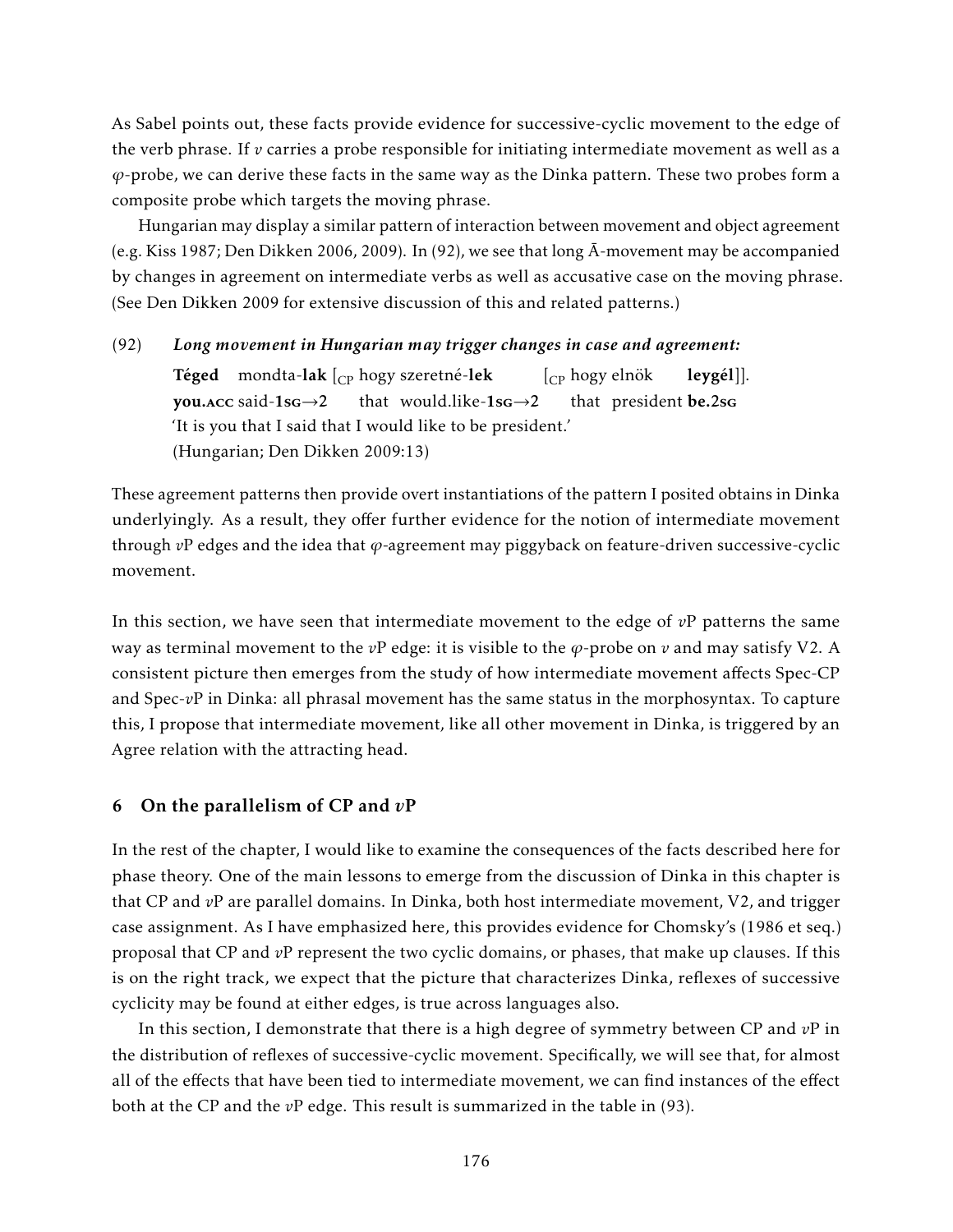|    |                             | $\bf CP$                  | vP                   |
|----|-----------------------------|---------------------------|----------------------|
| 1. | $\varphi$ -agreement        | Dinka, Kinande, Wolof,    | Kiribati, Fijian,    |
| 2. | V <sub>2</sub> satisfaction | Dinka, German             | Dinka                |
| 3. | Multiple copy               | German, Seereer,          | Dinka                |
|    | spell-out                   | .                         |                      |
| 4. | Extraction marking          | Irish, Seereer,           | Defaka, Malay,       |
| 5. | Wh-trapping/clausal         | Basque, Quechua           | Trinidadian English, |
|    | pied-piping                 |                           | Ewe                  |
| 6. | Scope trapping              | English, $\ldots$         | English, $\ldots$    |
| 7. | Stranding                   | West Ulster English,      | Dutch, Polish        |
|    |                             | Polish                    |                      |
| 8. | Downstep deletion           | (Kikuyu?)                 | Kikuyu               |
| 9. | Inversion                   | Belfast English, Spanish, | Mòcheno              |
|    |                             | Italian,                  |                      |

### (93) *Reflexes of successive cyclicity at CP and vP:*

We have already seen that intermediate movement may interact with *ϕ*-agreement and V2 at both edges, using data from Dinka and the languages reviewed in the previous section. Other instances of *ϕ*-agreement at CP are found in Kinande and Wolof (Torrence 2005; Schneider-Zioga 2007). In addition, I discussed a pattern of pronoun copying at the *v*P edge, *ké*-copying, that I argue in detail represents multiple copy spell-out in Chapter 6. As a result, *ké*-copying constitutes the *v*P counterpart to *wh*-copying.<sup>31</sup> I discuss the effects in 4 through 9 in turn, showing that, consistently, the same symmetrical picture emerges with these as well.

### *6.1 Extraction marking*

I will start with one of the most famous reflexes of successive-cyclic movement, the appearance of morphemes that seem to mark specifically that movement has taken place. A well-known example is Irish (e.g. McCloskey 1979, 2001, 2002). Irish complementizers take different forms depending on whether  $\bar{A}$ -movement to the clause edge has taken place. We can see this in the contrast between (94a), an embedded clause without movement, and (94b), a CP in a relative clause.<sup>32</sup>

### (94) *Two different complementizers in Irish:*

a. Creidim believe.1sg  $\int_{CP}$  gu-r c.<mark>dcl-past tell he lie</mark> inis sé bréag]. 'I believe that he told a lie.'

<sup>31.</sup> I also describe a pronoun copying pattern found at the CP edge that is very similar to *ké*-copying, from Baier's (2014) work on Seereer.

<sup>32.</sup> Note that Irish also has an extraction-marking complementizer that appears in resumption, which I abstract away from here (but see McCloskey 2002 for detailed discussion, for example).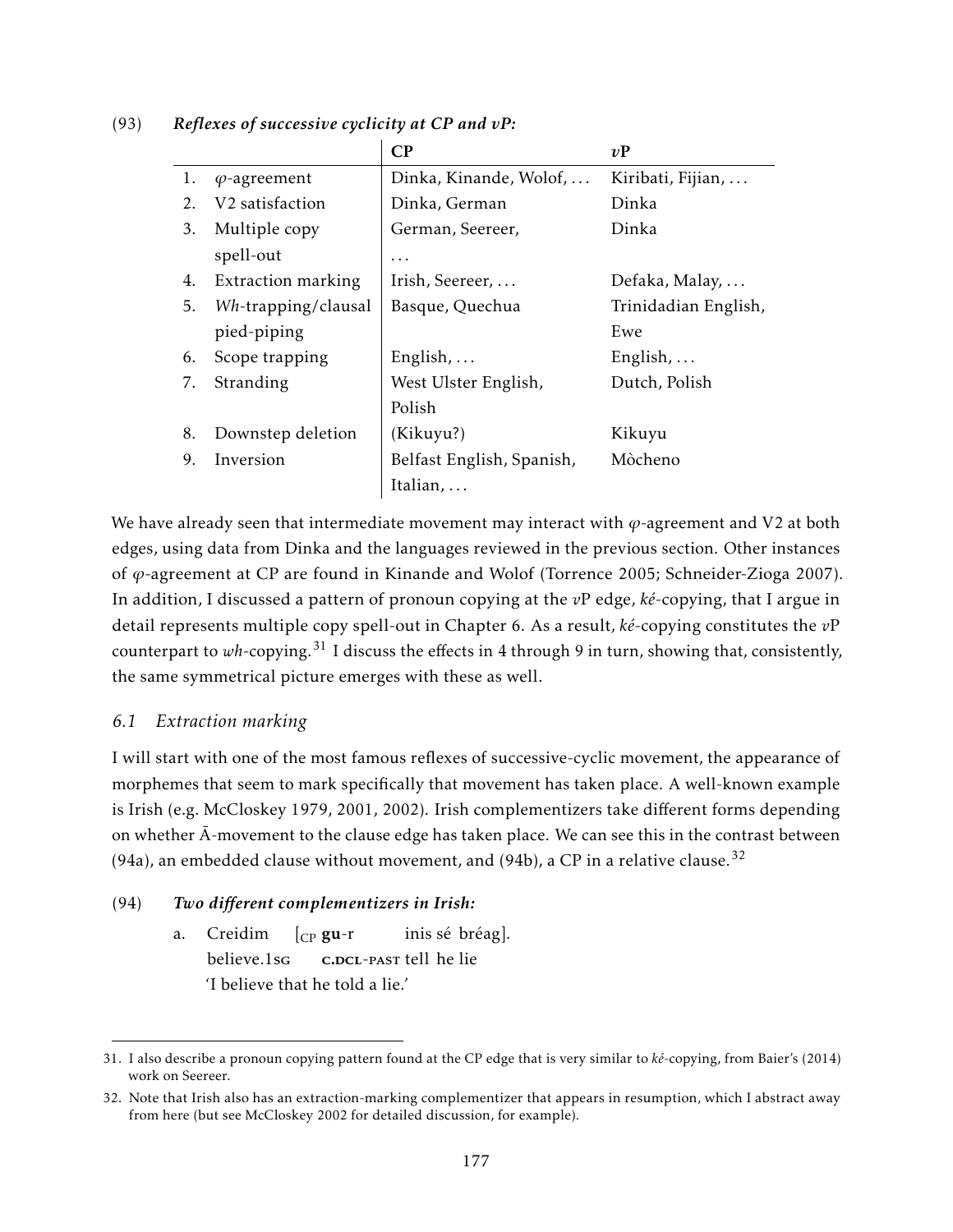b.) an fhilíocht [<sub>CP</sub> **a** the poetry c.<sub>EXT</sub> composed she chum sí \_\_\_] 'the poetry that she composed' (McCloskey 2002:185–186)

Importantly, the extraction complementizer also appear at intermediate CP edges, so that longdistance movement is accompanied by a trail of such complementizers, as in (95).

#### (95) *Extraction complementizer appears in intermediate clauses:* an t-ainm  $[$ <sub>CP</sub> **a** the name c. EXT was-told to-us hinnseadh dúinn [<sub>CP</sub> **a** c.**ex**<sup>r</sup> was bhí \_\_\_ ar an áit]] on the place 'the name that we were told was on the place' (McCloskey 2002:185)

This is often cited as evidence that there is movement both to the final and intermediate clause edge in long-distance dependencies.

Other languages display similar patterns. Baier (2014) describes the syntax of an extraction suffix -*u* that appears on the verb in the Senagelese language Seereer. This suffix appears with *wh*-movement of subjects and objects, for instance (96a–b).

(96) *Extraction suffix in Seereer:*

- a. an jaw-**u** who cook-<mark>ext</mark> rice maalo? 'Who cooked rice?'
- b. xar Jegaan a jaw-′-**u**? who Jegaan 3s<mark>g cook-pst-ext</mark> 'What did Jegaan cook?' (Seereer; Baier 2014:5,7)

As Baier observes, this suffix appears on all verbs on the path of a long-distance dependency (97), and so has the same distribution as the Irish complementizer described above.

### (97) *Seereer extraction suffix appears on all intermediate verbs:*

- a. mban-a xalaat-**u** [<sub>CP</sub> yee-ten-Jegaan-a fon-**u** when 3sg think-EXT c 3sg Jegaan 3sg kiss-<mark>ext</mark> obj Yande a Yande]? 'When does he think Jegaan kissed Yande?'
- b. xar xalaat-o what think-2sG.EXT [CP yee ten Jegaan a ga'-u]? c 3sg Jegaan 3sg see-<mark>ext</mark> 'What do you think Jegaan saw?' (Seereer; Baier 2014:9)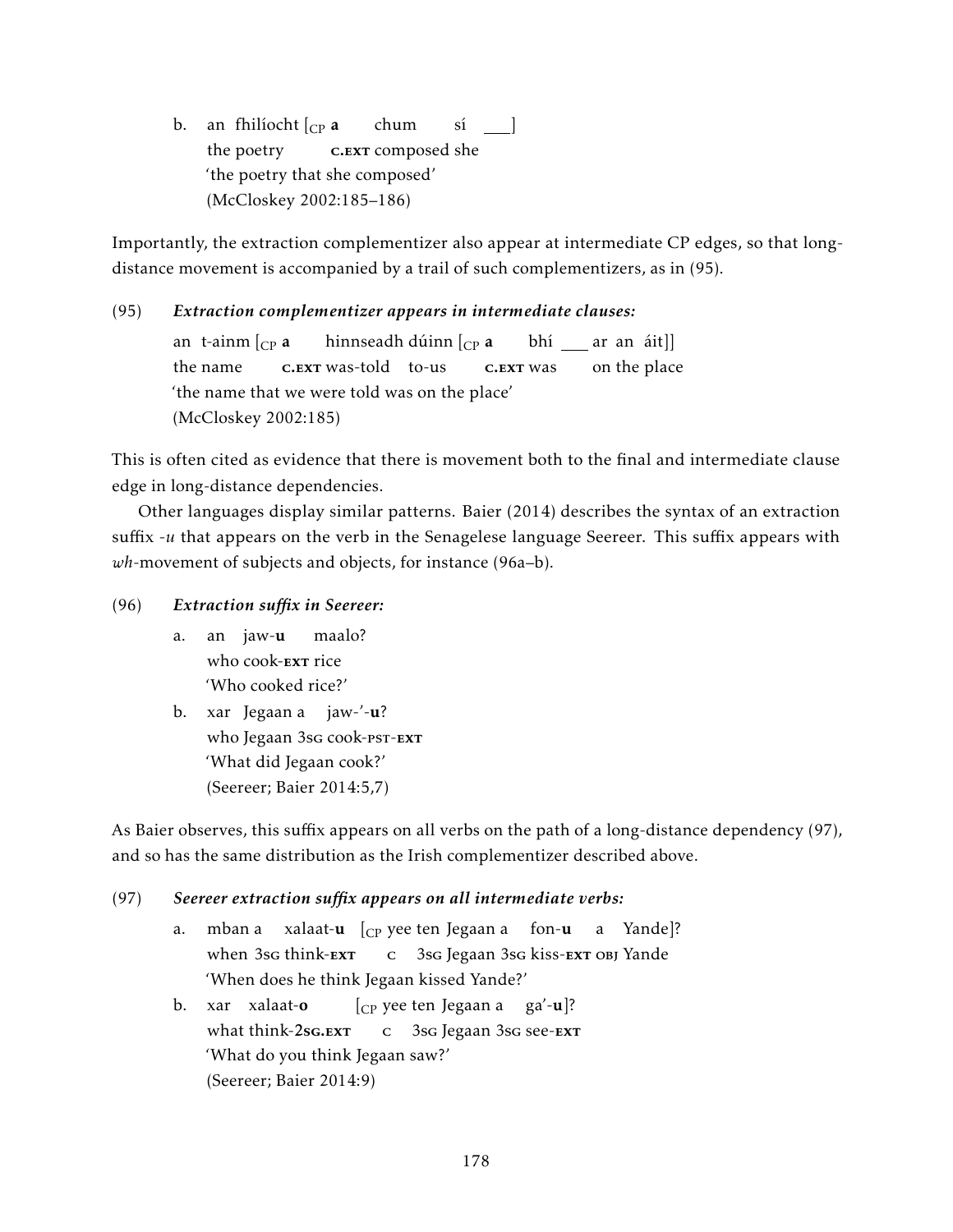Both in Seereer and in Irish then, a dedicated morpheme appears to indicate movement to the edge of the clause.

We can also find such morphemes at the *v*P edge. Bennett et al. (2012) describe a *v*P-level extraction morpheme in the Ijoid language Defaka. In Defaka, the morpheme *kè* appears at the end of the verb with movement out of the verb phrase. *Wh*-movement or focus movement of the subject is not accompanied by this suffix (98a), but movement of an object or adjunct PP is (98b–c).

#### (98) *Defaka -kè appears with non-subject extraction:*

a. ì kò I foc.sbj Boma see-fut-neg Bòmá ésé-kà-rè 'It is me that will not see Boma.' b. ) tárì ndo Àmànyà ómgbìnyà sónò àmà-**kè** \_\_ kí<sup>!</sup>á who foc Amaya shirt buy give-<mark>ext</mark> market p ! té? 'Who did Amaya buy a shirt for at the market?' c. [<sub>PP</sub> ándù kìkìà] ndò à èbèrè rì bòi-mà-**kè** canoe under Foc the dog RE hide-NFUT-EXT 'It is under the canoe that the dog is hiding.'

(Defaka; Bennett et al. 2012:294,296)

As a result, Bennett et al. analyze -*kè* as a marker of intermediate movement to the *v*P edge. In accordance with this, the suffix appears on all intermediate verbs, with extraction of embedded subjects or objects, for example (99a–b).

#### (99) *Defaka -kè appears on all intermediate verbs:*

| a. Bruce ndò Bòmá jírí- <b>kè</b> [ <sub>CP</sub> ___ á ésé-mà] |  |  |              |  |  |
|-----------------------------------------------------------------|--|--|--------------|--|--|
| Bruce Foc Boma know-EXT                                         |  |  | her see-NFUT |  |  |
| 'It is Bruce that Boma knows saw her.'                          |  |  |              |  |  |

b. áyá jíkà) ndò Bòmá ì bíè-**kè** [<sub>CP</sub> ì ísò \_\_\_ sónó-mà-**kè**] new house <mark>Foc Boma I ask-ext</mark> I iso buy-NFUT-EXT 'It is a new house that Boma asked me if I'm going to buy.'

Defaka -*kè* is then the counterpart of Seereer -*u* at the edge of the verb phrase.

Another pattern that has been treated as extraction marking at the verb phrase level is voice marking in Malay/Indonesian languages (e.g. Saddy 1991, 1992; Cole and Hermon 1998; Sato 2012). Malay/Indonesian has an opposition between Subject Voice and Object Voice signaled by the prefix *meN*-. This voice marking is usually analyzed as a *v*P-level morpheme (Cole et al. 2008; Sato 2012; *cf*. Rackowski and Richards 2005), because, unlike in Dinka, voice marking is lower than tense or aspect marking.

Voice has much the same distribution as Dinka. In Malay, for example, *meN*- appears optionally with movement of subjects, but cannot appear with movement of DPs out of the verb phrase (100b).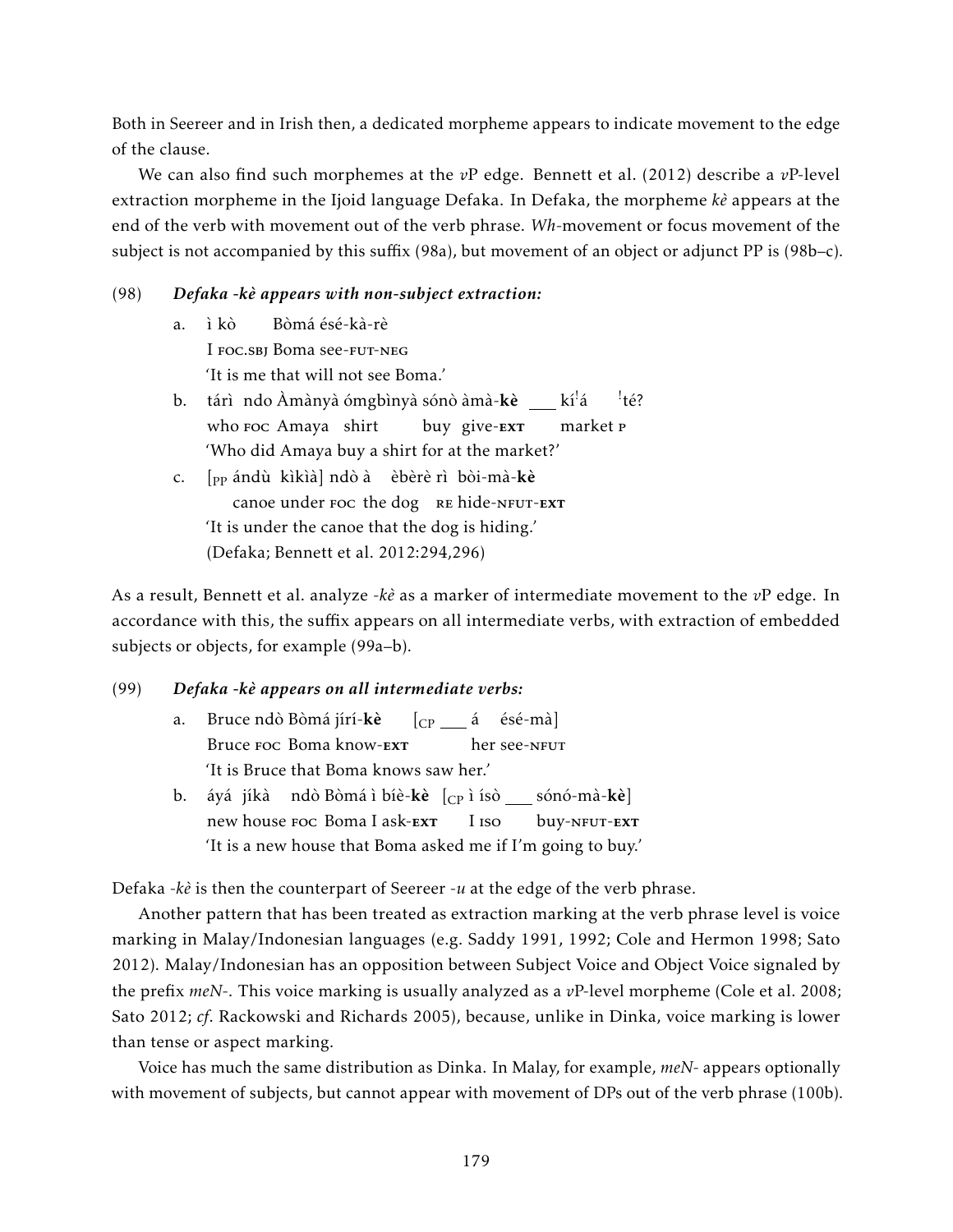(100) *MeN- cannot appear with movement out of the vP:*

- a. siapa (**mem**)-beli buku itu? who (sv)-bought book that 'Who bought that book?'
- b. apa Ali (**\*mem**)-beri pada Fatimah? what Ali (\*sv)-gave to Fatimah 'What did Ali give to Fatimah?' (Malay; Cole and Hermon 1998:231)

Intermediate verbs must have the OV form, even with extraction of embedded subjects (101).

### (101) *MeN- cannot appear on intermediate verbs:*

siapa Bill (**\*mem**)-beritahu ibunya who Bill (\*sv)-tell mother.his [CP yang (men)-yintai Fatimah]? that (sv)-love Fatimah 'Who does Bill tell his mother that loves Fatimah?'

We then find symmetry in the distribution of extraction markers that are sensitive to both terminal and intermediate movement: we find instances of these morphemes at the clause edge (Irish and Seereer) and at the verb phrase edge (Defaka and Malay/Indonesian).

# *6.2 Wh-trapping and clausal pied-piping*

Another piece of evidence for intermediate movement steps comes from the interaction of intermediate successive-cyclic movement with pied-piping of CPs and *v*Ps (e.g. Hermon 1985; Ortiz de Urbina 1989, 1993; Arregi 2003; Cozier 2006; Buell 2012).

Intermediate movement to the CP edge is evident in languages with clausal pied-piping. In languages like Quechua and Basque (e.g. Hermon 1985; Ortiz de Urbina 1989, 1993; Arregi 2003), *wh*-words pied-pipe complement clauses. Importantly, intermediate movement to the CP edge still takes place inside of such CPs  $(102a-b)$ .<sup>33</sup>

### (102) *Clausal pied-piping in Quechua and Basque:*

- a. [<sub>CP</sub> **Ima-ta** wawa what-acc child.nom miku-chun-taj] Maria muna-n? eat-subj-o Maria want-pr.3 'What does Maria want that the child eat?' (Imbabura Quechua; Hermon 1985:151)
- b.  $\int_{CP}$  Se what written has Jon.ERG you-think idatzi rabela Jonek] pentzate su? 'What do you think Jon wrote?' (Basque; Arregi 2003:118)

<sup>33.</sup> Though see Arregi 2002 on *wh*-movement in Basque.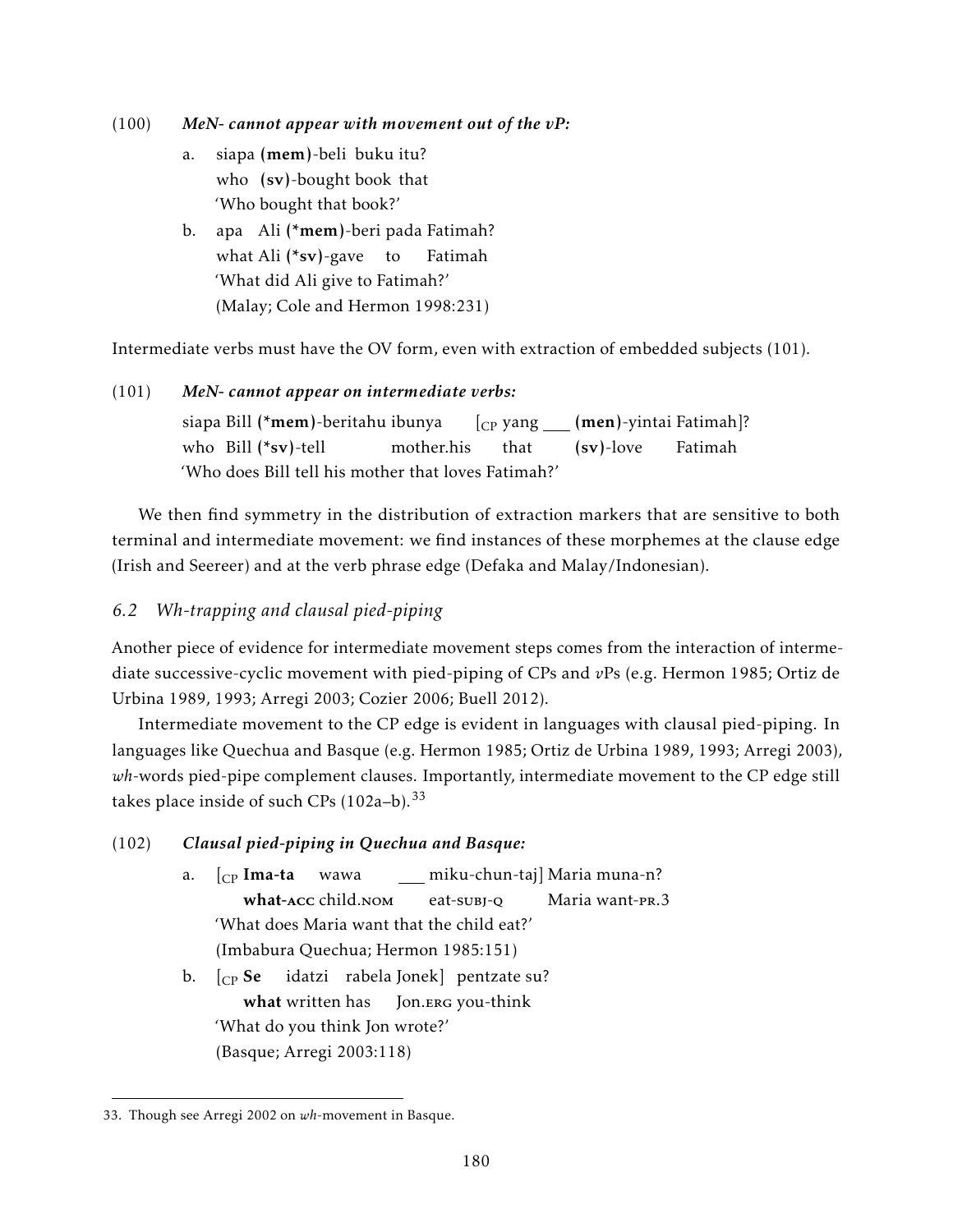Such facts demonstrate that there is a step of *wh*-movement to the intermediate CP edge before movement to the matrix left periphery.

Intermediate movement plus clausal pied-piping is also found in relativization out of German infinitives (Ross 1967). The examples in (103a–c) demonstrate. The relative pronoun *den* may pied-pipe an infinitival clause, after moving to the left periphery of that clause.

# (103) *Pied-piping of infinitives in German relative clauses:*

- a. der Hund, [<sub>CP</sub> **den** ich zu finden zu versuchen angefangen habe] the dog which I to find to attempt begun have 'the dog, which I began to attempt to find'
- b.  $\,$  der Hund, [ $_{\mathrm{CP}}$  [ $_{\mathrm{CP}}$  **den**  $\,$  zu finden] ich zu versuchen angefangen habe] the dog which to find I to attempt begun have 'the dog, which I began to attempt to find'
- c. der Hund, [<sub>CP</sub> [<sub>CP</sub> **den** zu finden zu versuchen] ich angefangen habe] the dog which to find to attempt I begun have 'the dog, which I began to attempt to find' (German; Heck 2008:109)

See also Huhmarniemi (2012) for widespread effects of this sort in Finnish, and Heck (2008: sec. 2.3) for detailed discussion of clausal pied-piping.  $34$ 

At first glance, there appears to be no symmetry in this domain, because a proposed crosslinguistic generalization for pied-piping is that *v*Ps cannot be pied-piped (Cable 2007, 2010; Heck 2008, 2009). As evident in examples (104a–b) and (105a–b) from English and Dutch, nouns and prepositions can be pied-piped by *wh*-movement. Verbs, however, cannot, as in (104c) and (105c).<sup>35</sup>

# (104) *No pied-piping of verbs in English:*

- a.  $\left[$ <sub>DP</sub> Whose pictures] should I buy?
- b.  $[p_P \text{With what}]$  should I buy them?
- c.  $\sqrt[*]{v_P}$  Buy what] should I?

# (105) *No pied-piping of verbs in Dutch:*

- a. [<sub>DP</sub> Wie zijn foto's] moet ik kopen? who his pictures must I buy 'Whose pictures should I buy?'
- b. [<sub>PP</sub> Met wie] moet ik dansen? with who must I dance 'Who should I dance with?'

<sup>34.</sup> Clausal pied-piping is typically restricted to nominalized or infinitival clauses. But this does not diminish the point that the effects of intermediate movement are visible when pied-piping of a clause is possible.

<sup>35.</sup> See Cable (2007, 2010) and Heck (2008, 2009) for accounts of this asymmetry.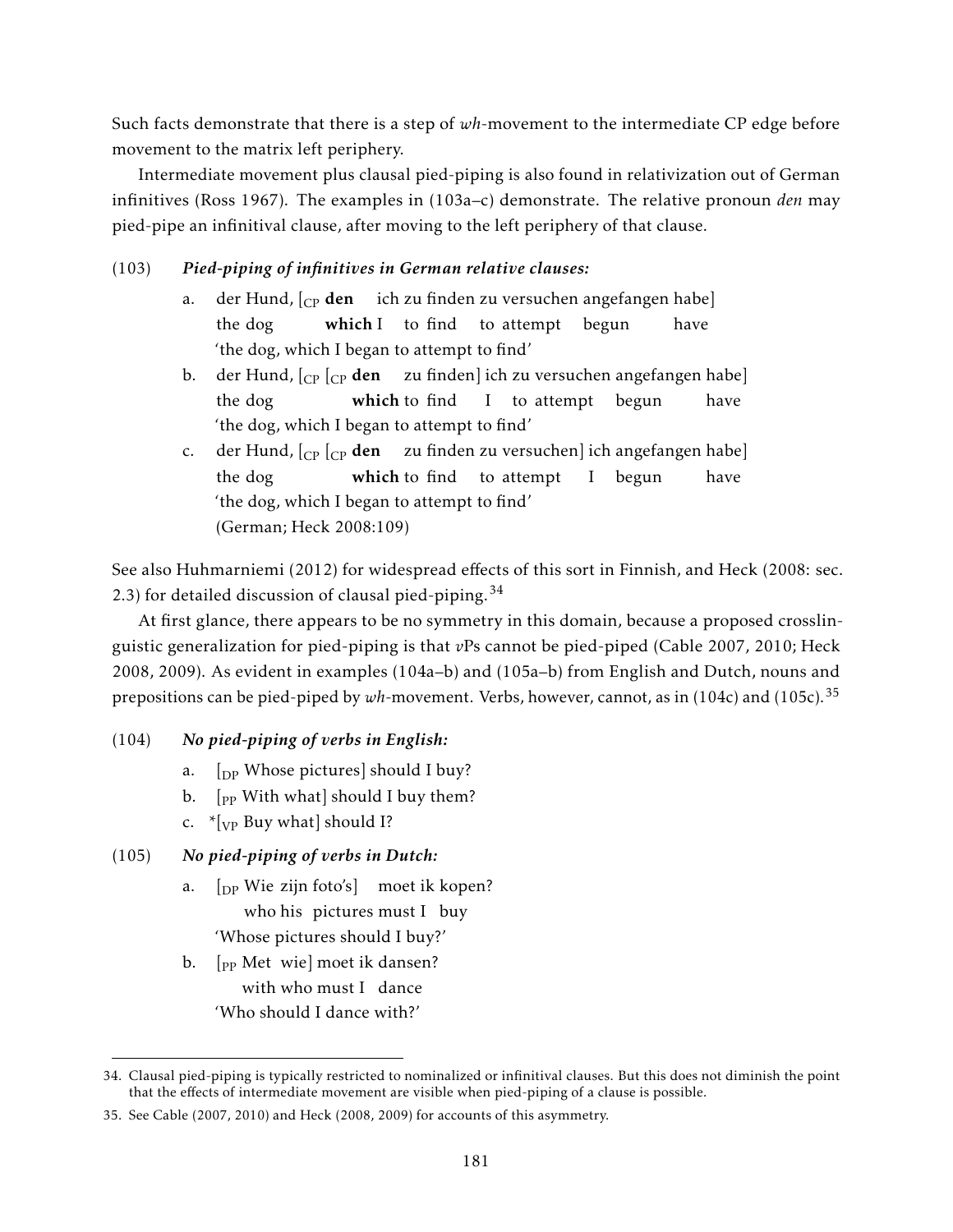c. \* [<sub>VP</sub> Wat kopen] moet ik? what buy must I (lit.) 'Buy what should I?'

However, although *wh*-phrases cannot trigger verb phrases in isolation, an effect I will call *wh*trapping may emerge when *wh*-movement co-occurs with an independent instance of VP-fronting, as shown by Cozier (2006) and Buell (2012). In such environments, we find clear evidence for intermediate movement to the *v*P edge.

Cozier (2006) describes an interaction between intermediate movement to the *v*P edge and predicate clefting in Trinidadian English. Trinidadian English has a cleft construction, which is the focus of this argument. This can be used to focus subject and objects (106a–b). But, unlike in many other varieties of English, it is also possible to cleft a bare copy of the verb, in a predicate clefting construction (106c). (I indicate the base position of a predicate cleft with italics.)

# (106) *Trinidadian English allows clefting of subjects, object, and predicates:*

- a. Was Tim [that did give his car to Misha].
- b. Is a car [that Tim did give  $\_\_$  to Misha].
- c. Is walk [that Tim did *walk*]. (Trinidadian English; Cozier 2006:656,657,660)

Cozier establishes that predicate clefts involve  $\bar{A}$ -movement in Trinidadian English: they can be unbounded (107a), but are island-sensitive (107b).

# (107) *Predicate clefting is unbounded but sensitive to islands:*

- a. Is talk [he tell me [that she *talk* about Ricky]].
- b. \*Is talk [he tell me [why she *talk* about Ricky]]. (Trinidadian English; Cozier 2006:663)

Cozier argues that predicate clefting is phrasal movement, even though material following the verb must be stranded (108a–b). This is based on the observation that low adverbs to the left of the verb can be moved in a predicate cleft  $(108c-d)^{36}$ 

- (108) *Predicate cleft pied-pipes material to the left:*
	- a. \*Is walk to work [that Tim *walking* (to work)].
	- b. \*Is sing the song [that Tim did *sing* (the song)].
	- c. Is briefly touch [he did *touch* upon that matter].
	- d. Is cleverly avoid [he *avoid* the question]. (Trinidadian English; Cozier 2006:662,666)

<sup>36.</sup> Note that these adverbs must originate in the lower verb phrase, because they cannot modify the cleft clause.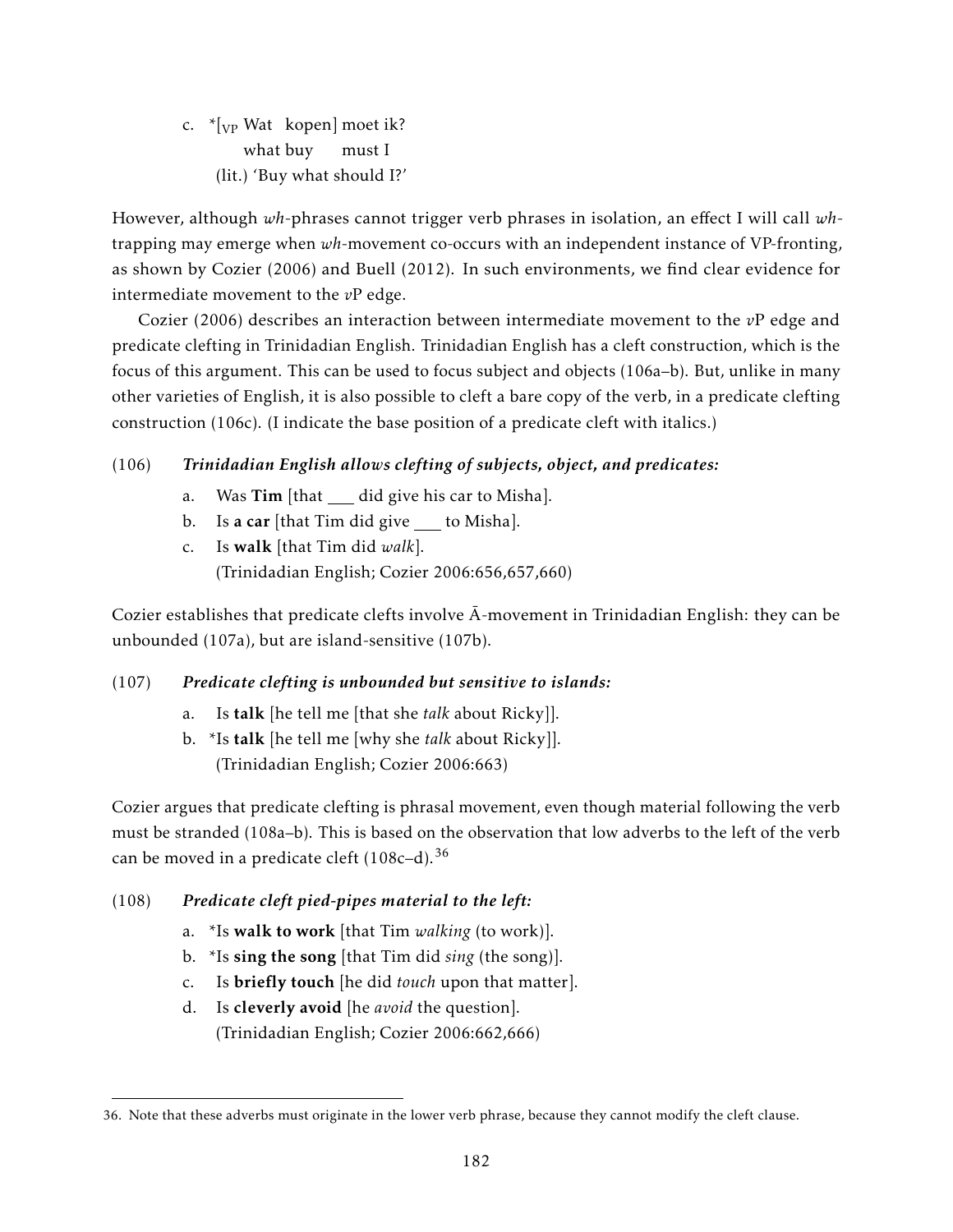Importantly, *wh*-words that have undergone intermediate movement to the edge of the verb phrase can be pied-piped as well, as in (109a–b). This must be pied-piping, because multiple XPs cannot appear in the cleft position otherwise (109c).

# (109) *Predicate cleft may pied-pipe wh-words:*

- a. Is what fix [he did  $fix$  yesterday]?
- b. Is who fix [he did  $fix$  the car for ]?
- c.  $*$ Is **Mel what** [that he did give to ]? (Trinidadian English; Cozier 2006:668,670)

Cozier proposes that *wh*-words end up at the left edge of the verb phrase because of intermediate movement and are dragged along by predicate clefting. In support of this, he observes that only *wh*-words that are generated inside the *v*P can be pied-piped, as in (109a–b). Subjects and high adjuncts cannot (110a–c).

# (110) *Wh-subjects and adjuncts cannot be pied-piped:*

- a. \*Is who talk [ *talking* about she]?
- b.  $*$ Is when fix [he did *fix* the car ]?
- c.  $*$ Is why fix [he *fix* the car ]? (Trinidadian English; Cozier 2006:670,679)

But these asymmetries disappear when the *wh*-words comes from an embedded clause. In this case, predicate clefting of the matrix verb can drag along the embedded subject (111a), object (111b), or a *v*P-external adjunct (111c).

# (111) *Pied-piping asymmetries disappear with long-distance movement:*

- a. Is who tell [Tim *tell* you [that he give the car to \_\_]]?
- b. Is who tell [Tim *tell* you [that give the car to she]]?
- c. Is when say [she *say* [she go call back  $\Box$ ]? (\*matrix reading) (Trinidadian English; Cozier 2006:681,683)

In this way, *wh*-phrases that undergo intermediate movement can become trapped in a *v*P that undergoes movement, providing evidence for the idea that there is successive-cyclic movement to every verb phrase edge.

A similar pattern is documented by Buell (2012) in Ewe. In Ewe, nominalized *v*Ps may be fronted in the progressive and prospective aspect. This type of *v*P fronting may pied-pipe *wh*phrases, as long as they are generated inside the verb phrase. As in Trinidadian English, objects can be pied-piped by the  $vP(112a)$ , but subjects and adjuncts cannot  $(112b-c)$ .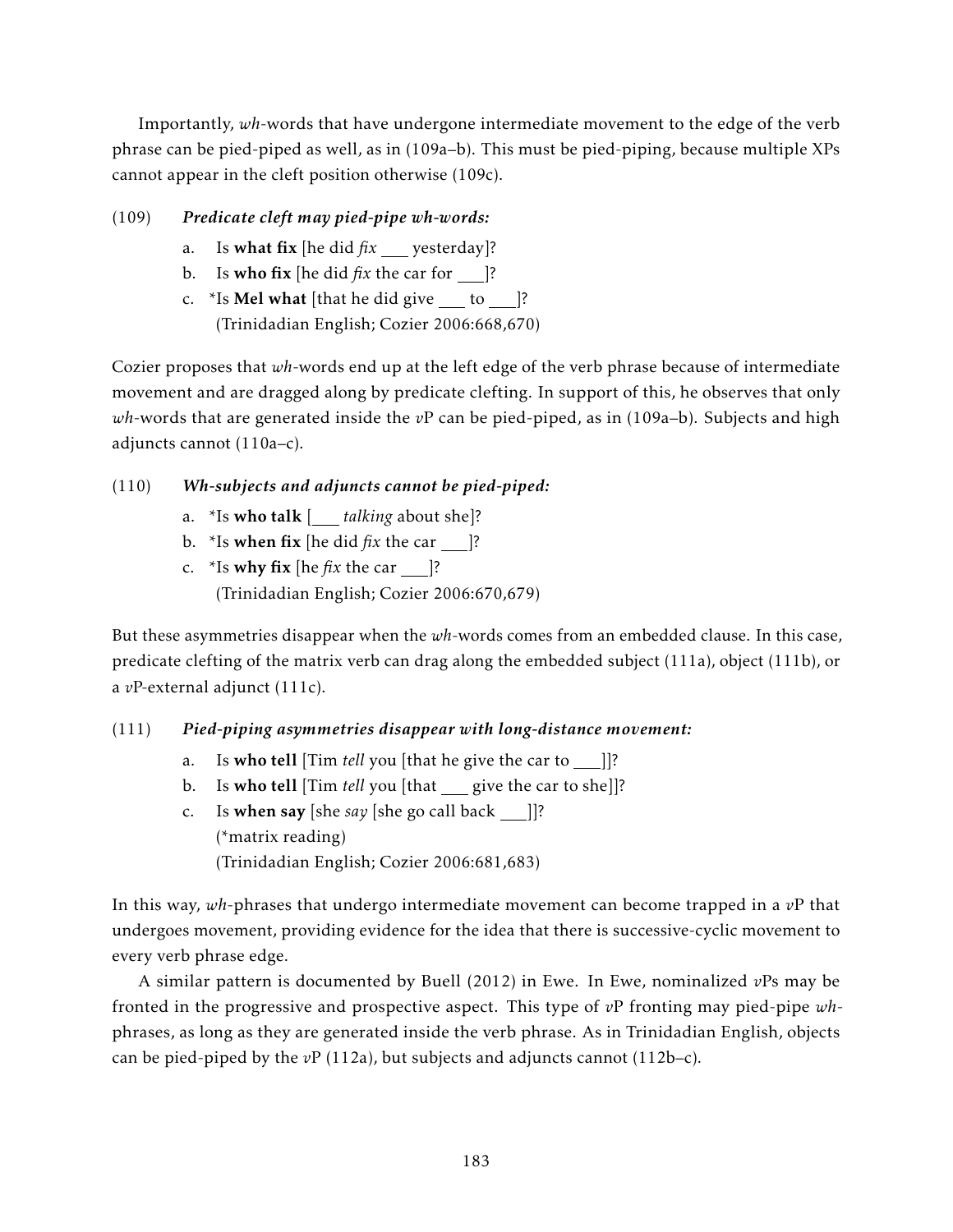(112) *Objects but not subjects and high adjuncts can be pied-piped:*

- a. [<sub>v</sub>p **Núkà** d્ù-ḿ] nè-lè? what eat-prog 2sg-be.at 'What are you eating?'
- b. \*[*v*<sup>P</sup> Àmékà dzó] gé who leave prosp be.at lè? 'Who is about to leave?'
- c. \*[<sub>vP</sub> **Núkàtà** dzó-m] why leave-prog 2sg-be.at nè-lè? 'Why are you leaving?' (Ewe; Buell 2012:4,7)

In addition, as in Trinidadian English, intermediate *wh*-phrases that have undergone long-distance movement can be pied-piped (113).

## (113) *Movement of intermediate vP can pied-pipe wh-phrase:*

[*v*<sup>P</sup> Núkà dí-m] ´ what want-prog 2sg-be.at nè-lè [CP bé má-ãà that 1sG.FUT-prepare ]? 'What do you want me to make?' (Ewe; Buell 2012:19)

Not only do these facts provide independent evidence for intermediate movement to the edge of each verb phrase, they show that both intermediate movement through CP and through *v*P may interact with pied-piping, again highlighting the symmetries between these domains.

## *6.3 Scope trapping*

The effects of intermediate successive-cyclic movement are also evident in the interaction of Late Merge with c-command conditions on Principle C and variable binding, as pointed out by Lebeaux (1998) and Fox (1999). This effect is sometimes called *scope trapping*.

As suggested also in Chapter 2, adjuncts may undergo Late Merge to a *wh*-phrase in Spec-CP, so that there is no violation of Principle C (114a). Lebeaux (1998) observes that Late Merge may be forced to occur earlier, by including a bound pronoun in the adjunct that must be bound by a quantifier. In (114b), for instance, Late Merge of the adjunct in matrix Spec-CP is impossible because the pronoun *he* must be c-commanded by *every student*. As a result, the adjunct must be merged lower than the pronoun *she*, inducing a Principle C effect.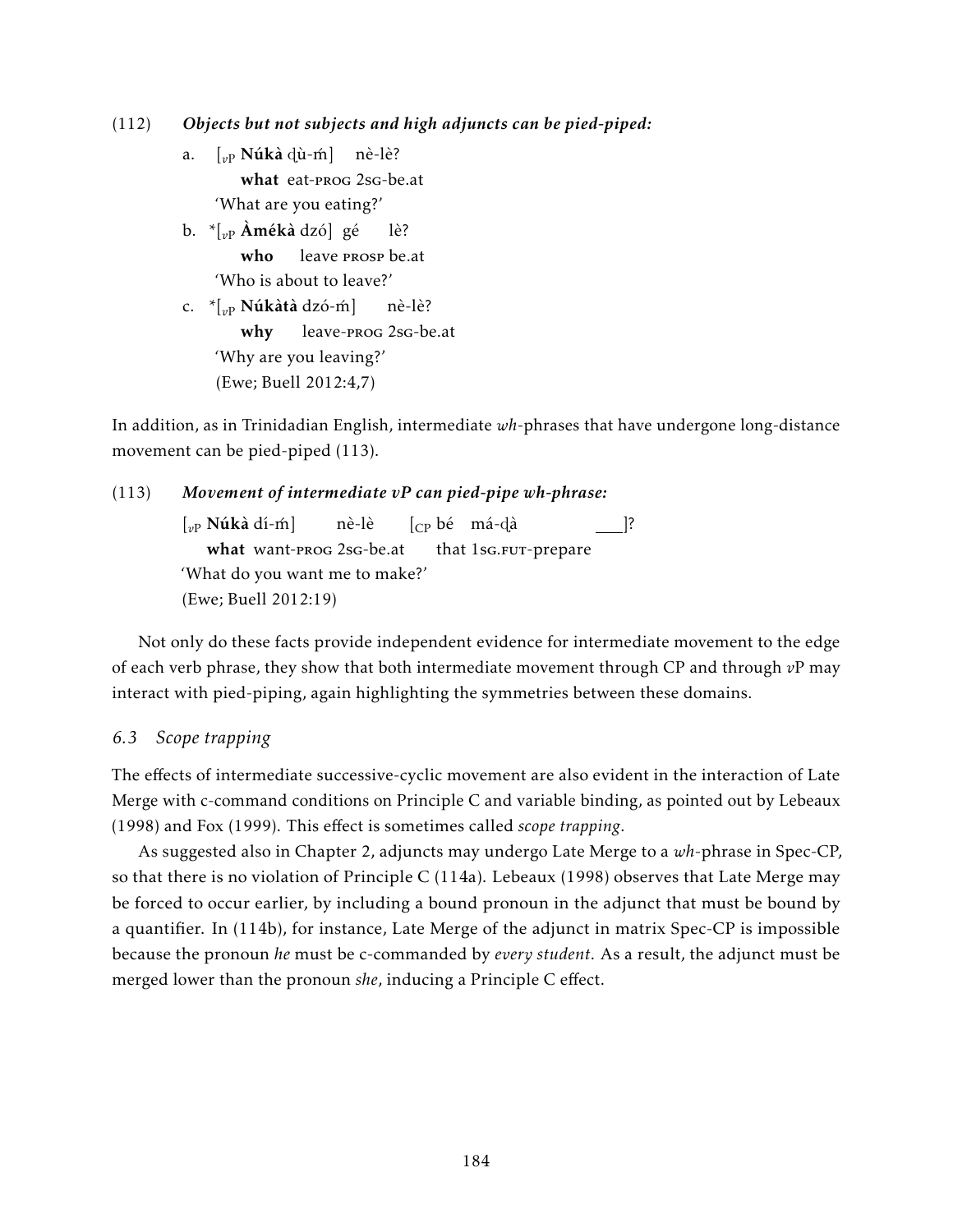## (114) *The applicability of Late Merge may be constrained by variable binding:*

- a.  $[$ <sub>DP</sub> Which argument that John<sub>i</sub> made] did he<sub>i</sub> believe?
- b. \* [DP Which of the papers that he<sub>i</sub> gave to Ms. Brown<sub>k</sub>] did she<sub>k</sub> hope that every student<sub>i</sub> will revise ? (Fox 1999:173)

As observed by Lebeaux and Fox, the competing constraints that Principle C and variable binding impose may be used to show that there are intermediate Spec-CP positions at which Late Merge can apply. Consider the contrast between (115a) and (115b).

#### (115) *Late Merge may apply in intermediate positions:*

- a. \*  $\lceil \frac{1}{2} \rceil$  Which of the papers that he<sub>i</sub> gave to Ms. Brown<sub>k</sub>] did she<sub>k</sub> hope that every student<sub>i</sub> will revise ?
- b.  $\lceil \frac{D}{2} \rceil$  Which of the papers that he<sub>i</sub> gave to Ms. Brown<sub>k</sub> did every student; hope that she<sub>k</sub> will revise ? (Fox 1999:173)

The grammaticality of (115b) demonstrates that there is an intermediate position in long-distance movement at which Late Merge can apply. In particular, the intermediate position lies between the quantifier *every student* and the pronoun *she*, and so interpreting the adjunct there satisfies both the conditions on variable binding and those on Principle C. Importantly, Late Merge at matrix Spec-CP would prevent variable binding and merging the adjunct in the base position should violate Principle C. Such cases then indicate that there are intermediate landing sites in long-distance movement.

Fox (1999) uses such effects to argue for an intermediate landing site at the *v*P edge. He points out to contrasts such as (116a–b).

## (116) *Late Merge may apply at vP edge:*

- a.  $\rm{p}$  [ $\rm{p}$ P Which of the papers that he<sub>i</sub> asked Ms. Brown<sub>k</sub> for] did every student<sub>i</sub> [ $\rm{p}$ P get  $her_k$  to grade  $\Box$ ?
- b.  $*$ [<sub>DP</sub> Which of the papers that he<sub>i</sub> asked Ms. Brown<sub>k</sub> for] did she<sub>k</sub> [<sub>vP</sub> get every student<sub>i</sub> to grade  $\Box$ ? (Fox 1999:174)

In the grammatical (116a), the only intermediate position that can satisfy both variable binding and Principle C is in between the subject quantifier and the object, thus providing evidence for a landing site for long-distance movement at the *v*P edge.

We can manipulate these examples slightly to provide evidence for an intermediate Spec-CP position. Consider the pair in (117a–b), where the only difference is in the matrix indirect object and the embedded subject.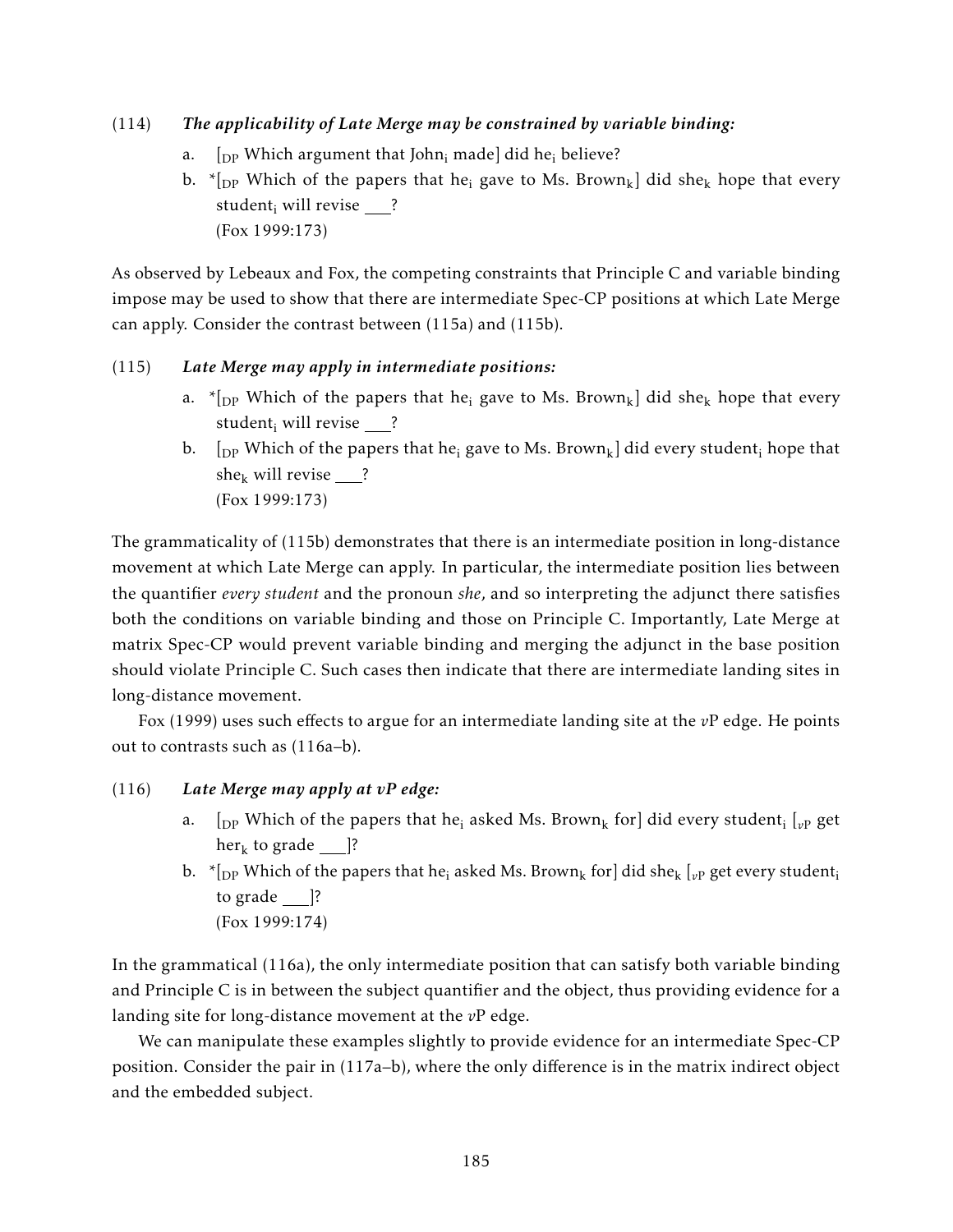## (117) *Late Merge may apply at CP edge:*

- a.  $\int_{DP}$  Which of the papers that he<sub>i</sub> asked Ms. Brown<sub>k</sub> for did you tell every student<sub>i</sub>  $[CP \, she_k \, liked]$  ?
- b.  $*$ [DP Which of the papers that he<sub>i</sub> asked Ms. Brown<sub>k</sub> for] did you tell her<sub>k</sub> [CP every student<sub>i</sub> liked \_\_\_]?

The admissibility of (117a) suggests that there is an intermediate position between indirect objects and embedded subjects, which I propose is Spec-CP.

The same picture as above then emerges from an examination of scope trapping effects: both Spec-CP and Spec-*v*P are implicated to the same degree as intermediate landing sites.<sup>37</sup>

# *6.4 Stranding*

Another well-known reflex of successive-cyclic movement is stranding in intermediate positions (e.g. du Plessis 1977; McCloskey 2000; Barbiers 2002; Koopman 2010). A commonly cited example is *all*-stranding in West Ulster English, described by McCloskey (2000). In West Ulster English, complex *wh*-phrases such as *what all* may strand *all* under *wh*-movement (118a–b). Alongside stranding in the base position, it is possible to strand *all* in an intermediate position (118c).

# (118) *All-stranding in West Ulster English:*

- a. What all did he say  $\left[\begin{smallmatrix}C_P & E\end{smallmatrix}\right]$  me wanted  $\begin{smallmatrix}C_P\end{smallmatrix}$  |?
- b. What did he say  $\vert_{CP}$  he wanted all]?
- c. What did he say  $\begin{bmatrix} C_P \end{bmatrix}$  all he wanted  $\begin{bmatrix} \end{bmatrix}$ ? (West Ulster English; McCloskey 2000:61)

As McCloskey points out, this provides evidence for intermediate landing sites in long-distance movement. The complex *wh*-phrase *what all* moves to an intermediate position, and subsequent movement of *what* to matrix Spec-CP strands *all* in the intermediate landing site.

McCloskey argues that intermediate stranding in (118c) occurs in the intermediate Spec-CP, because the stranded *all* must follow material in the matrix verb phrase. This is demonstrated by the examples in (119a–c).

## (119) *Stranded all must follow matrix vP-material:*

- a. What all did he say to him that he wanted to buy  $\vert$ ?
- b. ?What did he say to him  $\begin{bmatrix} C_P \end{bmatrix}$  all that he wanted to buy  $\begin{bmatrix} \end{bmatrix}$ ?
- c. \*What did he say all to him  $\begin{bmatrix} C_P \end{bmatrix}$  that he wanted to buy  $\begin{bmatrix} C_P \end{bmatrix}$ ? (West Ulster English; McCloskey 2000:63)

<sup>37.</sup> One question is whether we can find configurations similar to the grammatical examples in (116a) and (117a) which are inadmissible because of the absence of an intermediate position in between the relevant DPs. This is what we expect if long-distance movement follows a punctuated path. I set aside this worry here, because it should be clear in any case that scope trapping provides no reason to posit an asymmetry between CP and *v*P as cyclic domains.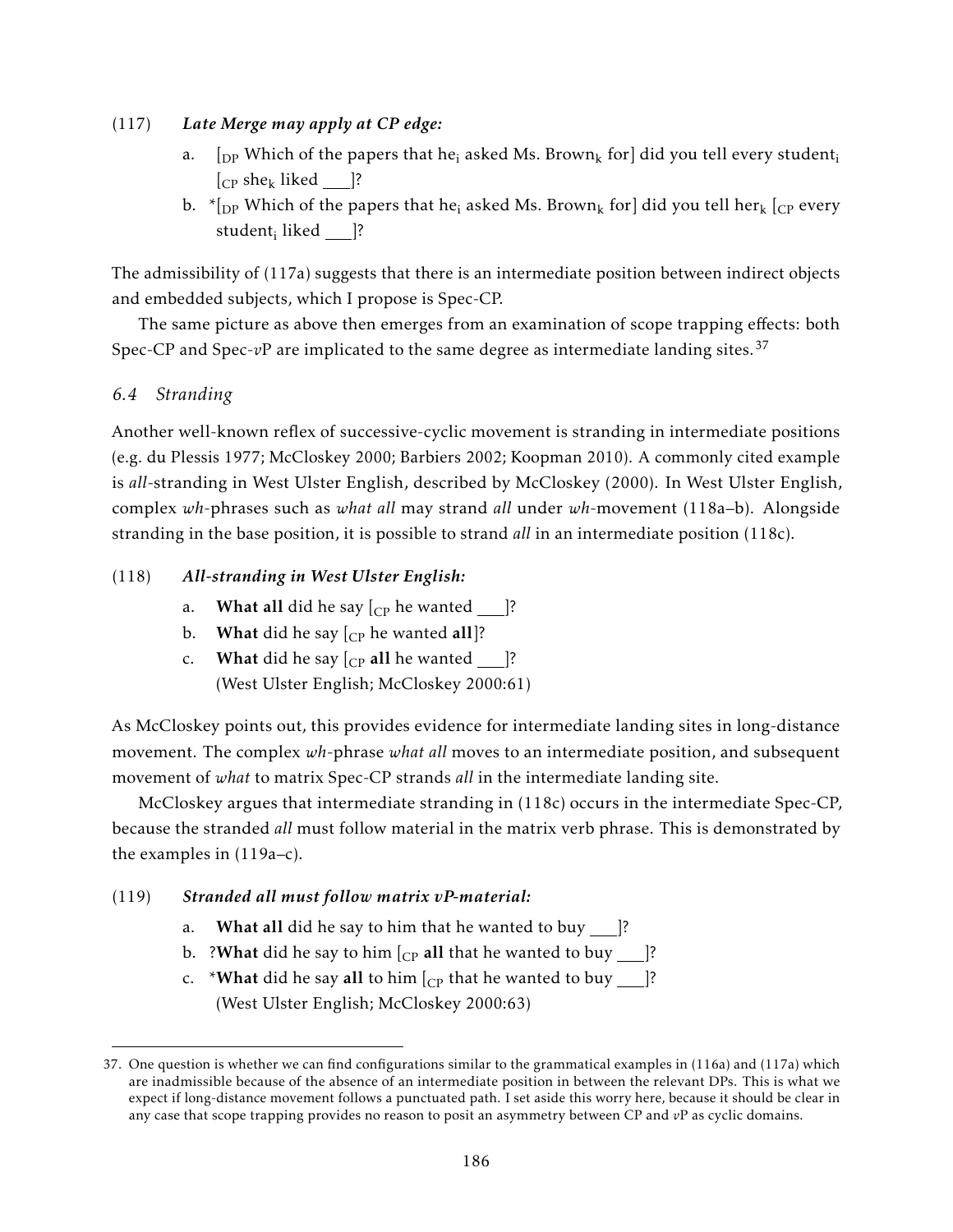These facts then offer an argument for successive-cyclic movement through Spec-CP.

As before, we can find similar patterns at the *v*P edge. As pointed out by Barbiers (2002) and Koopman (2010), a similar pattern is found in Dutch, with stranding of the quantifier *allemaal* (120a–b). However, in Dutch, it is clear that this stranding occurs at the edge of intermediate *v*P, because the stranded quantifier must precede the intermediate verb  $(120c)$ .<sup>38</sup>

# (120) *Stranded allemaal in Dutch occurs at intermediate vP:*

- a. Wat heeft hij gezegd [<sub>CP</sub> dat hij **allemaal** wil what has he said that he all wants have.nf hebben]? 'What all has he said that he wants to have?'
- b. Wat heeft hij **allemaal** gezegd [<sub>CP</sub> dat hij \_\_\_ wil what has he all said that he wants have.nf hebben]? 'What all has he said that he wants to have?'
- c. \*Wat heeft hij gezegd [<sub>CP</sub> all**emaal** dat hij \_\_\_ wil what has he said all that he wants have.nf hebben]? 'What all has he said that he wants to have?' (Dutch; adapted from Koopman 2010:268)

Barbiers (2002) observes that this is a general process in Dutch, which allows for a range of items to be stranded at the intermediate *v*P edge under movement. Prepositions, for example, can be pied-piped (121a), stranded in the base position (121b), or at an intermediate *v*P edge (121c). As above, stranding in an intermediate Spec-CP is impossible (121d).

# (121) *Preposition stranding at intermediate vP in Dutch:*

- a. **Waarmee** hadjij dan gedacht $[\begin{smallmatrix}c_{\text{P}}\text{dat}\end{smallmatrix}]$ je de vis \_\_\_ zou where.with had you then thought hat you the fish would have.to.NF moeten snijden]? cut.nf 'With what had you then thought that you would have to cut the fish?'
- b. Waar hadjij dan gedacht $[\rm_{CP}$ dat je de vis mee \_\_\_ zou **where** had you then thought that you the fish **with** would have.to.nf moeten snijden]? cut.nf

'With what had you then thought that you would have to cut the fish?'

<sup>38.</sup> One difference between Dutch and West Ulster English is that *allemaal* seems to have to be stranded, although it can form a constituent with an in situ *wh*-phrase or the demonstrative *dat* ('that'). But this complication does not arise with the other stranding patterns described here.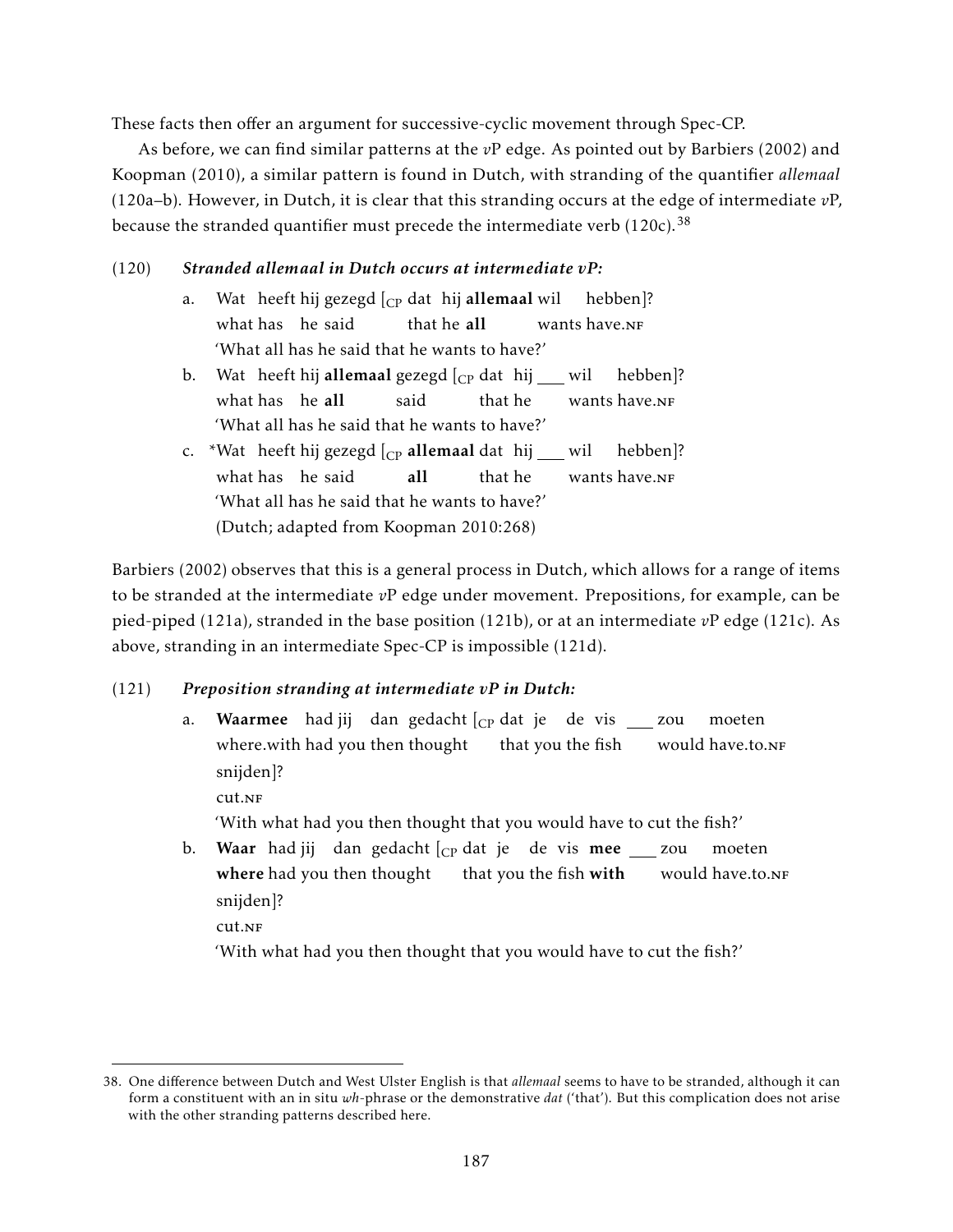c. Waar hadjij dan mee gedacht $[_{\rm CP}% ]^{(n)}$  dat je de vis \_\_\_ zou where had you then with thought that you the fish would have.to.<mark>n</mark>F moeten snijden]?

 $cut<sub>NF</sub>$ 

'With what had you then thought that you would have to cut the fish?'

d. \***Waar** hadjij dan gedacht $[\mathrm{_{CP}}$  **mee** dat je de vis \_\_\_ zou where had you then thought vith that you the fish would have.to.<mark>n</mark>F moeten snijden]? cut.nf 'With what had you then thought that you would have to cut the fish?' (Dutch; adapted from Barbiers 2002:49)

The same facts obtain in the *wat-voor* split. The remnant DP can be pied-piped (122a), stranded in the base position (122b), or stranded at an intermediate *v*P edge (122c). As before, stranding in Spec-CP is ungrammatical (122d).

## (122) *Stranding in wat-voor split:*

- a. Wat voor bal had jij dan gedacht [<sub>CP</sub> dat Ed \_\_\_ zou kopen]? what for ball had you then thought that Ed would buy.nf 'What kind of ball had you then thought that Ed would buy?'
- b. Wat had jij dan gedacht [<sub>CP</sub> dat Ed **voor bal** zou kopen]? what had you then thought that Ed for ball would buy.NF 'What kind of ball had you then thought that Ed would buy?'
- c. Wat had jij dan **voor bal** gedacht [<sub>CP</sub> dat Ed \_\_\_ zou what had you then for ball thought that Ed would buy.nf kopen]? 'What kind of ball had you then thought that Ed would buy?'
- d. \***Wat** had jij dan gedacht [<sub>CP</sub> **voor bal** dat Ed \_\_\_ zou what had you then thought **for** ball that Ed would buy.nf kopen]? 'What kind of ball had you then thought that Ed would buy?' (Dutch; adapted from Barbiers 2002:49)

Another stranding effect similar to the ones described here is found in Polish. Wiland (2010) points out that left-branch extraction in Polish allows for the NP out of which extraction takes place to be stranded in intermediate positions, including the edge of *v*P and the edge of CP.

The distribution of stranding phenomena then not only provide additional support for the notion of successive-cyclic movement through the *v*P edge, they show that there is symmetry between CP and *v*P in the possibility of stranding under intermediate movement.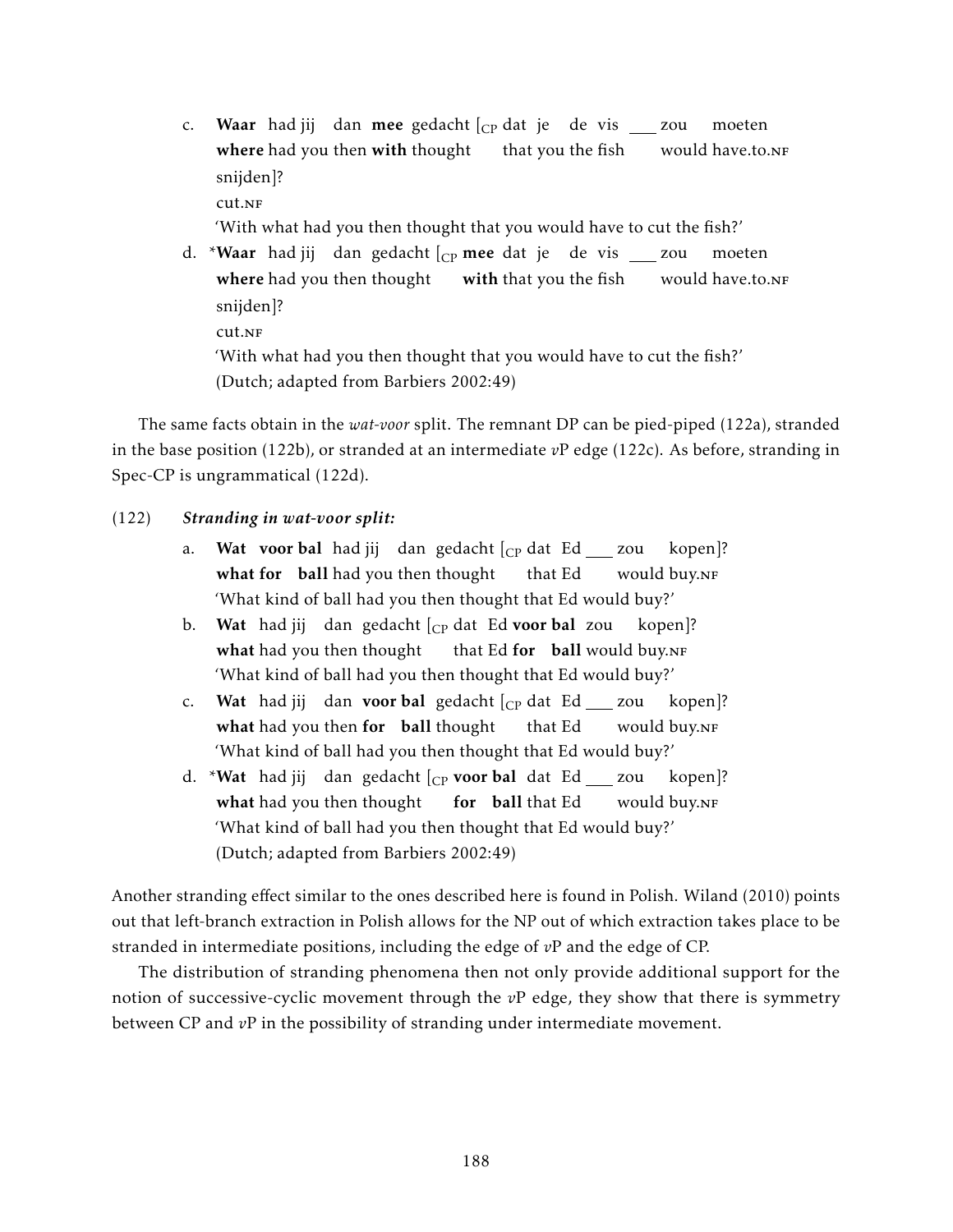### *6.5 Downstep deletion in Kikuyu*

In Kikuyu, there is an interaction between movement and tonal downstep that provides an argument for successive cyclicity (e.g. Clements et al. 1983; Clements 1984; Murphy 2015). In particular,  $\bar{A}$ -movement is signaled by the absence of a tonal downstep process that usually occurs postverbally.

In sentences without extraction, verbs trigger the realization of a following high tone, at a lower pitch, as on the final object in (123a), also raising intermediate low tones to high. As (123b) shows, this tonal change is absent in sentences with movement.

#### (123) *Postverbal tonal downstep is absent with movement:*

- a. Kariokť á-t´ $\varepsilon$ m-ír $\acute{\epsilon}$  mo-tě. Karioki sm-cut-<sup>T</sup> 3-tree 'Karioki cut the tree.'
- b. Nó-o FOC-who PP-cut-T 3-tree o-tɛm-irɛ́ **mo-te**? 'Who cut a tree?' (Kikuyu; Murphy 2015:2)

Importantly, the absence of downstep is absent in all clauses on the path of movement (Clements et al. 1983; Clements 1984), so that this process provides evidence for the presence of intermediate movement. We see this in the examples in (124a–b), in which tonal downstep both from the matrix verb and the embedded verb is absent. This is evident, for instance, in the complementizer and the final object.

## (124) *Tonal downstep absent in every clause on the path of movement:*

- a. Kamaú é:-ré -Ka:náké [<sub>CP</sub> **áté** Káriókí á-tém-íré **mó-tě**]. Kamau tell-<mark>r Kanaka</mark> that Karioki sp-cut-T 3-tree 'Kamau told Kanake that Karioki cut the tree.'
- b. Nó-o foc-who Kamau tell Kanake Kámaú é:-ré Ka:náké [<sub>CP</sub> **áte**) o-tɛm-íré **mo-te**]? that PP-cut-T 3-tree 'Who did Kamau tell Kanake cut the tree?' (Kikuyu; Murphy 2015:3,4)

See Murphy (2015) for detailed description of the tonal processes involved, which lies beyond the scope of this section. The important point, however, is that these tonal patterns provide evidence for intermediate landing sites, as they suggest that there is movement in each clause.

A question that arises is whether the Kikuyu pattern is another instance of extraction marking, in which the absence of tonal downstep represents an extraction morpheme similar to Irish *aL*. Murphy (2015) provides a different analysis that is worth reviewing briefly here. In particular, following Clements and Ford's (1979) examination of tone in Kikuyu and closely related languages,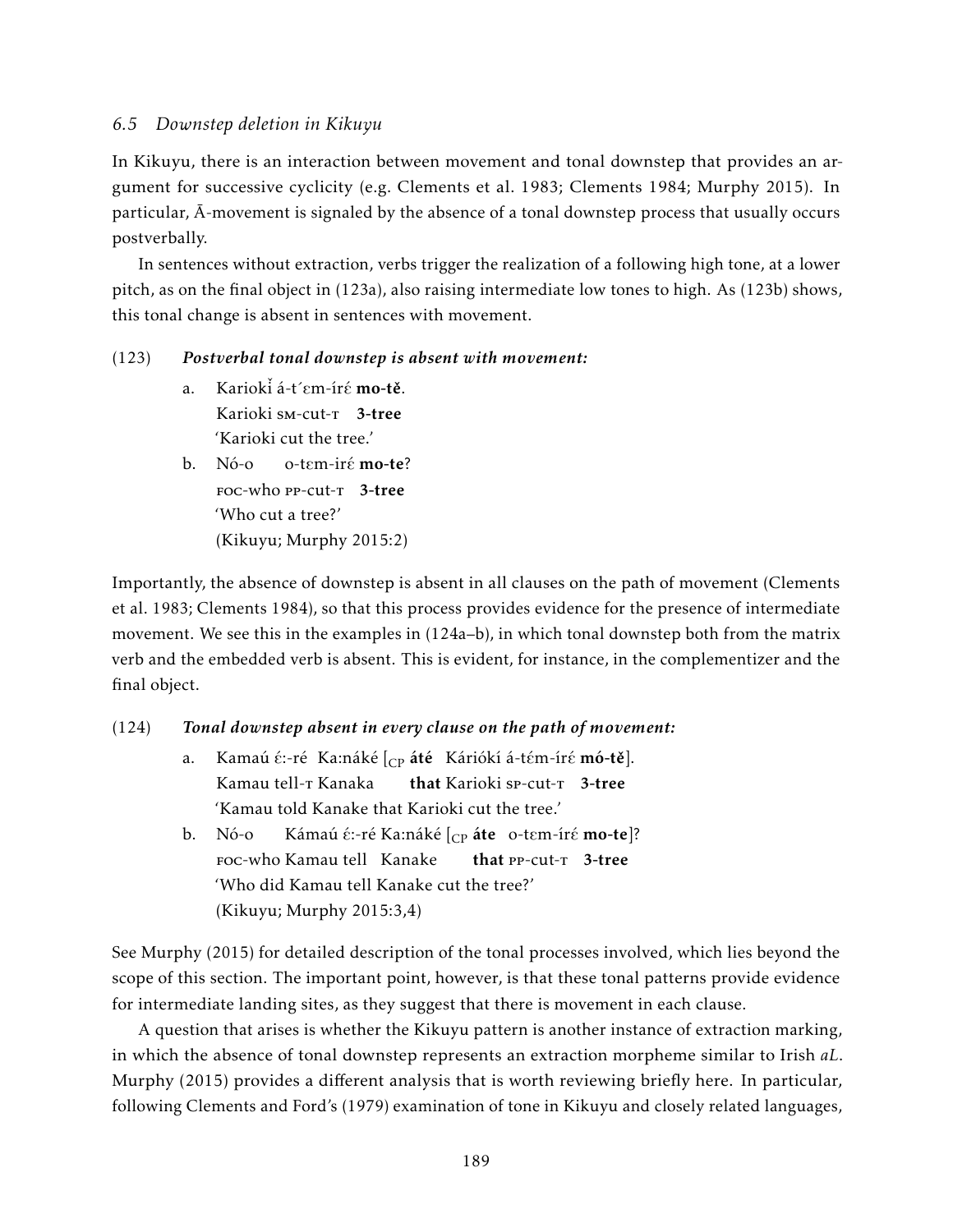Murphy analyzes downstep as a floating low tone associated with verbs, which must dock on a following phrase. He then proposes that the reason why this floating tone is absent in clauses with movement is that movement leaves an intermediate copy at the *v*P edge, which the floating tone attaches to. Subsequent copy deletion removes the evidence of downstep, leading to the alternations described above.

If Murphy's (2015) analysis is on the right track, tonal downstep in Kikuyu provides a novel source of evidence for intermediate copies and specifically for intermediate copies at the *v*P edge. As Murphy points out, his proposal requires an intermediate landing site immediately following the verb and before other verb phrase material. Under this interpretation of Kikuyu downstep, there is no clear counterpart to this process that requires a copy at the CP edge. This is perhaps not surprising, given that the pattern appears to be specific to Kikuyu in the first place. In addition, the Kikuyu data are not incompatible with the presence of intermediate copies at the CP edge also.<sup>39</sup>

#### *6.6 Inversion*

Another reflex of successive-cyclic movement found in a number of languages is inversion (e.g. Kayne and Pollock 1978; Torrego 1984; Henry 1995). This pattern is found in a number of Romance languages, Belfast English. I illustrate with Belfast English (Henry 1995). In Belfast English, *wh*-movement triggers T-to-C movement, just as in many other varieties of English. However, T-to-C movement occurs in every clause on the path of movement (125a–b).

#### (125) *Inversion in Belfast English:*

- a. Who did John hope  $\lbrack$  cp would he see ]?
- b. What did Mary claim  $\begin{bmatrix} C_P \end{bmatrix}$  did they steal [?] (Belfast English; Henry 1995:109)

Such facts provide evidence that there is movement to the intermediate CP edge and so have been taken as evidence for successive-cyclic movement.

One type of inversion effect at the *v*P edge is documented by Cognola (2013) in work on the Germanic dialect Mòcheno, spoken in northern Italy. Mòcheno allows both OV and VO orders in the verb phrase, as in the examples in (126a–b), without difference in meaning (Cognola 2008:80).

#### (126) *Mòcheno allows VO and OV order:*

a. Gester yesterday have-1sg hone [*v*<sup>P</sup> a puach kaft]. a book) **bought** 'Yesterday, I bought a book.'

<sup>39.</sup> In fact, Murphy (2015: sec. 5.1) suggests that tonal changes in constructions involving partial *wh*-movement imply a copy at the CP edge also. It seems to me, however, that the copy he posits in his crucial examples (his 76a–c) could equally reside at the *v*P edge. These options could be teased apart by examining contexts with additional material following the intermediate verbs, potentially revealing symmetry in Kikuyu downstep as well.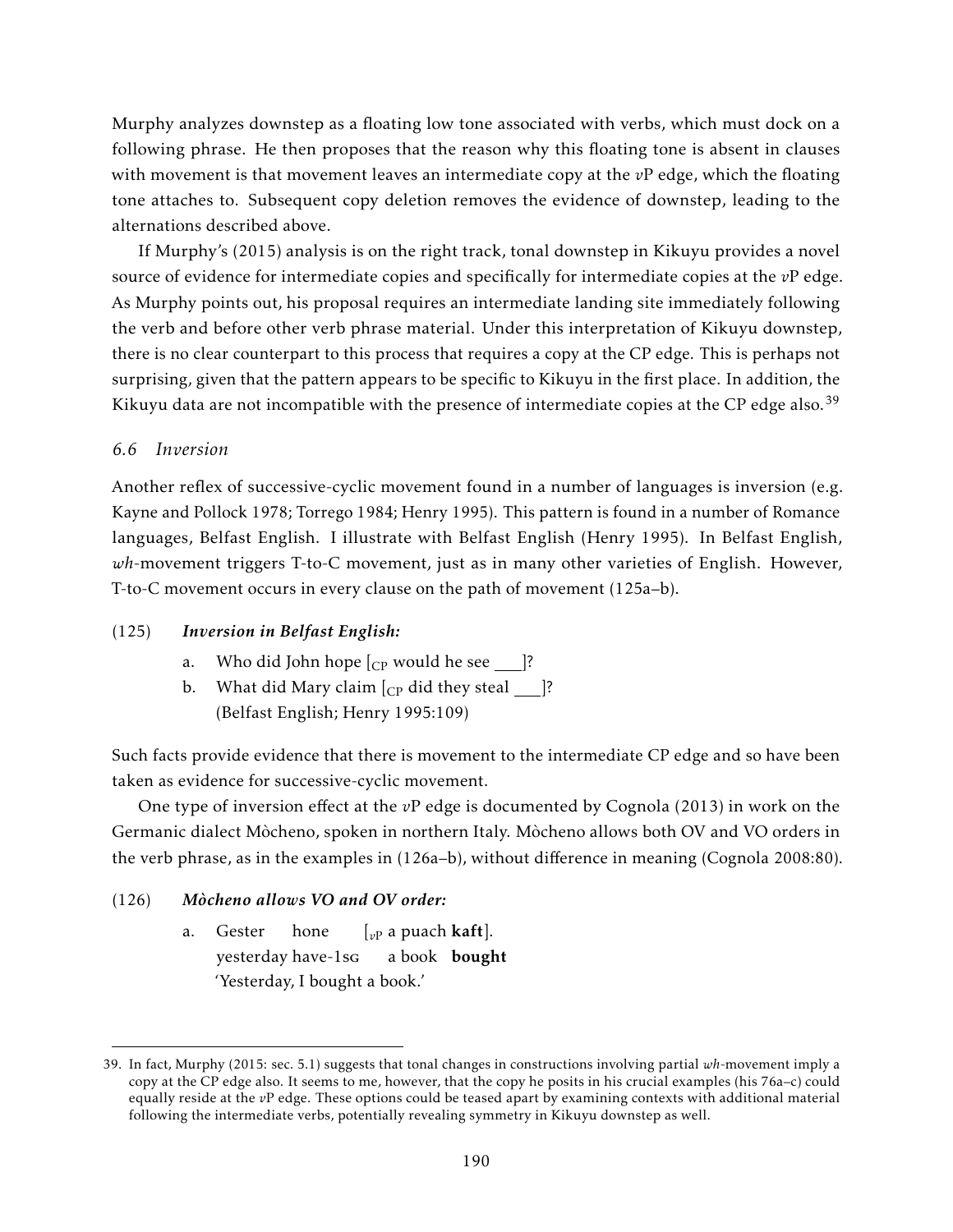b. Gester yesterday have-1sg hone  $\int_{v}$ <sub>*v*</sub> kaft **bought** a book a puach]. 'Yesterday, I bought a book.' (Mòcheno; Cognola 2008:81)

However, as Cognola discusses in detail, in the context of *wh*-movement, only VO syntax is possible. The examples in (127a–b) illustrate for subject extraction and (127c–d) for *wh*-movement of an indirect object.

#### (127) *Inversion in the vP with wh-movement in Mòcheno:*

- a. Ber hòt [*v*<sup>P</sup> kaft who has bought the book s puach]? 'Who bought the book?'
- b. \***Ber** hòt [<sub>vP</sub> s puach **kaft**]? who has the book bought 'Who bought the book?'
- c. En bem hòt-se [*v*<sup>P</sup> kaft to whom has-she bought the newspaper de zaitung] 'Who has she bought a newspaper?'
- d. \*En bem hòt-se [*v*<sup>P</sup> de zaitung to whom has-she the newspaper **bought** kaft] 'Who has she bought a newspaper?' (Mòcheno; Cognola 2013:7)

Mòcheno provides an instance of inversion at the verb phrase level, essentially analogous to inversion at the CP level in Romance languages (which also often allow inversion without movement). Like the other effects discussed here then, instances of inversion are found both at the CP edge and the *v*P edge, offering evidence that these domains are parallel.

To sum up this section briefly, I have reviewed a variety of effects associated with successivecyclic movement and how they are distributed across languages. We have seen that there is a high degree of symmetry between CP and *v*P, so that, for any particular reflex of intermediate movement, we can find instances of the effect both at the left periphery of clauses and at the left periphery of the verb phrase. I conclude then that, both within Dinka and across languages, there are no grounds for positing an asymmetry between CP and *v*P in this respect (contra, for instance, Rackowski and Richards 2005 or Den Dikken 2009). Instead, I take this as evidence that clauses universally decompose into two cyclic domains: CP and  $vP$  (Chomsky 2001 et seq.).<sup>40</sup>

<sup>40.</sup> One effect that could be distributed asymmetrically is the licensing of parasitic gaps, under Nissenbaum's (2000) theory of parasitic gap licensing, in which parasitic gaps require intermediate movement. An interesting question is whether are CP adjuncts that can also license parasitic gaps. One candidate may be *if*-clauses, which for some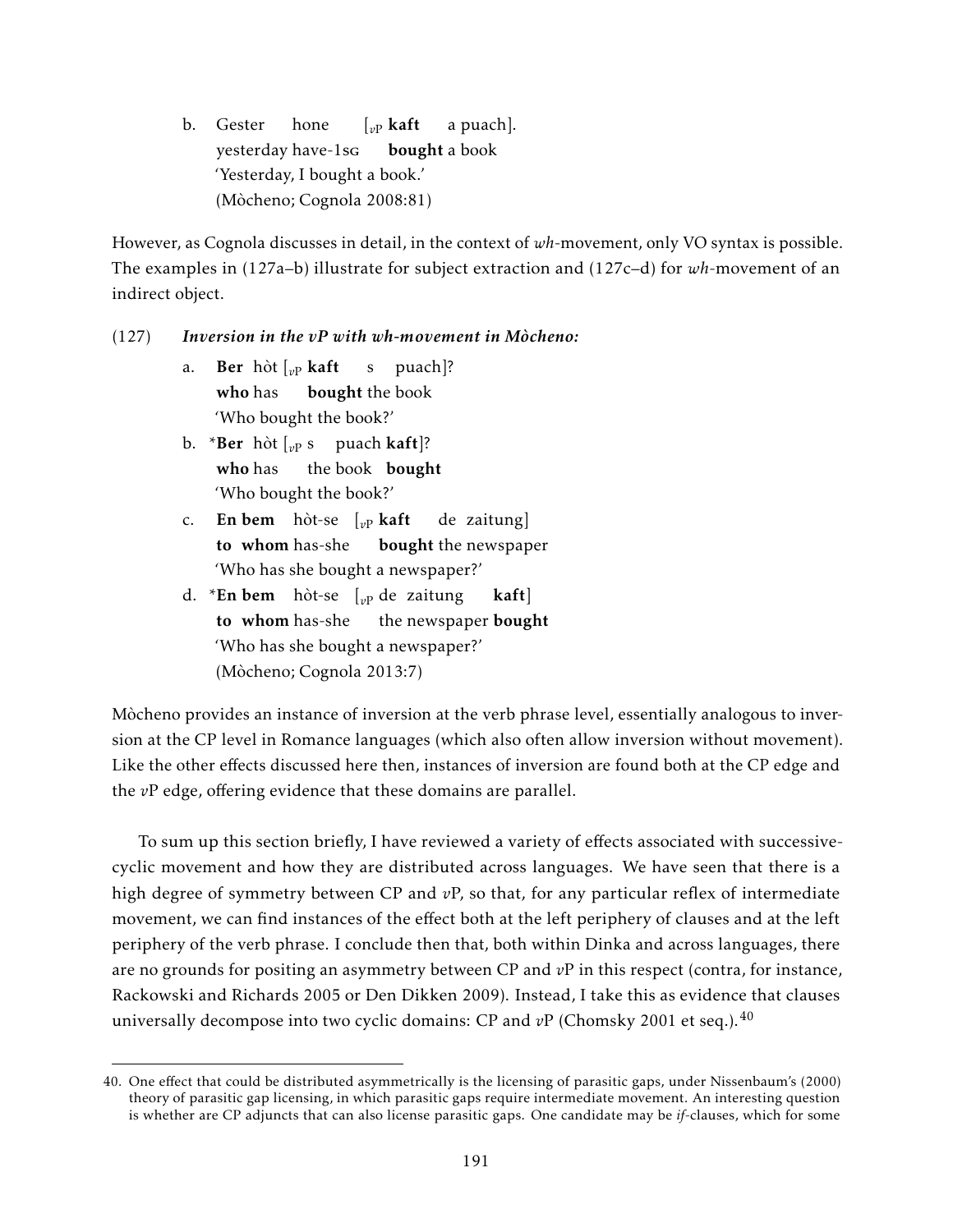#### 7 Summary

This chapter has demonstrated that Dinka does not draw radical distinctions between final and intermediate movement steps in a successive-cyclic dependency. As I argued in Chapter 4, all instances of movement interact in the same way with V2, voice, *ϕ*-agreement, and case. As a result of this, intermediate movement satisfies the V2 property of the clause and the verb phrase along the way, allowing us to see clearly that both CP and *v*P constitute cyclic domains which require movement to their edge (Chomsky 1986 et seq.). These facts demonstrate that intermediate movement involves the same syntactic mechanisms as all other instances of phrasal movement, Agree and Merge (Chomsky 1995; McCloskey 2002; Abels 2012), and thus provide evidence for the featural view of phrasal movement defended in this dissertation.

speakers permit parasitic gaps (ia), and which can appear in the left periphery of the clause. Examples like (ib) may then suggest that parasitic gaps can be licensed by intermediate movement in the C domain also.

<sup>(</sup>i) *Parasitic gaps in if-clauses:*

a. This is the professor that Kim says that you must not say hello to \_\_ if you run into \_\_\_.

b. This is the professor that Kim says that, if you run into  $\_\_\_\_\_\_\$ won't say hello to you. (modified from Engdahl 1983:11)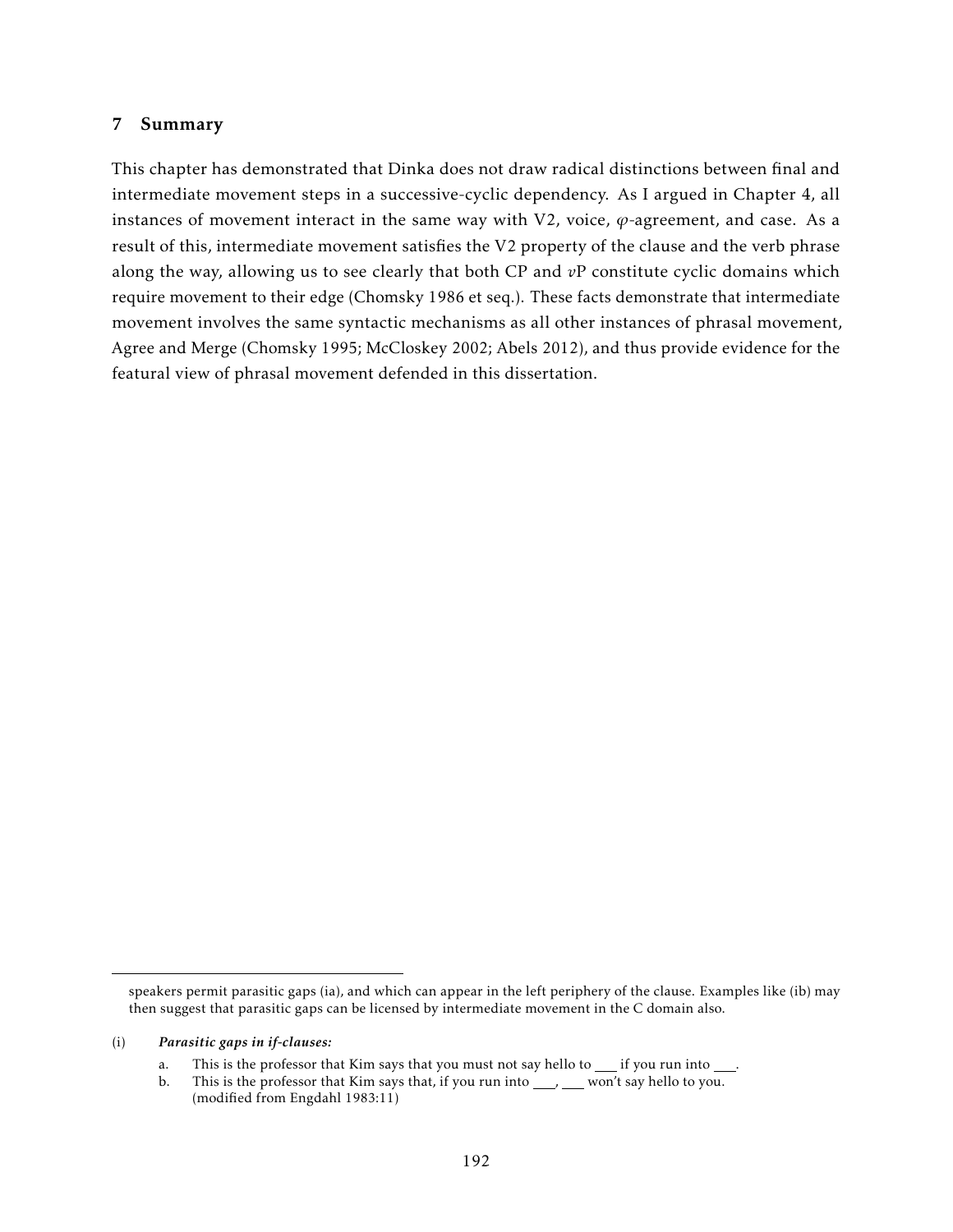# **CHAPTER SIX** pronoun copying

This chapter turns to the third and last major topic of this dissertation, pronoun copying and the realization of copies. The main thesis of this dissertation is that all phrasal movement involves Agree and Merge. So far, I have primarily presented arguments that all phrasal movement requires Agree, and that differences between movement types derive from differences in the Agree relation. In this chapter, I offer an argument for the claim that all phrasal movement is established by Merge, and for the *Copy Theory of Movement* (Chomsky 1995 et seq.) as a model of phrasal movement. This argument is drawn from a pattern of pronoun copying at the edge of the Dinka verb phrase and the distribution of pronoun copying constructions across languages more generally. I show that the asymmetries and gaps in pronoun copying require that movement leaves copies with an articulated internal structure, which can undergo partial spell-out as pronouns.

## 1 Introduction

It is well-known that languages may sometimes spell out multiple copies of a verb when the verb undergoes movement to the left periphery. Some examples from Hebrew, Nupe, and Russian are given in (1a–c).

- (1) *Verb copying in Hebrew, Russian, and Nupe:*
	- a. lirkod, dance.INF Gil not will-dance in-the-life Gil lo yirkod ba-xayim. 'As for dancing, Gil will never dance.' (Hebrew; Landau 2006:32)
	- b. Citat' Ivan eë read.INF Ivan 3Fs.Acc reads but nothing not understands citaet, no nicego ne ponimaet. 'Ivan DOES read it, but he doesn't understand a thing.' (Russian; Abels 2001:1)
	- c. **Bi-ba** Musaà **ba** nakàn-sasi èsun RED-cut Musa FUT cut meat some tomorrow morning PRT FOC làzi yin o 'It is CUTTING that Musa will do to some meat tomorrow morning.' (Nupe; Kandybowicz 2007:83)

These constructions are found in a wide variety of languages (for an overview, see Kandybowicz 2007:80, for example). As pointed out by a number of authors (e.g. Landau 2006; Kandybowicz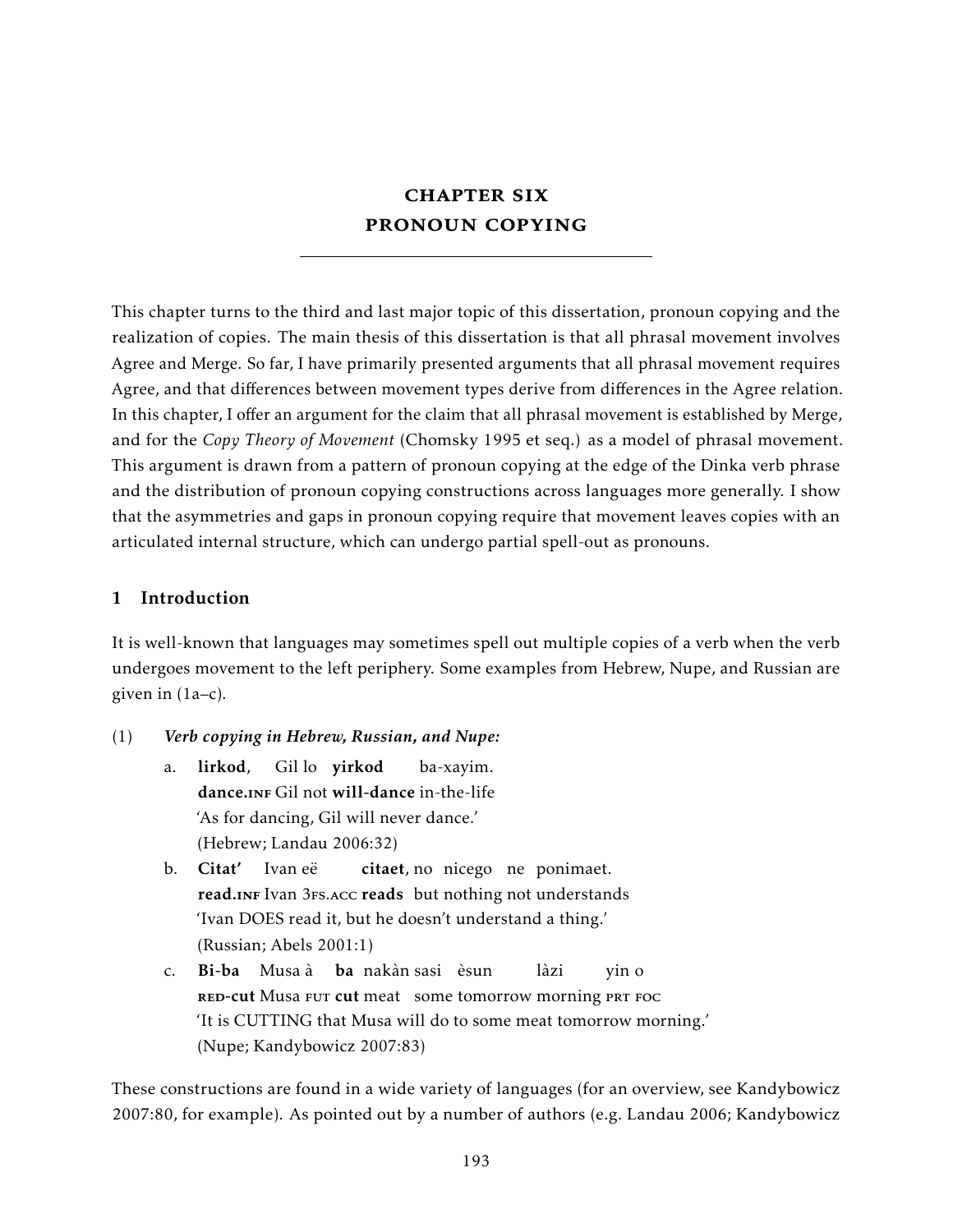2007), the productivity of verb copying provides evidence that syntactic movement involves literal copies of the moved element.

We might wonder then why we do not similarly find widespread *noun* copying constructions for movement of DPs. After all, the syntax of phrasal movement provided most of the motivation for the Copy Theory of Movement in the first place (Chomsky 1995:ch. 3, sec. 3.5). There is one type of multiple copy spell-out, however, that is consistently found with movement of DPs. In a wide range of constructions, including resumption, *wh*-copying, clitic doubling, and subject doubling, pronouns appear to act as spell-outs of a full DP. For example, it has long been acknowledged that there is a type of resumptive pronoun whose behavior is indistinguishable from a gap (e.g. Zaenen et al. 1981; Engdahl 1982, 1985; Demirdache 1991; McCloskey 2006; Kandybowicz 2007; Sichel 2014; Harizanov 2014; *cf*. Asudeh 2012). *Wh*-copying constructions in German and Passamaquoddy have the profile of movement (e.g. Fanselow and Mahajan 2000; Felser 2004; Bruening 2006; Pankau 2013). Similarly, work on the syntax of clitic doubling languages like Greek and Bulgarian has come to the conclusion that doubled clitics act at LF like full copies rather than pronominals (e.g. Anagnostopoulou 2003; Harizanov 2014; *cf*. Cuervo 2003). In addition to this, a number of languages have constructions with multiple subject positions, in which the subject is doubled by a pronoun (e.g. Van Craenenbroeck and Van Koppen 2002; Holmberg and Nikanne 2008).

In this chapter, I argue on this basis that the counterpart to verb copying for phrasal movement of a DP is *pronoun copying*. To be precise, I defend the claim in (2), that a full copy of a DP like *the book* may, under certain conditions, be spelled out at PF as a pronoun (3).

(2) Multiple copy spell-out of a DP yields a pronoun.

(3) DP D *the* NP N *book* DP *Spell-out it*

If (2) is correct, we expect to find at least three configurations in which multiple copy spell-out causes one copy in a movement chain to be realized as a pronoun. The pronoun could be the realization of a lower copy of the DP (4a), the pronoun could mark the highest position (4b), or a pronoun could spell out a copy in some intermediate position (4c).

| (4) | Three configurations of pronoun spell-out: |                                                             |
|-----|--------------------------------------------|-------------------------------------------------------------|
|     | a. Lowest copy:                            | $[\ldots$ the book $\ldots$ it $\ldots$                     |
|     | b. Highest copy:                           | $[\ldots$ it $\ldots$ the book $\ldots$                     |
|     | c. Intermediate copy:                      | $[\dots$ the book $\dots$ it $\dots$ < the book $> \dots$ ] |

As pointed out above, previous work has suggested that (4a) and (4b) correspond to some cases of resumption and clitic doubling, respectively. In addition to this, a number of languages, including dialects of Dutch, Finnish, and Tunisian Arabic, have been argued to have constructions in which a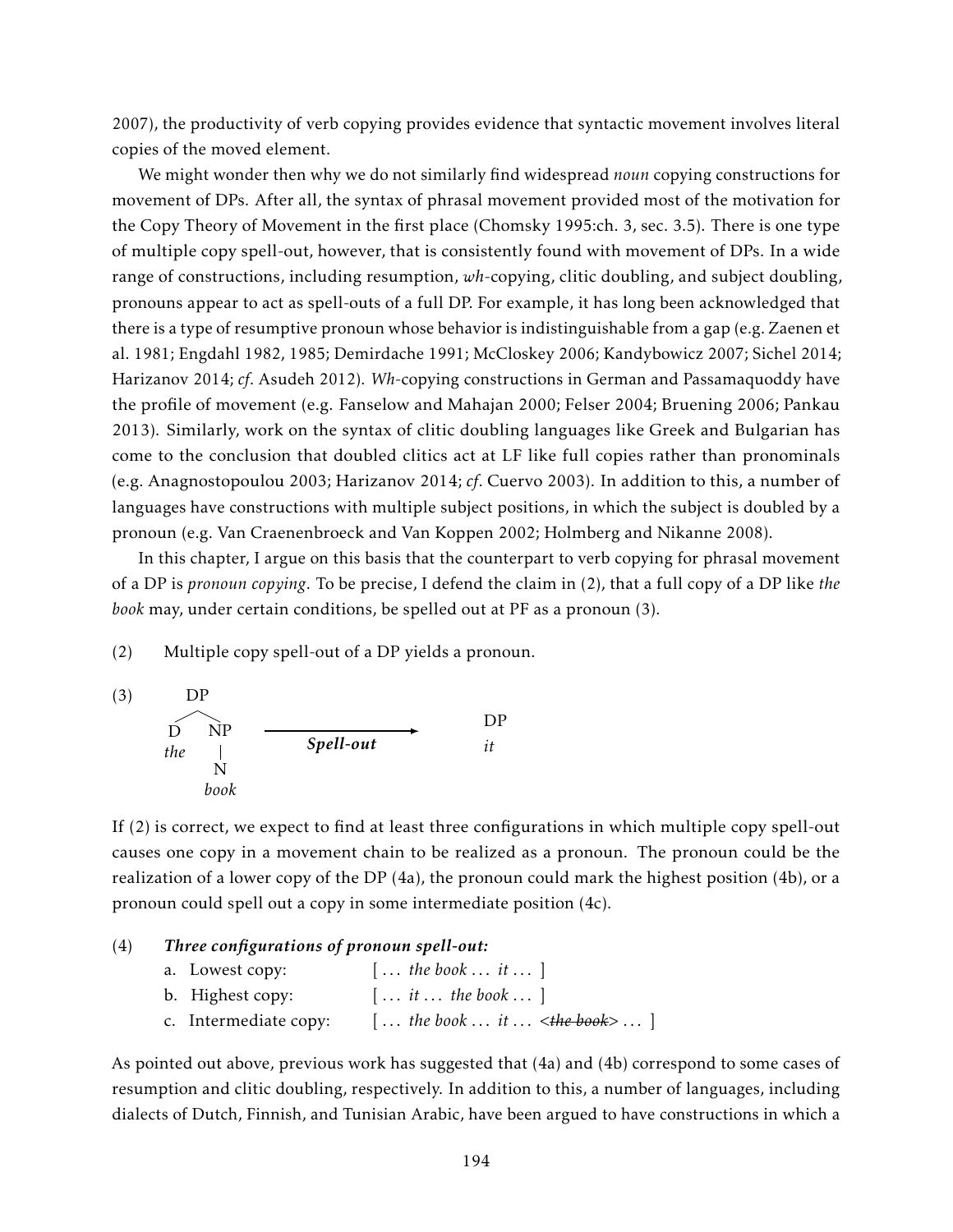pronoun spells out a copy of the subject, either as the higher copy (4b) or as the lower copy (4a) (Van Craenenbroeck and Van Koppen 2002; Holmberg and Nikanne 2008; Jlassi 2013). *Wh*-copying has been put forward as a possible instantiation of either (4b) and (4c), since there are conflicting views about which copy the pronoun spells out (e.g. Fanselow and Mahajan 2000; Fanselow and Ćavar 2001; Felser 2004; Pankau 2013).

In this chapter, I present a novel instance of (4c), from Dinka. In Dinka, long-distance movement requires multiple spell-out of copies at the *v*P edge. Specifically, intermediate copies of plural nominals are always spelled out as the third person plural pronoun *ké(ek)* (5a–b), so that movement of such phrases effectively leaves a trail of copied pronouns.

#### (5) *Plural pronoun copying at Dinka verb phrase:*

- a. Ké(ek) áa-cí i 3pl ¨ 3p-prf.ov Ayen.gen Áyèn  $\left[\begin{smallmatrix} v_P \end{smallmatrix} \right]$ **ké** $\left(\begin{smallmatrix} ek \end{smallmatrix} \right)$  t<u>î</u>iŋ]. 3pl ¨ see.nf 'Them, Ayen has seen.'
- b. Yè <mark>kôoc-kò</mark> be people-which [CP yí i , ..<br>be.ov Bol.g<mark>e</mark>n Bôl  $\left[\begin{smallmatrix} v\end{smallmatrix}\right]$ **ké(ek)** luêeel  $\left[\begin{smallmatrix} C\end{smallmatrix}\right]$ è c<u>í</u>i 3pl say.NF °C PRF.OV Ayen.gen Áyèn  $\int_{v}$  ké(ek) 3pl t<u>î</u>iŋ]]]]? ¨ see.nf 'Which people does Bol say Ayen has seen?'

I will argue that, in an example such as (5b), the pronoun *ké* is the spell-out of a full copy of the *wh*-phrase *k*<sup>2</sup><sub>O</sub><sup> $\alpha$ </sup> ('which people') in intermediate Spec-*v*P position. The motivation for this analysis comes from the observation that dependencies with *ké*-copying are indistinguishable from other movement dependencies in Dinka. In addition, copied instances of *ké* may appear where no lexical DP or pronoun may ever appear. Specifically, copied pronouns can violate the V2 property of the verb phrase, unlike non-copied nominals, but like other intermediate copies.

On the basis of these facts, I propose that all the configurations in  $(4a-c)$  are in fact attested. In this view, there is no asymmetry between movement of noun phrases and movement of verbs. For both, we can find a range of copying constructions.<sup>1</sup> The only difference lies in the form of the copied element. The question that arises then is why multiple copy spell-out should necessarily yield a pronoun. Particularly within the Copy Theory of Movement, this is unexpected, because it seems to suggest that DP copies are reduced in some form, possibly like traces (see, for example, Van Koppen 2005 for such a suggestion). I will show, however, that the correct analysis of pronoun copying nonetheless requires that DP copies have articulated internal structure.

As McCloskey (2006) observes, one way of viewing the claim that pronouns may realize gaps is as a consequence of two ideas. One influential view of pronouns is that they are the realization of a DP without an NP,<sup>2</sup> or the realization of the functional layer of a DP (e.g. Postal 1969; Elbourne

<sup>1.</sup> Although I do not know of an instance of verb copying like (4c), in which verbs mark an intermediate position. I leave open the issue of whether this is a real gap and, if so, what is responsible for it.

<sup>2.</sup> Or a DP with elision of the NP as in Elbourne's (2001) treatment of E-type pronouns.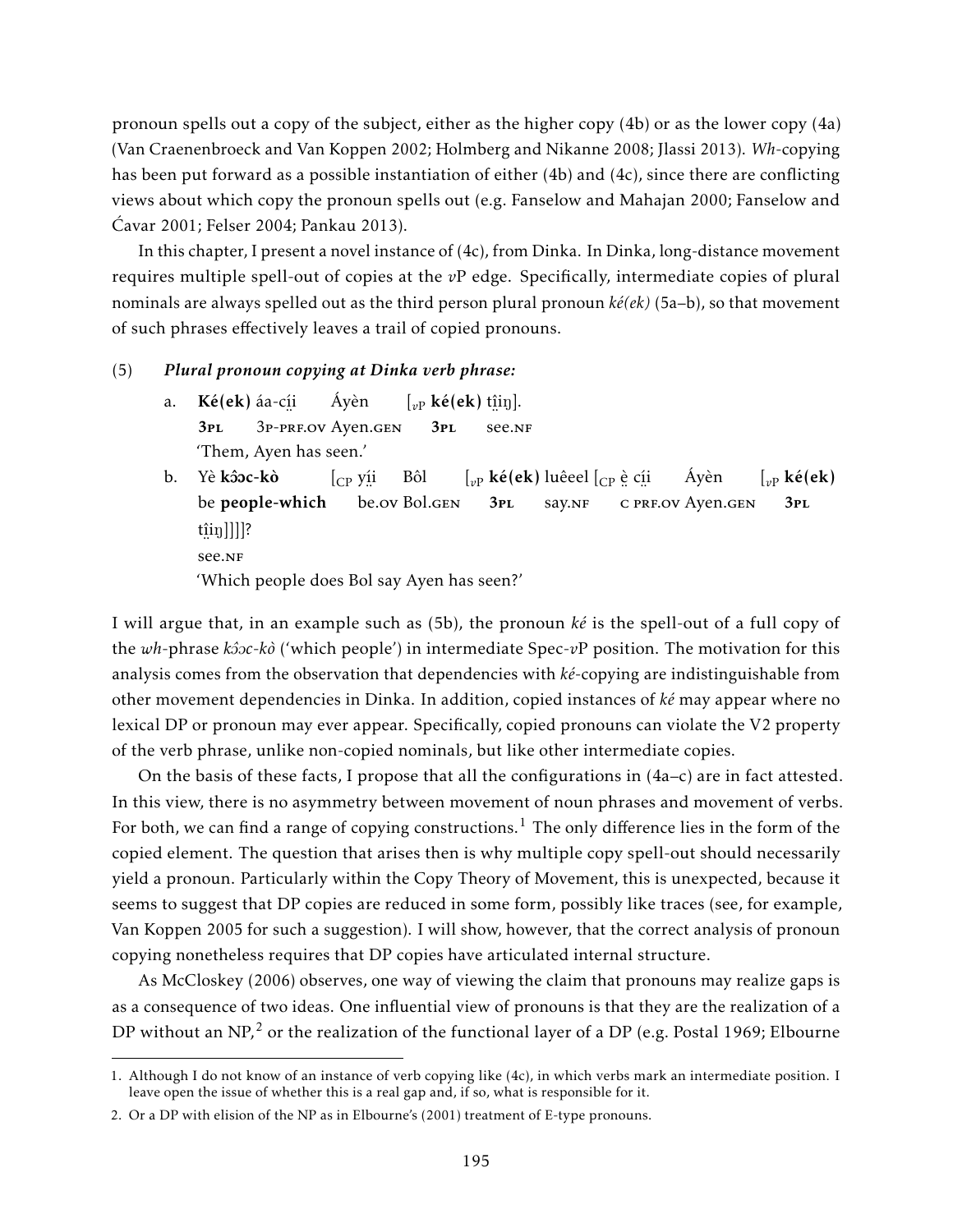2001, 2005). In this theory of pronouns, a pronoun like *it* is effectively an intransitive version of the definite determiner *the*. In unrelated work, various authors working on the realization of copies have suggested that copies may undergo distributed or scattered deletion, so that subparts of some copies may be deleted if PF or LF considerations force it (e.g. Chomsky 1995; Bobaljik 2002; Landau 2006).

McCloskey points out that putting these two ideas together might yield resumptive pronouns that act like gaps. In particular, suppose that partial deletion removes the NP part of a copy. The structure that results from this would be a pronoun, if pronouns represent the functional layer of the DP (6a–b).

#### (6) *Partial spell-out of a copy yields a pronoun:*

- a.  $[p]$  the  $] \rightarrow it$
- b.  $[p]$  the  $\frac{1}{N}$  book  $] \rightarrow it$

I call this the *partial spell-out* view of pronoun copying. I will propose that this mechanism lies behind all of the instances of pronoun copying discussed above. The advantage of this approach is that it allows us to maintain a uniform view of copies left by movement: both movement of verbs and of DPs leaves full copies, but partial deletion applies to a DP copy for independent reasons.

One of the goals of this chapter is to argue for such a partial spell-out view, on the basis of matching asymmetries and gaps found in pronoun copying constructions across languages. For example, copied pronouns vary across languages in whether they display a *feature mismatch* when the antecedent is another pronoun. In Dinka, the copied pronoun is necessarily third person and only matches pronominals in number. As (7a–b) illustrate, 1st and 2nd person pronouns must be copied by the 3rd person plural pronoun instead of an identical pronoun.

#### (7) *Copied pronouns in Dinka only match in number:*

- a. Wôok c<u>í</u>i 1pl ¨ prf.ov Bol.gen 3pl/1pl Bôl kêek/\*wôok tîin. ¨ see.nf 'Us, Bol has seen.'
- b. **Wêek** c<u>í</u>i 2pl Prf.ov Bol.gen 3pl/2pl Bôl **kêek/\*wêek** t<u>î</u>iŋ. ∵. '<br>see.nf 'You all, Bol has seen.'

Facts similar to those in (7a–b) are found in resumptive constructions in Nupe (Kandybowicz 2007), and in subject doubling in Finnish and Tunisian Arabic (Holmberg and Nikanne 2008; Jlassi 2013). At the same time, in other pronoun copying constructions, the copied pronoun matches pronouns fully, both in person and in number features, such as in Yoruba or Seereer (Adesola 2010; Baier 2014), as well as in clitic doubling constructions. The examples in (8a–b) illustrate for Yoruba, in which subject extraction is accompanied by pronoun copying.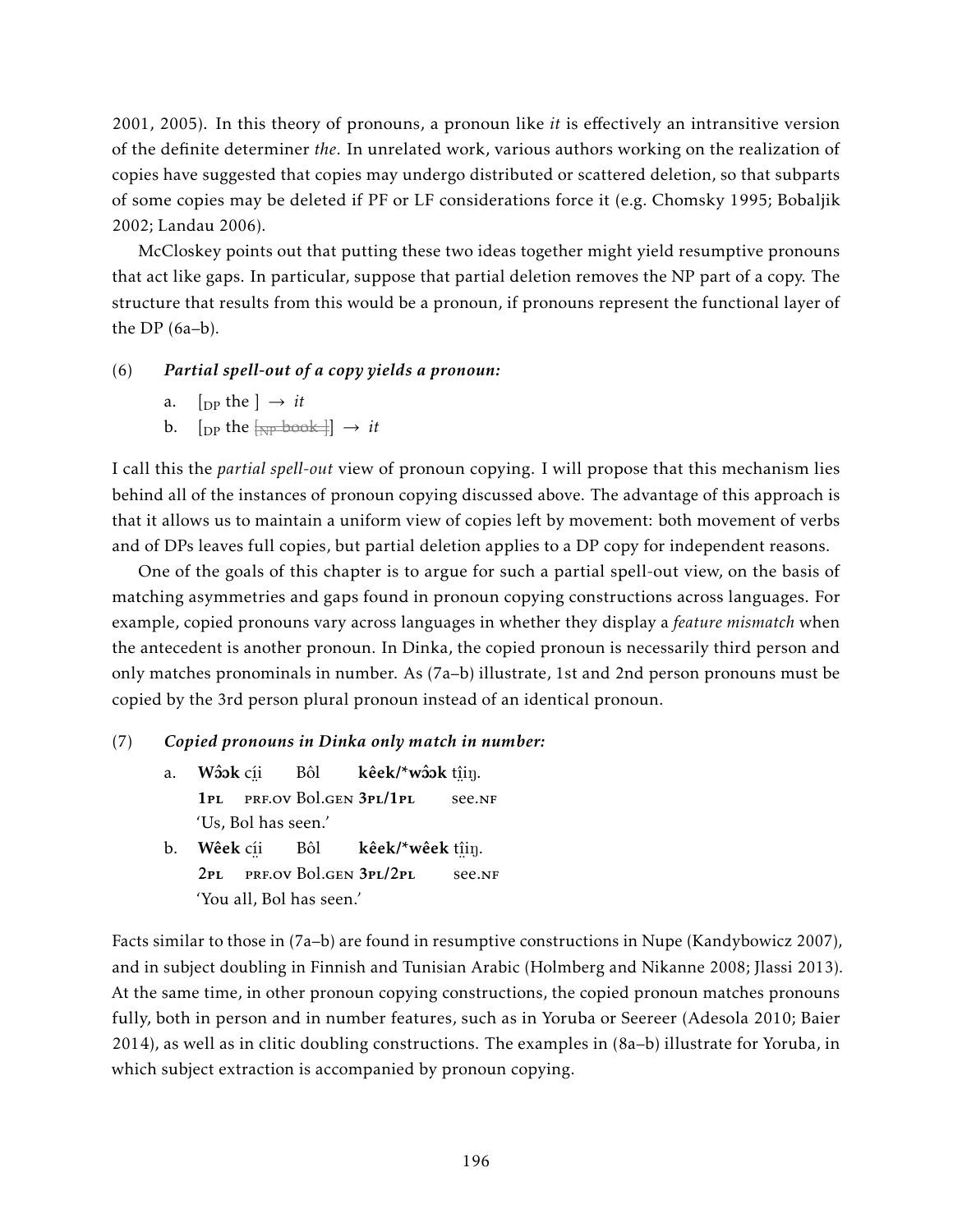- (8) *Yoruba resumptive subjects match in ϕ-features:*
	- a. Èmi ni [<sub>CP</sub> mo ra àpò]. 1sg be 1sg buy bag 'I was the one who bought a bag.'
	- b. **Eyin** ni  $_{\rm CP}$  **e** ra àpò]. 2pl be 2PL buy bag 'You are the people who bought a bag.' (Yoruba; Adesola 2010:82)

Languages vary then in whether copied pronouns match pronominal antecedents in number or in both person and number. Not only does this provide evidence that person and number may be encoded separately in the DP, I suggest that it is revealing of the mechanism behind pronoun copying. To be precise, I propose that we can understand this asymmetry if languages may vary with regards to whether person is introduced in the part of the DP that undergoes deletion. As a result, some languages delete person in pronoun copying, yielding pronouns that only match in number, and some do not, yielding fully matching pronoun copies instead.

In addition to this, evidence for partial spell-out comes from *gaps* in pronoun copying, or cases when some antecedents fail to trigger pronoun copying. For example, Van Craenenbroeck and Van Koppen (2002) observe that subject doubling in Brabant Dutch is only possible with pronouns (9a), and not with lexical DPs (9b).

#### (9) *Subject doubling only with pronominal subjects in Brabant Dutch:*

a. Zij komt zij. she comes she 'She will come.'

b. \*Die vrau that woman comes she komt zij. 'That woman will come.' (Brabant Dutch; Van Craenenbroeck and Van Koppen 2002:56)

I argue that these are instances when the structure deleted as a result of partial spell-out does not necessarily leave behind enough structure to create a pronoun. As a result, pronoun copying occurs only with a restricted set of antecedents.

In the broader context of this dissertation, this chapter functions as an additional argument for successive-cyclic derivations (Chomsky 1973 et seq.) and the idea that all instances of phrasal movement involve the same Merge operation (Chomsky 1995 et seq.). The perspective on pronoun copying that I will outline favors a movement analysis over other ways of modeling long-distance dependencies, such as feature percolation (e.g. Gazdar 1981; Bouma, Malouf, and Sag 2001; Neeleman and Van de Koot 2010), because it relies on the idea that movement involves copies with an articulated internal structure. My treatment of pronoun copying also provides evidence that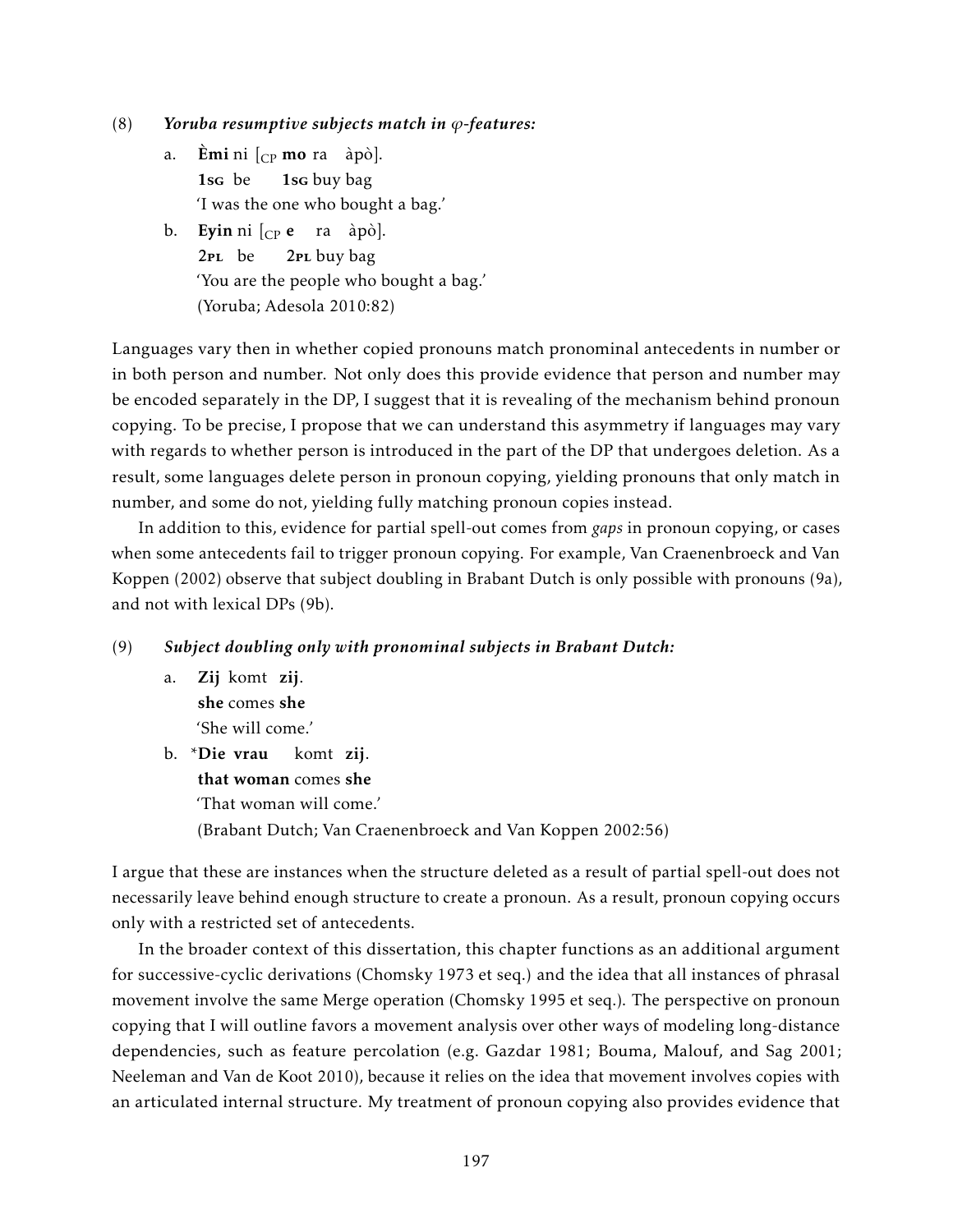features like Case, person, and number, are hosted on separate projections in the nominal domain and offers insight into how these are organized relative to each other.

The chapter is organized as follows. Section 2 reviews previous work on cases of pronoun copying and argues that resumption, clitic doubling, subject doubling, and *wh*-copying all represent constructions in which pronouns realize more articulated DP copies. In section 3, I turn to the phenomenon of *ké*-copying in Dinka and show that this pattern comes about because an intermediate copy of successive-cyclic movement through *v*P is realized as a pronoun. Section 4 starts with the observation that pronoun copying in Dinka tolerates a person mismatch and goes on to show that this is a systematic point of variation across pronoun copying constructions. In section 5, I develop the partial spell-out view and demonstrate how it captures the key properties of Dinka pronoun copying. I generalize this model to all instances of pronoun copying, drawing on Landau's (2006) treatment of copy deletion, and present an account of both the person-number asymmetry as well as the presence of gaps in pronoun copying. Finally, I briefly discuss the issue of why no language appears to display multiple copy spell-out at the CP and *v*P edge simultaneously.

## 2 Resumption and argument doubling as pronoun copying

In this section, I argue that some instances of resumption, as well as clitic doubling, subject doubling, and *wh*-copying represent spell-out of a copy as a pronoun (e.g. Zaenen et al. 1981; Engdahl 1985; Harizanov 2014; Sichel 2014). From these patterns, I conclude that pronouns may act as realizations of both the lowest and the highest copy of a chain. I suggest that spell-out of the lowest copy is instantiated by some cases of resumption, while spell-out of the highest copy is found in clitic doubling, some instances of subject doubling, and *wh*-copying.

#### *2.1 Movement-derived instances of resumption*

It is well-known that there are resumptive constructions that pattern like movement dependencies (e.g. Zaenen et al. 1981; Koopman 1982, 1984; Sells 1984; Engdahl 1985). McCloskey (2006) and Asudeh (2012), for example, explicitly recognize a distinction between two types of resumptive pronouns: ones whose syntactic behavior is essentially that of a bound pronoun and those whose syntactic distribution is that of a gap or trace. $3$ 

A classic example of a language with the first type of resumptive structure is Irish (McCloskey 1979, 1990, 2002, 2006). Irish resumption can clearly be distinguished from movement, because it is insensitive to islands and fails movement diagnostics. The examples in (10a–c) demonstrate, for example, that Irish resumptive pronouns can occur inside islands. Resumptive pronouns can be used in a *wh*-island (10a), a relative clause island (10b), and an adjunct island (10c).

<sup>3.</sup> Asudeh refers to these as "syntactically active resumptives" and "syntactically inactive resumptives," respectively.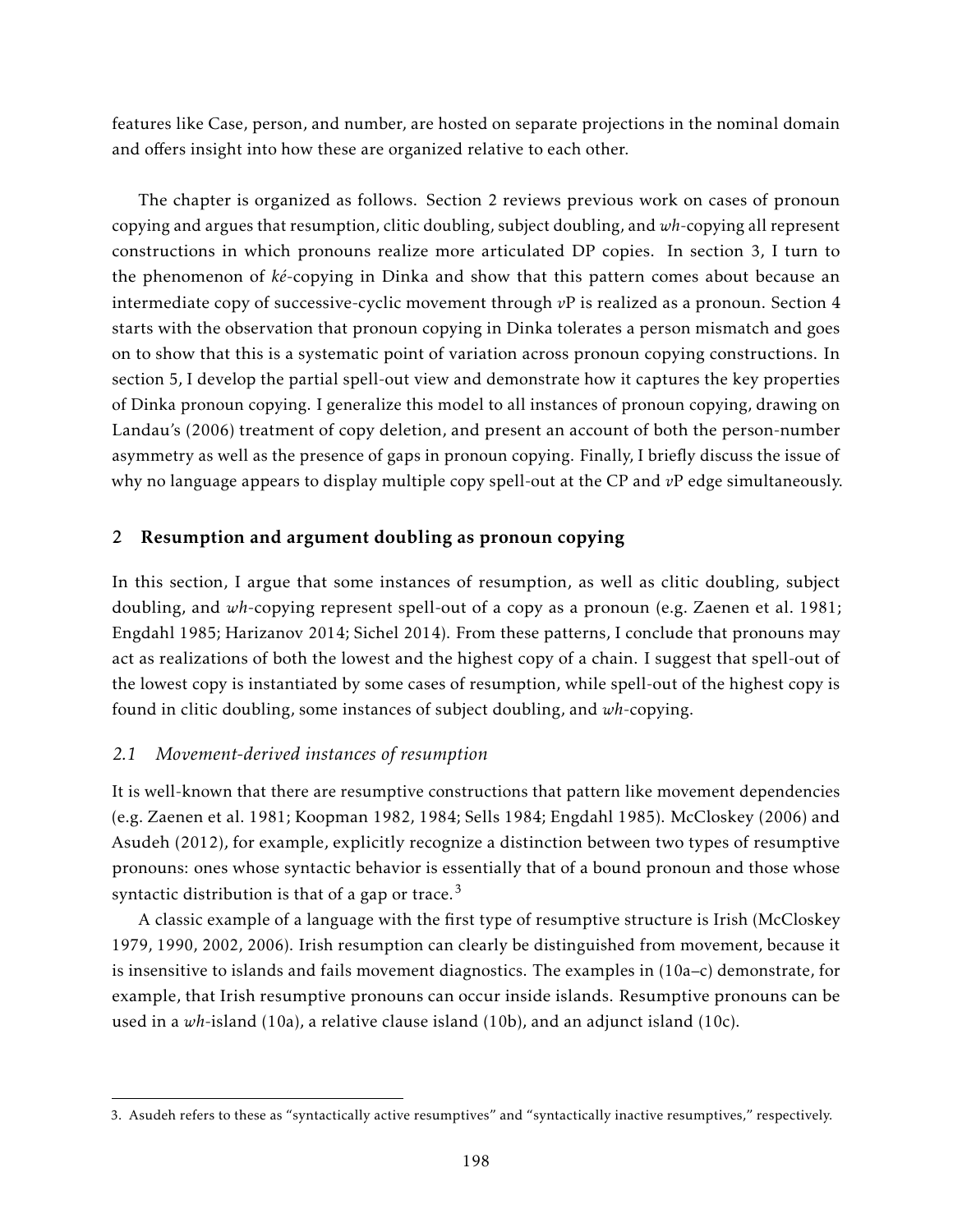#### (10) *Resumptive pronouns in Irish are not sensitive to islands:*

- a. **teach** nach n-aithneochthá [<sub>CP</sub> cá house NEG.C recognize.cond where was it rabh se] 'a house that you wouldn't recognize where it was'
- b. seanchasóg ar dócha old-jacket c probable c is go bhfuil  $[_\mathrm{DP}$  an $\;$ táilliúir  $[_\mathrm{CP}$  a dhein í $\, ]]$  sa the tailor c made it in-the earth chré fadó
	- long-ago

'an old jacket that the tailor who made it has probably been in the grave for ages'

c. N**érée Caron**, nach bhfuil ann ach tamall beag [<sub>CP</sub> ó Nérée Caron NEG.c is in-it but time small since was **she** beautiful bhí sí dóigheamhail feiceálach] attractive

'Nérée Caron, who it is only a short time since she was beautiful and attractive' (Irish; McCloskey 2006:99,100)

In addition, Irish resumption does not trigger Weak Crossover effects, unlike movement in the same environment (11a-b).

#### (11) *Irish resumption does not show WCO:*

- a. \***an fear<sub>i</sub>** a d'fhág a<sub>i</sub> bhean the man c left his wife 'the man $_{\rm i}$  that his $_{\rm i}$  wife left'
- b. **an fear<sub>i</sub>** ar fhág a<sub>i</sub> bhean **é** the man c left his wife him 'the man $_{\rm i}$  that his $_{\rm i}$  wife left' (Irish; McCloskey 1990:236,237)

However, not all resumptive pronouns can be sharply distinguished from movement in this way. Koopman (1982, 1984), for instance, observes that resumptive pronouns in Vata act like gaps. In Vata, movement of subjects must be accompanied by a resumptive in subject position, both when the local subject is extracted (12a–b), and with movement of an embedded subject (12c–d).

#### (12) *Vata subject extraction requires resumptive pronoun:*

- a. <mark>àló ò</mark> lē sakála? who he eat rice WH 'Who is eating rice?'
- b. \***àlɔ́** \_\_\_ lē saká la? who eat rice wh 'Who is eating rice?'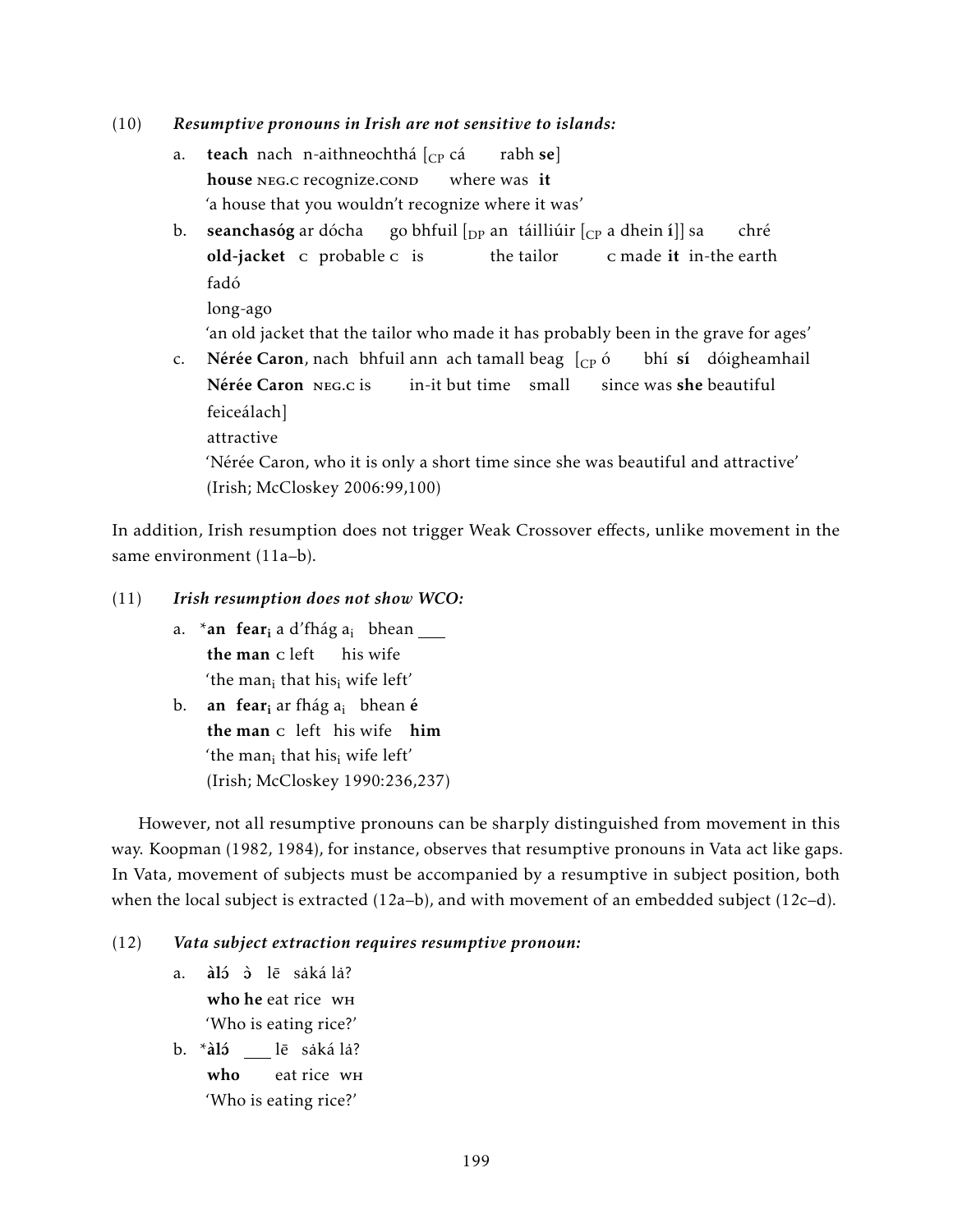- c. <mark>àló</mark> ǹ gùgù $\left[\begin{smallmatrix} C\end{smallmatrix}$ nā ò yì $\right]$ who you think that he arrive w<mark>H</mark> la? 'Who do you think arrived?'
- d. \***àlɔ́** ǹ gùgù [<sub>CP</sub> nā \_\_\_ yì] who you think that arrive wh la? 'Who do you think arrived?' (Vata; Koopman 1982:128)

Unlike in Irish, resumption in Vata obeys islands. A Vata resumptive pronoun cannot be found in a Complex NP island (13a) or a *wh*-island (13b), for example.

#### (13) *Vata resumptives are island-sensitive:*

a. \*<mark>àló</mark> ǹ ni who you NEG-A  $\int_{\text{DP}} z\bar{\varepsilon}$ reason it-it for he cut-REL it know wh mēmē gbὐ à di-ɓɔ̀ mɛ́] yì la? 'Who don't you know why he cut it?' b. \***àlɔ́** ǹ nyla nyni [<sub>CP</sub> nā ɔ̀ di mɛ́] la? **who** you wonder that **he** cut it WH 'Who do you wonder whether he cut it?' (Vata; Koopman and Sportiche 1986:369,370)

Vata resumptives also show Weak Crossover effects, so that a pronoun contained in the matrix subject in (14) cannot be bound by the resumed *wh*-phrase.

## (14) *Vata resumption shows WCO:*

 $^*$ à $1\!\!\!\!\!\mathrm{i}_i$   $\mathrm{i}_i$  nó who his mother think gùgù [<sub>CP</sub> nā ò mlì] la? that he left WH 'Who did his mother think left?' (Vata; Koopman and Sportiche 1982:143)

Similar facts have been noted for Swedish (Zaenen et al. 1981; Engdahl 1982, 1985). In Swedish, a resumptive pronoun is employed to rescue certain *that*-trace violations, as Engdahl (1982, 1985) shows. The example in (15) demonstrates.

(15) *Resumption in Swedish:*

Vilket ord visste ingen [<sub>CP</sub> hur det stavas]? which word knew no.one how it is.spelled 'Which word did no one know how it is spelled?' (Swedish; Engdahl 1985:8)

As in Vata, these resumptives pattern like gaps. We can see this in a number of ways. First of all, resumption in Swedish is island-sensitive and cannot cross a relative clause island (16a).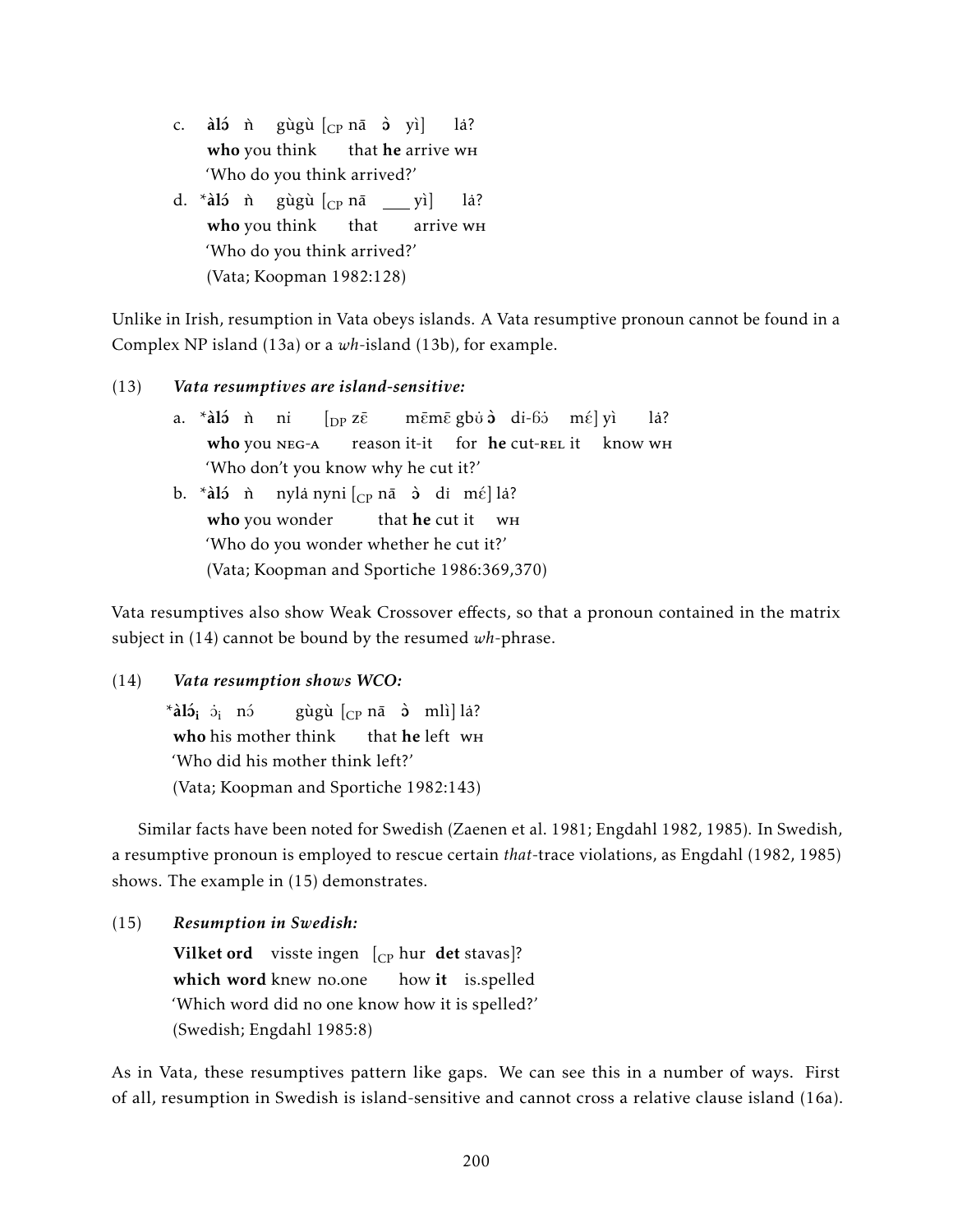In addition, resumption is able to license parasitic gaps (16b). Finally, Swedish ATB extraction may involve a TP with a resumptive pronoun in it coordinated with a TP containing a gap (16c), suggesting the two are alike.

### (16) *Swedish resumptives pattern like gaps:*

- a. \***Vilken bil** åt du lunch med [<sub>DP</sub> någon which car ate you lunch with someone [CP som körde den]]? that drove it 'Which car did you have lunch with someone who drove it?'
- b. Det var **den fången** som läkarna this is **the prisoner** that the-doctors not could decide inte kunde avgöra [<sub>CP</sub> om **han** verkligen var if **he** really was sjuk] [<sub>CP</sub> utan ill without to talk with att tala med personligen]. in person 'This is the prisoner that the doctors couldn't determine if he was ill without talking to in person.'
- c. Det finns vissa ord there are **certain words** that som [<sub>TP</sub> jag ofta träffar på \_\_\_] men [<sub>TP</sub> inte minns I often meet but not remember hur **de** stavas] how they are-spelled 'There are certain words that I often come across but never remember how they are spelled.'

(Swedish; Engdahl 1985:7,8,10)

On the basis of these facts, a number of authors, including Koopman (1982, 1984), Zaenen et al. (1981), and Engdahl (1982, 1985), conclude that a resumptive pronoun may sometimes have the status of a phonetically realized trace.

Another reason why some instances of resumption have been analyzed as movement is that resumptive pronouns may show reconstruction effects. Work by Aoun et al. (2001) and Sichel (2014) on resumptive pronouns in Lebanese Arabic and Hebrew uses such facts to argue for a movement derivation of resumption. Aoun et al. (2001) are concerned with resumption of weak pronouns in Lebanese Arabic. At first glance, these resumptive pronouns seem to pattern like the Irish ones. They can occur inside a variety of islands, including adjunct islands (17a), *wh*-islands (17b), and Complex NP islands (17c).

## (17) *Lebanese Arabic resumptive weak pronouns are island-insensitive:*

- a. **kəll muttahame** tfeeza?to each suspect surprised.2pl  $\left[_{\mathrm{CP}} \right]$  lamma ħabasuw-**a**] when imprisoned.3PL-her 'Each suspect, you were surprised when they imprisoned her.'
- b. kəll **muttahame** badkun tafrfo each suspect want.2pl know.2pl  $[c<sub>P</sub>$  miin habas-a] who imprisoned.3sm-her 'Each suspect, you want to know who imprisoned her.'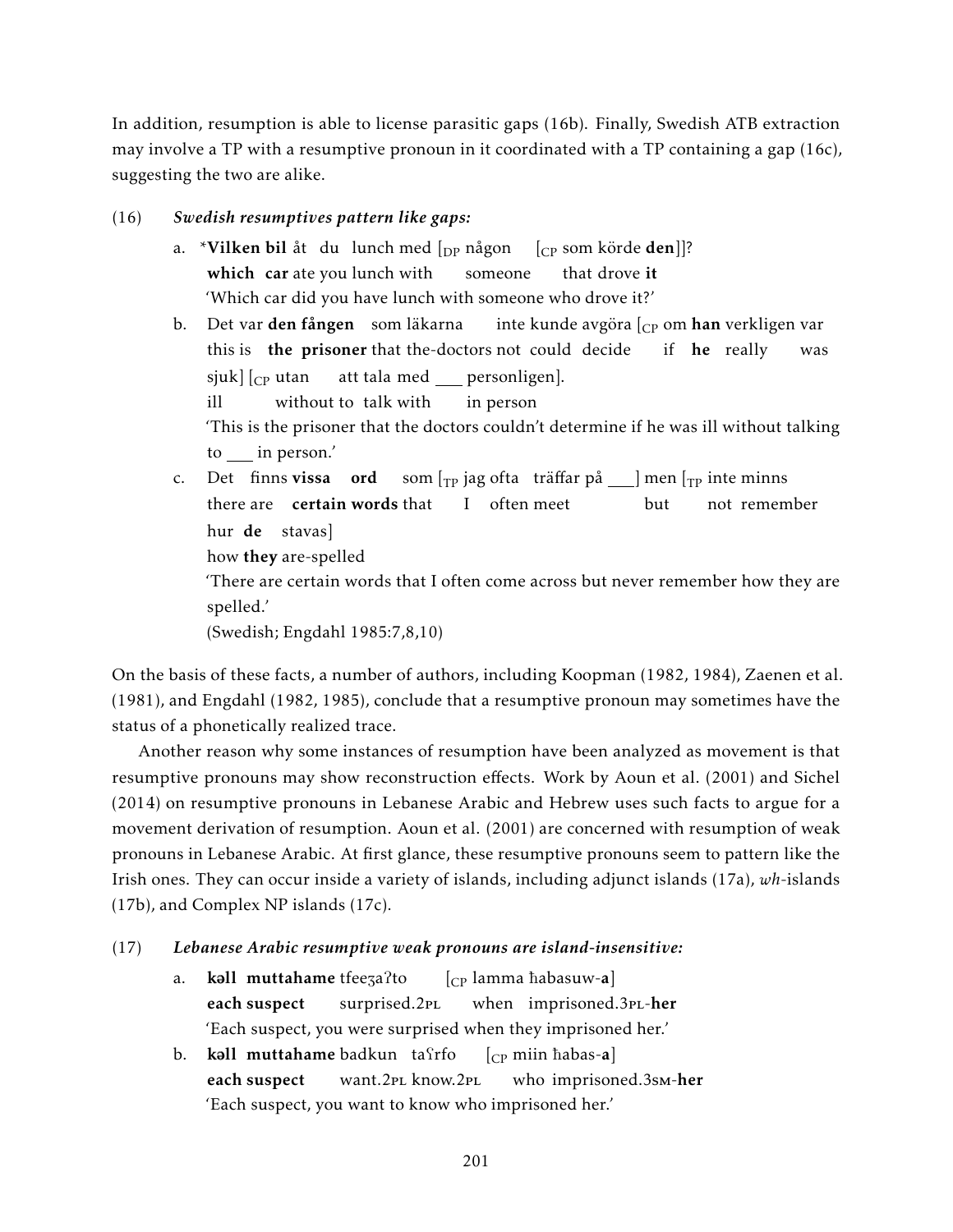c. kall muttahame btaffo each suspect know.2pl  $\lbrack_{\text{DP}}$  l-muhaame  $\lbrack_{\text{CP}}$  yalli rah ydeefi? the-attorney that FUT defend.3sm of-her  $\text{Sann}-a$ ]] 'Each suspect, you know the attorney that will defend her.' (Lebanese Arabic; Aoun et al. 2001:390,391)

However, Aoun et al. point out that these resumptive pronouns may nonetheless show the hallmarks of movement. In particular, resumption in Lebanese Arabic allows reconstruction for variable binding. In the examples in (18a–b), the antecedent DP *t*@*lmiiz-a l-k*@*s-leen* ('her bad student') contains a pronoun which may be bound by a quantificational DP that only c-commands the resumptive pronoun.

# (18) *Lebanese Arabic resumptives reconstruct for variable binding:*

- a. **təlmiiz-a<sub>i</sub> l-kəs-leen** ma baddna n $\chi$ abbir  $\left[$   $_{\rm DP}$  wala m $\Omega$ allme $_{\rm i}\right]$   $\left[$   $_{\rm CP}$   $\Omega$ ənno student-her the-bad NEG want.1PL tell.1PL no teacher that l-mudiira the-principal.sr expelled.3sr-him from the-school ∫aħaṭət-**o** mn l-madrase] 'Her $_{\rm i}$  bad student, we don't want to tell any teacher $_{\rm i}$  that the principal expelled him from school.'
- b. **təlmiiz-a<sub>i</sub> l-kəs-leen** ma baddna n $\chi$ abbir  $\left[$   $_{\rm DP}$  wala m $\Omega$ allme $_{\rm i}\right] \left[$   $_{\rm CP}$   $\Omega$ ənno student-her the-bad NEG want.1PL tell.1PL no teacher that l-mudiir the-principal.sf want.3sm meet.3sm-him after the break baddo y?eebl-o baʕd l-frṣa] 'Her $_{\rm i}$  bad student, we don't want to tell any teacher $_{\rm i}$  that the principal wants to meet him after the break.' (Lebanese Arabic; Aoun et al. 2001:392)

These facts are surprising if the resumptive pronoun is just a pronoun, but we can make sense of them if the pronoun spells out a lower copy, containing the bound pronoun also. That these reconstruction effects are indeed achieved by movement is supported by the observation that reconstruction becomes impossible when the resumptive pronoun is located inside of an island, as the examples in (19a–b) illustrate for a *wh*-island and an adjunct island, respectively.

# (19) *Lebanese Arabic resumptives do not reconstruct into islands:*

a. \***təlmiiz-a<sub>i</sub> 1-kəs-leen**ma badda tafrif student-her the-bad NEG want.3sF know.3sF  $\left[_\text{DP}$  wala m $\left\lceil \text{fallme}_{\text{i}} \right\rceil \right] \left[_\text{CP}\right]$  lee no teacher why l-mudiira the-principal expelled.3sF-him from the-school ∫aħaṭət-**o** mn l-madrase] 'Her<sub>i</sub> bad student, no teacher<sub>i</sub> wants to know why the principal expelled him from school.'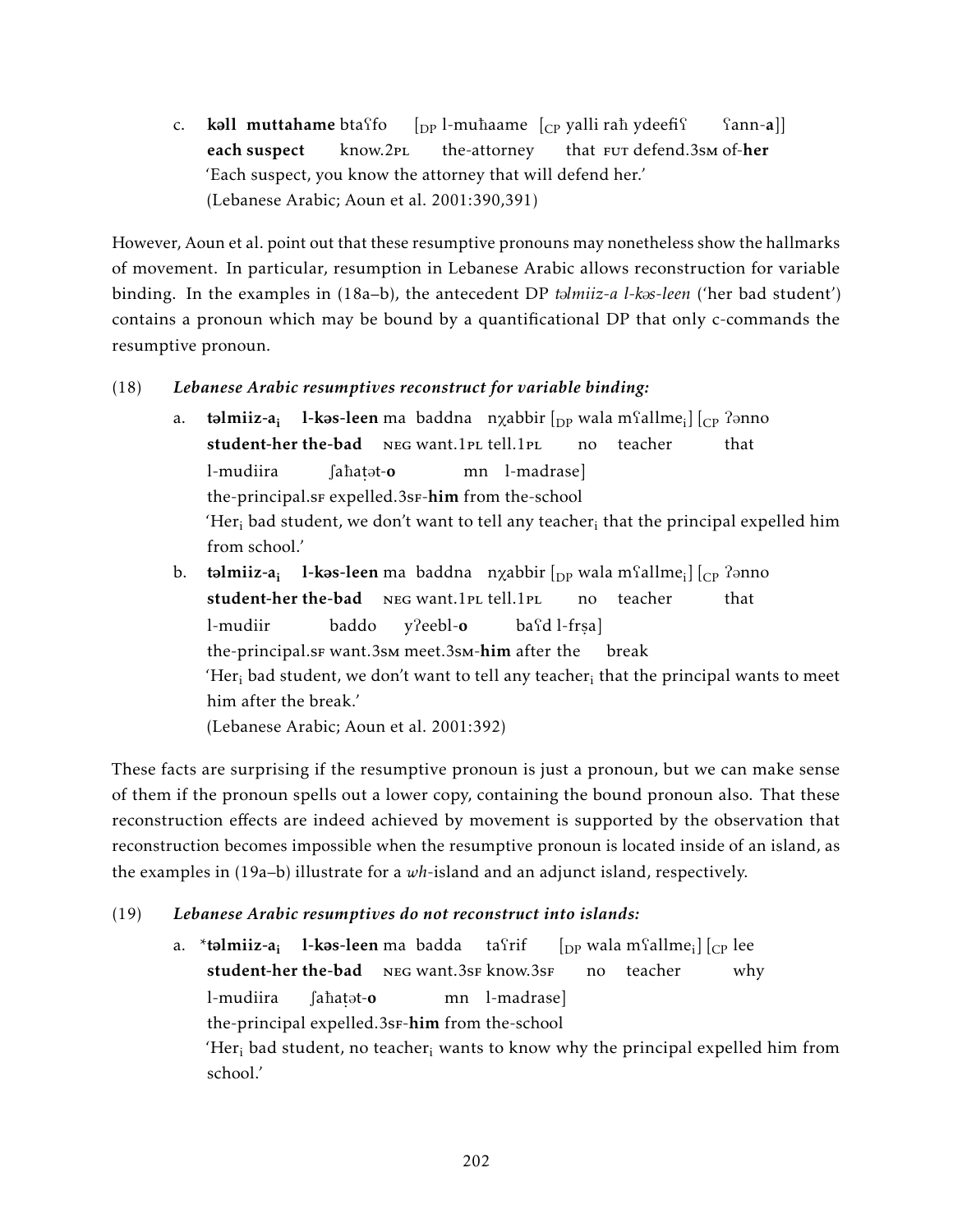b. \*<mark>təlmiiz-a<sub>i</sub> 1-kəs-leen</mark>ma zəflit student-her the-bad NEG upset.3sF  $\left[_\text{DP}$  wala m $\text{fallme}_{\text{i}}\right]\left[\text{_{CP}}$  la $\text{?anno}\text{ }l\text{-}\text{mudiira}\right]$ no teacher because the-principal ∫aħaṭət-**o** 。 .<br>expelled.3sF-**him** from the-school mn l-madrase 'Her<sub>i</sub> bad student, no teacher<sub>i</sub> was upset because the principal expelled him from school.' (Lebanese Arabic; Aoun et al. 2001:393)

McCloskey (2006) and Asudeh (2012) note that this pattern suggests that Lebanese Arabic allows both types of resumption discussed above. In this view, reconstruction effects are obtained by a movement derivation in which the resumptive pronoun spells out a lower copy of the antecedent DP. Island-insensitivity instead comes from a base-generated structure in which the resumptive is a true pronoun, bound from outside the island by the antecedent DP.

Similar conclusions are argued for in Sichel's (2014) discussion of resumptive pronouns in Hebrew. Sichel observes that obligatory resumptive pronouns in Hebrew allow reconstruction for a variety of effects, including anaphor binding (20a), idiom interpretation (20b), and variable binding  $(20c)$ .<sup>4</sup>

#### (20) *Reconstruction of obligatory resumptives in Hebrew:*

- a. ha-šmu'a al the-rumor about himself **acmo<sub>i**  $[\begin{smallmatrix} \binom{1}{k} \end{smallmatrix}$ **ée-dani** $\footnotesize\substack{\textbf{i} \textbf{1} \end{smallmatrix}$ **xašaš mimena] hufca**</sub> c-dani feared from.it was.spread by al yedey rani. Rani 'The rumour about himsel $f_i$  that Dani $_i$  feared was spread by Rani.'
- b. **ha-ec** [<sub>CP</sub> še-hu tipes the-tree that-he climbed on.it alav] 'the high position that he took'
- c. ha-šmu'a al the-rumor about himself **acmo<sub>i</sub> [<sub>CP</sub> še-[<sub>DP</sub> kol more<sub>i</sub>] xašaš mimen<b>a**] hufca that- every teacher feared of.it was.spread al yedey ha-axot.

by the-nurse

'The rumor about himself<sub>i</sub> that every teacher<sub>i</sub> feared was spread by the nurse.' (Hebrew; Sichel 2014:661)

As Sichel argues, this provides evidence that some resumptive pronouns in fact mask the presence of a more articulated copy of the antecedent DP.

I conclude then that there is a type of movement-derived resumption that has the structure in (21). What resumption teaches us then is pronouns may under certain conditions realize the lowest copy in an A-movement chain (Zaenen et al. 1981; Koopman 1982, 1984; Engdahl 1982, 1985; Sells ¯

<sup>4.</sup> Much of the discussion in Sichel 2014 centers on the observation that *optional* resumptive pronouns show a different pattern of behavior: they do not tolerate reconstruction. See Sichel 2014 for reasons why competition between derivations may yield this result.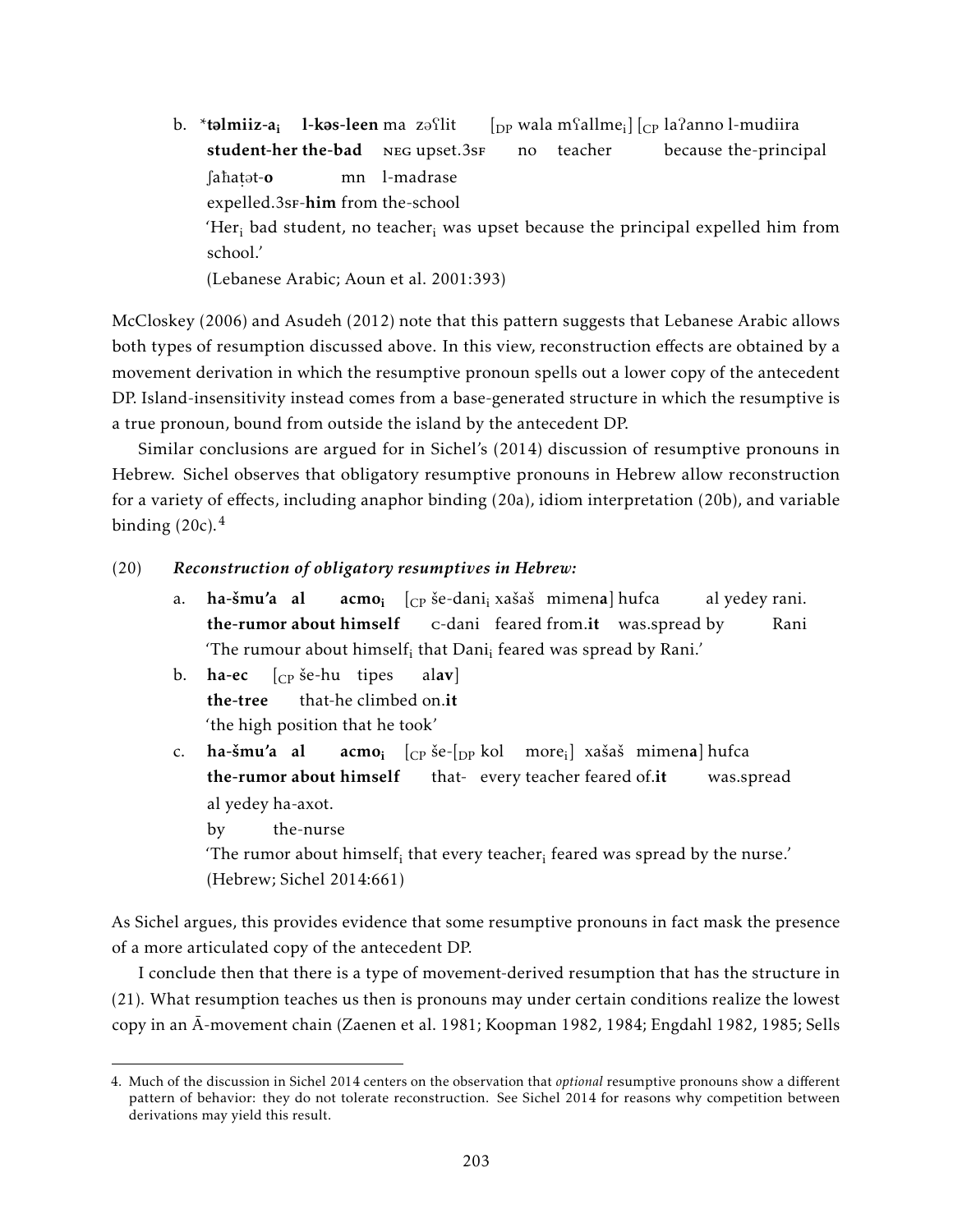1984; McCloskey 2006; Sichel 2014; see also Salzmann 2006 on Swiss German and Kandybowicz 2007 on Nupe).

# (21) *Representation of movement-derived resumption:*  $[\dots$  the book  $\dots$  (<the book>)  $\dots$  it  $\dots$  ]

One question that arises is what precisely drives multiple copy spell-out in the various constructions discussed here. It seems clear that various factors are at play. In Vata and Swedish, as well as Nupe or Yoruba, resumptive pronouns are inserted to remedy *that*-trace violations. In Swiss German, Salzmann (2006) shows that resumptives serve to realize oblique case morphology. The need to express case has also been held response for movement-like resumption in Slavic (e.g. Pesetsky 1998; Gračanin-Yuksek 2010; Hladnik 2015). In Hebrew, movement-derived resumptives are also clitics (Sichel 2014:665), suggesting that multiple copy spell-out may be driven by the need of some functional heads to host a clitic. What they all have in common is the repair: spelling out a copy as a pronoun.

# *2.2 Clitic doubling, subject doubling, and wh-copying*

In this section, I discuss a variety of constructions in which a pronoun acts like a copy of a DP it c-commands. I first examine clitic doubling, which a number of authors have shown behaves like an A-movement chain (e.g. Anagnostopoulou 2003; Harizanov 2014). I also discuss patterns of subject doubling in Finnish (Holmberg and Nikanne 2008), which I compare to subject doubling in dialects of Dutch (e.g. Van Craenenbroeck and Van Koppen 2002; Holmberg and Nikanne 2008). Finally, I examine *wh*-copying, which has also been claimed to instantiate this configuration (e.g. Fanselow and Mahajan 2000; Fanselow and Ćavar 2001; Felser 2004; Bruening 2006).

In work on clitic doubling in Greek, Alexiadou and Anagnostopoulou (1997, 2000) show that clitic doubling has an effect on binding relations that is unexpected if clitics are just pronouns. A systematic property of clitic doubling, for example, is that it alleviates Weak Crossover. In Greek, as in many languages, subjects can bind into objects, but objects cannot bind into a subject (22a–b).

## (22) *Greek objects cannot bind into subjects:*

- a.  $\left[$ <sub>DP</sub> **Kathe mitera**<sub>i</sub> $\right]$  sinodhepse  $\left[$ <sub>DP</sub> to pehdi tis<sub>i</sub> $\right]$ . every mother accompanied the child hers 'Every mother<sub>i</sub> accompanied her<sub>i</sub> child.'
- b.  $\ast$ [<sub>DP</sub> I mitera tu<sub>i</sub>] sinodhepse [<sub>DP</sub> to kathe pedhi<sub>i</sub>]. the mother his accompanied the every child 'His $_{\rm i}$  mother accompanied every child $_{\rm i}$ .' (Greek; Anagnostopoulou 2003:207)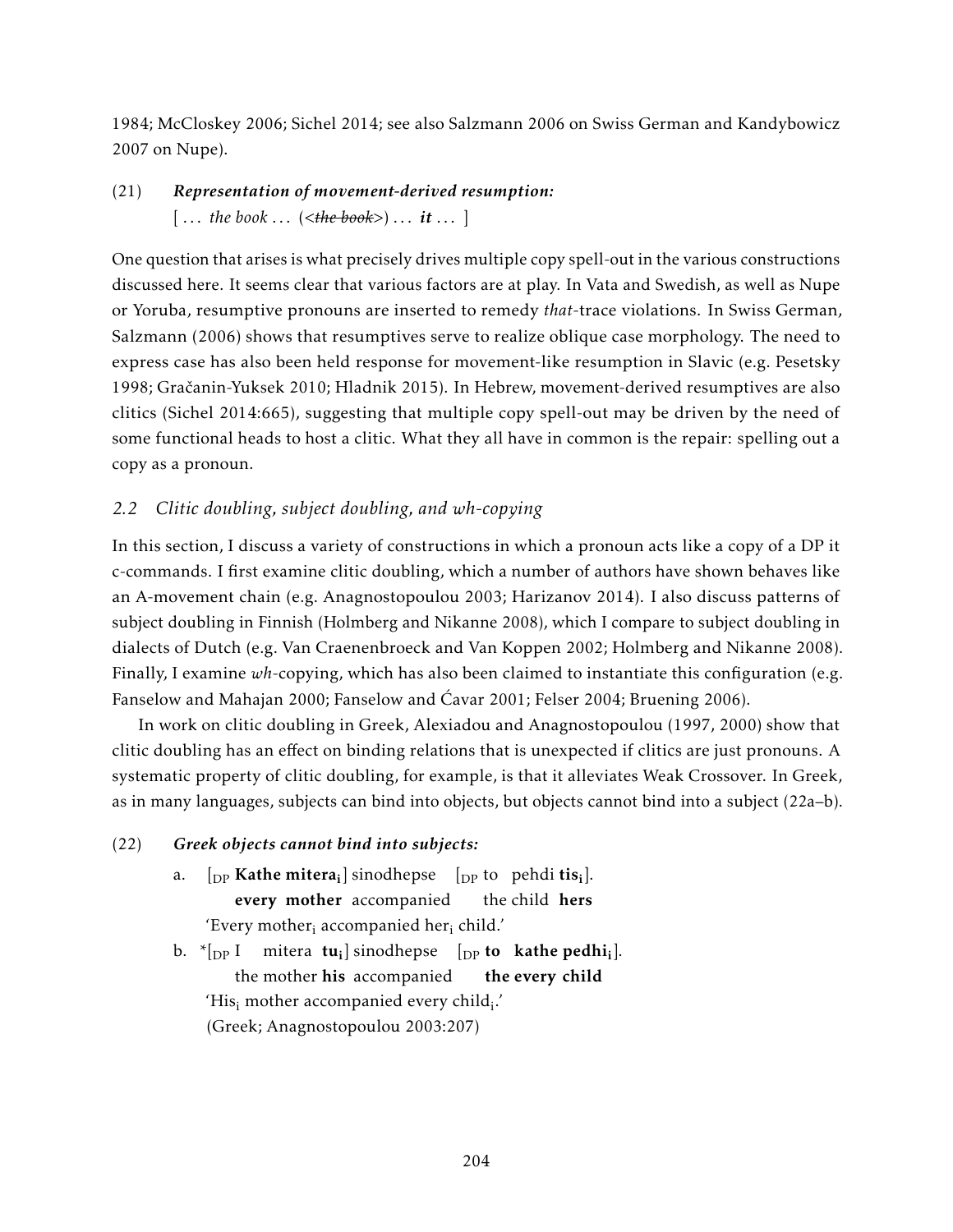However, Alexiadou and Anagnostopoulou observe that clitic doubling of the object allows the object to bind into the subject. When an accusative clitic doubles the object (otherwise an optional operation), both binding configurations in (22a–b) are permitted (23a–b).

# (23) *Clitic doubling allows an object to bind into a subject:*

- a.  $\rm{~~[}_{DP}$  Kathe mitera $\rm{_{i}}]$  to every mother 3Ms.Acc accompanied sinodhepse  $[$ <sub>DP</sub> to pehdi tis<sub>i</sub>]. the child hers 'Every mother<sub>i</sub> accompanied her<sub>i</sub> child.'
- b.  $\left[\begin{smallmatrix} 1 & 0 \\ 0 & 1 \end{smallmatrix}\right]$  mitera tu<sub>i</sub>] to the mother his 3MS.ACC accompanied sinodhepse  $[$ <sub>DP</sub> to kathe pedhi<sub>i</sub>]. the every child 'His $_{\rm i}$  mother accompanied every child $_{\rm i}$ .' (Greek; Anagnostopoulou 2003:207)

As Alexiadou and Anagnostopoulou point out, we can make sense of these facts if doubling clitics act as full copies of their associate. If subjects are first merged in a position below the position targeted by the clitic, then the c-command relation between the clitic position and the base position of the subject is sufficient for a binding relation to be possible. If a clitic is just a pronoun, it is not so clear why it should extend the binding domain of its associate.

Harizanov (2014) documents similar data in Bulgarian and also argues that clitic doubling results from A-movement with conversion of the top copy to a clitic. In Bulgarian, both accusative and dative objects may be clitic-doubled (24a–b).

# (24) *Bulgarian allows clitic doubling of direct and indirect objects:*

- a. Decata ja the.kids 3Fs.Acc love her običat neja. 'The kids love her.'
- b. Marija **mu** Maria 3Ms.DAT sent letter to the.worker izprati pismo **na rabotnika**. 'Maria sent a letter to the worker.' (Bulgarian; Harizanov 2014:1036)

Harizanov demonstrates that Bulgarian doubling clitics, as in Greek, act like full copies of the associate they double. Bulgarian ditransitives permit both a ACC-DAT and a DAT-ACC order (25a-b). In both orders, the first object can bind into the second one (25a–b), but the second object cannot bind into the first one (25c–d).

# (25) *First object of a ditransitive can bind into second one:*

a. Petăr vărna Peter returned every car **vsjaka kola<sub>i</sub> [<sub>PP</sub> na sobstvenika i<sub>i</sub>] včera.** to the.owner its yesterday 'Peter returned every car to its owner yesterday.'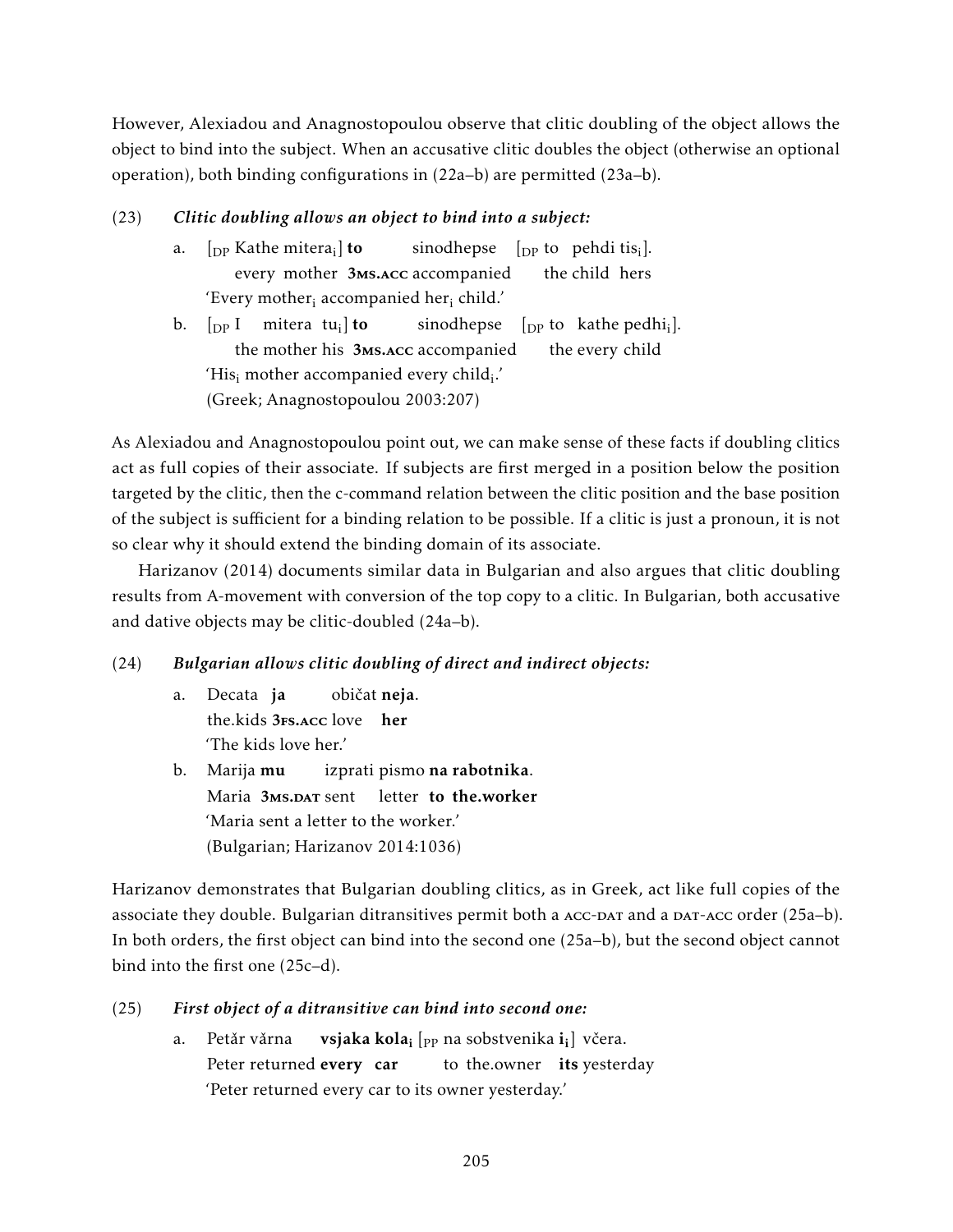- b. Ivan izprati **na vsjaka žena<sub>i </sub> [<sub>DP</sub> nejnija<sub>i</sub> če**k] včera. Ivan sent to every woman her check yesterday 'Ivan sent every woman her check yesterday.'
- c. \*Petǎr vǎrna Peter returned [<sub>PP</sub> na sobstvenika **i<sub>i</sub>] vsjaka kola<sub>i</sub> v**čera. to the.owner its every car yesterday 'Peter returned every car $_i$  to its $_i$  owner yesterday.'
- d. \*Ivan izprati [<sub>DP</sub> **nejnija<sub>i</sub> ček] na vsjaka žena<sub>i</sub> vče**ra. Ivan sent her check to every woman yesterday 'Ivan sent every woman her check yesterday.' (Bulgarian; Harizanov 2014:1054)

As Harizanov observes, however, clitic doubling of the lower object allows it to bind into the higher one. In (26a), clitic doubling of the direct object allows it to bind into the indirect object (compare 25c). In (26b), clitic doubling of the indirect object lets it bind a pronoun in the direct object (compare 25d).

## (26) *Variable binding is possible from the clitic site in Bulgarian:*

- a. Petăr ja Peter 3<sub>FS</sub>.Acc returned vǎrna [<sub>PP</sub> na sobstvenika i<sub>i</sub>] vsjaka kola<sub>i</sub> včera. to the.owner its every car yesterday 'Peter returned every car $_i$  to its $_i$  owner yesterday.'
- b. Ivan i Ivan 3<sub>FS</sub>.DAT sent izprati [<sub>DP</sub> nejnija<sub>i</sub> ček] na vsjaka žena<sub>i</sub> včera. her check to every woman yesterday 'Ivan sent every woman her check yesterday.' (Bulgarian; Harizanov 2014:1055)

This suggests that the doubled clitic is actually a full copy of the associate in an A-movement chain, because then the quantifiers in (26a–b) simply c-command the higher object from the position of the clitic.<sup>5</sup>

Cuervo (2003) describes similar facts in Spanish. In Spanish ditransitives, the dative indirect object always follows the accusative direct object. In addition, the indirect object may optionally be clitic-doubled. Only when it is clitic-doubled may the dative bind into the accusative  $(27a-b)^6$ .

# (27) *Variable binding is possible from the clitic site in Spanish:*

a. \*Valeria presentó [<sub>DP</sub> s**u**<sub>i</sub> respectivo paciente] **a cada cirujano**<sub>i</sub>. Valeria introduced his respective patient to each surgeon 'Valeria introduced his $_{\rm i}$  respective patient to each surgeon $_{\rm i}.^{\prime}$ 

<sup>5.</sup> See Harizanov 2014 for additional arguments that the relation between the clitic and the associate is one of Amovement.

<sup>6.</sup> Cuervo (2003) analyzes this as a dative alternation, in which the clitic is the spell-out of an agreeing Appl head. A disadvantage of this account, however, is that it has to posit an obligatory leftward movement step for the direct object in examples like (27b), which necessarily reconstructs. It is not clear what would motivate this.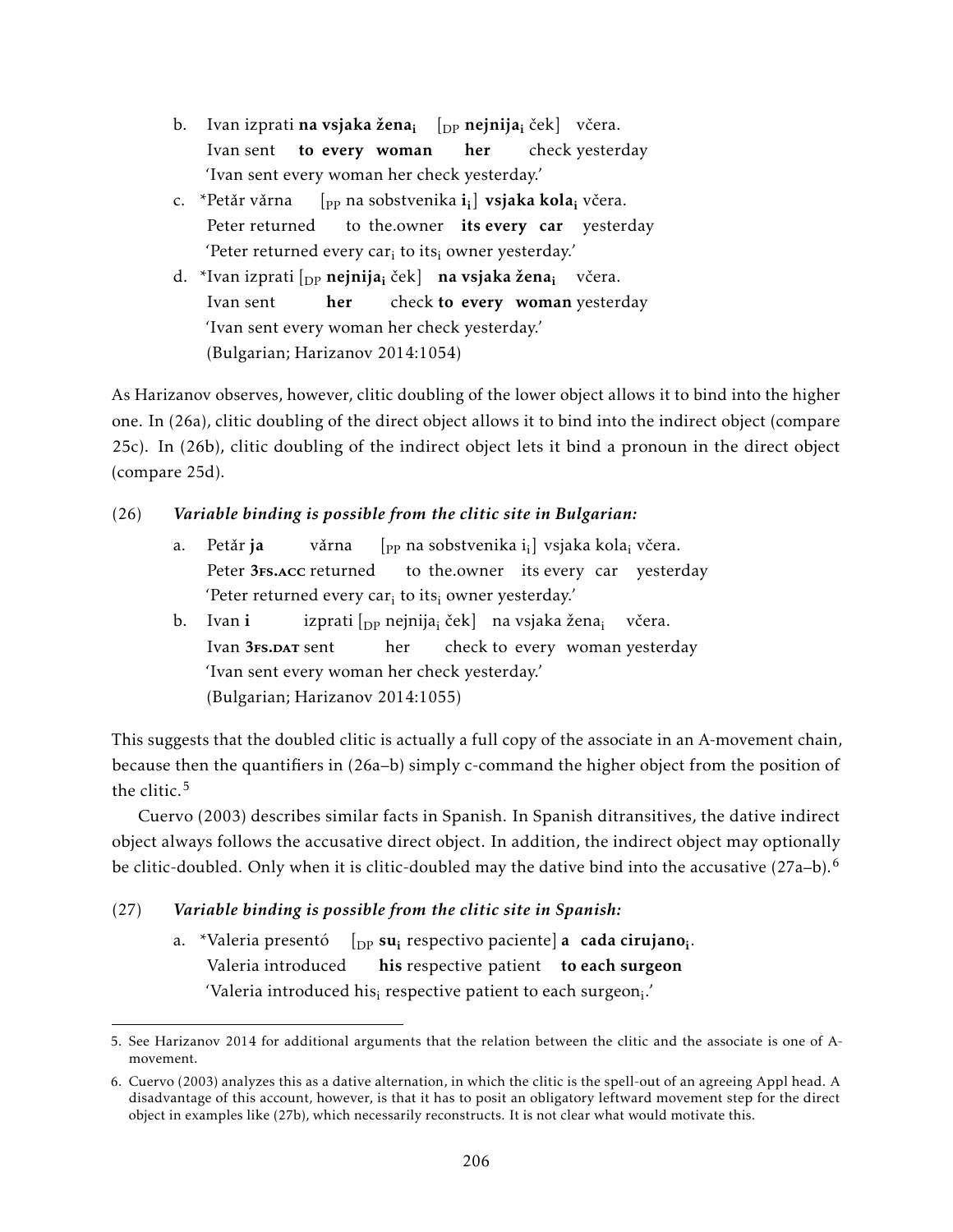b. ?Valeria le Valeria 3Ms.DAT introduced presentó  $[$ <sub>DP</sub> su<sub>i</sub> respectivo paciente] a cada cirujano<sub>i</sub>. his respective patient to each surgeon 'Valeria introduced his $_{\rm i}$  respective patient to each surgeon $_{\rm i}.'$ (Spanish; Cuervo 2003:131)

See Cuervo 2003 for similar contrasts relating to other c-command diagnostics, such as anaphor binding and scope. $<sup>7</sup>$ </sup>

On the basis of these facts, I adopt the view that clitic doubling is A-movement with spell-out of the highest copy as a clitic (Anagnostopoulou 2003; Harizanov 2014; *cf*. Sportiche 1996). In Harizanov's proposal, this is achieved by the obligatory application of morphological merger (Marantz 1988), which converts the label of a full copy into a clitic. I will develop a different approach to pronoun copying, based on the asymmetries and gaps I discuss in section 4, but my account will preserve the intuition that, in constructions like clitic doubling, it is the desire of a functional head to merge with a clitic that drives clitic doubling.

Pronominal spell-out of the highest copy is not limited to clitics. Another construction that can involve this configuration is subject doubling. In a number of languages, subjects may be doubled by a pronoun, with a variety of information-structural consequences (e.g. Van Craenenbroeck and Van Koppen 2002; Poletto 2008; Vangsnes 2008; see Barbiers 2008:10–11). In colloquial Finnish (Holmberg and Nikanne 2008), subject doubling involves a clause-initial pronoun and a low subject, as in the examples in (28a–b).

#### (28) *Initial pronoun may double subject in Finnish:*

- a. Se on Jari lopettanut tupakoinnin. 3sg has Jari quit smoking 'Jari has quit smoking.'
- b. Ne sai kaikki lapset 3<sub>PL</sub> got all children same symptoms samat oireet. 'All the children got the same symptoms.'
- c. Me ollaan me-kin lopettanut tupakoinnin. 1PL are-1PL 1PL-too quit smoking 'We have quit smoking, too.' (Finnish; Holmberg and Nikanne 2008:326)

Holmberg and Nikanne note that this doubling "is typically used to express an all-new sentence about a familiar subject" (325). The doubled pronoun occupies a left-peripheral position that must

<sup>7.</sup> Cuervo's main reason for analyzing (27a–b) as a dative alternation is that clitic doubling of the dative makes binding from the accusative into the dative degraded. See Harizanov 2014 for discussion of similar facts in Bulgarian and how an A-movement account of clitic doubling handles these contrasts.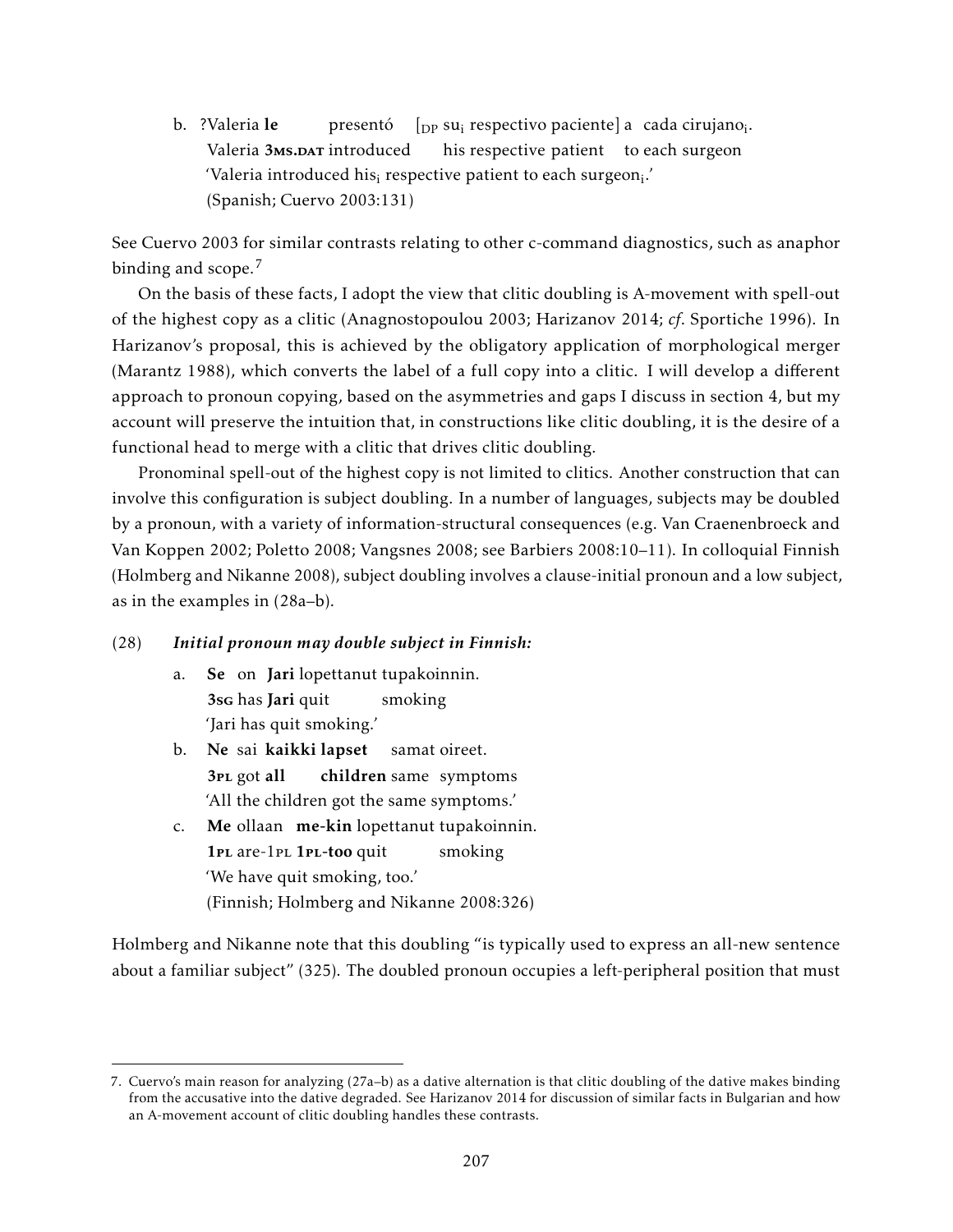be occupied by an overt XP in Finnish (Holmberg and Nikanne 2002, 2008). The pronoun has exactly the distribution of other phrasal constituents in Finnish and so is unlikely to be a clitic.<sup>8</sup>

It is harder to use diagnostics from binding or reconstruction to argue that these constructions too involve spell-out of a full copy.<sup>9</sup> However, the fact that these pronouns are phrasal and do not trigger Principle C effects is already an indication that these are not ordinary pronouns. In addition, Holmberg and Nikanne show that doubling pronouns have access to the features of the lower subject. Finnish has a number of quirky cases for subjects, including the adessive and the genitive. When a doubling pronoun is used with such a subject, it may match it in case (29a–b).

#### (29) *Finnish subject doubling shows case matching:*

- a. Niilä on kaikilla lapsilla 3PL.ADE has all-ADE children-ADE same symptoms samat oireet. 'All the children have the same symptoms.'
- b. Se-n 3sG-GEN should Marja-GEN quit pitäisi **Marja-n** lopettaa tupakointi. smoking 'Marja should quit smoking.' (Holmberg and Nikanne 2008:330)

This makes sense if the pronoun is the realization of a copy of the subject, because then it would have access to the same Case features that the subject does. Following Holmberg and Nikanne, I take these constructions to involve pronominal spell-out of a copy, like clitic doubling, but targeting a subject occupying multiple subject positions.<sup>10</sup>

A third construction that may involve top copy spell-out as a pronoun is *wh*-copying. It is well-known that, in a number of languages, *wh*-movement can be accompanied by *wh*-copying, so that a copy of the *wh*-phrase appears in all Spec-CP positions on the path of movement. Such constructions are found in German, Frisian, and Passamaquoddy, for example (30a–b).

#### (30) *Examples of wh-copying:*

a. **Wen** glaubst du [<sub>CP</sub> **wen** sie getroffen hat]? who believe you who she met has 'Who do you believe she has met?' (German; Felser 2004)

<sup>8.</sup> Holmberg and Nikanne (2002) show that Finnish has two left-peripheral phrasal positions, Spec-FP and Spec-CP. Spec-FP is always occupied, either by the subject, an expletive, a doubling pronoun, or a topicalized constituent. The constituent in Spec-FP may be preceded by an XP in Spec-CP, such as a *wh*-phrase. Doubling pronouns obey these generalizations exactly. In fact, Finnish even allows subject trebling, in which a doubling pronoun also appears in Spec-CP (though this is impossible if another XP appears in Spec-CP).

<sup>9.</sup> Although we might expect to find a similar facilitation effect for variable binding into intervening adverbials.

<sup>10.</sup> This pattern is only found with subjects, although a variety of elements can move to clause-initial positions (Holmberg and Nikanne 2002). This is presumably because both the clause-initial position and the lower subject position must be overtly occupied. As a result, multiple copy spell-out is only necessary when the subject is in both positions.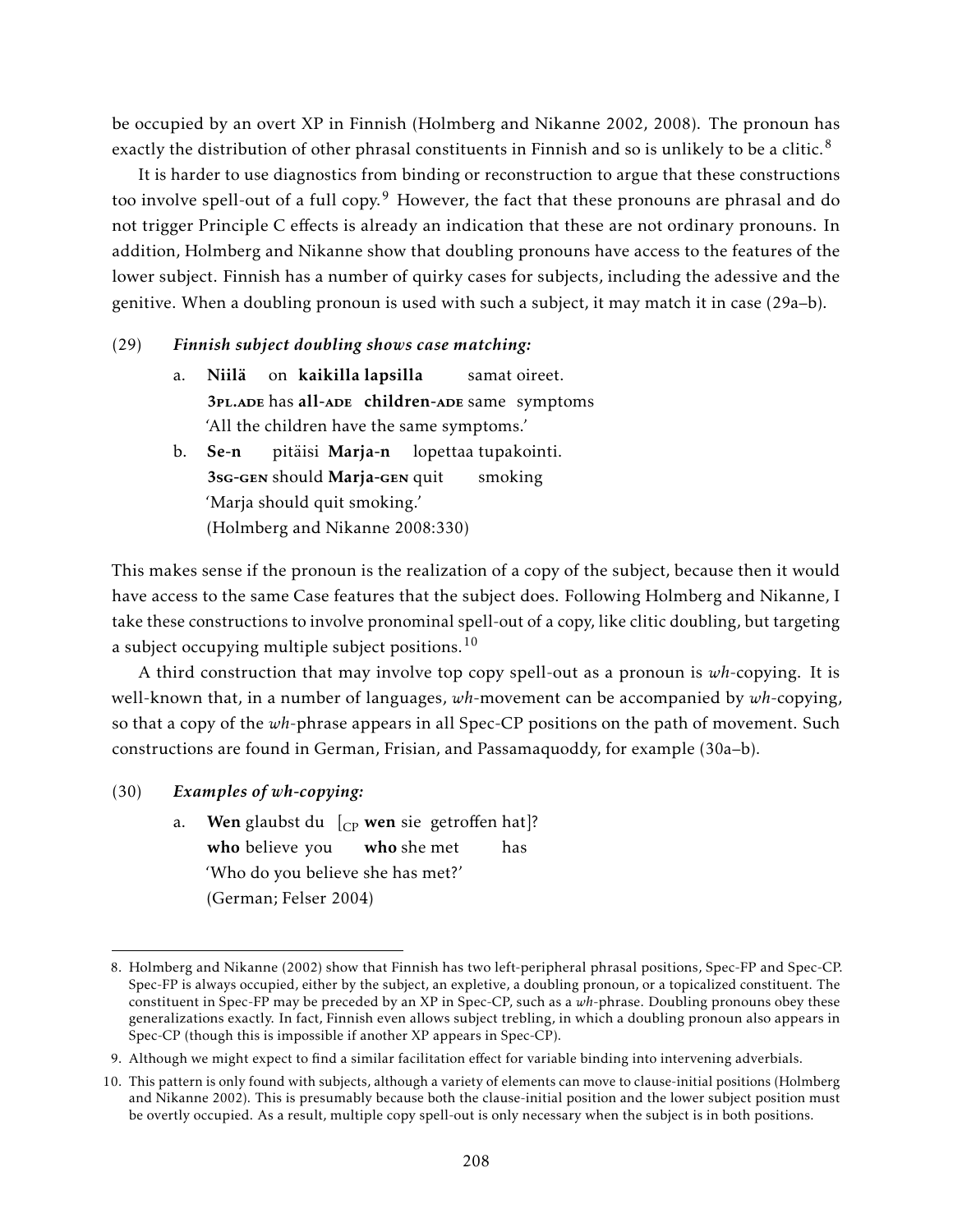- b. **Wêr** tinke-jo [<sub>CP</sub> **wêr**'t where think you where-c Jan lives Jan wennet]? 'Where do you think that Jan lives?' (Frisian; Hiemstra 1986:99)
- c. **Tayuwe** kt-itom-ups [<sub>CP</sub> **tayuwe** apc kt-ol-i when  $2$ -say- $DUB$ when again 2-thus-go store-Loc malsanikuwam-ok]? 'When did you say you're going to go to the store?' (Passamaquoddy; Bruening 2006:26)

Following Fanselow and Mahajan (2000), Fanselow and Ćavar (2001), Felser (2004), and Bruening (2006), I take such constructions to be derived by long-distance *wh*-movement, with pronunciation of multiple copies.<sup>11</sup> In accordance with this, the *wh*-phrases typically match in form, as shown for German in (31a–b) and Passamaquoddy in (31c–d).

## (31) *Copied wh-phrases match:*

- a. **Warum** glaubst du [<sub>CP</sub> w**arum** sie das getan hat]? why believe you why she that done has 'Why do you believe she has done this?'
- b. Wovon glaubst du [<sub>CP</sub> wovon sie träumt]? **of.what** believe you of.what she dreams 'What do you believe that she dreams of?'
- c. %**An wen** glaubst du [<sub>CP</sub> an wen sie denkt]? of whom believe you of whom she thinks 'Who do you believe that she thinks of?' (German; Felser 2004)
- d. Wen Mali wewitaham-a-c-il who Mary (3)-remember-DIR-3conj-POBV [CP wen kisi-niskam-uk]? who PERF-dance.with-1conj 'Who does Mary remember that I danced with?'
- e. Wen-il Mali wewitaham-a-c-il who-овv Mary (3)-remember-DIR-3conj-POBV [CP wen-il kisi-niskam-uk]? who-ову PERF-dance.with-1conj 'Who does Mary remember I danced with?' (Passamaquoddy; Bruening 2006:36,38)

The most productive *wh*-copying pattern involves only pronominal *wh*-phrases, though sometimes copying of a preposition is tolerated (31c) (Fanselow and Ćavar 2001; Felser 2004). As a result, the data shown so far is ambiguous as to which copy is the result of multiple copy spell-out. There are cases, however, in which one of the the *wh*-phrases can be complex, though there is some

<sup>11.</sup> As Felser (2004) and Bruening (2006) show, *wh*-copying of the kind discussed here should be distinguished from what is sometimes called *partial wh-copying*. Partial *wh*-copying typically involves an invariant *wh*-word in the matrix phrase, like *was* ('what') in German and *keq* ('what') in Passamaquoddy. Following these authors, I take partial *wh*-copying to reflect an indirect dependency, as in Dayal 1994.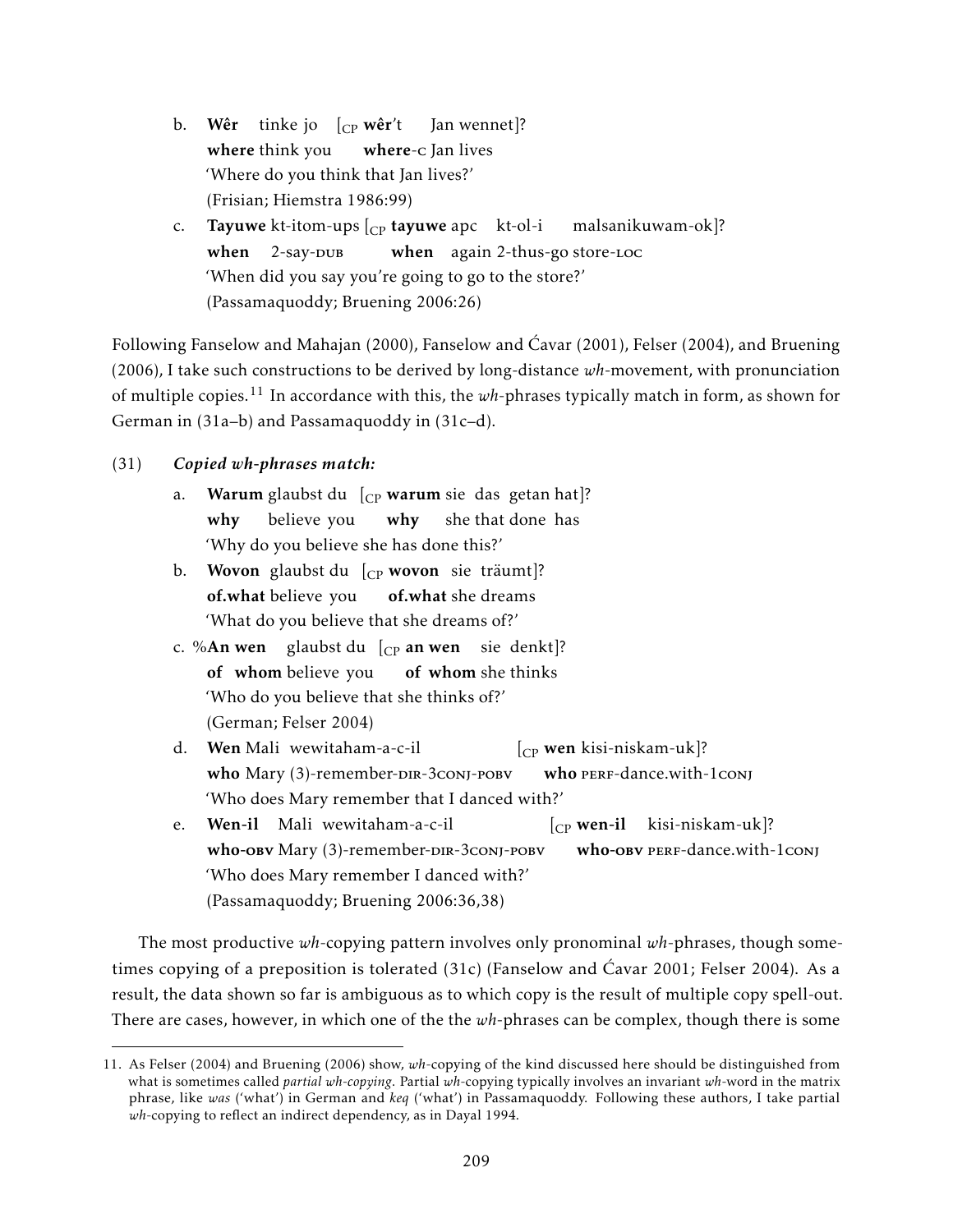disagreement about which copy can be the complex one. All authors agree that it is not admissible for both *wh*-phrases to be complex (32a–b).

- (32) *Both wh-phrases cannot be complex:*
	- a. \***Wessen Studenten** denkst du [<sub>CP</sub> **wessen Studenten** wir kennen]? whose students think you whose students we know 'Whose students do you think that we know?'
	- b. \***Wieviel Studenten** denkst du [<sub>CP</sub> **wieviel Studenten** wir kennen]? how.many students think you how.many students we know 'How many students do you think that we know?' (German; Fanselow and Ćavar 2001)

Fanselow and Ćavar (2001) offer several examples in which the lower *wh*-phrase is complex (33a–b), and Bruening (2006) suggests that the same is possible in Passamaquoddy.

## (33) *Lower wh-phrase may be complex:*

- a. **Wen** denkst du [<sub>CP</sub> **wen von den Studenten** man einladen sollte]? who think you who of the students one invite should 'Which of the students do you think that one should invite?'
- b. Wieviel sagst du [<sub>CP</sub> wieviel Schweine ihr habt]? **how.many** say you how.many pigs you have 'How many pigs do you say that you have?' (German; Fanselow and Ćavar 2001)

If this is correct, then *wh*-copying can also be thought of as the realization of a higher copy in a movement dependency as a pronoun, in this case as a *wh*-pronominal. Pankau (2013) argues instead, however, that it is actually only the higher *wh*-phrase that may be complex (I will discuss some examples like this shortly) and suggests that German examples like (33a–b) involve subextraction out of a scrambled DP in the lower clause.<sup>12</sup> However, Koster (2009) and Boef (2013) cite similar examples for *wh*-copying speakers of Dutch, which does not allow scrambling over the subject of the revelant type (34).

- (34) *Complex lower wh-phrase in Dutch wh-copying:*
	- a. **Hóéveel** zegje [<sub>CP</sub> **hoeveel varkens**je gezien·hebt]? how.many say you how.many pigs you seen have 'How many pigs are you saying that you have seen?' (Dutch; Koster 2009:11)

<sup>12.</sup> In other words, an example like (33b) would have a structure like  $[$ cp *wieviel*<sub>i</sub> ...  $[$ cp *wieviel*<sub>i</sub> ...  $[$ pp *t*<sub>i</sub> *Schweine*] . . . ]].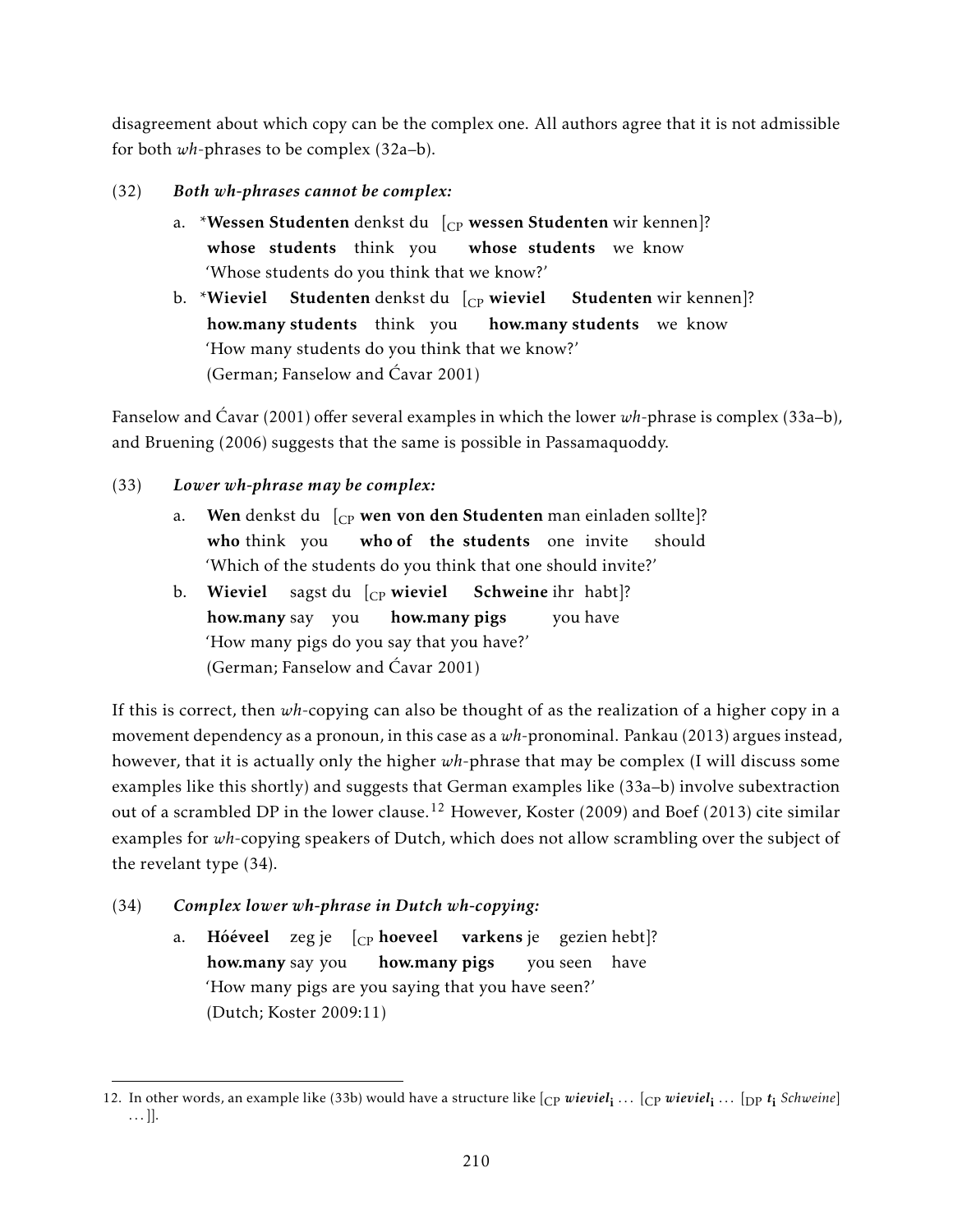b. Wie denk je  $\left[\begin{smallmatrix} C\end{smallmatrix}\right]$  welke man ik gisteren gezien heb]? who think you which man I yesterday seen have 'Which man do you think I saw yesterday?' (Dutch; Boef 2013:34)

It seems likely then that at least some instances of *wh*-copying do involve a higher *wh*-pronominal doubling a lower complex *wh*-phrase. I will assume from now on that this is true at least for some *wh*-copying cases, though it is worth noting that nothing hinges on this for the purposes of the overall conclusions defended here.

In this section so far, I have discussed three different constructions, clitic doubling, subject doubling, and *wh*-copying, that can all be thought of instances of movement in which the highest copy is spelled out as a pronoun. Schematically, the movement chains discussed here all have the representation in (35).

# (35) *Representation of clitic doubling, subject doubling, and wh-copying:*  $[\,\dots it \dots (\leq the\, book>) \dots$  the book  $\dots]$

All of these constructions involve a pronoun spelling out a higher copy, sometimes with deleted intermediate copies (this is plausibly the case in *wh*-copying, if we assume intermediate copies at the *v*P edge). As in the previous section, various factors appear to be responsible for multiple copy spell-out. In instances of clitic doubling, a copy is realized as a pronoun in order for a functional head to host a clitic. In subject doubling, what appears to be responsible for multiple copy spell-out is the requirement that some functional heads have an overt specifier. Doubling pronouns in Finnish, for instance, occupy a position that must generally contain an overt XP. Similar pressure may be at work in *wh*-copying, though an alternative could be to think of *wh*-copying as reflecting a need to realize *wh*-morphology in intermediate C positions.

I have argued so far that pronouns may realize both the top and the bottom copy in a movement chain. We might wonder at this point to what extent these options are symmetrical. Although it should be clear that A- and  $\bar{A}$ -movement chains can both involve pronoun copying (for example, clitic doubling and resumption), not all possible configurations of pronoun copying are attested. For instance, there is no true counterpart to movement-derived resumption that looks like (35) (in which the full DP appears in the base position and the pronoun in the highest position). Similarly, we could wonder whether there is a variant of clitic doubling in which the lowest copy is the clitic.<sup>13</sup> On the other hand, some of the other copying configurations I describe here do display symmetry. Anyadi and Tamrazian (1993) observe, for instance, that there are speakers of German who, in *wh*-copying constructions, allow for the higher *wh*-phrase to be the complex one (36a–b).

<sup>13.</sup> Clitic doubling of subjects seems to represent this configuration (for example, subject clitics in Fiorentino and Trentino, as in Brandi and Cordin 1989), though I do not know of an analogous case with objects.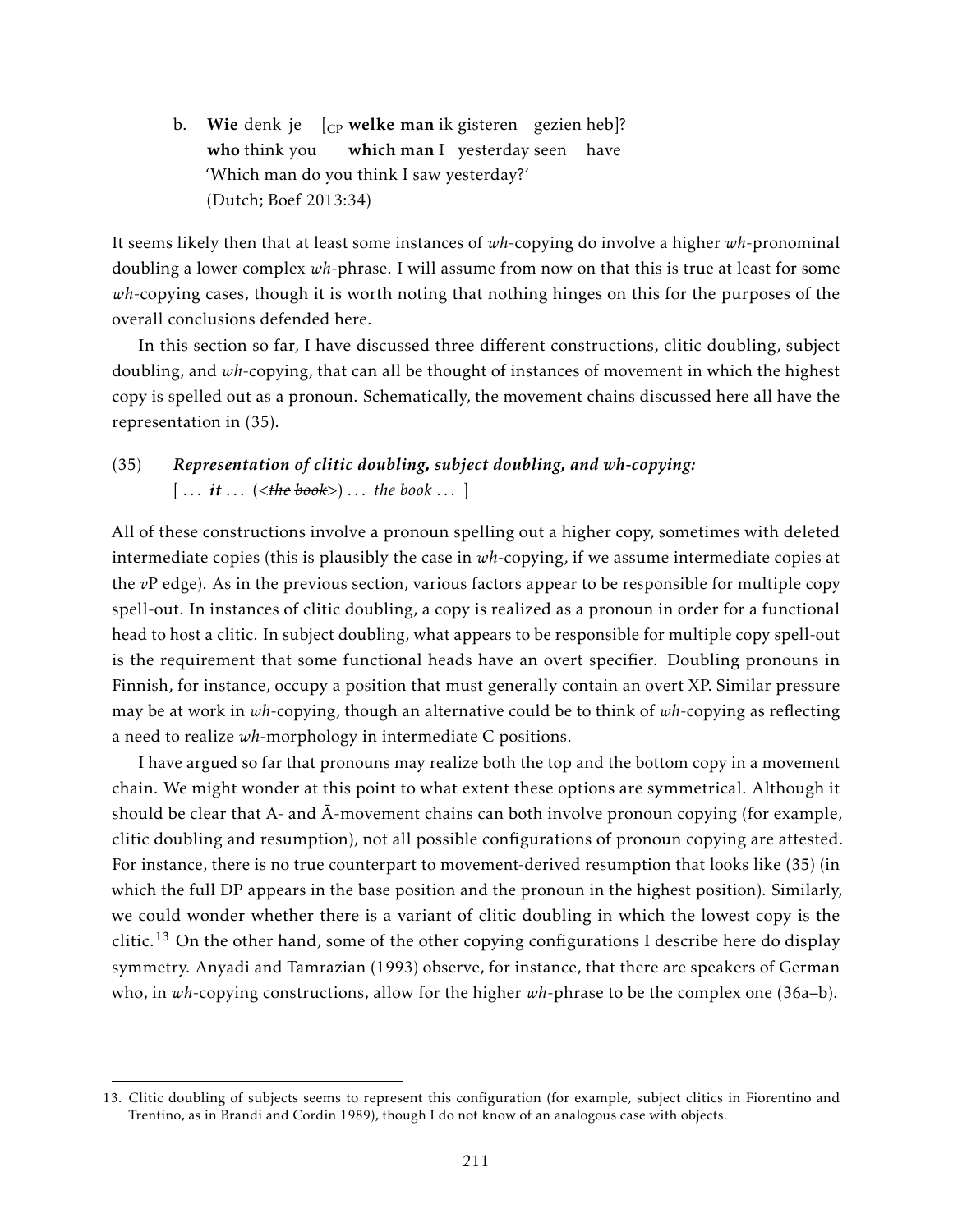- (36) *Some German speakers allow for highest wh-phrase to be complex:*
	- a. **Welchem Mann** glaubst du [<sub>CP</sub> **wem** which.DAT man believe you who.DAT she the book given sie das Buch gegeben hat]? has 'Which man do you think that she has given the book to?'
	- b. Mit welchem Werkzeug glaubst du [<sub>CP</sub> womit with which.**DAT** tool think you what-with Ede the car repaired has Ede das Auto repariert hat]? 'With which tool do you think that Ede has repaired the car?' (German; Anyadi and Tamrazian 1993:4)

A wide range of such examples are found in Pankau 2013 as well, who claims that these configurations are productive for a range of speakers.

We can also find subject doubling languages in which the doubling pronoun occupies the lower subject position. Van Craenenbroeck and Van Koppen (2002) describe such a pattern in Wambeek Dutch. In Wambeek Dutch, a subject topic is accompanied by a doubling pronoun in a lower subject position, as the examples in  $(37a-b)$  attest.<sup>14</sup> This pattern is restricted to matrix clauses in which no other XP appears in Spec-CP.

#### (37) *Subject doubling in Wambeek Dutch:*

- a. Dei vrou that woman go she to home gui **zij** nuir ojsh. 'That woman is going home.'
- b. Alle manne meege zaailn ie all men may they here inside binn. 'All men come in.' (Wambeek Dutch; Van Craenenbroeck and Van Koppen 2002:56,64)

We can view this as the mirror image of the Finnish facts described by Holmberg and Nikanne (2008). In both cases, there are two subject positions (Spec-TP and a higher Spec position) and, in one, the DP is realized as a pronoun.

The symmetry evident in these constructions as well as the wide range of examples in which a pronoun appears to act as a copy of a lexical DP suggests that pronoun copying should not be viewed as marginal or restricted to a particular syntactic context. Rather, the picture that emerges is one in which spelling out a copy as a pronoun is a legitimate option in many languages to solve syntactic problems created by the need for a head to attract a clitic or to have an overt specifier. In accordance with this, any complete theory of phrasal movement and how it treats copies should be able to accommodate these patterns.

In the next section, I present more evidence for the view that pronouns may realize DP copies, drawn from a pattern of pronoun copying in Dinka. In addition, we will see that, like the German facts in (36a–b), this pattern involves pronominal spell-out of *intermediate* copies, rather than

<sup>14.</sup> See also Jlassi 2013 for a pattern of subject doubling in Tunisian Arabic.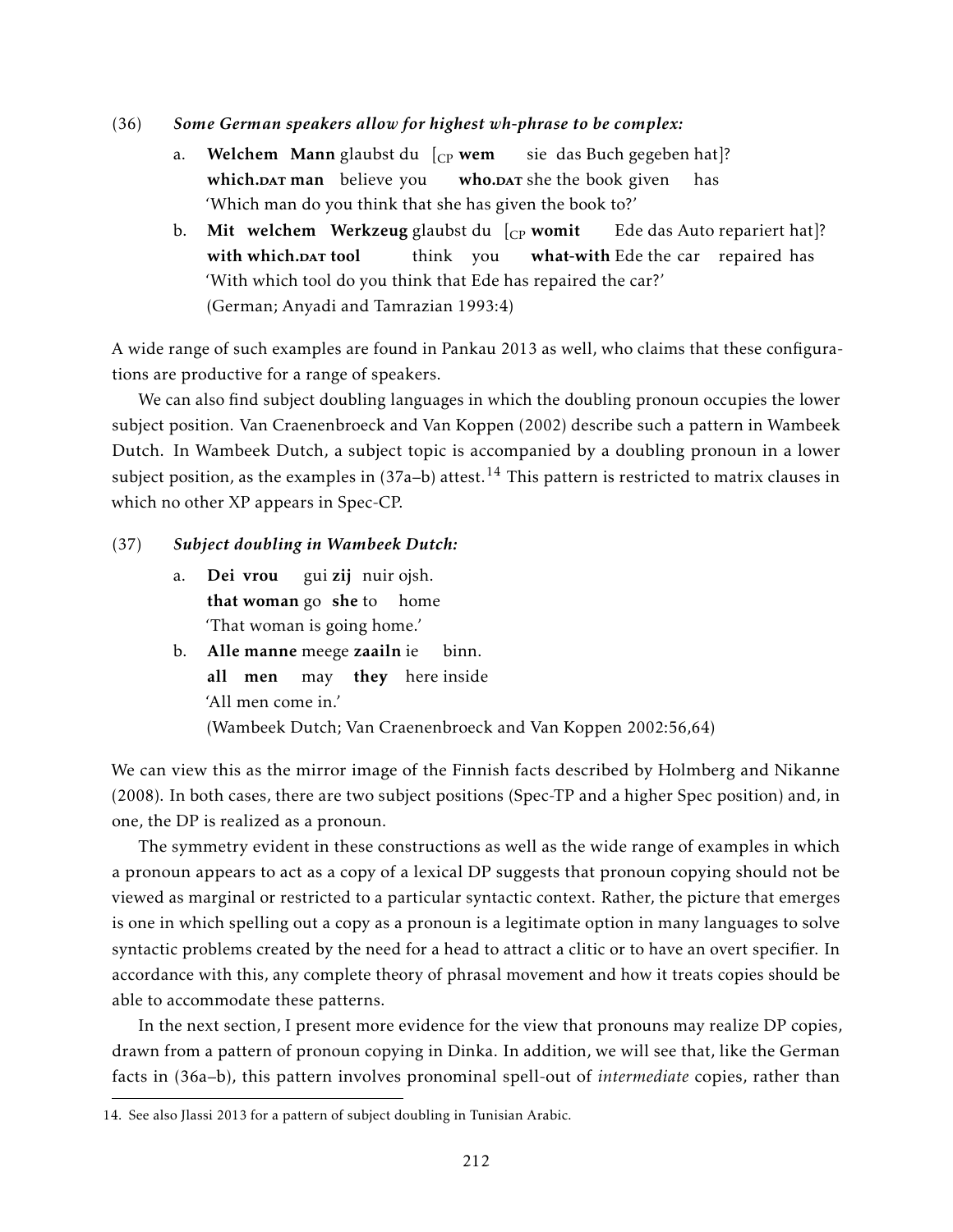the highest or lowest copy. This will provide further support for my claim that pronouns may in principle realize any of the copies that make up a movement chain, and that all types of phrasal movement are established by the same mechanisms.

# 3 Pronoun copying in Dinka

This section argues that pronouns may also realize copies in intermediate positions, based on a pronoun copying pattern at the edge of the Dinka verb phrase. In Dinka, long-distance movement of a plural noun phrase is always accompanied by the appearance of the 3rd person plural pronoun *ké(ek)* at the edge of each verb phrase on the path of movement, a process I refer to as *ké*-copying. In this section, I discuss the properties of this phenomenon and present evidence that it results from the spell-out of an intermediate copy.

# *3.1 Ké-copying*

As noted in the previous chapter, movement of a plural nominal in Dinka triggers the appearance of the 3rd person plural pronoun *ké(ek)* at the edge of the *v*P. This happens with all instances of long-distance movement, regardless of whether it is topicalization, as in (38a), or relativization, as in (38b–c).

# (38) *Movement of plural nominal triggers pronoun copying:*

- a. **Kêek** áa-c<u>í</u>i 3pl ¨ 3p-prf.ov Ayen.gen Áyèn  $\left[\begin{smallmatrix} v_P \end{smallmatrix} \right]$ **ké** t<u>î</u>iŋ]. 3pl ¨ see.nf 'Them, Ayen has seen.'
- b. Bòl à-cé Bol 3s-pre.sv men r<u>òoo</u>r [<sub>CP</sub> cè ¨ prf.3sg [*v*<sup>P</sup> ké lâat]] 3PL INSULT.NF See.NF t<u>î</u>iŋ. 'Bol has seen the men he has insulted.'
- c. Yè **kôoc-kò** be people-which [CP cí i ..<br>prf.ov Bol.gen Bôl  $\left[\begin{smallmatrix} v_P \end{smallmatrix} \right]$ **ké** t<u>î</u>iŋ]]? 3pl ¨ see.nf 'Which people has Bol seen?'

This effect displays a number asymmetry, because it is limited to plural nominals. Movement of a singular noun is not accompanied by a copied pronoun in the same position (39a). In fact, adding a singular pronoun at the  $vP$  edge just leads to ungrammaticality (39b).<sup>15</sup>

# (39) *No pronoun copying with movement of a singular noun:*

a. Yè**ŋà** [<sub>CP</sub> c<u>í</u>i be who ¨ prf.ov Bol.gen Bôl  $\left[\begin{smallmatrix} v\text{P} & \text{t}\hat{\text{ii}}\text{I}\text{J} \end{smallmatrix}\right]$ ? ¨ see.nf 'Who has Bol seen?'

<sup>15.</sup> This pattern cares about whether the noun is formally plural. Coordinated DPs, for example, participate in *ké*-copying.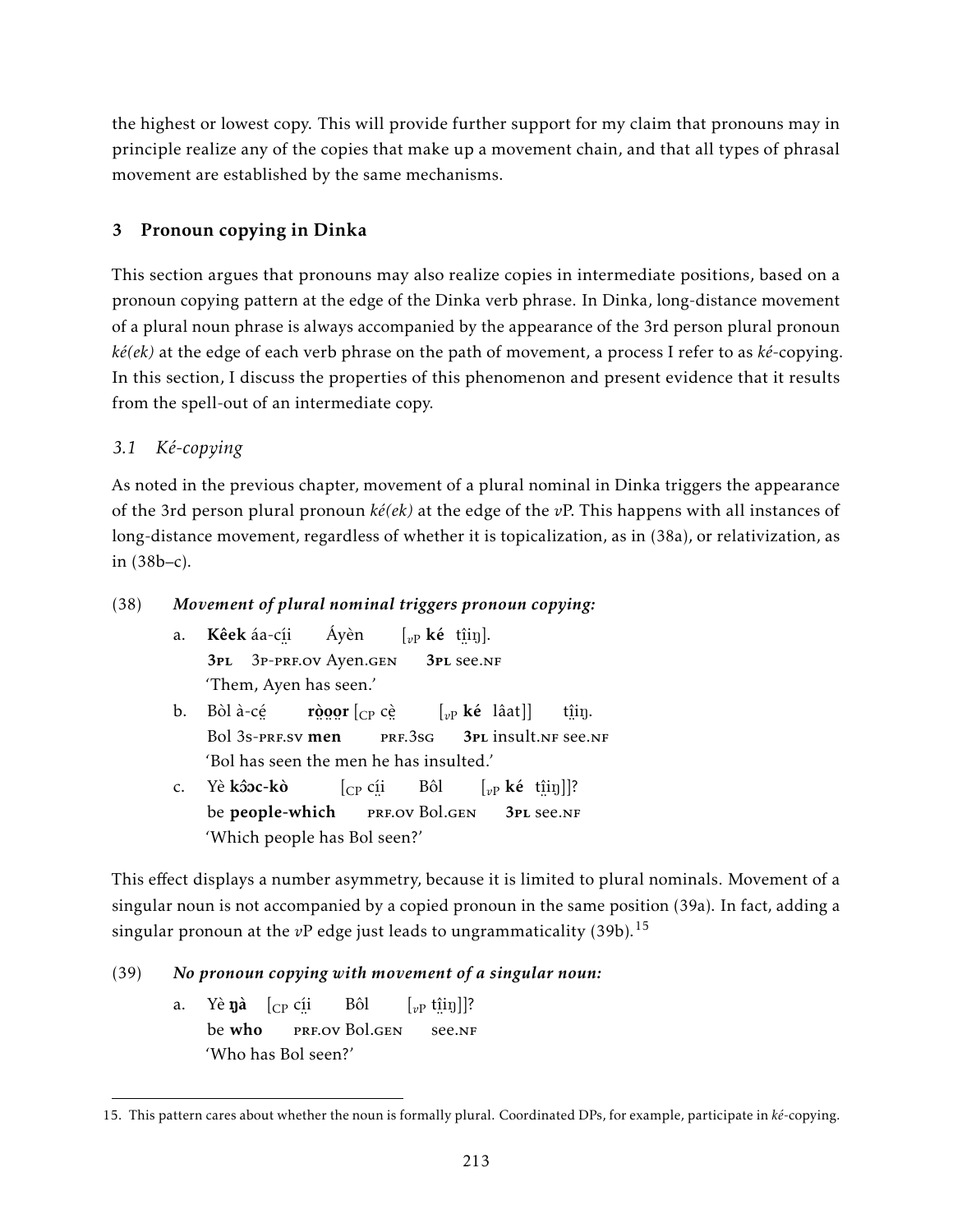b. \*Yè **ŋà** [<sub>CP</sub> c<u>í</u>i be who ¨ prf.ov Bol.gen Bôl  $\left[\begin{smallmatrix} v_P & v_e(eu) & \text{t} & \text{t} & \text{t} & \text{t} \\ v_p & v_e(eu) & \text{t} & \text{t} & \text{t} & \text{t} \end{smallmatrix}\right]\right]$ ? 3sg ¨ see.nf 'Who has Bol seen?'

This kind of pronoun copying is not restricted to the local *v*P, but happens successively in cases of long-distance extraction. A copied 3rd person plural pronoun appears at every *v*P edge on the path of movement, as the examples in (40a–b) demonstrate.

#### (40) *Kê-copying targets each verb phrase edge:*

- a. Yè**ŋà** [<sub>CP</sub> y<u>í</u>i be who , ..<br>hab.ov Bol.gen Bôl  $\left[\begin{smallmatrix} v\end{smallmatrix}\right]$  luêeel  $\left[\begin{smallmatrix} C\end{smallmatrix}\right]$ e c<u>í</u>i say.NF <sub>∙</sup> ∵<br>c prf.ov Ayen.gen</sub> Áyèn  $\left[\begin{smallmatrix} v\text{P} & \text{t}\end{smallmatrix}\left[\text{tip}}\right] \right]\right]\right]$ ? ¨ see.nf 'Who does Bol say Ayen has seen?'
- b. Yè <mark>kôoc-kò</mark> be people-which [CP yí i , ..<br>hab.ov Bol.gen Bôl  $\left[\begin{smallmatrix} v\end{smallmatrix}\right]$  **ké** luêeel  $\left[\begin{smallmatrix} C\end{smallmatrix}\right]$ e c<u>í</u>i 3pl say.nf °C PRF.OV Ayen.gen Áyèn  $\int_{v}$ <sub>*v*</sub> ké 3pl t<u>î</u>iŋ]]]]? ¨ see.nf 'Which people does Bol say Ayen has seen?'

In addition, pronoun copying is obligatory, so that omitting either instance of *ké(ek)* in an example like (40b) is ungrammatical  $(41a-c)$ .<sup>16</sup>

## (41) *Omitting ké(ek) is ungrammatical:*

a. \*Yè <mark>kôoc-kò</mark> be people-which [CP yí i , ..<br>hab.ov Bol.gen Bôl  $\left[ \begin{smallmatrix} v\end{smallmatrix} \right]$ luêeel  $\left[ \begin{smallmatrix} C\end{smallmatrix} \right]$ e c<u>í</u>i say.NF <sub>∙</sup> ∴ ∽<br>c prf.ov Ayen.gen</sub> Áyèn  $\int_{v}$ <sub>*v*</sub> ké 3pl t<u>î</u>iŋ]]]]? ¨ see.nf 'Which people does Bol say Ayen has seen?' b. \*Yè **kôoc-kò** [CP yí i Bôl  $\left[\begin{smallmatrix} v\end{smallmatrix}\right]$ ké luêeel  $\left[\begin{smallmatrix} C\end{smallmatrix}\right]$ e c<u>í</u>i Áyèn  $|_{vP}$ 

be people-which , ..<br>hab.ov Bol.gen 3pl say.nf .∙ .∙ .<br>c prf.ov Ayen.gen t<u>î</u>iŋ]]]]?

¨ see.nf

'Which people does Bol say Ayen has seen?'

c. \*Yè **kôoc-kò** be people-which [CP yí i , ..<br>hab.ov Bol.gen Bôl  $\left[ \begin{smallmatrix} v\end{smallmatrix} \right]$ luêeel  $\left[ \begin{smallmatrix} C\end{smallmatrix} \right]$ e c<u>í</u>i say.NF <sub>∙</sup> ∴ ∽<br>c prf.ov Ayen.gen</sub> Áyèn  $\left[\begin{smallmatrix} v\text{P} & \text{t}\{1\} \end{smallmatrix}\right]]]$ ? ¨ see.nf 'Which people does Bol say Ayen has seen?'

I refer to this phenomenon as *ké-copying* and I will argue that it reflects the realization of intermediate copies left by successive-cyclic movement. This is thus a pronoun copying configuration, just

<sup>16.</sup> There appears to be some variation between speakers in this regard, since *ké*-copying has been described as optional for some (see Andersen 1991:276–277).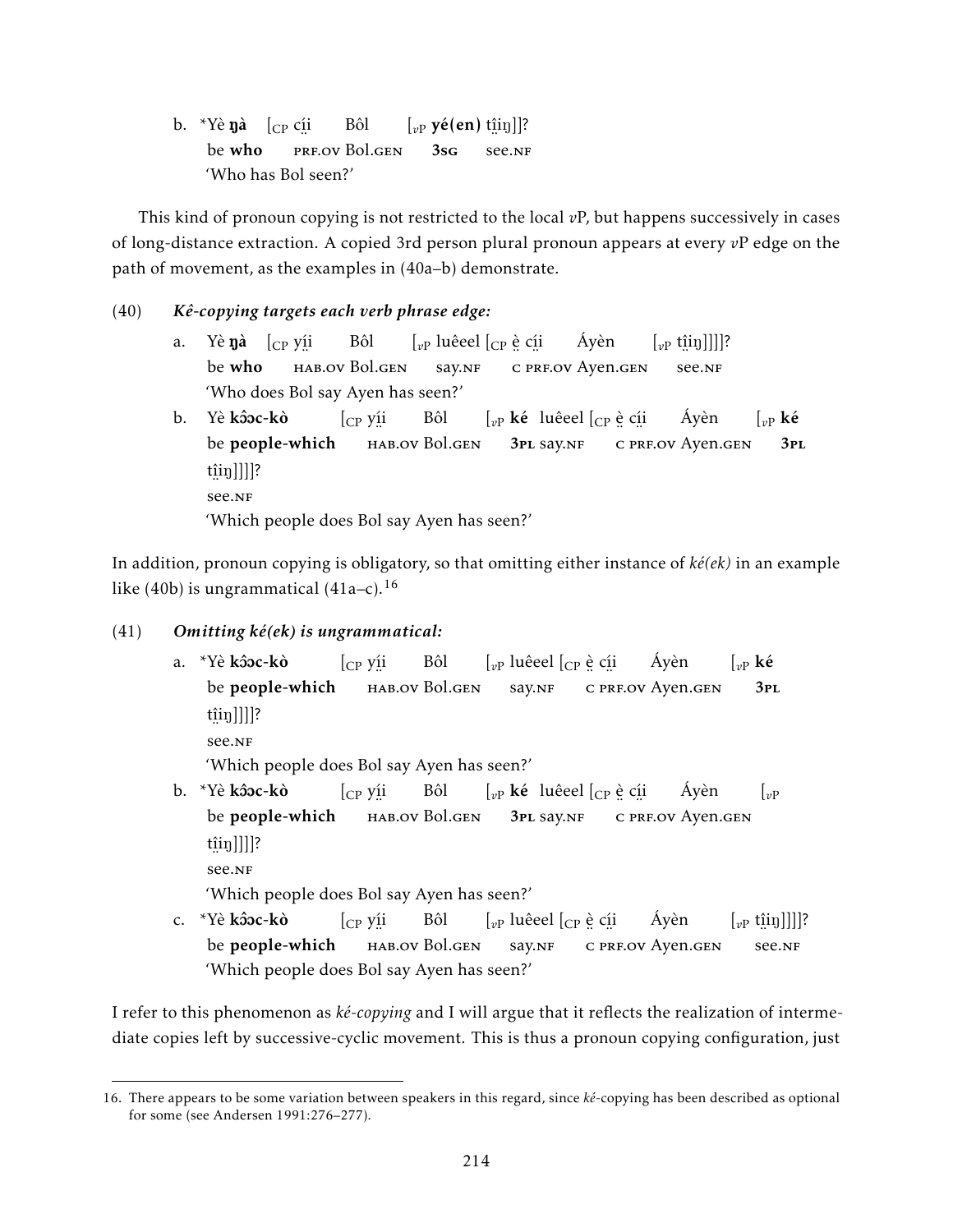like the constructions discussed in section 2. The rest of this section motivates the different aspects of this analysis, starting with the proposal that *ké*-copying involves copying of a pronoun.

# *3.2 Copied ké is a pronoun*

Like all Dinka pronouns, the third person pronoun has a full version (*kêek*) and a phonologically reduced form (*ké*), with a short vowel and no coda consonant (42a–b).

# (42) *Pronouns have full and reduced forms:*

- a. Ròoor áa-cé men 3P-PRF.SV 3PL see.NF ké t<u>î</u>iŋ. 'The men have seen them.'
- b. Ròogr áa-cé men 3P-PRF.SV 3PL see.NF **kêek** t<u>î</u>iŋ. 'The men have seen them.'

Although the full form may convey emphasis, these pronouns can be used interchangeably in most instances. Both can be coordinated, for instance (43a–b) (*cf*. Cardinaletti and Starke 1999; Déchaine and Wiltschko 2002).

# (43) *Full and reduced pronouns can both be coordinated:*

- a. Bòl à-cé ™<br>Bol 3s-prF.sv Ayen and 3pL see.nf Àyén kùµ **kêek** t<u>î</u>iŋ. 'Bol has seen Ayen and them.'
- b. Bòl à-cé Bol 3s-presv Ayen and 3PL see.NF Àyén kù **ké** t<u>î</u>iŋ. 'Bol has seen Ayen and them.'

We see the same variation in pronoun copying, so that both the reduced and full form may accompany any particular instance of movement (44a–d), without a clear difference in interpretation.

# (44) *Kê-copying may involve full or reduced form:*

- a. Yè **kôoc-kò** be people-which [CP cí i erf.ov Bol.gen 3pl see.nf Bôl  $k\acute{e}$  t $[$ iiŋ]? 'Which people has Bol seen?'
- b. Yè <mark>kôoc-kò</mark> be people-which [CP cí i ERE.OV Bol.GEN 3PL SEE.NF Bôl **kêek** t<u>î</u>iŋ]? 'Which people has Bol seen?'
- c. **Kêek** áa-c<u>í</u>i 3pl ¨ 3p-prf.ov Ayen.gen 3pl ¨ see.nf Áyèn ké t<u>î</u>iŋ. 'Them, Ayen has seen.'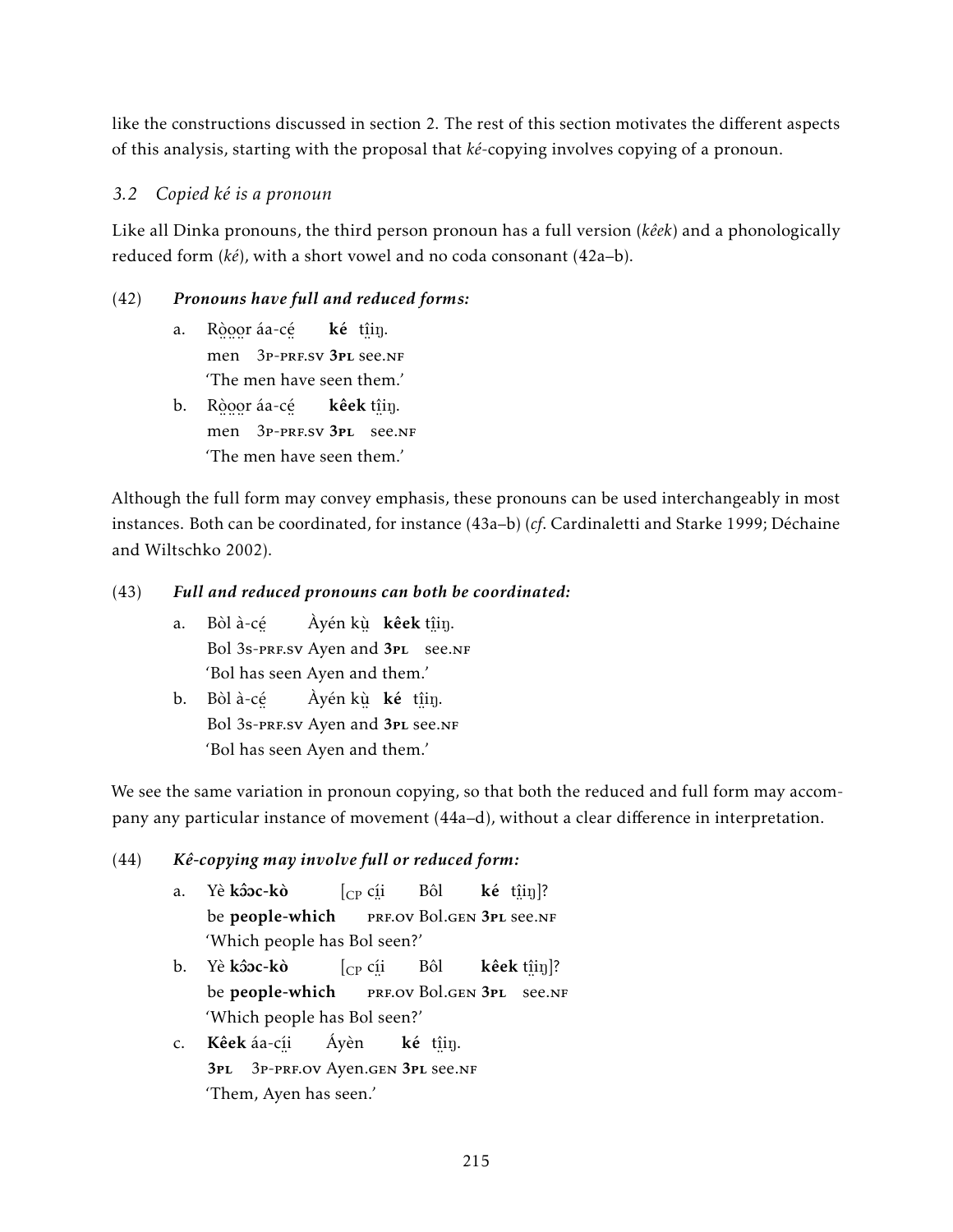d. **Kêek** áa-c<u>í</u>i 3pl 3p-prf.ov Ayen.gen 3pl see.nf Áyèn kêek t<u>î</u>iŋ. 'Them, Ayen has seen.'

This variation extends to long-distance movement. If we have multiple instances of *ké*-copying, any number of them may appear as the full form of the pronoun, apparently without constraints (45a–c).

## (45) *No constraints on full/reduced forms in ké-copying:*

a. Yè **kôoc-kò** be people-which [CP yí i , ..<br>hab.ov Bol.gen Bôl  $\left[\begin{smallmatrix} v\end{smallmatrix}\right]$ kêek luêeel  $\left[\begin{smallmatrix} C\end{smallmatrix}\right]$ è c<u>í</u>i 3PL Say.NF <sub>∙</sup> ∵<br>c prf.ov Ayen.gen</sub> Áyèn [*v*<sup>P</sup> kêek 3pl t<u>î</u>iŋ]]]]? ¨ see.nf

'Which people does Bol say Ayen has seen?'

b. Yè **kôoc-kò** be people-which [CP yí i , ..<br>hab.ov Bol.gen Bôl  $\left[\begin{smallmatrix} v\end{smallmatrix}\right]$ ké luêeel  $\left[\begin{smallmatrix} C\end{smallmatrix}\right]$ e c<u>í</u>i 3pl say.nf ¨ c ¨ prf.ov Ayen.gen Áyèn [*v*<sup>P</sup> kêek 3pl t<u>î</u>iŋ]]]]? ¨ see.nf

'Which people does Bol say Ayen has seen?'

c. Yè <mark>kôoc-kò</mark> be people-which [CP yí i , ..<br>hab.ov Bol.gen Bôl  $\left[ \begin{smallmatrix} v\end{smallmatrix} \right]$  **kêek** luêeel  $\left[ \begin{smallmatrix} C\end{smallmatrix} \right]$ è c<u>í</u>i 3PL Say.NF es also<br>C PRF.OV Ayen.gen Áyèn  $\int_{v}$ <sub>*v*</sub> ké 3pl t<u>î</u>iŋ]]]]? ¨ see.nf 'Which people does Bol say Ayen has seen?'

This similarity in form suggests that copied *ké* is an instance of the 3rd person plural pronoun. Another piece of evidence for this is that we can show that copied *ké* is a free-standing element, like regular pronouns, and not the realization of object agreement. Copied *ké* often immediately precedes a verb at the start of the verb cluster, as in (46a). This does not have to be the case, however. Copied *ké* can surface also before an object in Spec-*v*P when a plural adjunct moves out of the *v*P (46b), as noted in Chapter 5 as well (sec. 5.2). In fact, copied *ké* can be followed by nothing at all, when the verb moves up to second position (46c).

# (46) *Copied pronoun is free-standing:*

- a. Yè <mark>kôoc-kò</mark> be people-which [CP cí i ..<br>prf.ov Bol.gen Bôl  $\left[\begin{smallmatrix} v\end{smallmatrix}\right]$ **ké(ek)** t<u>î</u>iŋ]]? 3pl ¨ see.nf 'Which people has Bol seen?'
- b. Yè **u**iáan-kò be ·….<br>places-which [CP cí i ..<br>prf.ov Bol.gen Bôl  $\left[v_{\rm P}\right]$ **ké(ek)** Àyén tuòoc]? 3pl Ayen send.<mark>NF</mark> 'Which places has Bol sent Ayen to?'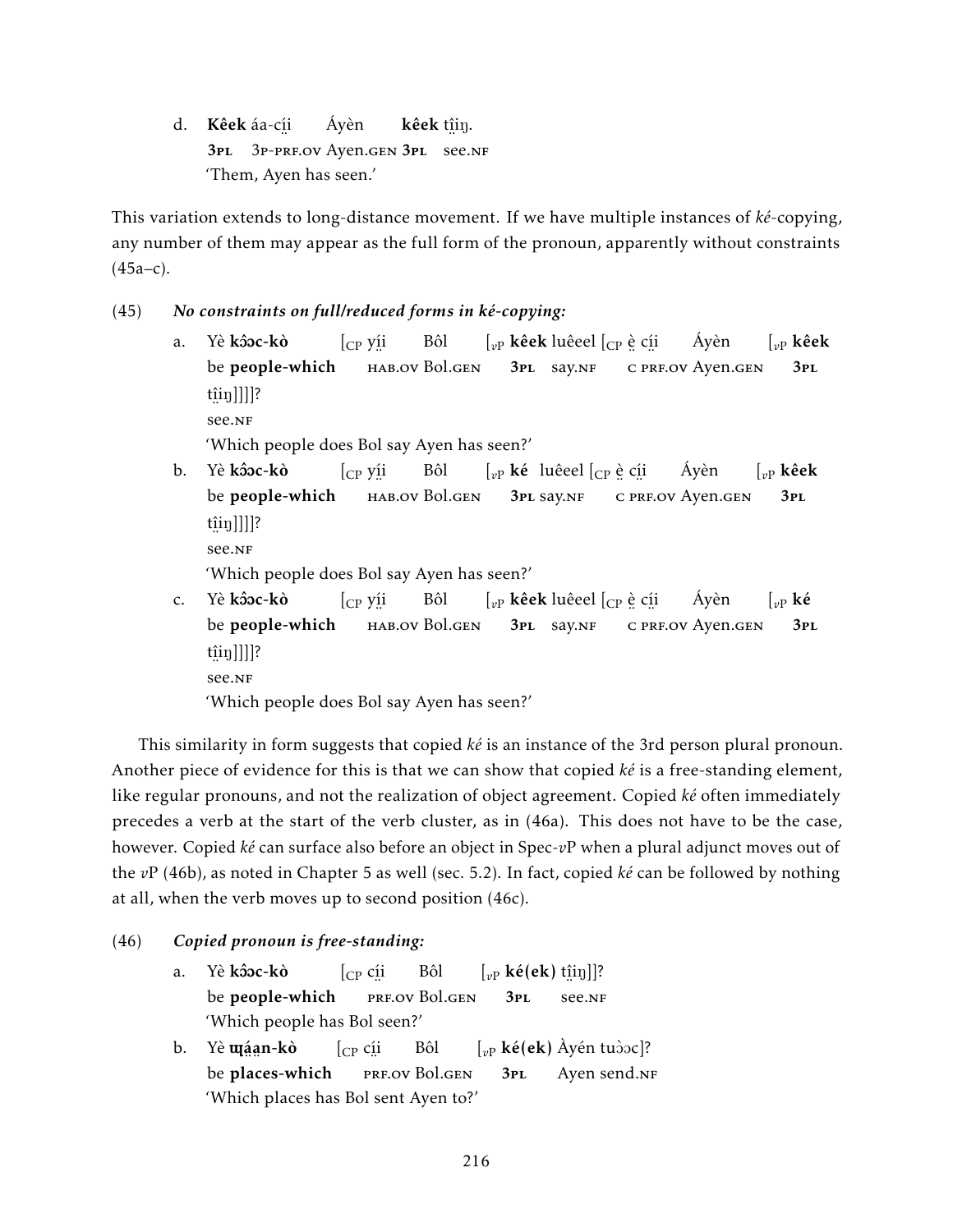c. Yè <mark>kôoc-kò</mark> be people-which [<sub>CP</sub> nhiéer Bôl love.ov Bol.gen [*v*<sup>P</sup> ké(ek)]]? 3pl 'Which people does Bol love?'

These facts demonstrate that *ké* is not object agreement on the verb, since it does not have to appear before the verb. *Ké* also is not the realization of a functional head in the extended projection of the verb, because then it should move along with the verb when the verb moves into the left periphery.

# *3.3 Ké-copying tracks intermediate movement*

Having established then that *ké*-copying signals the presence of a true pronoun, let me show that it tracks intermediate movement. *Ké*-copying reliably appears with movement of any plural noun phrase that undergoes intermediate successive-cyclic movement to the verb phrase edge, regardless of grammatical function. For example, plural VP-modifiers trigger *ké*-copying, just like objects (47a–b).

# (47) *Ké-copying with plural modifiers:*

- a. Yè **uj**áan-kò be ~….<br>places-which  $[$ <sub>CP</sub> c<u>í</u>i ¨ prf.ov Bol.gen Bôl  $\left[\begin{smallmatrix} v_P \end{smallmatrix} \right]$ **ké** Àyén tuòoc]]? 3PL Ayen send.NF 'Which places has Bol sent Ayen to?'
- b. Yè t<u>ó</u>ony kê be …∵<br>pots⊂ quant.pl how **díi**  $\left[\begin{smallmatrix} C\ P \end{smallmatrix} \right]$ c<u>í</u>i ..<br>prf.ov Bol.gen Bôl [*v*<sup>P</sup> ké cuî in thâal]]? 3pl ¨ food cook.nf 'How many pots has Bol cooked food with?'

Like objects, such modifiers trigger successive *ké*-copying when undergoing long-distance movement, as the examples in (48a–b) attest.

## (48) *Successive ké-copying with plural modifiers:*

- a. Yè **uj**áan-kò be ~….<br>places-which  $[$ <sub>CP</sub> yá hab.2sg  $\left[\begin{smallmatrix} v_P \end{smallmatrix}\right]$ **ké** luêeel $\left[\begin{smallmatrix} C_P \end{smallmatrix}\right]$ è c<u>í</u>i 3PL Say.NF °C prf.ov Bol.gen Bôl [*v*<sup>P</sup> ké Àyén 3pl Ayen tudoc]]]]? send.<sub>NF</sub> 'Which places do you say that Bol has sent Ayen to?'
- b. Yè t<u>óo</u>ny ké be …∵<br>pots⊂ quant.pl how **díi** [<sub>CP</sub> yá hab.2sg  $\left[\begin{smallmatrix} v\end{smallmatrix}\right]$ ké luêeel  $\left[\begin{smallmatrix} C\end{smallmatrix}\right]$ e c<u>í</u>i 3PL Say.NF .. ..<br>c prf.ov Bol.gen Bôl [*v*<sup>P</sup> kê cuî in ..<br>**3**pL food thâal]]]? cook.nf 'How many pots do you say that Bol has cooked food with?'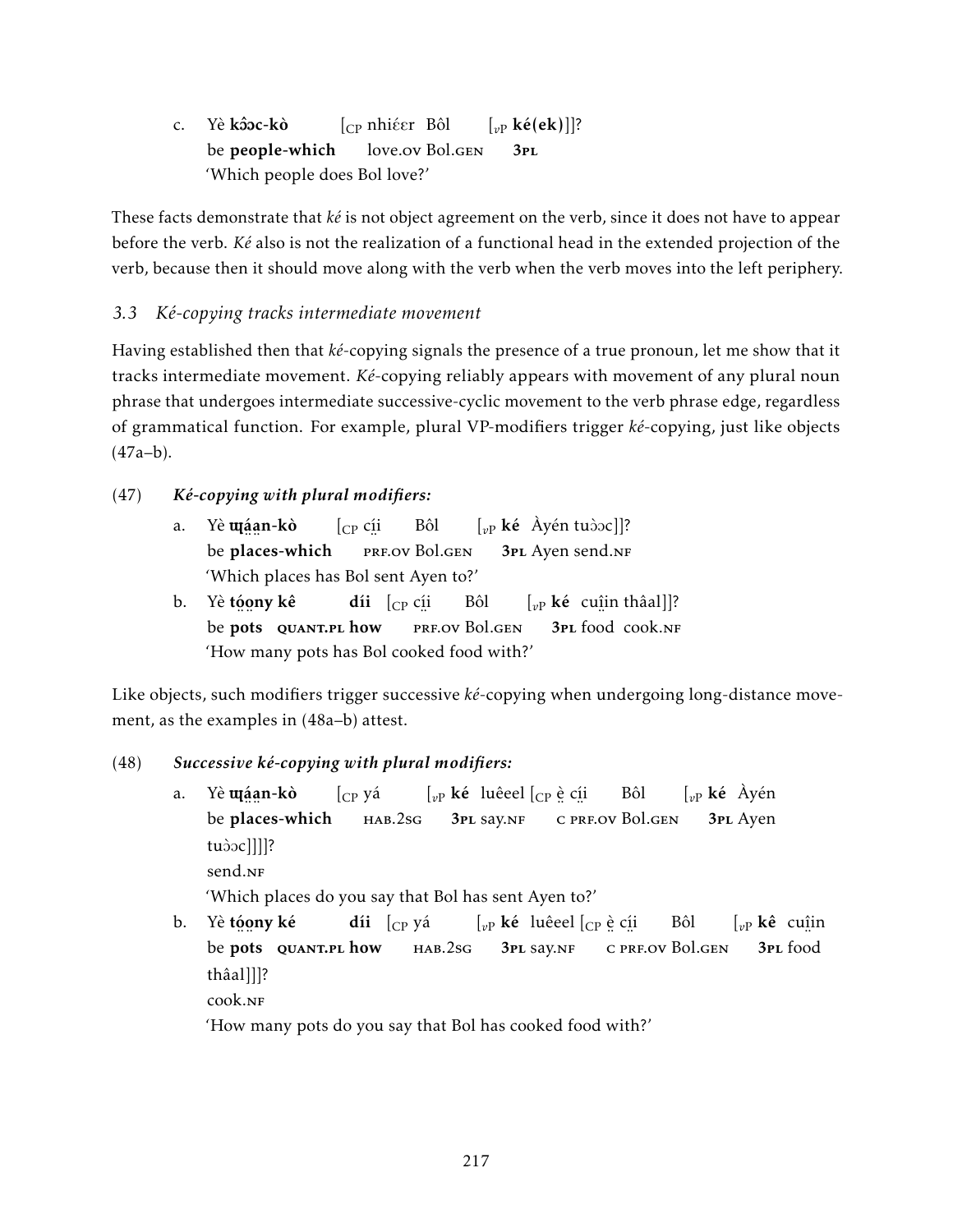All plural modifiers trigger *ké*-copying in this fashion. A plural temporal adjunct, for instance, also requires a copied *ké* (49a), as does a plural instrumental (49b).<sup>17</sup>

- (49) *Ké-copying with plural modifiers:*
	- a. Yè **thè k-kò** be times-which  $[$ <sub>CP</sub> c<u>í</u>i ..<br>prf.ov Bol.gen Bôl  $\left[\begin{smallmatrix} v\end{smallmatrix}\right]$  ké b<u>à</u> 3pl ¨ go.nf ¨ ¨ leave.nf jà a l]]? 'At which times has Bol left?' b. Yè **kànó** be −∷5∴<br>what.things  $[$ <sub>CP</sub> c<u>í</u>i ∵<br>prf.ov Bol.gen Bôl  $\left[\begin{smallmatrix} v\end{smallmatrix}\right]$  ké b<u>à</u> → □ security in the security of the security of the security of the second security of the second security of the second second second second second second second second second second second second second second second se jà a l]]]? 'What has Bol used to leave with?'

Importantly, the only plural arguments that do not trigger *ké*-copying with  $\overline{A}$ -movement within a clause are subjects. A plural subject in Spec-CP, for example, cannot be doubled by a copied *ké* (50a). In addition, relativization of a subject may not be accompanied by *ké*-copying (50b).

# (50) *Subjects are not doubled by a plural ké locally:*

- a. Ròográa-cé men 3P-PRF.SV 3PL you see.NF  $(*k\acute{e})$  yîin tîin. 'The men have seen you.'
- b. Yè <mark>kôoc-kò</mark> be people-which  $[$ <sub>CP</sub> cé PRF.SV 3PL food eat.NF (\*ké) cuî in câam]? 'Which people have eaten food?'

These facts make sense if subjects are generated in Spec-*v*P (or higher). Since they are generated at the *v*P edge, there is no need for them to undergo intermediate movement to escape the *v*P domain. This fits well with the observation that subjects do not count for *v*P-level V2 in Dinka generally, previously discussed in Chapter 2 (sec. 3.1).

In support of this, we see that subjects do trigger *ké*-copying when they are undergoing longdistance movement. When a subject moves long-distance, a copied *ké* is still banned at the *v*P edge the subject is generated at, but *ké*-copying is obligatory at every subsequent verb phrase (51a–b).

## (51) *Plural subjects are doubled by ké in higher clauses:*

- a. Ròoor áa-yùukù [<sub>vP</sub> ké tàak men 3P-HAB.1PL 3PL think.NF  $\int_{CP}$  cé ¨ prf.sv  $\left[\begin{smallmatrix} v_P \end{smallmatrix}\right.$  (\***ké**) y<u>î</u>in t<u>î</u>iŋ]]]. 3pl ¨ you ¨ see.nf 'The men, we think have seen you.'
- b. Yè **kôoc-kò** be people-which [CP yù u kù [*v*<sup>P</sup> ké tàak ∠………<br>hab.1pl 3PL think.NF [CP càm [*v*<sup>P</sup> (\*ké) cuî in]]]]? eat.sv 3pl ¨ food 'Which people do we think are eating food?'

<sup>17.</sup> This could suggest that a full temporal PP is generated lower than *wh*-words like *when*, which are usually taken to be generated outside of the verb phrase. There is certainly a clear difference in Dinka between *why* and its plural counterpart *for which reasons*. The latter can be only expressed periphrastically (e.g. *What things made Bol leave?)*.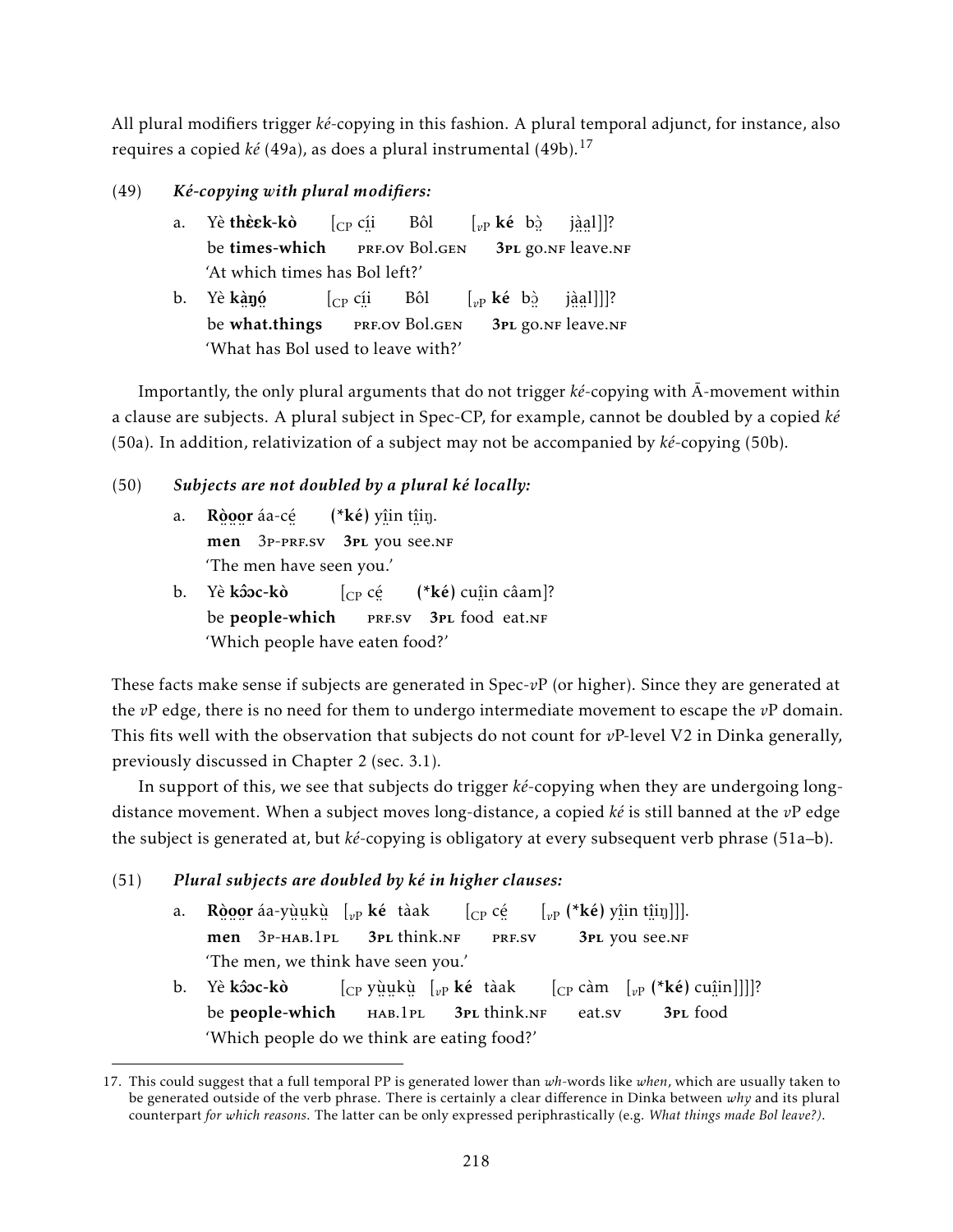A particularly striking piece of evidence for the structural sensitivity of *ké*-copying comes from extraction out of clausal subjects. The verb *nhóm mậar* ('to forget') embeds a finite clause that can ¨ ¨ surface as an (extraposed) clausal subject. In a reversal of the pattern in (51a–b), long-distance movement from an extraposed clausal subject requires *ké*-copying in the lower clause, but the *absence* of *ké*-copying in the higher clause (52).

## (52) *No ké-copying in higher clause with extraction out of clausal subject:*

Yè **kôoc-kò** be people-which  $\int_{CP} c \acute{e}$ ∵..<br>PRF.SV [<sub>vP</sub> (\***ké**) wôɔk muĝgr⊥nh<u>î</u>im [<sub>CP</sub> é-kè-cù̯u̯kù 3PL 1PL lose.NF heads ¨ ¨ ¨ ¨ pst-pl-prf.1pl 3pl ¨ see.nf  $k\acute{e}$  t $[$ i $ij$ ]]]? 'Which people have we forgotten that we had seen?'

This contrast follows if *ké*-copying reflects intermediate movement to Spec-*v*P. Subjects are outside the domain of verb phrase V2 and so movement out of a clausal subject should not require stopping off at the *v*P edge.

We can conclude from these facts that *ké*-copying is a consequence of intermediate movement to the edge of the verb phrase. *Ké*-copying functions as evidence for successive-cyclic derivations (Chomsky 1977 et seq.), because it is sensitive precisely to those movement steps. Also, as noted in the previous chapter, *ké*-copying targets the same position that I argued is targeted for intermediate movement on the basis of EPP effects, the left edge of the verb phrase, and so provides converging evidence for the view of intermediate movement developed in that chapter.

## *3.4 Ké-copying is spell-out of a copy*

Let me finally provide some arguments for the claim that *ké*-copying is the realization of an intermediate copy. It is important to show, first of all, that dependencies with *ké*-copying behave like all other instances of movement in Dinka. Because *ké*-copying is limited to plurals, we can compare movement with *ké*-copying to movement without it, by comparing movement of a plural to a movement of a singular. As the examples in (53a–b) demonstrate, both types of movement are sensitive to islands.

## (53) *Ké-copying is island-sensitive:*

- a. \*Yè **ŋó** be ں۔<br>what  $[$ <sub>CP</sub> c<u>í</u>i <sub>...</sub><br>Prf.ov Ayen.gen Áyèn  $\int_{\text{DP}} r \hat{a}$ an person.cs1 [CP mè r ¨ decorate.sv  $\,$ ]] t $\rm \hat{u}$ i $\rm \hat{u}$ ]? ¨ see.nf 'What has Ayen seen someone [who is decorating it]?'
- b. \*Yè **kôoc-kò** be people-which [CP cí i ¨ prf.ov Bol.gen (3pl) Bôl (ké) [<sub>DP</sub> ràan person.cs1  $\int_{CP} c \acute{e}$ PRF.SV 3PL food eat.NF **ké** cu<u>î</u>in câam]] t<u>î</u>iŋ]? ¨ see.nf

'Which people has Bol seen someone who has eaten food with them?'

Neither extraction with pronoun copying or without it can escape a relative clause island.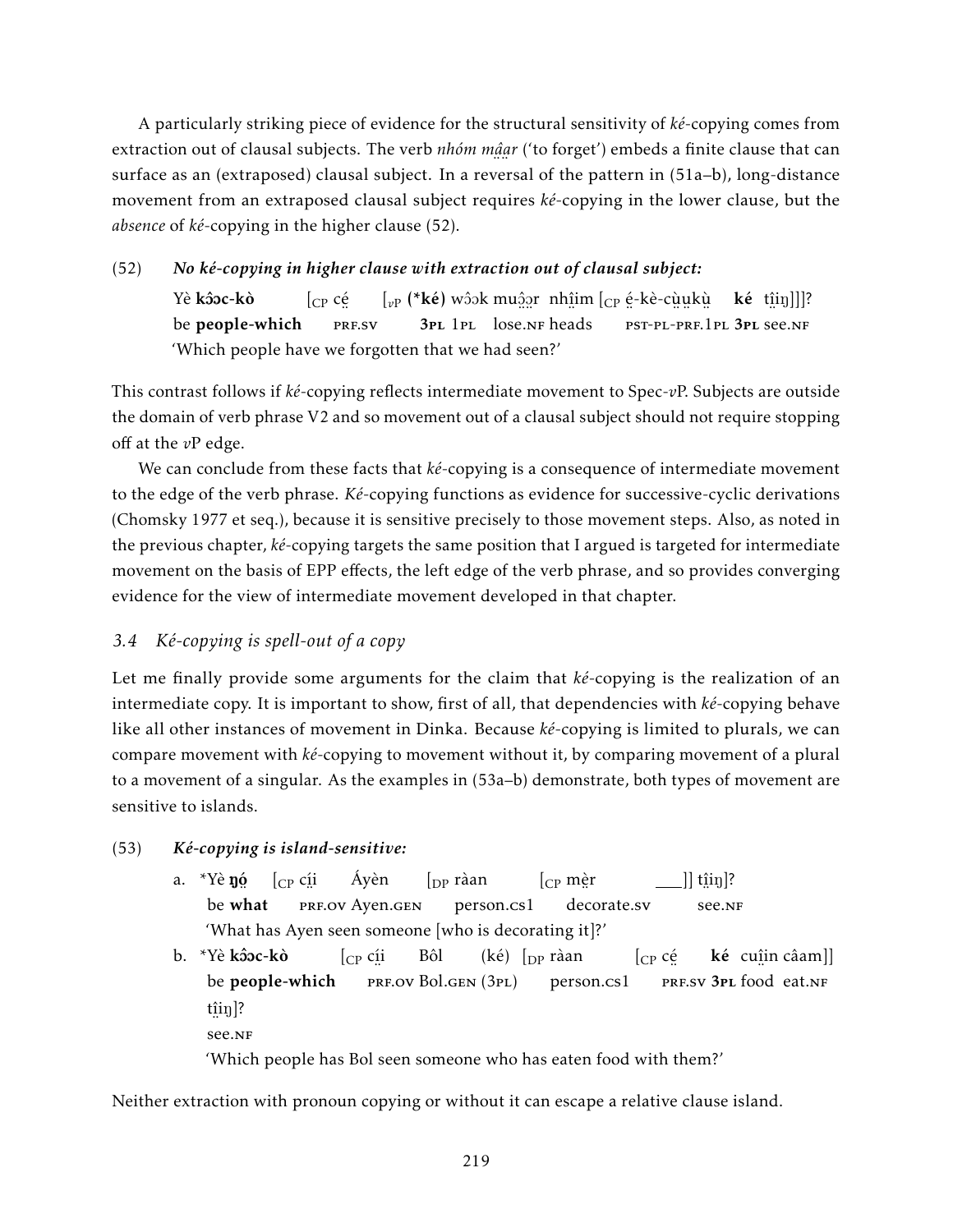In further support of the idea that the syntax of movement is the same regardless of whether *ké*-copying takes place, observe that whether movement reconstructs is independent of *ké*-copying. As we saw in Chapter 4, using Dinka's Condition A anaphor, movement may reconstruct for local (54a), long-distance (54b), and intermediate binding (54c).

## (54) *Movement reconstructs for anaphor binding:*

- a. Ròt-dé<sub>i</sub> self-sg.3sg 3s-prf.3sg love.nf à-cè<sub>i</sub> nhiâar. 'Herself/himself, she/he has loved.'
- b. Ròt-dé<sub>i</sub> self-sg.3sg 3s-нав.1pl think.nf à-yù u kù tàak  $[$ ce è cèi .. ...<br>c prf.3sg love.nf nhiâar]. 'Herself/himself, we say that she/he has loved.'
- c.  $R\hat{\sigma}t$ -dé<sub>i</sub> یں<br>**self-sg.3sg** 3s-prf.3sg think.nf à-cè<sub>i</sub> tàak  $[_{\mathrm{CP}}$  è cùukù nhiâar]. ¨ c ¨ ¨ ¨ prf.1pl love.nf 'Herself/himself, she/he has thought that we have loved.'

We find the same facts with *ké*-copying. When *ròth* ('self.pt'), the plural version of the anaphor, topicalizes, it is accompanied by *ké*-copying just like other plural DPs. In such constructions, the anaphor can still reconstruct to the same positions, as the examples in (55a–c) attest.

## (55) *Ké-copying allows reconstruction:*

- a. Ròth-kén<sub>i</sub> áa-nhiárkè<sub>i</sub> kêek. ...<br>self-pl.3pl 3p-love.3pl 3pl 'Themselves, they love.'
- b. Ròth-kén<sub>i</sub> áa-yù̯u̯kù̯ ké luêeel [<sub>CP</sub> è nhiárkèˌ¡ kêek]. self-pl.3pl 3p-be.1pl 3pl say.nf ¨ c ¨ love.3pl 3pl 'Themselves, we say that they love.'
- c. **Ròth-kén<sub>i</sub> áa-y**ìikè<sub>i</sub> **ké** luêeel [<sub>CP</sub> è nhiéer Bôl self-pl.1pl 3p-be.3pl 3pl say.nf ..<br>c love.ov Bol.gen **3pl** kêek]. 'Themselves, they say that Bol loves.'

There is no discernible effect of *ké*-copying then on the interpretation of long-distance movement. This follows if copied *ké* simply diagnoses the location of an intermediate copy of successive-cyclic movement.

There is another piece of evidence that suggests that *ké* should be treated as the result of multiple copy spell-out. This argument comes from the observation that copied *ké(ek)* violates an otherwise strict V2 requirement on the verb phrase. As we saw in Chapter 2 (sec. 3.1) and also Chapter 5 (sec. 4), only one DP may overtly appear at the left edge of the Dinka verb phrase. The sole exception to this in Dinka is the process of *ké*-copying. As we have already seen, when a copied *ké* is left by adjunct extraction, it precedes a nominal object that occupies Spec-*v*P (56a–b).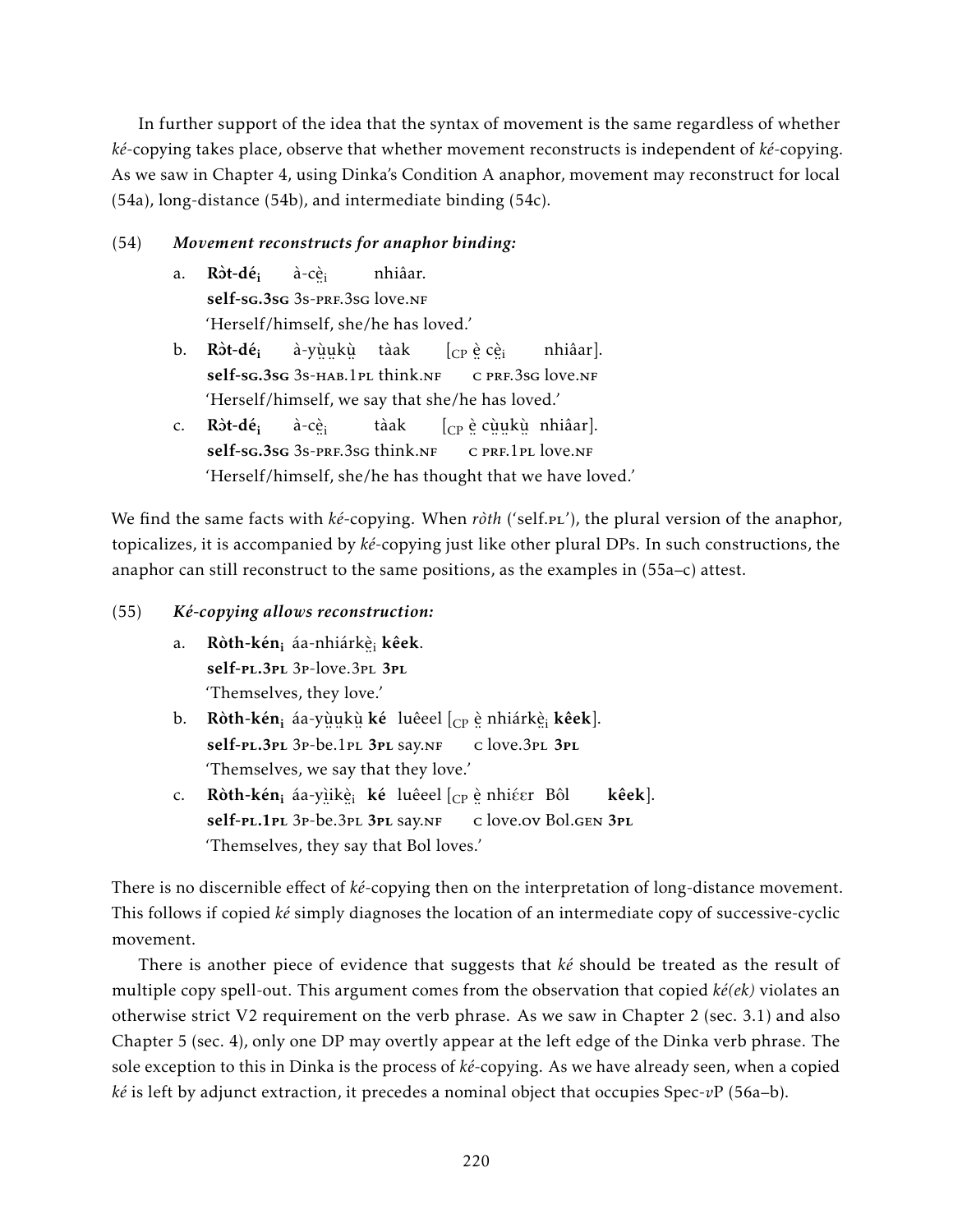(56) *Ké may appear before object in violation of V2:*

- a. Yè **u**iáan-kò be ~….<br>places-which [CP cí i ¨ prf.ov Bol.gen Bôl  $\left[\begin{matrix} v_{\rm P} & \kappa \epsilon \end{matrix} \right]$  Ayén tuòoc]]? 3PL Ayen send.NF 'Which places has Bol sent Ayen to?'
- b. Yè t<u>ó</u>ony kê be …∵<br>pots⊂ quant.pl how **díi**  $\left[\begin{smallmatrix} C\ P \end{smallmatrix} \right]$ c<u>í</u>i ..<br>prf.ov Bol.gen Bôl [*v*<sup>P</sup> ké cuî in thâal]]? 3pl ¨ food cook.nf 'How many pots has Bol cooked food with?'

This suggests that copied *ké* is the result of a special mechanism, because no other phrase can ever appear in this position. Dinka does not allow other nominals, adjuncts, or adverbs to surface in between an in situ subject and an object in Spec-*v*P. As a result of this, there is a clear contrast between copied and independent instances of *ké(ek)*. Independent uses of the third person plural pronoun obey the V2 restriction: they may only appear at the *v*P edge by themselves (57a), and not alongside another object (57b).

## (57) *Independent ké(ek) cannot occur between subject and object:*

- a. Bòl à-cé ..<br>Bol 3s-prf.sv [<sub>vP</sub> **ké(ek)** yiĝgn kìtáap]. 3pl , s.s<br>give.nr book 'Bol has given them a book.'
- b. \*Bòl à-cé Bol 3s-prf.sv [<sub>vP</sub> **ké(ek)** kìtáap yiĝgn]. 3pl book ∠……<br>give.nf 'Bol has given them a book.'

We can make sense of this if copied *ké* is the realization of an intermediate copy, because, as I argued in Chapter 5 (sec. 5.2), intermediate successive-cyclic movement allows for the creation of an additional specifier at the *v*P edge, if the moving phrase is not capable of satisfying V2 (because it is a PP that cannot be targeted for *ϕ*-agreement). I encoded this observation by positing two probes on *v* that can initiate movement: a  $\varphi$ -probe and a probe for intermediate  $\bar{A}$ -movement. This view then explains why copied *ké* is capable of violating the V2 requirement: an intermediate copy of a modifier only makes use of the  $\bar{A}$ -probe on  $v$ , and a DP object is attracted by the  $\varphi$ -probe.

## *3.5 Pronoun copying in Seereer*

I have shown in this section that *ké*-copying in Dinka is the realization of a copy left by intermediate successive-cyclic movement to the *v*P edge. This provides evidence that pronouns may spell out full copies in intermediate positions and hence for the hypothesis that pronouns represent one of the ways in which a DP may surface.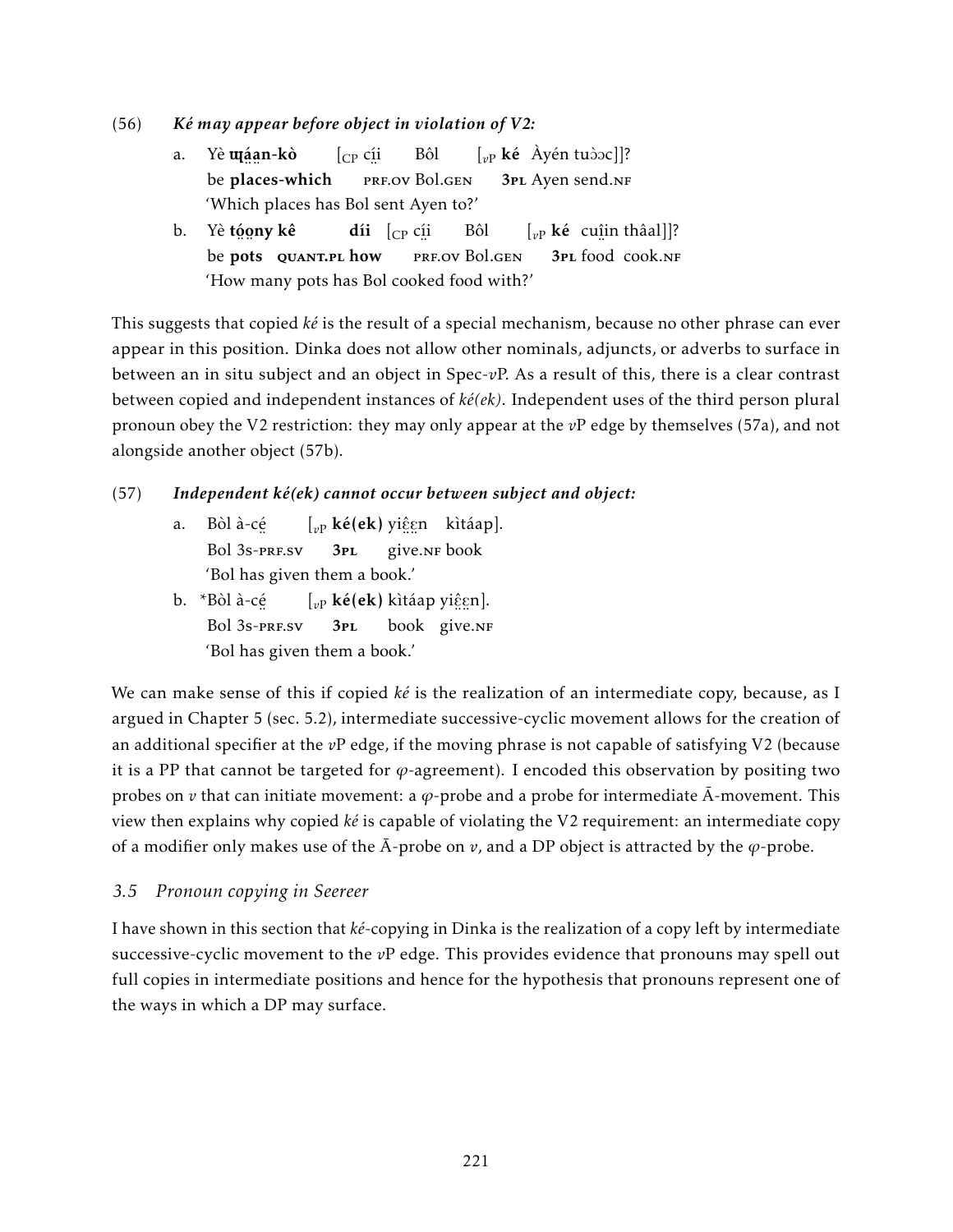A strikingly similar pattern to the Dinka one is described by Baier (2014) for the Senegalese language Seereer (Atlantic). In Seereer, copied pronouns accompany movement across a clause boundary. These copied pronouns appear just after the complementizer (58a–b).<sup>18</sup>

- (58) *Pronoun copying in Seereer:*
	- a. Xar foog-o what think-2sg.<sub>EXT</sub> [CP yee ten Yande a-lay-u [CP yee ten Jegaan a-ga'-u]]? c 3sG Yande 3-say-EXT c 3sg Jegaan 3-see-Ext 'What do you think Yande said Jegaan saw?'
	- b. Aniin foog-o who.pl think-2sg.ext [CP yee den Yande a-lay-u [CP yee den Jegaan a-ga'-u]]? c 3PL Yande 3-say-EXT c 3PL Jegaan 3-see-EXT 'Who all do you think Yande said Jegaan saw?' (Seereer; Baier 2014)

Pronoun copying in Seereer targets a different domain edge (the edge of CP) and does not show a number asymmetry, as the examples above attest. Seereer pronoun copying is similar to *ké*-copying in many respects, however. Like *ké*-copying, it is an obligatory reflex of long-distance movement. In addition, as Baier shows, Seereer pronoun copying is movement-derived. Movement with copied pronouns is island-sensitive and so cannot cross a *wh*-island, for example (59).

## (59) *Seereer pronoun copying is island-sensitive:*

\*Xar and-o what know-2sg.Foc [CP ndax ten Ami a-ga'-u c.int 3sg Ami 3-see-foc  $\blacksquare$ 'What do you know whether Ami saw ?' (Seereer: Baier 2014)

As in Dinka, movement with pronoun copying may reconstruct. The examples in (60a–b) illustrate that these dependencies may reconstruct for long-distance (60a), and intermediate binding (60b).

(60) *Seereer pronoun copying shows reconstruction:* a. [<sub>DP</sub> **xoox um**<sub>i</sub>] *pro* a-nqalaat-u refl 3sg 3pl 3-think.pl-foc [CP yee ten Yande<sup>i</sup> a-ga'-u c 3sg Yande 3-see-foc ] 'It's herself $_{\rm i}$  that they think Yande $_{\rm i}$  saw  $\rule{1em}{0.15mm}$  .' b. [<sub>DP</sub> **xoox den;**] *pro*; a-nqalaat-u [<sub>CP</sub> yee **ten** Yande a-ga'-u refl 3pl 3pl 3-think.pl-foc c 3sg Yande 3-see-foc  $\Box$ 'It's themselves $_{\rm i}$  that they $_{\rm i}$  think Yande saw \_\_\_.' (Seereer: Baier 2014)

<sup>18.</sup> There is an interesting similarity here to the Dinka patterns of intermediate movement to the clause edge in Chapter 5, which also implicate a position just below the complementizer.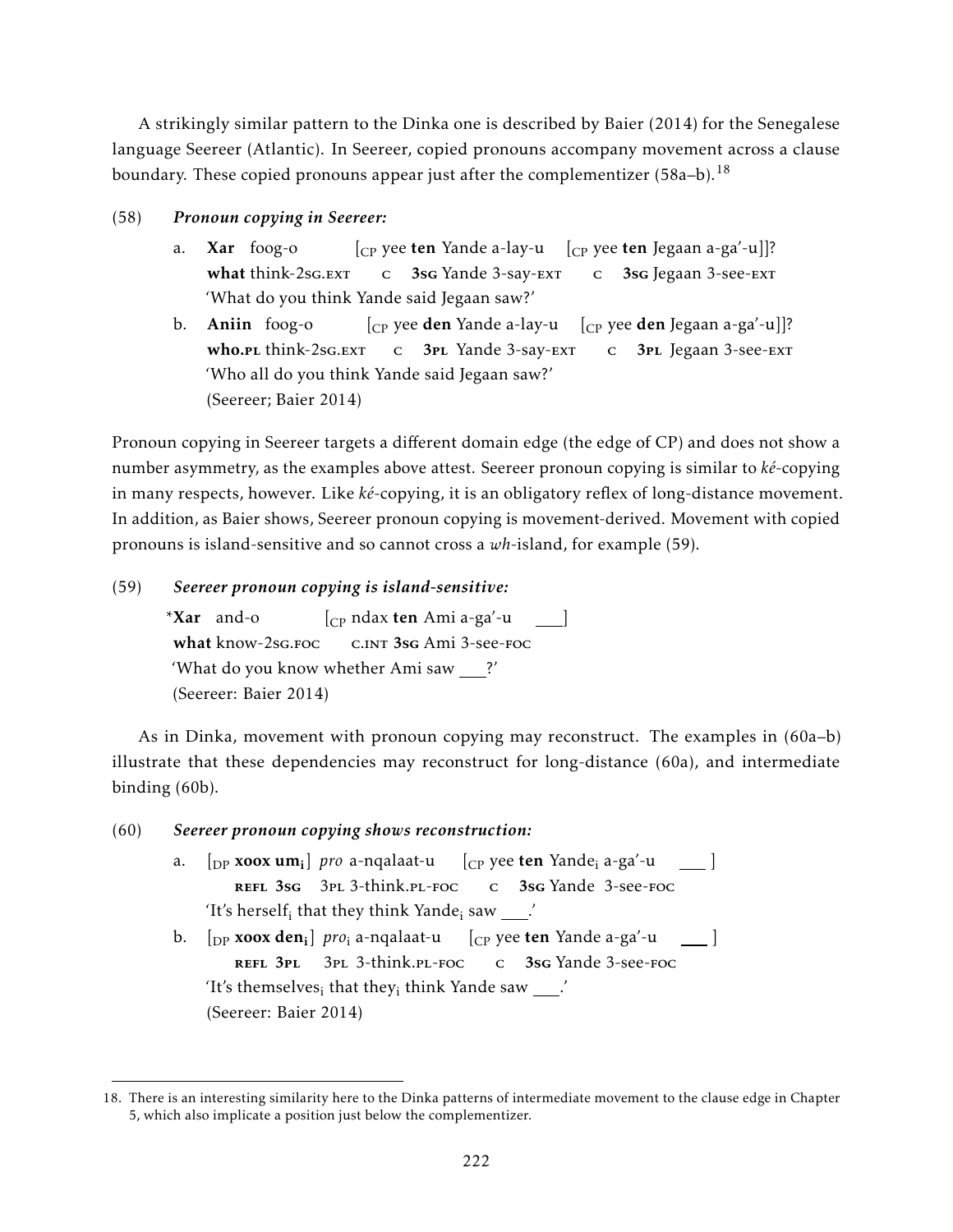These Seereer facts then provide another configuration in which pronouns are used to realize a DP copy in an intermediate position and so lend further weight to the claim that this is one way in which intermediate copies may be treated. In addition, the comparison between Dinka and Seereer will prove fruitful in developing a theory of why pronouns may come to realize more articulated copies. In particular, we will see in section 4 that the two languages differ in how closely copied pronouns match their antecedent DP. This variation is mirrored by variation in other environments that I have argued involve pronominal spell-out, such as resumption and subject doubling.

A question raised by the comparison of Dinka and Seereer, however, is whether there are languages that spell out a copy at both the CP and *v*P edge. I am not aware of such a system. For Seereer, this is probably due to the fact that only the CP edge behaves like it has an EPP property. Plausibly then, the trigger for multiple spell-out is absent in the Seereer *v*P. In Dinka, however, the two domains are highly parallel and both have the V2 property. I return to this issue in section 5.4 and suggest that a different process takes place at Spec-CP.

The patterns described in this section provide additional evidence for the claim at the heart of this chapter: that pronouns may realize full copies of lexical DPs. The Dinka and Seereer facts discussed here mean that all three patterns of pronoun copying that are logically possible are attested. Pronominal spell-out of a lower copy is found in resumption in many languages and subject doubling in Wambeek Dutch (Van Craenenbroeck and Van Koppen 2002). Pronominal realization of the highest copy is the source of clitic doubling, subject doubling in Finnish (Holmberg and Nikanne 2008), as well as some types of *wh*-copying in Dutch, German, and Passamaquoddy (Fanselow and Cavar 2001; Felser 2004; Bruening 2006; Boef 2013). Finally, spell-out of an intermediate copy as a pronoun happens in Dinka and Seereer as well as in German *wh*-copying, as described by Anyadi and Tamrazian (1993) and Pankau (2013). This is summarized in (61).

(61) *Three configurations of pronoun spell-out:*

- a. Lowest copy: Resumption, subject doubling (Wambeek Dutch)
- b. Highest copy: Clitic doubling, subject doubling (Finnish), *wh*-copying
- c. Intermediate copy: *Kê*-copying, *wh*-copying (German), Seereer pronoun copying

In addition, pronoun copying is possible with all types of phrasal movement: it can be the result of A-movement, A-movement, and intermediate movement. This is further evidence then that all ¯ varieties of phrasal movement involve the same mechanisms.

Having established that pronoun copying is a phenomenon found in many languages which manifests itself in a wide variety of environments, we are ready to turn to the question of how copy deletion converts a fully articulated DP into a pronoun. I will argue that pronouns represent the most minimal form a DP can take, under the view that pronouns represent the functional layer of a DP (Postal 1969; Elbourne 2001, 2005). If the aim of copy deletion is to delete as much material as possible, this forces DP copies to spell out as pronouns in contexts of multiple copy spell-out.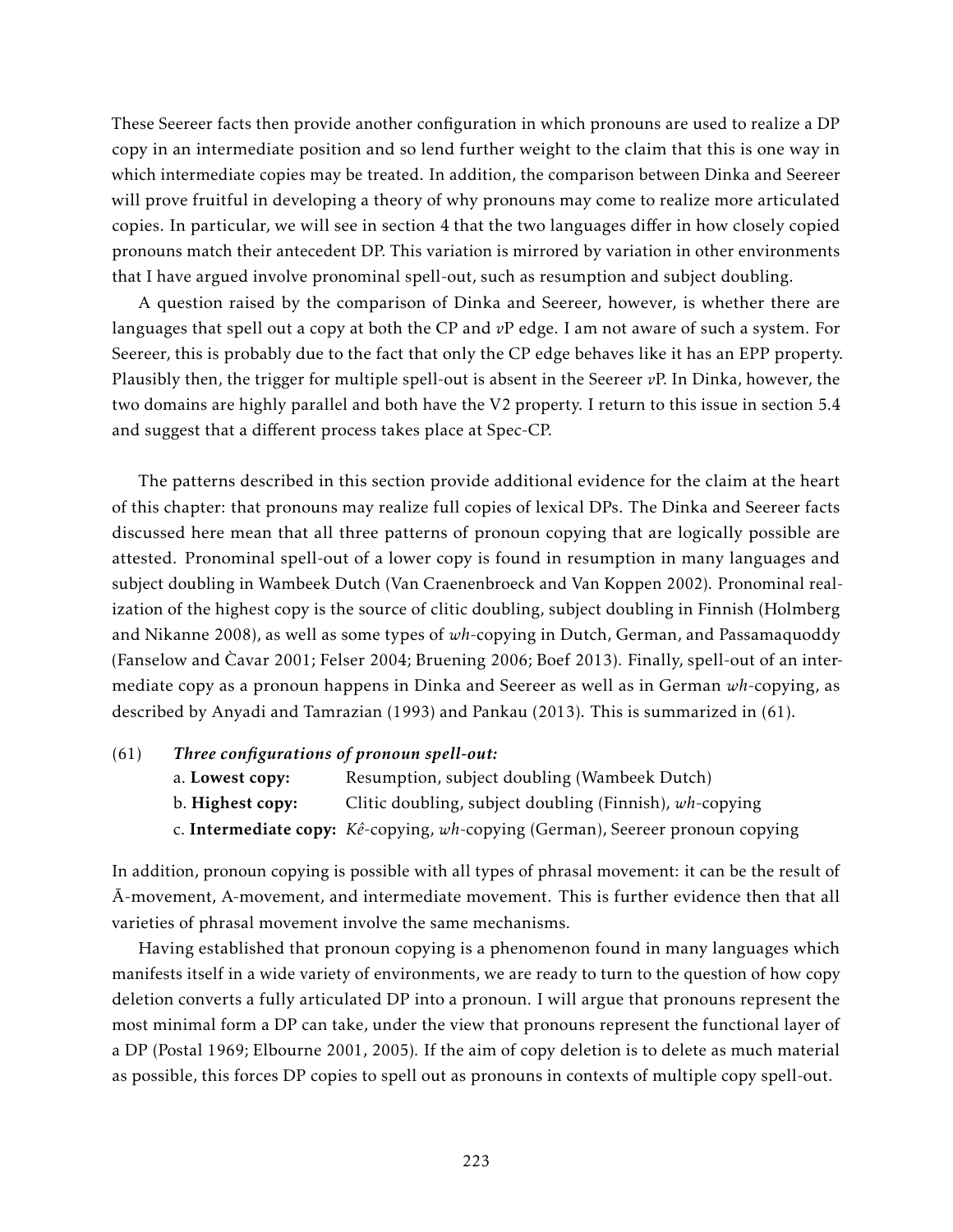Before developing this proposal, I outline the empirical motivation for a partial spell-out approach. I first show that there is variation across pronoun copying constructions when spelling out a copy of another pronoun. In pronoun copying constructions of all three types listed in (61), in Dinka, but also Nupe, Finnish, and Tunisian Arabic, the copied pronoun only *partially* matches pronominal antecedents. To be precise, in all these languages, copied pronouns only match in number, not in person. Alongside this, we find languages with identical copying constructions in which the copied pronoun always shows *full* matching, for both person and number. I will argue later in this chapter that this is reflective of an asymmetry between person and number, namely that number is introduced above person. In addition to this, I show that some pronoun copying patterns have *gaps*, in that not all antecedents are capable of triggering copying. This is true of singulars in Dinka, but also found in other pronoun copying patterns, like German *wh*-copying (Pankau 2013). I will suggest that these are situations in which the DP structure left by deletion is not enough to spell out as a pronoun, either because a pronoun expressing those features is absent or because all the available pronouns spell out more structure.

## 4 Asymmetries and gaps in pronoun copying

In this section, I first show that pronoun copying constructions vary in their behavior when realizing a copy of a pronoun. In Dinka and a number of other languages, the copied pronoun does not express person and surfaces with default third person always. In other pronoun copying constructions, however, copied pronouns always fully match their antecedents, including in person features. In addition, I will show that some pronoun copying constructions display gaps, so that some antecedents fail to trigger pronoun copying. In section 5, I trace both of these effects to partial spell-out. The asymmetry between person and number I derive from the idea that person merges below number in pronouns, and may be merged in the part of the copy that undergoes deletion. The existence of gaps I derive from the idea that deletion need not leave a structure that can be spelled out as a pronoun, sometimes resulting in a failure of pronoun copying.

## *4.1 A person-number asymmetry*

In this section, I argue for the generalization that copied pronouns always match in number, but not necessarily in person. I will show that, in Dinka and a number of other languages, copied pronouns only partially spell out copies of other pronouns. In particular, *ké*-copying matches an antecedent pronoun only in number. We will see that, alongside this pattern, we can find languages in which copied pronouns always match in all features, including person. Importantly, however, a third logically possible type of copied pronoun, sensitive to person only, appears to be unattested.

One of the surprising aspects of Dinka *ké*-copying is that it displays an asymmetry between person and number features. In particular, when we examine instances in which pronouns undergo pronoun copying, we find that *ké*-copying is insensitive to person. When a 1st or 2nd person plural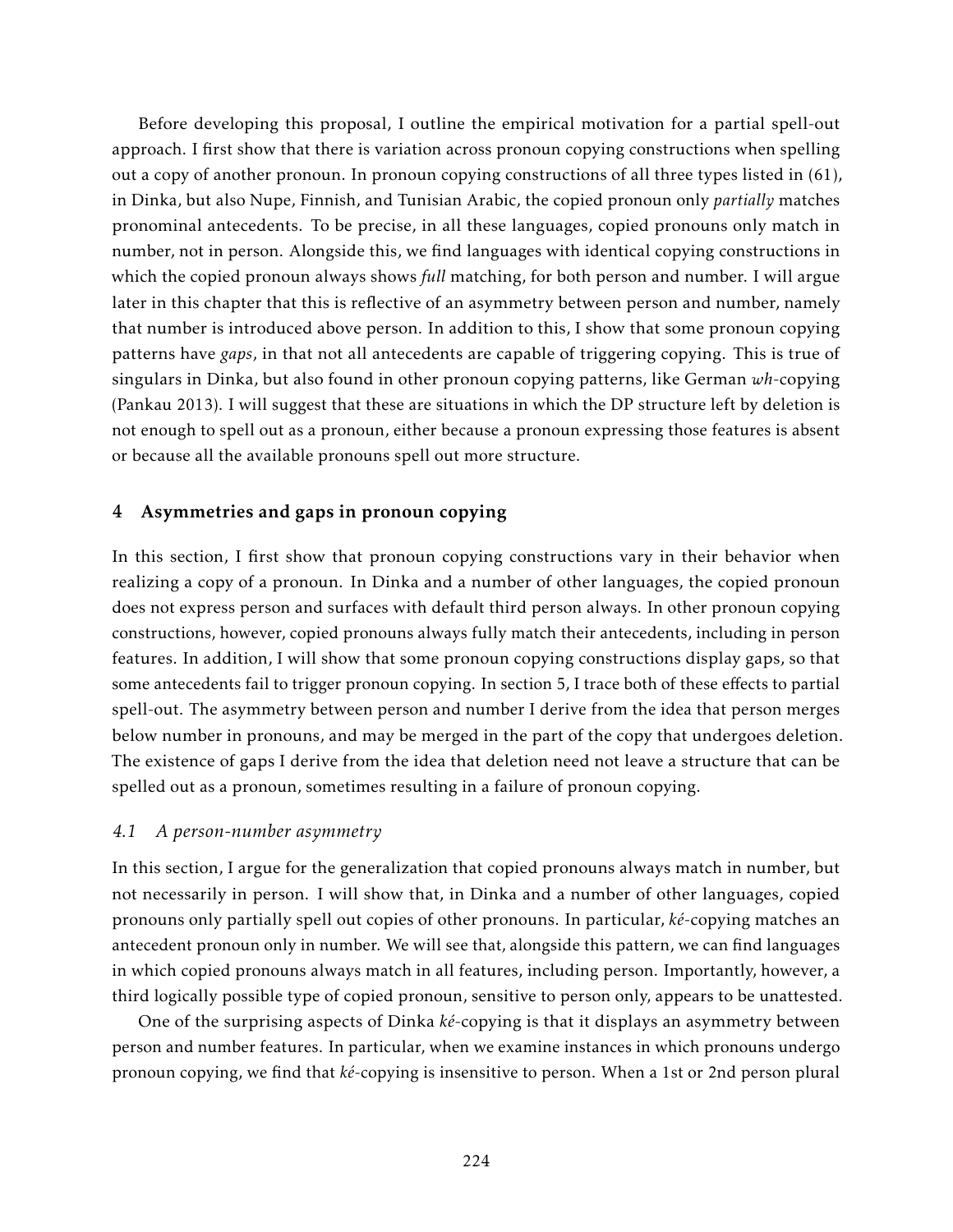pronoun is topicalized across the *v*P edge, it triggers pronoun copying, but of the third person plural pronoun *ké(ek)* (62a–b), like 3rd person DPs.

- (62) *Kê-copying does not match person:*
	- a. Wôok c<u>í</u>i 1pl ¨ prf.ov Ayen.gen Áyèn  $\left[v_{\text{P}}\right]$  **ké**(ek) t<u>î</u>iŋ]. 3pl … 。」<br>see.nf 'Us, Ayen has seen.'
	- b. **Wêek** c<u>í</u>i 2pl ¨ prf.ov Ayen.gen Áyèn  $\left[\begin{smallmatrix} v_P \end{smallmatrix} \right]$ **ké**(ek) t<u>î</u>iŋ]. 3pl ∵. 91°<br>see.nf 'You all, Ayen has seen.'
	- c. **Kêek** áa-c<u>í</u>i 3pl ¨ 3p-prf.ov Ayen.gen Áyèn  $\left[\begin{smallmatrix} v\end{smallmatrix}\right]$ **ké(ek)** t<u>î</u>iŋ]. 3pl ¨ see.nf 'Them, Ayen has seen.'

Using a copied pronoun with matching person features is in fact impossible (63a–b).

```
(63) Copied pronouns cannot be 1st or 2nd person:
```
- a. \***Wôok** c<u>í</u>i 1pl ¨ prf.ov Ayen.gen Áyèn  $\left[ \vphantom{a}_{vP} \right.$  **w** ô(ok) t<u>î</u>in]. 1pl ¨ see.nf 'Us, Ayen has seen.' b. \***Wêek** c<u>í</u>i Áyèn  $\left[\begin{smallmatrix} v\end{smallmatrix}\right]$  **wé(ek)** t<u>î</u>iŋ].
- 2pl ¨ prf.ov Ayen.gen  $2PL$ … 。」<br>see.nf 'You all, Ayen has seen.'

1st and 2nd person plural pronouns pattern like 3rd person plural nominals in every respect for *ké*-copying. As a further illustration of this, we see that long-distance movement of these pronouns triggers pronoun copying at each edge (64a–b).

(64) *1st/2nd person pronouns can trigger successive ké-copying:*

- a. Wôok yíi 1PL HAB.OV Bol.GEN Bôl  $\left[\begin{smallmatrix} v\end{smallmatrix}\right]$ ké luêeel  $\left[\begin{smallmatrix} C\end{smallmatrix}\right]$ e cè 3pl say.nf 。。。<br>c prf.3sg  $\left[\begin{matrix} v_{\rm P} & \mathbf{k}\dot{\mathbf{e}} & \text{t}\dot{\mathbf{n}}\text{in} \end{matrix}\right]$ ]. 3pl ¨ see.nf 'Us, Bol says that he has seen.'
- b. Wêek yíi 2pl hab.ov Bol.gen Bôl  $\left[\begin{smallmatrix} v\end{smallmatrix}\right]$ **ké** luêeel  $\left[\begin{smallmatrix} C\end{smallmatrix}\right]$ e cè 3pl say.nf .. ..<br>c prf.3sg  $\left[\begin{matrix} v_{\rm P} & \mathbf{k}\dot{\mathbf{e}} & \text{t}\dot{\mathbf{n}}\text{in} \end{matrix}\right]$ ]. 3pl ¨ see.nf 'You all, Bol says that he has seen.'

If we take third person to be the default value of person, we can describe this pattern as matching in number only.

This pattern is not limited to Dinka, but is in fact commonly found in pronoun copying constructions. The other two logically possible configurations of pronoun copying can also display this insensitivity to person. Kandybowicz (2007) documents a similar effect in Nupe resumption.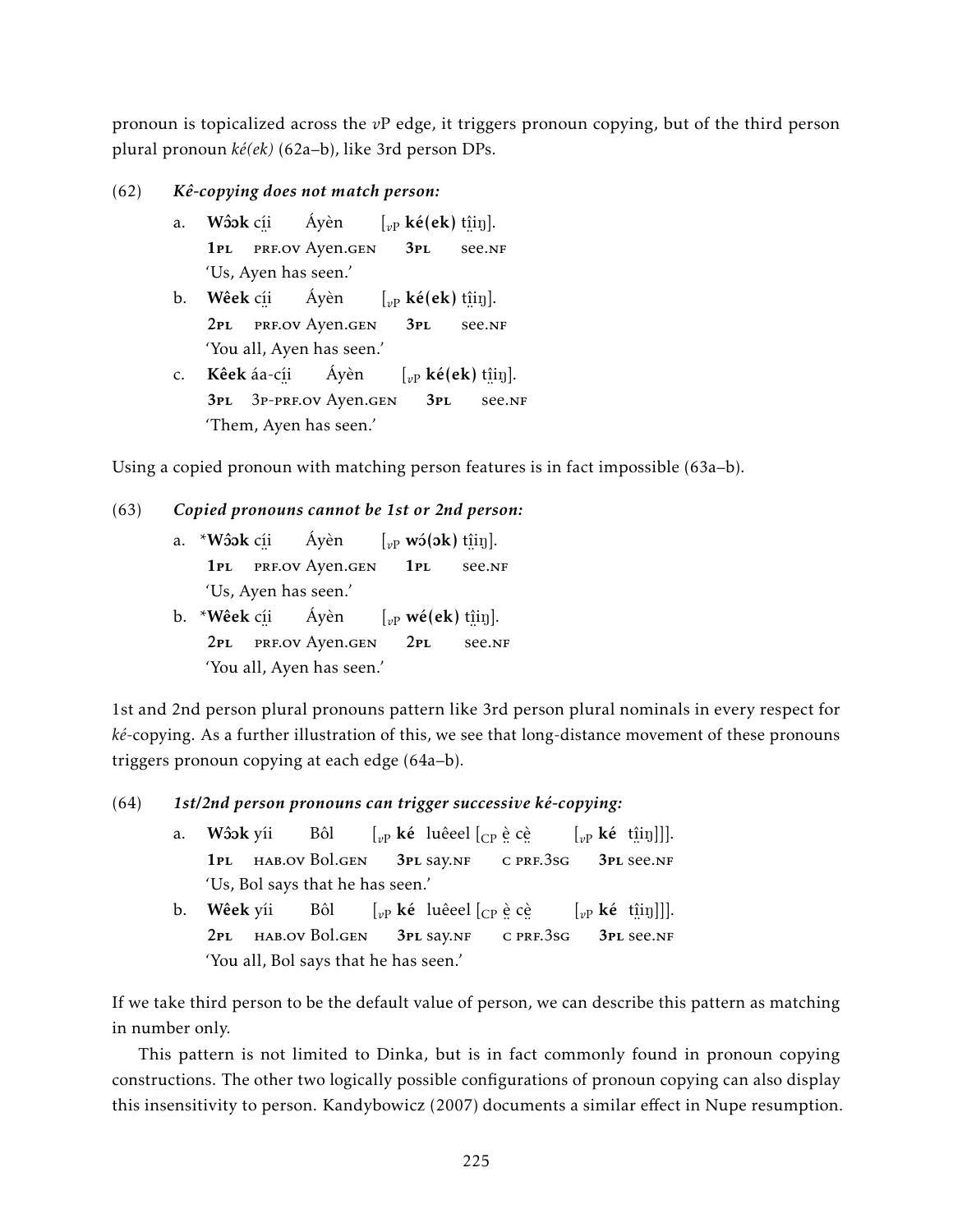In Nupe, long-distance subject extraction must leave behind a resumptive pronoun in the lower subject position (65).

(65) *Nupe long-distance subject extraction requires resumptive with long-distance:* **Bagi-zi** Musa gàn [<sub>CP</sub> gànán \*(**a:**) nì enyà] o. man-<mark>p</mark>l Musa say c 3<sub>PL</sub> beat drum Foc 'Musa said that THE MEN beat a drum.' (Nupe; Kandybowicz 2007:124)

As in Vata, this type of resumption patterns like movement. It is island-sensitive, for example, and so is impossible out of a *wh*-island (66a), or a subject island (66b).

(66) *Nupe resumption is island-sensitive:*

- a. \***Zě** Musakpe [<sub>CP</sub> ké **u:** si] o. who Musa know what 3s<mark>g</mark> buy Foc 'Who does Musa know what bought?'
- b. \***Etsu** [<sub>CP</sub> gànán **u:** doko] tán Musa o. chief c 3sg buy horse pain Musa foc 'That THE CHIEF bought a horse pained Musa.' (Nupe; Kandybowicz 2007:132)

Importantly, as Kandybowicz points out, the Nupe resumptive pronoun is also insensitive to the person features of pronominal antecedents. Movement of a 1st or 2nd person singular pronominal subject must use the 3rd person singular resumptive (67a–b):

## (67) *1st/2nd person singular subjects resumed by 3rd person singular:*

- a. **Mi** Musa gàn [<sub>CP</sub> gànán **u:/\*mi:** pa 1sg Musa say c 3sg/1sg pound yam foc eci] o. 'Musa said that I pounded a yam.'
- b. **Wo:** Musa gàn [<sub>CP</sub> gànán **u:/\*wo:** pa 2sg Musa say c 3sg/2sg pound yam foc eci] o. 'Musa said that YOU pounded a yam.' (Nupe; Kandybowicz 2007:134)

Similarly, 1st and 2nd person plural pronouns are necessarily resumed by the 3rd person plural (68a–b).

(68) *1st/2nd person plural subjects resumed by 3rd person plural:*

a. **Yi:** Musa gàn [<sub>CP</sub> gànán **a:/\*yi:/\*u:** pa 1PL Musa say c 3PL/1PL/3sG pound yam Foc eci] o. 'Musa said that WE pounded a yam.'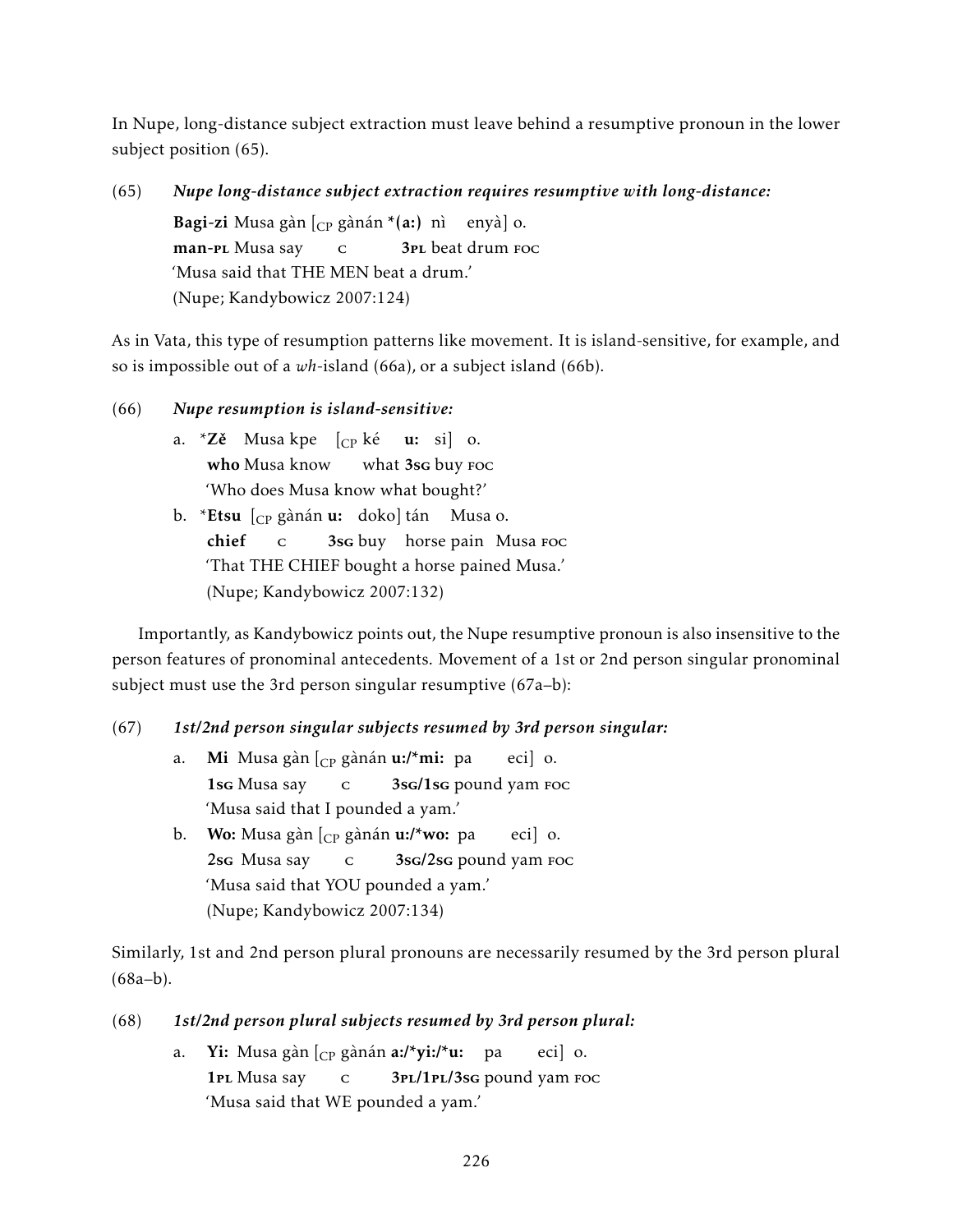b. **Ye:** Musa gàn [<sub>CP</sub> gànán **a:/\*wo:/\*u:** pa 2pl Musa say c 3PL/2PL/3sG pound yam Foc eci] o. 'Musa said that YOU ALL pounded a yam.' (Nupe; Kandybowicz 2007:134)

As in Dinka then, the copied pronoun has to match the antecedent DP in number features, but surfaces with a default person value when realizing a copy of a pronoun. We also see in the comparison between Dinka and Nupe that the absence of pronoun copying with singular is a fact specific to Dinka. In Nupe, singular number is still matched on a 3rd person singular pronoun.

The facts from Nupe demonstrate that the number matching pattern is not limited to intermediate copying, but is also found when the copied pronoun spells out the lowest copy. We also find the number-matching pattern in the third pronoun copying configuration, in which the pronoun is the realization of the highest copy. Recall that colloquial Finnish allows a subject to be doubled by a clause-initial pronoun (Holmberg and Nikanne 2008). Some examples are repeated in (69a–b).

## (69) *Initial pronoun may double subject in Finnish:*

- a. Se on Jari lopettanut tupakoinnin. 3sg has Jari quit smoking 'Jari has quit smoking.'
- b. Ne sai kaikki lapset 3<sub>PL</sub> got all children same symptoms samat oireet. 'All the children got the same symptoms.' (Finnish; Holmberg and Nikanne 2008:326)

As Holmberg and Nikanne point out, the doubled subject need not match in person. Instead, the 3rd person singular may be used to double 1st and 2nd person singular pronouns (70a–b), and, for some speakers, the 3rd person plural pronoun can be used to double 1st and 2nd person plural pronouns (70c–d).

## (70) *Finnish subject doubling can be person-insensitive:*

- a. Se ole-n minä-kin lopettanut tupakoinnin. 3sg are-1sg 1sg-too quit smoking 'I have quit smoking, too.'
- b. Se ole-t 3sg are-2sg 2sg-too quit sinä-kin lopettanut tupakoinnin. smoking 'You have quit smoking, too.'
- c. Ne ollaan me-kin lopettanut tupakoinnin. 3PL are.1PL 1PL-too quit smoking 'We have quit smoking, too.'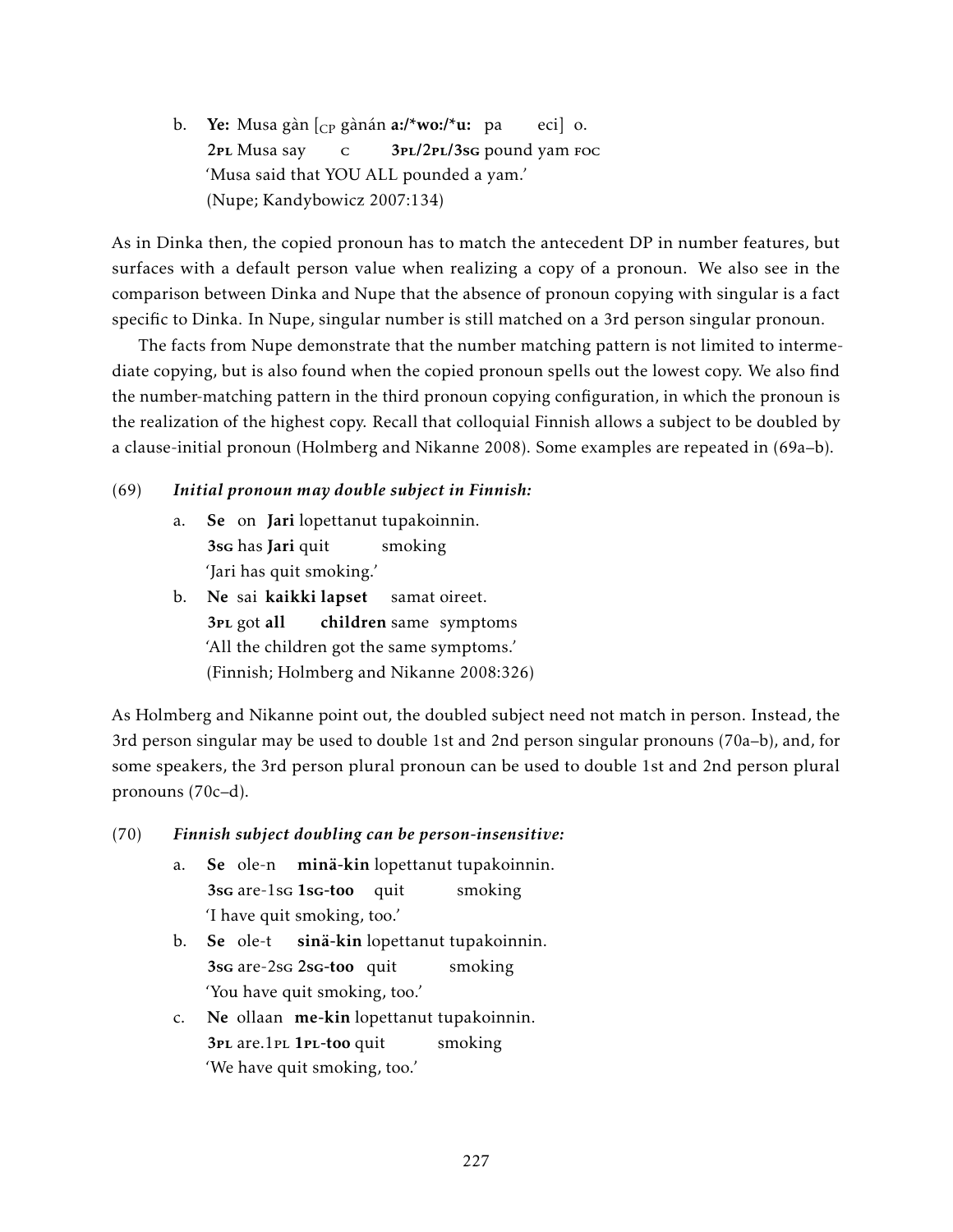d. Ne ollette te-kin lopettanut tupakoinnin. 3PL are.2PL 2PL-too quit smoking 'You all have quit smoking, too.' (Finnish; Holmberg and Nikanne 2008:327,328)

Unlike in Dinka or Nupe, this is not obligatory. For all speakers, 1st and 2nd person pronouns may be doubled by an identical initial pronoun as well, as the examples in (71a–b) evidence.

## (71) *Finnish subject doubling may match in person:*

- a. Me ollaan me-kin lopettanut tupakoinnin. 1PL are.1PL 1PL-too quit smoking 'We have quit smoking, too.'
- b. Te ollette te-kin lopettanut tupakoinnin. 2PL are.2PL 2PL-too quit smoking 'You all have quit smoking, too.' (Finnish; Holmberg and Nikanne 2008:328)

Finnish subject doubling then allows at least two levels of matching: number only and both person and number. Importantly, there is an asymmetry here between person and number. Although mismatches in person are tolerated, matching in number is *obligatory*. The third person singular, for instance, cannot be used to double any of the plurals, as the examples in (72a–c) show. Similarly, the 1st and 2nd person singular pronouns cannot double their respective plurals (72d–e).

## (72) *Finnish subject doubling is never number-insensitive:*

- a. \*Se ollaan me-kin lopettanut tupakoinnin. 3sg are.1PL 1PL-too quit smoking 'We have quit smoking, too.'
- b. \*Se ollette te-kin lopettanut tupakoinnin. 3sg are. 2PL 2PL-too quit smoking 'You all have quit smoking, too.'
- c. \*Se on 3sg be.3pl 3pl-too quit ne-kin lopettanut tupakoinnin. smoking 'They have quit smoking, too.' (Finnish; Holmberg and Nikanne 2008:328)
- d. \*Minä ollaan me-kin lopettanut tupakoinnin. 1sG are.1PL 1PL-too quit smoking 'We have quit smoking too.'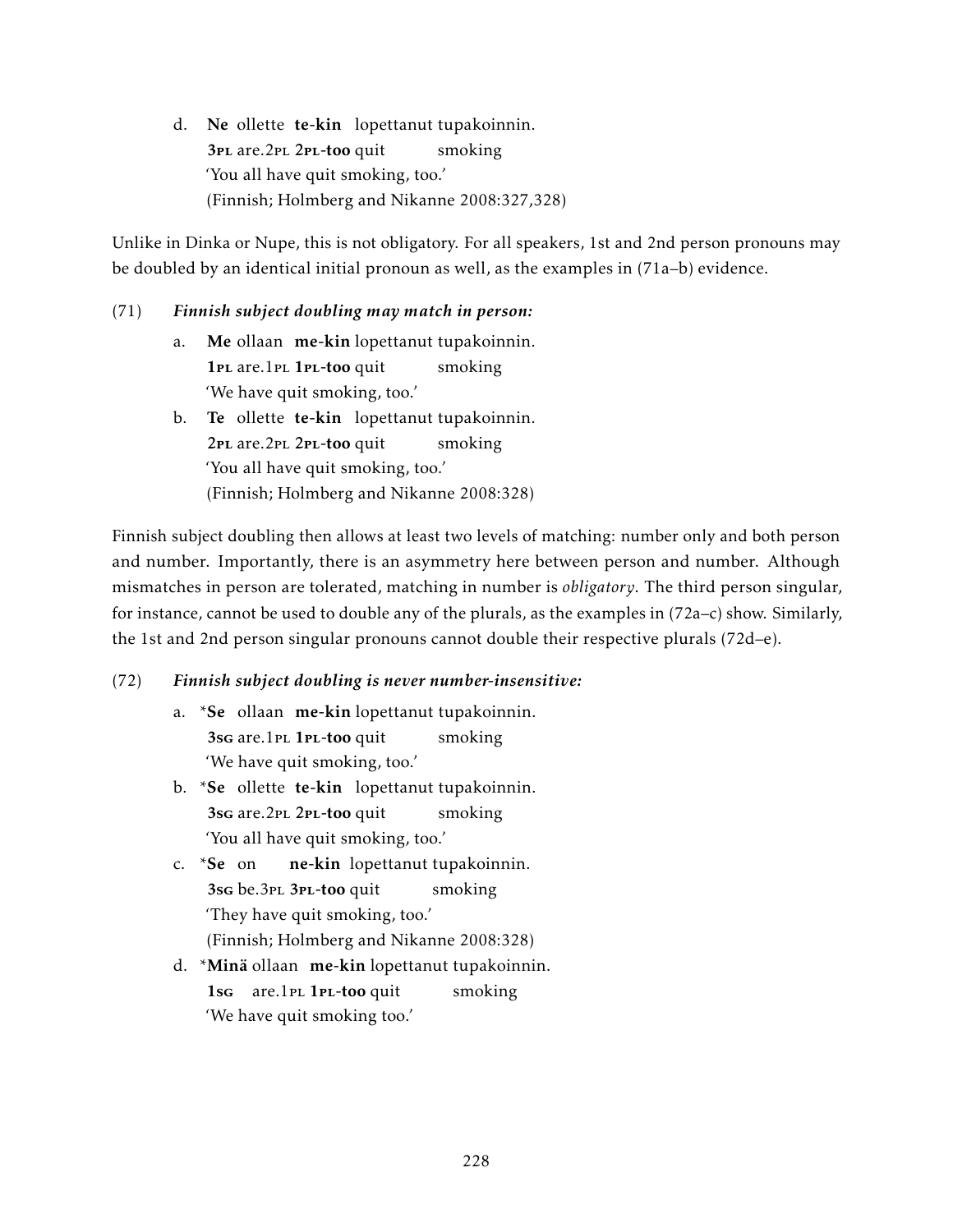e. \*Sinä ollette te-kin lopettanut tupakoinnin. 2sg are.2PL 2PL-too quit smoking 'We have quit smoking too.' (Finnish; Urpo Nikanne, p.c.)

That this pattern of person-insensitivity shows up in a wide range of pronoun copying constructions provides evidence that these constructions should be given a unified treatment. The similarities between Finnish, Nupe, and Dinka are striking, given the very different functions that pronoun copying fulfils in all of these languages.

These facts also provide an important insight into the mechanism behind spelling out a pronoun as a copy. The number-matching patterns point to a crosslinguistic asymmetry between person and number in pronoun copying. In the Finnish facts, we see that, even though Finnish allows different levels of matching, the doubling pronoun can be person-insensitive, but never number-insensitive. This is revealing of a larger generalization, that copied pronouns cannot match in person without matching in number. As further support for this, we will see that, in some languages, copied pronouns that must match in person always. In each case, the copied pronoun has to match in number as well.

For all of the configurations described above, we can find instances of the same construction in other languages in which the copied pronoun must match in person. We saw this already within one language, in Finnish subject doubling, but we find this variation across languages too. In Finnish, a pronoun spelling out a higher copy may optionally match in person. But we also find pronoun copying that must always display full matching.

In particular, full matching for all features of the antecedent DP is typical of clitic doubling.<sup>19</sup> I will demonstrate first for Greek clitic doubling. In Greek, genitive and accusative arguments may undergo clitic doubling (see Anagnostopoulou 2003 for an overview), as in (73).

#### (73) *Greek clitic doubling with genitives and accusatives:*

 $(tu)$ 3MS.GEN 3NS.ACC gave.1sG the.GEN Janis.GEN the.ACC book.ACC (to) edhosa tu Jani to vivlio. 'I gave John the book.' (Greek; Anagnostopoulou 2006:43)

As already evident in (73), Greek doubling clitics match their associate DP in case, person, number, and gender. This is obligatory, as the examples below show for case  $(74a)$ ,  $^{20}$  person (74b), gender (74c), and number (74d). In these examples, an emphatic pronoun is used, in order to make clitic doubling natural with a pronominal associate.

<sup>19.</sup> An interesting question is whether there are clitic doubling languages in which the clitic does not match pronominal associates in person. I do not know of such a case, but my approach predicts that this pattern could exist.

<sup>20.</sup> I compare accusative with genitive, the other possible clitic, though a mismatch would likely be expressed with a default case (i.e. nominative). Nominative clitics are absent, already illustrating the impossibility of this mismatch.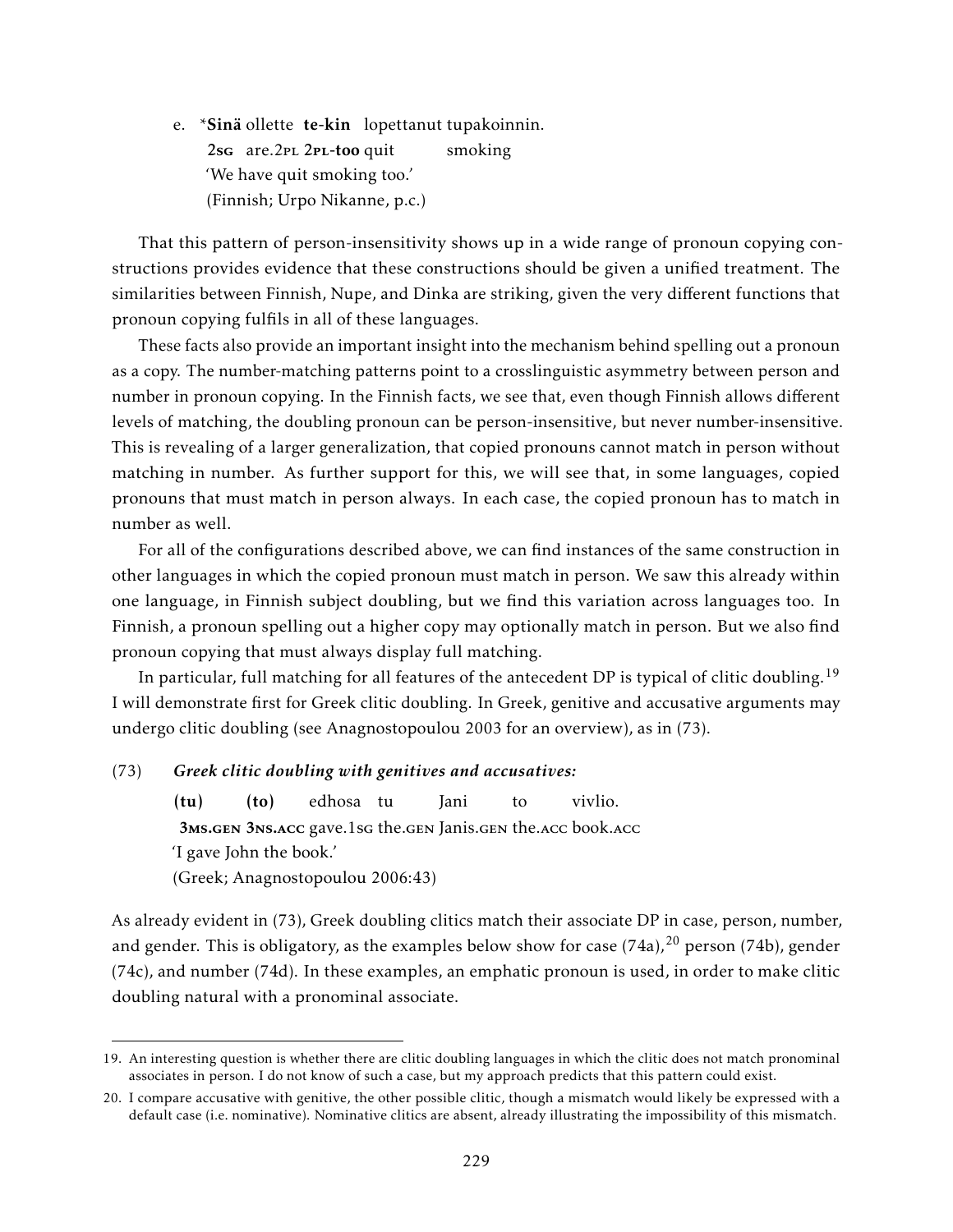(74) *Greek clitic doubling does not tolerate mismatches:*

- a. ton/\*tu 3ms.acc/3ms.gen know.1sg.pr 3ms.acc ksero afton. 'I know HIM.'
- b. me/\*ton 1sg.acc/3ms.acc know.2sg.pr 1sg.acc kseris emena. 'You know ME.'
- c. tin/\*ton 3fs.acc/3ms.acc know.1sg.pr 3fs.acc ksero aftin. 'I know HER.'
- d. tis/\*tin 3fp.acc/3fs.acc know.1sg.pr 3fp.acc ksero aftes. 'I know THEM (fem.).' (Greek; Sabine Iatridou, p.c.)

The same conclusion is illustrated for Bulgarian clitic doubling in (75a–d).

#### (75) *Bulgarian clitic doubling does not tolerate mismatches:*

- a. Az **go/\*mu** 1sg 3ms.acc/3ms.dat know.1sg 3ms.acc poznavam nego. 'I know HIM.'
- b. Ti me/\*go 2sg 1sg.acc/3ms.acc know.2sg 1sg.acc poznavash mene. 'You know ME.'
- c. Az ja/\*go 1sg 3fs.acc/3ms.acc know.1sg 3fs.acc poznavam neja. 'I know HER.'
- d. Az gi/\*go 1sg 3pl.acc/3ms.acc know.1sg 3pl.acc poznavam tjax. 'I know THEM.' (Bulgarian; Snejana Iovtcheva, p.c.)

These examples are representative for clitic doubling, which does not tolerate mismatches.<sup>21</sup>

Recall that in Nupe, long-distance subject movement requires a number-matching resumptive pronoun in subject position (Kandybowicz 2007). A similar resumptive pattern is found in Yoruba (Adesola 2010). In Yoruba, movement of a subject also requires a resumptive pronoun (76a–b).

<sup>21.</sup> One interesting question is whether there is a featural mismatch in languages in which clitic doubling is subject to Kayne's Generalization, so that the associate DP is followed by a special preposition (e.g. *a* in dialects of Spanish, *pe* in Romanian, and *šel* in Hebrew; Steriade 1980; Jaeggli 1982, 1986; Borer 1984). Depending on how the preposition is analyzed (i.e. as a case marker or as a preposition, *cf*. Jaeggli 1982, 1986), this could be seen as a case mismatch.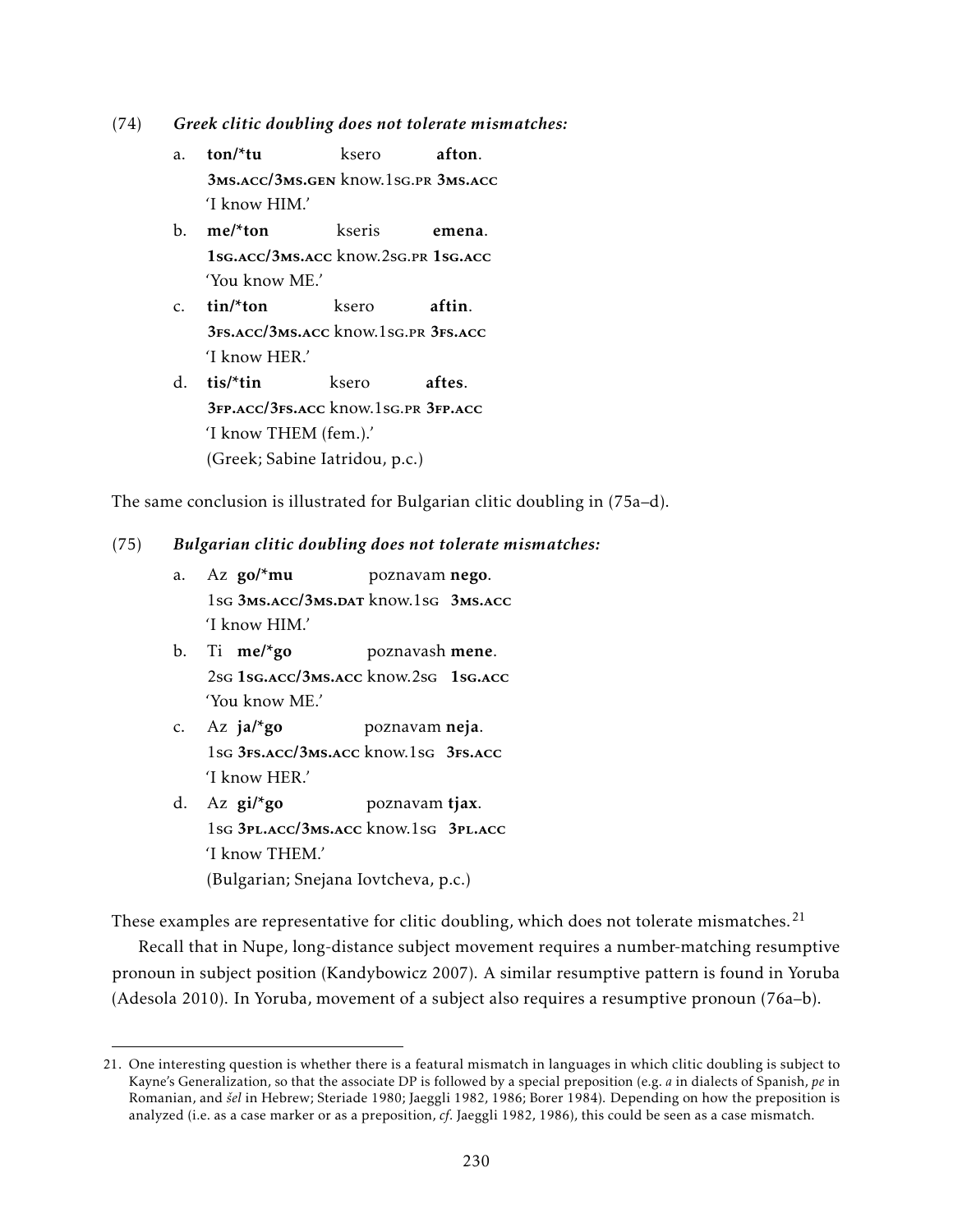(76) *Yoruba subject extraction requires resumptive pronoun:*

- a. **Ta** ni [<sub>CP</sub> \*(ó) ra àga]? who be 3sg buy chair 'Who bought a chair?'
- b. **Olú ati** Adé ni  $_{\text{CP}}$  Ojó so  $_{\text{CP}}$  pé \*(wón) ra iṣu]]. Olu and Ade be Ojo ˙ say that ˙ 3pl buy ˙ yams 'It was Olu and Ade that Ojo said \_\_ bought some yams.' (Yoruba; Adesola 2010:68,81)

Unlike in Nupe, this resumptive pronoun must spell out all of the features of a pronoun it is copying. As (77a–d) demonstrate, the resumptive pronoun matches in both person and number.<sup>22</sup>

#### (77) *Yoruba resumptive subjects match in ϕ-features:*

- a. Èmi ni [<sub>CP</sub> mo ra àpò]. 1sg be 1sg buy bag 'I was the one who bought a bag.'
- b. **Awa** ni  $\begin{bmatrix} C_P \mathbf{a} & \text{ra} \end{bmatrix}$  apò]. 1pl be 1<sub>PL</sub> buy bag 'We were the people who bought a bag.'
- c. **Iwo** ni  $\begin{bmatrix} C_P & \mathbf{0} & \mathbf{0} \end{bmatrix}$  ra àpò]. 2sg be 2sg buy bag 'You were the one who bought a bag.'
- d. **Eyin** ni [<sub>CP</sub> e ra àpò]. 2pl be 2<sub>PL</sub> buy bag 'You are the people who bought a bag.' (Yoruba; Adesola 2010:82)

This pattern is then minimally different from the Nupe one, but with matching in person also.

We can find similar variation in pronoun spell-out of intermediate copies. We saw above that *ké*-copying only matches pronouns in number. We can compare Dinka to Seereer, which displays a pronoun copying pattern at the CP edge. Unlike in Dinka, these copied pronouns match fully, so that 1st and 2nd person pronouns are doubled by identical pronouns, as in (78), for example.

#### (78) *Pronoun copying matches in person in Seereer:*

Mi foog-o 1sg think-2sg.EXT  $\begin{bmatrix} \text{Cp} \text{ yee mi} \text{/*} \text{ten ret-u} \end{bmatrix}$ ? c 1sg/3sg go-foc Dakar 'It's me who you think went to Dakar.' (Seereer; Baier 2014)

<sup>22.</sup> Adesola observes that it is also possible to leave an expletive in the subject position, which, in Yoruba, is the 3rd person singular pronoun. This could also be analyzed as a "bare resumptive" in the sense of Adger (2011).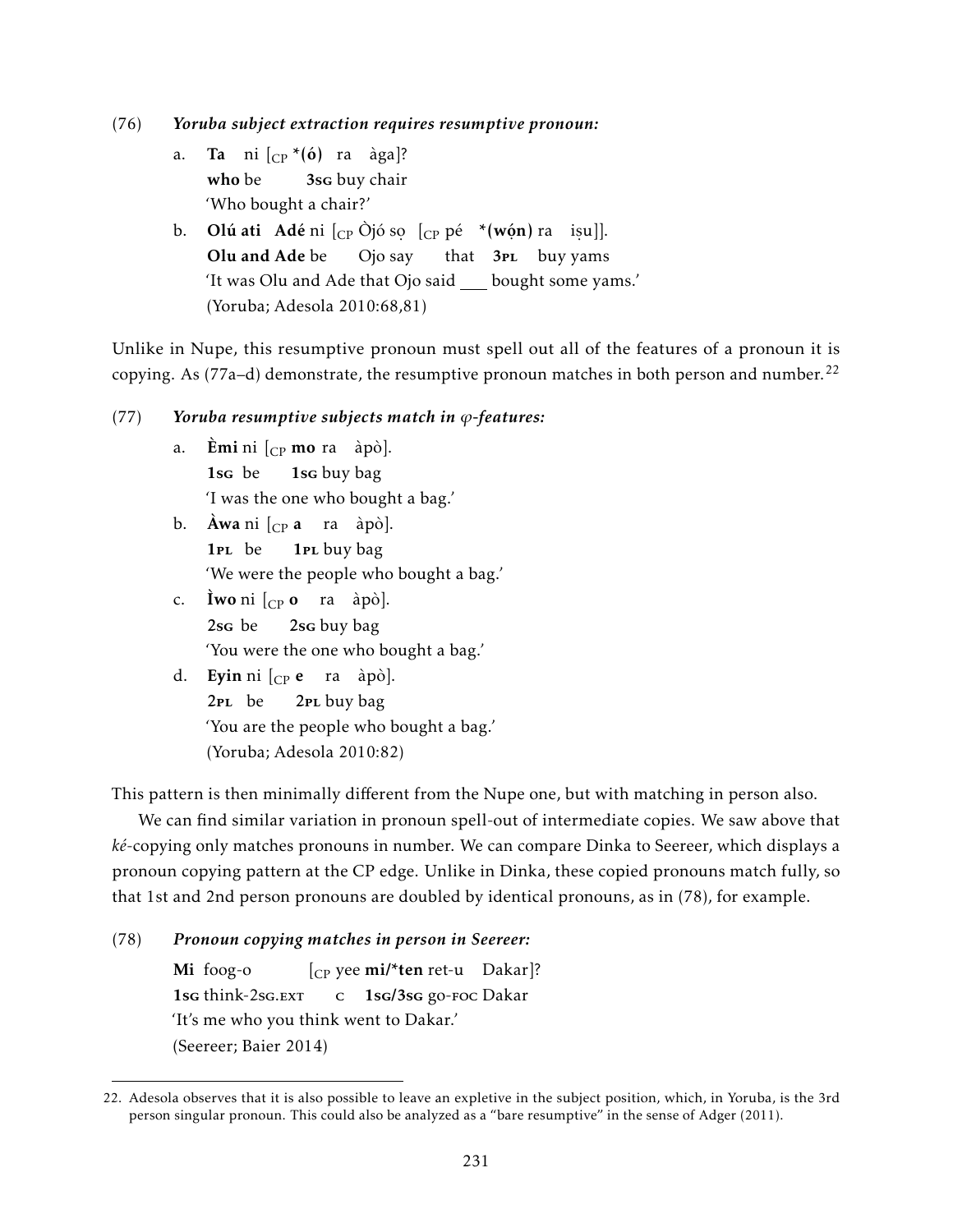Two options then emerge for copied pronouns with pronominal antecedents, regardless of configuration: matching in number only, or matching in both person and number. I summarize these results in the table below (79).

| (79) |                                 | Number  | Person | Person+number |
|------|---------------------------------|---------|--------|---------------|
|      | Lowest copy (resumption)        | Nupe    | $\ast$ | Yoruba        |
|      | Highest copy (subject doubling) | Finnish | $\ast$ | Finnish       |
|      | Intermediate copy               | Dinka   | $\ast$ | Seereer       |

Importantly, there appear to be no pronoun copying patterns in which the copied pronoun only matches in person. As a result, we can restate this table as a generalization about pronoun copying, as in (80).

# (80) *Generalization about person and number in pronoun copying:* If a copied pronoun matches in person, it matches in number.

This is one of the asymmetries that will motivate my treatment of pronoun copying as partial spell-out, which I argue is directly reflective of partial spell-out. In particular, I propose that this asymmetry follows from the fact that person is introduced below number in the DP. As a result, partial deletion may remove person features without affecting number, but not the other way around. This is evidence that pronoun copying comes about by means of partial spell-out, and also for the notion that person and number may be introduced separately in the DP.

## *4.2 Gaps in pronoun copying*

Having established that there is a person-number asymmetry in the behavior of pronoun copying across languages, I now turn to a different type of asymmetry evident in pronoun copying in Dinka and a number of other copying constructions. In particular, pronoun copying sometimes displays *gaps*, in that some antecedent DPs fail to trigger pronoun copying. I will argue that the existence of gaps also follows naturally from the mechanism of partial spell-out. Specifically, I suggest that partial deletion may delete too much of a DP copy, so that no copied pronoun can be created.

As mentioned previously, one surprising property of Dinka pronoun copying is the fact that it is limited to plurals (81a). There is no pronoun copying with movement of singular DPs (81b).

## (81) *Dinka pronoun copying is limited to plurals:*

- a. Yè <mark>kôoc-kó</mark> be people-which [CP cí i ..<br>prf.ov Bol.gen Bôl  $\left[\begin{smallmatrix} v_P \end{smallmatrix} \right]$ **ké** t<u>î</u>iŋ]]? 3pl ¨ see.nf 'Which people has Bol seen?'
- b. Yè $\,$ ŋà  $\,$   $\rm [CP\,$ c $\rm ii$ be who ¨ prf.ov Bol.gen Bôl  $\left[\begin{smallmatrix} v\end{smallmatrix}\right]$  (\***yé**) t<u>î</u>iŋ]]?  $3sG$  see.nf 'Who has Bol seen?'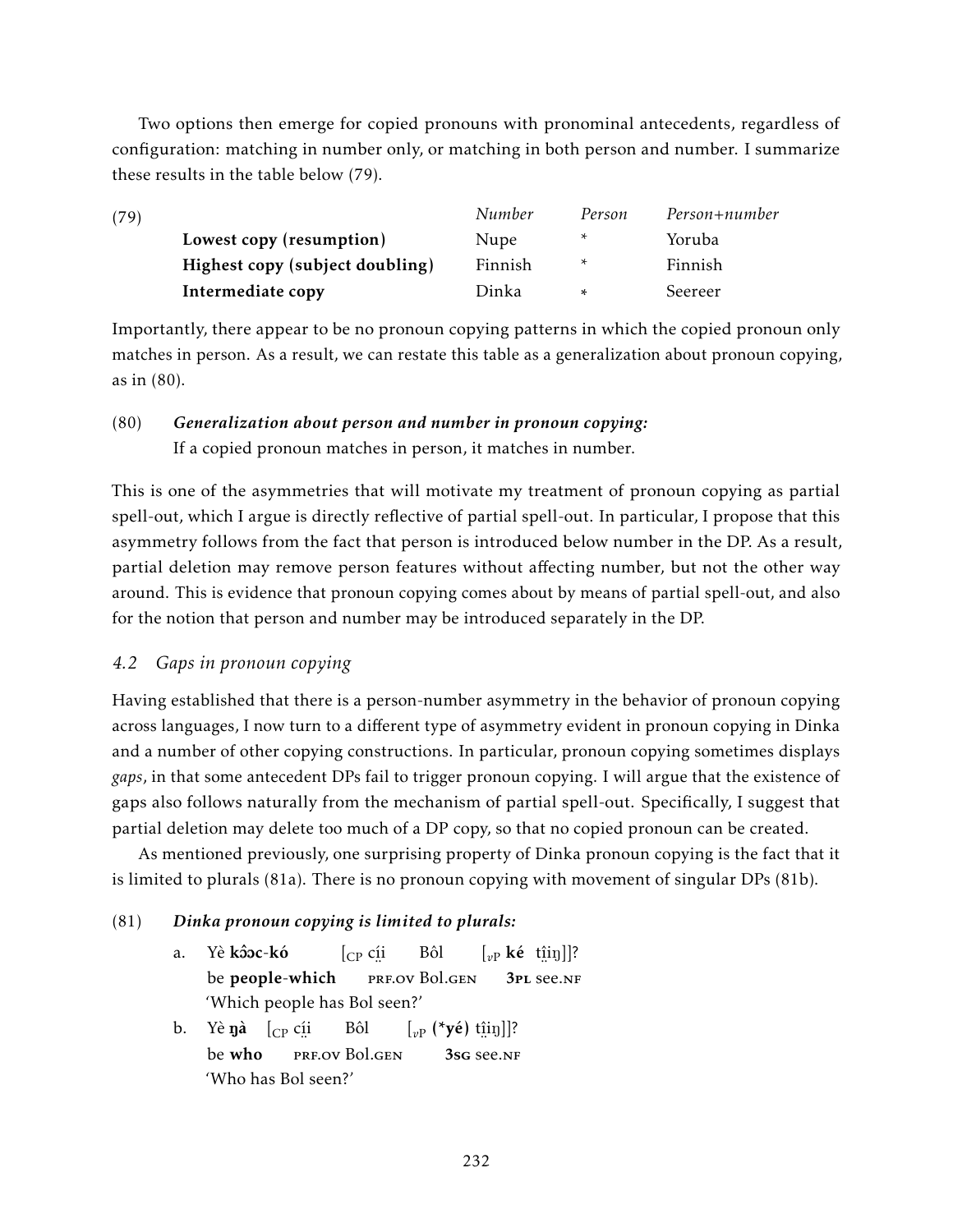This asymmetry extends to pronouns as well. Although plural pronouns of all persons participate in *ké*-copying, there is no pronoun copying with singular pronouns (82a–b).

## (82) *No pronoun copying with singular pronouns:*

- a. **u êen** c<u>í</u>i 1sg PRF.OV man.gen môc  $\left[\begin{matrix}v_P(\ast \hat{\mathbf{a}}) & \text{t}\hat{\mathbf{a}}\text{in}\end{matrix}\right].$  $\frac{1}{1}$ sg see.nf 'Me, the man has seen.'
- b. Y<u>î</u>in c<u>í</u>i ender over 2se President man.gent môc  $\left[\begin{smallmatrix} v_P & \left( \begin{smallmatrix} * & \cdot \\ y & \cdot \end{smallmatrix} \right) & \text{t}\hat{\mathbf{n}}\text{in} \end{smallmatrix} \right].$ 2sg see.nf 'You, the man has seen.'

I suggest that this gap arises because of the mechanism of partial spell-out. In particular, I will propose that the 3rd person singular pronoun in Dinka spells out both person and number, while the 3rd person plural spells out only plural. Because pronoun copying in Dinka deletes the part of the DP that encodes person, no suitable pronoun can spell out the remaining DP structure.

That pronoun copying may display gaps of this sort is also suggested by data from German *wh*-copying, as described by Pankau (2013). Pankau (2013:ch. 3) argues at length that *wh*-copying in German requires matching both in case and *ϕ*-features. As noted previously, copied *wh*-phrases carry the same case as the full DP (83a–c).

## (83) *Wh-copying involves case matching:*

| a.             | <b>Wem</b> glaubst du $\begin{bmatrix} C_P \text{wem} \\ C_P \text{wem} \end{bmatrix}$ deine Eltern vertrauen]?        |  |  |      |
|----------------|------------------------------------------------------------------------------------------------------------------------|--|--|------|
|                | who.DAT believe you who.DAT your parents trust                                                                         |  |  |      |
|                | 'Who do you think your parents trust?'                                                                                 |  |  |      |
| $\mathbf{b}$ . | <b>Wen</b> glaubst du $\begin{bmatrix} C_P \textbf{wen} \\ C_P \textbf{wen} \end{bmatrix}$ deine Eltern gesehen haben? |  |  |      |
|                | who.acc believe you who.acc your parents seen                                                                          |  |  | have |
|                | 'Who do you think your parents saw?'                                                                                   |  |  |      |
| C <sub>1</sub> | <b>Wer</b> glaubst du $\begin{bmatrix} C \n\end{bmatrix}$ wer ihn getötet hat $\begin{bmatrix} 2 \end{bmatrix}$        |  |  |      |
|                | who.NOM believe you who.NOM him killed has                                                                             |  |  |      |
|                | 'Who do you think killed him?'                                                                                         |  |  |      |
|                | (German; Pankau 2013:177)                                                                                              |  |  |      |

That this case matching follows from copy spell-out is particularly clear when we look at verbs that can show variation in what case they assign, like the verb *lehren* ('to learn/teach'), which may assign both accusative and dative to its indirect object (84a–b).

## (84) *'Lehren' takes dative or accusative object:*

a. Er lehrt he teaches <mark>him.par</mark> the Latin ihm die lateinische Sprache. language 'He teaches him the Latin language.'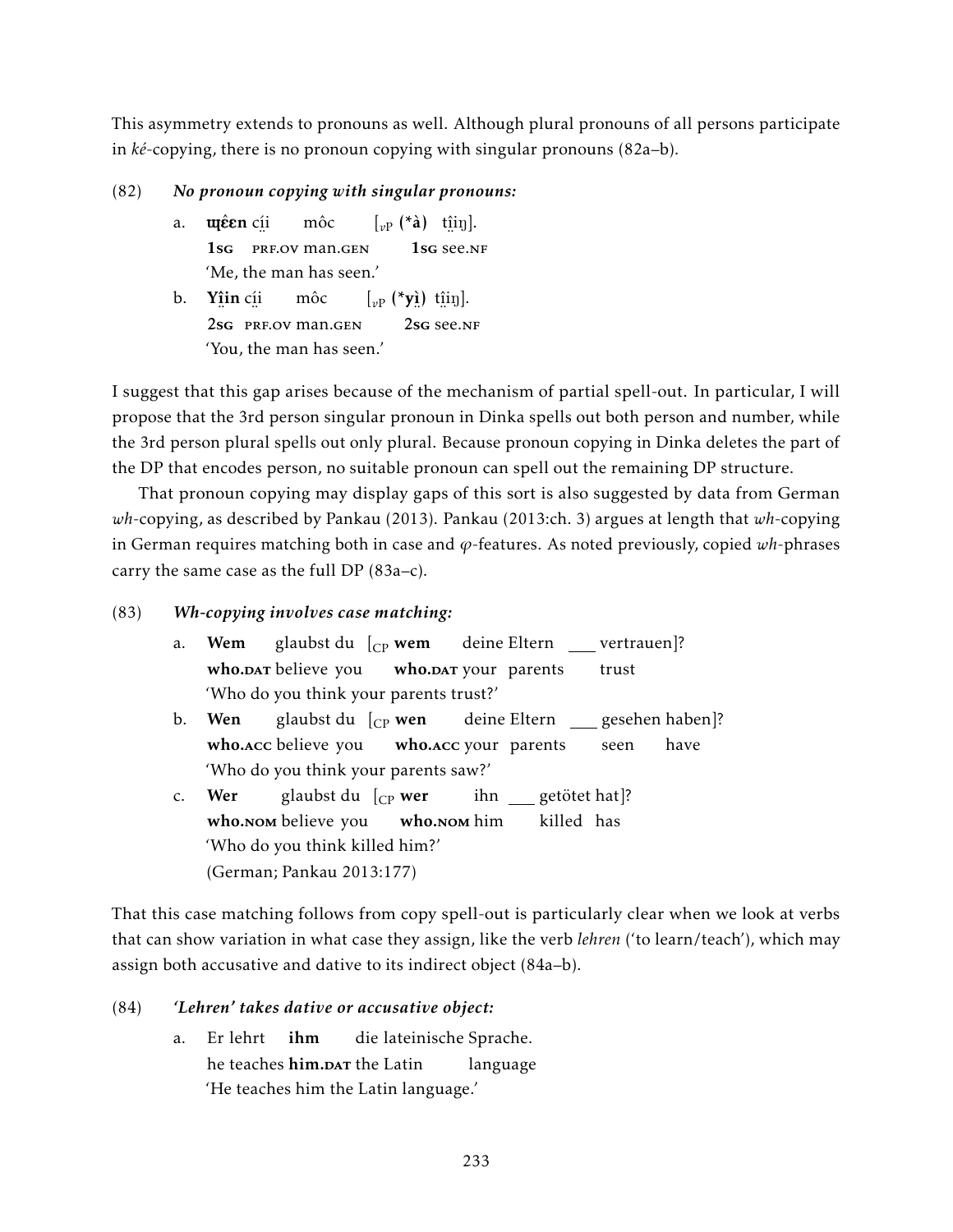b. Er lehrt he teaches <mark>him.</mark>acc the Latin ihn die lateinische Sprache. language 'He teaches him the Latin language.' (German; Pankau 2013:66)

As Pankau notes, extraction of such an indirect object with *wh*-copying still requires the same case on both *wh*-phrases (85a–d).

#### (85) *Wh-copying must involve case matching:*

- a. Wen who.acc believe you glaubst du [<sub>CP</sub> wen who.acc he er die lateinische Sprache lehren wird]? the Latin language teach will 'Who do you believe he teaches the Latin language?'
- b. Wem who.DAT believe you glaubst du [<sub>CP</sub> **wem** who.<mark>par</mark> he er die lateinische Sprache lehren wird]? the Latin language teach will 'Who do you believe he teaches the Latin language?'
- c. \*Wen who.acc believe you glaubst du [<sub>CP</sub> **wem** who.<mark>par</mark> he er die lateinische Sprache lehren wird]? the Latin language teach will 'Who do you believe he teaches the Latin language?'
- d. \*Wem who.DAT believe you glaubst du [<sub>CP</sub> wen who.acc he er die lateinische Sprache lehren wird]? the Latin language teach will 'Who do you believe he teaches the Latin language?' (German; Pankau 2013:66)

Whether  $wh$ -copying involves matching in  $\varphi$ -features also is harder to investigate, because *wh*-pronominals are necessarily 3rd person and, as Pankau points out, only have a masculine and a neuter form in German. The paradigm for German *wh*-pronouns is given in (86).

#### (86) *German wh-pronouns (Pankau 2013:60):*

|            | SG          |            |             | PL |
|------------|-------------|------------|-------------|----|
|            | <b>MASC</b> | <b>FEM</b> | <b>NEUT</b> |    |
| <b>NOM</b> | wer         |            | was         |    |
| <b>ACC</b> | wen         |            | was         |    |
| <b>DAT</b> | wem         |            | was         |    |

Using this paradigm, all we appear to be able to determine is that a copied *wh*-pronoun must match a higher masculine *wh*-phrase in gender, as in (87).

#### (87) *Copied wh-pronoun matches in gender:*

a. \***Wen** glaubst du [<sub>CP</sub> was sie \_\_\_ gesehen hat]? who believe you what she seen has 'Who do you think she has seen?'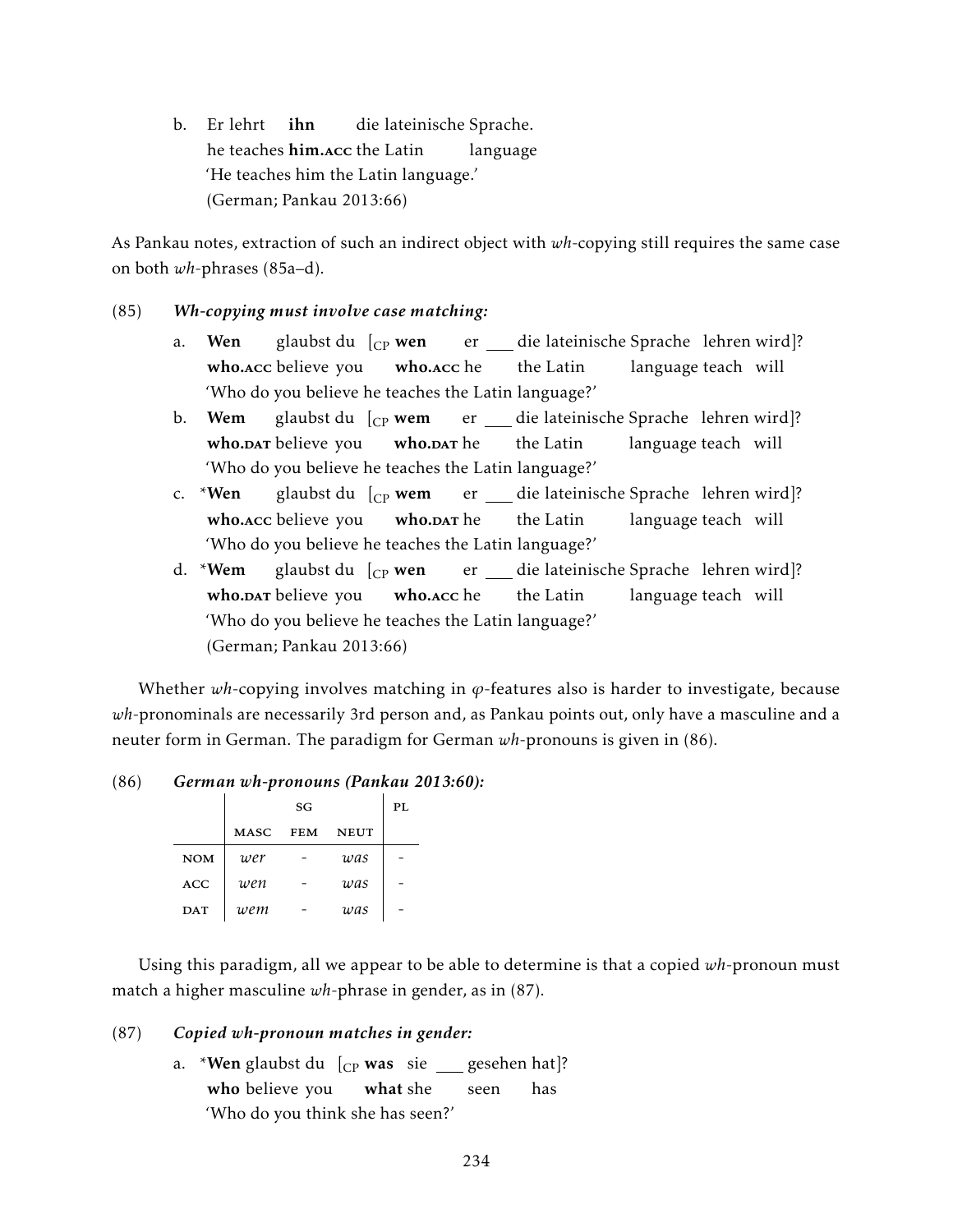b. Wen glaubst du [<sub>CP</sub> wen sie \_\_\_ gesehen hat]? who believe you who she seen has 'Who do you think she has seen?' (German; Pankau 2013:59)

However, as Pankau shows, an interesting pattern emerges with complex *wh*-phrases. The agreement restriction in (87a–b) carries over to complex *wh*-phrases.

#### (88) *Copied wh-pronoun matches complex wh-phrase in gender:*

- a. \***Welchen** Mann glaubst du [<sub>CP</sub> **was** sie \_\_\_ gesehen hat]? which **man** believe you what she seen has 'Which man do you think she has seen?'
- b. **Welchen Mann** glaubst du [<sub>CP</sub> **wen** sie <sub>——</sub> gesehen hat]? which man believe you who she seen has 'Which man do you think she has seen?' (German; Pankau 2013:59)

The key observation is now that a conflict arises with complex *wh*-phrases that are overtly marked for feminine or plural. The copied *wh*-pronoun should agree in gender, but there is no agreeing pronoun in the paradigm in (86). The result is that *wh*-copying is obligatorily absent, as the examples in (89a–b) attest for extraction of a singular feminine.

## (89) *Feminine complex wh-phrase prohibits wh-copying:*

- a. \*Welche Frau which woman believe you glaubst du [<sub>CP</sub> wen who.masc.acc he er eingeladen hat]? invited has 'Which woman do you think he has invited?'
- b. \*Welche Frau which woman believe you glaubst du [<sub>CP</sub> **was** w<mark>ho.</mark>neut.acc he er eingeladen hat]? invited has 'Which woman do you think he has invited?' (German; Pankau 2013:63)

These facts suggest that *wh*-copying must involve matching in gender and plural, in addition to case, and that a gap arises as a result, just as in Dinka *ké*-copying. We can understand this gap if *wer* and *was* are not default forms, but specified for masculine and neuter, respectively. Then there would be no *wh*-pronominal that can spell out the *wh*-phrases in (89a–b) without a mismatch in gender features, leading to an absence of *wh*-copying.

We can find more evidence for the view that the ungrammaticality of (89a–b) follows from the requirement that copied *wh*-pronouns match in number and gender. Pankau observes that speakers who allow relative pronouns in wh-copying may employ these instead in these configurations (90a– b). Importantly, relative pronouns *do* come in feminine and plural forms, unlike the *wh*-pronouns.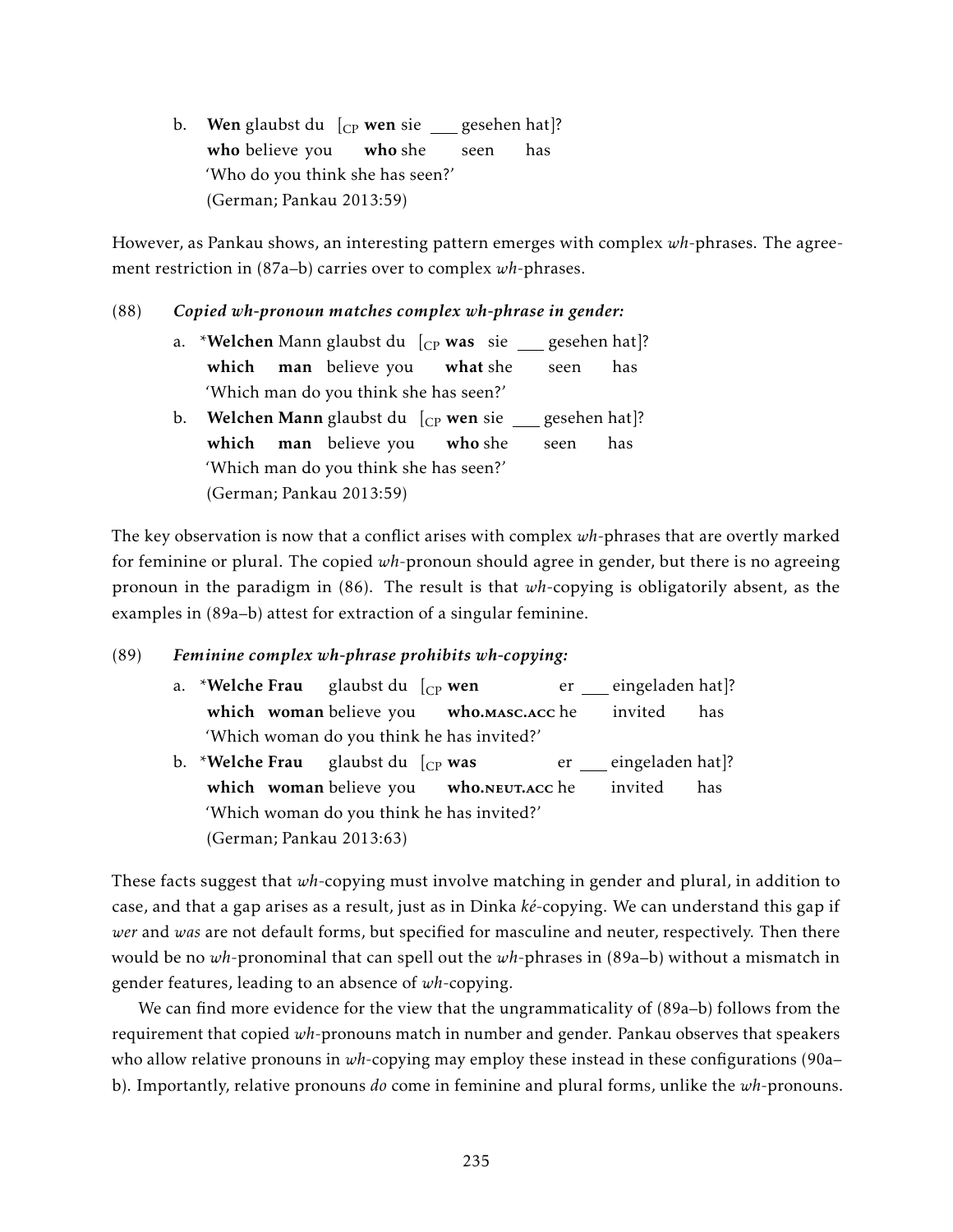- (90) *Copied relative pronouns alleviate gender mismatch:*
	- a. Welche Frau which woman believe you glaubst du [<sub>CP</sub> **die** w<mark>ho.ғем.s</mark>g he er eingeladen hat]? invited has 'Which woman do you think he has invited?'
	- b.  $\,$  Welche Frauen glaubst du  $\,$  [ $_{\mathrm{CP}}$  die which women believe you who.r<mark>l</mark> he er eingeladen hat]? invited has 'Which women do you think he has invited?' (German; Pankau 2013:62)

In these contexts then, the gap disappears, because there are pronouns available that can express the number and gender of the relevant *wh*-copies.

There is a third gap that can appear with pronoun copying, in fact commonly found in *wh*copying. Many researchers working on *wh*-copying have noted that, for many speakers, *wh*-copying is limited to *wh*-pronominals (e.g. Fanselow and Mahajan 2000:220–221; Felser 2004:550; Pankau 2013:46–47). Such speakers allow (91a), but disallow copying with complex *wh*-phrases (91b–c).

## (91) *Some speakers only tolerate copying with pronouns:*

- a. Wen glaubst who believe.2sg you du [<sub>CP</sub> **wen** sie <u>\_</u>\_\_ liebt]? who she loves 'Which man do you think she loves?'
- b. \*Welchen Mann glaubst which man believe.2sg you du [<sub>CP</sub> **wen** sie \_\_\_ eingeladen hat]? who man she invited had 'Which man do you think she has invited?'
- c. Welchen Mann glaubst which man believe.2sg you du  $\left[$ <sub>CP</sub> dass sie \_\_ eingeladen hat]? that man she invited had 'Which man do you think she has invited?' (German; Pankau 2013:1,47)

Van Craenenbroeck and Van Koppen (2002) show that similar variation exists across dialects of Dutch with regard to subject doubling constructions. In the Wambeek variety discussed in 2.2, both complex and pronominal subjects can be doubled by a pronoun (92a–b).

## (92) *Subject doubling with complex and pronominal subjects in Wambeek Dutch:*

a. Dei vrou that woman go she gui zij. 'That woman is going.'

b. Zij gui zij.

she go she 'She is going.' (Wambeek Dutch; Van Craenenbroeck and Van Koppen 2002:56)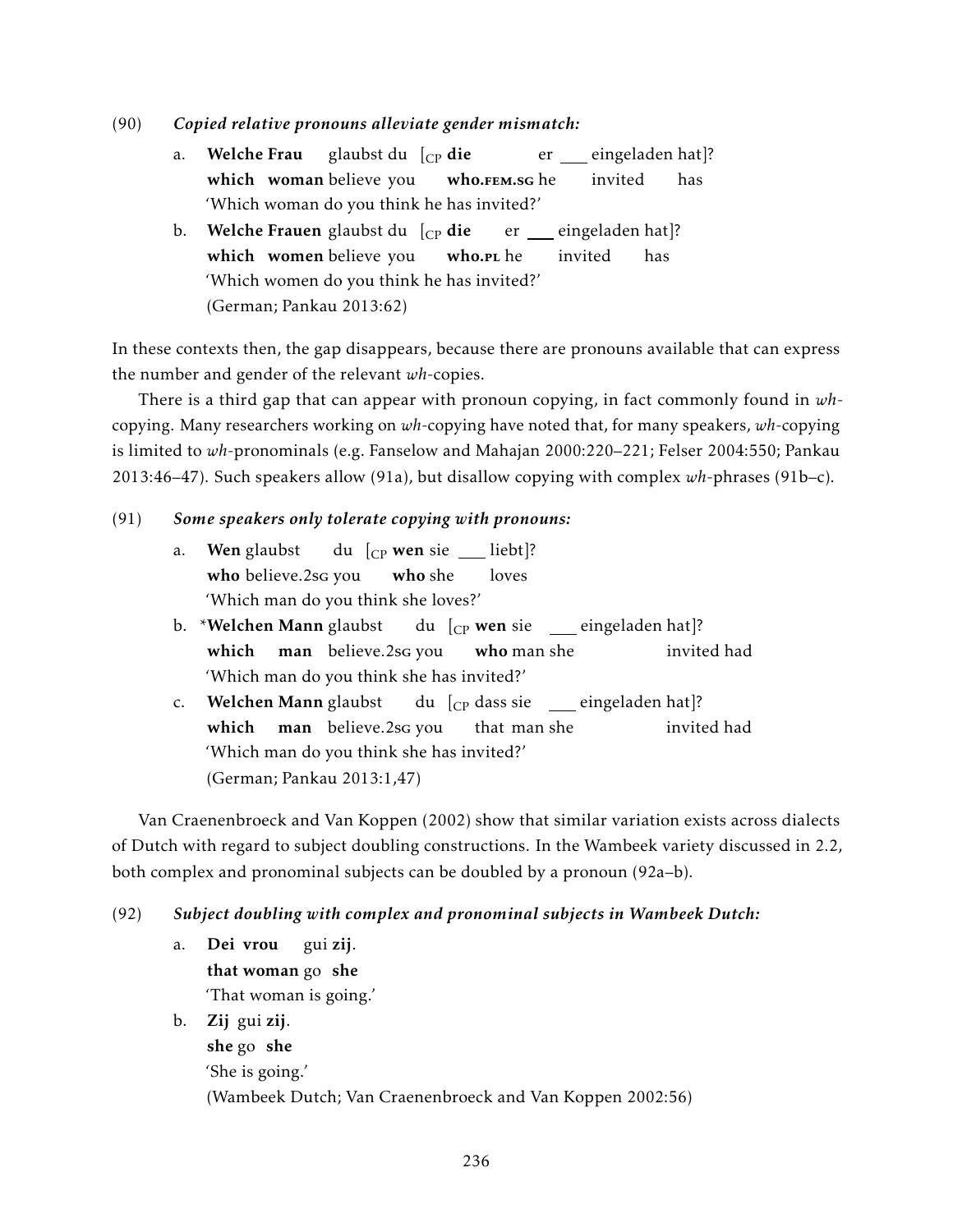But in other Dutch dialects, such as the Lapscheure or Brabant dialect, only pronouns participate in copying and never complex DPs. Examples from the Brabant dialect in  $(93a-b)$  demonstrate.<sup>23</sup>

## (93) *Subject doubling only with pronominal subjects in Brabant Dutch:*

- a. \*Die vrau that woman comes she komt zij. 'That woman will come.'
- b. Zij komt zij. she comes she 'She will come.' (Brabant Dutch; Van Craenenbroeck and Van Koppen 2002:56)

In these pronoun copying constructions then, a gap arises with complex *wh*-phrases. Multiple copy spell-out is only possible if both DPs are pronouns.

To sum up this section briefly, I discussed three cases of pronoun copying in which not all antecedents are able to trigger copying. In the next section, I use these effects and the personnumber asymmetry highlighted in section 4.1 to argue for a partial spell-out view. I suggest that gaps arise because deletion need not leave behind a structure that can be spelled out as a pronoun. In the case of Dinka *ké*-copying, this is because the 3rd person singular pronouns spell out a larger structure. In the case of German *wh*-copying, the gap arises because there is no *wh*-pronoun specified for feminine or plural. Finally, for instances of pronoun copying which do not permit complex antencedents, I propose that all pronouns realize a larger structure than what is present in a DP copy, so that only antecedent pronouns themselves may participate in copying.

# 5 Pronoun copying as partial spell-out

In this section, I develop a partial spell-out approach to pronoun copying, which I will argue is capable of deriving pronoun copying and the asymmetries documented in section 4. My point of departure for this account is Dinka *ké*-copying, and the asymmetries and gaps associated with it. I start by investigating the expression of number across Dinka, which will motivate the idea that there is an asymmetry between the 3rd person singular and plural pronoun. This asymmetry will turn out to be responsible for most of the unusual properties associated with *ké*-copying. I then propose a model of copy deletion, adopting ideas by Landau (2006), that renders NP deletion obligatory in the context of multiple copy spell-out, forcing DPs to copy as pronouns. This NP deletion view can derive the asymmetries and gaps associated with pronoun copying. Finally, I examine the question of why *ké*-copying should be absent from the CP edge.

<sup>23.</sup> As Van Craenenbroeck and Van Koppen note, interesting differences emerge between the strong and weak pronouns in pronoun copying too. The copied pronoun is always strong, while dialects vary as to whether the antecedent can be. I hope that this variation could be made to follow from a partial spell-out approach like the one I outline in the rest of this chapter.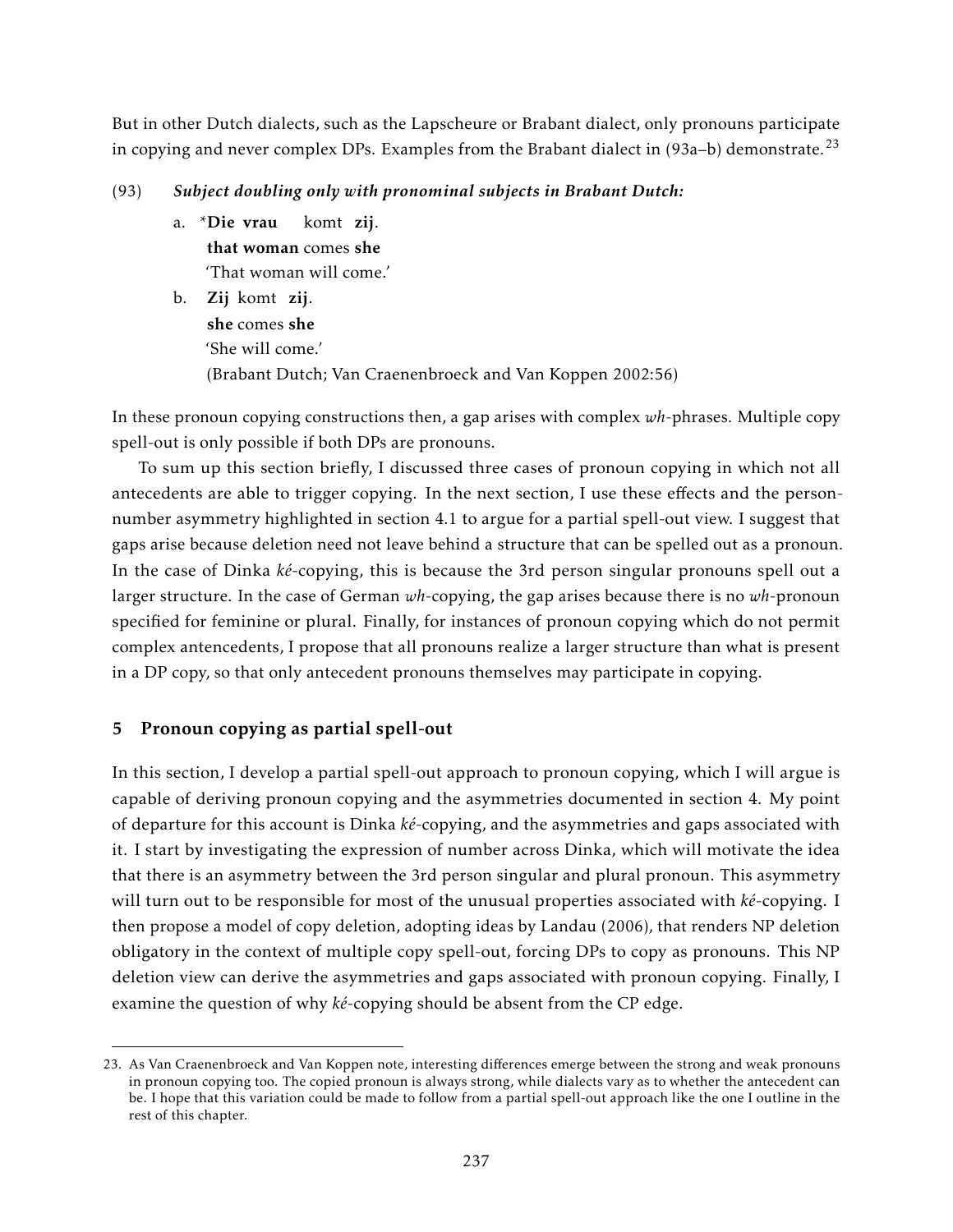#### *5.1 Plural marking in Dinka*

The asymmetries and gaps associated with pronoun copying in Dinka provide direct insight into the mechanisms behind pronoun copying. As demonstrated in section 3 and 4, unlike in many other languages, pronoun copying in Dinka has a special relationship with plurality. Only plural noun phrases trigger a copied pronoun, never singular DPs (94a–b).

#### (94) *Kê-copying is limited to plurals:*

- a. Yè <mark>kôoc-kó</mark> be people-which [CP cí i ..<br>prf.ov Bol.gen Bôl  $\left[\begin{smallmatrix} v_P \end{smallmatrix} \right]$ **ké** t<u>î</u>iŋ]]? 3pl ¨ see.nf 'Which people has Bol seen?'
- b. Yè**ŋà** [<sub>CP</sub> c<u>í</u>i be who ∵<br>prf.ov Bol.gen Bôl  $\left[\begin{smallmatrix} v\end{smallmatrix}\right]$  (\***yé**) t<u>î</u>iŋ]]? 3sg see.nf 'Who has Bol seen?'

In addition, when the antecedent is a pronoun, only the plurality of the pronoun is expressed on the copied pronoun.

Because it manifests both a feature asymmetry and a gap, this pattern is a good test case for a theory of pronoun copying. In this section, I draw a parallel between the sensitivity of pronoun copying to number and the way plural is marked across paradigms in Dinka. In particular, I show that the same morpheme, *k(e)*, functions as plural inflection in a range of morphosyntactic environments. In contrast, although some paradigms have a regular way of marking singular, none of these have cross-paradigmatic uses. I argue that this provides insight into what is special about the 3rd person plural pronoun. To be precise, I propose that *k(e)* is a general spell-out of plural, unspecified for morphosyntactic context, so that we can maintain a view in which the 3rd person plural pronoun spells out only plural. Singular lacks such a morpheme and so I suggest that the insertion rules for the 3rd person singular pronoun all make reference to person. If partial spell-out removes all but the part of the copy that encodes number (i.e. the Num(ber) head), this view explains why only the third person plural pronoun can appear in copying configurations.

Let me first motivate the idea that *k(e)* is a general plural marker in Dinka, employed in a variety of paradigms. The first of these paradigms I also discussed in Chapter 4 (sec. 3.1). Recall that the second position verb/auxiliary comes with a prefix called the declarative or interrogative particle, which expresses *ϕ*-agreement with the nominal in Spec-CP, tense, and clause type. The paradigms of this particle are repeated in (95) and (96).

#### (95) *Declarative particle:*

| <b>PRES</b> | SG | PL. |
|-------------|----|-----|
| 1st/2nd     | Ø- |     |
| 3rd         |    | áa- |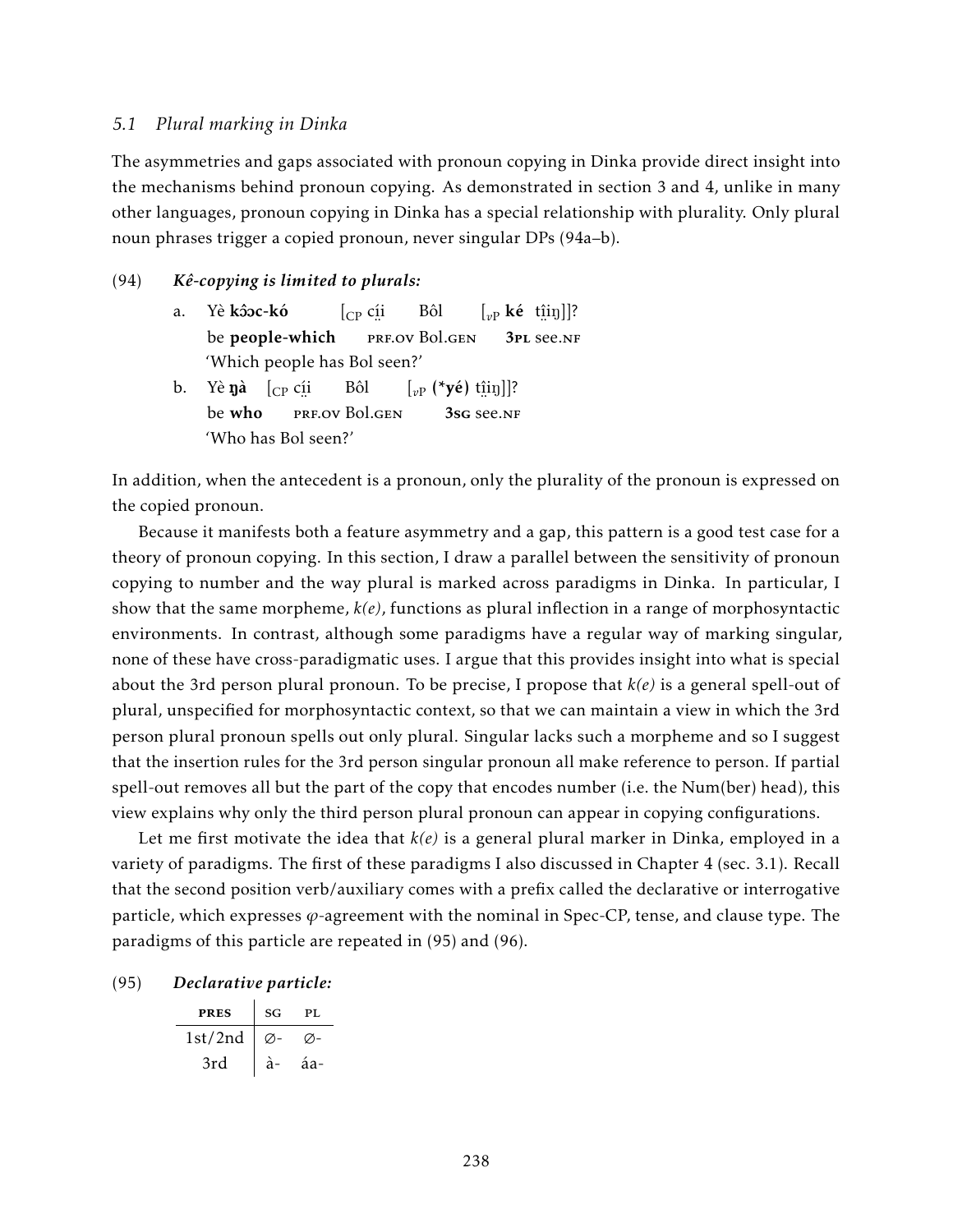| <b>PAST</b> | SG | PL.    |
|-------------|----|--------|
| 1st/2nd     |    | é-kè-  |
| 3rd         |    | áa-kè- |

#### (96) *Interrogative particle:*

| <b>PRES</b> $\Big $ SG PL               |  |                                                          | <b>PAST</b> $SG$ PL                             |  |
|-----------------------------------------|--|----------------------------------------------------------|-------------------------------------------------|--|
| 1st/2nd $\varnothing$ - $\varnothing$ - |  | 1st/2nd $\int$ é <sup>-</sup> é <sup>-</sup> <b>kè</b> - |                                                 |  |
| 3rd $\varnothing$ - $\varnothing$ -     |  |                                                          | 3rd $\int \frac{e^z}{e^z} dz = \frac{e^z}{e^z}$ |  |

One of the regularities in this paradigm is that, in the past tense, plural is always expressed by the prefix *kè*, which comes after the past tense prefix. This is the only regular process of inflection marking number, though there are some irregular ways of distinguishing singular and plural, such as the contrast between *à*- and *áa*- in the declarative present.

The pronominal paradigms also provide evidence that *k(e)* is associated with plural in Dinka. In independent pronominals, plural is marked with a final *-k*, as highlighted in the paradigm for pronouns in the absolutive case in (97). This final consonant stands in opposition to the final *-n* found with singular pronouns.

#### (97) *Dinka pronouns (absolutive case):*

|     | SG   | PL.          |
|-----|------|--------------|
| 1st | պέεn | wôok         |
| 2nd | yîin | wêe <b>k</b> |
| 3rd | yêen | kêe <b>k</b> |

Although there is regular marking for singulars here, this final -*n* does not show up as singular marking in any other paradigm.

A similar pattern is found with pronominal possessors. These attach as enclitics to nouns. Although they do not regularly form singular and plural pronominals, they use *k(e)* as a regular spell-out for number agreement. Some examples of number agreement are given in (98a–b), where we see that these possessor enclitics have a different initial consonant depending on the number of the possessum.

#### (98) *Possessor clitics agree in number with possessum:*

- a. kìtâam-dù ¨ book.cs-sg.2sg 'your book'
- b. kìtèsp-kù ¨ books.cs-pl.2sg 'your books'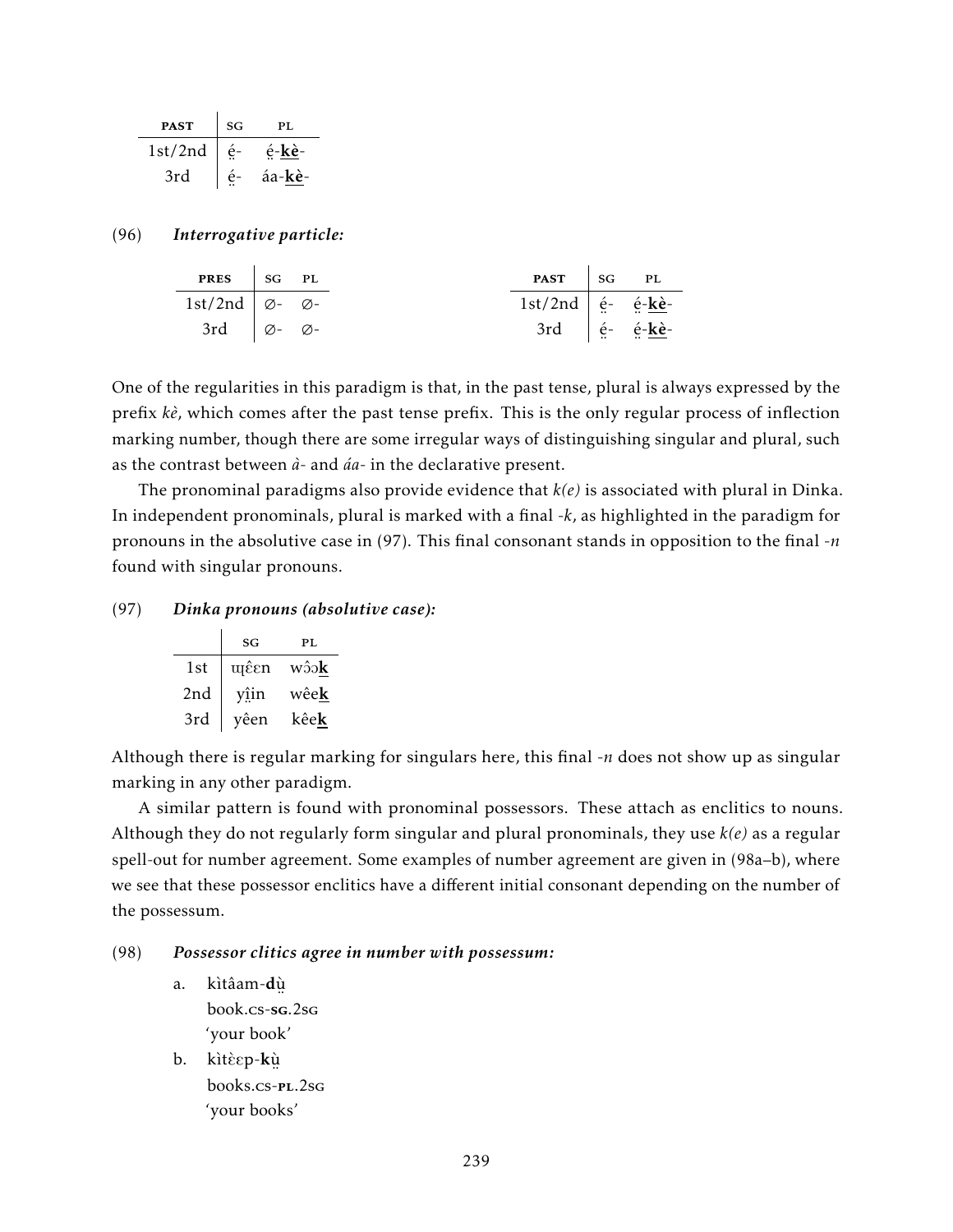This number inflection is regular. Possessor clitics take the prefix *d*- for singular nouns and *k*- for plural nouns. The full paradigm appears in (99).

(99) *Pronominal possessor paradigm:*

|                 | SG    | PL    |
|-----------------|-------|-------|
| $1$ sg          | -diè  | -ciè  |
| 2sG             | -dù   | -kù   |
| 3s <sub>G</sub> | -dè   | -kè   |
| 1PL             | -dà   | -kuà  |
| 2PL             | -duón | -kuón |
| 3PL             | -dén  | -kén  |

Again, we see that *k(e)* does work as a regular plural morpheme. The only apparent exception, the 1st person singular enclitic with plural agreement, *ciè* , is the result of a palatalization rule targeting ¨ *ki* sequences that is specific to the Bor dialect (in other dialects, such as Nyaarweng, this rule is not found and the enclitic is -*kiè* ).

¨ Dinka has a third pronominal paradigm, for subject clitics that attach to the second position verb or auxiliary. These pronominal clitics are used whenever a pronominal subject is not in clause-initial position (100a–b).

## (100) *Pronominal non-initial subjects are expressed by clitics:*

- a. Wôok nhìar pêen. we love.sv town 'We love the town.'
- b. Pêen à-nhiéer Bôl. town 3s-love.ov Bol.gen 'The town, Bol loves.'
- c. Pêen à-**nhiárkù**. town ¨ 3s-love.1pl The town, we love.'

As evident in the examples above, these clitics affect the second position verb/auxiliary in a number of ways (Andersen 1993). Subject clitics trigger allomorphy in the verb or auxiliary they attach to. The verb *nhi* $\epsilon$ *Er* in (100b), for example, becomes *nhíar* in (100c) when followed by the 1st person plural enclitic -kဖှဲ. Singular clitics are even more complicated and marked solely by changes to The root. I will not cover this system in detail in here, but see Andersen (1993) for an extensive overview. Suffice it to say that there are number of phonological changes that create the resulting paradigms, but we can set aside most of these here. What it is important for our purposes is that all the plural forms involve an enclitic with an initial *k*-. Several example paradigms of verbs in Dinka Bor illustrating this are given below.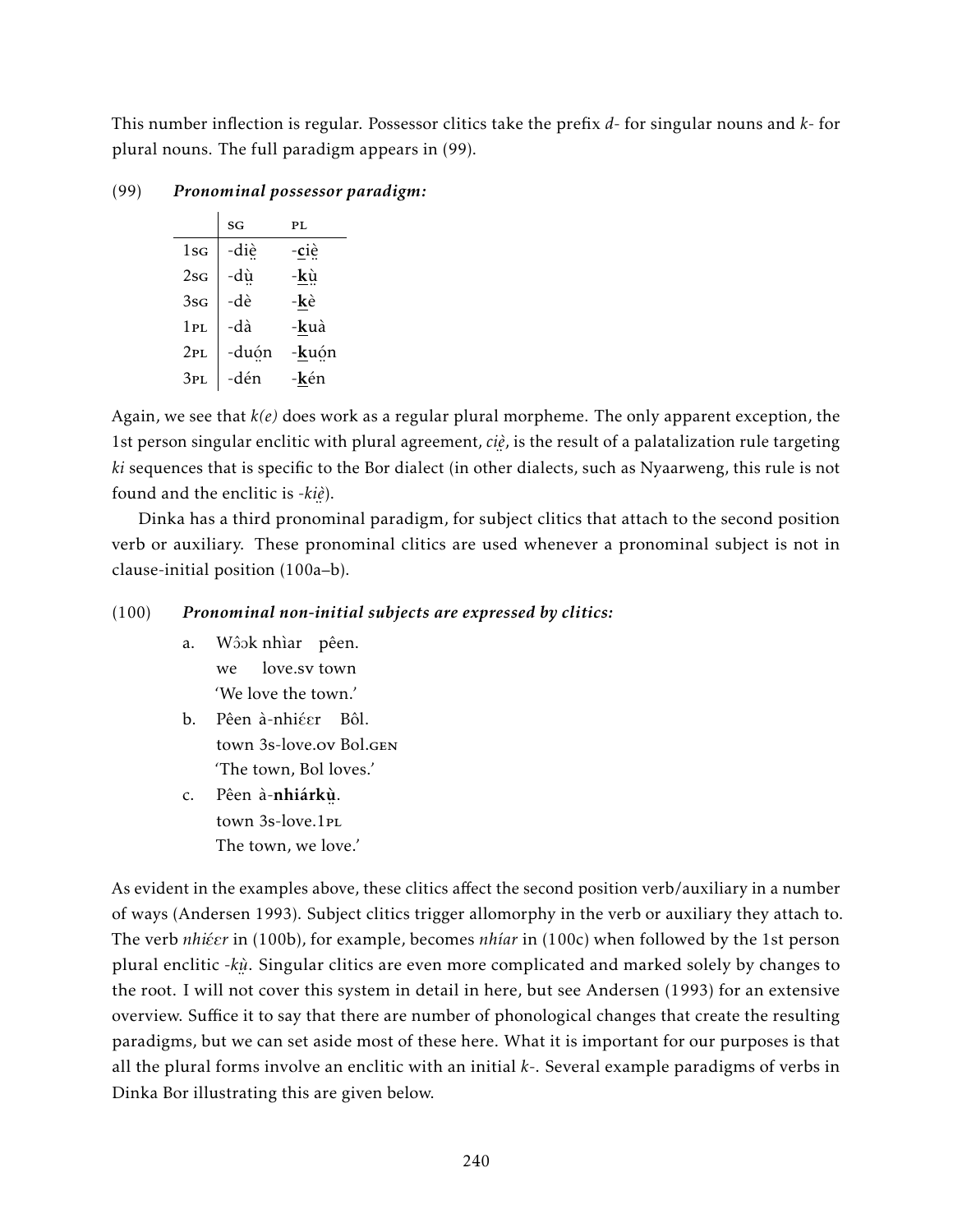|     | SG                     | PL              |
|-----|------------------------|-----------------|
| 1st | càam                   | cám- <b>k</b> ù |
| 2nd | càm                    | cám-kè          |
| 3rd | $ $ cè $\varepsilon$ m | cám- <b>k</b> è |
|     |                        |                 |

## (101) *Subject clitic paradigm for câam ('eat'):*

#### (102) *Subject clitic paradigm for kuêen ('read'):*

|     | SG | PL.                    |
|-----|----|------------------------|
| 1st |    | kuéen kuèn-kù          |
| 2nd |    | kuén kuèn- <b>k</b> è  |
| 3rd |    | kuéen kuèn- <b>k</b> è |
|     |    |                        |

| (103) | Subject clitic paradigm for gôor ('write'): |  |
|-------|---------------------------------------------|--|
|       |                                             |  |

|     | SG   | PL              |
|-----|------|-----------------|
| 1st | gàar | gét-kù          |
| 2nd | gàr  | gét- <b>k</b> è |
| 3rd | géer | gét-kè          |
|     |      |                 |

(104) *Subject clitic paradigm for pîi*<sup>N</sup> *('hear/listen'):*

|     | SG    | PL.             |
|-----|-------|-----------------|
| 1st | pièen | píŋ-kù          |
| 2nd | piŋ   | piéŋ- <u>kè</u> |
| 3rd | pìin  | píŋ-kè          |
|     |       |                 |

In these paradigms, we can see that, as mentioned above, the singular forms are marked only by changes in the verb root, either in tone, vowel length, or vowel quality. The plural forms may also be marked by such alternations (see Andersen 1993), but also always involve a regular process of plural marking using an enclitic starting with a *k-*.

Another set of items with plural and singular inflection are Dinka's enclitic demonstratives. Dinka has distal, promixal, and *wh*-demonstratives. Like the possessors, these inflect for the number of the noun. There is no consistent way of marking singular across these forms, but the plural is always formed by adding an initial *k*- to the singular base (105).

#### (105) *Dinka demonstratives:*

|             | SG  | PL.  |
|-------------|-----|------|
| WH          |     | -kò  |
| <b>PROX</b> | ė   | -kè  |
| <b>DIST</b> | -ti | -kuì |
|             |     |      |

There is good evidence then that *k(e)* functions as a general spell-out of plural in Dinka. None of the five paradigms described here mark singular in the same way. Not all of them even have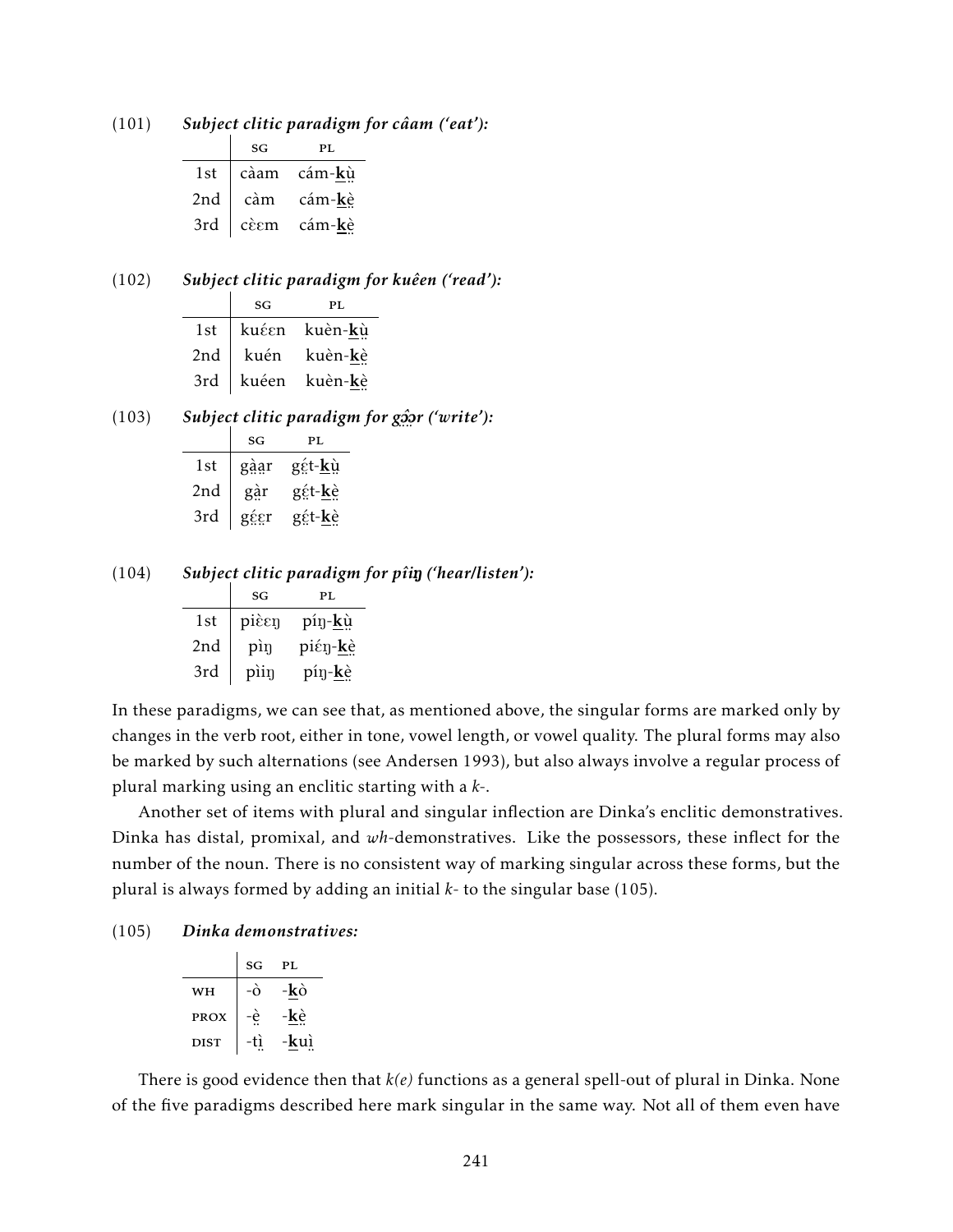regular singular inflection. In contrast, plural consistently uses the same inflection. There is no regular marking for plural in any of these paradigms that does not involve *k(e)*.

It is important to note that, outside of these paradigms, there are instances in which plural is not marked by *k(e)*. In the examples presented above, we can already see this in the present tense paradigm of the declarative particle and in the possessor clitics. The present tense declarative paradigm, for instance, marks the opposition between 3rd person singular and plural by a change in vowel length and in tone (*à* vs. *áa*). A much bigger pool of variation is found with Dinka nouns, which have been claimed to only have irregular plural marking (Ladd et al. 2009; Andersen 2014). Almost all Dinka nouns pluralize by changes to the root, either in tone, length, voice, or vowel quality. Some example pairs for a number of nouns are given in (106).

#### (106) *Dinka noun pairs:*

| SG     | PL.    | Meaning     |
|--------|--------|-------------|
| nhòm   | nhîim  | 'head'      |
| kitáap | kìtέεp | 'book'      |
| pǎal   | pěεεl  | 'knife'     |
| rižou  | riop   | ʻnail'      |
| ciin   | cìn    | 'hand'      |
| kèr    | kéet   | 'shoulder'  |
| nyáan  | nyiěen | 'crocodile' |
|        |        |             |

As these pairs show, plural is marked in a large variety of ways. In detailed studies of Dinka plurals, Ladd et al. (2009) and Andersen (2014) conclude that the number of a noun cannot be deduced from its phonological form. Whether this conclusion is right does not matter for our purposes, but it is worth noting that it could mean that *k(e)* represents the only regular form of plural inflection in Dinka.

We have seen so far that *k(e)* is used in a number of different paradigms to encode plural. On the basis of this, I propose that  $k(e)$  is the default spell-out of the feature [plural] in Dinka, unspecified for morphosyntactic context (107).

## (107) *A spell-out rule for plural:*  $[{\rm plural}] \rightarrow k(e)$

In contrast, singular does not have any overt cross-paradigmatic marking. I propose that this is because it lacks an elsewhere form, so that it has the (partial) set of spell-out rules in  $(108)$ .<sup>24</sup>

(108) *Spell-out rules for singular:*  $[singular] \rightarrow d$ - / possessor clitic [singular] → *-n* / pronoun

<sup>24.</sup> An alternative to (108) would be to say that there is a null elsewhere form for singular. This would also work for the proposal that I will develop.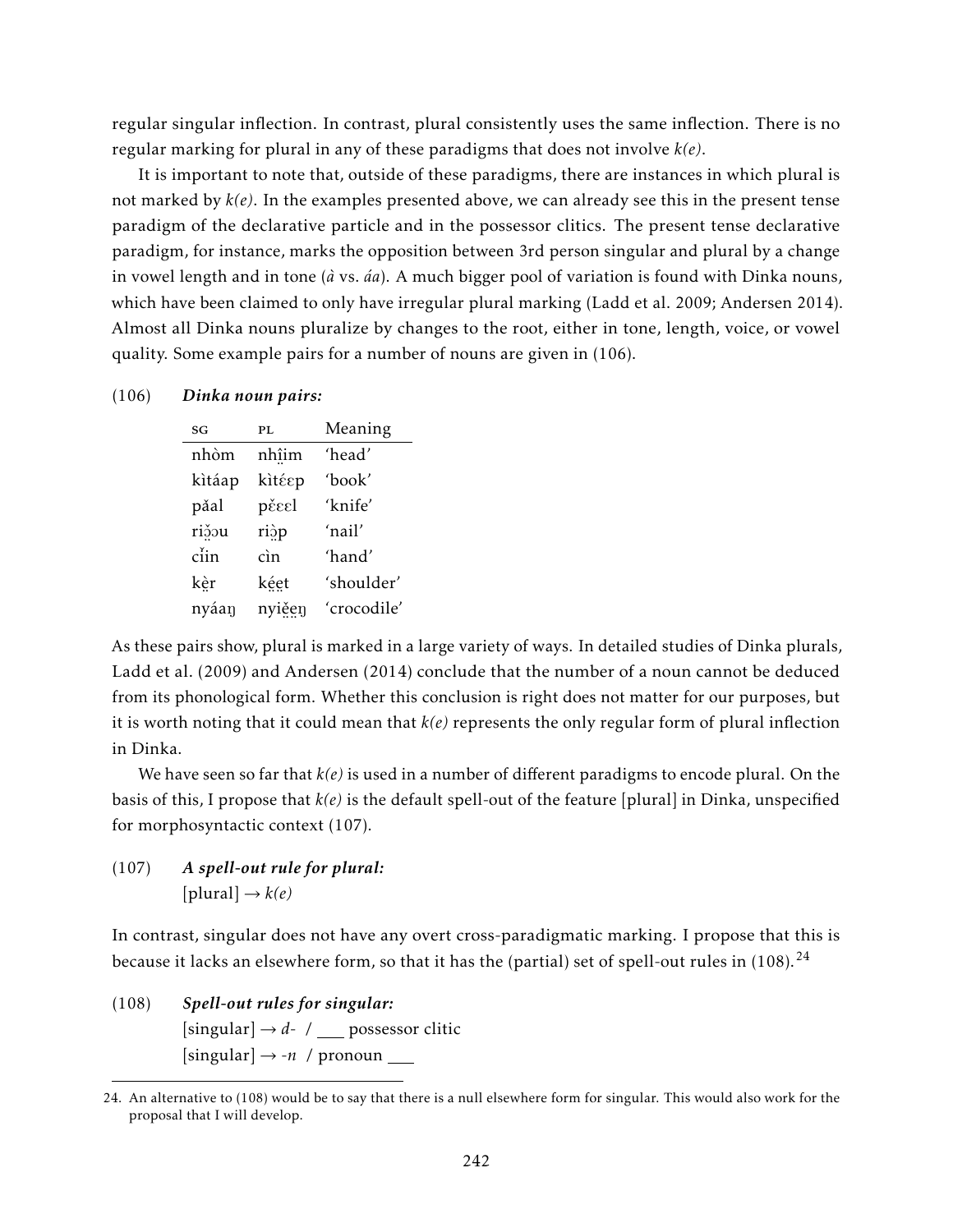With this understanding of number in place, we can link the asymmetry between singular and plural evident in (107) and (108) to the asymmetry in *ké*-copying. I suggest that the 3rd person plural pronoun *ké(ek)* is also derived by the rule in (107). In other words, I propose that, unlike the other pronouns, the 3rd person plural pronoun is the spell-out only of a number feature.<sup>25</sup> This results in an asymmetry in the pronoun inventory that mirrors the asymmetry between singular and plural across the language. The pronoun paradigm is repeated in (109).

#### (109) *Dinka pronouns (unmarked case):*

|     | SG   | PL.  |
|-----|------|------|
| 1st | պέεn | wôok |
| 2nd | yîin | wêek |
| 3rd | yêen | kêek |

A set of spell-out rules compatible with the idea outlined above is given in  $(110).^{26}$ 

#### (110) *Suggested spell-out rules for Dinka pronouns:*

 $[1] \rightarrow \alpha \varepsilon$  $[1] \rightarrow$  wo /  $\boxed{\qquad}$  [plural]  $[2] \rightarrow \gamma i$  $[2] \rightarrow we /$  [plural]  $[3] \rightarrow ye$  / [singular]  $[3] \rightarrow \emptyset$  $[{\rm plural}] \rightarrow k(e)$  $[singular] \rightarrow -n$  / [person]

These rules capture the asymmetry I posit between the 3rd person plural pronoun and the 3rd person singular. The pronoun *ké(ek)* is the only one in the paradigm that spells out number in isolation (its person component is null). In contrast, all the other pronouns consist of an overt person and number affix, where the person morphemes in isolation may also serve as the reduced pronouns. The singular component of pronouns always references person (and has no elsewhere form), where the 3rd person plural pronoun represents the elsewhere form for plural.

Another way of encoding this asymmetry between the 3rd person singular and the 3rd person plural pronoun is to make use of the nanosyntactic notion that morphemes may spell out phrases (e.g. Starke 2010). Under such a view, we could take the 3rd person plural pronoun to realize just

<sup>25.</sup> There are at least two ways of deriving the full form *kêek* that are compatible with this. The simplest way is probably to say that it is a phonologically-conditioned allomorph of [plural], which ends up suppressed in other paradigms because of constraints on the size of the affixal or clitic material. An alternative is to take seriously the apparent doubling of plural marking and propose that the full form of a pronoun obeys a CVVC template, which triggers copy epenthesis. As Andersen (1993) shows, Dinka does place restrictions of this type on some lexical categories. Lexical verbs, for example, must have a coda and their base form (the non-finite form) cannot have a short vowel.

<sup>26.</sup> The tones represent case and I assume come from the spell-out rules for case morphology. It is also possible that the absolutive contour is underlying or default, particularly if unmarked case is taken to reflect the absence of case.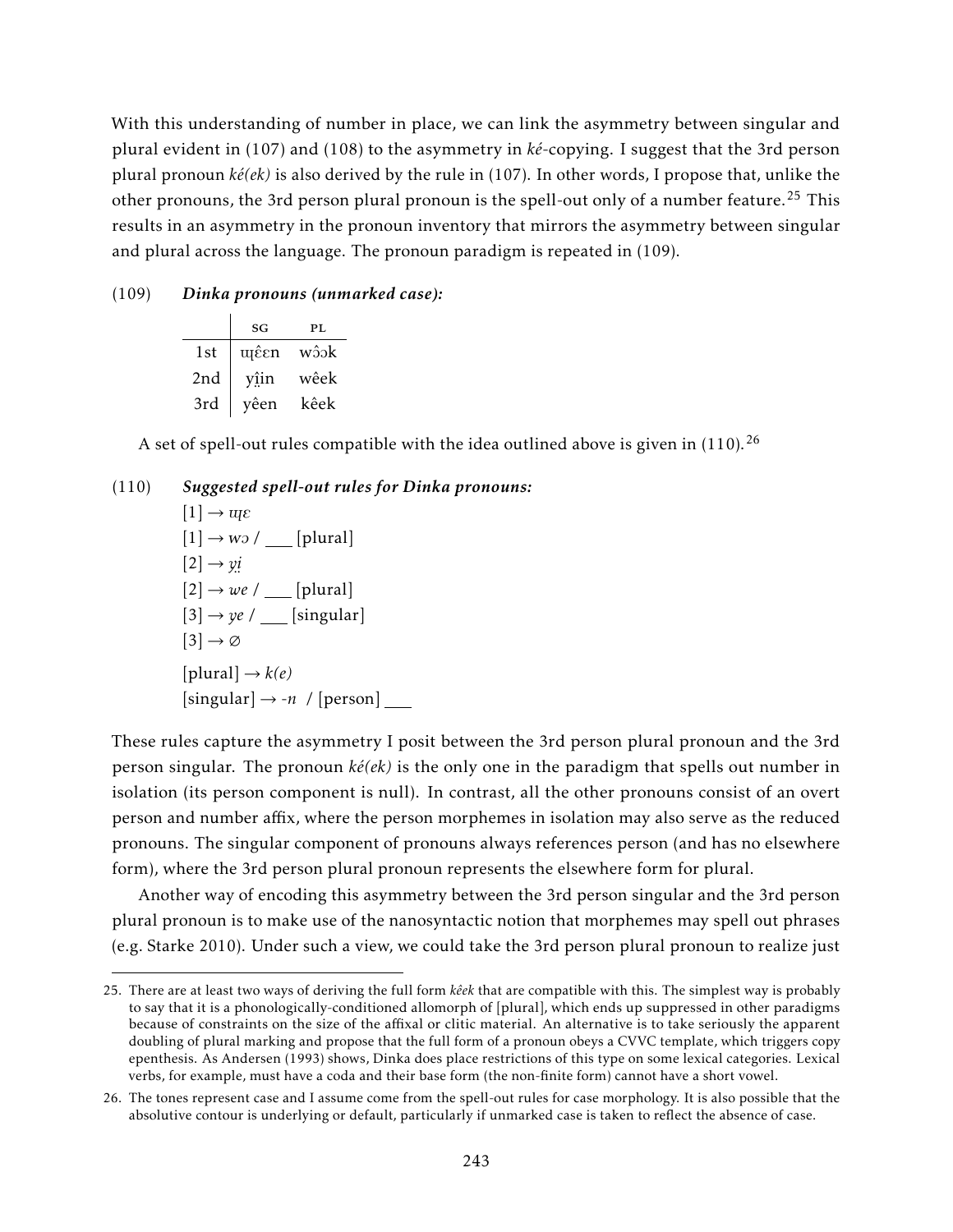a Number phrase, while other pronouns realize a larger structure, including person information. This yields equivalent results, as far as I can tell.

This view of Dinka pronouns derives the properties of *ké*-copying if we assume that pronoun copying in Dinka realizes only number. Because only *ké(ek)* spells out number alone, it is the only pronoun capable of surfacing in copying. This creates the gap with singular DPs and leads to a feature mismatch with 1st and 2nd person pronouns. In the next section, I turn to the question of what forces partial deletion and what is responsible for the fact that Dinka deletes all but the part of the DP that encodes number in intermediate copies.

#### *5.2 Why DPs copy as pronouns*

Much recent work proposes that number is encoded by a dedicated Num(ber) head in the extended nominal projection (e.g. Abney 1987; Carstens 1991; Ritter 1991; Déchaine and Wiltschko 2002; Kramer 2009, and many others). In this view, DPs consist at least of the structure in  $(111)$ .<sup>27</sup>



Following Moskal (to appear), I adopt an analogous structure for pronouns, replacing the NP with a (functional) head that encodes person. In this view, the core of a pronoun is a phrase that encodes person, which I call PersP.<sup>28</sup> PersP merges with the same extended projection as NP (112).

#### (112) *Structure of pronouns:*



Importantly, this structure puts the locus of number above person. This is motivated by the observation that, when pronouns can be decomposed into person and number, number affixes come between person and case affixes.<sup>29</sup> In Turkish, for instance, the plural suffix -*lac*/-*lec* is used

(i) *Greenberg's Universal 39:*

<sup>27.</sup> We may additionally posit a K head above D (e.g. Lamontagne and Travis 1987; Bittner 1994; Bittner and Hale 1996a,b; Levin 2015).

<sup>28.</sup> See Gruber 2013 for an explicit proposal of what the internal structure and semantic content of such a PersP might be.

<sup>29.</sup> This is reminiscent of Greenberg's (1963:95) Universal 39:

Where morphemes of both number and case are present and both follow or both precede the noun base, the expression of number always comes between the noun base and the expression of case.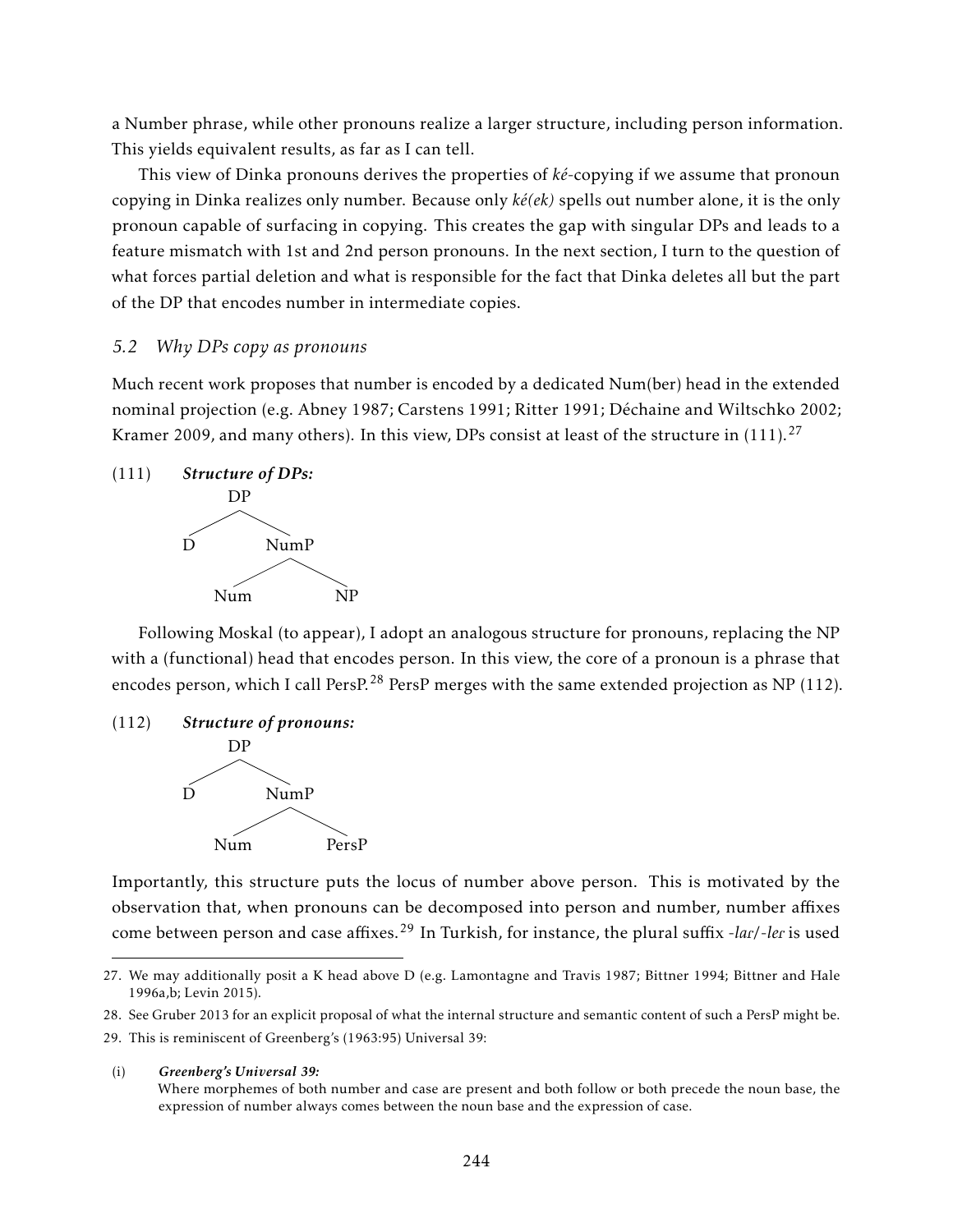to form the 3rd person plural pronoun and comes between the suppletive 3rd person form *on* and case suffixes (113a). A similar pattern is found in Kayardild (113b).

#### (113) *Number suffixes on pronouns come before case and after person:*

a. on-lar-I 3pl-pl-acc 'them' (Turkish) b. na-l-da 1-pl-nom 'we' (Kayardild; Evans 1995:202)

Assuming these structures are correct for DP and pronouns, suppose that pronoun copying is the result of NP deletion. In a copy of a lexical DP, the structure that is left behind consists of D, and Num (114).





Because these heads are all presents in pronouns also, as evident in (113), the resulting structure can be spelled out as a pronoun. This yields pronoun copying, as long as there are pronouns that are capable of spelling out just D and Num, as I will claim.

I first focus on the question of why deletion of NP should be obligatory. The point of departure for my proposal comes from Landau's (2006) treatment of verb copying in Hebrew, which provides an explicit set of constraints on copy deletion that can deliver multiple spell-out. Landau is concerned with cases such as (115), in which fronting of the verb requires two instances of the verb be spelled out.

(115) *Verb copying in Hebrew:*

lirkod, Gillo **yirkod** dance.INF Gil not will-dance in-the-life ba-xayim. 'As for dancing, Gil will never dance.' (Hebrew; Landau 2006:1)

As mentioned in the introduction, such verb copying constructions are commonly found with instances of verb fronting. To derive the existence of such patterns, Landau proposes the principles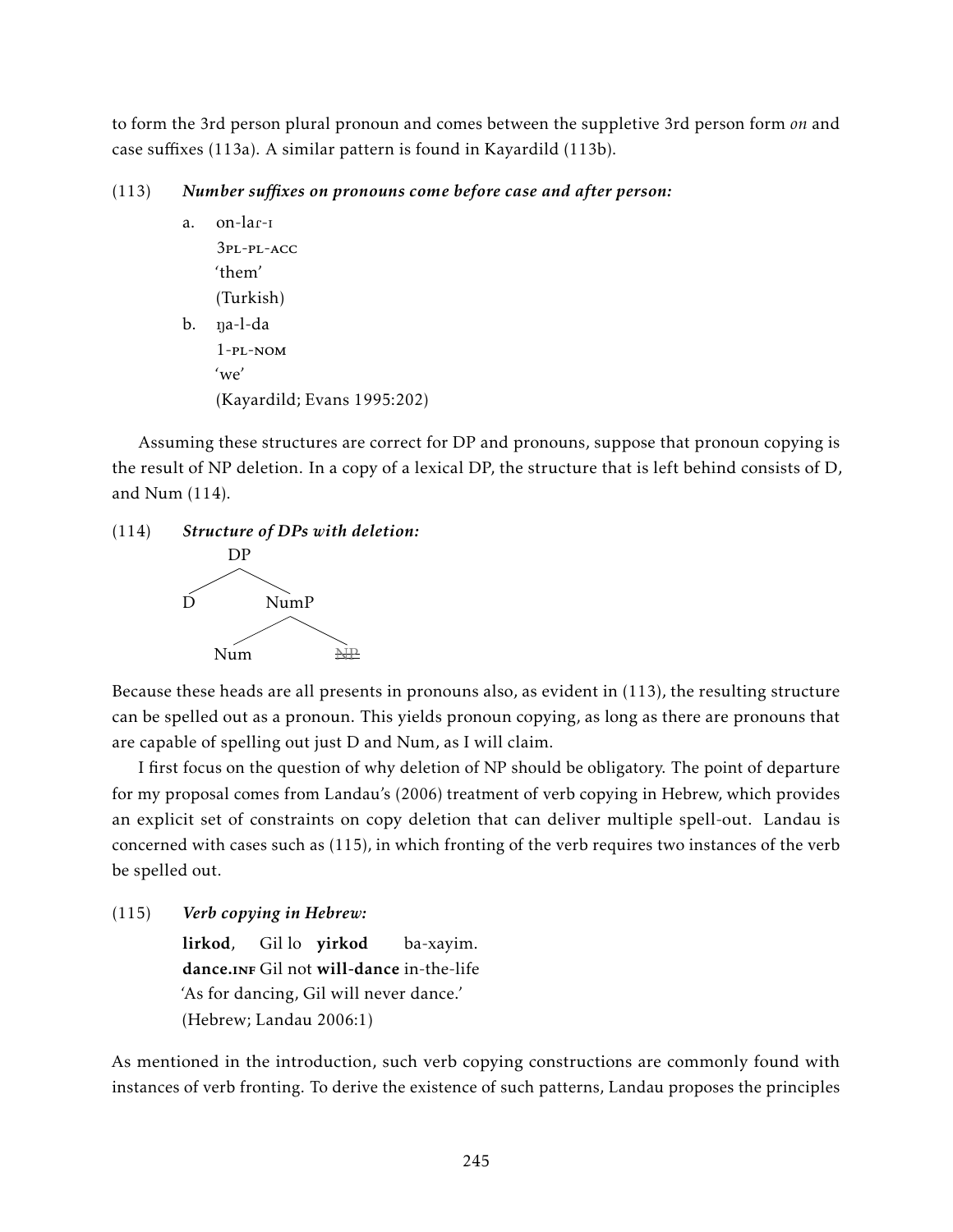of P-recoverability and Economy of Pronunciation, defined in in (116) and (117), to constrain pronunciation of copies.

- (116) *P-Recoverability:* In a chain  $\langle X_1,\ldots X_{\rm i},\ldots X_{\rm n}\rangle$ , where some  $X_{\rm k}$  is associated with phonetic content,  $X_{\rm k}$  must be pronounced. (Landau 2006:31)
- (117) *Economy of Pronunciation:* Delete all chain copies at PF up to P-recoverability. (Landau 2006:30)

Taken together, these two principles force deletion of all copies except for one in most instances. P-Recoverability is satisfied once one copy is fully spelled out. At that point, Economy of Pronunciation will force deletion of all other copies. However, P-Recoverability allows for situations of multiple copy spell-out by means of the notion of "association with phonetic content", Landau's definition of which is given in (118).

## (118) X is *associated with phonetic content* iff:

- a. X has phonetic content, or
- b. X is in a position specified with some phonological requirement (Landau 2006:31)

The clause in (118b) allows for copies that reside in particular syntactic positions to resist deletion even when they have no unique phonetic content, if that position comes with a unique phonological requirement. In the case of verb copying, Landau suggests that the lowest copy of the verb must be realized to satisfy the phonological requirement that tense morphology needs to be hosted on the verb. He proposes that one of the copies of the verb is in T and is subject to the Stray Affix Filter. As a result, so P-Recoverability is only satisfied if this copy is spelled out rather than deleted.<sup>30</sup>

I adopt Landau's principles here and suggest that the various factors driving pronoun copying can be thought of phonological requirements in the sense of (118). We can think of pronoun copying driven by cliticization, as in clitic doubling constructions or some cases of resumption, in this way, for example. In particular, I posit that cliticization reflects the need of a functional head to undergo morphological merger with a clitic (e.g. Harizanov 2014). In addition, I propose that the EPP property of Spec-TP as well as the V2 property of *v*/C in V2 languages may function as a phonological requirement in the sense of  $(118)$ .<sup>31</sup> These properties can then yield multiple copy spell-out under Landau's P-Recoverability principle.

<sup>30.</sup> It is also necessary for there to be a phonological requirement associated with the higher copy, because otherwise Economy of Pronunciation will deliver covert movement.

<sup>31.</sup> One way to make this more concrete could be to adopt a phonological view of the EPP (Richards 2001; Boeckx 2003; Richards, to appear). Richards (to appear), for instance, argues that the EPP reduces to something like the Stray Affix Filter.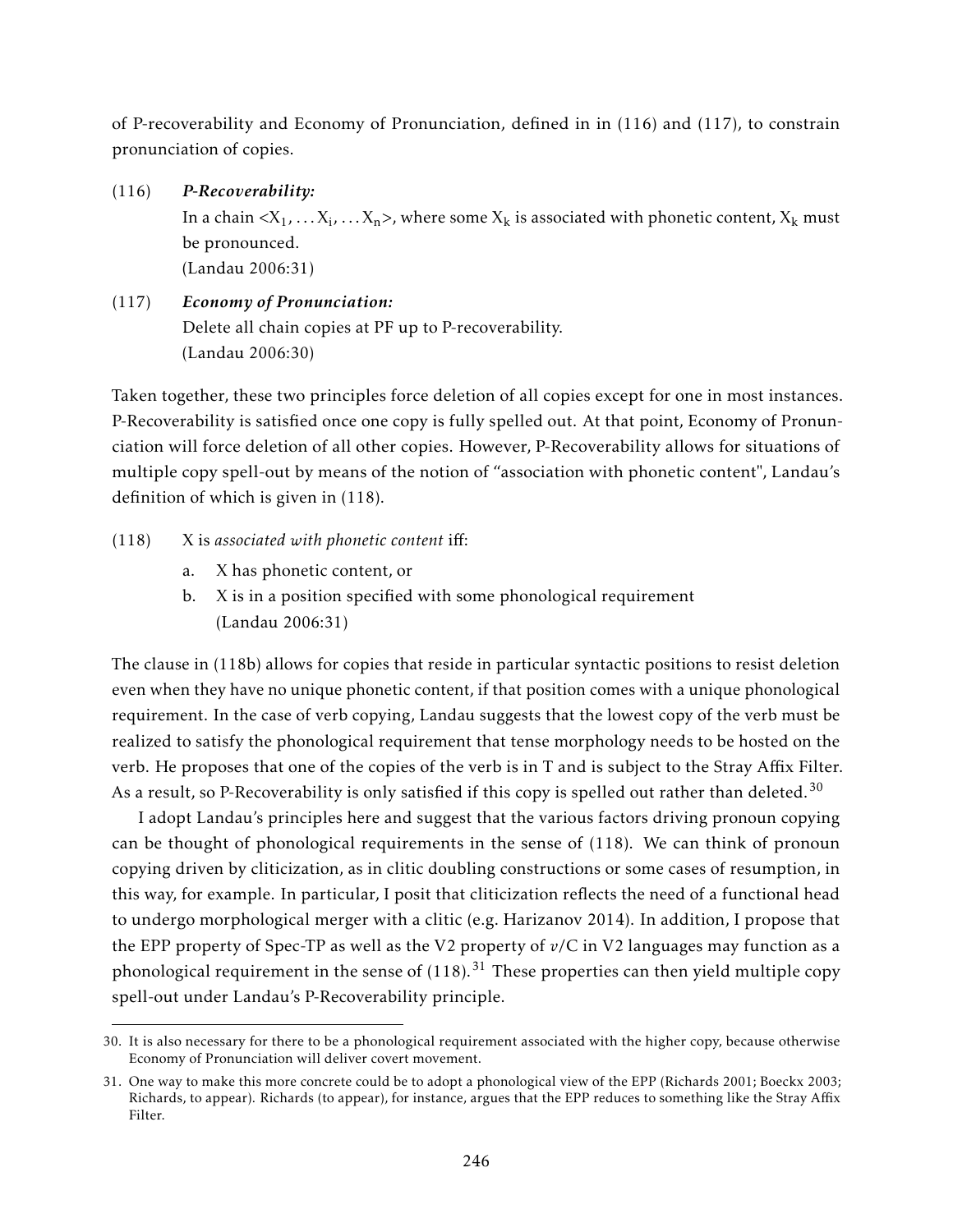Multiple copy spell-out of DPs diverges from verb copying in an important respect, however. In the case of verb copying, the copies under consideration are heads, if potentially complex ones, and not phrases. As a result, in order to satisfy a phonological requirement in the sense of (118), multiple copy spell-out needs to involve all of the relevant copies (assuming that complex heads act as a unit for spell-out). An interesting possibility emerges when multiple copy spell-out targets a multi-word phrase, such as a complex DP. In principle, Economy of Pronunciation should be able to delete some of the material in a phrasal copy, as long as it leaves a prosodic unit capable of satisfying the phonological requirement driving multiple copy spell-out. In fact, Economy of Pronuncation should render this obligatory, because it deletes as much material as possible, and so should limit multiple copy spell-out of a phrasal constituent to a "minimal" one, or a single prosodic word.<sup>32</sup> It is this difference between heads and phrases that I will hold responsible for the asymmetry between nouns and verbs that is apparent when we compare verb copying and pronoun copying: verbs copy as verbs, but DPs copy as pronouns. I suggest that what unifies these is that they represent the most minimal form a verb or DP can take in compliance with Economy of Pronunciation.

Support for this view of the difference between verb copying and pronoun copying comes from the prediction that we should see noun copying if it is possible to move a noun out of a more complex DP by itself. Trinh (2011) argues that this happens in Vietnamese. To be precise, Trinh shows that, in Vietnamese, a noun can be topicalized while stranding the rest of the DP, including numerals and classifiers. In such instances, the lower copy of the noun may undergo multiple copy spell-out (119a–b).

#### (119) *Noun copying in Vietnamese:*

- a. ban friend rop he will meet thi no-se yap [<sub>DP</sub> hai nguoi **ban** two class friend of John cua John] 'Friend, he will meet two friends of John.'
- b. **vo** thi no-se gap [<sub>DP</sub> hai nguoi **vo** cua John] wife rop he will meet two class wife of John 'Wife, he will meet two wives of John.' (Vietnamese; Trinh 2011:80)

This is evidence that nothing in principle rules out noun copying and further support for the idea that pronoun copying occurs specifically with phrasal movement.<sup>33</sup>

<sup>32.</sup> The proposal that copy deletion aims to delete as much as possible seems similar to the idea that ellipsis is constrained by MaxElide (Takahashi and Fox 2005; Merchant 2008; Hartman 2011). If constraints on ellipsis correspond closely to constraints on deletion, as Landau (2006) suggests, Economy of Pronunciation and MaxElide could perhaps be viewed as the same constraint, modulo the role of Parallelism domains.

<sup>33.</sup> Similarly, multiple copy spell-out in the context of movement of a verb phrase should result in subdeletion of one of the copies. This configuration could be represented by instances of *v*P-movement that involve verb copying, like the Polish example in (i):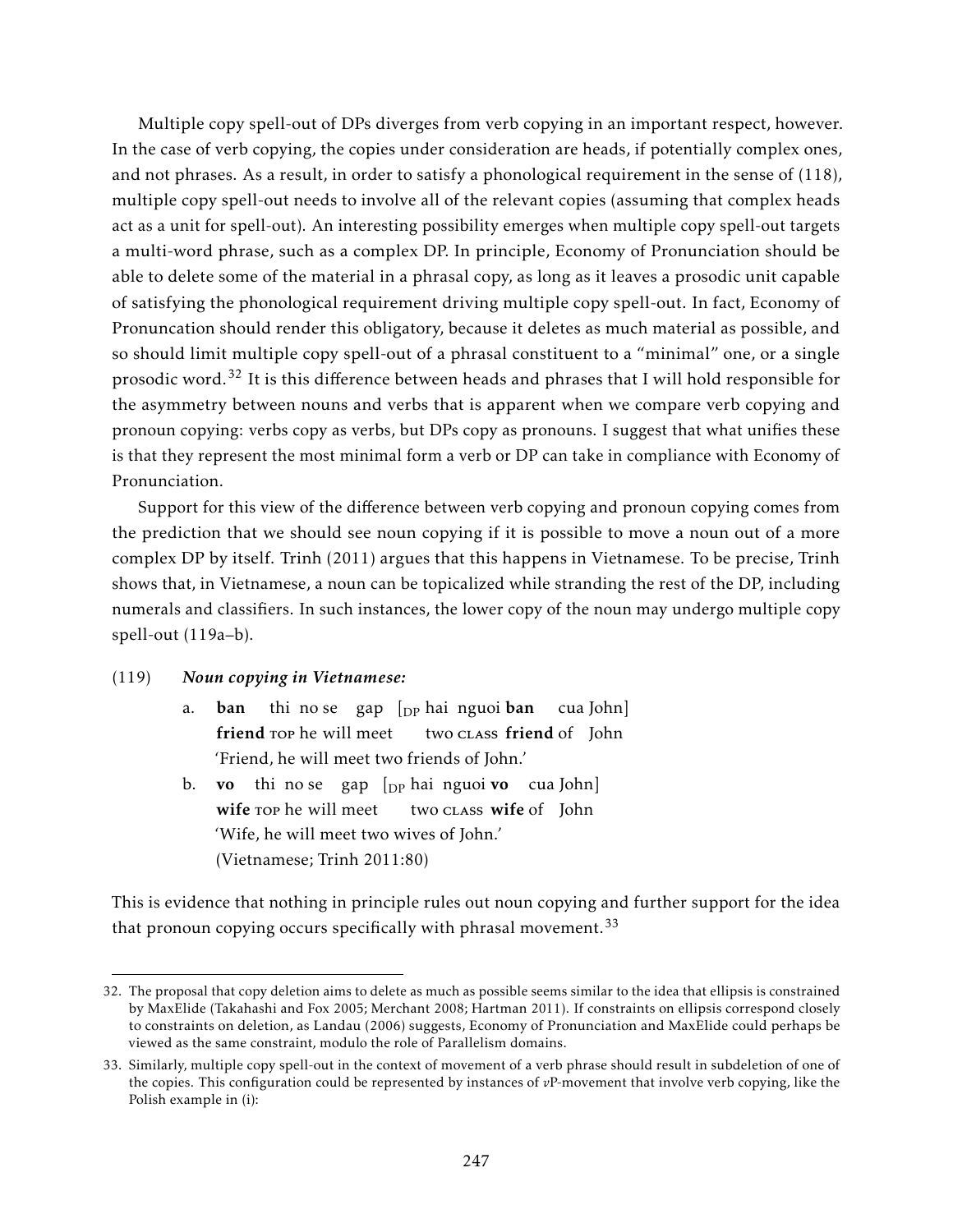Let me turn now to the question of why pronouns are the most minimal form of DPs. For verb copying, it is clear why the verb is the most minimal realization multiple copy spell-out can enforce. It is not so obvious, however, why a pronoun should necessarily constitute the most minimal form of a DP copy, however. For a DP like *the book*, for example, we might imagine that there are at least the two deletion options schematized in (120).

(120) *Spell-out options for the book:* a. *the book* b. *it book*

I suggest that an important difference between the deletion options in (120a–b) is that the deletion operation in (120b), NP deletion, is independently found in NP ellipsis.<sup>34</sup> In addition, Elbourne (2001, 2005) proposes that (120b) corresponds essentially to the representation of E-type pronouns. If this is correct, then NP deletion differs from the deletion configuration in (120a) in being used elsewhere in the grammar. Suppose then that the deletion operations available for subdeletion correspond closely to the deletion/ellipsis operations employed elsewhere (see also Landau 2006 for this suggestion, and Chomsky 1995:202). Because there is no process of D-ellipsis, the deletion option in (120a) cannot be considered. As a result, the only way in which a DP copy can be reduced under pressure from Economy of Pronunciation is by means of NP deletion.

I draw a distinction between constraints on subdeletion and deletion of full copies. More specifically, I suggest that the above holds only of subdeletion and does not prevent *full* deletion of a copy in a movement chain. This is necessary, for example, to deal with deletion in chains established by head movement. If heads are not independently deletable, then copies left by head movement should often trigger multiple copy spell-out, for example in V-to-T movement. There is no process of V-ellipsis to allow for deletion of V in V-to-T movement. In this view, the set of available deletion operations consists of *full copy deletion* in addition to ellipsis operations (121).

#### (121) *Available deletion operations:*

- 1. Full copy deletion
- 2. Ellipsis operations

<sup>(</sup>i) *Polish vP-fronting accompanied by verb copying:* Kupić kwiaty (to) Maria kupila, ale nie kupila to.buy flowers PRT Mary bought but not she.bought present prezentu. 'As for buying flowers, Mary bought them, but she didn't buy a present.' (Polish: Bondaruk 2009:65)

<sup>34.</sup> Another potential way of distinguishing the two options in (120a–b) is to appeal to the idea that deletion prefers to target maximal projection rather than heads. Deletion in (120a) must involve deletion only of the D head (because deleting DP would also delete the rest of the copy). In contrast, (120b) corresponds to deletion of a maximal projection and so could be said to delete more. Note that we cannot outright ban deletion of heads without deletion of the maximal projection, because we need it for copy deletion in chains left by head movement.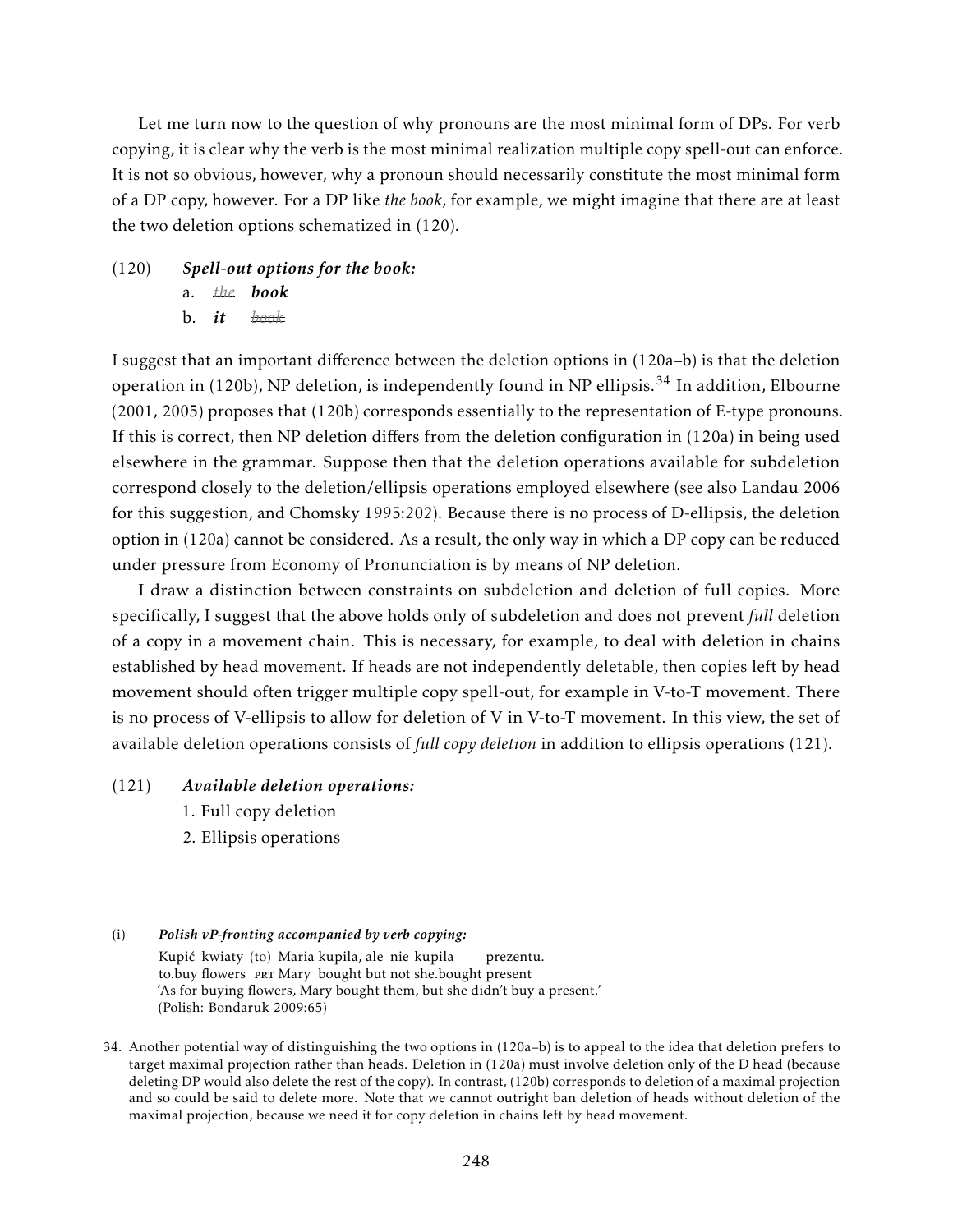This distinction will allow for deletion of copies left by head movement, even when there is no corresponding ellipsis operations. For DP copies, this means that there are two relevant deletion operations, full deletion and NP deletion (122).

# (122) *Available deletion operations for DP copies:*

- 1. DP deletion
- 2. NP deletion

These options correspond exactly to the two options for DP chains I have argued for here: single copy spell-out and multiple copy spell-out with secondary copies realized as pronouns. We then have an explanation for the asymmetry verbs and nouns display in the context of multiple copy spell-out. DP deletion is not an option in such cases, because it would leave unsatisfied the phonological requirement responsible for multiple spell-out. Unlike with verbs, however, there is a permissible operation of subdeletion, NP deletion. The application of NP deletion is forced by Economy of Pronunciation, since the resulting phrase is still capable of satisfying P-Recoverability. As a result, multiple copy spell-out in the context of DP movement necessarily yields a pronoun.

Assuming subdeletion to limited to phrases in this way, I will now show that this NP deletion view can explain the properties of pronoun copying that I described in section 4. I will start by demonstrating how it accounts for the gaps and asymmetries found with *ké*-copying in Dinka and then turn to how it captures variation in pronoun copying across languages.

## *5.3 Partial spell-out, asymmetries, and gaps*

The previous section motivated the idea that DPs that undergo multiple copy spell-out must undergo NP deletion. I will now argue that this view is able to derive all the key properties of pronoun copying. I start by showing how NP deletion derives the existence of gaps. If partial spell-out involves NP deletion in the structures outlined above, we expect to find gaps in those cases where there is no relevant pronoun that only spells out number (Dinka *ké*-copying) and when there is no suitable pronoun that can match the features of the structure left by deletion (German *wh*-copying and pronoun-only copying). I extend this approach to the person-number asymmetry documented in section 4.1 by claiming that PersP may be deleted in the same way as an NP in some languages. In contrast, NumP is never deleted, and so copied pronouns always match in number.

I demonstrate the basics of a partial spell-out approach by showing how NP deletion explains the gap found with *ké*-copying. I posit that a plural DP copy left by movement to the *v*P edge is associated with a phonological requirement that something be spelled out (courtesy of the V2 property of *v*). Because of Economy of Pronunciation, NP deletion obligatorily applies (123).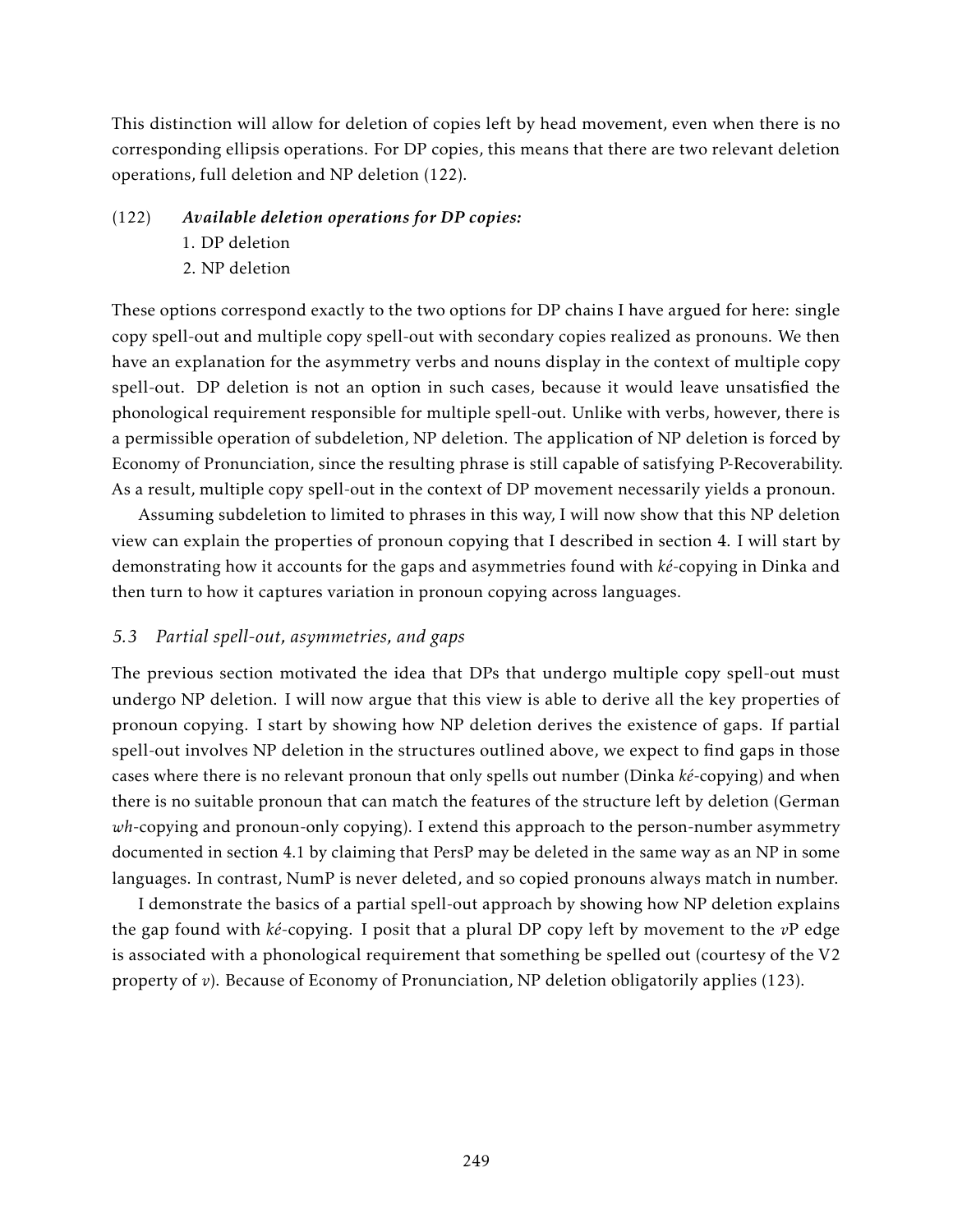# (123) *Structure of plural DP copy with NP deletion:* DP



The remaining structure is shared with pronouns, with the exception of the PersP at the core of a pronoun. As a result, the structure in (123) can be spelled out as a pronoun as long as there are pronouns that only realize D+Num structure. Because the Dinka insertion rules for the 3rd person plural pronoun *ké* reference only a plural Number head, this condition is met and (123) can be spelled out as *ké(ek)* (124).

(124) *Structure of plural DP copy with NP deletion:*



We can also understand why *ké*-copying does not care about the complexity of the DP antecedent. One of the properties of *ké*-copying is that it behaves the same way regardless of whether the antecedent is itself of a pronoun or a complex DP. I propose that all of the dependents of the noun, including arguments and adjectives, are merged below the functional layer of a DP.<sup>35</sup> As a result, NP deletion removes all this material. A simplex DP, as in (124), then yields the same structure as a DP with a more internal structure, for example one with a PP argument (125).

#### (125) *Structure of complex DP copy with NP deletion:*



In addition, this proposal explains the absence of pronoun copying with singular DPs. NP deletion applies to a singular copy as well, leaving D and a singular Num, as represented in (126).

<sup>35.</sup> Another option is that subdeletion applies to such material, since it is never necessary to satisfy the phonological requirement associated with multiple copy spell-out. If so, the constraints on subdeletion must make this possible.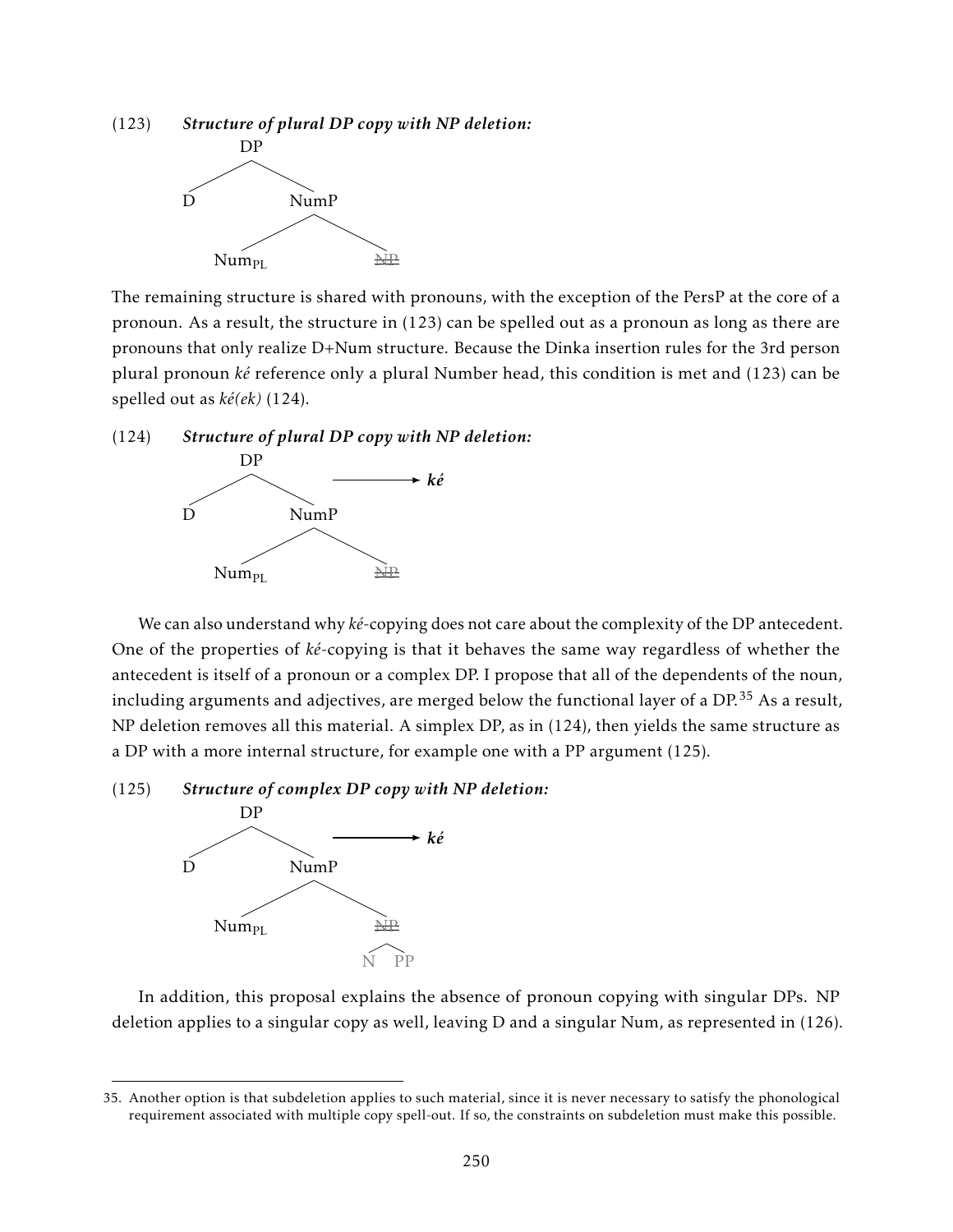(126) *Structure of singular DP copy with NP deletion:* DP



The insertion rules I posited for Dinka pronouns, however, cannot create a pronoun from this structure. The relevant rules are repeated in (127).

(127) *Revelant spell-out rules for 3rd person singular pronoun:*  $[3] \rightarrow ye /$  [singular]  $[singular] \rightarrow -n$  / [person]

Both insertion rules that create the 3rd person singular pronoun *yêen* make explicit reference to person. Because there is no projection that encodes person in (126), no pronoun can be created from this structure. There is no general (overt) spell-out for singular in Dinka in the way that there is for plural and so the structure in (126) can only receive a null spell-out.

It is important here that copy deletion rules are myopic in this respect. In order for gaps in pronoun copying to be admissible, it is crucial that the attempt to spell out the structure in (126) still satisfies the phonological requirement imposed by V2, even though no overt form results. Note, however, that this conclusion is presumably generally necessary for V2 in Dinka, given that V2 can be satisfied by *pro*-drop (specifically, by *pro*-drop of 3rd person pronouns in Spec-CP). See Richards (2015) for a similar kind of blindness in the mapping from syntax-to-PF.

Although not necessarily as morphologically obvious as in Dinka, I propose that, in languages that lack the singular gap, all 3rd person pronouns spell out only the Number head. This is what differentiates a language like Nupe or Finnish from Dinka. I posit that Nupe *u:* and Finnish *se*, for instance, come about by means of an insertion rule of the form in  $(128)$ .<sup>36</sup>

# (128) *Spell-out rules for 3rd person singular pronouns in Nupe and Finnish:*  $[singular] \rightarrow u$ :  $[singular] \rightarrow se$

As a result, pronoun copying is possible with singular as well as with plural DP copies and no gap is found. $37$ 

<sup>36.</sup> We can capture the variation for speakers of Finnish when it comes to plural pronouns by allowing variation in whether the 3rd person plural pronoun spells out only number or both person and number.

<sup>37.</sup> Another option for treating the difference between Dinka and other pronoun copying languages is to allow for 3rd person to reside in D. Dinka lacks indefinite and definite determiners and so could be viewed as a language without an overt D. If D is where 3rd person is encoded in the usual case, this could help explain why the Dinka pattern is so uncommon. (Although it is worth noting that at least Nupe also lacks articles.)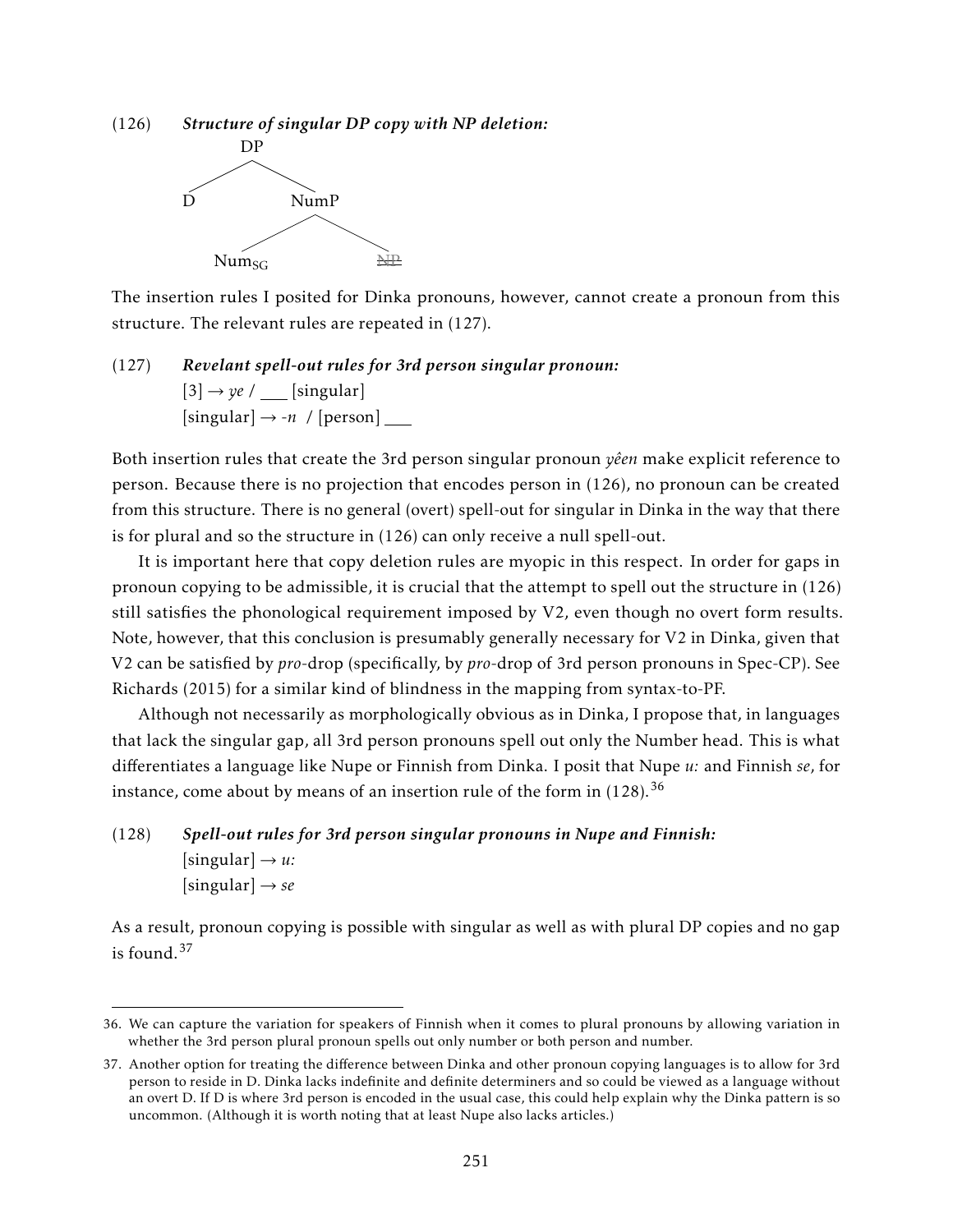This approach can be extended to the gap found with feminine and plural *wh*-phrases in German *wh*-copying. In this case, NP deletion leaves behind Num and D, as well as projections encoding *Wh* and gender. Because there is no suitable *wh*-pronoun that matches all of these features, no pronoun can be created from the resulting structure and a null spell-out results.<sup>38</sup> In addition to this, we can derive the fact that pronoun copying may sometimes only be possible when realizing a copy of another pronoun, as for some speakers of languages with *wh*-copying and subject doubling in dialects of Dutch. For these grammars, I propose that the spell-out rules for all pronouns require reference to the PersP at the core of pronouns but absent in DPs. As a result, a copied pronoun can never be created out of copies of lexical DPs, but only out of copies of pronouns. This gap then reflects the fact that the structure I have posited depart slightly from the idea that pronouns realize the functional layer of a DP. This is almost true in my treatment of pronouns, except they realize one additional projection, PersP. It is this difference that can prevent pronoun copying with lexical DPs.

Now I turn to the issue of how this approach to pronoun copying captures the asymmetry between person and number evident in Dinka *ké*-copying and in a number of other languages. Recall that languages vary in whether copied pronouns match pronouns in person as well as number, but or just in number. We can capture this by allowing the core of a pronoun, PersP, to be deleted optionally as well.

In the structure of pronouns defended above, pronouns consist at their core of a phrase that encodes person (Moskal, to appear), as in (129).

(129) *Structure of pronouns:*



Suppose that languages vary as to the categorial status of PersP. I propose that, in (129), Person is a functional projection, analogous to Number, so that pronouns simply lack an NP component. However, suppose that the person part of a pronoun can also be treated as an NP. I will refer to this kind of person projection as  $NP<sub>PERS</sub>$ , as in (130).

<sup>38.</sup> One question that arises here is whether we should expect to find a plain feminine or plural pronoun in these constructions instead. There are a couple of options for ruling this out. We could stipulate that the insertion rules for German pronouns make reference to PersP, therefore banning them from pronoun copying configurations in general. Another option is that *wh*-copying requires the realization of operator morphology, for example if we take to need to realize this morphology to function as the phonological requirement in the sense of Landau's (2006) P-Recoverability.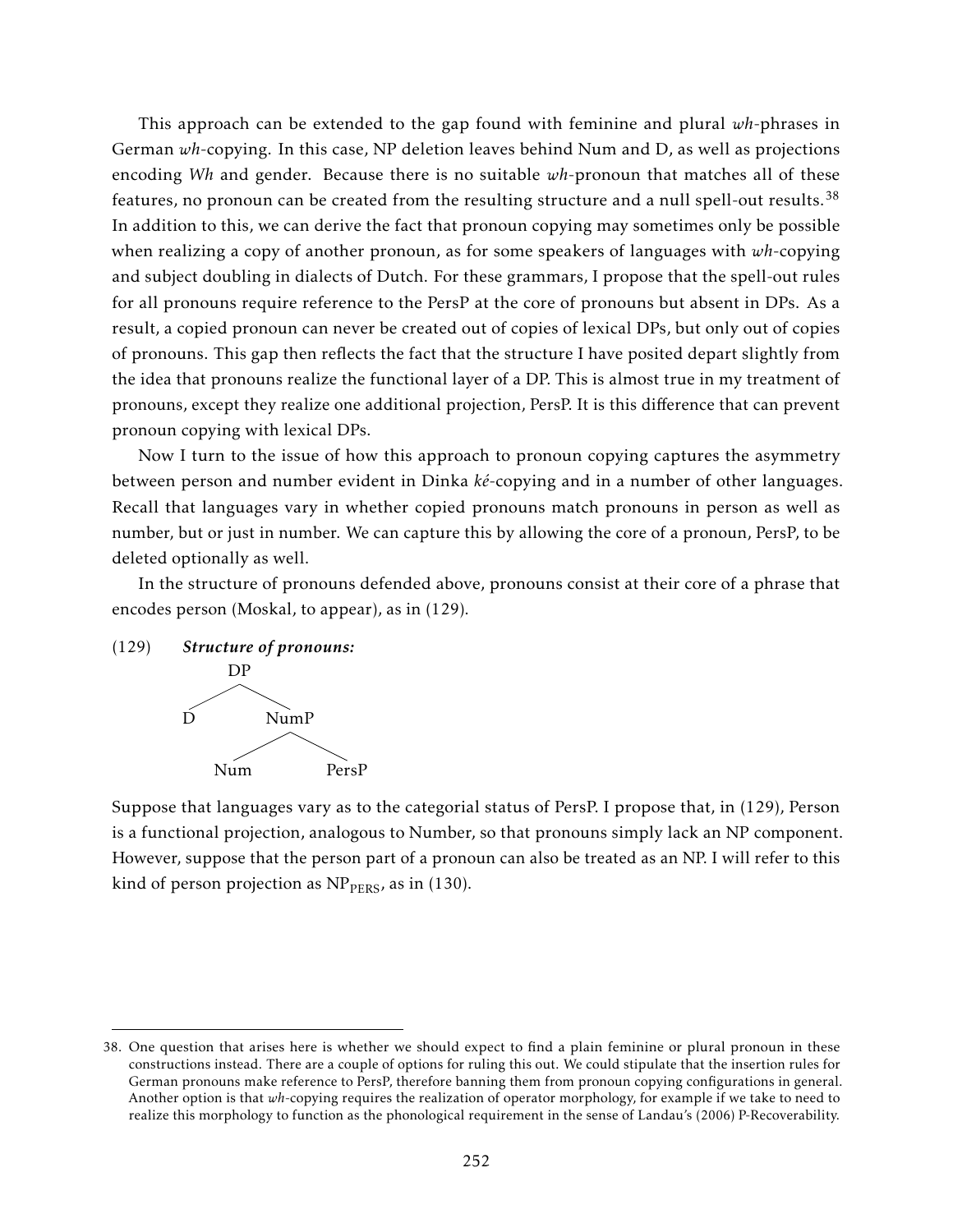

I suggest that, in a language in which (130) is the structure of a pronoun, NP deletion applies in pronouns too. As a result, only the NumP component of a pronoun survives in multiple copy spell-out, yielding an absence of person features (131).

# (131) *Structure of pronoun with PersP deletion:*



This means that pronouns will behave like nouns for the purposes of pronoun copying. In Dinka, this means that they will trigger *ké*-copying if plural and no copying if singular. In a language like Nupe or Finnish, the result is an absence of person matching across the board. If person is encoded in a functional projection (PersP), no NP deletion occurs and copied pronouns express all the features of the pronominal copy. I take this to be the case in Seereer, Yoruba, and languages with clitic doubling like Greek and Bulgarian. In this way, the view that pronoun copying results from NP deletion explains the existence of asymmetries and gaps in many such patterns.

One question is whether we can find independent differences between pronouns in these languages that support the  $PersP/NP<sub>PERS</sub>$  distinction I posit. I want to suggest that suppletion patterns might be one such difference. Moskal (to appear) shows that pronouns and nouns differ crosslinguistically in the suppletion patterns they allow. Pronouns commonly supplete both for plural and case, as in the Latvian examples in (132).

(132) *Latvian pronouns supplete for plural and case:*

| 1st        | SG                              | PL                                              |
|------------|---------------------------------|-------------------------------------------------|
| <b>NOM</b> | es                              | mēs                                             |
|            |                                 | $\mathbf{D}AT/\mathbf{ACC}$   man/mani mums/mūs |
|            |                                 |                                                 |
| 2nd        | SG                              | PL                                              |
| <b>NOM</b> | tu<br>DAT/ACC tev/tevi jums/jūs | jūs                                             |

(Mathaissen 1997, cited in Moskal, to appear:2)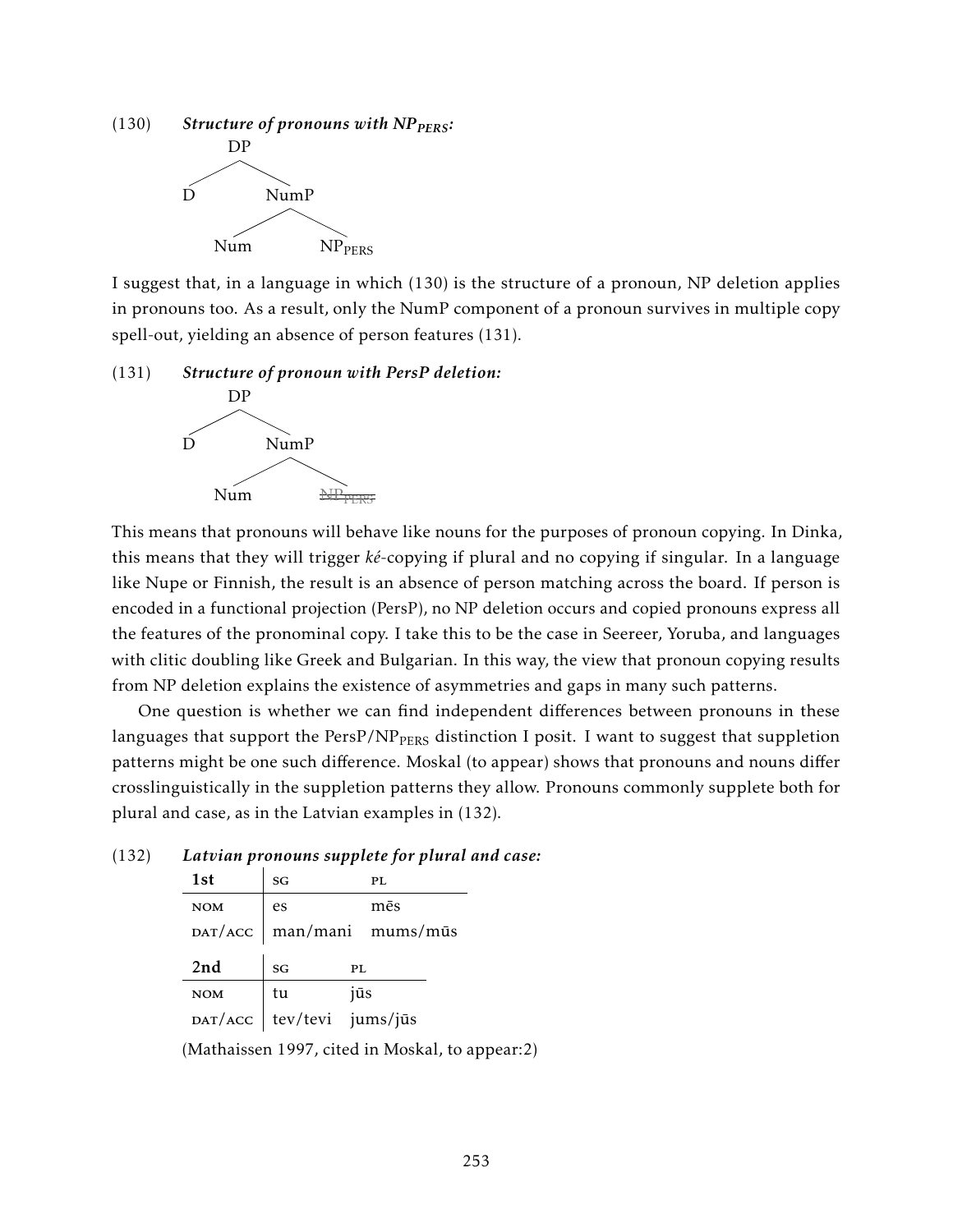In contrast, nouns supplete only for number for the most part. In Dinka, for example, the plurals for *mòc* ('man') and *tìik* ('woman') are suppletive (133).

(133) *Dinka nouns may supplete for number:*

sg pl mòc ……<br>liàa  $\ddot{\mathrm{o}}\ddot{\mathrm{o}}$ 'man' tìik ¨ ¨ 'woman'

Moskal (to appear) presents an account of this difference between pronouns and lexical DPs that makes crucial use of the idea that PersP is a functional head. To be precise, she proposes that an NP is formed by merging *n* with a noun root, while PersP is just a functional head which is not categorized by *n*. Because *n* is assumed to be a phase head, Case features end up not sufficiently local to the NP root to trigger suppletion (see also Embick 2010, Bobaljik 2012).

In the context of the variation I posited above in how person is encoded in pronouns, this makes the prediction that, in NP<sub>PERS</sub> languages, pronouns should behave like nouns with regard to suppletion. In other words, pronouns should fail to supplete for case. This prediction seems to be borne out at least in the sample of languages considered here. In Dinka, pronouns only supplete for number and, like other nouns, mark case only by differences in tonal contour. Nupe lacks case marking and so vacuously satisfies this prediction. Finnish is also compatible with this prediction, because its pronouns are non-suppletive, as evident in the paradigms for 1st and 2nd person pronouns given in (134).

|                    |              | $1$ SG   | $2$ sg   |
|--------------------|--------------|----------|----------|
|                    | <b>NOM</b>   | minä     | sinä     |
|                    | <b>GEN</b>   | minu-n   | sinu-n   |
|                    | ACC          | minu-t   | sinu-t   |
|                    | <b>PART</b>  | minu-a   | sinu-a   |
|                    | <b>ADESS</b> | minu-lla | sinu-lla |
|                    | <b>ILLAT</b> | minu-un  | sinu-un  |
| (Eliseev 1993:100) |              |          |          |

### (134) *Finnish pronouns do not supplete for case:*

In contrast, there is suppletion for case with both Greek and Bulgarian pronouns, although Seereer and Yoruba both also lack case. Suppletion could then potentially serve as an independent diagnostic for the PersP/NP<sub>PERS</sub> distinction proposed above.<sup>39</sup>

To sum up briefly, I argued that partial spell-out derives the key properties of pronoun copying, in a way that makes sense of its distribution and the asymmetries and gaps that accompany it. The analysis defended here crucially requires that movement leave copies with internal structure, as in the Copy Theory of Movement (Chomsky 1995 et seq.) and that number and person are introduced

<sup>39.</sup> We might also expect this distinction to correlate with the admissibility of DPs like *us linguists*, for which it has been suggested that the pronoun is serving as a determiner. Dinka, however, appears to allows such constructions.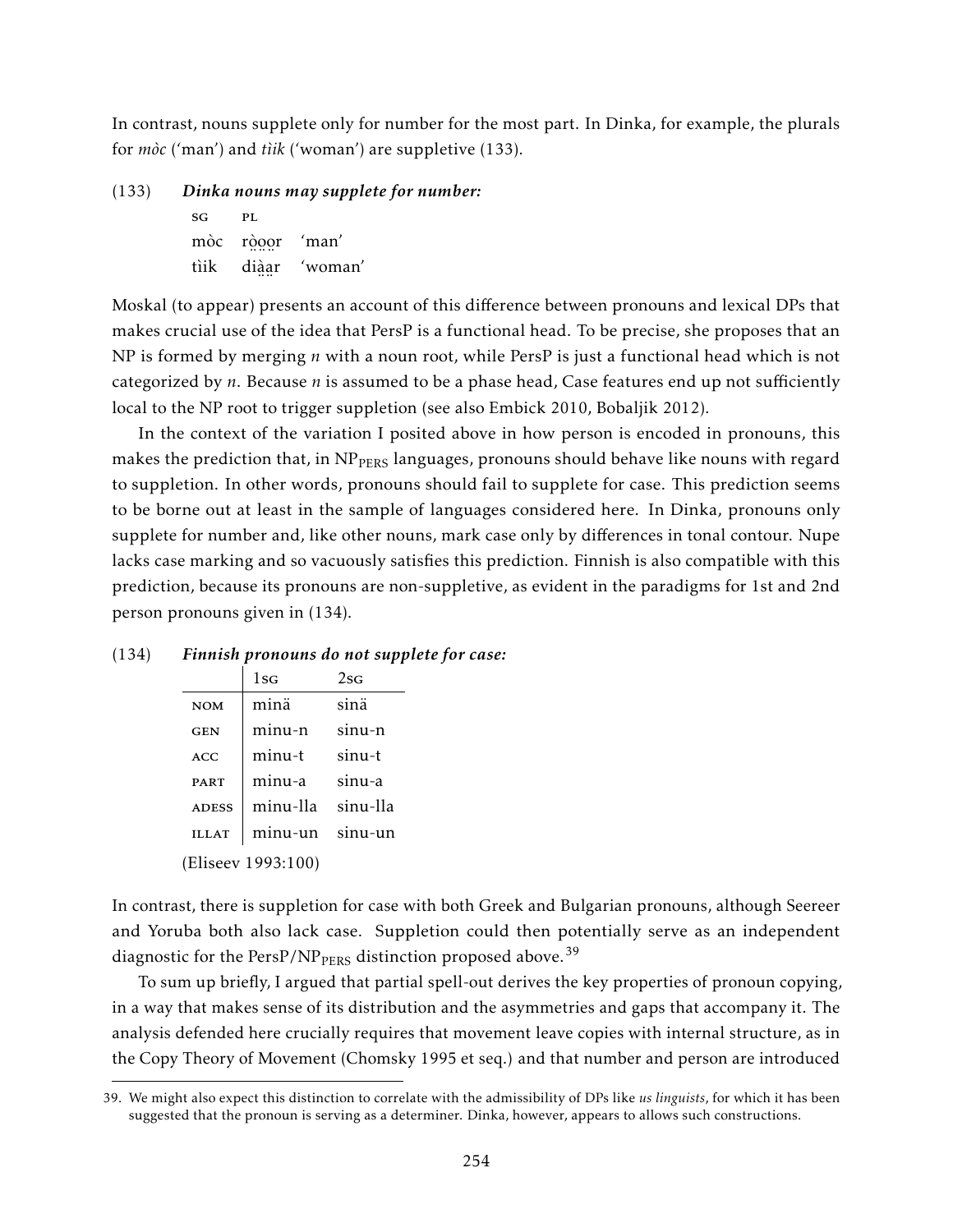in separate functional projection in the DP (e.g. Carstens 1991; Ritter 1991; Kramer 2009, and others). Pronoun copying then provides a novel source of evidence for these approaches.

# *5.4 On the absence of copying at Spec-CP*

Before concluding this chapter, I will examine the question of why pronoun copying is absent at the CP edge. *Ké*-copying offers evidence for successive-cyclic movement through the *v*P edge, just as *wh*-copying and pronoun copying in Seereer offer evidence for successive-cyclic movement to the edge of CP. One question that arises from the perspective of successive cyclicity is whether we should expect to find languages in which there is pronoun copying both at the CP edge and the *v*P edge. This issue is particularly relevant for Dinka, in which CP and *v*P show highly parallel behavior. If the V2 property of *v* is responsible for *ké*-copying, the V2 property of C might be expected to have the same effect. However, *ké*-copying in Spec-CP is ungrammatical (135).

### (135) *No ké-copying at Spec-CP:*

Yè **kôoc-kò** be people-which  $\left[\begin{smallmatrix} \mathsf{C}\mathsf{P} \end{smallmatrix} \right.$ yù̯ukù ké luêeel $\left[\begin{smallmatrix} \mathsf{C}\mathsf{P} \end{smallmatrix} \right.$ è (\* $\mathsf{k}\acute{e}$ ) càm cu $\left.\begin{smallmatrix} \mathsf{u}\mathsf{u} \end{smallmatrix} \right]$ l? , .. .. ..<br>нав.1pl 3pl say.nf ¨ c 3pl eat.sv ¨ food 'Which people do we say are eating food?'

In this section, I suggest that the absence of *ké*-copying at C is caused by the fact that C hosts *ϕ*-agreement with the nominal that moves through its edge. This is an independent difference between C and *v*. I propose that this *ϕ*-agreement prefix may serve to satisfy the phonological requirement associated with the V2 property of C, in the same way that *ké*-copying satisfies it for *v*. In support, I point out that the distribution of the subject resumption is also tied to *ϕ*-agreement.

As described in Chapter 4 and 5, C hosts *ϕ*-agreement with the nominal that moves to it. We find this both with final and intermediate steps of successive-cyclic movement, as evident in the examples of long-distance relativization and topicalization in (136a–b).

### (136) *ϕ-agreement at C with terminal and intermediate movement:*

a. Yè kôoc-kò be people.cs1-which [CP *Op* é -kè-yá ¨ pst-pl-hab.2sg 3pl think.nf ké tàak  $[{\rm_{CP}}\stackrel{\grave{\rm e}}{.}\underline{\hspace{1cm}}\stackrel{\acute{\rm e}}{.}\underline{\hspace{1cm}}$ é-kè-c<u>í</u>i ¨ c ..<br><mark>PST-PL</mark>-PRF.OV Áyèn Ayen.gen 3<sub>PL</sub> give.nr pen ké gâam gàlàm]]? 'Which people did (s)he think that Ayen had given a pen to?' b. Ròoor áa-yùukù ké tàak men 3P-HAB.1PL 3PL think.nf [<sub>CP</sub> \_\_\_ **é-kè-**c<u>í</u>i est-pl-prf.ov Ayen.gen 3pl see.nf Áyèn ké t<u>î</u>iŋ]. 'The men, we think Ayen has seen.'

The presence of this agreement is an independent difference between the edge of the clause and the edge of the verb phrase, where no overt agreement is ever found. I suggest then that this *ϕ*-agreement prefix can serve to satisfy the phonological requirement imposed by the V2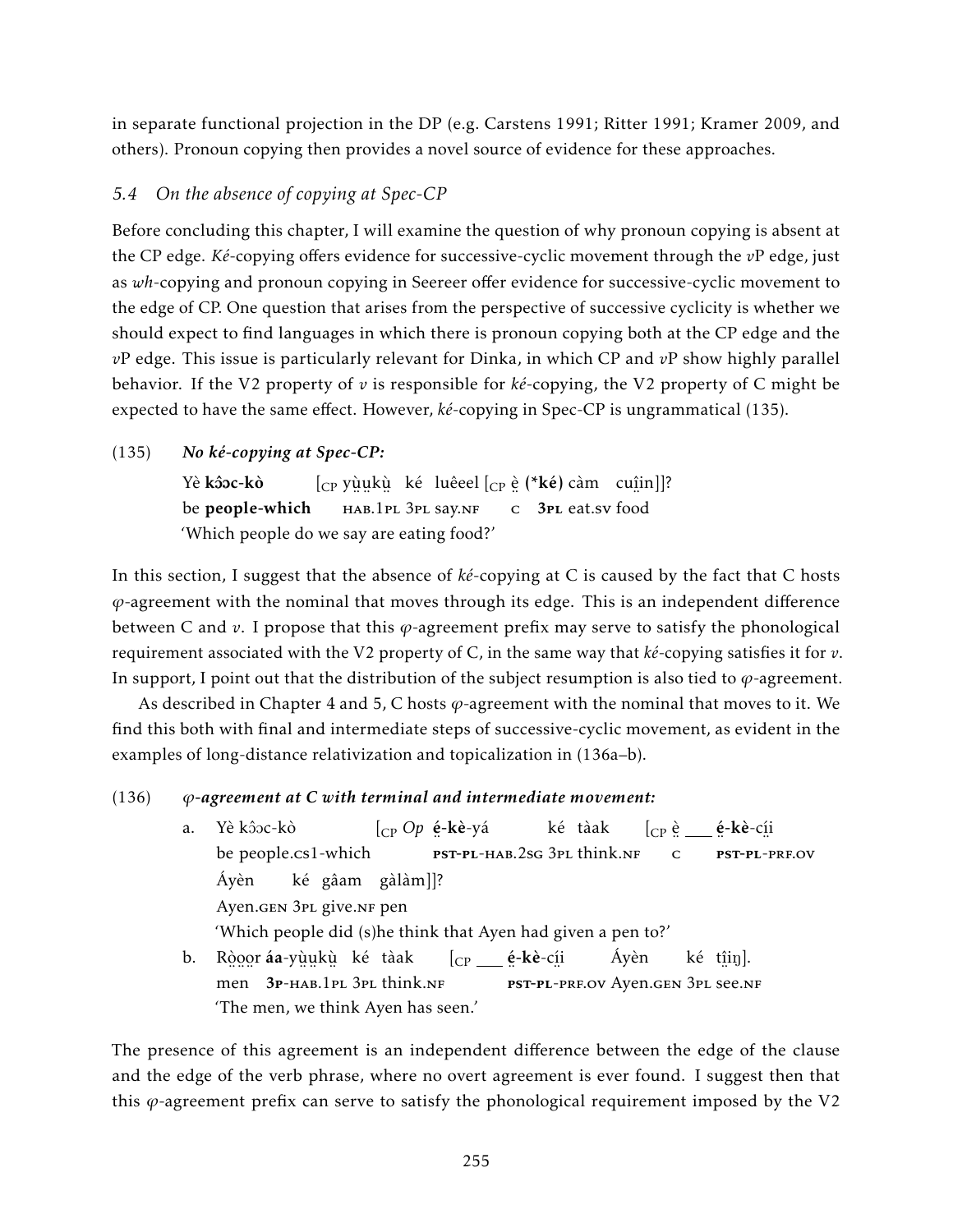property of an intermediate C in the same way that *ké*-copying does at *v*. Importantly, it is just the presence of a prefix that has to satisfy V2 here, because the actual form of the prefix is often null (as in the present tense in (136)). In support of the idea that *ϕ*-agreement interacts with an EPP or V2 property in this fashion, it is worth considering the parallel between Dinka pronoun copying and the Nupe, Vata, and Swedish subject resumption pattern discussed previously. In all three languages, a resumptive pronoun must appear in subject position with certain instances of extraction. If this is caused by the EPP property of Spec-TP, we can take these patterns to be driven by a similar phonological requirement as *ké*-copying. Observe that all three languages lack subject-verb agreement. This makes sense if pronoun copying is only necessary when  $\varphi$ -agreement cannot satisfy the EPP requirement of a functional head.

The above discussion suggests that there are likely Dinka-internal reasons why *ké*-copying is only necessary at the CP edge. However, it is worth noting that we have not seen any reason to think it is not possible for a language to display multiple copy spell-out at both the CP and *v*P edge. At the same time, in the model of multiple copy spell-out advocated here, we can see why such a system would be rare. Such a system is only possible if both the CP and *v*P edge display something like the EPP property, and such languages are not at all common. It should be clear, for instance, why we do not expect to find pronoun copying at the edge of the verb phrase in a language like Seereer or German: neither has an obvious EPP position at the edge of *v*P.

### 6 Summary

In this chapter, I suggested that pronoun copying is the counterpart to verb copying for movement of DPs, based on Dinka *ké*-copying as well as a variety of other pronoun copying constructions. I demonstrated that pronoun copying tolerates asymmetries and gaps, which I argued implicate a partial spell-out approach. If correct, this analysis constitutes an argument in favor of the Copy Theory of Movement (Chomsky 1995 et seq.), because it requires DP copies to have an articulated internal structure. Also, *ké*-copying functions as an additional piece of evidence for successivecyclic derivations, because it provides evidence for a step of intermediate movement through the *v*P edge (Chomsky 1986 et seq.). In addition, the approach to pronoun copying defended here shows that person and number are introduced in separate projections within a DP, because they can be separated in copying constructions. Within the context of this dissertation, these facts offer further evidence that phrasal movement has a uniform syntax. We saw in this chapter that pronoun copying is found with A-movement as well as  $\bar{A}$ -movement and also as a reflex of intermediate movement steps. This serves as an argument that all three movement types employ the same mechanism of Merge, as well as Agree.

One issue that I have not explored is the potential connection between the view of pronoun copying developed here and the proposal that copies may resemble pronouns in some respects (e.g. Postal 1998; Van Koppen 2005; Takahashi and Hulsey 2009). One challenge for treating copies as pronouns is that material in the NP may undergo reconstruction to positions marked by copied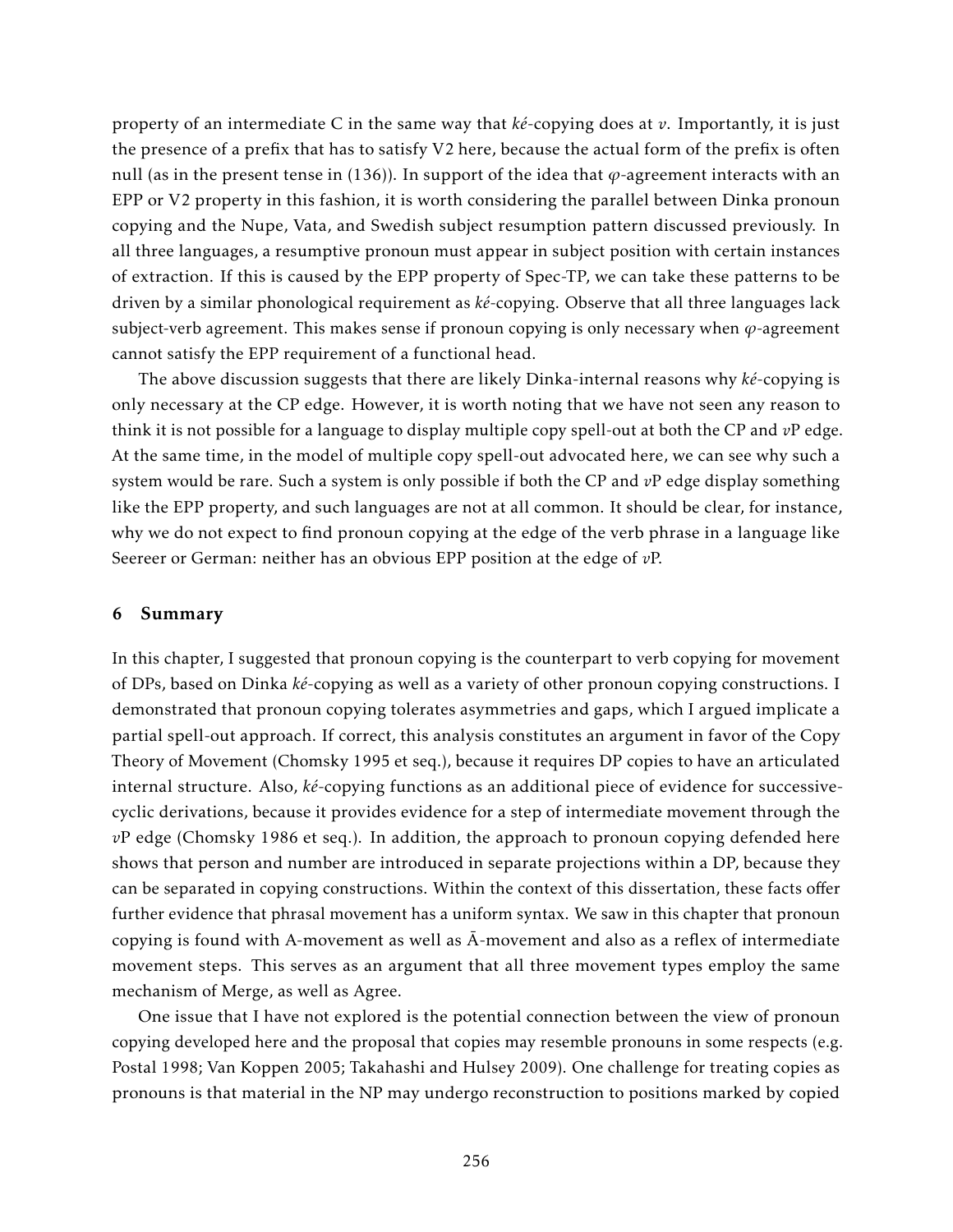pronouns, as with anaphors in Dinka, for instance. But, as I have pointed out, in a partial spell-out view, copies end up looking much like E-type pronouns (Elbourne 2001, 2005). The data described here then also fit well with the proposal that copies are interpreted as definite descriptions, as in Trace Conversion and related approaches (e.g. Fox 1999; Takahashi and Hulsey 2009; Johnson 2012). This could explain why copied pronouns appear insensitive to quantificational aspects of the full DP copy, such as whether it is indefinite or D-linked. $40$ 

In any case, I hope to have shown in this chapter that pronoun copying is one of the ways in which a DP copy may be realized. If this is on the right track, then the syntax of gaps is not as opaque as sometimes thought. As with verb copying, the internal structure of gaps becomes transparent in a range of syntactic contexts and offers direct insight into the structure of DPs, providing evidence that all displacement of DPs involves Merge and the formation of copies with an articulated internal structure.

<sup>40.</sup> Configurations in which a plain pronoun realize a higher copy, as in some instances of subject doubling and in clitic doubling, could be challenging under this view. However, it is worth noting that these are all plausibly instances of A-movement. Perhaps these movements are all followed by a covert step of QR.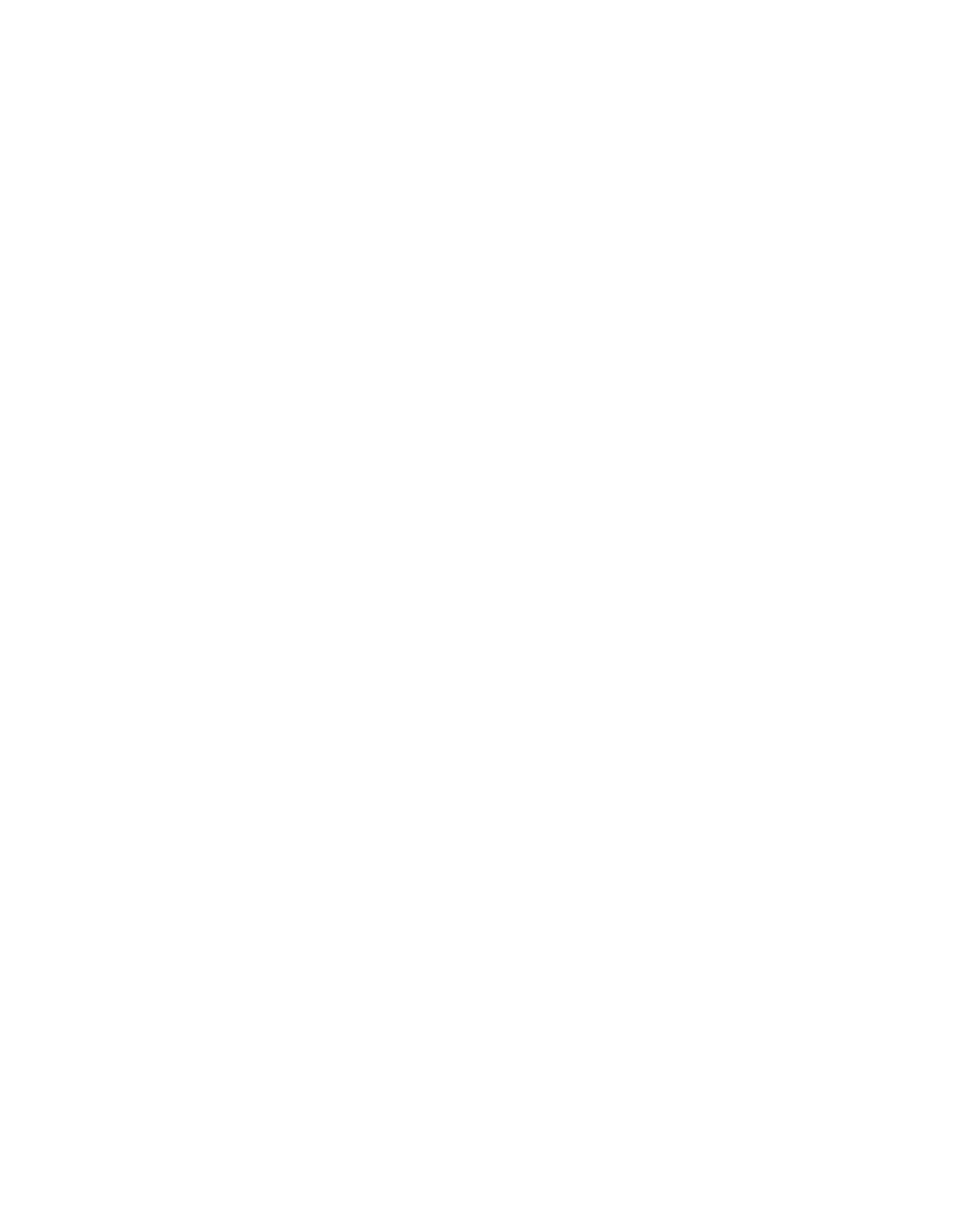# chapter seven conclusion

This dissertation has argued that phrasal movement has a uniform syntax. Specifically, all phrasal movement involves the application of Agree and Merge (1).



### *All phrasal movement:*

When a head is merged with a triggering feature F. . .

*1. Agree:* The trigger F finds the (closest) phrase bearing the same feature F. (dotted line) *2. Merge:* The trigger attracts the phrase. (solid line)

In addition to this, I have pursued the hypothesis that the existence of different types of phrasal movement derives from the properties of the features that can be targeted by Agree. As a consequence, we can eliminate notions like A-position or  $\overline{A}$ -position as primitives of the grammar and maintain a much more restrictive view of the syntax of movement.

# 1 Recap of dissertation

I built my argument for the claim that phrasal movement has a uniform syntax in three parts. The first two major parts of the dissertation, Chapters 2 through 5, were concerned with motivating the claim that all movement involves the application of Agree (in other words, that all movement is feature-driven).

Chapter 2 started by arguing for a featural view of the  $A/\overline{A}$ -distinction, repeated in (2).

# $(2)$  **Featural view of the A/** $\overline{A}$ **-distinction:**

All differences between A- and  $\bar{A}$ -movement derive from the features involved in Agree.

In this view, the only difference between *wh*-movement and movement to Spec-TP (in English, for example), is that the first involves a  $Wh$ -probe and the second a  $\varphi$ -probe. All concomitant differences in binding, reconstruction, or case follow just from differences between *Wh*-features and *ϕ*-features.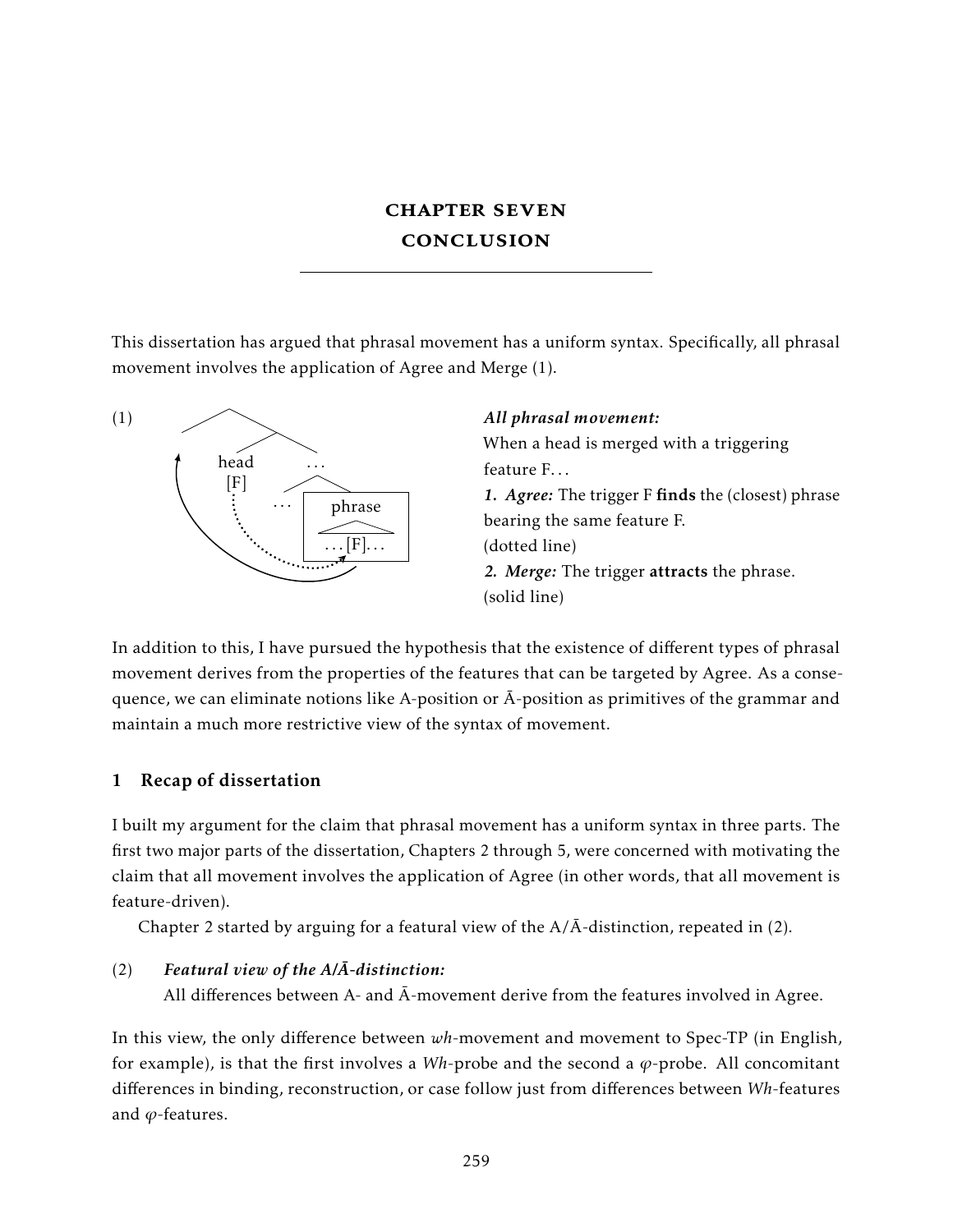I proposed that what distinguishes features involved in A-movement is that they are obligatory features of nominals, while the features that drive  $\bar{A}$ -movement are optional. This difference captures the locality profile of A- and  $\overline{A}$ -movement, assuming Rizzi's (1990 et seq.) Relativized Minimality. Cable's (2007, 2010) approach to pied-piping can link the optionality of  $\bar{A}$ -features to their ability to trigger pied-piping, if both involve a variable merge site. That there should be no obligatory reconstruction for Principle C in A-movement I derived from Takahashi and Hulsey's (2009) notion of Wholesale Late Merger, which allows for Late Merge of NPs in case positions. In addition, I adopted an account of Weak Crossover that draws on the idea all quantifiers quantify over choice functions (Sauerland 1998, 2004; Ruys 2000; Abels and Martí 2010). Support for the idea that A- and  $\bar{A}$ -movement trigger different kinds of abstraction comes from the distribution of parasitic gap licensing and depictives, drawing on Nissenbaum (2000) and Pylkkänen (2008).

After introducing Dinka clause structure in Chapter 3, Chapter 4 motivated the proposal that A- and  $\overline{A}$ -properties are properties of probing features by showing that there are systems in which movement is driven by both types of probe at the same time. Specifically, in Dinka (though possibly also in a number of Austronesian and Bantu languages), all long-distance movement is not just driven by information-structural considerations, but also by a *ϕ*-probe. As a result, all movement has the same morphosyntactic repercussions, including for case, agreement, verb-second, and voice. In accordance with this, I demonstrated that all long-distance movement in Dinka has the benefits usually associated with A-movement: there are no Weak Crossover effects, reconstruction for Principle C is not obligatory, and anaphors can be bound under movement. The existence of such systems strongly suggests that there cannot be radical differences between A- and  $\bar{A}$ -movement. Borrowing the notion of a composite probe from Coon and Bale's (2014) work on  $\varphi$ -agreement in Mi'gmaq, I showed how a featural view along the lines of (2) allows for long-distance movement with A-properties.

In Chapter 5, I extended this approach to intermediate movement steps of successive-cyclic dependencies, which has often been argued to arise by means of a special syntactic mechanism (e.g. Gazdar 1981; Pollard and Sag 1993; Heck and Müller 2000, 2003; Chomsky 2001, 2013; Neeleman and Van der Koot 2010). Languages in which movement is driven by a composite probe are the right languages to look at to investigate this claim, because the repercussions of  $\bar{A}$ -movement on the morphosyntax of the left periphery are limited in other systems in any case.

Starting with Dinka, I demonstrated that intermediate movement looks exactly like movement to the final landing site in Dinka and has predictable repercussions for case and agreement, verbsecond, and voice, both at the edge of CP and at the edge of *v*P. I argued for an approach to these patterns in which intermediate movement too can be established by a composite probe (of both an  $\bar{A}$ -probe and a  $\varphi$ -probe). Part of the argument for this claim came from the observation that intermediate movement in Dinka allows for the creation of an additional specifier at the edge of a domain (beyond the one required by V2), just in case the phrase undergoing intermediate movement is incapable of valuing the *ϕ*-features of the composite probe. The right calculus for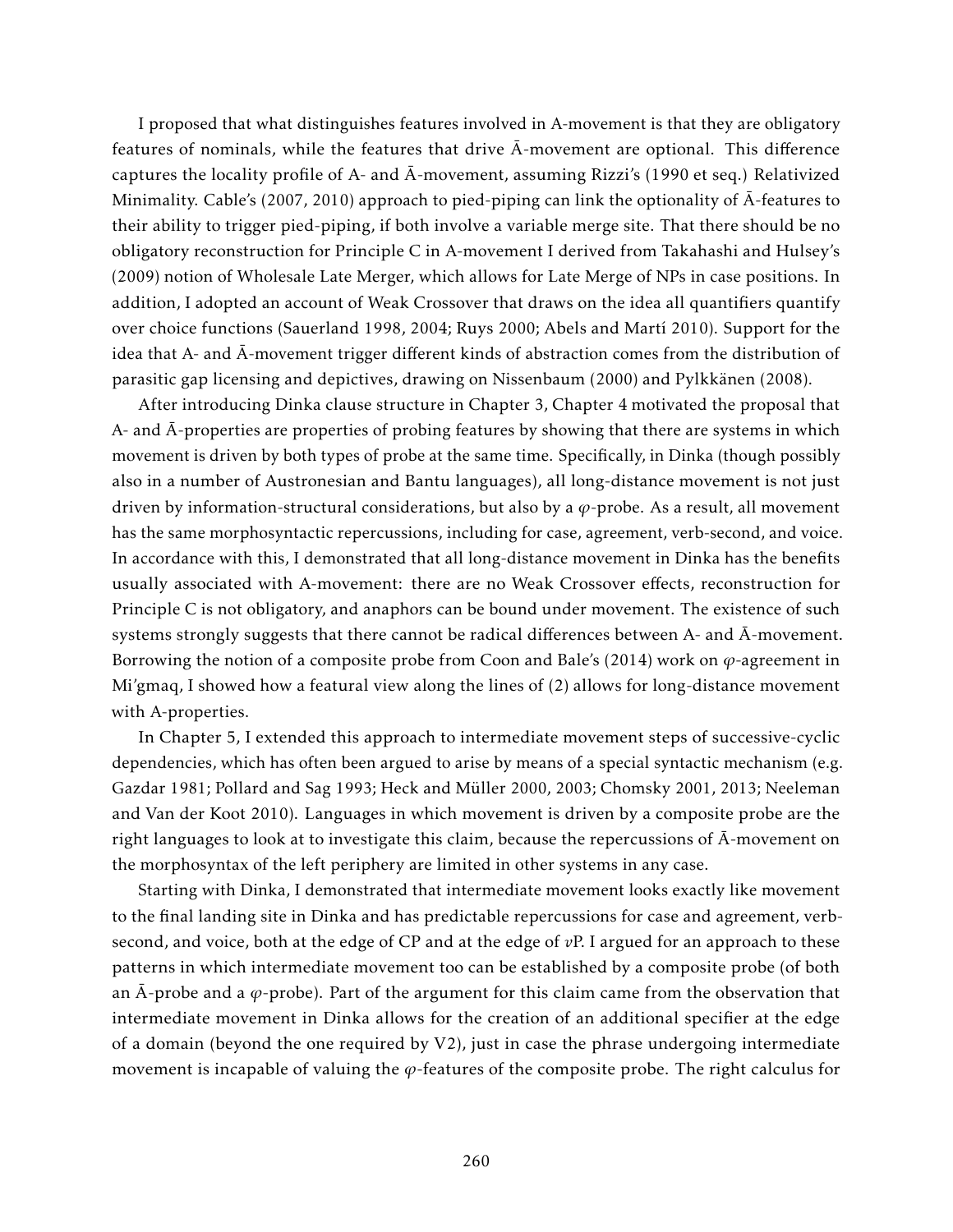this effect requires that there is a movement-driving feature on intermediate C and *v* responsible just for intermediate movement.

In addition to this, I discussed the distribution of overlapping (e.g. nesting or crossing)  $\bar{A}$ dependencies in Dinka and other languages. On the basis of variation across languages, I proposed, following Rizzi (1990, 2004) and Abels (2012a), that  $\overline{A}$ -probes may be flat or relativized to specific  $\overline{A}$ -features, like *Wh* or Top, in analogy with much work on *φ*-probing (e.g. Nevins 2007; Preminger 2011; Coon and Bale 2014; Deal 2014). I made the point that, across languages, the admissibility of nesting and crossing  $\bar{A}$ -movements is insensitive to the distinction between terminal and intermediate movement. In other words, intermediate movement is subject to the same intervention effects as terminal movement. On the proposal that variation in the extent to which  $\overline{A}$ -movements intervene for one another reflects variation in the featural specification of probes, this requires that intermediate movement involve the same Agree relation as movement to the final landing site.

Not only do these patterns motivate treating intermediate movement like terminal movement, I showed that the Dinka facts provide direct evidence for the claim that CP and *v*P constitute parallel cyclic domains, so that all long-distance dependencies involve successive-cyclic movement steps to the edge of each domain (Chomsky 1986 et seq.). In Dinka, the two edges are exactly parallel: at both, intermediate movement preferentially satisfies V2, and feeds *ϕ*-agreement (though covertly at *v*. In addition, I described a pronoun copying effect at the *v*P edge in Dinka, documented in detail in Chapter 6, that directly reveals the presence of intermediate copies at each *v*P edge.

The third and last major part of this dissertation developed an argument that all instances of phrasal movement make use of the same mechanism of Merge, as in the Copy Theory of Movement (Chomsky 1995 et seq.). To be precise, I argued that pronouns may act as realizations of DP copies in the context of multiple copy spell-out, regardless of the complexity of the DP. I first showed that in a wide range of constructions, including A-movement,  $\overline{A}$ -movement, and intermediate movement, pronouns has been shown to be capable of occupying the position of gaps and behaving at LF like full copies (e.g. Zaenen et al. 1981; Koopman 1982, 1984; Engdahl 1985; Kandybowicz 2007; Holmberg and Nikanne 2008; Harizanov 2014; Sichel 2014). On the assumption that pronouns reflect the functional layer of a DP (e.g. Postal 1969; Elbourne 2001, 2005), I proposed that these constructions result from partial spell-out of a DP after NP deletion (e.g. McCloskey 2006).

I proposed that DPs copy as pronouns because copy deletion deletes as much material as possible (e.g. Landau 2006), so that a phrasal copy is necessarily reduced to its most "minimal" form, in this case a pronoun. The idea behind this idea is that the trigger for multiple copy spell-out requires only the presence of a phrase and so is equally satisfied by a full copy as well as a pronoun. This is responsible for the asymmetry in multiple copy spell-out between verbs and DPs: verbs copy as verbs, but DPs copy as pronouns. I further showed that the partial spell-out view is able to account for several asymmetries and gaps in the distribution of pronoun copying, focusing primarily on *ké*-copying in Dinka. Pronoun copying in Dinka is limited to plurals and displays only number-matching (1st and 2nd person pronouns copy as 3rd person). We saw that such asymmetries and gaps are found across pronoun copying constructions. In particular, in Nupe and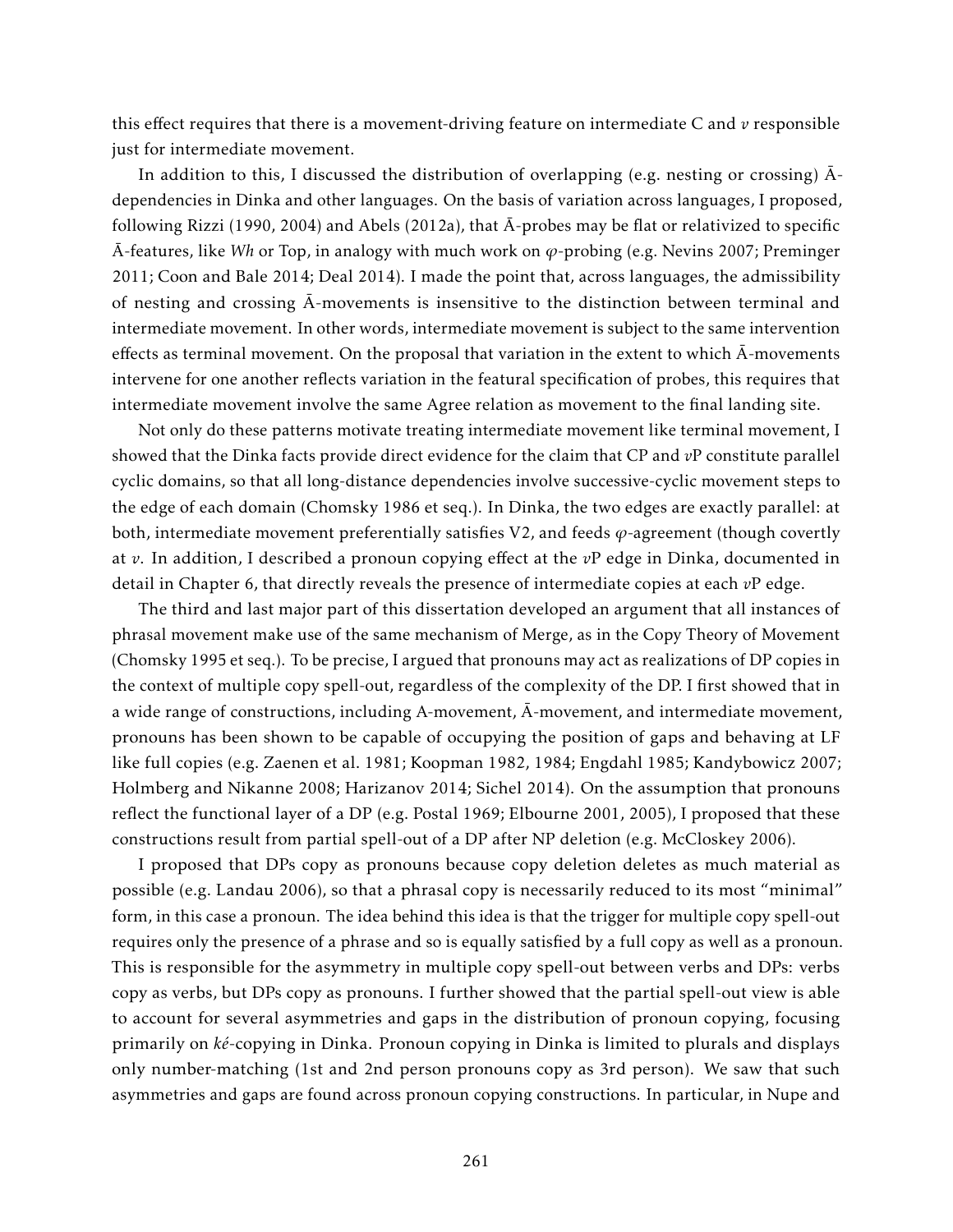Finnish as well, copied pronouns are number-matching only. In addition, gaps in pronoun copying occur in German *wh*-copying as well (Pankau 2013). I then argued that these patterns result from partial spell-out. Gaps occur when copy deletion does not leave enough structure to spell out a pronoun. In the case of Dinka, I showed that the pronoun copying gap with singular results from an asymmetry between the 3rd person plural pronoun and the 3rd person singular pronoun: the 3rd person singular spells out more structure than is left by NP deletion. Finally, I accounted for matching asymmetries between person and number by proposing that these features are encoded in different locations in the DP. To be precise, I proposed that a projection encoding person is at the core of a pronoun and that languages may differ as to whether it can undergo NP deletion. In contrast, number is always introduced on a functional head and never undergoes deletion.

The main message of Chapter 6 then is that all movement leaves copies and specifically copies with an articulated internal structure. In the context of the view of phrasal movement developed here, this motivates the second step I propose is involved in all phrasal movement, the application of Merge.

### 2 Some remaining issues

There are a number of issues relevant to the syntax of movement that I have not touched upon in this dissertation. I briefly discuss two: whether head movement has the same status as phrasal movement, and what mechanism is responsible for triggering Merge after an Agree relation between a head and a phrase.

### *2.1 On head movement*

One question that has guided a great deal of research is whether the syntax of phrasal movement is the same as the syntax of head movement, or whether head movement too involves just Agree and Merge. Whether head movement and phrasal movement should both be treated in the syntax has been a topic of debate in recent work (e.g. Chomsky 2000, 2001; Matushansky 2006; Roberts 2010; Hartman 2011; Adger 2013; Hall 2015). Arguments for a syntactic view of head movement are given by Matushansky (2006), Roberts (2010), Hartman (2011), and Gribanova (2014), among others.<sup>1</sup> Critical discussion of these arguments can be found in Adger (2013), Messick and Thoms (to appear), and Hall (2015).

One way of viewing head movement that is directly compatible with the syntax of phrasal movement in this dissertation comes from Matushansky (2006). Matushansky proposes that head movement involves movement of a head to a specifier, followed by the application of morphological merger. In this view, the first two steps of head movement are the same, except the target is a head: Agree for a feature [F], followed by Merge (3).

<sup>1.</sup> See Pesetsky and Torrego 2001, Roberts 2010 and Bjorkman 2011 for arguments that head movement requires Agree.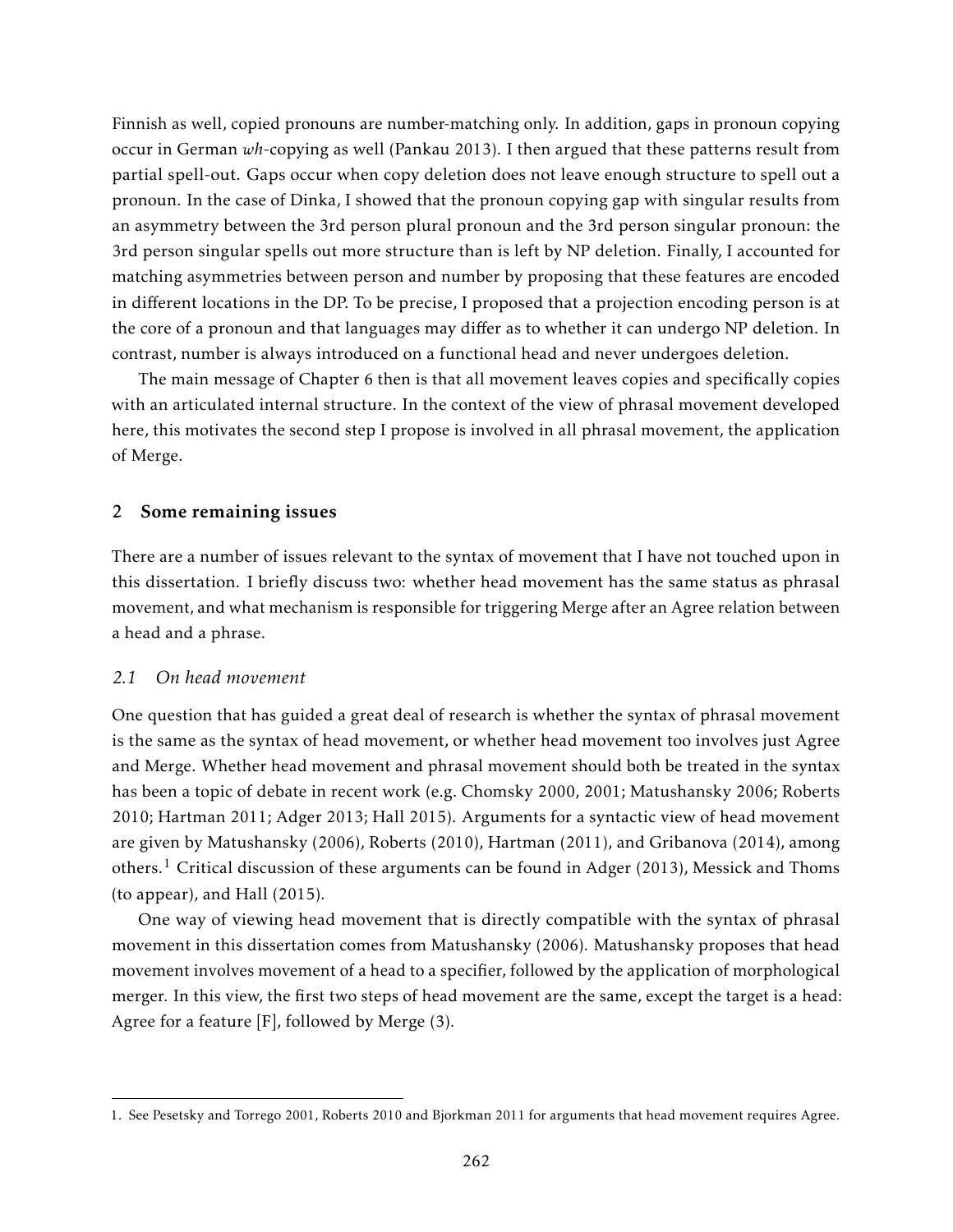

However, unlike phrasal movement, head movement is followed by the application of morphological merger. In the representation in  $(3)$ , this means that X and the copy of Y in the specifier of X in (3) become one complex head, as in (4) and (5).



In this view, the only difference between head movement and phrasal movement is that head movement involves an extra step. This has the potential to deliver a uniform syntax for *all* movement if we can sufficiently restrict the application of morphological merger. One thing that is promising is that morphological merger can apply to phrasal movement as well, to yield cliticization or clitic doubling constructions (e.g. Matushansky 2006: sec. 5.1.1; Harizanov 2014). The major question that arises under this view is whether the application of morphological merger is obligatory and, if so, why. If m-merger were optional, we might expect to find cases of excorporation, because the absence of m-merger in principle allows both X and Y in a configuration like (3) to undergo further movement independently. There could be an interesting connection between this issue and some instances of verb copying described in the previous chapter, at least some of which have been argued to correspond essentially to excorporation (e.g. Koopman 1984; Landau 2006; Vicente 2007). See Matushansky 2006 for more discussion of these issues (especially sec. 5), as well as Vicente 2007, Roberts 2010, and Funakoshi 2014.

An alternative hypothesis that has been pursued in recent work is that head movement is not a syntactic movement operation (e.g. Brody 2000, Chomsky 2001, Adger 2013 and, in particular, Hall 2015). Such literature points out that head movement has several properties that make it unlike phrasal movement: the head of the chain ends up in a non-c-commanding position and semantic effects are hard to detect. Instead, the apparent displacement of heads is treated as a fact about linearization. This type of view is also compatible with the approach to movement developed in this dissertation.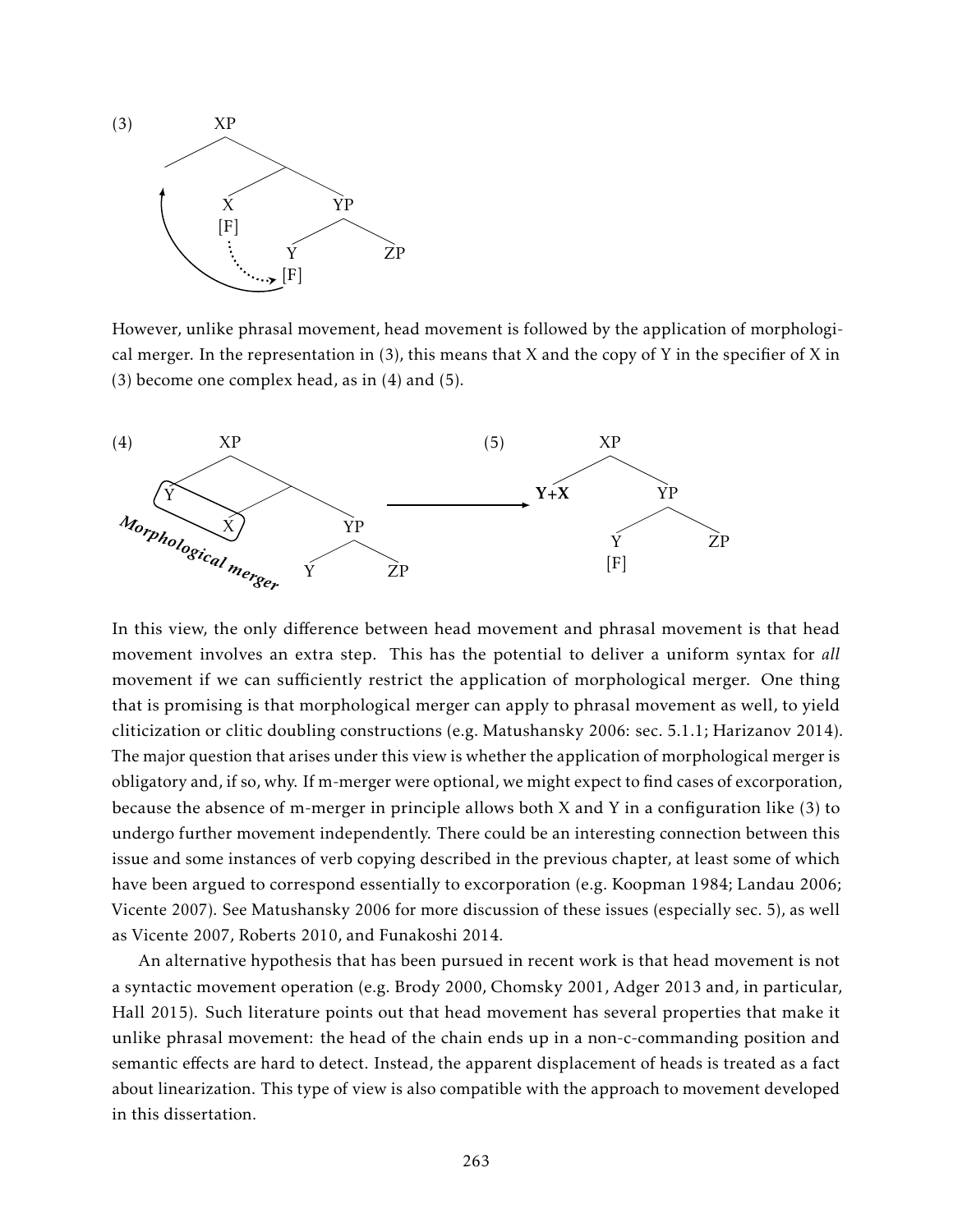### *2.2 What triggers movement*

Another issue that I have not discussed in detail is what factor determines whether Agree applies together with Merge or not, since there are clearly instances of Agree without Merge. In Chomsky (1995, 2000, 2001), a distinction was drawn essentially for this reason between "strong" features (probes who trigger the application of Merge) and "weak" features (probes that do not). Throughout this dissertation, I have steered away from this issue and assumed that there is some way of predicting which probes will trigger Merge and which will not. I would like to now briefly discuss some approaches that have emerged in recent work, starting with the approach to the EPP in Bošković (2007).

Bošković (2007) suggests that reversing the application of Agree and Merge may explain why Merge takes place. In particular, he proposes that movement always involves a situation in which the moving phrase itself carries a probe that must target the head to which movement takes place. Merge in effect serves to establish the right c-command relations for Agree. The syntax of phrasal movement that results is schematized in (6).



In this derivation, Merge happens *first* and allows the probe [F] on the moving phrase to c-command the head, and therefore Agree with it. It is commonly assumed in any case that there are features to be valued/checked on the moving phrase that render it active for Agree, such as Case or *Wh*, so that we can take these features to be the probes that establish (6).

In this approach, Merge occurs to facilitate Agree, rather than as a consequence of it. This view of phrasal movement involves the same two operations as the syntax that I have assumed so far (e.g. 7), and so many of the results obtained in this dissertation carry over to this alternative. However, this approach diverges from the one defended here in how it treats intermediate movement steps of successive-cyclic dependencies. In particular, because Merge happens first, it does not need to be followed by Agree. Bošković in fact suggests that this is what drives intermediate movement. In his approach, Merge occurs automatically, as long as the probe on the moving phrase remains unsatisfied.<sup>2</sup> As a result, intermediate movement does not involve Agree. Although this is a virtue in some respects (intermediate movement comes for free), I showed in Chapter 5 that intermediate movement steps have the same morphosyntactic repercussions as terminal movement, and are

<sup>2.</sup> This yields densely successive-cyclic derivations, with intermediate movement to each phrasal edge. But there are ways of constraining this to phase edges too.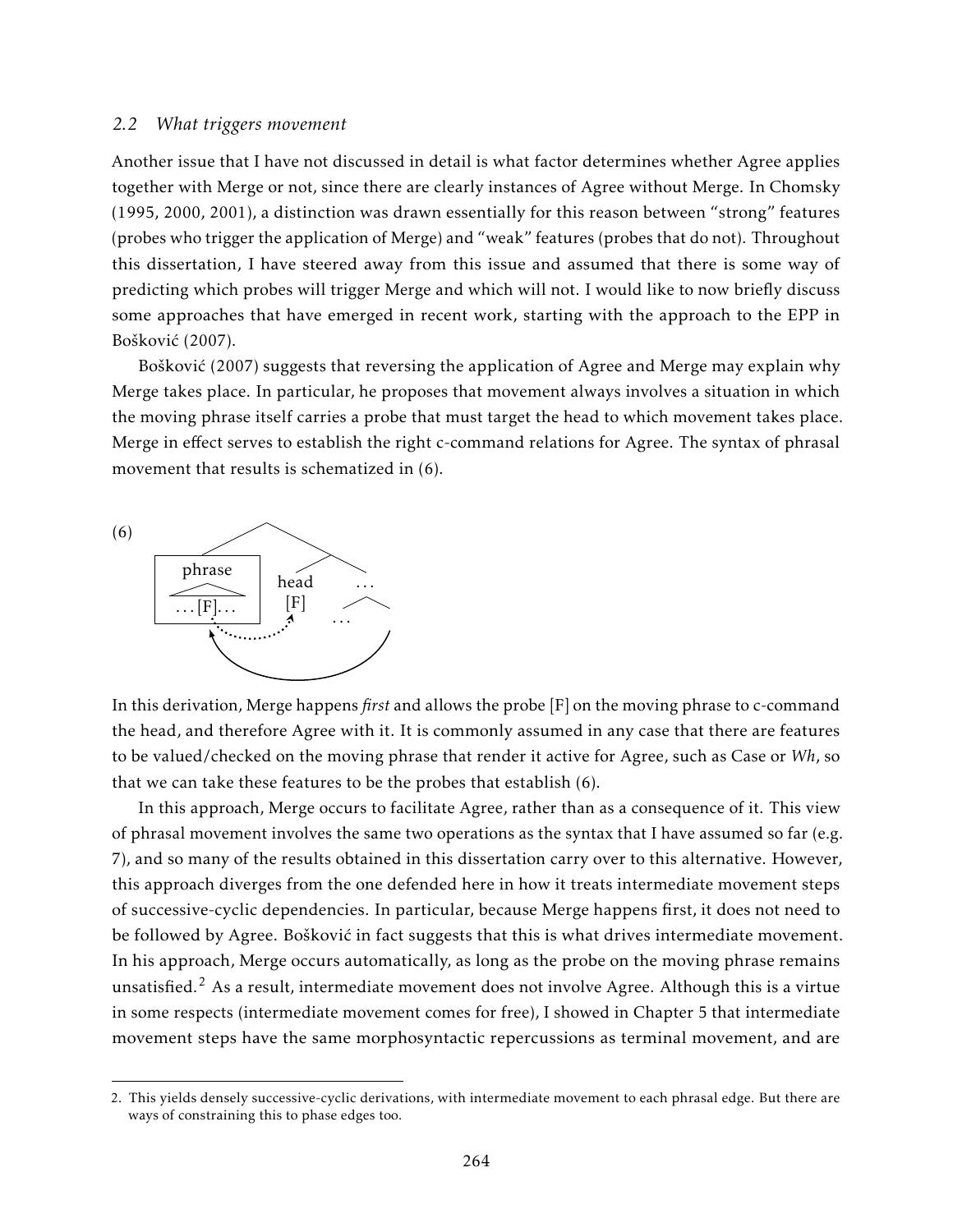accompanied by Agree relations. It is unclear then, for instance, how this view accounts for the observation that terminal and intermediate movement have the same effect on the admissibility of overlapping  $\bar{A}$ -dependencies (as discussed in sec. 3.2 of that chapter).

A variant of this proposal, also discussed by Bjorkman and Zeijlstra (2014), in effect combines the syntax in (7) with Bošković's view. In particular, suppose that phrasal movement involves Agree both before and after the application of Merge. One potential issue in Bošković's account is that Merge is almost unconstrained in its application. But we could imagine taking a different approach, in which Merge to facilitate Agree is limited to heads and phrases between which Agree has already taken place. In this view, phrasal movement occurs when a goal XP is targeted for Agree and the probing head carries features that could satisfy a probe on the XP.

Movement would then involve two stages, represented in (7) and (8).



A head with a feature  $F_1$  enters into an Agree relation with a phrase (7). If an XP is targeted for Agree by a head that carries a feature  $\rm F_2$  that could value a probe  $\rm F_2$  on the XP, Merge occurs followed by Agree for  $F_2$  (8).<sup>3</sup> This approach to phrasal movement is compatible with the conclusions argued for here, because it requires Agree for Merge to take place, but preserves the main insight behind Bošković's (2007) account.

Another approach to what triggers movement is found in Richards (2010, 2015). Richards proposes that there is a general prosodic constraint on syntactic relations, Probe-Goal Contiguity, which requires two elements that stand in an Agree relation to be prosodically contiguous (9).

### (9) *Probe-Goal Contiguity:*

Given a probe  $\alpha$  and a goal  $\beta$ ,  $\alpha$  and  $\beta$  must be dominated by a single  $\phi$  (= prosodic phrase). (adapted from Richards 2015:133)

Satisfying contiguity can be done in two ways: (i) by means of operations on existing prosodic phrasing, which regroups two elements into the same prosodic phrase, and (ii) through movement, which creates contiguity. Richards suggests that these two options correspond to Agree without Merge and Agree with Merge. In this approach, whether an Agree relation triggers Merge is predictable from how a language projects prosodic phrasing in a syntactic derivation and the operations that are allowed to act on this phrasing.

<sup>3.</sup> Bjorkman and Zeijlstra reverse the directionality of these Agree relations, but this does not matter for our purposes.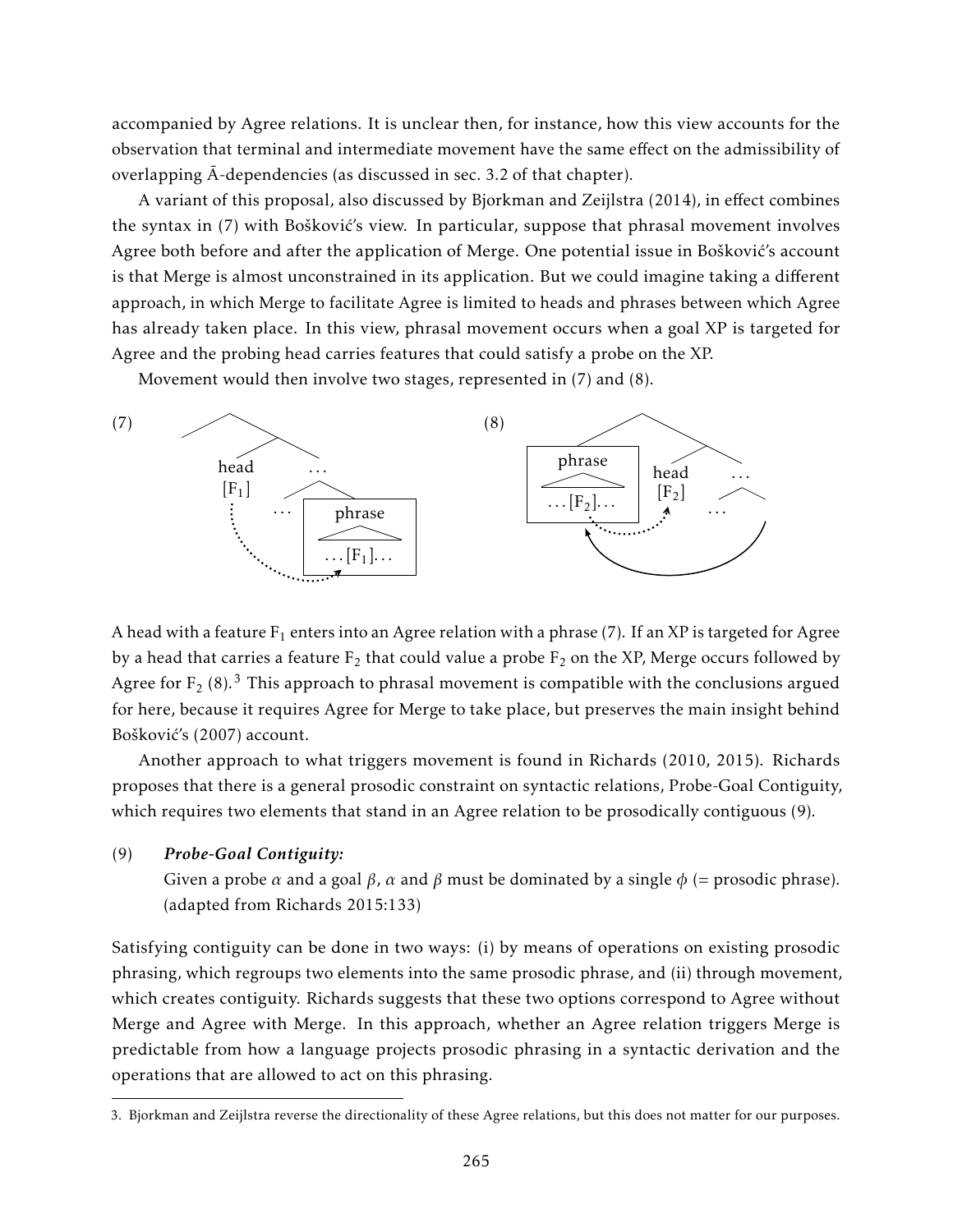Such an approach is also compatible with everything I have said here, because Probe-Goal Contiguity should be capable of driving A-movement,  $\bar{A}$ -movement, and intermediate movement equally. In addition, it makes the interesting prediction that there should always be a predictable mapping from prosodic phrasing to the effects of Agree. See Richards 2015 for the details of this theory and how it applies in a wide range of contexts. It should be clear then that there are at least two promising directions for how Merge is triggered that are compatible with my general approach.

There is much more to be said about the syntax of phrasal movement, and of movement in general. I hope to have shown, however, that the idea that all movement involves the application of Agree and Merge affords an explanation of why there should be a number of different types of phrasal movement, with diverging syntactic and semantic properties.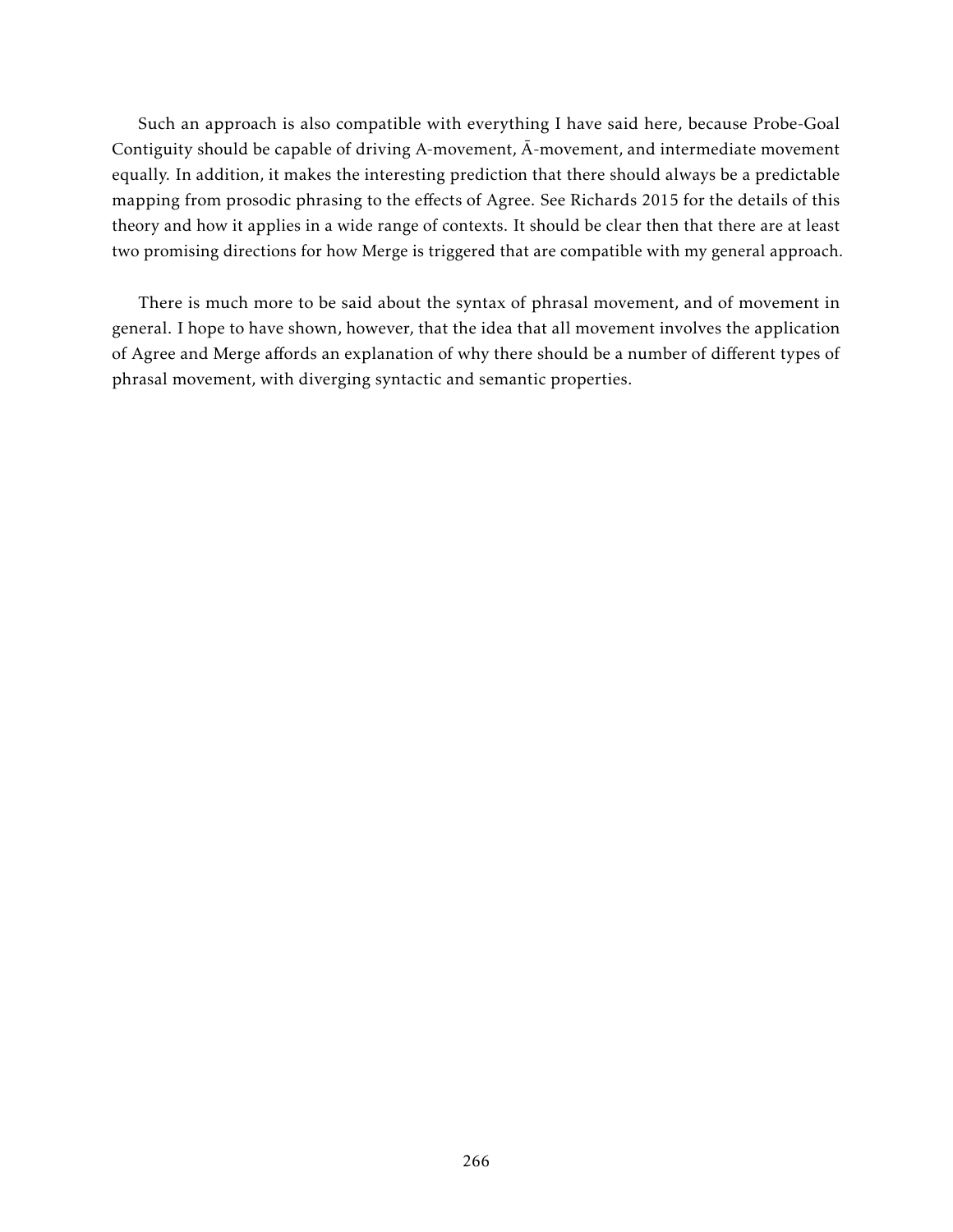### References

- Abels, Klaus. 2001. The predicate cleft construction in Russian. In *Formal Approaches to Slavic Linguistics 9*, ed. by Steven Franks and Michael Yadroff, 1–19. Michigan Slavic Publications.
- Abels, Klaus. 2003. *Successive cyclicity, anti-locality, and adposition stranding*. Doctoral dissertation, UConn.
- Abels, Klaus. 2007. Towards a restrictive theory of (remnant) movement. In *Linguistic Variation Yearbook 7*, ed. by Jeroen van Craenenbroeck and Johan Rooryck, 53–120. John Benjamins.
- Abels, Klaus. 2012a. The Italian left periphery: A view from locality. *Linguistic Inquiry* 43:229–254.
- Abels, Klaus. 2012b. *Phases: An essay on cyclicity in syntax*. Mouton de Gruyter.
- Abels, Klaus, and Luisa Martí. 2010. A unified approach to split scope. *Natural Language Semantics* 18:435–470.
- Abney, Steven. 1987. *The English noun phrase in its sentential aspect*. Doctoral dissertation, MIT.
- Abu-Bakr, Yousif El-Khalifa, and Abu-Manga, Al-Amin. 1997. Language situation and planning in the Sudan. Paper presented at the Intergovernmental Conference on Language Policies in Africa, Harare (Zimbabwe), 17–21 March 1997.
- Adesola, Oluseye. 2010. The non-agreeing subject resumptive pronoun in Yoruba. In *Topics in Kwa syntax*, ed. by James Essegbey, 65–89. Springer.
- Adger, David. 2011. Bare resumptives. In *Resumptive pronouns at the interfaces*, ed. by Alain Rouveret, 343–366. John Benjamins.
- Adger, David. 2013. *The syntax of substance*. MIT Press.
- Adger, David, and Gillian Ramchand. 2005. Merge and Move: *Wh*-dependencies revisited. *Linguistic Inquiry* 36:161–193.
- Ahland, Colleen Anne. 2012. *A grammar of Northern and Southern Gumuz*. Doctoral dissertation, University of Oregon.
- Aldridge, Edith. 2004. *Ergativity and word order in Austronesian languages*. Doctoral dissertation, Cornell University.
- Aldridge, Edith. 2008. Phase-based account of extraction in Indonesian. *Lingua* 1118:1440–1469.
- Aldridge, Edith. 2012. Antipassive and ergativity in Tagalog. *Lingua* 122:192–203.
- Alexiadou, Artemis, and Elena Anagnostopoulou. 1997. Toward a uniform account of scrambling and clitic doubling. In *German: Syntactic problems — problematic syntax*, ed. by Werner Abraham and Elly van Gelderen, 142–161. Max Niemeyer Verlag.
- Alexiadou, Artemis, and Elena Anagnostopoulou. 2000. Clitic doubling and (non)-configurationality. In *Proceedings of the NELS 30*, ed. by Masako Hirotani, Andries Coetzee, Nancy Hall, and Ji-yung Kim, 17–28. GLSA.
- Anagnostopoulou, Elena. 2003. *The syntax of ditransitives: Evidence from clitics*. Mouton de Gruyter.
- Andersen, Torben. 1987. The phonemic system of Agar Dinka. *Journal of African Languages and Linguistics* 9:1–27.
- Andersen, Torben. 1988. Ergativity in Päri: A Nilotic OVS language. *Lingua* 75: 289–324.
- Andersen, Torben. 1991. Subject and topic in Dinka. *Studies in Language* 15:265–294.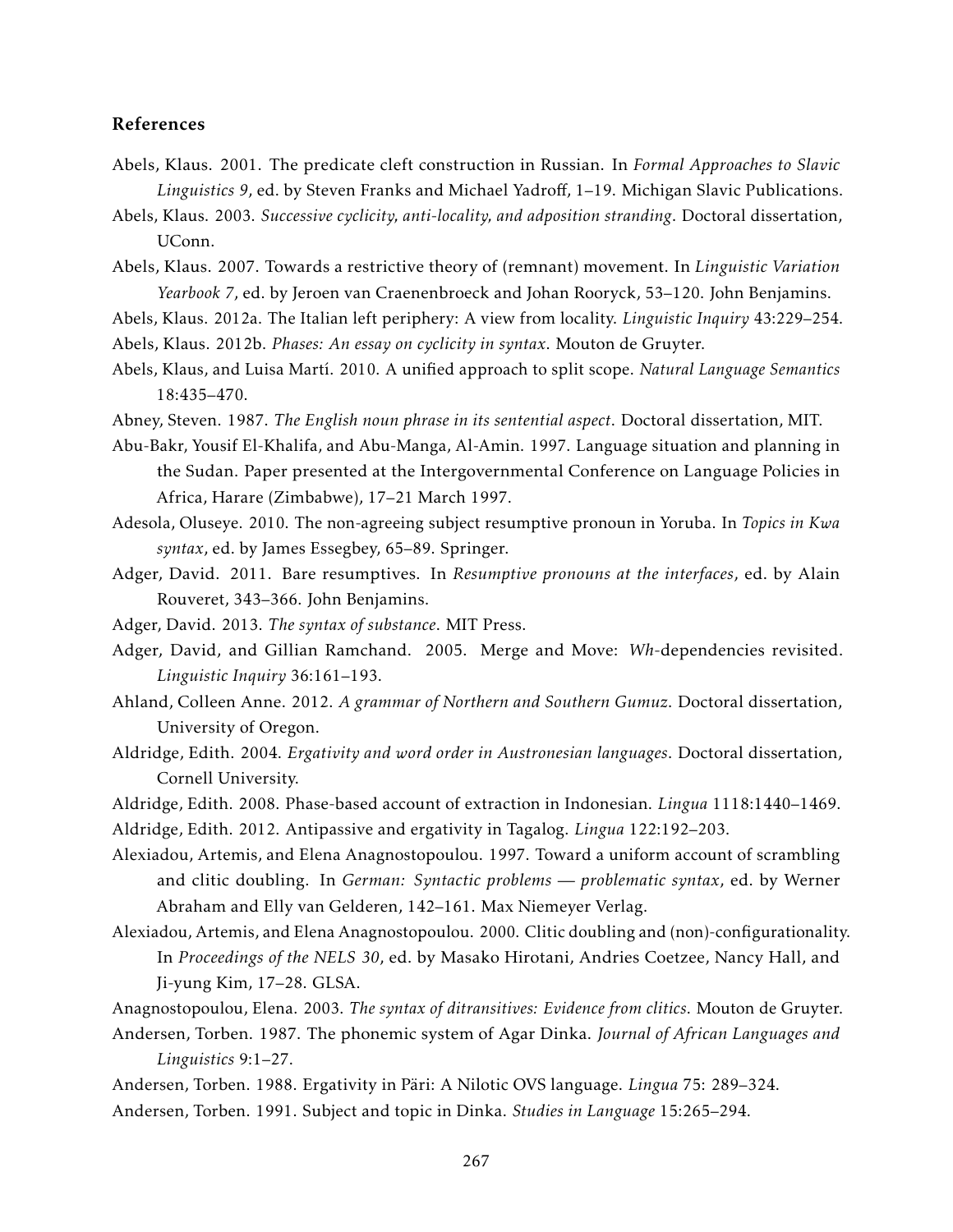Andersen, Torben. 1993. Vowel quality alternation in Dinka verb inflection. *Phonology* 10:1–42.

- Andersen, Torben. 1995. Morphological stratification in Dinka: On the alternations of voice quality, vowel length, and tone in the morphology of transitive verbal roots in a monosyllabic language. *Studies in African Linguistics* 23:1–64.
- Andersen, Torben. 2002. Case inflection and nominal head marking in Dinka. *Journal of African Languages and Linguistics* 23:1–30.
- Andersen, Torben. 2007. Auxiliary verbs in Dinka. *Studies in Language* 31:89–116.
- Andersen, Torben. 2012. Spatial roles and verbal directionality in Dinka. *Journal of African Languages and Linguistics* 33:143–179.
- Andersen, Torben. 2014. Number in Dinka. In *Number Constructions and semantics: Case studies from Africa, Amazonia and Oceania*, ed. by Anne Storch and Gerrit Dimmendaal, 221–263. John Benjamins.
- Anyadi, Stefanie, and Armine Tamrazian. 1993. *Wh*-movement in Armenian and Ruhr German. *UCL Working papers in Linguistics* 5:1–22.
- Aoun, Joseph, Choueiri, Lina, and Norbert Hornstein. 2001. Resumption, movement, and derivational economy. *Linguistic Inquiry* 32:371–403.
- Aravind, Athulya. 2015. Minimality and *wh*-licensing in Malayalam. Syntax Square, MIT.
- Arregi, Karlos. 2002. *Focus on Basque movements*. Doctoral dissertation, MIT.
- Arregi, Karlos. 2003. Clausal pied-piping. *Natural Language Semantics* 11:115–143.
- Asudeh, Ash. 2012. *The logic of pronominal resumption*. Oxford University Press.
- Baier, Nico. 2014. Spell-out, chains, and long distance *wh*-movement in Seereer. Paper presented at CLS 50, Chicago.
- Baker, Mark. 1988. *Incorporation: A theory of grammatical function changing*. University of Chicago Press.
- Barbiers, Sjef. 2002. Remnant stranding and the theory of movement. In *Dimensions of movement: From features to remnants*, ed. by Artemis Alexiadou, Elena Anagnostopoulou, Sjef Barbiers, and Hans-Martin Gaertner, 47–69. John Benjamins.
- Barbiers, Sjef. 2008. Microvariation in syntactic doubling: An introduction. In *Microvariation in syntactic doubling*, ed. by Sjef Barbiers, Olaf Koeneman, Marika Lekakou, and Margreet van der Ham, 1–36. Brill.
- Barss, Andrew. 1986. *Chains and anaphoric dependence: On reconstruction and its implications*. Doctoral dissertation, MIT.
- Beltrame, Giovanni. 1870. *Grammatica della lingua denka*. Guiseppi Civelli.
- Beltrame, Giovanni. 1880. *Grammatica e vocabolario della lingua denka*. Stabilimento Guiseppe Civelli.
- Bender, M. Lionel. 2000. Nilo-Saharan. In *African languages: An introduction*, ed. by Bernd Heine and Derek Nurse, 43–73. Cambridge University Press.
- Bennett, Will, Akinbiyi Akinlabi, and Bruce Connell. 2012. Two subject asymmetries in Defaka focus constructions. In *Proceedings of WCCFL 29*, ed. by Jaehoon Choi, E. Alan Hogue, Jeffrey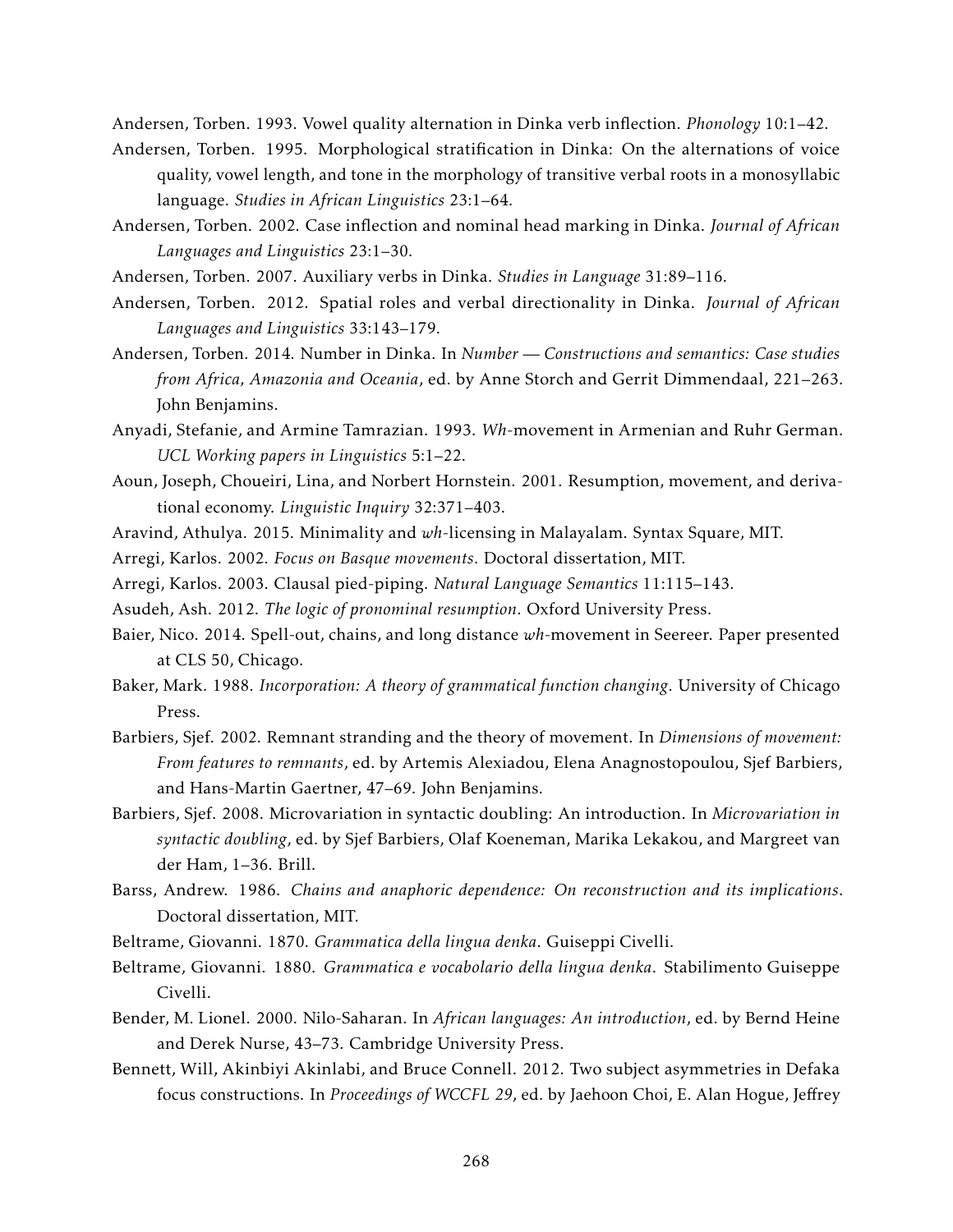Punske, Deniz Tat, Jessamyn Schertz, and Alex Trueman, 294–302. Cascadilla Proceedings Project.

- den Besten, Hans. 1981. On the interaction of root transformations and lexical deletive rules. *Groninger Arbeiten zur Germanistischen Linguistik* 1–3:1–78.
- Bhatt, Rajesh, and Roumyana Pancheva. 2004. Late merger of degree clauses. *Linguistic Inquiry* 35:1–45.
- Bhatt, Rajesh, and Roumyana Pancheva. 2007. Degree quantifiers, position of merger effects with their restrictors, and conservativity. In *Direct compositionality*, ed. by Chris Barker and Pauline Jacobson, 306–335. Oxford University Press.
- Bittner, Maria. 1994. *Case, scope, and binding.* Kluwer.
- Bittner, Maria, and Ken Hale. 1996a. The structural determination of case and agreement. *Linguistic Inquiry* 27:1–68.
- Bittner, Maria, and Ken Hale. 1996b. Ergativity: Toward a theory of a heterogeneous class. *Linguistic Inquiry* 27:531–604.
- Bjorkman, Bronwyn. 2011. *BE-ing default: The morphosyntax of auxiliaries*. Doctoral dissertation, MIT.
- Bjorkman, Bronwyn, and Hedde Zeijlstra. 2014. Upward Agree is superior. LingBuzz, lingbuzz/002350.
- Bobaljik, Jonathan. 2002. A-chains at the PF interface: Copies and 'covert' movement. *Natural Language & Linguistic Theory* 20:197–267.
- Boeckx, Cedric. 2003. *Islands and chains: Resumption as stranding*. John Benjamins.
- Boef, Eefje. 2013. *Doubling in relative clauses: Aspects of morphosyntactic microvariation in Dutch*. Doctoral dissertation, Utrecht University.
- Bokamba, Eyamba. 1981. Aspects of Bantu Syntax. Manuscript, University of Illinois, Urbana-Champaign.
- Bolinger, Dwight. 1978. Asking more than one thing at a time. In *Questions*, ed. by Henry Hiz, 107–150. Reidel.
- Borer, Hagit. 1984. *Parametric syntax*. Foris.
- Bošković, Željko. 2007. On the locality and motivation of Move and Agree: An even more minimal theory. *Linguistic Inquiry* 38:589–644.
- Bouma, Gosse, Rob Malouf, and Ivan Sag. 2001. Satisfying constraints on extraction and adjunction. *Natural Language & Linguistic Theory* 19:1–65.
- Bowers, John. 2010. *Arguments as relations*. MIT Press.
- Brandi, Luciana, and Patrizia Cordin. 1989. Two Italian dialects and the null subject parameter. In *The null subject parameter*, ed. by Osvaldo Jaeggli and Ken Safir, 111–142. Springer.
- Bresnan, Joan. 1998. Morphology competes with syntax: Explaining typological variation in Weak Crossover effects. In *Is the best good enough? Optimality and competition in syntax*, ed. by Pilar Barbosa, Danny Fox, Paul Hagstrom, Martha McGinnis, and David Pesetsky, 59–92. MIT Press.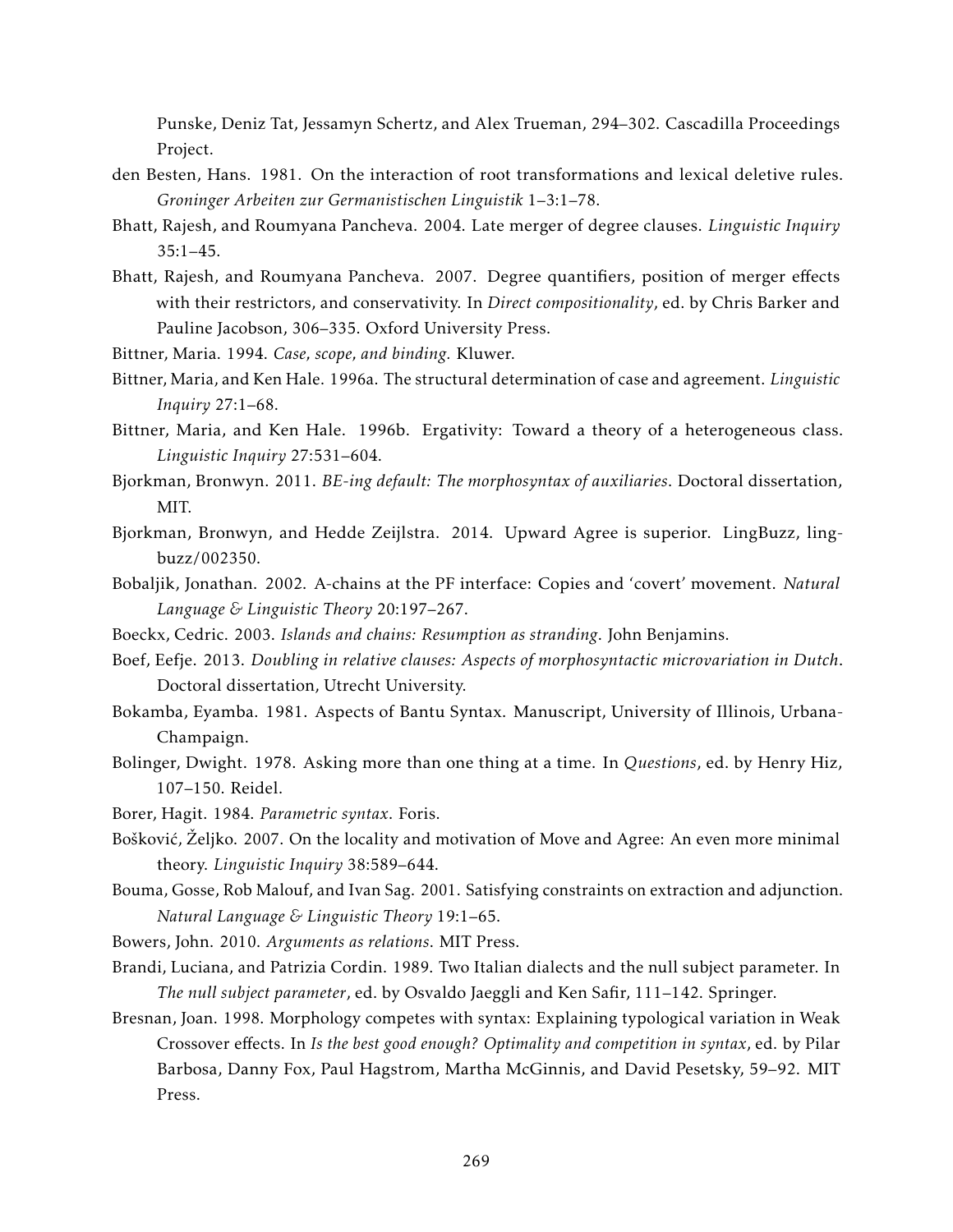- Brody, Michael. 2000. Mirror Theory: Syntactic representation in perfect syntax. *Linguistic Inquiry* 31: 29–56.
- Browning, Marguerite. 1987. *Null operator constructions*. Doctoral dissertation, MIT.
- Bruening, Benjamin. 2001a. QR obeys superiority: ACD and frozen scope. *Linguistic Inquiry* 32:233–273.
- Bruening, Benjamin. 2001b. *Syntax at the edge: Cross-clausal phenomena and the syntax of Passamaquoddy*. Doctoral dissertation, MIT.
- Bruening, Benjamin. 2006. Differences between *wh*-scope marking and *wh*-copy constructions in Passamaquoddy. *Linguistic Inquiry* 37:25–49.
- Bruening, Benjamin. 2014. Precede-and-command revisited. *Language* 90:342–388.
- Bruening, Benjamin. 2015. Depictive secondary predicates, light verb *give*, and theories of double object constructions. Manuscript, University of Delaware.
- Brun-Rollet, Antoine. 1862. Vokabulieren der Dinka, Nuehr und Schilluk Sprachen. *Mitteilungen aus Justus Perthes' Geographischer Anstalt über wichtige neue Erforschungen auf dem Gesammtgebiete der Geographie*, Ergänzungsband 2, Heft 7:25–30.
- Buell, Leston. 2012. A first look at Ewe VP fronting and derivation by phase. LingBuzz, lingbuzz/001486.
- Buell, Leston, Kristina Reidel, and Jenneke van der Wal. 2011. What the Bantu languages can tell us about word order and movement. *Lingua* 121:689–701.
- Büring, Daniel. 2005. *Binding theory*. Cambridge University Press.
- Cable, Seth. 2007. *The grammar of Q: Q-particles and the nature of Wh-fronting, as revealed by the Wh-questions of Tlingit*. Doctoral dissertation, MIT.
- Cable, Seth. 2010. *The grammar of Q: Q-particles, wh-movement, and pied-piping*. Oxford University Press.
- Cardinaletti, Anna, and Michal Starke. 1999. The typology of structural deficiency. In *Clitics and other functional categories in European languages*, ed. by Henk van Riemsdijk, 145–234. Mouton de Gruyter.
- Carlson, Greg. 1977. *Reference to kinds in English*. Doctoral dissertation, UMass Amherst.
- Carstens, Vicki. 1991. *The morphology and syntax of determiners in Kiswahili*. Doctoral dissertation, UCLA.
- Carstens, Vicki. 2003. Rethinking complementizer agreement: Agree with a Case-checked goal. *Linguistic Inquiry* 34:393–412.
- Carstens, Vicki. 2005. Agree and EPP in Bantu. *Natural Language & Linguistic Theory* 23: 219–279.
- Charnavel, Isabelle, and Dominique Sportiche. To appear. Anaphor binding domains. *Linguistic Inquiry*.
- Chomsky, Noam. 1973. Conditions on transformations. In *A festschrift for Morris Halle*, ed. by Stephen Anderson and Paul Kiparsky, 232–286. Holt, Rinehart & Winston.
- Chomsky, Noam. 1977. On *wh*-movement. In *Formal syntax*, ed. by Adrian Akmajian, Peter Culicover, and Thomas Wasow, 71–132. Academic Press.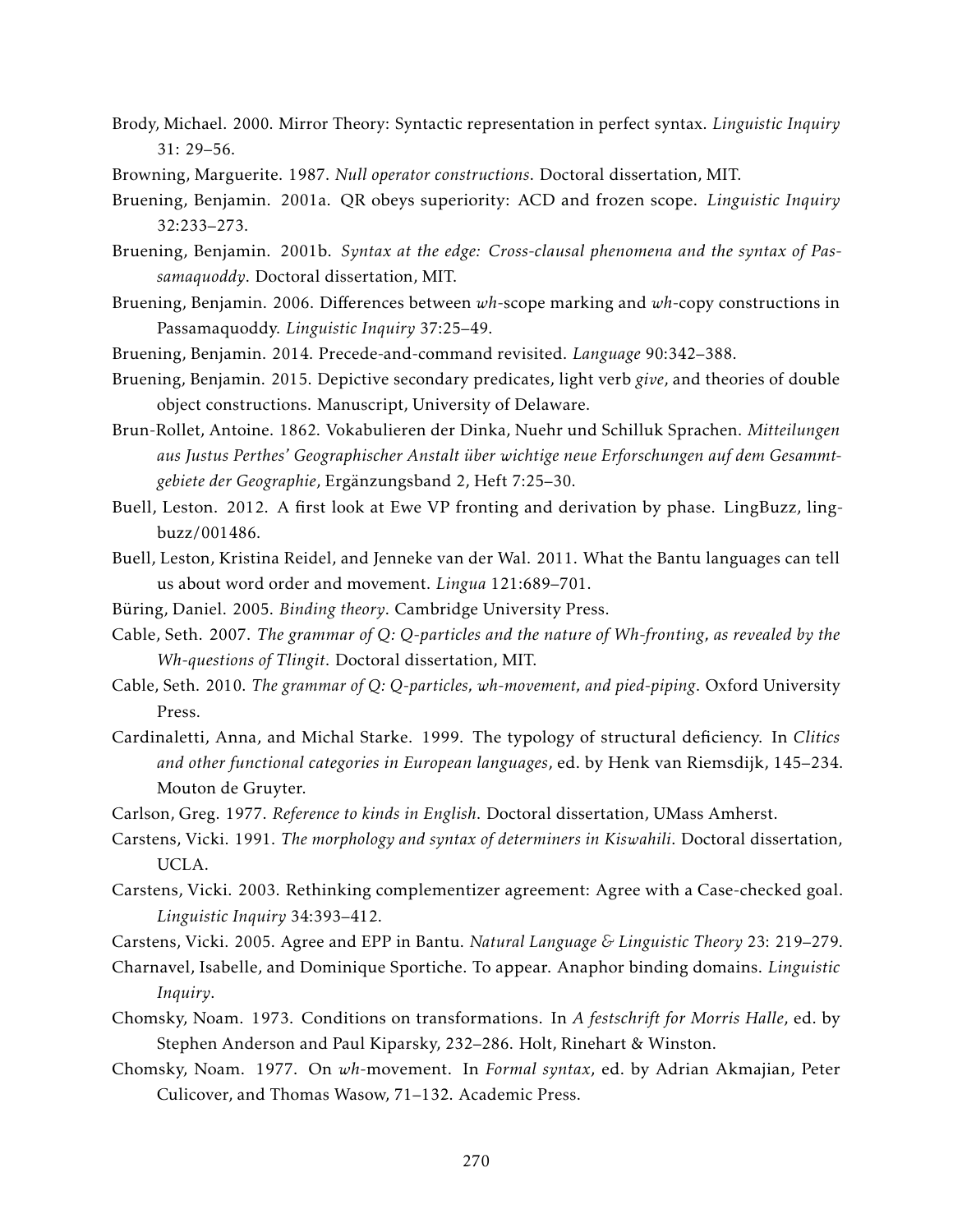Chomsky, Noam. 1981. *Lectures on government and binding*. Foris.

Chomsky, Noam. 1986. *Barriers*. MIT Press.

- Chomsky, Noam. 1991. Some notes on economy of derivation and representation. In *Principles and parameters in comparative syntax*, ed. by Robert Freidin, 417–454. MIT Press.
- Chomsky, Noam. 1993. A minimalist program for linguistic theory. In *The view from Building 20*, ed. by Kenneth Hale and Samuel Jay Keyser, 1–52. MIT Press.
- Chomsky, Noam. 1995. *The minimalist program*. MIT Press.
- Chomsky, Noam. 2000. Minimalist inquiries: The framework. In *Step by step: Essays on minimalist syntax in honor of Howard Lasnik*, ed. by R. Martin, D. Michaels, and J. Uriagereka, 89–155. MIT Press.
- Chomsky, Noam. 2001. Derivation by phase. In *Ken Hale: A life in language*, ed. by M. Kenstowicz, 1–52. MIT Press.
- Chomsky, Noam. 2007. Approaching UG from below. In *Interfaces + recursion = language?*, ed. by Uli Sauerland and Hans-Martin Gärtner, 1–29. Mouton de Gruyter.
- Chomsky, Noam. 2008. On phases. In *Foundational issues in linguistic theory: Essays in honor of Jean-Roger Vergnaud*, ed. by Robert Freidin, Carlos P. Otero, and Maria Luisa Zubizarreta, 133–166. MIT Press.
- Chomsky, Noam. 2013. Problems of projection. *Lingua* 130:33–49.
- Chomsky, Noam, and Howard Lasnik. 1993. The theory of principles and parameters. In *Syntax: An international handbook of contemporary research*, ed. by Joachim Jacobs, Arnim von Stechow, Wolfgang Sternefeld, and Theo Vennemann, 506–569. Walter de Gruyter.
- Chung, Sandra. 1982. Unbounded dependencies in Chamorro grammar. *Linguistic Inquiry* 13:39– 77.
- Clements, George. 1984. Binding domains in Kikuyu. *Studies in the Linguistic Sciences* 14:37–56.
- Clements, George, and Kevin Ford. 1979. Kikuyu tone shift and its synchronic consequences. *Linguistic Inquiry* 10:179–210.
- Clements, George, James McCloskey, Joan Maling, and Annie Zaenen. 1983. String-vacuous rule application. *Linguistic Inquiry* 14:1–17.
- Cinque, Guglielmo. 1999. *Adverbs and functional heads: A cross-linguistic perspective*. Oxford University Press.
- Cognola, Federica. 2008. OV/VO syntax in Mòcheno declarative clauses. *Rivista di Grammatica Generativa* 33:79–93.
- Cognola, Federica. 2013. *Wh*-long extraction in Mòcheno and the derivation of OV word order in West Germanic. Paper presented at the 28th Comparative Germanic Workshop.
- Cole, Peter, and Gabriella Hermon. 1998. The typology of WH movement: WH questions in Malay. *Syntax* 1:221–258.
- Coon, Jessica, and Alan Bale. 2014. The interaction of person and number in Mi'gmaq. *Nordlyd*  $40:85-101$ .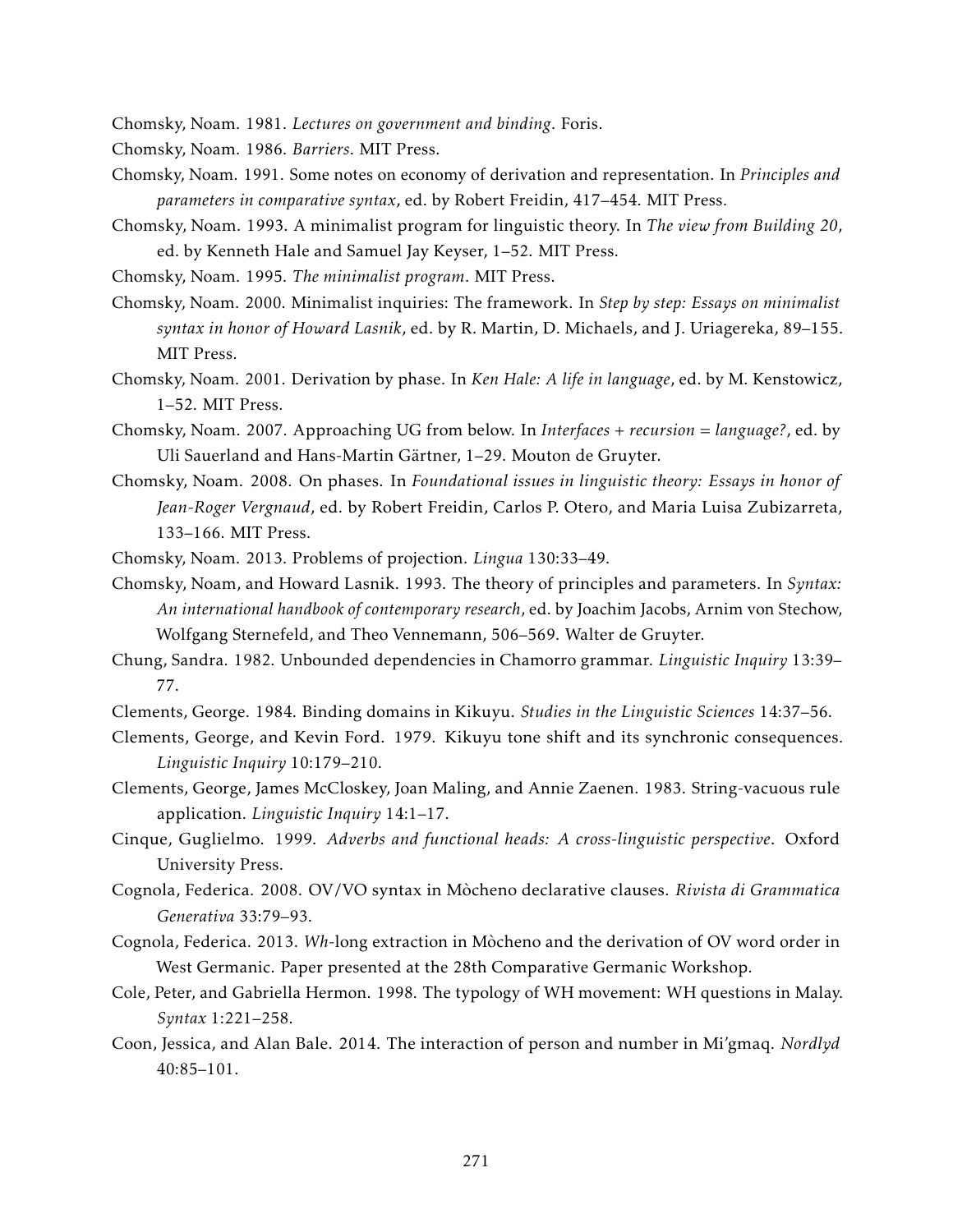- Couquaux, Daniel. 1975. Une règle de réanalyse en français. *Recherches linguistiques de Vincennes* 4:32–72.
- Cozier, Franz. 2006. The co-occurrence of predicate clefting and *wh*-questions in Trinidad Dialectal English. *Natural Language & Linguistic Theory* 24:655–688.
- van Craenenbroeck, Jeroen, and Marjo van Koppen. 2002. Subject doubling in Dutch dialects. In *Proceedings of ConSOLE IX*, ed. by Marjo van Koppen, Erica Thrift, Erik Jan van der Torre and Malte Zimmermann, 54–67.
- Creider, Chet. 1989. *The syntax of Nilotic languages: Variations and themes*. Dietrich Reimer Verlag. Cuervo, Maria Cristina. 2003. *Datives at large*. Doctoral dissertation, MIT.
- Culicover, Peter, and Robert Levine. 2001. Stylistic inversion in English: A reconsideration. *Natural Language & Linguistic Theory* 19:283–310.
- Dayal, Veneeta. 1994. Scope marking as indirect *wh*-dependency. *Natural Language Semantics* 2:137–170.
- Deal, Amy Rose. 2014. Properties of probes: Evidence from Nez Perce complementizer agreement. Presentation at NELS 45, MIT.
- Déchaine, Rose-Marie, and Martina Wiltschko. 2002. Decomposing pronouns. *Linguistic Inquiry* 33:409–442.
- Demirdache, Hamida. 1991. *Resumptive chains in restrictive relatives, appositives and dislocation structures*. Doctoral dissertation, MIT.
- Déprez, Vivian. 1989. *On the typology of syntactic positions and the nature of chains*. Doctoral dissertation, MIT.
- Diesing, Molly. 1990. Verb movement and the subject position in Yiddish. *Natural Language & Linguistic Theory* 8:41–79.
- Diesing, Molly. 2014. The upper functional domain in Yiddish. In *Focus on Germanic typology*, ed. by Werner Abraham, 195–210. Akademie Verlag.
- den Dikken, Marcel. 2006. When Hungarians agree (to disagree): The fine art of "*ϕ*" and "art." Manuscript, CUNY Graduate Center.
- den Dikken, Marcel. 2009. On the nature and distribution of successive cyclicity. Manuscript, CUNY Graduate Center.
- Dimmendaal, Gerrit. 1983. *The Turkana language*. Foris.
- Dimmendaal, Gerrit. 1985. Prominence hierarchies and Turkana syntax. *Proceedings of ACAL 14*, 127–148. Foris.
- Dimmendaal, Gerrit. 2005. Head marking, dependent marking, and constituent order in the Nilotic area. In *Studies in African linguistic typology*, ed. by F. K. Erhard Voeltz, 71–92. John Benjamins.
- Dimmendaal, Gerrit. 2007. Marked nominative systems in Eastern Sudanic and their historical origin. Paper presented at Workshop on Grammar and Processing of Verbal Arguments, Leipzig, 20–21 April 2007.
- Dixon, Robert M.W. 1979. Ergativity. *Language* 55:59–138.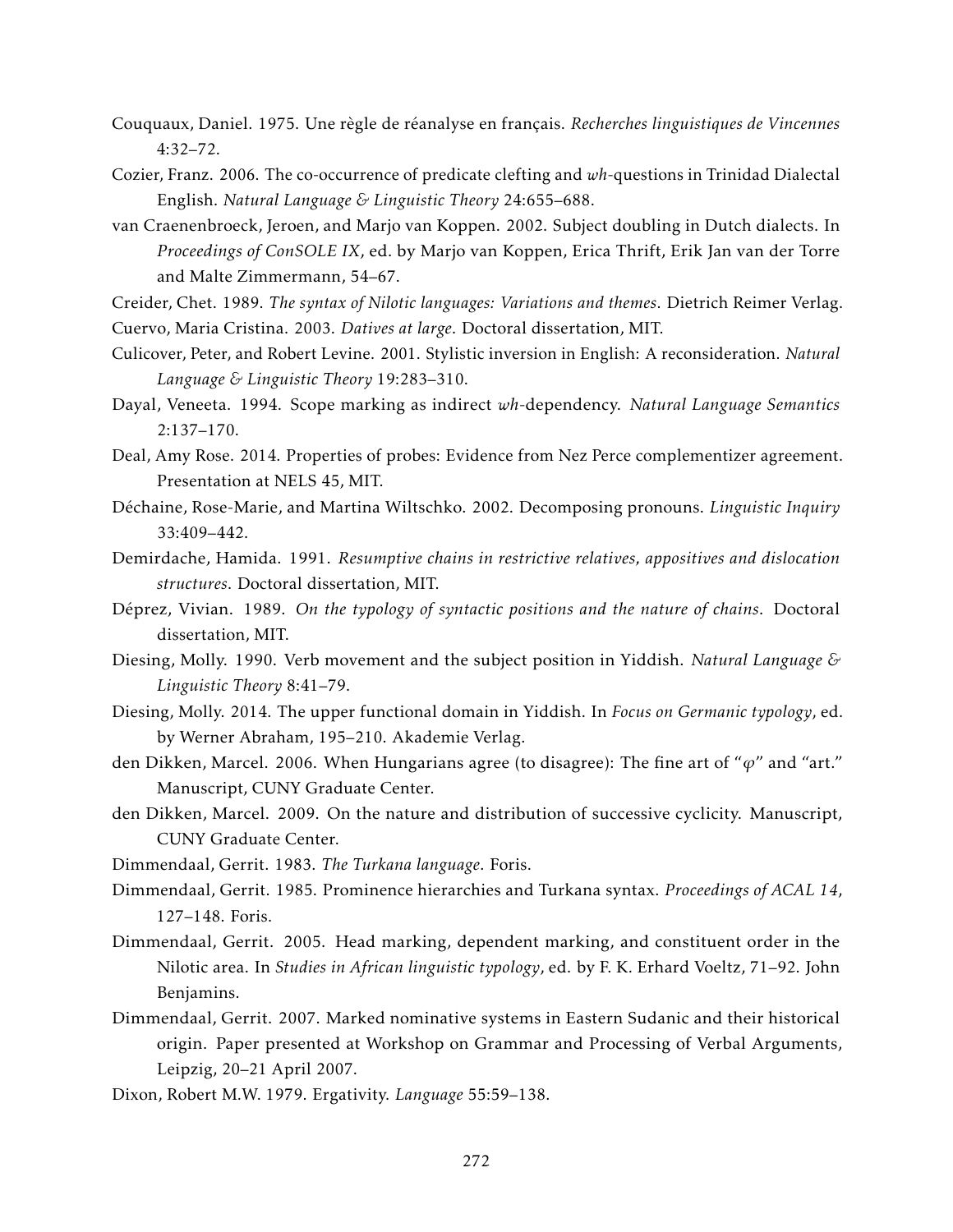- Duerksen, John. 1997. Dinka dialects: A preliminary report. *Occasional papers in the study of Sudanese languages* 7:1–18.
- Elbourne, Paul. 2001. E-type anaphora as NP-deletion. *Natural Language Semantics* 9:241–288.

Elbourne, Paul. 2005. *Situations and individuals*. MIT Press.

- Elbourne, Paul. 2013. *Definite descriptions*. Oxford University Press.
- Engdahl, Elisabet. 1982. Restrictions on unbounded dependencies in Swedish. In *Readings on unbounded dependencies in Scandinavian languages*, ed. by Elisabet Engdahl and Eva Ejerhed, 151–174. Almqvist and Wiksell.
- Engdahl, Elisabet. 1985. Parasitic gaps, resumptive pronouns, and subject extractions. *Linguistics* 23:3–44.
- Engdahl, Elisabet. 1986. *Constituent questions: The syntax and semantics of questions with special reference to Swedish*. Reidel.
- Erlewine, Michael Y. 2014. *Movement out of focus*. Doctoral dissertation, MIT.
- Erlewine, Michael Y., Theodore Levin, and Coppe van Urk. To appear. Ergativity and Austronesiantype voice systems. In *Oxford Handbook of Ergativity*, ed. by Jessica Coon, Diane Massam, and Lisa Travis. Oxford University Press.
- Evans, Nicholas. 1995. *A grammar of Kayardild*. Walter de Gruyter.
- Fanselow, Gisbert, and Damir Ćavar. 2001. Remarks on the economy of pronunciation. In *The rise of competition in syntax: A synopsis*, ed. by Gereon Müller and Wolfgang Sternefeld, 107–150. De Gruyter.
- Fanselow, Gisbert, and Anoop Mahajan. 2000. Towards a minimalist theory of *wh*-expletives, *wh*-copying, and successive cyclicity. In *Wh-scope marking*, ed. by Uli Lutz, Gereon Müller, and Arnim von Stechow, 195–230. John Benjamins.
- Faraci, Robert. 1974. *Aspects of the grammar of infinitives and for-phrases*. Doctoral dissertation, MIT.
- Felser, Claudia. 2004. *Wh*-copying, phases, and successive cyclicity. *Lingua* 114:543–574.
- Freidin, Robert. 1986. Fundamental issues in the theory of binding. In *Studies in the acquisition of anaphora*, ed. by Barbara Lust, 151–188. Reidel.
- Fox, Danny. 1999. Reconstruction, binding theory, and the interpretation of chains. *Linguistic Inquiry* 30:157–196.
- Fox, Danny. 2000. *Economy and scope*. MIT Press.
- Fox, Danny. 2002. Antecedent-contained deletion and the copy theory of movement. *Linguistic Inquiry* 33:63–96.
- Fox, Danny, and David Pesetsky. 2005. 24.952 class notes, MIT.
- Frascarelli, Mara, and Roland Hinterhölzl. 2007. Types of topics in German and Italian. In *On information structure, meaning and form*, ed. by K. Schwabe and S. Winkler, 87–116. John Benjamins.
- Fukui, Naoki, and Margaret Speas. 1986. Specifiers and projection. In *MIT Working Papers in Linguistics* 8, 128–172.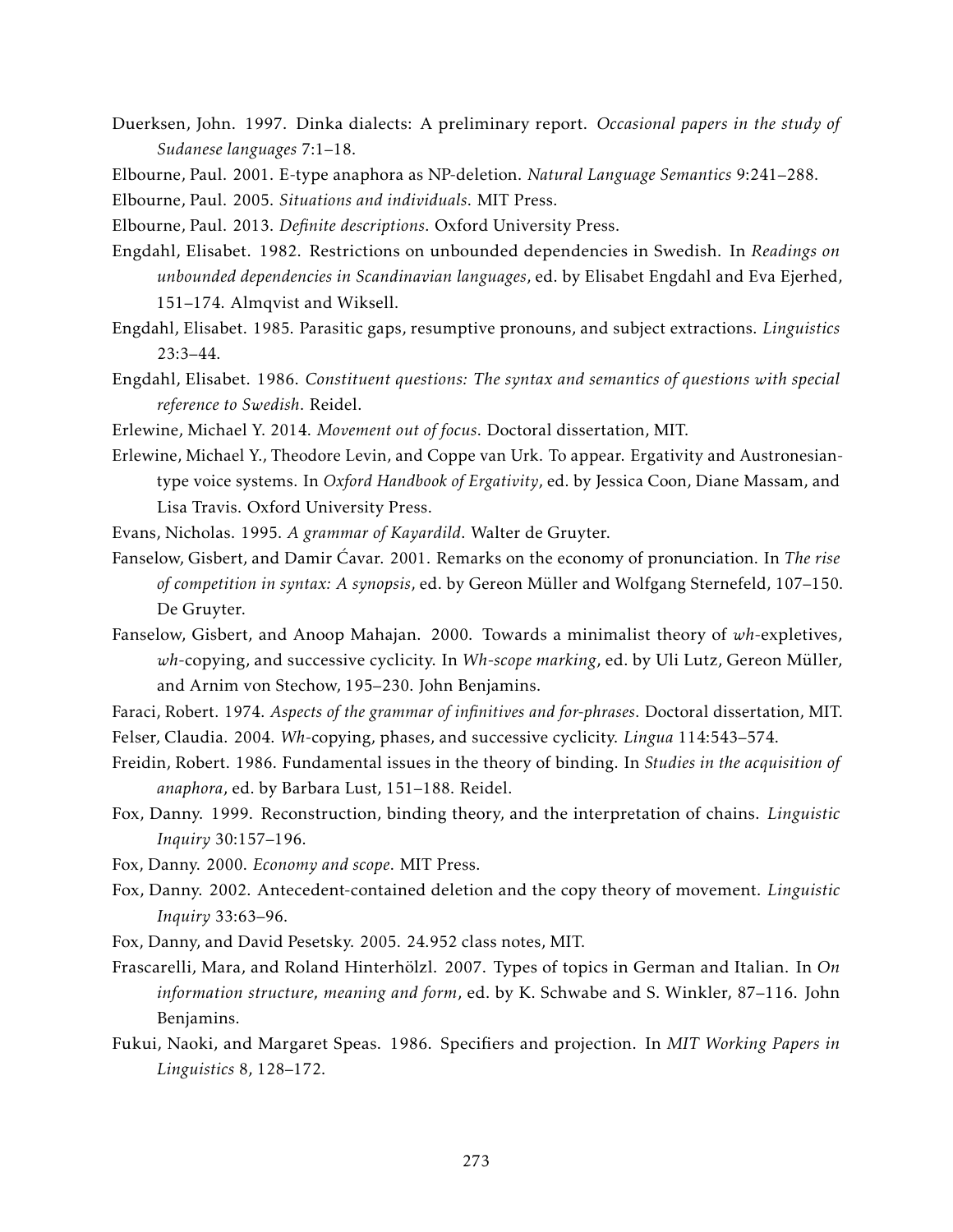- Funakoshi, Kenshi. 2014. *Syntactic head movement and its consequences*. Doctoral dissertation, University of Maryland.
- Gazdar, Gerald. 1981. Unbounded dependencies and coordinate structure. *Linguistic Inquiry* 12:155–184.
- George, Leland, and Jaklin Kornfilt. 1981. Finiteness and boundedness in Turkish. In *Binding and filtering*, ed. by F. Heny, 105–127. MIT Press.
- Georgi, Doreen. 2014. *Opaque interactions of Agree and Merge: On the nature and order of elementary operations*. Doctoral dissertation, Universität Leipzig.
- Gilley, Leoma. 2003. The feature of stress in Nilotic. *Frankfurter Afrikanistische Bläfter* 15:99–120.
- Gracănin-Yuksek, Martina. 2010. On a matching effect in headed relative clauses. In *Formal Approaches to Slavic Linguistics 18*, ed. by Wayles Browne, Adam Cooper, Alison Fisher, Esra Kesici, Nikola Predolac, and Draga Zec, 193–209. Ann Arbor: Michigan Slavic Publications.

Greenberg, Joseph. 1966. *The languages of Africa*. Mouton & Co.

- Gribanova, Vera. 2014. Discourse-driven head movement, VSO and ellipsis in Russian. Paper presented at NELS 45, MIT.
- Gruber, Bettina. 2013. *The spatiotemporal dimensions of person: A morphosyntactic account of indexical pronouns*. Doctoral dissertation, Utrecht University.
- Guilfoyle, Eithne, Henrietta Hung, and Lisa Travis. 1992. Spec of IP and Spec of VP: Two subjects in Austronesian languages. *Natural Language & Linguistic Theory* 10:375–414.
- Haegeman, Liliane. 1996. The typology of syntactic positions: L-relatedness and the  $A/\bar{A}$  distinction. In *Minimal ideas: Syntactic studies in the minimalist framework*, ed. by Werner Abraham, Samuel David Epstein, Höskuldur Þhráinsson, and C. Jan-Wouter Zwart, 141–165. John Benjamins.
- Haegeman, Liliane. 2003. Notes on long adverbial fronting and the left periphery. *Linguistic Inquiry* 34:640–649.
- Haegeman, Liliane. 2012. *Adverbial clauses, main clause phenonema, and composition of the left periphery*. Oxford University Press.
- Hale, Ken, and Samuel J. Keyser. 2002. *Prolegomenon to a theory of argument structure*. MIT Press.
- Hall, David. 2015. *Spelling out the noun phrase: Interpretation, word order, and the problem of 'meaningless movement'*. Doctoral dissertation, Queen Mary University of London.
- Harford Perez, Carolyn. 1985. *Aspects of complementation in three Bantu languages*. Doctoral dissertation, University of Wisconsin-Madison.
- Harley, Heidi, and Elizabeth Ritter. 2002. A feature-geometric analysis of person and number. *Language* 78:482–526.
- Halpert, Claire. 2012. *Argument licensing and agreement in Zulu*. Doctoral dissertation, MIT.
- Halpert, Claire. 2015. Raising parameters. Presentation at GLOW 38, Paris.
- Harizanov, Boris. 2014. Clitic doubling at the syntax-morphophonology interface. *Natural Language & Linguistic Theory* 32:1033–1088.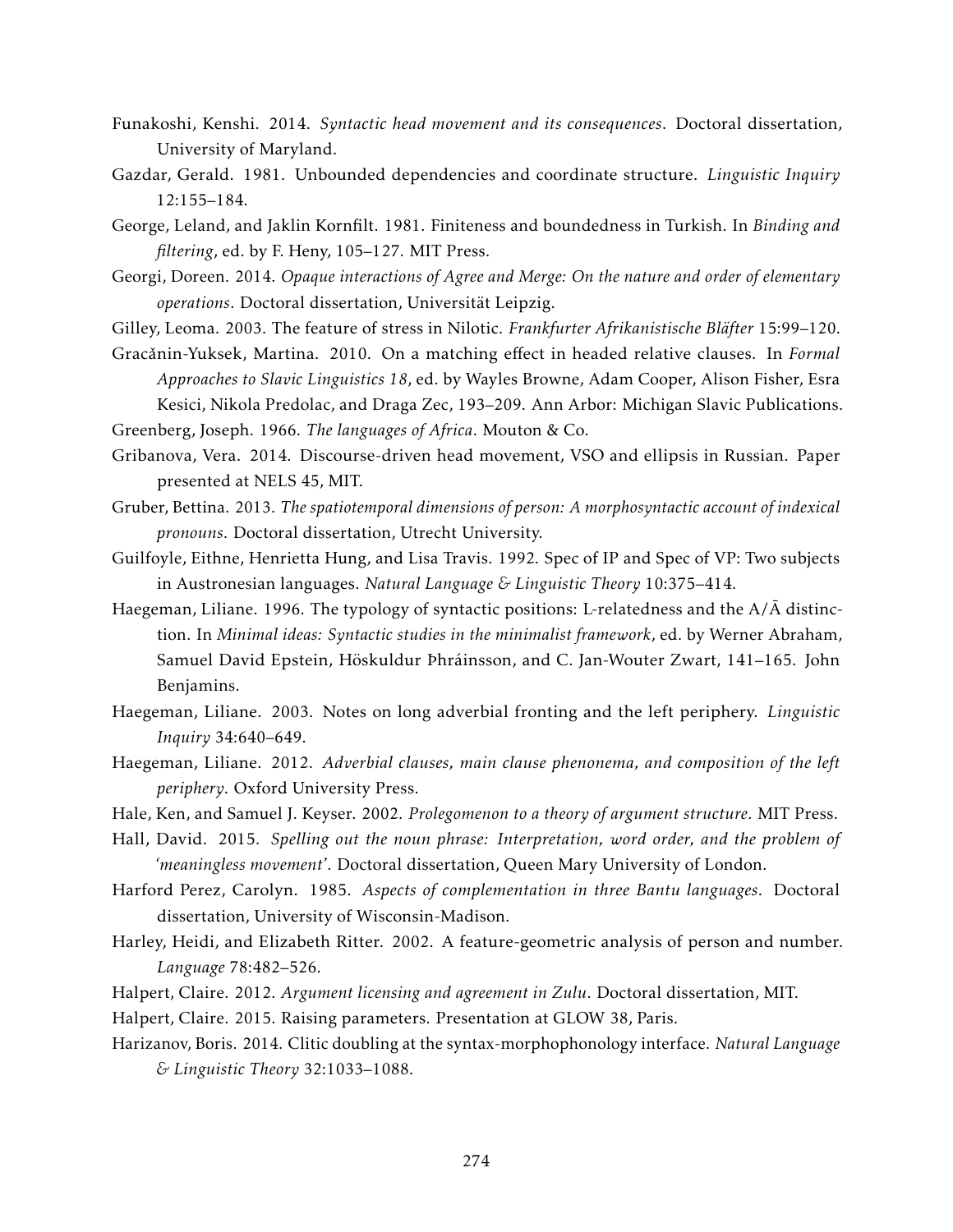- Harley, Heidi. 1997. If you have, you can give. In *Proceedings of the 15th West Coast Conference on Formal Linguistics*, ed. by Brian Agbayani and Sze-Wing Tang, 193–207. CSLI.
- Harley, Heidi. 2002. Possession and the double object construction. *Yearbook of Linguistic Variation* 2:29–68.
- Harley, Heidi. 2009. The morphology of nominalizations and the syntax of *v*P. In *Quantification, definiteness and nominalization*, ed. by Anastasia Giannakidou and Monika Rathert, 321–343. Oxford University Press.
- Harley, Heidi. 2013. External arguments and the Mirror Principle: On the distinctness of Voice and *v*. *Lingua* 125:34–57.
- Hartman, Jeremy. 2011. The semantic uniformity of traces: Evidence from ellipsis parallelism. *Linguistic Inquiry* 42:367–388.
- Hartman, Jeremy. 2012. *Varieties of clausal complementation*. Doctoral dissertation, MIT.
- Heck, Fabian. 2008. On pied-piping: *Wh*-movement and beyond. Walter de Gruyter.
- Heck, Fabian. 2009. On certain properties of pied-piping. *Linguistic Inquiry* 40:75–111.
- Heck, Fabian, and Gereon Müller. 2000. Successive cyclicity, long-distance superiority, and local optimization. *Proceedings of WCCFL 19*, ed. by Roger Billerey and Brook Danielle Lillehaugen, 218–231. Cascadilla Press.
- Heck, Fabian, and Gereon Müller. 2003. Derivational optimization of *wh*-movement. *Linguistic Analysis* 33:97–148.
- Heim, Irene. 1982. *The semantics of definite and indefinite noun phrases*. Doctoral dissertation, UMass Amherst.
- Heinat, Fredrik. 2008. *Probes, pronouns and binding in the Minimalist Program*. VDM Verlag.
- Henderson, Brent. 2006. *The syntax and typology of Bantu relative clauses*. Doctoral dissertation, University of Illinois at Urbana-Champaign.
- Henderson, Brent. 2011. Agreement, locality, and OVS in Bantu. *Lingua* 121:742–753.
- Henderson, Brent. 2013. Agreement and person in anti-agreement. *Natural Language & Linguistic Theory* 31:453–481.
- Henry, Alison. 1995. *Belfast English and Standard English: Dialect variation and parameter setting*. Oxford University Press.
- Hermon, Gabriella. 1985. *Syntactic modularity*. Foris.
- Hiemstra, Inge. 1986. Some aspects of *wh*-questions in Frisian. *North-Western European Language Evolution* 8:97–110.
- Hladnik, Marko. 2015. *Mind the gap: Resumption in Slavic relative clauses*. Doctoral dissertation, Utrecht University.
- Holmberg, Anders and Urpo Nikanne. 2002. Expletives, subjects, and topics in Finnish. In *Subjects, expletives and the EPP*, ed. by Peter Svenonius, 71–105. Oxford University Press.
- Holmberg, Anders, and Urpo Nikanne. 2008. Subject doubling in Finnish: The role of deficient pronouns. In *Microvariation in syntactic doubling*, ed. by Sjef Barbiers, Olaf Koeneman, Marika Lekakou, and Margreet van der Ham, 325–349. Brill.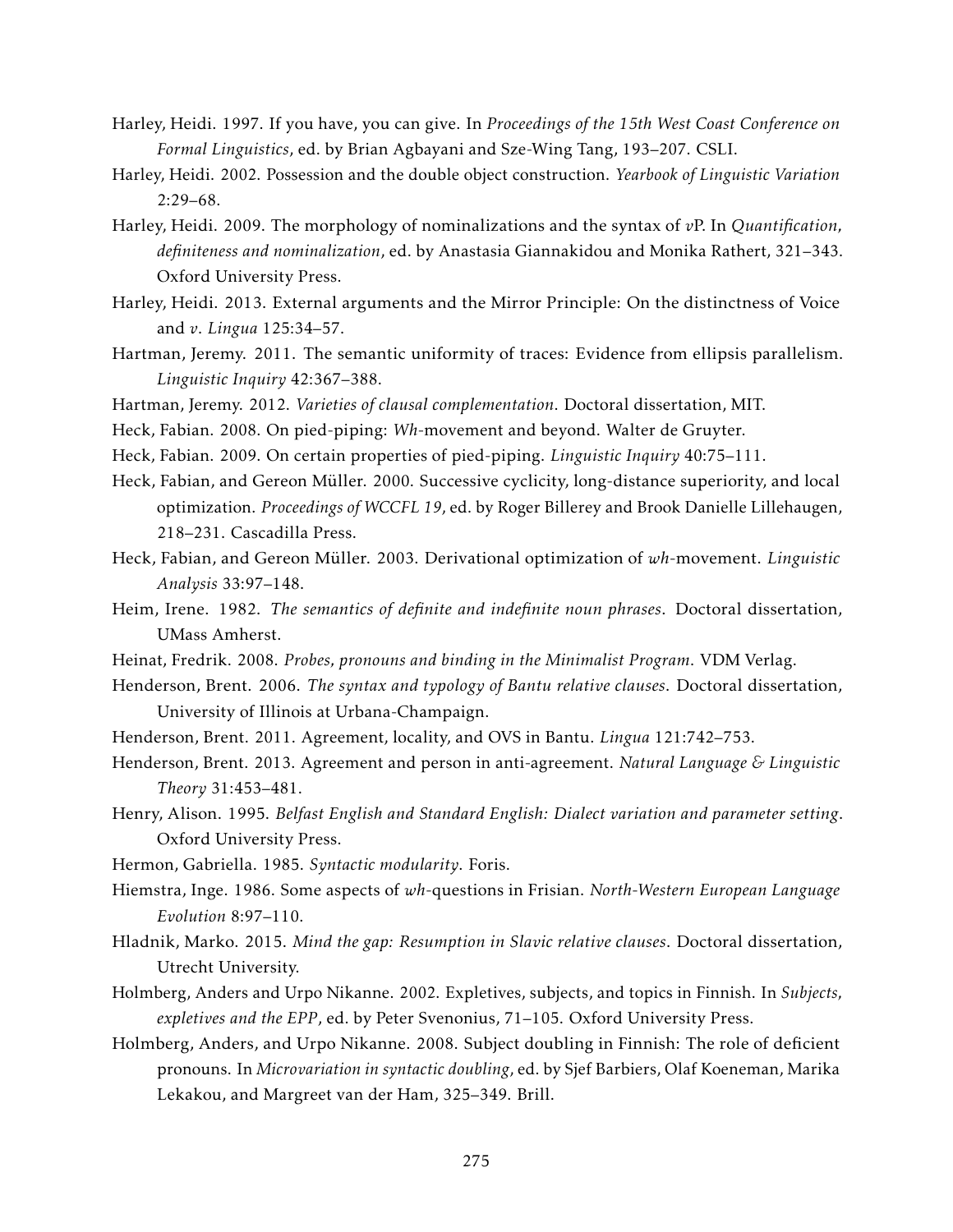- Holmberg, Anders, and Christer Platzack. 1995. *The role of inflection in Scandinavian syntax*. Oxford University Press.
- Hrafnbjargarson, Gunnar Hrafn, and Anna-Lena Wiklund. 2009. General embedded V2: Icelandic A, B, C, etc. *Working Papers in Scandinavian Syntax* 84:21–51.
- Hrafnbjargarson, Gunnar Hrafn, Kristine Bentzen, and Anna-Lena Wiklund. 2010. Observations on extraction from V2 clauses in Scandinavian. *Nordic Journal of Linguistics* 33:299–309.
- Huang, Zong-Rong, and Kuo-Chiao Jason Lin. 2012. Placing Atayal on the ergativity continuum. LSA 2012.
- Huettner, Alison. 1989. *Adjunct infinitives in English*. Doctoral dissertation, UMass Amherst.
- Huhmarniemi, Saara. 2012. *Finnish A'-movement: Edges and islands*. Doctoral dissertation, University of Helsinki.
- Idris, Hélène Fatima. 2004. Modern developments in the Dinka language. *Göteborg Africana Informal Series* 3.
- Iatridou, Sabine, and Anthony Kroch. 1993. The licensing of CP-recursion and its relevance to the Germanic verb-second phenomenon. *Working Papers in Scandinavian Syntax* 50:1–24.
- Imanishi, Yusuke. 2014. *Default ergative*. Doctoral dissertation, MIT.
- Jaeggli, Osvaldo. 1982. *Topics in Romance syntax*. Foris.
- Jaeggli, Osvaldo. 1986. Three issues in the theory of clitics: Case, doubled NPs, and extraction. In *The syntax of pronominal clitics*, ed. by Hagit Borer, 15–42. Academic Press.
- Jlassi, Mohamed. 2013. *The multiple subject construction in Arabic: Evidence from subject doubling in Tunisian Arabic*. Doctoral dissertation, University of Newcastle Upon Tyne.
- Johnson, Kyle. 2012. Towards deriving differences in how *Wh* Movement and QR are pronounced. *Lingua* 122:529–553.
- Kandybowicz, Jason. 2007. *The grammar of repetition: Nupe grammar at the syntax-phonology interface*. John Benjamins.
- Kaufman, Daniel. 2009. Nominalism and its consequences: A Tagalog case study. *Theoretical Linguistics* 35:1–49.
- Kayne, Richard. 1983. Connectedness. *Linguistic Inquiry* 14:223–249.
- Kayne, Richard, and Jean-Yves Pollock. 1978. Stylistic inversion, successive cyclicity, and Move NP in French. *Linguistic Inquiry* 9:595–622.
- Keine, Stefan. 2014. Improper Agree. Manuscript, UMass Amherst.
- Keine, Stefan, and Ethan Poole. 2015. Intervention in *tough*-constructions. Presentation at GLOW 38, Paris.
- Kiessling, Roland. 2007. The "marked nominative" in Datooga. *Journal of African Languages and Linguistics* 28:149–191.
- Kinyalolo, Kasangati. 1991. *Syntactic dependencies and the SPEC-head agreement hypothesis in KiLega*. Doctoral dissertation, UCLA.
- Kiss, Katalin. 1987. *Configurationality in Hungarian*. Reidel.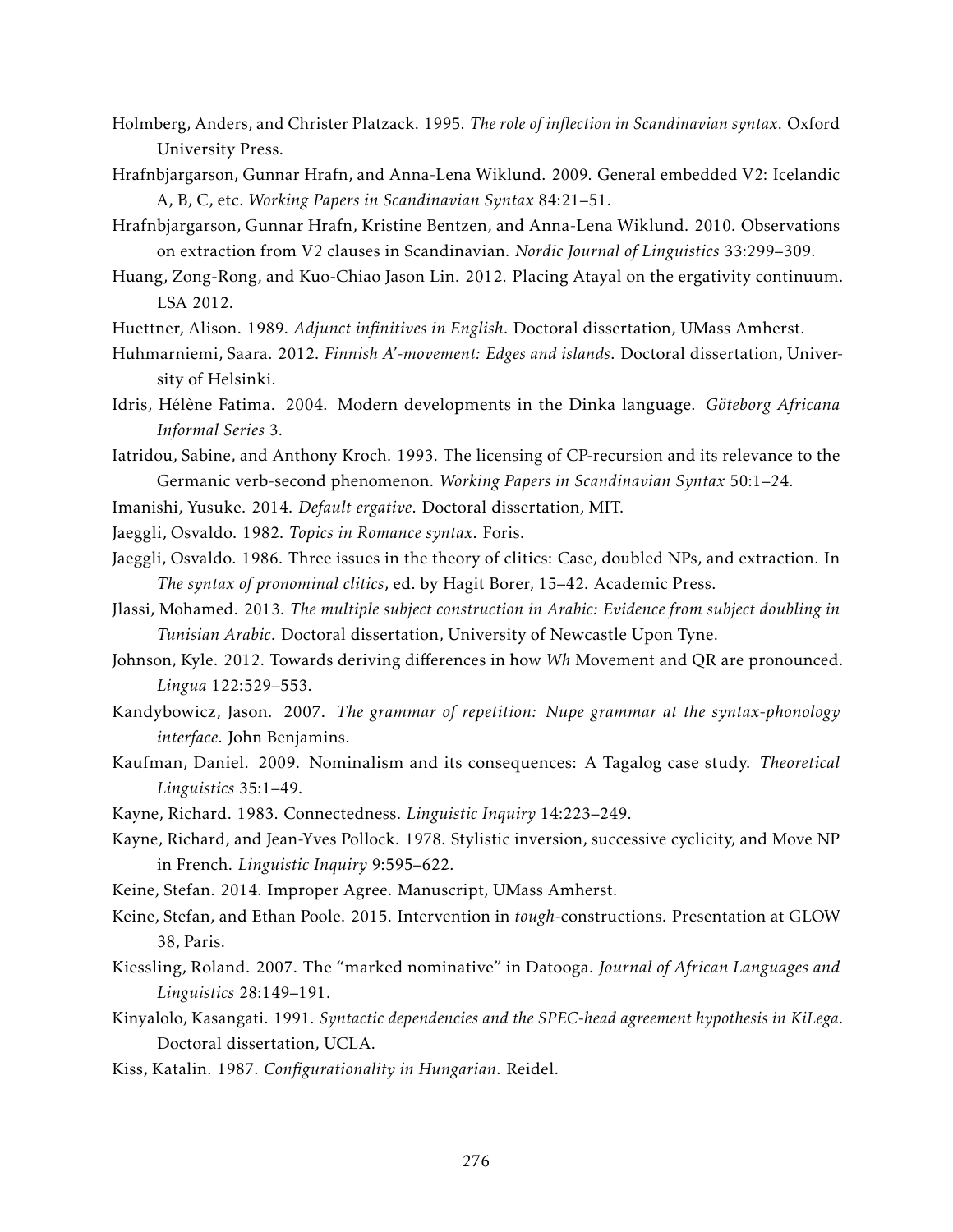- Kitahara, Hasitsugu. 1994. *Target α: A unified theory of movement and structure building*. Doctoral dissertation, MIT.
- Kitahara, Hasitsugu. 1997. *Elementary operations and optimal derivations*. MIT Press.
- König, Christa. 2006. Marked nominative in Africa. *Studies in Language* 30:655–732.
- König, Christa. 2008. *Case in Africa*. Oxford University Press.
- Koopman, Hilda. 1982. Control from COMP and comparative syntax. *Linguistic Review* 2:365–391.
- Koopman, Hilda. 1984. *The syntax of verbs: From verb movement in the Kru languages to Universal Grammar*. Foris.
- Koopman, Hilda. 2005. On the parallelism of DPs and clauses: Evidence from Kisongo Maasai. In *Verb first: On the syntax of verb-initial languages*, ed. by Andrew Carnie, Heidi Harley, and Sheila Ann Dooley, 281–302. John Benjamins.
- Koopman, Hilda. 2010. On Dutch *allemaal* and West Ulster English *all*. In *Structure preserved: Studies in syntax for Jan Koster*, ed. by Jan-Wouter Zwart and Mark de Vries, 267–276. John Benjamins.
- Koopman, Hilda, and Dominique Sportiche. 1986. A note on long extraction in Vata and the ECP. *Natural Language & Linguistic Theory* 4:357–374.
- Koopman, Hilda, and Dominique Sportiche. 1991. The position of subjects. *Lingua* 85: 211–258.
- van Koppen, Marjo. 2005. *One Probe Two Goals: Aspects of agreement in Dutch dialects*. Doctoral dissertation, Utrecht University.
- Koster, Jan. 2009. IM not perfect: The case against copying. Manuscript, University of Groningen.
- Kotek, Hadas. 2014. *Wh*-fronting in a two-probe system. *Natural Language & Linguistic Theory* 32:1105–1143.
- Kramer, Ruth. 2009. *Definite markers, phi-features, and agreement: A morphosyntactic investigation of the Amharic DP*. Doctoral dissertation, UCSC.
- Kratzer, Angelika. 1996. Severing the external argument from its verb. In *Phrase structure and the lexicon*, ed. by Johan Rooryck and Laurie Zaring, 109–137. Kluwer.
- Kratzer, Angelika. 2009. Making a pronoun: Fake indexicals as windows into the properties of pronouns. *Linguistic Inquiry* 40:187–237.
- Kratzer, Angelika, and Junko Shimoyama. 2002. Indeterminate pronouns: The view from Japanese. *In Proceedings of the Third Tokyo Conference on Psycholinguistics*, ed. by Yukio Otsu, 1–25. Hituzi Syobo.
- Kuno, Susumu, and Jane Robinson. 1972. Multiple *Wh* questions. *Linguistic Inquiry* 3:463–487.
- Ladd, D. Robert, Bert Remijsen, and Caguor Adong Manyang. 2009. On the distinction between regular and irregular inflectional morphology: Evidence from Dinka. *Language* 85:659–670.
- Lamontagne, Greg, and Lisa Travis. 1987. The syntax of adjacency. In *Proceedings of the WCCFL 6*, 173–186. CSLI Publications.
- Landau, Idan. 2006. Chain resolution in Hebrew V(P) fronting. *Syntax* 9:32–66.
- Landau, Idan. 2013. *Control in generative grammar: A research companion*. Cambridge University Press.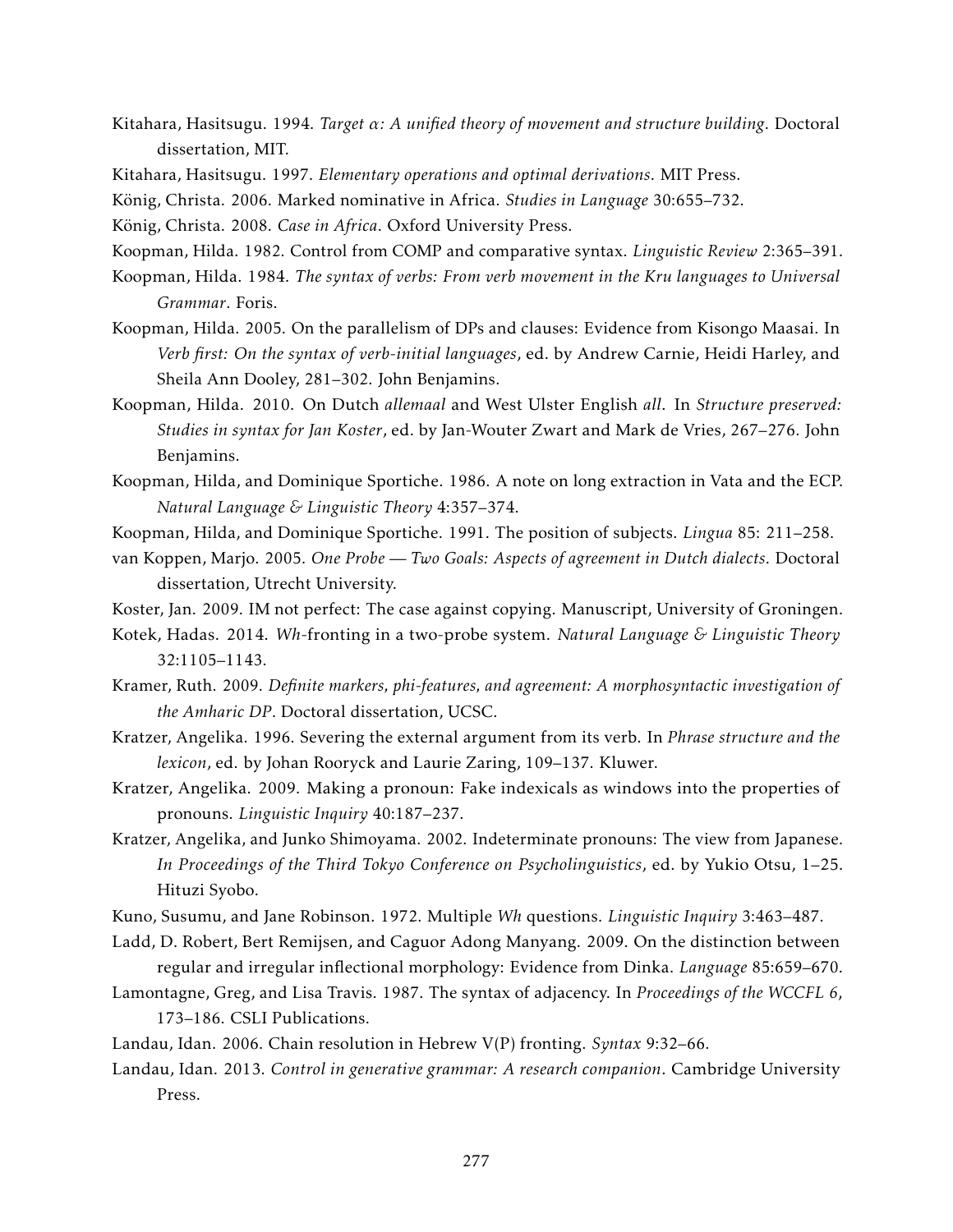Larson, Richard. 1988. Light predicate raising. In *Lexicon Working Papers 27*. MITPWL.

- Lasnik, Howard, and Mamoru Saito. 1992. *Move α*. MIT Press.
- Lasnik, Howard, and Tim Stowell. 1991. Weakest Crossover. *Linguistic Inquiry* 22:687–720.
- Lebeaux, David. 1988. *Language acquisition and the form of grammar*. Doctoral dissertation, UMass Amherst.
- Lebeaux, David. 1998. *Where does binding theory apply?* Technical report. NEC Research Institute.
- Legate, Julie Anne. 2008. Morphological and abstract Case. *Linguistic Inquiry* 39:55–101.
- Legate, Julie Anne. 2014. *Voice and v: Lessons from Acehnese*. MIT Press.
- Levin, Theodore. 2015. *Licensing without case*. Doctoral dissertation, MIT.
- Liu, Adlay Kun-long. 2004. *On relativization in Squliq Atayal*. MasterâĂŹs thesis, National Tsing Hua University.
- Lowenstamm, J. 1977. Relative clauses in Yiddish: A case for movement. *Linguistic Analysis* 3:197–216.
- Mahajan, Anoop. 1990. *The A/A-distinction and movement theory*. Doctoral dissertation, MIT.
- Maling, Joan. 1980. Inversion in embedded clauses in Modern Icelandic. *Íslenskt mál* 2:175–193.
- Malou, Job. 1988. *Dinka vowel system*. SIL, University of Texas at Arlington.
- Marantz, Alec. 1993. Implications of asymmetries in double object construction. In *Theoretical aspects of Bantu grammar*, ed. by Sam Mchombo, 113–150. CSLI Publications.
- Massey, Victoria Walker. 1992. *Compositionality and constituency in Albanian*. Doctoral dissertation, University of North Carolina, Chapel Hill.
- Massam, Diane. 2001. Pseudo noun incorporation in Niuean. *Natural Language & Linguistic Theory* 19:153–197.
- Matushansky, Ora. 2006. Head movement in linguistic theory. *Linguistic Inquiry* 37:69–109.
- McCloskey, Jim. 1979. *Transformational syntax and model-theoretic semantics: A case study in Modern Irish*. Reidel.
- McCloskey, Jim. 1990. Resumptive pronouns, A-bar binding and levels of representation in Irish. *The syntax and semantics of Modern Celtic languages*, ed. by Randall Hendrick. Academic Press.
- McCloskey, Jim. 2000. Quantifier float and *wh*-movement in an Irish English. *Linguistic Inquiry* 31:57–84.
- McCloskey, Jim. 2001. The morphosyntax of *wh*-extraction in Irish. *Journal of Linguistics* 37:67–100.
- McCloskey, Jim. 2002. Resumption, successive cyclicity, and the locality of operations. In *Derivation and explanation in the Minimalist Program*, ed. by Samuel David Epstein and T. Daniel Seely, 184–226. Blackwell.
- McCloskey, Jim. 2006. Resumption. In *The Blackwell Companion to Syntax*, ed. by Martin Everaert and Henk van Riemsdijk, 94–117. Blackwell.
- McGinnis, Martha. 1998. *Locality in A-movement*. Doctoral dissertation, MIT.
- McGinnis, Martha. 2004. Lethal ambiguity. *Linguistic Inquiry* 35:47–95.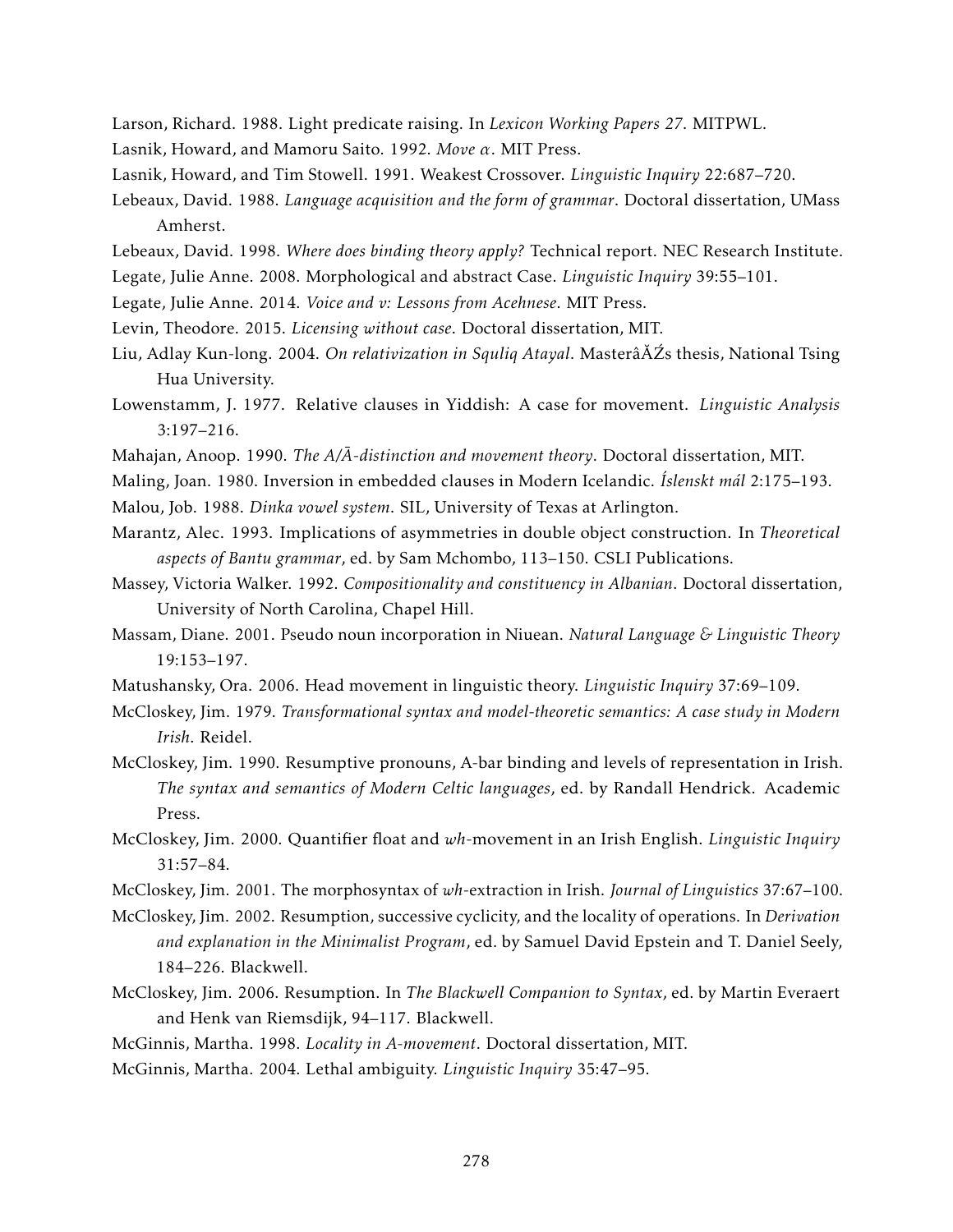- Merchant, Jason. 2008. Variable island repair under ellipsis. In *Topics in ellipsis*, ed. by Kyle Johnson, 132–153. Cambridge University Press.
- Messick, Troy, and Gary Thoms. To appear. Ellipsis, economy and the (non)uniformity of traces. *Linguistic Inquiry*.
- Mitterrutzner, Johannes Chrysostomus. 1866. *Die Dinka-Sprache in Central-Afrika; Kurze Grammatik, Text und Worterbuch*. A. Weger.
- Miyagawa, Shigeru. 2010. *Why Agree? Why Move?* MIT Press.
- Moskal, Beata. To appear. Limits on allomorphy: A case study in nominal suppletion. *Linguistic Inquiry*.
- Müller, Friedrich. 1877. Die Sprache der Dinka. In *Grundriss der Sprachwissenschaft, I. Band, II. Abteilung: die Sprachen der wollhaarigen Rassen*, 48–58. Alfred Hölder.
- Müller, Gereon. 1995. *A-bar syntax: A study in movement types*. Mouton de Gruyter.
- Murphy, Andrew. 2015. Movement-conditioned downstep deletion in Kikuyu. Manuscript, Universität Leipzig.
- Ndayiragije, Juvénal. 1999. Checking economy. *Linguistic Inquiry* 30:399–444.
- Nebel, Arthur. 1936. *Dinka dictionary*. Instituto Missioni Africane.
- Nebel, Arthur. 1948. *Dinka Grammar (Rek-Malual dialect) with texts and vocabulary*. Instituto Missioni Africane.
- Nebel, Arthur. 1979. *Dinka-English, English-Dinka dictionary*. Editrice Missionaria Italiana.
- Neeleman, Ad. 1994. Scrambling as a D-Structure phenomenon. In *Studies on scrambling: Movement and non-movement approaches to free word order phenomena*, ed. by Norbert Corver and Henk van Riemsdijk, 387–429. Mouton de Gruyter.
- Neeleman, Ad, and Hans van de Koot. 2010. A local encoding of syntactic dependencies and its consequences for the theory of movement. *Syntax* 13:331–372.
- Nevins, Andrew. 2007. The representation of third person and its consequences for person-case effects. *Natural Language & Linguistic Theory* 25:273–313.
- Nevins, Andrew. 2011. Multiple Agree with clitics: Person complementarity vs. omnivorous number. *Natural Language & Linguistic Theory* 29:939–971.
- Nissenbaum, Jon. 2000. *Investigations of covert phrase movement*. Doctoral dissertation, MIT.
- Nissenbaum, Jon, and Bernhard Schwarz. 2011. Parasitic degree phrases. *Natural Language Semantics* 19:1–38.
- Nsuka Nkutsi, Francois. 1982. *Les Structures fondamentales du relatif dans les langues Bantoues*. Musée Royal de l'Afrique Centrale.
- Obata, Miki. 2010. *Root, successive-cyclic and feature-splitting Internal Merge: Implications for feature-inheritance and transfer*. Doctoral dissertation, University of Michigan.
- Obata, Miki, and Samuel David Epstein. 2011. Feature-splitting Internal Merge: Improper movement, intervention, and the A/A' distinction. *Syntax* 14:122–147.
- Oehrle, Richard. 1976. *The grammatical status of the English dative alternation*. Doctoral dissertation, MIT.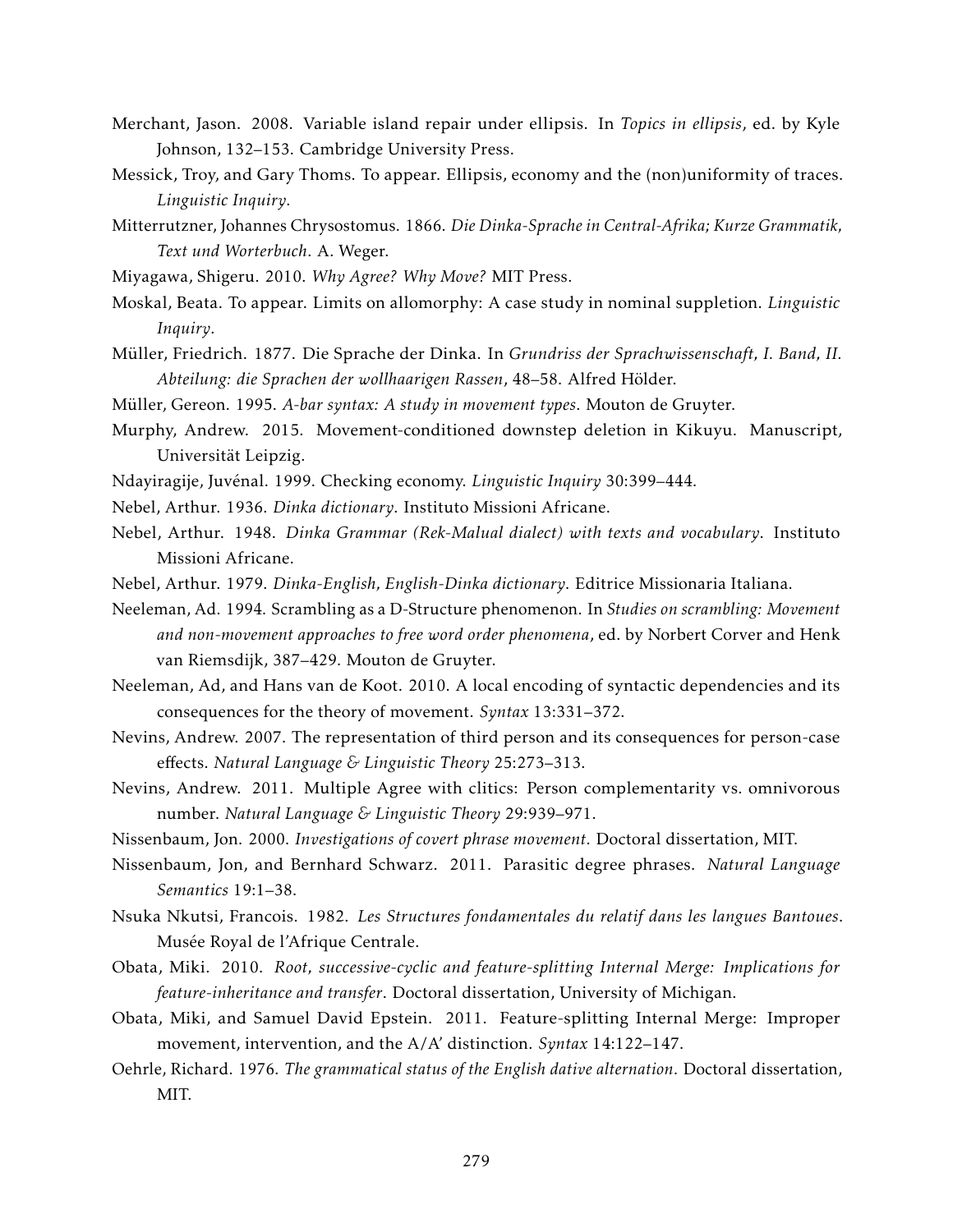- Ortiz de Urbina, Jon. 1989. *Parameters in the grammar of Basque: A GB approach to Basque syntax*. Foris.
- Ortiz de Urbina, Jon. 1993. Feature percolation and clausal pied-piping. In *Generative studies in Basque linguistics*, ed. by José Ignacio Hualde and Jon Ortiz de Urbina, 189–219. John Benjamins.
- Ouhalla, Jamal. 1993. Subject-extraction, negation and the antiagreement effect. *Natural Language & Linguistic Theory* 11:477–518.
- Pankau, Andreas. 2013. *Replacing copies: The syntax of wh-copying in German*. Doctoral dissertation, Utrecht University.
- Pearson, Matthew. 2001. *The clause structure of Malagasy: A minimalist approach*. Doctoral dissertation, UCLA.
- Pearson, Matthew. 2005. The Malagasy subject/topic as an A¯ -element. *Natural Language & Linguistic Theory* 23:381–457.
- Pesetsky, David. 1982. *Paths and categories*. Doctoral dissertation, MIT.
- Pesetsky, David. 1987. Wh-in-situ: Movement and unselective binding. In *The representation of (in)definiteness*, ed. by Eric Reuland and Alice ter Meulen, 98–129. MIT Press.
- Pesetsky, David. 1998. Some optimality principles of sentence pronunciation. In *Is the best good enough?*, ed. by Pilar Barbosa, Danny Fox, Paul Hagstrom, Martha McGinnis, and David Pesetsky, 337–383. MIT Press.
- Pesetsky, David. 2014. *Russian case morphology and the syntactic categories*. MIT Press.
- Pesetsky, David, and Esther Torrego. 2001. T-to-C movement: Causes and consequences. In *Ken Hale: A life in language*, ed. by Michael Kenstowicz, 355–426. MIT Press.
- Phillips, Colin. 1995b. Ergative subjects. In *Grammatical relations: Theoretical approaches to empirical issues*, ed. by Clifford Burgess, Katarzyna Dziwirek, and Donna Gerdts, 341–357. CSLI Publications.
- du Plessis, Hans. 1977. Wh movement in Afrikaans. *Linguistic Inquiry* 8:723–726.
- Poletto, Cecilia. 2008. Doubling as splitting. In *Microvariation in syntactic doubling*, ed. by Sjef Barbiers, Olaf Koeneman, Marika Lekakou, and Margreet van der Ham, 37–68. Brill.
- Postal, Paul. 1969. On so-called 'pronouns' in English. In *Modern readings in transformational grammar*, ed. by David Reibel and Sanford Schane, 201–224. Prentice-Hall.
- Postal, Paul. 1971. *Cross-over phenomena*. Holt, Rinehart and Winston.

Postal, Paul. 1993. Remarks on Weak Crossover effects. *Linguistic Inquiry* 24:539–556.

Postal, Paul. 1998. *Three investigations of extraction*. MIT Press.

Potsdam, Eric, and Dan Edmiston. 2015. Extraposition in Malagasy. Paper presented at AFLA 22.

Preminger, Omer. 2011. *Agreement as a fallible operation*. Doctoral dissertation, MIT.

- Pylkkänen, Liina. 2008. *Introducing arguments*. MIT Press.
- Rackowski, Andrea, and Norvin Richards. 2005. Phase edge and extraction: A Tagalog case study. *Linguistic Inquiry* 36:565–599.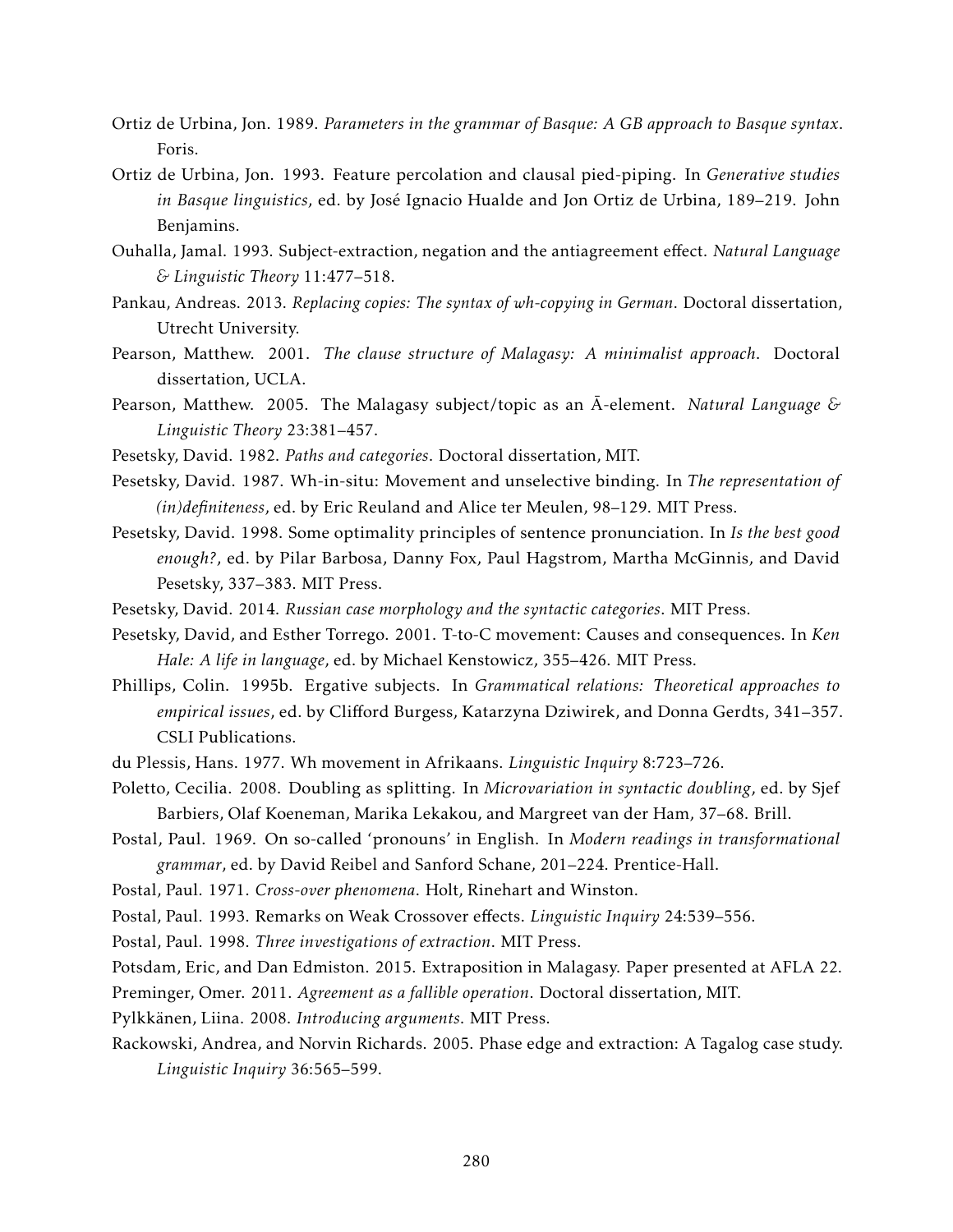- Reinhart, Tanya. 1992. *Wh*-in-situ: An apparent paradox. In *Proceedings of the 8th Amsterdam Colloquium*, ed. by Paul Dekker and Martin Stokhof, 483–492. Institute for Logic, Language and Computation, University of Amsterdam.
- Reinhart, Tanya. 1998. *Wh*-in-situ in the framework of the Minimalist Program. *Natural Language Semantics* 6:29–56.
- Remijsen, Bert. 2013. Tonal alignment is contrastive in falling contours in Dinka. *Language* 89:297–327.
- Remijsen, Bert, and Leoma Gilley. 2008. Why are three-level vowel length systems rare? Insights from Dinka (Luanyjang dialect). *Journal of Phonetics* 26:318–344.
- Remijsen, Bert, and D. Robert Ladd. 2008. The tone system of the Luanyjang dialect of Dinka. *Journal of African Languages and Linguistics* 29:173–213.
- Remijsen, Bert, and Caguor Adong Manyang. 2009. Luanyjang Dinka. *Journal of the International Phonetic Association* 39:113–124.
- Reuland, Eric. 2001. Primitives of binding. *Linguistic Inquiry* 32:439–492.
- Reuland, Eric. 2011. *Anaphora and language design*. MIT Press.
- Rezac, Milan. 2011. *Phi-features and the modular architecture of language*. Springer.
- Rezac, Milan. 2013. Case and licensing: Evidence from ECM+DOC. *Linguistic Inquiry* 44:299–319.
- Richards, Norvin. 1994. Head-binding. In *Proceedings of WCCFL 12*, ed. by Erin Duncan, Donka Farkas, and Philip Spaelti, 421–437. CSLI.
- Richards, Norvin. 1997. *What moves where when in which language?* Dissertation, MIT.
- Richards, Norvin. 2000. Another look at Tagalog subjects. In *Formal issues in Austronesian linguistics*, ed. by Ileana Paul, Vivianne Phillips, and Lisa Travis, 105–116. Kluwer.
- Richards, Norvin. 2001. *Movement in language: Interactions and architectures*. Oxford University Press.
- Richards, Norvin. 2013. Lardil "case stacking" and the timing of case assignment. *Syntax* 16:42–76. Richards, Norvin. 2015. *Contiguity theory*. Manuscript, MIT.
- van Riemsdijk, Henk, and Edwin Williams. 1981. NP-structure. *The Linguistic Review* 1:171–217.

Ritter, Elizabeth. 1991. Two functional categories in noun phrases: Evidence from Modern Hebrew. In *Syntax and semantics 26*, ed. by Susan Rothstein, 37–62. San Diego: Academic Press.

Rizzi, Luigi. 1986. On Chain Formation. In *The syntax of pronominal clitics*, ed. by Hagit Borer, 65–96. Academic Press.

Rizzi, Luigi. 1990. *Relativized Minimality*. MIT Press.

- Rizzi, Luigi. 1997. The fine structure of the left periphery. in *Elements of grammar*, ed. by Liliane Haegeman, 281–337. Springer.
- Rizzi. Luigi. 2004. Locality and left periphery. In *Structures and beyond: The cartography of syntactic structures*, ed. by Adriana Belletti, 223–251. Oxford University Press.
- Roberts, Ian. 1994. Two types of verb movement in Romance. In *Verb Movement*, ed. by Norbert Hornstein and David Lightfoot, 207–242. Cambridge University Press.
- Roberts, Ian. 2010. *Agreement and head movement*. MIT Press.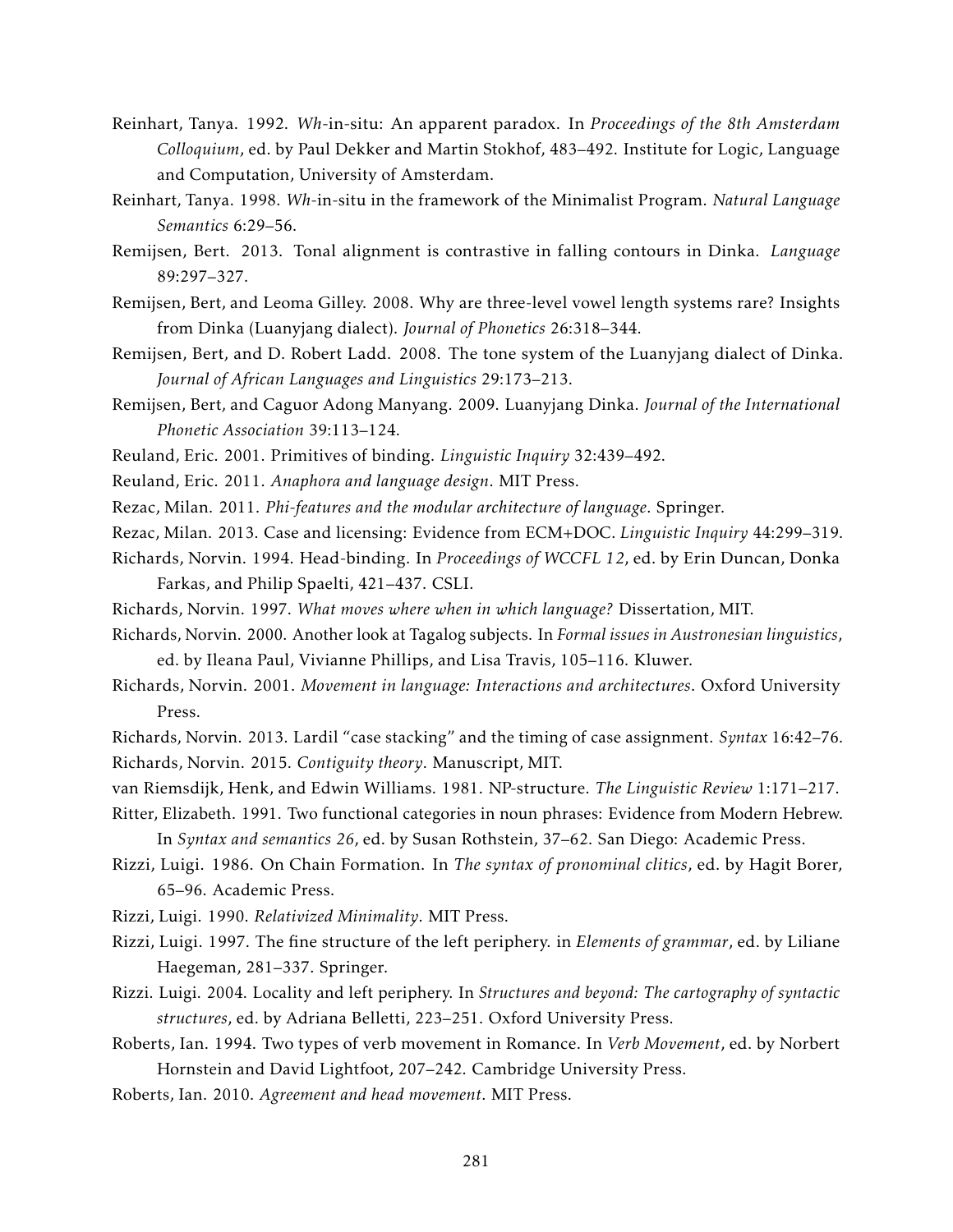- Rodrigues, Cilene. 2004. *Impoverished morphology and A-movement out of case domains*. Doctoral dissertation, University of Maryland.
- Roettger, Lisa, and Larry Roettger. 1989. A Dinka dialect survey. *Occasional papers in the study of Sudanese languages* 6:1–64.
- Rögnvaldsson, Eiríkur. 1984. Icelandic word order and það-insertion. *Working Papers in Scandinavian Syntax* 8:1–21.
- Rögnvaldsson, Eiríkur, and Höskuldur Þráinsson. 1990. On Icelandic word order once more. In *Modern Icelandic syntax*, ed. by Joan Maling and Annie Zaenen, 3–40. Academic Press.
- Rooryck, Johan, and Guido Vanden Wyngaerd. 2011. *Dissolving binding theory*. Oxford University Press.
- Rose, Sharon, Farrell Ackerman, George Gibbard, Peter Jenks, Laura Kertz, and Hannah Rohde. 2014. In-situ and ex-situ *wh*-question constructions in Moro. *Journal of African Languages and Linguistics* 35:91–125.
- Ross, John Robert. 1967. *Constraints on variables in syntax*. Doctoral dissertation, MIT.
- Rudin, Catherine. 1988. On multiple questions and multiple *wh*-fronting. *Natural Language & Linguistic Theory* 6:445–501.
- Ruys, Eddy. 2000. Weak crossover as a scope phenomenon. *Linguistic Inquiry* 31:513–539.
- Ruys, Eddy. 2004. A note on Weakest Crossover. *Linguistic Inquiry* 35:124–140.
- Sabel, Joachim. 2013. Configurationality, successive cyclic movement and object agreement in Kiribati and Fijian. *Linguistische Berichte* 233:3–22.
- Saddy, Douglas. 1991. *Wh*-scope mechanisms in Bahasa Indonesia. In *MIT Working Papers in Linguistics 15*, ed. by Lisa Cheng and Hamida Demirdache, 183–218. MITWPL.
- Saddy, Douglas. 1992. A versus A-bar movement and WH fronting in Bahasa Indonesia. Manuscript, University of Queensland, Australia.
- Safir, Ken. 1986. Relative clauses in a theory of binding and levels. *Linguistic Inquiry* 17:663–689.
- Safir, Ken. 1996. Derivation, representation, and resumption: The domain of Weak Crossover. *Linguistic Inquiry* 27:313–339.
- Safir, Ken. 2004. *The syntax of (in)dependence*. MIT Press.
- Safir, Ken. 2014. One True Anaphor. *Linguistic Inquiry* 45:91–124.
- Saito, Mamoru. 1989. Scrambling as semantically vacuous  $\bar{A}$ -movement. In Alternative conceptions *of phrase structure*, ed. Mark Baltin and Anthony Kroch, 182–200. University of Chicago Press.
- Salzmann, Martin. 2006. Resumptive pronouns and matching effects in Zurich German relative clauses as distributed deletion. *Leiden Papers in Linguistics* 6:17–50.
- Sato, Yosuke. 2012. Successive cyclicity at the syntax-morphology interface: Evidence from Standard Indonesian and Kendal Javanese. *Studia Linguistica* 66:32–57.
- Sauerland, Uli. 1998. *The meaning of chains*. Doctoral dissertation, MIT.
- Sauerland, Uli. 2004. The interpretation of traces. *Natural Language Semantics* 12:63–127.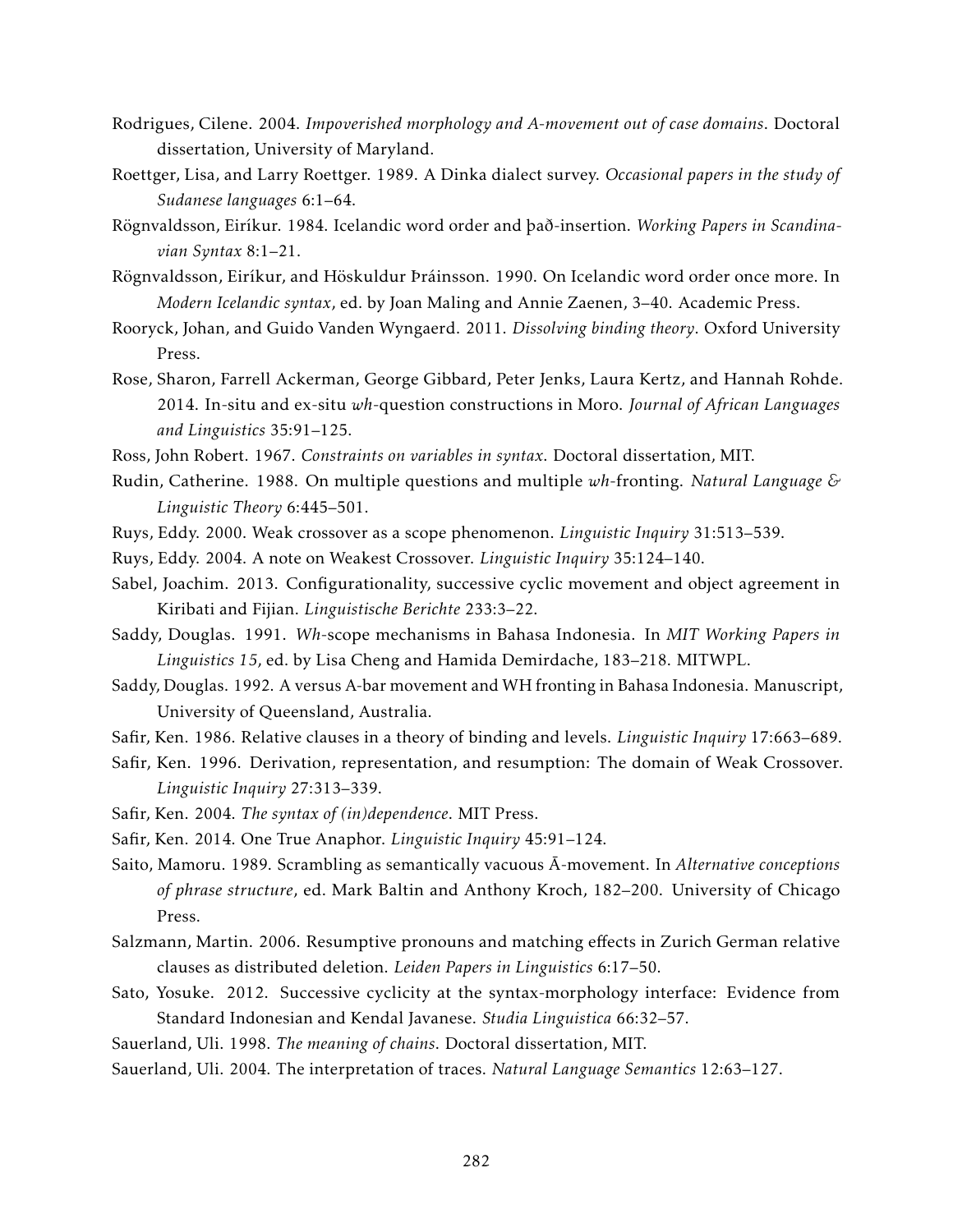- Schäfer, Florian. 2012. The passive of reflexive verbs and its implications for theories of binding and case. *Journal of Comparative Germanic Linguistics* 15:213–268.
- Schlenker, Philippe. 2005. Non-redundancy: toward a semantic reinterpretation of binding theory. *Natural Language Semantics* 13:1–92.
- Schneider-Zioga, Patricia. 2007. Anti-agreement, anti-locality and minimality: The syntax of dislocated subjects. *Natural Language & Linguistic Theory* 25:403–446.
- Schuchardt, Hugo. 1911. Bari and Dinka. *Wiener Zeitschrift für die Kunde des Morgenlandes* 26:11–41.
- Sells, Peter. 1984. *Syntax and semantics of resumptive pronouns*. Doctoral dissertation, UMass Amherst.
- Sichel, Ivy. 2014. Resumptive pronouns and competition. *Linguistic Inquiry* 45:655–693.
- Sportiche, Dominique. 1996. Clitic constructions. In *Phrase structure and the lexicon*, ed. by Johan Rooryck and Laurie Ann Zaring, 213–276. Kluwer.
- Starke, Michal. 2001. *Move dissolves into Merge: A theory of locality*. Doctoral dissertation, University of Geneva.
- Starke, Michal. 2009. Nanosyntax: A short primer to a new approach to language. *Nordlyd* 36:1–6.
- von Stechow, Arnim. 2000. Some remarks of choice functions and LF-movement. In *Reference and anaphoric relations*, ed. by Klaus von Heusinger and Lars Egli, 193–228. Springer.
- Steriade, Donca. 1980. Clitic doubling in the Romanian WH constructions and the analysis of topicalization. Paper presented at CLS.
- Stowell, Tim. 1981. *Origins of phrase structure*. Doctoral dissertation, MIT.
- Stowell, Tim. 1982. The tense of infinitives. *Linguistic Inquiry* 13:561–570.
- Takahashi, Shoichi. 2006. *Decompositionality and identity*. Doctoral dissertation, MIT.
- Takahashi, Shoichi and Danny Fox. 2005. MaxElide and the rebinding problem. In *Proceedings from SALT XV*, ed. by Effi Georgala and Jonathan Howell, 223–240. CLC Publications.
- Takahashi, Shoichi, and Sarah Hulsey. 2009. Wholesale Late Merger: Beyond the A/Ā-distinction. *Linguistic Inquiry* 40:387–426.
- Thiersch, Craig. 1978. *Topics in German syntax*. Doctoral dissertation, MIT.
- Torrego, Esther. 1984. On inversion in Spanish and some of its effects. *Linguistic Inquiry* 15:103– 129.
- Torrence, Harold. 2005. *On the distribution of complementizers in Wolof*. Doctoral dissertation, UCLA.
- Travis, Lisa. 1984. *Parameters and effects of word order variation*. Doctoral dissertation, MIT.
- Trinh, Tue. 2011. *Edges and linearization*. Doctoral dissertation, MIT.
- Tucker, Archibald N. 1938. *Rules for Dinka spelling and word division*. London.
- Tucker, Archibald N. 1967. *The Eastern Sudanic languages*. International African Institute.
- Tucker, Archibald N. 1981. Le Dinka (Agar). in *Les langues dans le monde ancien et moderne*, ed. by Jean Perrot, 293–308. CNRS.